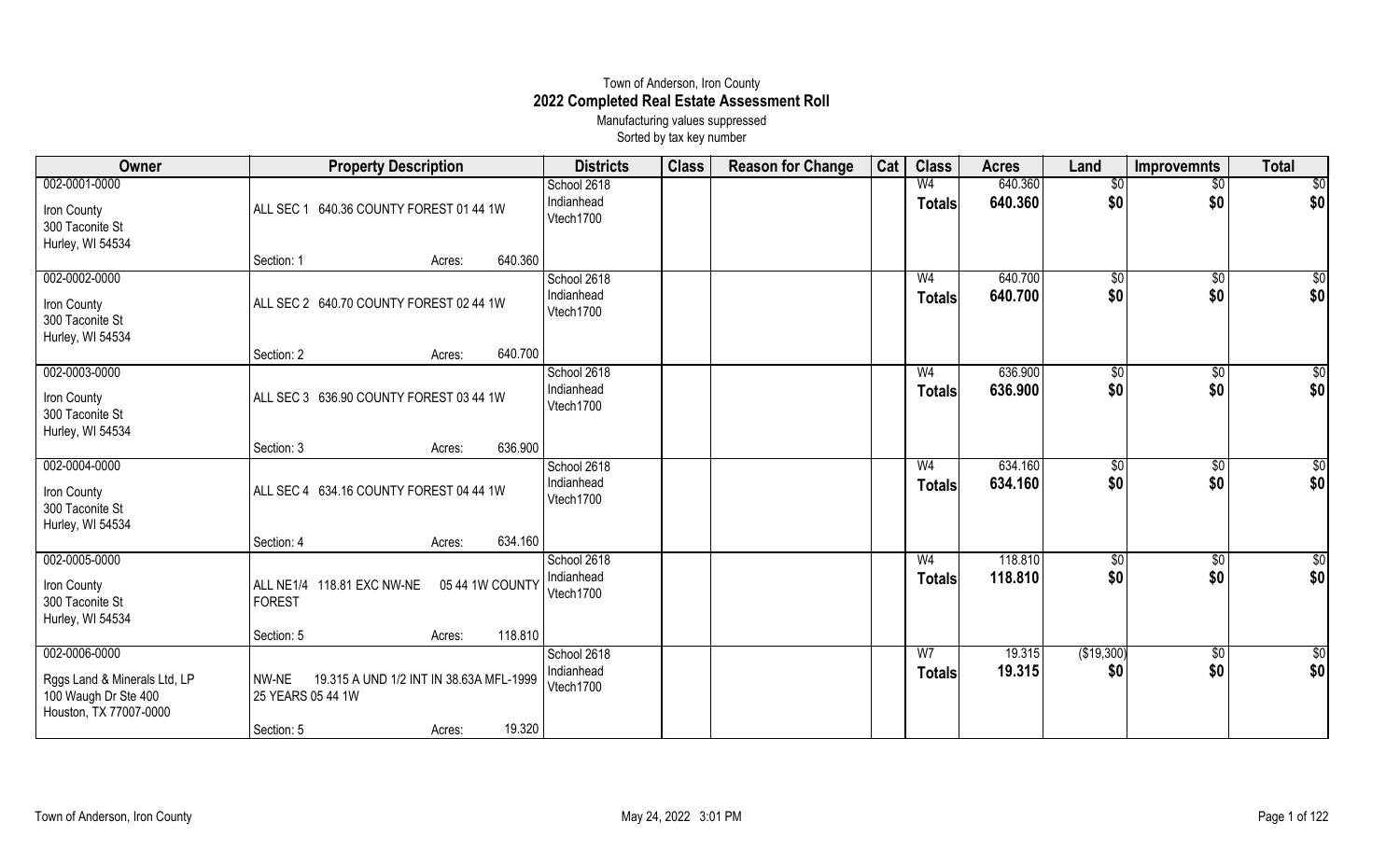| <b>Owner</b>                                                                                                  | <b>Property Description</b>                                                                                                     | <b>Districts</b>                       | <b>Class</b> | <b>Reason for Change</b> | Cat | <b>Class</b>                    | <b>Acres</b>     | Land              | <b>Improvemnts</b>    | <b>Total</b>           |
|---------------------------------------------------------------------------------------------------------------|---------------------------------------------------------------------------------------------------------------------------------|----------------------------------------|--------------|--------------------------|-----|---------------------------------|------------------|-------------------|-----------------------|------------------------|
| 002-0007-0000                                                                                                 |                                                                                                                                 | School 2618                            |              |                          |     | W <sub>7</sub>                  | 19.315           | (\$19,300)        | $\overline{50}$       | $\overline{50}$        |
| Chester Company Ltd<br>c/o Chester Company<br>1035 7th Ave E                                                  | NW-NE UND 1/2 INT IN 38.63A CONGDON<br>TRUSTEES 1999 25 YEARS 05 44 1W                                                          | Indianhead<br>Vtech1700                |              |                          |     | <b>Totals</b>                   | 19.315           | \$0               | \$0                   | \$0                    |
| Hibbing, MN 55746-3675                                                                                        | 19.310<br>Section: 5<br>Acres:                                                                                                  |                                        |              |                          |     |                                 |                  |                   |                       |                        |
| 002-0008-0000<br>Rggs Land & Minerals Ltd, LP<br>100 Waugh Dr Ste 400<br>Houston, TX 77007-0000               | 19.225A UND 1/2 INT IN 38.45A MFL-OPEN<br>NE-NW<br>1999 25 YEARS 05 44 1W                                                       | School 2618<br>Indianhead<br>Vtech1700 |              |                          |     | W <sub>7</sub><br><b>Totals</b> | 19.225<br>19.225 | (\$19,200)<br>\$0 | $\sqrt{$0}$<br>\$0    | \$0<br>\$0             |
|                                                                                                               | 19.230<br>Section: 5<br>Acres:                                                                                                  |                                        |              |                          |     |                                 |                  |                   |                       |                        |
| 002-0009-0000<br>Chester Company Ltd<br>c/o Chester Company<br>1035 7th Ave E                                 | NE-NW<br>19.225A UND 1/2 INT IN 38.45A CONGDON<br>TRUSTEES MFL-OPEN 1999 25 YEARS 05 44 1W                                      | School 2618<br>Indianhead<br>Vtech1700 |              |                          |     | W <sub>7</sub><br><b>Totals</b> | 19.225<br>19.225 | (\$19,200)<br>\$0 | $\sqrt[6]{30}$<br>\$0 | \$0<br>\$0             |
| Hibbing, MN 55746-3675                                                                                        | 19.220<br>Section: 5<br>Acres:                                                                                                  |                                        |              |                          |     |                                 |                  |                   |                       |                        |
| 002-0010-0000<br>Rggs Land & Minerals Ltd, LP<br>100 Waugh Dr Ste 400<br>Houston, TX 77007-0000               | 19.135A UND 1/2 INT IN 38.27A<br>NW-NW<br>MFL-OPEN 1999 25 YEARS 05 44 1W                                                       | School 2618<br>Indianhead<br>Vtech1700 |              |                          |     | W7<br><b>Totals</b>             | 19.135<br>19.135 | (\$19,100)<br>\$0 | $\sqrt[6]{3}$<br>\$0  | \$0<br>\$0             |
|                                                                                                               | 19.130<br>Section: 5<br>Acres:                                                                                                  |                                        |              |                          |     |                                 |                  |                   |                       |                        |
| $002 - 0011 - 0000$<br>Chester Company Ltd<br>c/o Chester Company<br>1035 7th Ave E<br>Hibbing, MN 55746-3675 | 19.135A UND 1/2 INT IN 38.27A<br>NW-NW<br>CONGDON TRUSTEES MFL-OPEN 1999 25 YEARS<br>05 44 1W<br>19.140<br>Section: 5<br>Acres: | School 2618<br>Indianhead<br>Vtech1700 |              |                          |     | $\overline{W}$<br><b>Totals</b> | 19.135<br>19.135 | (\$19,100)<br>\$0 | $\sqrt[6]{30}$<br>\$0 | \$0<br>\$0             |
| 002-0012-0000                                                                                                 |                                                                                                                                 | School 2618                            |              |                          |     | W <sub>7</sub>                  | 40.000           | (\$40,000)        | \$0                   | $\frac{6}{3}$          |
| Rggs Land & Minerals Ltd, LP<br>100 Waugh Dr Ste 400<br>Houston, TX 77007-0000                                | 40A PEWABIC CO MFL-OPEN 1999 50<br>SW-NW<br><b>YEARS05 44 1W</b>                                                                | Indianhead<br>Vtech1700                |              |                          |     | <b>Totals</b>                   | 40.000           | \$0               | \$0                   | \$0                    |
|                                                                                                               | 40.000<br>Section: 5<br>Acres:                                                                                                  |                                        |              |                          |     |                                 |                  |                   |                       |                        |
| 002-0013-0000<br>Iron County<br>300 Taconite St<br>Hurley, WI 54534                                           | SE-NW<br>40A F C L 05 44 1W<br>40.000<br>Section: 5<br>Acres:                                                                   | School 2618<br>Indianhead<br>Vtech1700 |              |                          |     | W <sub>4</sub><br><b>Totals</b> | 40.000<br>40.000 | $\sqrt{6}$<br>\$0 | $\sqrt{$0}$<br>\$0    | $\overline{50}$<br>\$0 |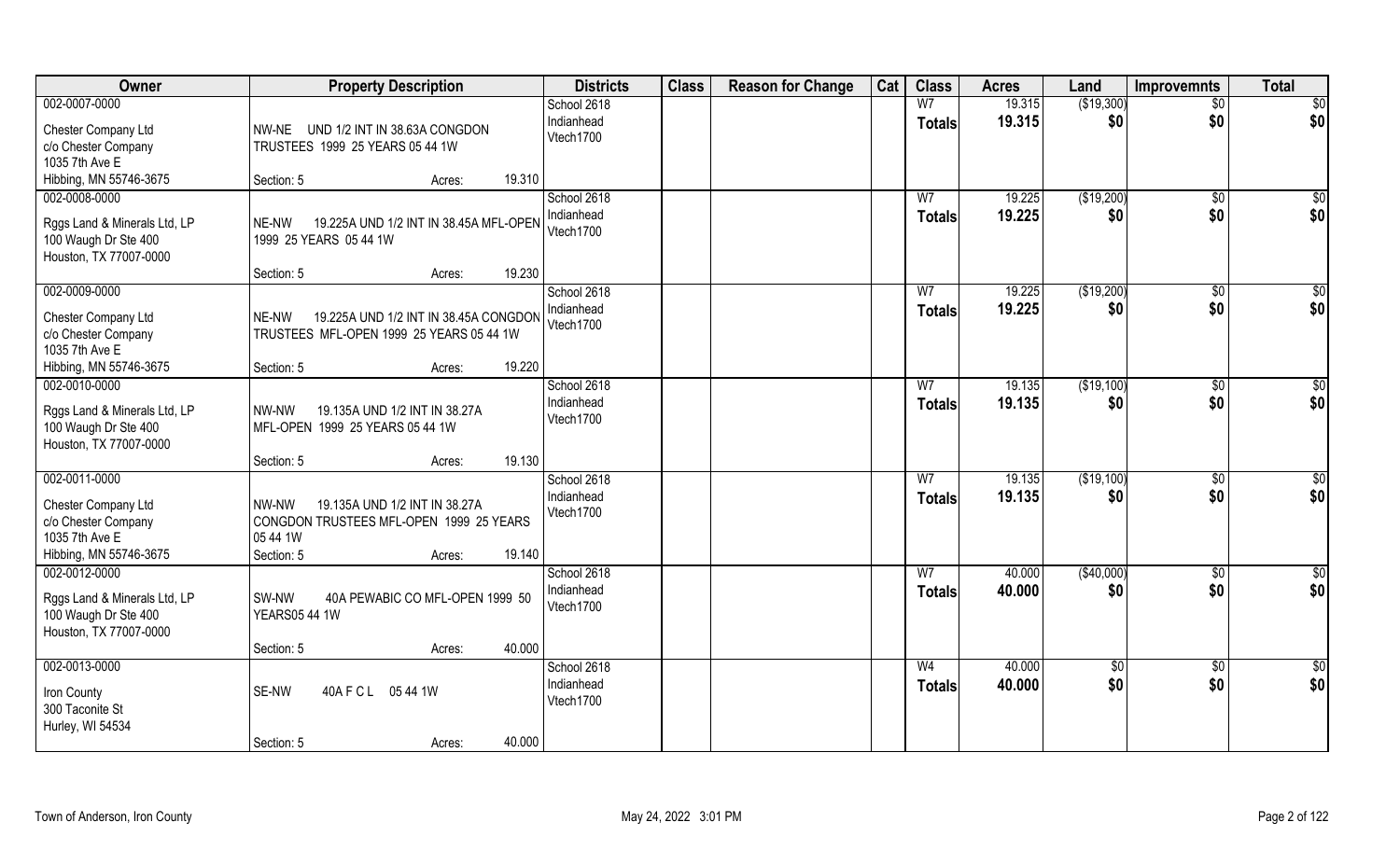| Owner                                                                                                   | <b>Property Description</b>                                                                                                 | <b>Districts</b>                       | <b>Class</b> | <b>Reason for Change</b> | Cat | <b>Class</b>                    | <b>Acres</b>     | Land               | Improvemnts          | <b>Total</b>           |
|---------------------------------------------------------------------------------------------------------|-----------------------------------------------------------------------------------------------------------------------------|----------------------------------------|--------------|--------------------------|-----|---------------------------------|------------------|--------------------|----------------------|------------------------|
| 002-0014-0000                                                                                           |                                                                                                                             | School 2618                            |              |                          |     | W <sub>4</sub>                  | 320.000          | \$0                | $\overline{50}$      | \$0                    |
| Iron County<br>300 Taconite St<br>Hurley, WI 54534                                                      | 320A F C L 05 44 1W<br><b>ALL S1/2</b>                                                                                      | Indianhead<br>Vtech1700                |              |                          |     | <b>Totals</b>                   | 320.000          | \$0                | \$0                  | \$0                    |
|                                                                                                         | 320.000<br>Section: 5<br>Acres:                                                                                             |                                        |              |                          |     |                                 |                  |                    |                      |                        |
| 002-0015-0000<br>Rggs Land & Minerals Ltd, LP<br>100 Waugh Dr Ste 400<br>Houston, TX 77007-0000         | 19.15A UND 1/2 INT IN 38.30A MFL-OPEN<br>NE-NE<br>1999 25 YEARS 06 44 1W                                                    | School 2618<br>Indianhead<br>Vtech1700 |              |                          |     | W <sub>7</sub><br>Totals        | 19.150<br>19.150 | (\$19,200)<br>\$0  | \$0<br>\$0           | \$0<br>\$0             |
|                                                                                                         | 19.150<br>Section: 6<br>Acres:                                                                                              |                                        |              |                          |     |                                 |                  |                    |                      |                        |
| 002-0016-0000<br>Chester Company Ltd<br>c/o Chester Company<br>1035 7th Ave E                           | 19.15A UND 1/2 INT IN 38.30A CONGDON<br>NE-NE<br>TRUSTEES MFL-OPEN 1999 25 YEARS 06 44 1W                                   | School 2618<br>Indianhead<br>Vtech1700 |              |                          |     | W7<br><b>Totals</b>             | 19.150<br>19.150 | (\$19,200)<br>\$0  | \$0<br>\$0           | \$0<br>\$0             |
| Hibbing, MN 55746-3675                                                                                  | 19.150<br>Section: 6<br>Acres:                                                                                              |                                        |              |                          |     |                                 |                  |                    |                      |                        |
| 002-0017-0000<br>Rggs Land & Minerals Ltd, LP<br>100 Waugh Dr Ste 400<br>Houston, TX 77007-0000         | 19.25A UND 1/2 INT IN 38.50A MFL-OPEN<br>NW-NE<br>1999 25 YEARS 06 44 1W                                                    | School 2618<br>Indianhead<br>Vtech1700 |              |                          |     | W7<br><b>Totals</b>             | 19.251<br>19.251 | (\$19,300)<br>\$0  | $\sqrt[6]{3}$<br>\$0 | \$0<br>\$0             |
|                                                                                                         | 19.250<br>Section: 6<br>Acres:                                                                                              |                                        |              |                          |     |                                 |                  |                    |                      |                        |
| 002-0018-0000<br>Chester Company Ltd<br>c/o Chester Company<br>1035 7th Ave E<br>Hibbing, MN 55746-3675 | 19.25A UND 1/2 INT IN 38.50A CONGDON<br>NW-NE<br>TRUSTEES MFL OPEN 1999 25 YEARS 06 44 1W<br>19.250<br>Section: 6<br>Acres: | School 2618<br>Indianhead<br>Vtech1700 |              |                          |     | $\overline{W}$<br><b>Totals</b> | 19.249<br>19.249 | (\$19,300)<br>\$0  | \$0<br>\$0           | $\overline{50}$<br>\$0 |
| 002-0019-0000                                                                                           |                                                                                                                             | School 2618<br>Indianhead              |              |                          |     | W <sub>7</sub>                  | 20.000<br>20.000 | (\$20,000)<br>\$0  | \$0<br>\$0           | $\frac{6}{3}$<br>\$0   |
| Rggs Land & Minerals Ltd, LP<br>100 Waugh Dr Ste 400<br>Houston, TX 77007-0000                          | SW-NE<br>20A UND 1/2 INT IN 40A MFL-OPEN 1999<br>25 YEARS06 44 1W                                                           | Vtech1700                              |              |                          |     | <b>Totals</b>                   |                  |                    |                      |                        |
|                                                                                                         | 20.000<br>Section: 6<br>Acres:                                                                                              |                                        |              |                          |     |                                 |                  |                    |                      |                        |
| 002-0020-0000<br>Chester Company Ltd<br>c/o Chester Company<br>1035 7th Ave E<br>Hibbing, MN 55746-3675 | 20A UND 1/2 INT IN 40A CONGDON<br>SW-NE<br>TRUSTEES MFL-OPEN 1999 25 YEARS 06 44 1W<br>20.000<br>Section: 6<br>Acres:       | School 2618<br>Indianhead<br>Vtech1700 |              |                          |     | W <sub>7</sub><br><b>Totals</b> | 20.000<br>20.000 | ( \$20,000)<br>\$0 | $\sqrt{$0}$<br>\$0   | \$0<br>\$0             |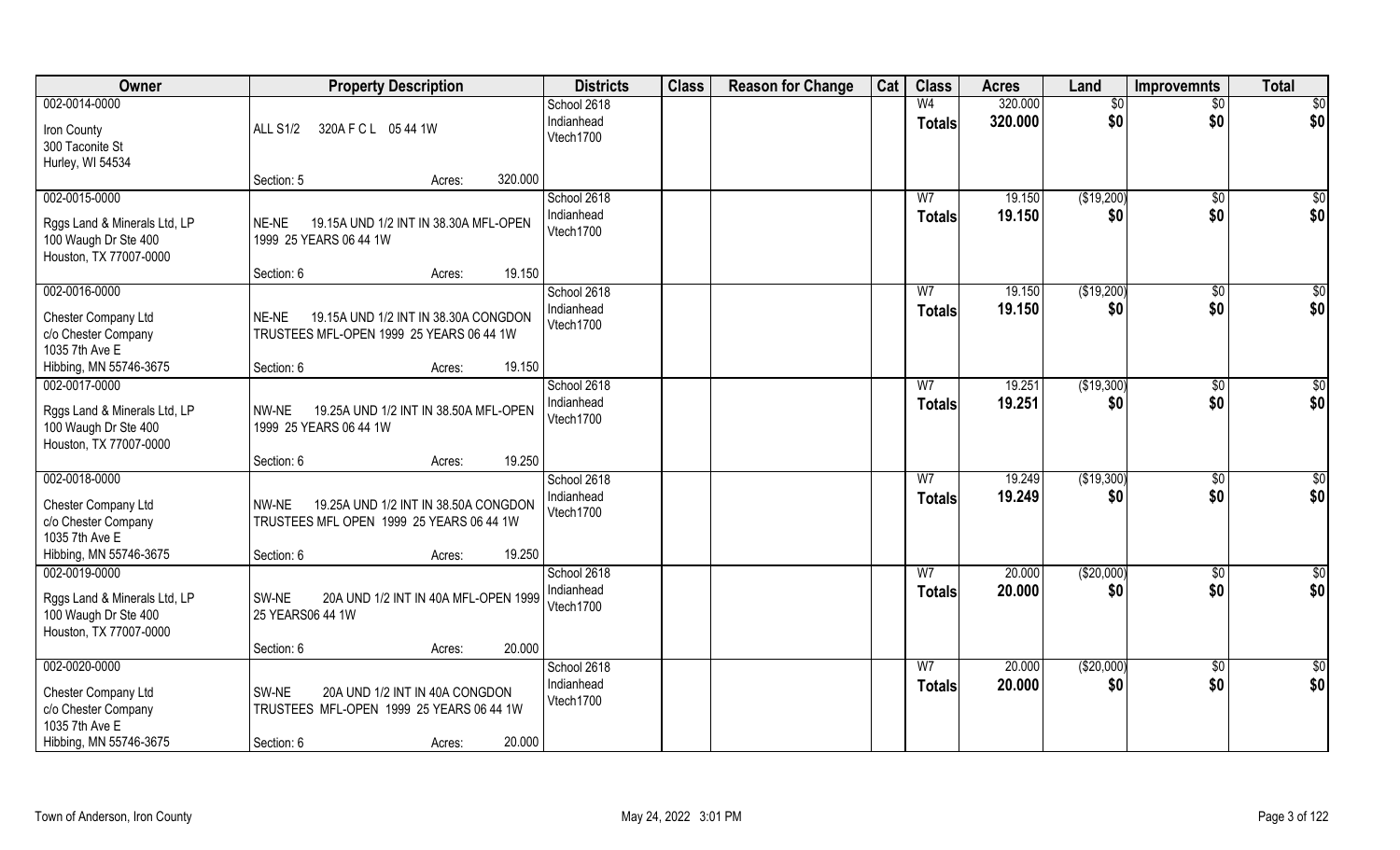| <b>Owner</b>                                                                                            | <b>Property Description</b>                                                                                                 | <b>Districts</b>                       | <b>Class</b> | <b>Reason for Change</b> | Cat | <b>Class</b>                    | <b>Acres</b>     | Land               | <b>Improvemnts</b>     | <b>Total</b>    |
|---------------------------------------------------------------------------------------------------------|-----------------------------------------------------------------------------------------------------------------------------|----------------------------------------|--------------|--------------------------|-----|---------------------------------|------------------|--------------------|------------------------|-----------------|
| 002-0021-0000                                                                                           |                                                                                                                             | School 2618                            |              |                          |     | W <sub>7</sub>                  | 40.000           | (\$40,000)         | $\overline{50}$        | $\overline{50}$ |
| Rggs Land & Minerals Ltd, LP<br>100 Waugh Dr Ste 400<br>Houston, TX 77007-0000                          | SE-NE<br>40A PEWABIC CO MFL-OPEN 1999 50<br><b>YEARS 06 44 1W</b>                                                           | Indianhead<br>Vtech1700                |              |                          |     | <b>Totals</b>                   | 40.000           | \$0                | \$0                    | \$0             |
|                                                                                                         | 40.000<br>Section: 6<br>Acres:                                                                                              |                                        |              |                          |     |                                 |                  |                    |                        |                 |
| 002-0022-0000<br>Rggs Land & Minerals Ltd, LP<br>100 Waugh Dr Ste 400<br>Houston, TX 77007-0000         | 19.35A UND 1/2 INT IN 38.70A MFL-OPEN<br>NE-NW<br>1999 25 YEARS 06 44 1W                                                    | School 2618<br>Indianhead<br>Vtech1700 |              |                          |     | W <sub>7</sub><br>Totals        | 19.350<br>19.350 | (\$19,300)<br>\$0  | \$0<br>\$0             | \$0<br>\$0      |
|                                                                                                         | 19.350<br>Section: 6<br>Acres:                                                                                              |                                        |              |                          |     |                                 |                  |                    |                        |                 |
| 002-0023-0000<br>Chester Company Ltd<br>c/o Chester Company<br>1035 7th Ave E                           | 19.35A UND 1/2 INT IN 38.70A CONGDON<br>NE-NW<br>TRUSTEES MFL-OPEN 1999 25 YEARS 06 44 1W                                   | School 2618<br>Indianhead<br>Vtech1700 |              |                          |     | W <sub>7</sub><br><b>Totals</b> | 19.350<br>19.350 | (\$19,300)<br>\$0  | $\sqrt[6]{3}$<br>\$0   | \$0<br>\$0      |
| Hibbing, MN 55746-3675                                                                                  | 19.350<br>Section: 6<br>Acres:                                                                                              |                                        |              |                          |     |                                 |                  |                    |                        |                 |
| 002-0024-0000<br>Rggs Land & Minerals Ltd, LP<br>100 Waugh Dr Ste 400<br>Houston, TX 77007-0000         | 20.93A UND 1/2 INT IN 41.86A MFL-OPEN<br>NW-NW<br>1999 25 YEARS 06 44 1W                                                    | School 2618<br>Indianhead<br>Vtech1700 |              |                          |     | W7<br><b>Totals</b>             | 20.930<br>20.930 | ( \$20,900)<br>\$0 | \$0<br>\$0             | \$0<br>\$0      |
|                                                                                                         | 20.930<br>Section: 6<br>Acres:                                                                                              |                                        |              |                          |     |                                 |                  |                    |                        |                 |
| 002-0025-0000<br>Chester Company Ltd<br>c/o Chester Company<br>1035 7th Ave E<br>Hibbing, MN 55746-3675 | 20.93A UND 1/2 INT IN 41.86A CONGDON<br>NW-NW<br>TRUSTEES MFL-OPEN 1999 25 YEARS 06 44 1W<br>20.930<br>Section: 6<br>Acres: | School 2618<br>Indianhead<br>Vtech1700 |              |                          |     | W <sub>7</sub><br><b>Totals</b> | 20.930<br>20.930 | (\$20,900)<br>\$0  | \$0<br>\$0             | \$0<br>\$0      |
| 002-0026-0000                                                                                           |                                                                                                                             | School 2618                            |              |                          |     | W <sub>7</sub>                  | 21.565           | (\$21,500)         | $\sqrt{$0}$            | \$0             |
| Rggs Land & Minerals Ltd, LP<br>100 Waugh Dr Ste 400<br>Houston, TX 77007-0000                          | SW-NW<br>21.56A UND 1/2 INT IN 43.13A MFL-OPEN<br>1999 25 YEARS 06 44 1W                                                    | Indianhead<br>Vtech1700                |              |                          |     | <b>Totals</b>                   | 21.565           | \$0                | \$0                    | \$0             |
|                                                                                                         | 21.560<br>Section: 6<br>Acres:                                                                                              |                                        |              |                          |     |                                 |                  |                    |                        |                 |
| 002-0027-0000<br>Chester Company Ltd<br>c/o Chester Company<br>1035 7th Ave E                           | 21.565A UND 1/2 INT IN 43.13 CONGDON<br>SW-NW<br>TRUSTEES MFL-OPEN 1999 25 YEARS 06 44 1W                                   | School 2618<br>Indianhead<br>Vtech1700 |              |                          |     | W <sub>7</sub><br><b>Totals</b> | 21.565<br>21.565 | (\$21,500)<br>\$0  | $\overline{50}$<br>\$0 | \$0<br>\$0      |
| Hibbing, MN 55746-3675                                                                                  | 21.570<br>Section: 6<br>Acres:                                                                                              |                                        |              |                          |     |                                 |                  |                    |                        |                 |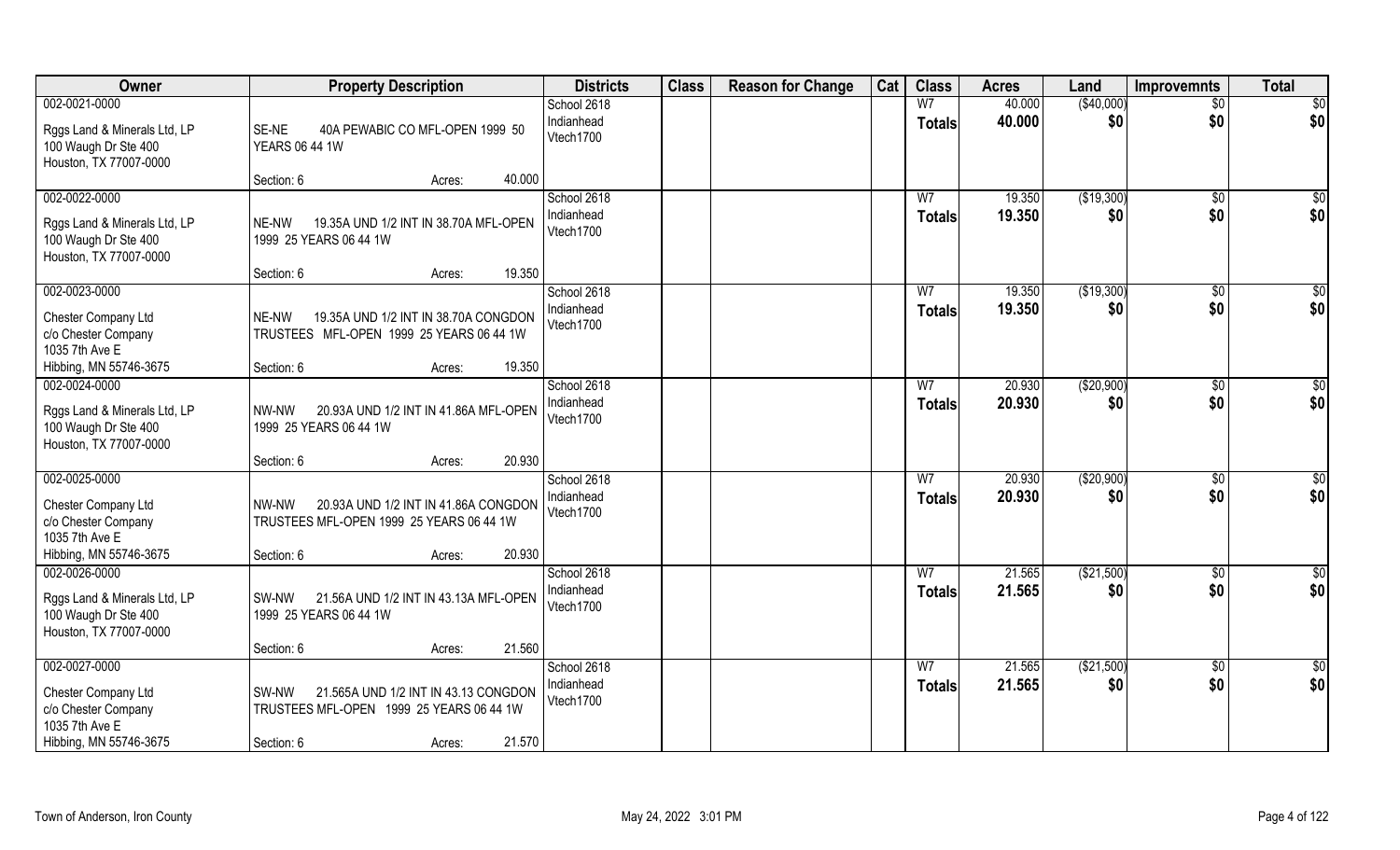| Owner                                                                          | <b>Property Description</b>                                                               |         | <b>Districts</b>                       | <b>Class</b> | <b>Reason for Change</b> | Cat | <b>Class</b>                    | <b>Acres</b>       | Land                 | <b>Improvemnts</b>   | <b>Total</b>           |
|--------------------------------------------------------------------------------|-------------------------------------------------------------------------------------------|---------|----------------------------------------|--------------|--------------------------|-----|---------------------------------|--------------------|----------------------|----------------------|------------------------|
| 002-0028-0000                                                                  |                                                                                           |         | School 2618                            |              |                          |     | W <sub>7</sub>                  | 20.000             | (\$20,000)           | $\overline{50}$      | $\overline{50}$        |
| Rggs Land & Minerals Ltd, LP<br>100 Waugh Dr Ste 400<br>Houston, TX 77007-0000 | SE-NW<br>20A UND 1/2 INT IN 40A MFL-OPEN 1999<br>25 YEARS 06 44 1W                        |         | Indianhead<br>Vtech1700                |              |                          |     | <b>Totals</b>                   | 20.000             | \$0                  | \$0                  | \$0                    |
|                                                                                | Section: 6<br>Acres:                                                                      | 20.000  |                                        |              |                          |     |                                 |                    |                      |                      |                        |
| 002-0029-0000                                                                  |                                                                                           |         | School 2618                            |              |                          |     | W <sub>7</sub>                  | 20.000             | (\$20,000)           | $\sqrt{$0}$          | $\sqrt{50}$            |
| Chester Company Ltd<br>c/o Chester Company<br>1035 7th Ave E                   | 20A UND 1/2 INT IN 40A CONGDON<br>SE-NW<br>TRUSTEES MFL-OPEN 1999 25 YEARS 06 44 1W       |         | Indianhead<br>Vtech1700                |              |                          |     | Totals                          | 20.000             | \$0                  | \$0                  | \$0                    |
| Hibbing, MN 55746-3675                                                         | Section: 6<br>Acres:                                                                      | 20.000  |                                        |              |                          |     |                                 |                    |                      |                      |                        |
| 002-0030-0000                                                                  |                                                                                           |         | School 2618                            |              |                          |     | W <sub>7</sub>                  | 21.620             | ( \$21,600)          | $\sqrt[6]{30}$       | \$0                    |
| Rggs Land & Minerals Ltd, LP<br>100 Waugh Dr Ste 400<br>Houston, TX 77007-0000 | 21.62A UND 1/2 INT IN 43.24A MFL-OPEN<br>NW-SW<br>1999 25 YEARS 06 44 1W                  |         | Indianhead<br>Vtech1700                |              |                          |     | <b>Totals</b>                   | 21.620             | \$0                  | \$0                  | \$0                    |
|                                                                                | Section: 6<br>Acres:                                                                      | 21.620  |                                        |              |                          |     |                                 |                    |                      |                      |                        |
| 002-0031-0000                                                                  |                                                                                           |         | School 2618                            |              |                          |     | W7                              | 21.620             | ( \$21,600)          | $\sqrt[6]{3}$        | \$0                    |
| Chester Company Ltd<br>c/o Chester Company<br>1035 7th Ave E                   | 21.62A UND 1/2 INT IN 43.24A CONGDON<br>NW-SW<br>TRUSTEES MFL-OPEN 1999 25 YEARS 06 44 1W |         | Indianhead<br>Vtech1700                |              |                          |     | <b>Totals</b>                   | 21.620             | \$0                  | \$0                  | \$0                    |
| Hibbing, MN 55746-3675                                                         | Section: 6<br>Acres:                                                                      | 21.620  |                                        |              |                          |     |                                 |                    |                      |                      |                        |
| 002-0032-0000<br>Iron County<br>300 Taconite St<br>Hurley, WI 54534            | ALL S1/2 283.35A OF SEC 6, EXC NW-SW COUNTY<br>FOREST 06 44 1W                            |         | School 2618<br>Indianhead<br>Vtech1700 |              |                          |     | W <sub>4</sub><br><b>Totals</b> | 283.350<br>283.350 | $\sqrt[6]{3}$<br>\$0 | $\sqrt[6]{3}$<br>\$0 | \$0<br>\$0             |
|                                                                                | Section: 6<br>Acres:                                                                      | 283.350 |                                        |              |                          |     |                                 |                    |                      |                      |                        |
| 002-0033-0000<br>Iron County<br>300 Taconite St<br>Hurley, WI 54534            | ALL SEC 7 654.72A 07 44 1W                                                                |         | School 2618<br>Indianhead<br>Vtech1700 |              |                          |     | W <sub>4</sub><br><b>Totals</b> | 654.720<br>654.720 | \$0<br>\$0           | \$0<br>\$0           | $\frac{6}{3}$<br>\$0   |
|                                                                                | Section: 7<br>Acres:                                                                      | 654.720 |                                        |              |                          |     |                                 |                    |                      |                      |                        |
| $002 - 0034 - 0000$<br>Iron County                                             | ALL SEC 8<br>640A 08 44 1W                                                                |         | School 2618<br>Indianhead<br>Vtech1700 |              |                          |     | W <sub>4</sub><br><b>Totals</b> | 640.000<br>640.000 | $\sqrt{6}$<br>\$0    | $\sqrt{$0}$<br>\$0   | $\overline{50}$<br>\$0 |
| 300 Taconite St<br>Hurley, WI 54534                                            | Section: 8<br>Acres:                                                                      | 640.000 |                                        |              |                          |     |                                 |                    |                      |                      |                        |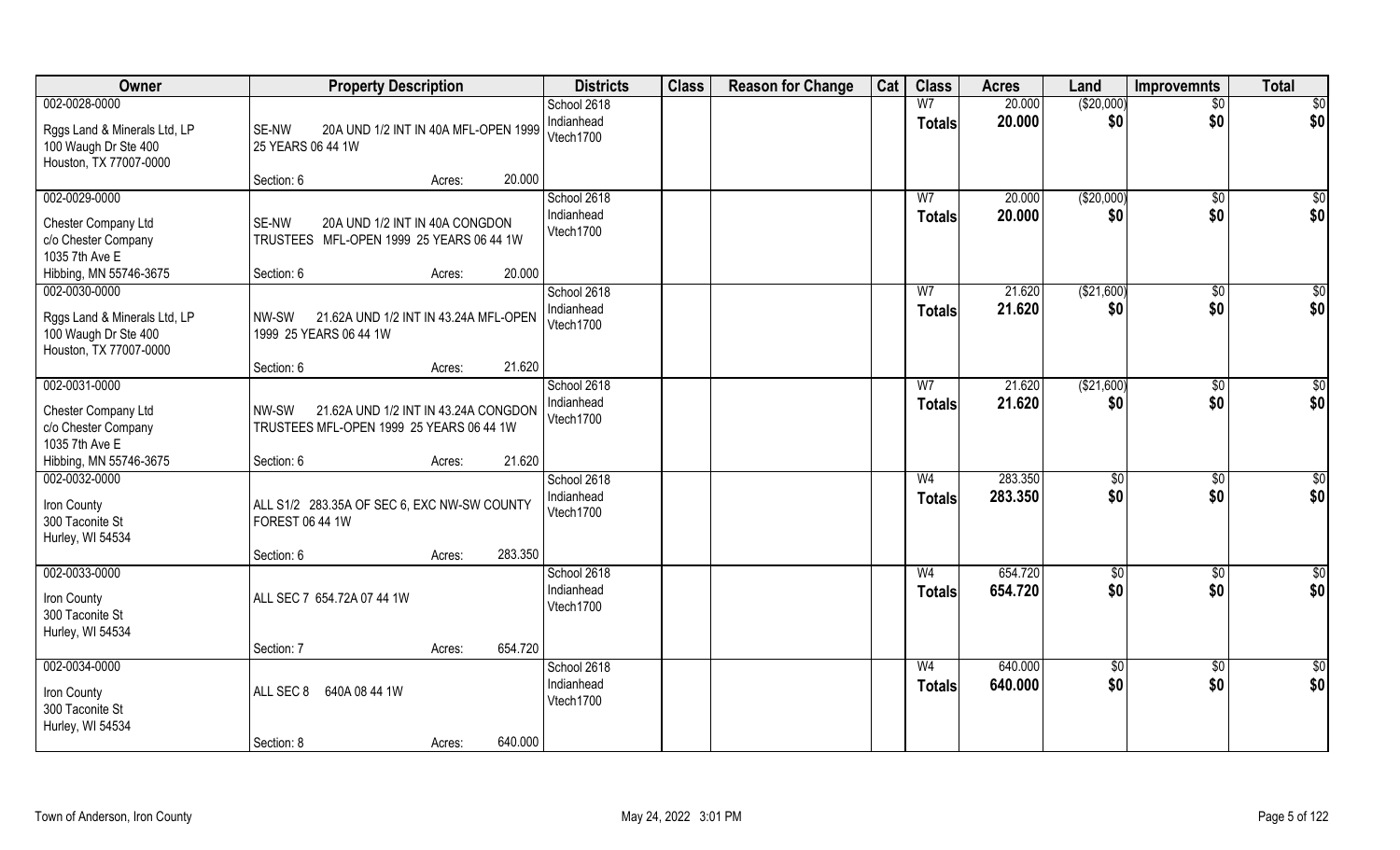| Owner                                         | <b>Property Description</b>                                                        | <b>Districts</b>        | <b>Class</b> | <b>Reason for Change</b> | Cat | <b>Class</b>         | <b>Acres</b>     | Land                | <b>Improvemnts</b> | <b>Total</b>        |
|-----------------------------------------------|------------------------------------------------------------------------------------|-------------------------|--------------|--------------------------|-----|----------------------|------------------|---------------------|--------------------|---------------------|
| 002-0035-0000                                 |                                                                                    | School 2618             |              |                          |     | W <sub>4</sub>       | 640.000          | \$0                 | $\frac{1}{30}$     | \$0                 |
| Iron County                                   | ALL SEC 9 640A 09 44 1W                                                            | Indianhead<br>Vtech1700 |              |                          |     | <b>Totals</b>        | 640.000          | \$0                 | \$0                | \$0                 |
| 300 Taconite St                               |                                                                                    |                         |              |                          |     |                      |                  |                     |                    |                     |
| Hurley, WI 54534                              | 640.000                                                                            |                         |              |                          |     |                      |                  |                     |                    |                     |
| 002-0036-0000                                 | Section: 9<br>Acres:                                                               | School 2618             |              |                          |     | W <sub>4</sub>       | 640.000          | $\sqrt{50}$         | $\frac{1}{2}$      | \$0                 |
|                                               |                                                                                    | Indianhead              |              |                          |     | Totals               | 640.000          | \$0                 | \$0                | \$0                 |
| Iron County                                   | ALL SEC 10 640A 10 44 1W                                                           | Vtech1700               |              |                          |     |                      |                  |                     |                    |                     |
| 300 Taconite St<br>Hurley, WI 54534           |                                                                                    |                         |              |                          |     |                      |                  |                     |                    |                     |
|                                               | 640.000<br>Section: 10<br>Acres:                                                   |                         |              |                          |     |                      |                  |                     |                    |                     |
| 002-0037-0000                                 |                                                                                    | School 2618             |              |                          |     | G5                   | 10.000           | \$1,800             | $\overline{50}$    | \$1,800             |
| Donna M Rudolph Estate et al                  | NE-NE<br>40A 11 44 1W                                                              | Indianhead              |              |                          |     | G <sub>6</sub>       | 30.000           | \$30,000            | \$0                | \$30,000            |
| c/o Donna Mae Rudolph Estate                  |                                                                                    | Vtech1700               |              |                          |     | Totals               | 40.000           | \$31,800            | \$0                | \$31,800            |
| 417 Third St                                  |                                                                                    |                         |              |                          |     |                      |                  |                     |                    |                     |
| Stevens Point, WI 54481                       | 40.000<br>Section: 11<br>Acres:                                                    |                         |              |                          |     |                      |                  |                     |                    |                     |
| 002-0038-0000                                 |                                                                                    | School 2618             |              |                          |     | W <sub>4</sub>       | 40.000           | \$0                 | \$0                | \$0                 |
| Iron County                                   | NW-NE<br>40A 11 44 1W                                                              | Indianhead              |              |                          |     | <b>Totals</b>        | 40.000           | \$0                 | \$0                | \$0                 |
| 300 Taconite St                               |                                                                                    | Vtech1700               |              |                          |     |                      |                  |                     |                    |                     |
| Hurley, WI 54534                              |                                                                                    |                         |              |                          |     |                      |                  |                     |                    |                     |
|                                               | 40.000<br>Section: 11<br>Acres:                                                    |                         |              |                          |     |                      |                  |                     |                    |                     |
| 002-0039-0000                                 | 10280W Caroline Lake Rd                                                            | School 2618             |              |                          |     | G1<br>G <sub>5</sub> | 1.000            | \$4,000             | \$7,100            | \$11,100<br>\$2,300 |
| Scott A. Studden                              | SW-NE<br>40A R166/339, 207/9-11, DOC 143142                                        | Indianhead<br>Vtech1700 |              |                          |     | G <sub>6</sub>       | 10.000<br>29.000 | \$2,300<br>\$26,100 | \$0<br>\$0         | \$26,100            |
| Andrew D. Vacca                               | DOC 143143, 143281 11 44 1W                                                        |                         |              |                          |     | <b>Totals</b>        | 40.000           | \$32,400            | \$7,100            | \$39,500            |
| 5220 Olson Rd                                 |                                                                                    |                         |              |                          |     |                      |                  |                     |                    |                     |
| Duluth, MN 55803-0000<br>002-0040-0000        | 40.000<br>Section: 11<br>Acres:<br>9203N Shirley Lake Rd                           | School 2618             |              |                          |     | G1                   | 1.000            | \$4,000             | \$8,200            | \$12,200            |
|                                               |                                                                                    | Indianhead              |              |                          |     | <b>Totals</b>        | 1.000            | \$4,000             | \$8,200            | \$12,200            |
| Kurt Helin                                    | SE-NE<br>1A R86/365, R213/455 R FRIGO--UND 1/2                                     | Vtech1700               |              |                          |     |                      |                  |                     |                    |                     |
| Jason Morzenti<br>5934 Woods Edge Rd          | INT GARREAUS & HELINS-UND 1/2 11 44 1W DOC<br>140018-JASON MORZENTI 140098, 140099 |                         |              |                          |     |                      |                  |                     |                    |                     |
| Madison, WI 53711-0000                        | 1.000<br>Section: 11<br>Acres:                                                     |                         |              |                          |     |                      |                  |                     |                    |                     |
| 002-0040-0100                                 |                                                                                    | School 2618             |              |                          |     | $W_5$                | 39.000           | ( \$35, 100)        | \$0                | $\frac{1}{6}$       |
|                                               | PT OF SE-NE 39A MFL-OPEN 2016-25 YRS 11 44                                         | Indianhead              |              |                          |     | <b>Totals</b>        | 39.000           | \$0                 | \$0                | \$0                 |
| Richard J. Frigo et al<br>c/o Kurtis J. Helin | 1W                                                                                 | Vtech1700               |              |                          |     |                      |                  |                     |                    |                     |
| 5934 Woods Edge Rd                            |                                                                                    |                         |              |                          |     |                      |                  |                     |                    |                     |
| Madison, WI 53711-0000                        | 39.000<br>Section: 11<br>Acres:                                                    |                         |              |                          |     |                      |                  |                     |                    |                     |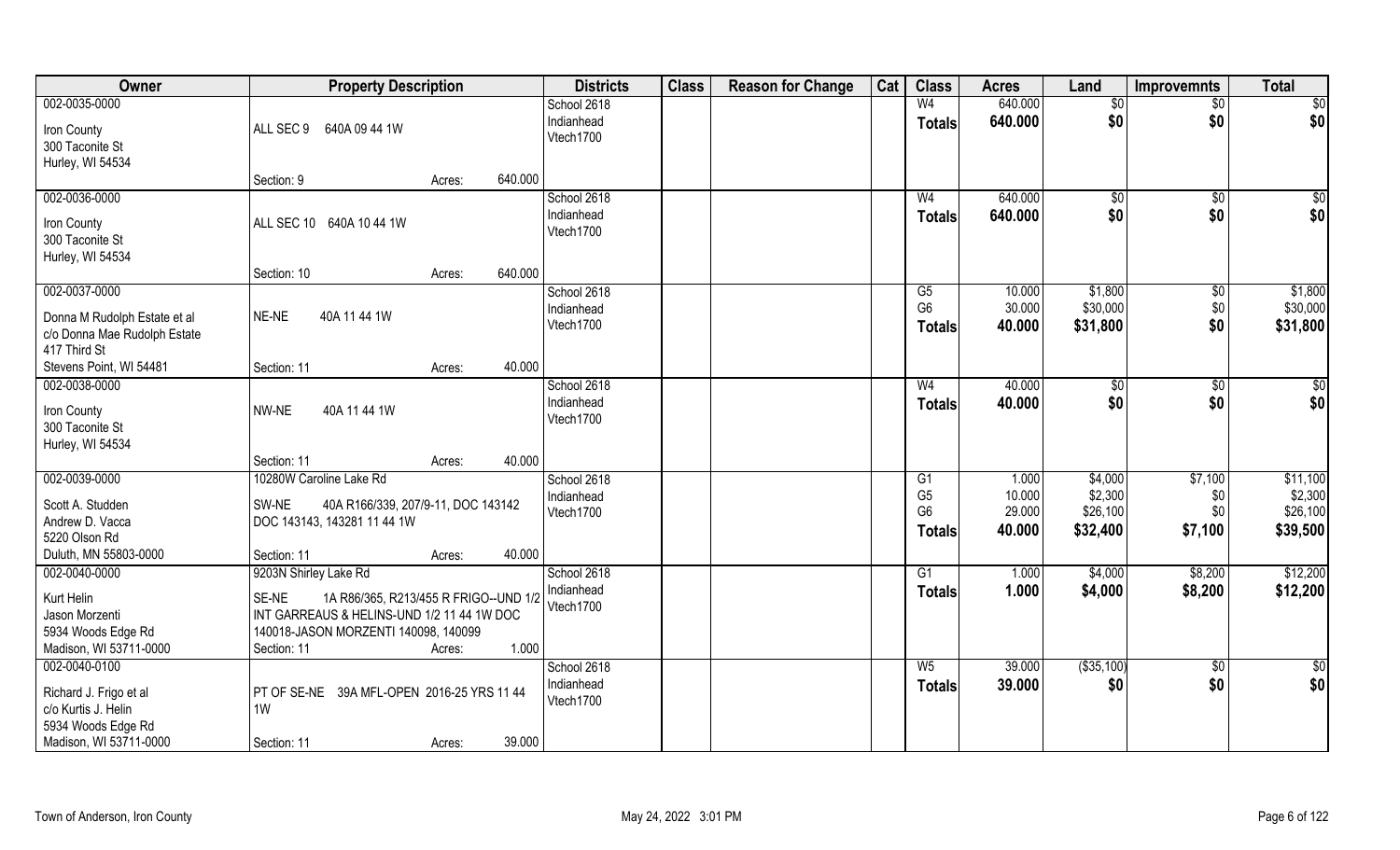| Owner                               | <b>Property Description</b>                     |                           | <b>Class</b><br><b>Districts</b> | <b>Reason for Change</b> | Cat | <b>Class</b>                    | <b>Acres</b>       | Land                 | Improvemnts        | <b>Total</b>           |
|-------------------------------------|-------------------------------------------------|---------------------------|----------------------------------|--------------------------|-----|---------------------------------|--------------------|----------------------|--------------------|------------------------|
| 002-0041-0000                       |                                                 | School 2618               |                                  |                          |     | W <sub>4</sub>                  | 160.000            | $\sqrt[6]{}$         | $\sqrt{$0}$        | \$0                    |
| Iron County                         | ALL NW1/4<br>160A CFCL 11 44 1W                 | Indianhead<br>Vtech1700   |                                  |                          |     | <b>Totals</b>                   | 160.000            | \$0                  | \$0                | \$0                    |
| 300 Taconite St<br>Hurley, WI 54534 |                                                 |                           |                                  |                          |     |                                 |                    |                      |                    |                        |
|                                     | Section: 11<br>Acres:                           | 160.000                   |                                  |                          |     |                                 |                    |                      |                    |                        |
| 002-0042-0000                       |                                                 | School 2618               |                                  |                          |     | W <sub>4</sub>                  | 320.000            | \$0                  | \$0                | \$0                    |
| Iron County                         | 320A OF SEC 11 CFCL 11 44 1W<br><b>ALL S1/2</b> | Indianhead<br>Vtech1700   |                                  |                          |     | <b>Totals</b>                   | 320.000            | \$0                  | \$0                | \$0                    |
| 300 Taconite St                     |                                                 |                           |                                  |                          |     |                                 |                    |                      |                    |                        |
| Hurley, WI 54534                    | Section: 11<br>Acres:                           | 320.000                   |                                  |                          |     |                                 |                    |                      |                    |                        |
| 002-0043-0000                       |                                                 | School 2618               |                                  |                          |     | W <sub>4</sub>                  | 600.000            | $\sqrt[6]{2}$        | $\sqrt[6]{3}$      | \$0                    |
| Iron County                         | ALL SEC 12 600A EXC THE NW-SW COUNTY            | Indianhead                |                                  |                          |     | <b>Totals</b>                   | 600.000            | \$0                  | \$0                | \$0                    |
| 300 Taconite St                     | FOREST 12 44 1W                                 | Vtech1700                 |                                  |                          |     |                                 |                    |                      |                    |                        |
| Hurley, WI 54534                    | Section: 12<br>Acres:                           | 600.000                   |                                  |                          |     |                                 |                    |                      |                    |                        |
| 002-0044-0000                       | 9115N Shirley Lake Rd                           | School 2618               |                                  |                          |     | G1                              | 2.000              | \$35,000             | \$48,000           | \$83,000               |
| Jenny P Boyke Family Trust          | NW-SW<br>40A 12 44 1W                           | Indianhead                |                                  |                          |     | G <sub>5</sub>                  | 5.000              | \$500                | \$0                | \$500                  |
| 6422 N Olympia                      |                                                 | Vtech1700                 |                                  |                          |     | G <sub>6</sub><br><b>Totals</b> | 33.000<br>40.000   | \$59,400<br>\$94,900 | \$0<br>\$48,000    | \$59,400<br>\$142,900  |
| Chicago, IL 60631                   |                                                 | 40.000                    |                                  |                          |     |                                 |                    |                      |                    |                        |
| 002-0045-0000                       | Section: 12<br>Acres:                           | School 2618               |                                  |                          |     | W <sub>4</sub>                  | 640.000            | \$0                  | \$0                | \$0                    |
| Iron County                         | ALL SEC 13 640A CFCL 13 44 1W                   | Indianhead                |                                  |                          |     | <b>Totals</b>                   | 640.000            | \$0                  | \$0                | \$0                    |
| 300 Taconite St                     |                                                 | Vtech1700                 |                                  |                          |     |                                 |                    |                      |                    |                        |
| Hurley, WI 54534                    |                                                 |                           |                                  |                          |     |                                 |                    |                      |                    |                        |
| 002-0046-0000                       | Section: 13<br>Acres:                           | 640.000<br>School 2618    |                                  |                          |     | W <sub>4</sub>                  | 640.000            | \$0                  | \$0                | $\overline{50}$        |
|                                     |                                                 | Indianhead                |                                  |                          |     | <b>Totals</b>                   | 640.000            | \$0                  | \$0                | \$0                    |
| Iron County<br>300 Taconite St      | ALL SEC 14 640A CFCL 14 44 1W                   | Vtech1700                 |                                  |                          |     |                                 |                    |                      |                    |                        |
| Hurley, WI 54534                    |                                                 |                           |                                  |                          |     |                                 |                    |                      |                    |                        |
|                                     | Section: 14<br>Acres:                           | 640.000                   |                                  |                          |     |                                 |                    |                      |                    |                        |
| 002-0047-0000                       |                                                 | School 2618<br>Indianhead |                                  |                          |     | W <sub>4</sub><br><b>Totals</b> | 640.000<br>640.000 | $\sqrt{6}$<br>\$0    | $\sqrt{$0}$<br>\$0 | $\overline{50}$<br>\$0 |
| Iron County<br>300 Taconite St      | ALL SEC 15 640A CFCL 15 44 1W                   | Vtech1700                 |                                  |                          |     |                                 |                    |                      |                    |                        |
| Hurley, WI 54534                    |                                                 |                           |                                  |                          |     |                                 |                    |                      |                    |                        |
|                                     | Section: 15<br>Acres:                           | 640.000                   |                                  |                          |     |                                 |                    |                      |                    |                        |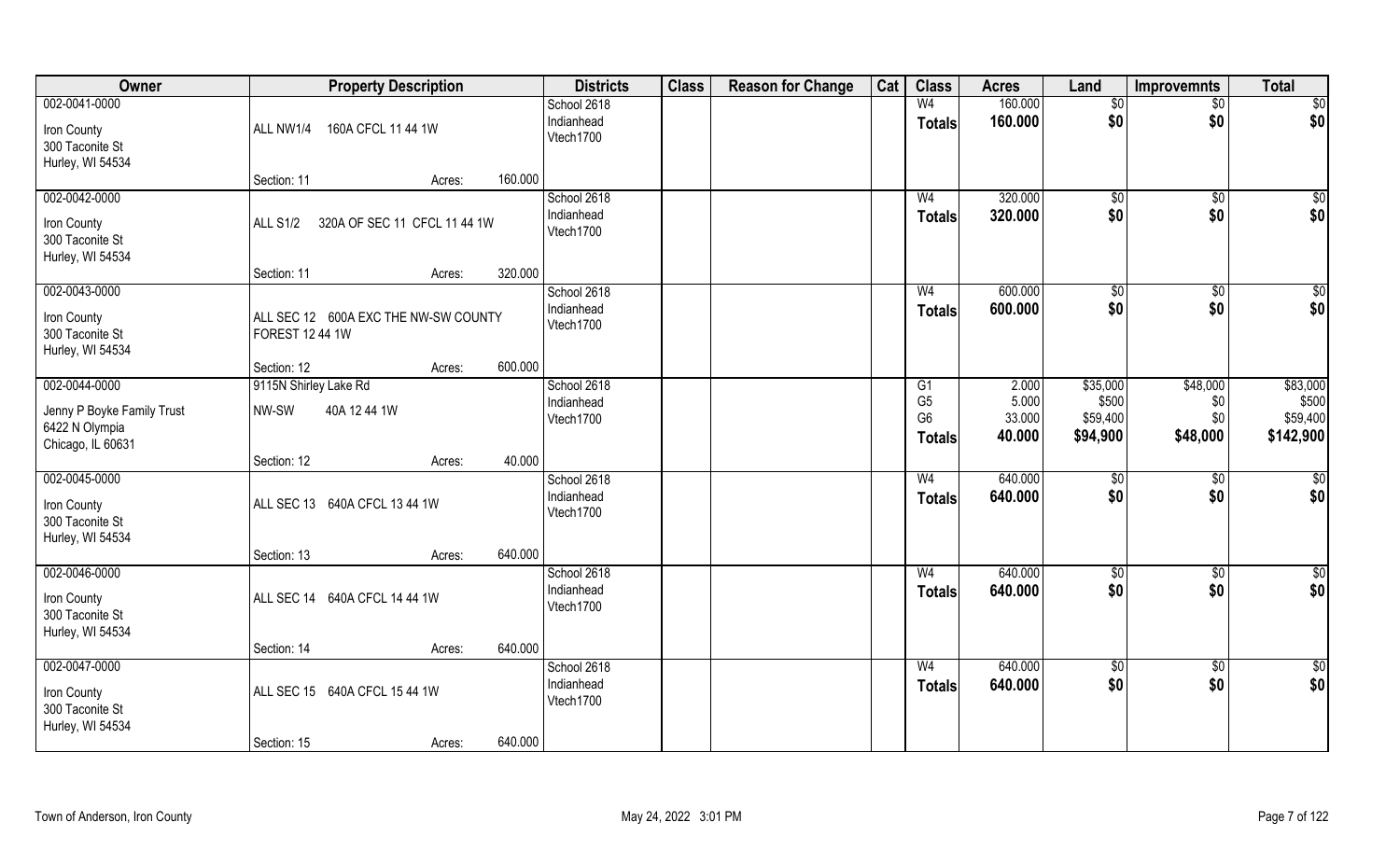| Owner                                                                                            | <b>Property Description</b>                      |                   | <b>Districts</b>                       | <b>Class</b> | <b>Reason for Change</b> | Cat | <b>Class</b>                          | <b>Acres</b>              | Land                              | <b>Improvemnts</b>        | <b>Total</b>                      |
|--------------------------------------------------------------------------------------------------|--------------------------------------------------|-------------------|----------------------------------------|--------------|--------------------------|-----|---------------------------------------|---------------------------|-----------------------------------|---------------------------|-----------------------------------|
| 002-0048-0000<br>Iron County<br>300 Taconite St                                                  | ALL SEC 16 640A F C L 16 44 1W                   |                   | School 2618<br>Indianhead<br>Vtech1700 |              |                          |     | W <sub>4</sub><br><b>Totals</b>       | 640.000<br>640.000        | \$0<br>\$0                        | \$0<br>\$0                | \$0<br>\$0                        |
| Hurley, WI 54534                                                                                 | Section: 16                                      | 640.000<br>Acres: |                                        |              |                          |     |                                       |                           |                                   |                           |                                   |
| 002-0049-0000<br>Iron County<br>300 Taconite St<br>Hurley, WI 54534                              | 480A EXC THE SW1/4 17 44 1W<br>ALL SEC 17        |                   | School 2618<br>Indianhead<br>Vtech1700 |              |                          |     | W <sub>4</sub><br><b>Totals</b>       | 480.000<br>480.000        | \$0<br>\$0                        | $\overline{50}$<br>\$0    | \$0<br>\$0                        |
| 002-0050-0000                                                                                    | Section: 17                                      | 480.000<br>Acres: | School 2618                            |              |                          |     | G6                                    | 40.000                    | \$40,000                          | \$0                       | \$40,000                          |
| <b>Richard Gumpert</b><br>Greg Gumpert<br>2567 Swan Blvd                                         | NE-SW<br>40A 17 44 1W                            |                   | Indianhead<br>Vtech1700                |              |                          |     | <b>Totals</b>                         | 40.000                    | \$40,000                          | \$0                       | \$40,000                          |
| Wauwatosa, WI 53226                                                                              | Section: 17                                      | 40.000<br>Acres:  |                                        |              |                          |     |                                       |                           |                                   |                           |                                   |
| 002-0051-0000<br><b>Richard Gumpert</b><br>Greg Gumpert<br>2567 Swan Blvd                        | 11796W Caroline Lake Rd<br>NW-SW<br>40A 17 44 1W |                   | School 2618<br>Indianhead<br>Vtech1700 |              |                          |     | G1<br>G <sub>6</sub><br><b>Totals</b> | 2.000<br>38.000<br>40.000 | \$35,000<br>\$68,400<br>\$103,400 | \$8,600<br>\$0<br>\$8,600 | \$43,600<br>\$68,400<br>\$112,000 |
| Wauwatosa, WI 53226                                                                              | Section: 17                                      | 40.000<br>Acres:  |                                        |              |                          |     |                                       |                           |                                   |                           |                                   |
| 002-0052-0000<br><b>Richard Gumpert</b><br>Greg Gumpert<br>2567 Swan Blvd<br>Wauwatosa, WI 53226 | SW-SW<br>40A 17 44 1W<br>Section: 17             | 40.000<br>Acres:  | School 2618<br>Indianhead<br>Vtech1700 |              |                          |     | $\overline{G6}$<br><b>Totals</b>      | 40.000<br>40.000          | \$40,000<br>\$40,000              | $\overline{50}$<br>\$0    | \$40,000<br>\$40,000              |
| 002-0053-0000                                                                                    |                                                  |                   | School 2618                            |              |                          |     | G6                                    | 40.000                    | \$40,000                          | \$0                       | \$40,000                          |
| Jeremy Burns<br>Amy Burns<br>113 2nd St NW                                                       | SE-SW<br>40A 17 44 1W                            |                   | Indianhead<br>Vtech1700                |              |                          |     | <b>Totals</b>                         | 40.000                    | \$40,000                          | \$0                       | \$40,000                          |
| Menomonie, WI 54751                                                                              | Section: 17                                      | 40.000<br>Acres:  |                                        |              |                          |     |                                       |                           |                                   |                           |                                   |
| 002-0054-0000<br>Iron County<br>300 Taconite St<br>Hurley, WI 54534                              | ALL N1/2 NE1/4 80A F C L 18 44 1W                |                   | School 2618<br>Indianhead<br>Vtech1700 |              |                          |     | W <sub>4</sub><br><b>Totals</b>       | 80.000<br>80.000          | $\sqrt{$0}$<br>\$0                | $\overline{50}$<br>\$0    | $\frac{1}{6}$<br>\$0              |
|                                                                                                  | Section: 18                                      | 80.000<br>Acres:  |                                        |              |                          |     |                                       |                           |                                   |                           |                                   |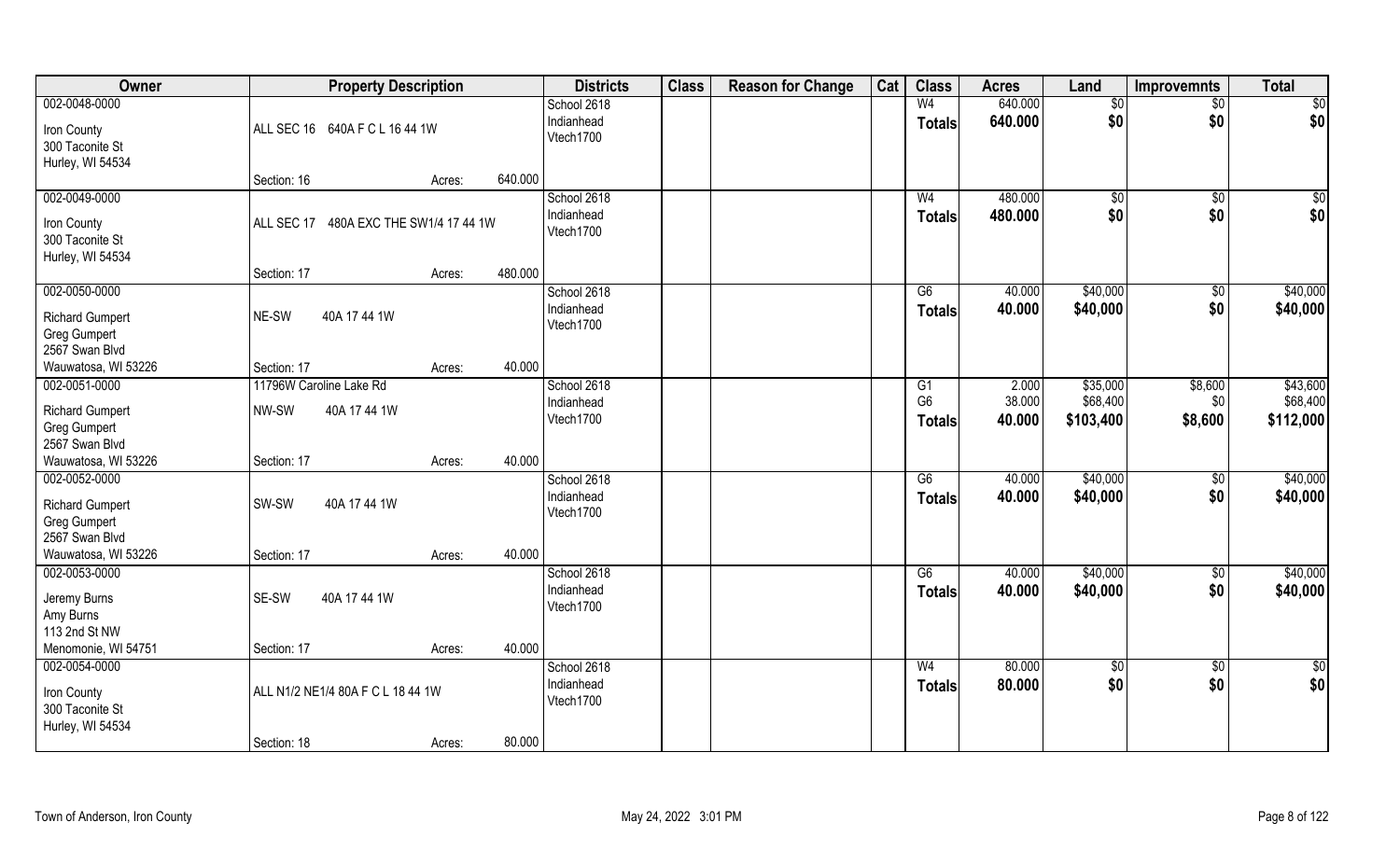| Owner                                                                                      | <b>Property Description</b>                                | <b>Districts</b>                       | <b>Class</b> | <b>Reason for Change</b> | Cat | <b>Class</b>                          | <b>Acres</b>               | Land                            | Improvemnts               | <b>Total</b>                    |
|--------------------------------------------------------------------------------------------|------------------------------------------------------------|----------------------------------------|--------------|--------------------------|-----|---------------------------------------|----------------------------|---------------------------------|---------------------------|---------------------------------|
| 002-0055-0000<br><b>Minikel Living Trust</b><br>2670 Glen Maura Pl                         | 18 44 1W PT OF SW-NE 19AMFL-CLOSED 2015 25<br><b>YEARS</b> | School 2618<br>Indianhead<br>Vtech1700 |              |                          |     | W <sub>6</sub><br><b>Totals</b>       | 19.000<br>19.000           | ( \$34,200)<br>\$0              | $\overline{50}$<br>\$0    | \$0<br>\$0                      |
| Brookfield, WI 53005                                                                       | 19.000<br>Section: 18<br>Acres:                            |                                        |              |                          |     |                                       |                            |                                 |                           |                                 |
| 002-0055-0100<br><b>Minikel Living Trust</b><br>2670 Glen Maura Pl<br>Brookfield, WI 53005 | PT OF SW-NE 15A 18 44 1WMFL-CLOSED 2015 25<br><b>YEARS</b> | School 2618<br>Indianhead<br>Vtech1700 |              |                          |     | W <sub>6</sub><br>Totals              | 15.000<br>15.000           | ( \$6, 800)<br>\$0              | \$0<br>\$0                | \$0<br>\$0                      |
| 002-0055-0200                                                                              | 15.000<br>Section: 18<br>Acres:                            | School 2618                            |              |                          |     | G5                                    | 4.000                      | \$400                           | $\sqrt[6]{3}$             | \$400                           |
| <b>Minikel Living Trust</b><br>2670 Glen Maura Pl<br>Brookfield, WI 53005                  | 18 44 1W PT SW NE 6A                                       | Indianhead<br>Vtech1700                |              |                          |     | G <sub>6</sub><br><b>Totals</b>       | 2.000<br>6.000             | \$3,600<br>\$4,000              | \$0<br>\$0                | \$3,600<br>\$4,000              |
|                                                                                            | 6.000<br>Section: 18<br>Acres:                             |                                        |              |                          |     |                                       |                            |                                 |                           |                                 |
| 002-0056-0000<br>James Renwick<br>42971 N Crawford Rd<br>Antioch, IL 60002                 | SE-NE<br>40A 18 44 1W                                      | School 2618<br>Indianhead<br>Vtech1700 |              |                          |     | G5<br>G <sub>6</sub><br><b>Totals</b> | 10.000<br>30.000<br>40.000 | \$1,500<br>\$54,000<br>\$55,500 | \$0<br>\$0<br>\$0         | \$1,500<br>\$54,000<br>\$55,500 |
|                                                                                            | 40.000<br>Section: 18<br>Acres:                            |                                        |              |                          |     |                                       |                            |                                 |                           |                                 |
| 002-0057-0000<br>Iron County<br>300 Taconite St<br>Hurley, WI 54534                        | ALL NW1/4 128.84A EXC SE-NW F C L 18 44 1W                 | School 2618<br>Indianhead<br>Vtech1700 |              |                          |     | W <sub>4</sub><br><b>Totals</b>       | 128.840<br>128.840         | \$0<br>\$0                      | \$0<br>\$0                | $\overline{50}$<br>\$0          |
|                                                                                            | 128.840<br>Section: 18<br>Acres:                           |                                        |              |                          |     |                                       |                            |                                 |                           |                                 |
| 002-0058-0000<br>Minikel Living Trust<br>2670 Glen Maura Pl<br>Brookfield, WI 53005        | 18 44 1W SE-NW<br>3A MFL-CLOSED 2015 25<br><b>YEARS</b>    | School 2618<br>Indianhead<br>Vtech1700 |              |                          |     | W <sub>6</sub><br><b>Totals</b>       | 3.000<br>3.000             | (\$4,500)<br>\$0                | \$0<br>\$0                | \$0<br>\$0                      |
|                                                                                            | 3.000<br>Section: 18<br>Acres:                             |                                        |              |                          |     |                                       |                            |                                 |                           |                                 |
| 002-0058-0100<br><b>Minikel Living Trust</b><br>2670 Glen Maura Pl<br>Brookfield, WI 53005 | PT OF SE-NW 37A 18 44 1W<br>37.000<br>Section: 18          | School 2618<br>Indianhead<br>Vtech1700 |              |                          |     | G5<br>G <sub>6</sub><br><b>Totals</b> | 34.000<br>3.000<br>37.000  | \$3,400<br>\$4,500<br>\$7,900   | $\sqrt{$0}$<br>\$0<br>\$0 | \$3,400<br>\$4,500<br>\$7,900   |
|                                                                                            | Acres:                                                     |                                        |              |                          |     |                                       |                            |                                 |                           |                                 |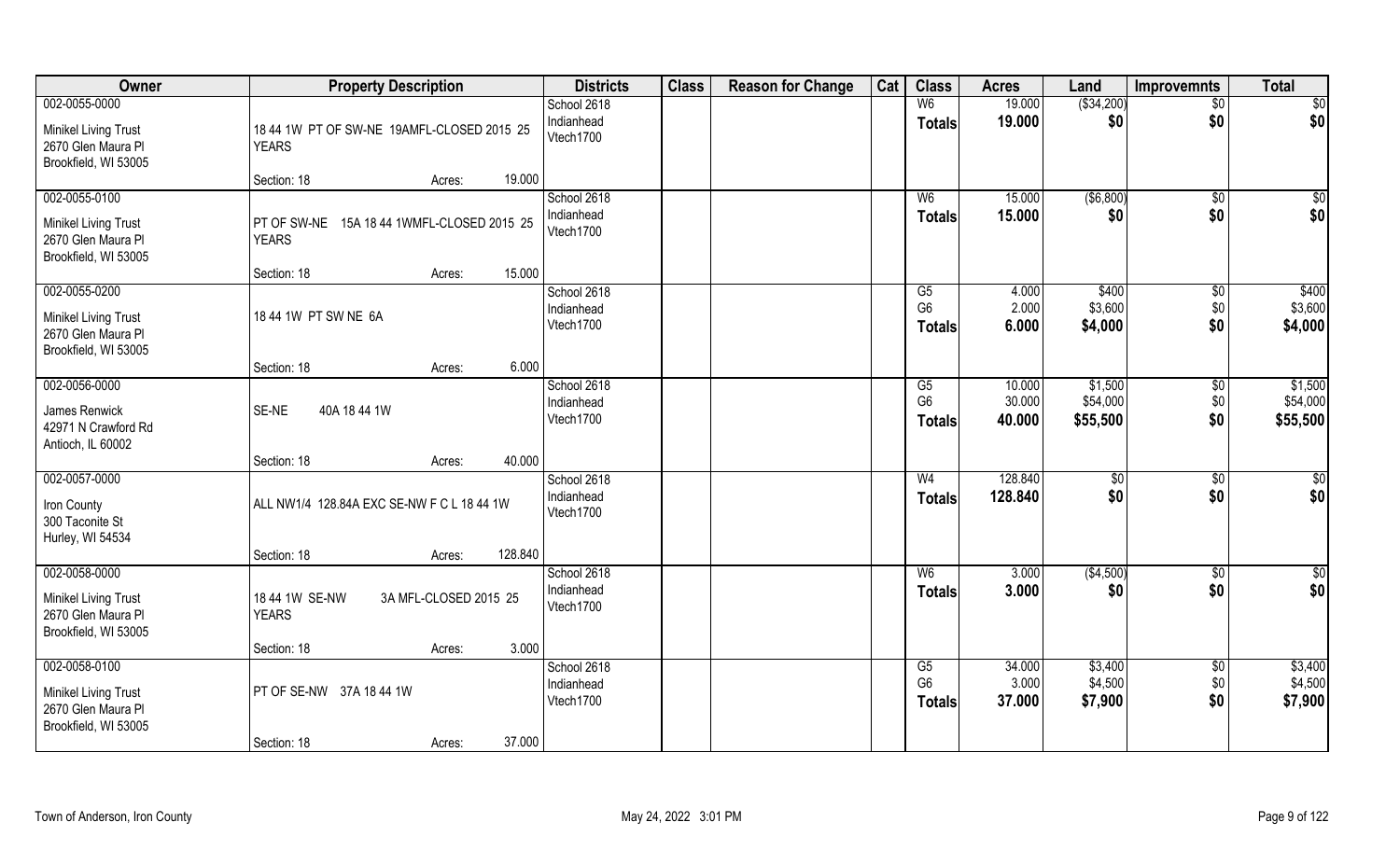| Owner                                                                                      | <b>Property Description</b>                                                                   | <b>Districts</b>                       | <b>Class</b> | <b>Reason for Change</b> | Cat | <b>Class</b>                          | <b>Acres</b>               | Land                            | Improvemnts                 | <b>Total</b>                    |
|--------------------------------------------------------------------------------------------|-----------------------------------------------------------------------------------------------|----------------------------------------|--------------|--------------------------|-----|---------------------------------------|----------------------------|---------------------------------|-----------------------------|---------------------------------|
| 002-0059-0000<br><b>Minikel Living Trust</b><br>2670 Glen Maura Pl<br>Brookfield, WI 53005 | 18 44 1W PT OF NE-SW 22AMFL-CLOSED 2015 25<br><b>YEARS</b>                                    | School 2618<br>Indianhead<br>Vtech1700 |              |                          |     | W <sub>6</sub><br><b>Totals</b>       | 22.000<br>22.000           | ( \$39,600)<br>\$0              | $\overline{50}$<br>\$0      | \$0<br>\$0                      |
|                                                                                            | 22.000<br>Section: 18<br>Acres:                                                               |                                        |              |                          |     |                                       |                            |                                 |                             |                                 |
| 002-0059-0100<br><b>Minikel Living Trust</b><br>2670 Glen Maura Pl<br>Brookfield, WI 53005 | 18 44 1W PT OF NE-SW 18AMFL-CLOSED 2015 25<br><b>YEARS</b><br>18.000<br>Section: 18<br>Acres: | School 2618<br>Indianhead<br>Vtech1700 |              |                          |     | W <sub>6</sub><br><b>Totals</b>       | 18.000<br>18.000           | (\$27,000)<br>\$0               | \$0<br>\$0                  | $\sqrt{50}$<br>\$0              |
| 002-0059-0200<br>Minikel Living Trust<br>2670 Glen Maura Pl<br>Brookfield, WI 53005        | 18 44 1W PT NE-SW 5.11A<br>5.110<br>Section: 18<br>Acres:                                     | School 2618<br>Indianhead<br>Vtech1700 |              |                          |     | G5<br>G <sub>6</sub><br><b>Totals</b> | 5.000<br>0.110<br>5.110    | \$500<br>\$200<br>\$700         | $\sqrt[6]{3}$<br>\$0<br>\$0 | \$500<br>\$200<br>\$700         |
| 002-0060-0000<br>Iron County<br>300 Taconite St<br>Hurley, WI 54534                        | 45.11A F C L 18 44 1W<br>NW-SW<br>45.110<br>Section: 18<br>Acres:                             | School 2618<br>Indianhead<br>Vtech1700 |              |                          |     | W <sub>4</sub><br><b>Totals</b>       | 45.110<br>45.110           | $\sqrt[6]{3}$<br>\$0            | \$0<br>\$0                  | $\overline{50}$<br>\$0          |
| 002-0061-0000<br>Dennis J. Maxinoski<br><b>Box 384</b><br>Montreal, WI 54550-0000          | SW-SW<br>45.17A 18 44 1W MFL-OPEN 25 YEARS<br>2007<br>45.170<br>Section: 18<br>Acres:         | School 2618<br>Indianhead<br>Vtech1700 |              |                          |     | $W_5$<br><b>Totals</b>                | 45.170<br>45.170           | (\$45,200)<br>\$0               | \$0<br>\$0                  | $\overline{50}$<br>\$0          |
| 002-0062-0000<br>Iron County<br>300 Taconite St<br>Hurley, WI 54534                        | 40A F C L 18 44 1W<br>SE-SW<br>40.000<br>Section: 18<br>Acres:                                | School 2618<br>Indianhead<br>Vtech1700 |              |                          |     | W <sub>4</sub><br><b>Totals</b>       | 40.000<br>40.000           | \$0<br>\$0                      | \$0<br>\$0                  | \$0<br>\$0                      |
| 002-0063-0000<br>James Renwick<br>42971 N Crawford Rd<br>Antioch, IL 60002                 | 40A F C L 18 44 1W<br>NE-SE<br>40.000<br>Section: 18<br>Acres:                                | School 2618<br>Indianhead<br>Vtech1700 |              |                          |     | G5<br>G <sub>6</sub><br><b>Totals</b> | 13.000<br>27.000<br>40.000 | \$1,700<br>\$48,600<br>\$50,300 | $\sqrt{$0}$<br>\$0<br>\$0   | \$1,700<br>\$48,600<br>\$50,300 |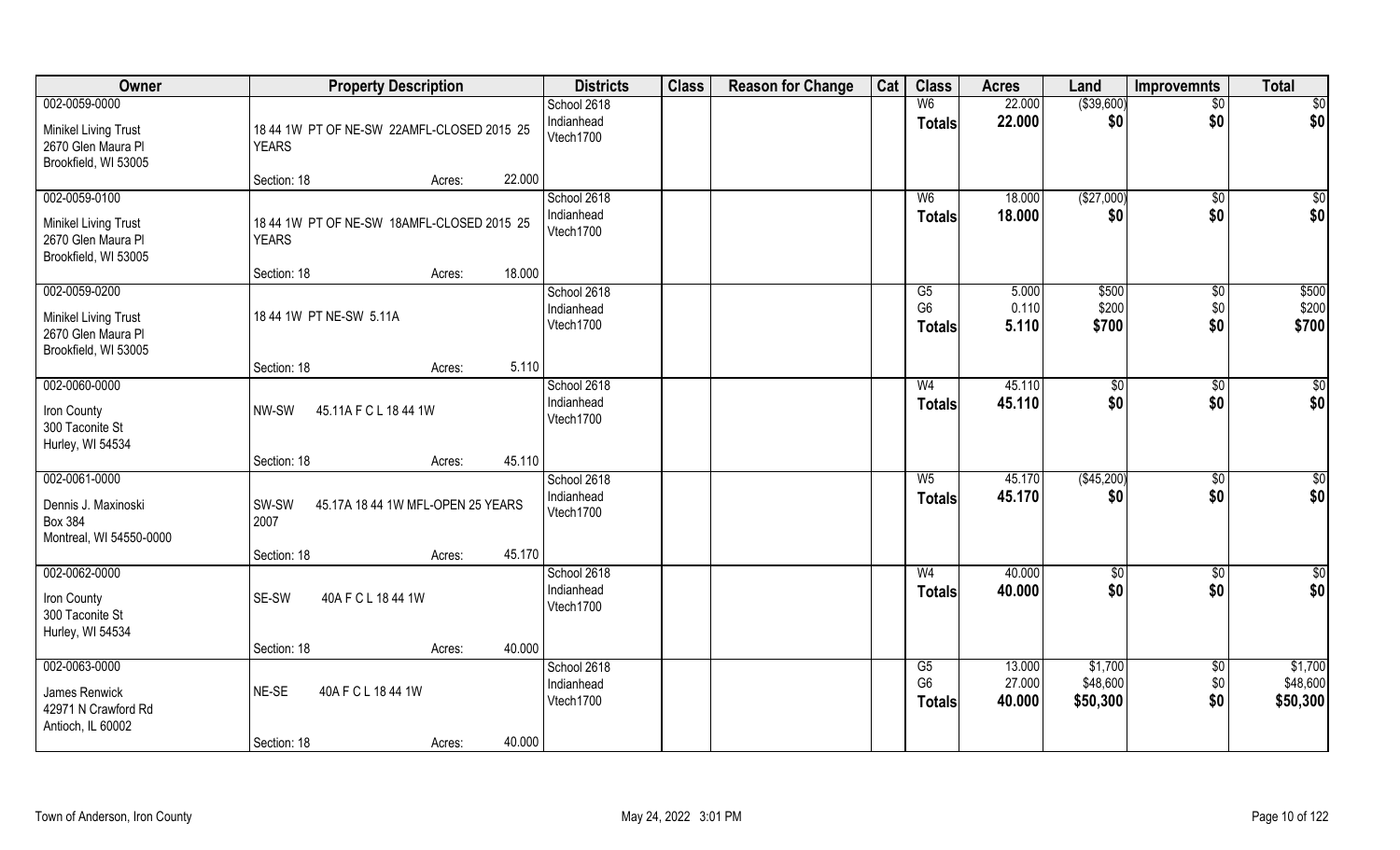| Owner                                                                                                           | <b>Property Description</b>                                                                        | <b>Districts</b>                       | <b>Class</b> | <b>Reason for Change</b> | Cat | <b>Class</b>                          | <b>Acres</b>              | Land                             | <b>Improvemnts</b>     | <b>Total</b>              |
|-----------------------------------------------------------------------------------------------------------------|----------------------------------------------------------------------------------------------------|----------------------------------------|--------------|--------------------------|-----|---------------------------------------|---------------------------|----------------------------------|------------------------|---------------------------|
| 002-0064-0000<br><b>Minikel Living Trust</b><br>2670 Glen Maura Pl<br>Brookfield, WI 53005                      | 18 44 1W PT NW-SE 27AMFL-CLOSED 2015 25<br><b>YEARS</b>                                            | School 2618<br>Indianhead<br>Vtech1700 |              |                          |     | W <sub>6</sub><br><b>Totals</b>       | 27.000<br>27.000          | (\$48,600)<br>\$0                | \$0<br>\$0             | \$0<br>\$0                |
|                                                                                                                 | 27.000<br>Section: 18<br>Acres:                                                                    |                                        |              |                          |     |                                       |                           |                                  |                        |                           |
| 002-0064-0100                                                                                                   | 11890W Caroline Lake Rd                                                                            | School 2618                            |              |                          |     | W <sub>6</sub>                        | 11.000                    | (\$19,800)                       | $\overline{50}$        | \$0                       |
| <b>Minikel Living Trust</b><br>2670 Glen Maura Pl<br>Brookfield, WI 53005                                       | 18 44 1W PT NW-SE<br>11AMFL-CLOSED 2015 25<br><b>YEARS</b>                                         | Indianhead<br>Vtech1700                |              |                          |     | <b>Totals</b>                         | 11.000                    | \$0                              | \$0                    | \$0                       |
|                                                                                                                 | 11.000<br>Section: 18<br>Acres:                                                                    |                                        |              |                          |     |                                       |                           |                                  |                        |                           |
| 002-0064-0200<br><b>Minikel Living Trust</b><br>2670 Glen Maura Pl<br>Brookfield, WI 53005                      | Caroline Lake Rd<br>18 44 1W PT OF NW-SE 2A                                                        | School 2618<br>Indianhead<br>Vtech1700 |              |                          |     | G1<br><b>Totals</b>                   | 2.000<br>2.000            | \$35,000<br>\$35,000             | \$301,300<br>\$301,300 | \$336,300<br>\$336,300    |
|                                                                                                                 | 2.000<br>Section: 18<br>Acres:                                                                     |                                        |              |                          |     |                                       |                           |                                  |                        |                           |
| 002-0065-0000<br>Iron County<br>300 Taconite St                                                                 | SW-SE<br>40A F C L 18 44 1W                                                                        | School 2618<br>Indianhead<br>Vtech1700 |              |                          |     | W <sub>4</sub><br><b>Totals</b>       | 40.000<br>40.000          | \$0<br>\$0                       | \$0<br>\$0             | \$0<br>\$0                |
| Hurley, WI 54534                                                                                                | 40.000<br>Section: 18<br>Acres:                                                                    |                                        |              |                          |     |                                       |                           |                                  |                        |                           |
| 002-0066-0000<br><b>Andrew Renwick</b><br>42971 N Crawford Rd<br>Antioch, IL 60002-0000                         | SE-SE 40.00 A 18 44 1W                                                                             | School 2618<br>Indianhead<br>Vtech1700 |              |                          |     | $\overline{G6}$<br><b>Totals</b>      | 40.000<br>40.000          | \$40,000<br>\$40,000             | $\overline{50}$<br>\$0 | \$40,000<br>\$40,000      |
|                                                                                                                 | 40.000<br>Section: 18<br>Acres:                                                                    |                                        |              |                          |     |                                       |                           |                                  |                        |                           |
| 002-0067-0000<br>Iron County, Wisconsin<br>300 Taconite St<br>Hurley, WI 54534                                  | 40A 1944 1W<br>NE-NE                                                                               | School 2618<br>Indianhead<br>Vtech1700 |              |                          |     | X3<br><b>Totals</b>                   | 40.000<br>40.000          | \$0<br>\$0                       | $\overline{50}$<br>\$0 | $\frac{6}{3}$<br>\$0      |
|                                                                                                                 | 40.000<br>Section: 19<br>Acres:                                                                    |                                        |              |                          |     |                                       |                           |                                  |                        |                           |
| 002-0068-0000<br>Brian A & Bessie P Maxinoski Jt Trust et PT NW-NE<br>al<br>15 Hilltop Dr<br>Montreal, WI 54550 | 11815W Caroline Lake Rd<br>37AMFL-OPEN 2019 25 YEARS19 44<br>1W<br>40.000<br>Section: 19<br>Acres: | School 2618<br>Indianhead<br>Vtech1700 |              |                          |     | G6<br>W <sub>5</sub><br><b>Totals</b> | 3.000<br>37.000<br>40.000 | \$3,000<br>(\$37,000)<br>\$3,000 | \$0<br>$$0$$<br>\$0    | \$3,000<br>\$0<br>\$3,000 |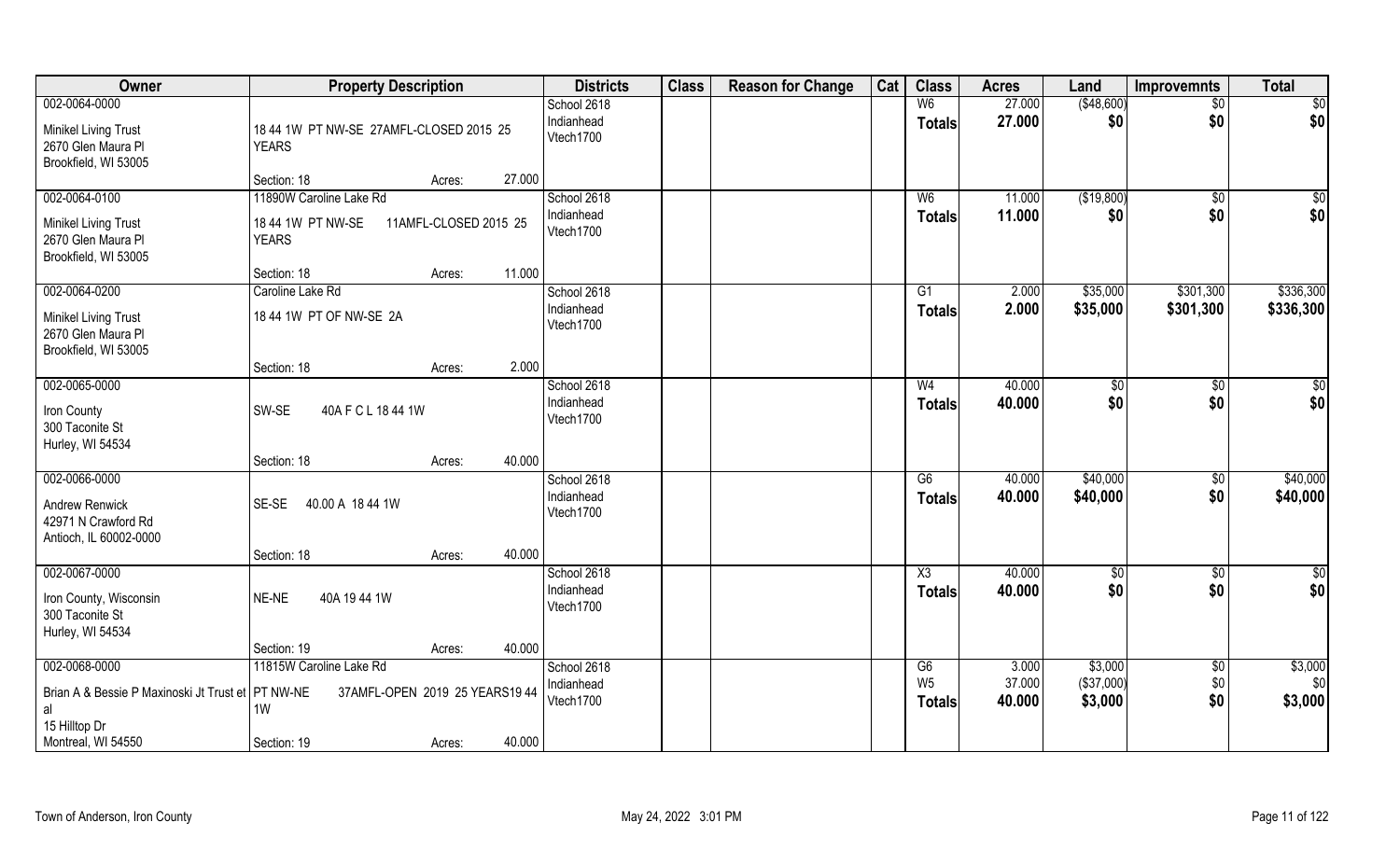| Owner                                                          | <b>Property Description</b> |                                     | <b>Districts</b>          | <b>Class</b> | <b>Reason for Change</b> | Cat | <b>Class</b>  | <b>Acres</b>                | Land                   | <b>Improvemnts</b> | <b>Total</b>           |
|----------------------------------------------------------------|-----------------------------|-------------------------------------|---------------------------|--------------|--------------------------|-----|---------------|-----------------------------|------------------------|--------------------|------------------------|
| 002-0068-0100                                                  | 11815W Caroline Lake Rd     |                                     | School 2618               |              |                          |     |               | Assessed with 002-0068-0000 |                        |                    |                        |
| Brian A & Bessie P Maxinoski Jt Trust et PT NW-NE 3ATOWER SITE |                             |                                     |                           |              |                          |     |               |                             |                        |                    |                        |
| al                                                             |                             |                                     |                           |              |                          |     |               |                             |                        |                    |                        |
| 15 Hilltop Dr                                                  |                             |                                     |                           |              |                          |     |               |                             |                        |                    |                        |
| Montreal, WI 54550                                             | Section: 19                 | 3.000<br>Acres:                     |                           |              |                          |     |               |                             |                        |                    |                        |
| 002-0069-0000                                                  |                             |                                     | School 2618               |              |                          |     | X3            | 40.000                      | \$0                    | $\sqrt{$0}$        | \$0                    |
| Iron County, Wisconsin                                         | 40A 1944 1W<br>SW-NE        |                                     | Indianhead                |              |                          |     | <b>Totals</b> | 40.000                      | \$0                    | \$0                | \$0                    |
| 300 Taconite St                                                |                             |                                     | Vtech1700                 |              |                          |     |               |                             |                        |                    |                        |
| Hurley, WI 54534                                               |                             |                                     |                           |              |                          |     |               |                             |                        |                    |                        |
|                                                                | Section: 19                 | 40.000<br>Acres:                    |                           |              |                          |     |               |                             |                        |                    |                        |
| 002-0070-0000                                                  |                             |                                     | School 2618               |              |                          |     | X3            | 40.000                      | $\sqrt[6]{3}$          | $\sqrt[6]{3}$      | \$0                    |
| Iron County, Wisconsin                                         | SE-NE<br>40A 1944 1W        |                                     | Indianhead<br>Vtech1700   |              |                          |     | <b>Totals</b> | 40.000                      | \$0                    | \$0                | \$0                    |
| 300 Taconite St                                                |                             |                                     |                           |              |                          |     |               |                             |                        |                    |                        |
| Hurley, WI 54534                                               |                             |                                     |                           |              |                          |     |               |                             |                        |                    |                        |
|                                                                | Section: 19                 | 40.000<br>Acres:                    |                           |              |                          |     |               |                             |                        |                    |                        |
| 002-0071-0000                                                  | 11892W Caroline Lake Rd     |                                     | School 2618               |              |                          |     | G1            | 2.000                       | \$6,000                | \$23,400           | \$29,400               |
| Brian A & Bessie P Maxinoski Jt Trust et PT NE-NW              | 2A 19 44 1W                 |                                     | Indianhead<br>Vtech1700   |              |                          |     | <b>Totals</b> | 2.000                       | \$6,000                | \$23,400           | \$29,400               |
| al                                                             |                             |                                     |                           |              |                          |     |               |                             |                        |                    |                        |
| 15 Hilltop Dr                                                  |                             |                                     |                           |              |                          |     |               |                             |                        |                    |                        |
| Montreal, WI 54550                                             | Section: 19                 | 2.000<br>Acres:                     |                           |              |                          |     |               |                             |                        |                    |                        |
| 002-0071-0100                                                  |                             |                                     | School 2618               |              |                          |     | $W_5$         | 38.000                      | ( \$38,000)            | \$0                | \$0                    |
| Brian A & Bessie P Maxinoski Jt Trust et PT NE-NW              |                             | 38A MFL-OPEN 2019 25 YEARS 19 44    | Indianhead<br>Vtech1700   |              |                          |     | <b>Totals</b> | 38.000                      | \$0                    | \$0                | \$0                    |
| al                                                             | 1W                          |                                     |                           |              |                          |     |               |                             |                        |                    |                        |
| 15 Hilltop Dr                                                  |                             |                                     |                           |              |                          |     |               |                             |                        |                    |                        |
| Montreal, WI 54550                                             | Section: 19                 | 38.000<br>Acres:                    |                           |              |                          |     |               |                             |                        |                    |                        |
| 002-0072-0000                                                  |                             |                                     | School 2618               |              |                          |     | $W_5$         | 45.730                      | (\$45,700)             | \$0                | \$0                    |
| Brian A & Bessie P Maxinoski Jt Trust et NW-NW                 |                             | 45.23A MFL-OPEN 2019 25 YEARS 19 44 | Indianhead<br>Vtech1700   |              |                          |     | <b>Totals</b> | 45.730                      | \$0                    | \$0                | \$0                    |
| al                                                             | 1W                          |                                     |                           |              |                          |     |               |                             |                        |                    |                        |
| 15 Hilltop Dr                                                  |                             |                                     |                           |              |                          |     |               |                             |                        |                    |                        |
| Montreal, WI 54550                                             | Section: 19                 | 45.730<br>Acres:                    |                           |              |                          |     |               | 45.730                      |                        |                    |                        |
| 002-0073-0000                                                  |                             |                                     | School 2618<br>Indianhead |              |                          |     | X2            | 45.730                      | $\overline{50}$<br>\$0 | $\sqrt{$0}$<br>\$0 | $\overline{50}$<br>\$0 |
| <b>Wisconsin Dept Nat Resources</b>                            | SW-NW<br>45.58A 19 44 1W    |                                     | Vtech1700                 |              |                          |     | <b>Totals</b> |                             |                        |                    |                        |
| 101 S Webster St                                               |                             |                                     |                           |              |                          |     |               |                             |                        |                    |                        |
| Madison, WI 53707-0000                                         |                             |                                     |                           |              |                          |     |               |                             |                        |                    |                        |
|                                                                | Section: 19                 | 45.730<br>Acres:                    |                           |              |                          |     |               |                             |                        |                    |                        |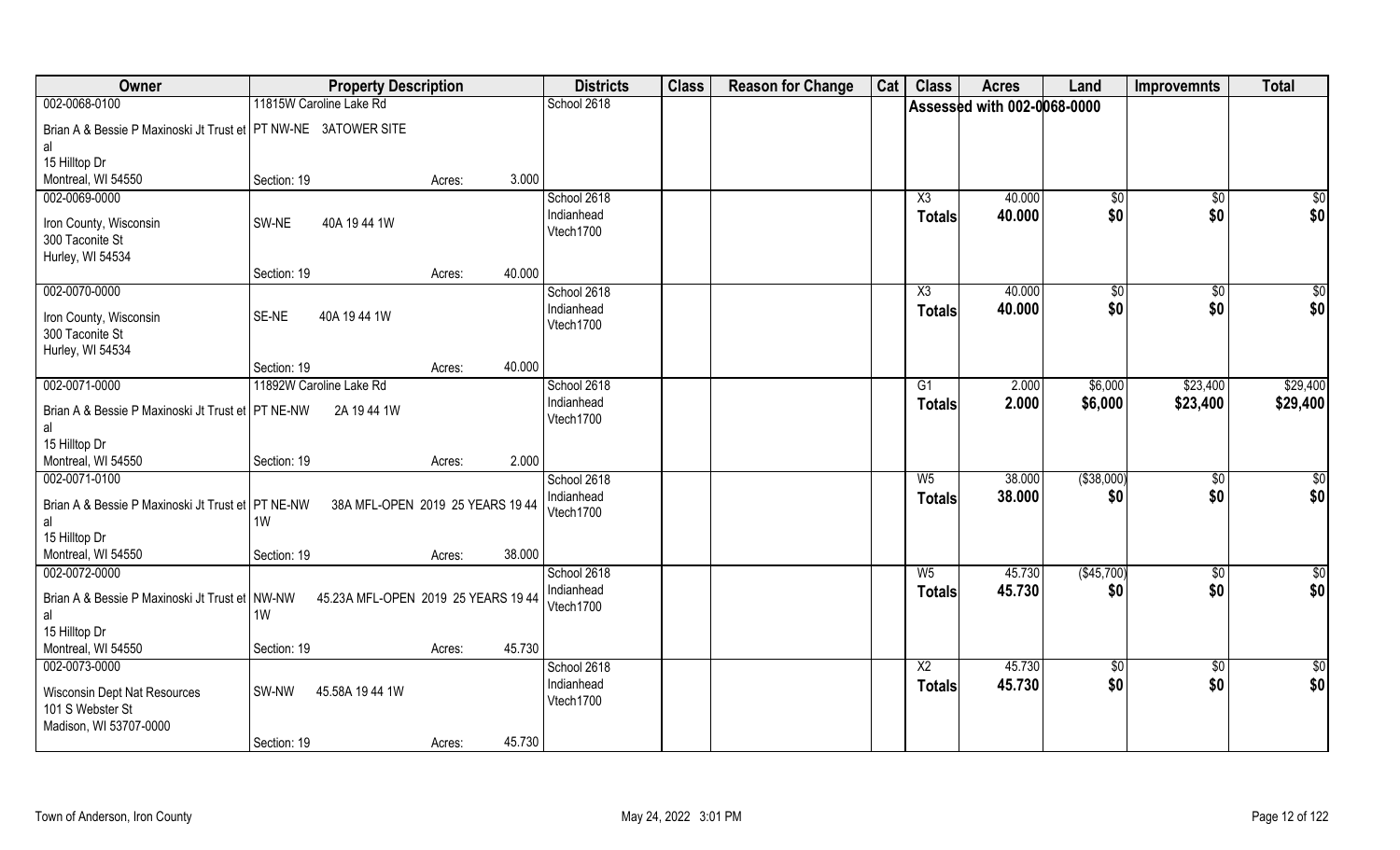| Owner                                                                                       | <b>Property Description</b>          |        | <b>Districts</b>                                 | <b>Class</b> | <b>Reason for Change</b> | Cat | <b>Class</b>                            | <b>Acres</b>     | Land                  | <b>Improvemnts</b>     | <b>Total</b>           |
|---------------------------------------------------------------------------------------------|--------------------------------------|--------|--------------------------------------------------|--------------|--------------------------|-----|-----------------------------------------|------------------|-----------------------|------------------------|------------------------|
| 002-0074-0000<br>Iron County, Wisconsin<br>300 Taconite St<br>Hurley, WI 54534              | SE-NW<br>40A 1944 1W                 |        | School 2618<br>Indianhead<br>Vtech1700           |              |                          |     | X3<br><b>Totals</b>                     | 40.000<br>40.000 | $\sqrt[6]{}$<br>\$0   | $\overline{50}$<br>\$0 | \$0<br>\$0             |
|                                                                                             | Section: 19                          | Acres: | 40.000                                           |              |                          |     |                                         |                  |                       |                        |                        |
| 002-0075-0000<br>Iron County, Wisconsin<br>300 Taconite St<br>Hurley, WI 54534              | 40A 19 44 1W<br>NE-SW                |        | School 2618<br>Indianhead<br>Vtech1700           |              |                          |     | X3<br><b>Totals</b>                     | 40.000<br>40.000 | \$0<br>\$0            | \$0<br>\$0             | $\sqrt{50}$<br>\$0     |
| 002-0076-0000                                                                               | Section: 19                          | Acres: | 40.000<br>School 2618                            |              |                          |     | X <sub>2</sub>                          | 33.830           | \$0                   | \$0                    | \$0                    |
| <b>Wisconsin Dept Nat Resources</b><br>101 S Webster St<br>Madison, WI 53707-0000           | GOV LOT 1 33.83A 19 44 1W            |        | Indianhead<br>Vtech1700                          |              |                          |     | <b>Totals</b>                           | 33.830           | \$0                   | \$0                    | \$0                    |
|                                                                                             | Section: 19                          | Acres: | 33.830                                           |              |                          |     |                                         |                  |                       |                        |                        |
| 002-0077-0000<br>Wisconsin Dept Nat Resources<br>101 S Webster St<br>Madison, WI 53707-0000 | SW-SW<br>38.08A GOV'T LOT 2 19 44 1W |        | School 2618<br>Indianhead<br>Vtech1700           |              |                          |     | X <sub>2</sub><br><b>Totals</b>         | 38.080<br>38.080 | $\frac{1}{20}$<br>\$0 | \$0<br>\$0             | \$0<br>\$0             |
|                                                                                             | Section: 19                          | Acres: | 38.080                                           |              |                          |     |                                         |                  |                       |                        |                        |
| 002-0078-0000<br>Iron County, Wisconsin<br>300 Taconite St<br>Hurley, WI 54534              | 40A 19 44 1W<br>SE-SW                |        | School 2618<br>Indianhead<br>Vtech1700           |              |                          |     | $\overline{\text{X3}}$<br><b>Totals</b> | 40.000<br>40.000 | \$0<br>\$0            | $\overline{50}$<br>\$0 | \$0<br>\$0             |
|                                                                                             | Section: 19                          | Acres: | 40.000                                           |              |                          |     |                                         |                  |                       |                        |                        |
| 002-0079-0000<br>Iron County, Wisconsin<br>300 Taconite St<br>Hurley, WI 54534              | NE-SE<br>40.00A 19 44 1W             |        | School 2618<br>Indianhead<br>Vtech1700           |              |                          |     | X3<br><b>Totals</b>                     | 40.000<br>40.000 | $\sqrt{6}$<br>\$0     | \$0<br>\$0             | $\overline{50}$<br>\$0 |
|                                                                                             | Section: 19                          | Acres: | 40.000                                           |              |                          |     |                                         |                  |                       |                        |                        |
| 002-0080-0000<br>Iron County, Wisconsin<br>300 Taconite St<br>Hurley, WI 54534              | NW-SE<br>40A 1944 1W<br>Section: 19  | Acres: | School 2618<br>Indianhead<br>Vtech1700<br>40.000 |              |                          |     | $\overline{\text{X3}}$<br><b>Totals</b> | 40.000<br>40.000 | $\sqrt{6}$<br>\$0     | $\sqrt{$0}$<br>\$0     | \$0<br>\$0             |
|                                                                                             |                                      |        |                                                  |              |                          |     |                                         |                  |                       |                        |                        |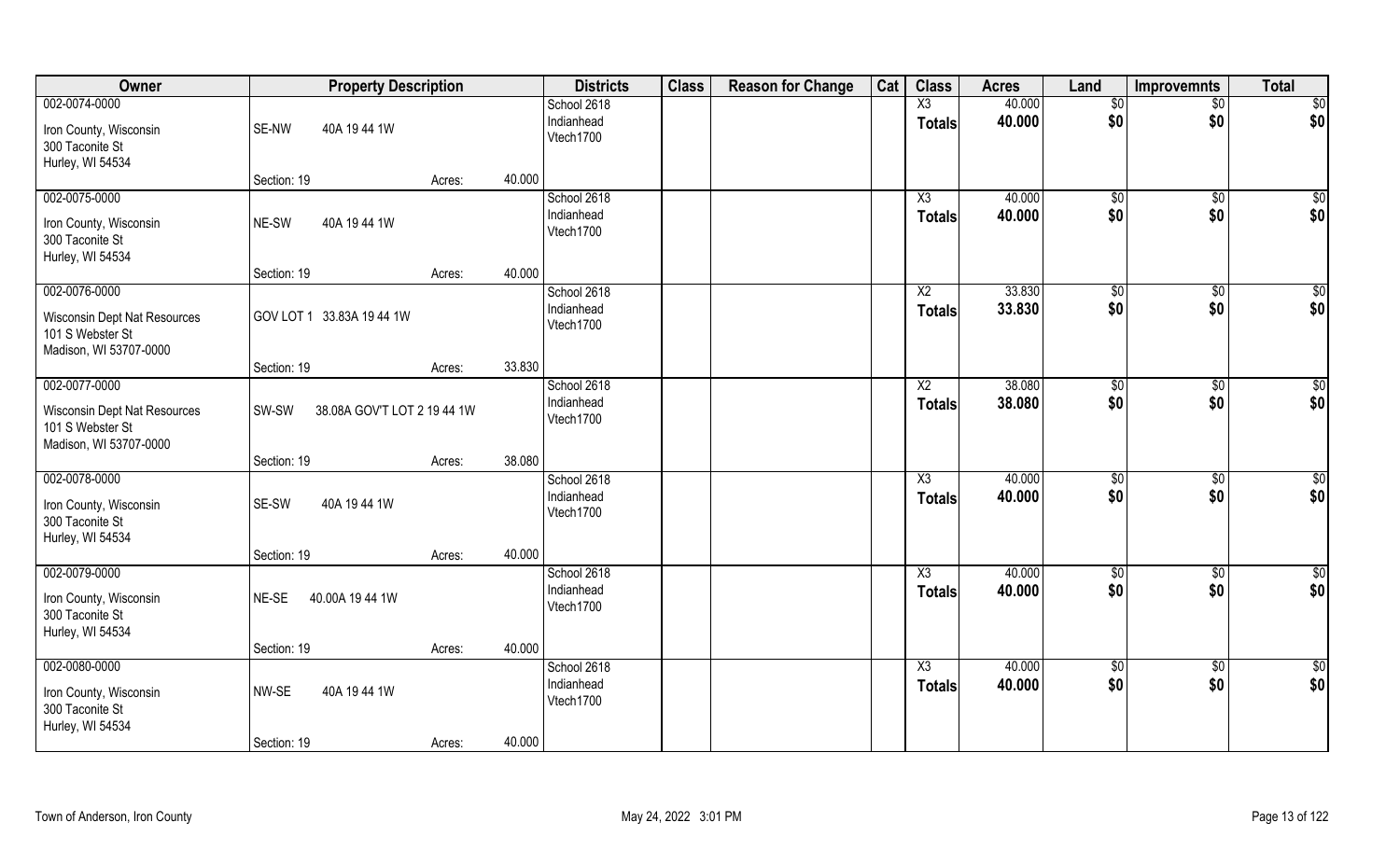| Owner                                     | <b>Property Description</b>                       | <b>Districts</b>        | <b>Class</b> | <b>Reason for Change</b> | Cat | <b>Class</b>                     | <b>Acres</b>     | Land                | Improvemnts    | <b>Total</b>        |
|-------------------------------------------|---------------------------------------------------|-------------------------|--------------|--------------------------|-----|----------------------------------|------------------|---------------------|----------------|---------------------|
| 002-0081-0000                             |                                                   | School 2618             |              |                          |     | X3                               | 40.000           | $\sqrt[6]{}$        | \$0            | $\sqrt{50}$         |
| Iron County, Wisconsin<br>300 Taconite St | SW-SE<br>40A 1944 1W                              | Indianhead<br>Vtech1700 |              |                          |     | <b>Totals</b>                    | 40.000           | \$0                 | \$0            | \$0                 |
| Hurley, WI 54534                          |                                                   |                         |              |                          |     |                                  |                  |                     |                |                     |
|                                           | 40.000<br>Section: 19<br>Acres:                   |                         |              |                          |     |                                  |                  |                     |                |                     |
| 002-0082-0000                             |                                                   | School 2618             |              |                          |     | X3                               | 40.000           | $\sqrt[6]{3}$       | $\sqrt[6]{}$   | $\sqrt{50}$         |
| Iron County, Wisconsin                    | SE-SE<br>40A 1944 1W                              | Indianhead              |              |                          |     | <b>Totals</b>                    | 40.000           | \$0                 | \$0            | \$0                 |
| 300 Taconite St                           |                                                   | Vtech1700               |              |                          |     |                                  |                  |                     |                |                     |
| Hurley, WI 54534                          |                                                   |                         |              |                          |     |                                  |                  |                     |                |                     |
|                                           | 40.000<br>Section: 19<br>Acres:                   |                         |              |                          |     |                                  |                  |                     |                |                     |
| 002-0083-0000                             |                                                   | School 2618             |              |                          |     | W <sub>4</sub>                   | 600.000          | $\sqrt[6]{3}$       | $\sqrt[6]{30}$ | $\overline{50}$     |
| Iron County                               | 600A EXC THE NW-NW F C L 20 44 1W<br>ALL SEC 20   | Indianhead              |              |                          |     | <b>Totals</b>                    | 600.000          | \$0                 | \$0            | \$0                 |
| 300 Taconite St                           |                                                   | Vtech1700               |              |                          |     |                                  |                  |                     |                |                     |
| Hurley, WI 54534                          |                                                   |                         |              |                          |     |                                  |                  |                     |                |                     |
|                                           | 600.000<br>Section: 20<br>Acres:                  |                         |              |                          |     |                                  |                  |                     |                |                     |
| 002-0084-0000                             | 11665W Caroline Lake Rd                           | School 2618             |              |                          |     | G <sub>1</sub>                   | 2.000            | \$6,000             | \$39,100       | \$45,100            |
| Richard E. Vincent                        | PT NW-NW<br>19A 20 44 1W                          | Indianhead              |              |                          |     | G <sub>5</sub>                   | 17.000           | \$3,900             | \$0            | \$3,900             |
| Melanie R. Vincent                        |                                                   | Vtech1700               |              |                          |     | <b>Totals</b>                    | 19.000           | \$9,900             | \$39,100       | \$49,000            |
| 6770 129th St W                           |                                                   |                         |              |                          |     |                                  |                  |                     |                |                     |
| Apple Valley, MN 55124                    | 19.000<br>Section: 20<br>Acres:                   |                         |              |                          |     |                                  |                  |                     |                |                     |
| 002-0084-0100                             |                                                   | School 2618             |              |                          |     | $\overline{G6}$                  | 21.000           | \$21,000            | $\sqrt[6]{30}$ | \$21,000            |
| Richard E. Vincent                        | 21A TRUST 20 44 1W<br>PT NW-NW                    | Indianhead              |              |                          |     | <b>Totals</b>                    | 21.000           | \$21,000            | \$0            | \$21,000            |
| Melanie R. Vincent                        |                                                   | Vtech1700               |              |                          |     |                                  |                  |                     |                |                     |
| 6770 129th St W                           |                                                   |                         |              |                          |     |                                  |                  |                     |                |                     |
| Apple Valley, MN 55124                    | 21.000<br>Section: 20<br>Acres:                   |                         |              |                          |     |                                  |                  |                     |                |                     |
| 002-0085-0000                             |                                                   | School 2618             |              |                          |     | W <sub>4</sub>                   | 280.000          | \$0                 | \$0            | $\frac{6}{3}$       |
| Iron County                               | 280A OF SEC 21, EXC NW-NE F C L 21 44<br>ALL N1/2 | Indianhead              |              |                          |     | <b>Totals</b>                    | 280.000          | \$0                 | \$0            | \$0                 |
| 300 Taconite St                           | 1W                                                | Vtech1700               |              |                          |     |                                  |                  |                     |                |                     |
| Hurley, WI 54534                          |                                                   |                         |              |                          |     |                                  |                  |                     |                |                     |
|                                           | 280.000<br>Section: 21<br>Acres:                  |                         |              |                          |     |                                  |                  |                     |                |                     |
| 002-0086-0000                             | 11044W Caroline Lake Rd                           | School 2618             |              |                          |     | G1                               | 1.000            | \$4,000             | \$9,800        | \$13,800            |
| Eric A. Sutherland                        | 40A 21 44 1W<br>NW-NE                             | Indianhead              |              |                          |     | G <sub>5</sub><br>G <sub>6</sub> | 15.000<br>24.000 | \$2,700<br>\$21,600 | \$0<br>\$0     | \$2,700<br>\$21,600 |
| 816 Meadow Hill Dr                        |                                                   | Vtech1700               |              |                          |     |                                  | 40.000           | \$28,300            | \$9,800        | \$38,100            |
| Menomonie, WI 54751                       |                                                   |                         |              |                          |     | <b>Totals</b>                    |                  |                     |                |                     |
|                                           | 40.000<br>Section: 21<br>Acres:                   |                         |              |                          |     |                                  |                  |                     |                |                     |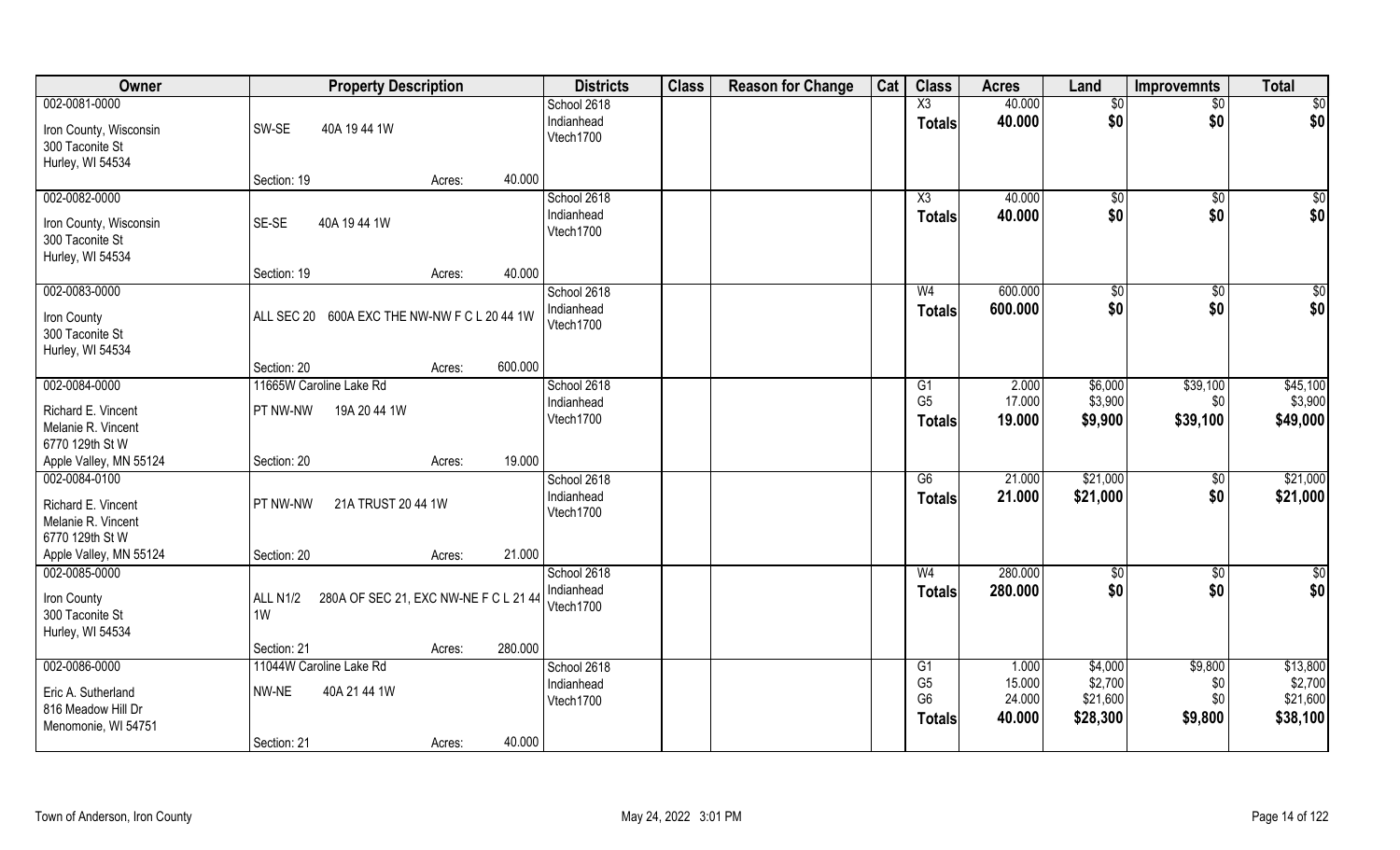| Owner                             | <b>Property Description</b>                             | <b>Districts</b>        | <b>Class</b> | <b>Reason for Change</b> | Cat | <b>Class</b>   | <b>Acres</b> | Land            | <b>Improvemnts</b> | <b>Total</b>    |
|-----------------------------------|---------------------------------------------------------|-------------------------|--------------|--------------------------|-----|----------------|--------------|-----------------|--------------------|-----------------|
| 002-0087-0000                     |                                                         | School 2618             |              |                          |     | W <sub>4</sub> | 280.000      | $\overline{50}$ | \$0                | \$0             |
| Iron County                       | <b>ALL S1/2</b><br>280A OF SEC 21 EXC NW-SW F C L 21 44 | Indianhead              |              |                          |     | <b>Totals</b>  | 280.000      | \$0             | \$0                | \$0             |
| 300 Taconite St                   | 1W                                                      | Vtech1700               |              |                          |     |                |              |                 |                    |                 |
| Hurley, WI 54534                  |                                                         |                         |              |                          |     |                |              |                 |                    |                 |
|                                   | 280.000<br>Section: 21<br>Acres:                        |                         |              |                          |     |                |              |                 |                    |                 |
| 002-0088-0000                     | 11242W Morse Line Rd                                    | School 2618             |              |                          |     | G1             | 1.000        | \$4,000         | \$21,100           | \$25,100        |
| James E Mead and Teresa M Mead Jr | 34A EXC R87/468 & 162/63 21 44 1W<br>PT NW-SW           | Indianhead              |              |                          |     | G <sub>6</sub> | 33.000       | \$26,400        | \$0\$              | \$26,400        |
| Irrev Trust Dtd 9/8/2             |                                                         | Vtech1700               |              |                          |     | <b>Totals</b>  | 34.000       | \$30,400        | \$21,100           | \$51,500        |
| 5428N Weber Lake Dr               |                                                         |                         |              |                          |     |                |              |                 |                    |                 |
| Mercer, WI 54547                  | 34.000<br>Section: 21<br>Acres:                         |                         |              |                          |     |                |              |                 |                    |                 |
| 002-0088-0100                     | 11199W Morse Line Rd                                    | School 2618             |              |                          |     | G1             | 2.000        | \$15,000        | \$31,900           | \$46,900        |
|                                   |                                                         | Indianhead              |              |                          |     | G <sub>6</sub> | 3.000        | \$3,600         | \$0                | \$3,600         |
| Paul A. Tilton                    | <b>PT NW-SW</b><br>5A E1/2 OF NE1/4 OF NW-SW 21 44 1V   | Vtech1700               |              |                          |     | <b>Totals</b>  | 5.000        | \$18,600        | \$31,900           | \$50,500        |
| E5072 Welch Creek Ln              |                                                         |                         |              |                          |     |                |              |                 |                    |                 |
| Ironwood, MI 49938                |                                                         |                         |              |                          |     |                |              |                 |                    |                 |
|                                   | 5.000<br>Section: 21<br>Acres:                          |                         |              |                          |     |                |              |                 |                    |                 |
| 002-0089-0000                     | 11302W Morse Line Rd                                    | School 2618             |              |                          |     | G1             | 1.000        | \$4,000         | \$13,400           | \$17,400        |
| Richard J. Makinen                | PT OF NW-SW 1A 21 44 1W                                 | Indianhead<br>Vtech1700 |              |                          |     | <b>Totals</b>  | 1.000        | \$4,000         | \$13,400           | \$17,400        |
| c/o Richard J. Makinen            |                                                         |                         |              |                          |     |                |              |                 |                    |                 |
| 502 E Tamarack St                 |                                                         |                         |              |                          |     |                |              |                 |                    |                 |
| Ironwood, MI 49938                | 1.000<br>Section: 21<br>Acres:                          |                         |              |                          |     |                |              |                 |                    |                 |
| 002-0090-0000                     |                                                         | School 2618             |              |                          |     | W <sub>4</sub> | 640.000      | \$0             | $\sqrt[6]{30}$     | $\overline{50}$ |
| Iron County                       | ALL SEC 22 640A F C L 22 44 1W                          | Indianhead              |              |                          |     | <b>Totals</b>  | 640.000      | \$0             | \$0                | \$0             |
| 300 Taconite St                   |                                                         | Vtech1700               |              |                          |     |                |              |                 |                    |                 |
| Hurley, WI 54534                  |                                                         |                         |              |                          |     |                |              |                 |                    |                 |
|                                   | 640.000<br>Section: 22<br>Acres:                        |                         |              |                          |     |                |              |                 |                    |                 |
| 002-0091-0000                     |                                                         | School 2618             |              |                          |     | W <sub>4</sub> | 640.000      | \$0             | \$0                | \$0             |
|                                   | ALL SEC 23 640A F C L 23 44 1W                          | Indianhead              |              |                          |     | <b>Totals</b>  | 640.000      | \$0             | \$0                | \$0             |
| Iron County<br>300 Taconite St    |                                                         | Vtech1700               |              |                          |     |                |              |                 |                    |                 |
| Hurley, WI 54534                  |                                                         |                         |              |                          |     |                |              |                 |                    |                 |
|                                   | 640.000<br>Section: 23<br>Acres:                        |                         |              |                          |     |                |              |                 |                    |                 |
| 002-0092-0000                     |                                                         | School 2618             |              |                          |     | W <sub>4</sub> | 600.000      | $\frac{1}{6}$   | $\sqrt{$0}$        | $\overline{50}$ |
|                                   |                                                         | Indianhead              |              |                          |     | <b>Totals</b>  | 600.000      | \$0             | \$0                | \$0             |
| Iron County                       | ALL SEC 24 600A EXC SE-SE<br>FCL 24 44 1W               | Vtech1700               |              |                          |     |                |              |                 |                    |                 |
| 300 Taconite St                   |                                                         |                         |              |                          |     |                |              |                 |                    |                 |
| Hurley, WI 54534                  | 600.000<br>Section: 24                                  |                         |              |                          |     |                |              |                 |                    |                 |
|                                   | Acres:                                                  |                         |              |                          |     |                |              |                 |                    |                 |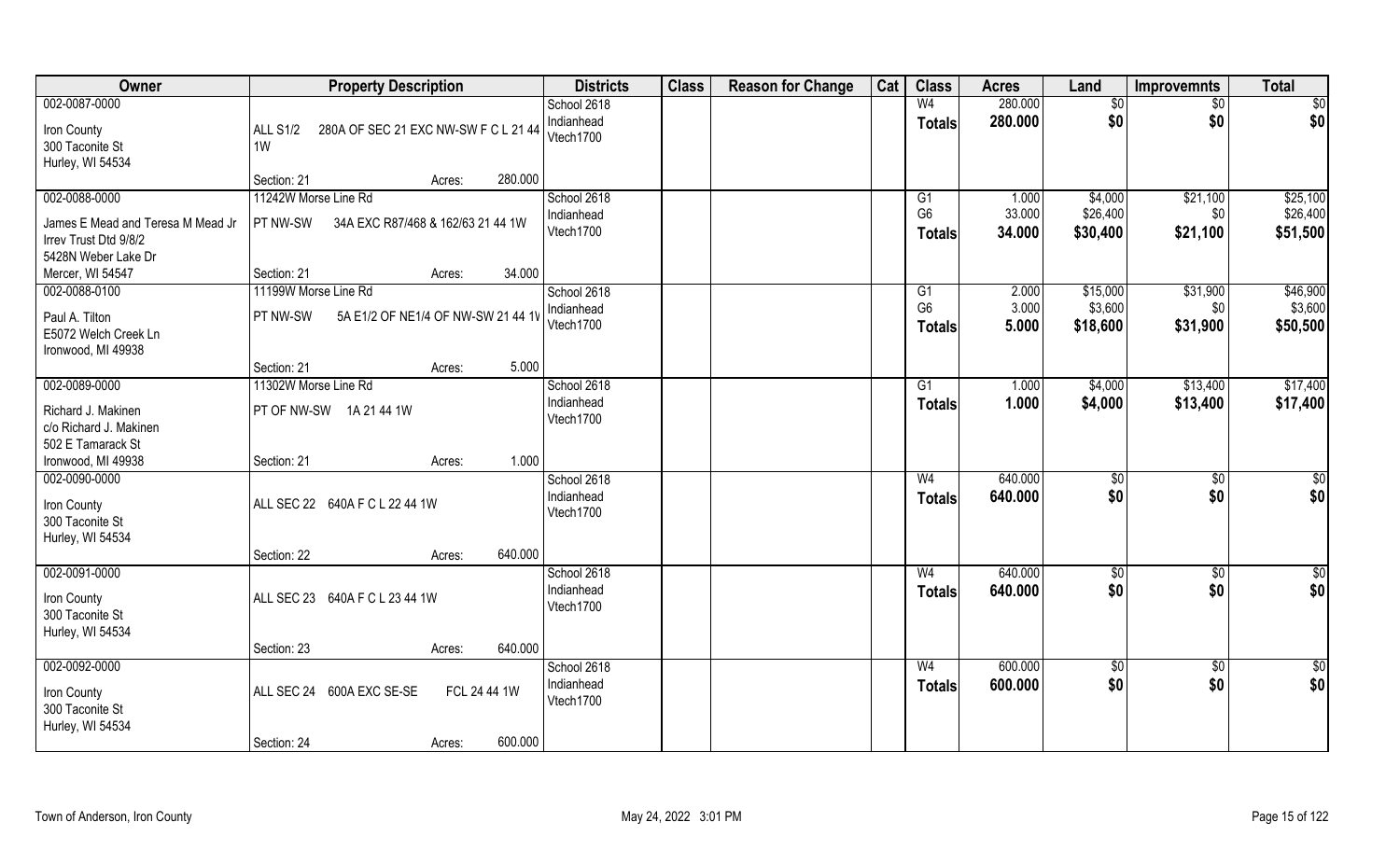| Owner                                                                           | <b>Property Description</b>                                                                                | <b>Districts</b>                       | <b>Class</b> | <b>Reason for Change</b> | Cat | <b>Class</b>                                                        | <b>Acres</b>                        | Land                                       | Improvemnts                        | <b>Total</b>                                |
|---------------------------------------------------------------------------------|------------------------------------------------------------------------------------------------------------|----------------------------------------|--------------|--------------------------|-----|---------------------------------------------------------------------|-------------------------------------|--------------------------------------------|------------------------------------|---------------------------------------------|
| 002-0093-0000                                                                   |                                                                                                            | School 2618                            |              |                          |     | W <sub>4</sub>                                                      | 40.000                              | $\sqrt[6]{}$                               | $\overline{50}$                    | \$0                                         |
| Iron County<br>300 Taconite St<br>Hurley, WI 54534                              | SE-SE<br>40A 24 44 1W FEDERAL SWAMP LAND<br>PATENT NO 47177, DOC 159824                                    | Indianhead<br>Vtech1700                |              |                          |     | <b>Totals</b>                                                       | 40.000                              | \$0                                        | \$0                                | \$0                                         |
|                                                                                 | 40.000<br>Section: 24<br>Acres:                                                                            |                                        |              |                          |     |                                                                     |                                     |                                            |                                    |                                             |
| 002-0094-0000<br>Iron County<br>300 Taconite St<br>Hurley, WI 54534             | ALL SEC 25 600A EXC NW-NE FCL 25 44 1W                                                                     | School 2618<br>Indianhead<br>Vtech1700 |              |                          |     | W <sub>4</sub><br><b>Totals</b>                                     | 600.000<br>600.000                  | \$0<br>\$0                                 | \$0<br>\$0                         | \$0<br>\$0                                  |
|                                                                                 | 600.000<br>Section: 25<br>Acres:                                                                           |                                        |              |                          |     |                                                                     |                                     |                                            |                                    |                                             |
| 002-0095-0000<br>Harold J. Schruck<br>Box 45moorestreet<br>Upson, WI 54565-0000 | 8030N Shirley Lake Rd<br>40A 25 44 1W<br>NW-NE                                                             | School 2618<br>Indianhead<br>Vtech1700 |              |                          |     | G <sub>1</sub><br>G <sub>5</sub><br>G <sub>6</sub><br><b>Totals</b> | 2.000<br>18.000<br>20.000<br>40.000 | \$6,000<br>\$2,300<br>\$20,000<br>\$28,300 | \$49,000<br>\$0<br>\$0<br>\$49,000 | \$55,000<br>\$2,300<br>\$20,000<br>\$77,300 |
|                                                                                 | 40.000<br>Section: 25<br>Acres:                                                                            |                                        |              |                          |     |                                                                     |                                     |                                            |                                    |                                             |
| 002-0096-0000<br>Iron County<br>300 Taconite St<br>Hurley, WI 54534             | ALL SEC 26 600A EXC SE-SW FCL 26 44 1W                                                                     | School 2618<br>Indianhead<br>Vtech1700 |              |                          |     | W <sub>4</sub><br><b>Totals</b>                                     | 600.000<br>600.000                  | \$0<br>\$0                                 | \$0<br>\$0                         | \$0<br>\$0                                  |
|                                                                                 | 600.000<br>Section: 26<br>Acres:                                                                           |                                        |              |                          |     |                                                                     |                                     |                                            |                                    |                                             |
| 002-0097-0000<br>Iron County<br>300 Taconite St<br>Hurley, WI 54534             | SE-SW<br>40A 26 44 1W FEDERAL SWAMP LAND<br>PATENT NO 47177, DOC 159824<br>40.000<br>Section: 26<br>Acres: | School 2618<br>Indianhead<br>Vtech1700 |              |                          |     | W <sub>4</sub><br><b>Totals</b>                                     | 40.000<br>40.000                    | \$0<br>\$0                                 | $\overline{50}$<br>\$0             | \$0<br>\$0                                  |
| 002-0098-0000                                                                   |                                                                                                            | School 2618                            |              |                          |     | W <sub>4</sub>                                                      | 640.000                             | \$0                                        | \$0                                | \$0                                         |
| Iron County<br>300 Taconite St<br>Hurley, WI 54534                              | ALL SEC 27 640A F C L 27 44 1W                                                                             | Indianhead<br>Vtech1700                |              |                          |     | <b>Totals</b>                                                       | 640.000                             | \$0                                        | \$0                                | \$0                                         |
|                                                                                 | 640.000<br>Section: 27<br>Acres:                                                                           |                                        |              |                          |     |                                                                     |                                     |                                            |                                    |                                             |
| 002-0099-0000<br>Iron County<br>300 Taconite St<br>Hurley, WI 54534             | ALL N1/2<br>320A F C L 28 44 1W                                                                            | School 2618<br>Indianhead<br>Vtech1700 |              |                          |     | W <sub>4</sub><br><b>Totals</b>                                     | 320.000<br>320.000                  | $\sqrt{6}$<br>\$0                          | $\sqrt{$0}$<br>\$0                 | $\overline{50}$<br>\$0                      |
|                                                                                 | 320.000<br>Section: 28<br>Acres:                                                                           |                                        |              |                          |     |                                                                     |                                     |                                            |                                    |                                             |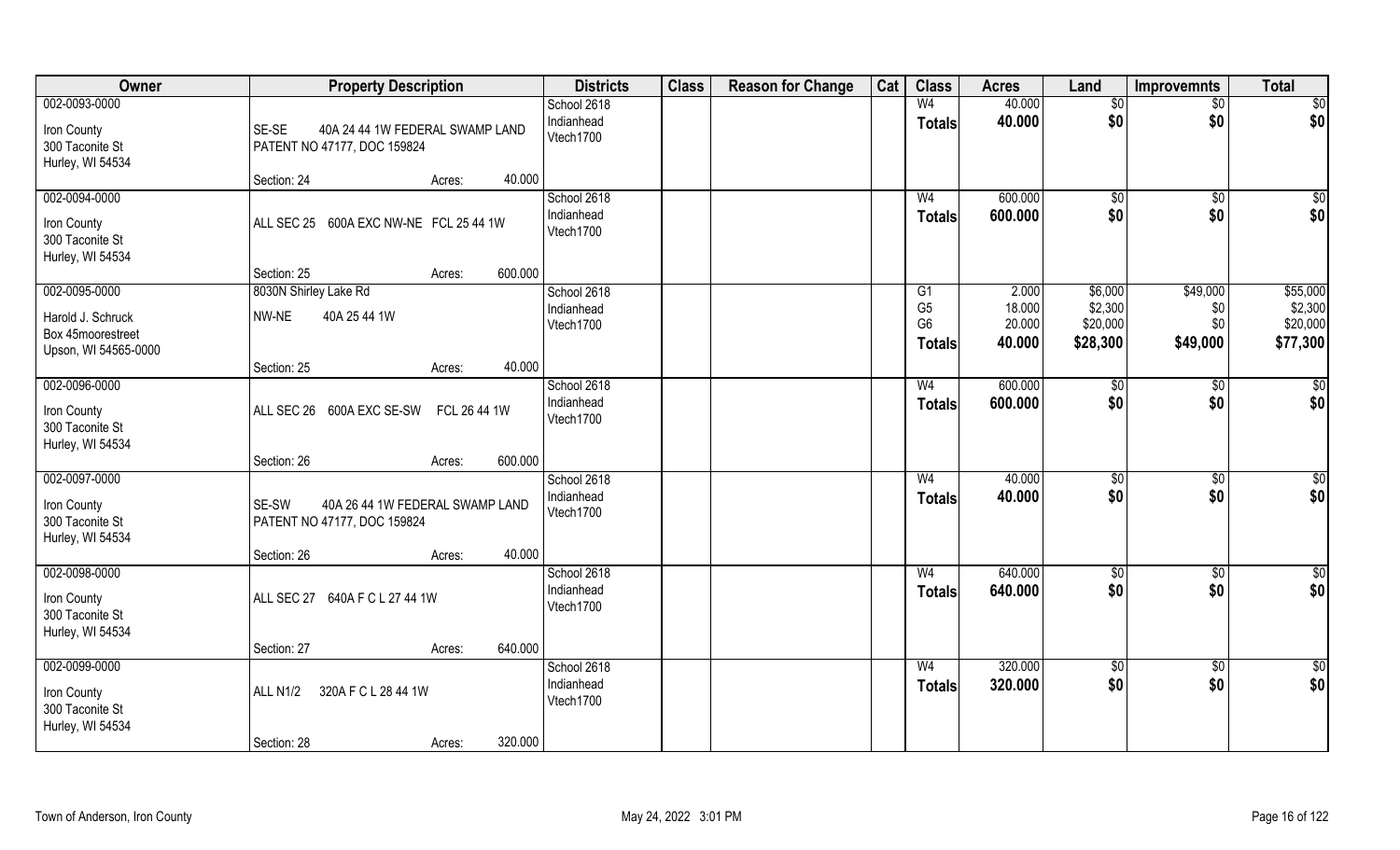| Owner                                                                                       | <b>Property Description</b>                                                                      | <b>Districts</b>                       | <b>Class</b> | <b>Reason for Change</b> | Cat | <b>Class</b>                    | <b>Acres</b>     | Land              | <b>Improvemnts</b>     | <b>Total</b>           |
|---------------------------------------------------------------------------------------------|--------------------------------------------------------------------------------------------------|----------------------------------------|--------------|--------------------------|-----|---------------------------------|------------------|-------------------|------------------------|------------------------|
| 002-0100-0000<br>Greg & Glenda Bucheger Trust<br>81152 County F<br>Butternut, WI 54514-0000 | 40A 28 44 1W<br>DOC 135339<br>NE-SW<br>MFL-OPEN 2005 25 YEARS                                    | School 2618<br>Indianhead<br>Vtech1700 |              |                          |     | W <sub>5</sub><br><b>Totals</b> | 40.000<br>40.000 | (\$40,000)<br>\$0 | $\overline{50}$<br>\$0 | $\overline{50}$<br>\$0 |
|                                                                                             | 40.000<br>Section: 28<br>Acres:                                                                  |                                        |              |                          |     |                                 |                  |                   |                        |                        |
| 002-0101-0000<br>Greg & Glenda Bucheger Trust<br>81152 County F<br>Butternut, WI 54514-0000 | 11329W Morse Line Rd<br>DOC 135339<br>NW-SW<br>40A 28 44 1W<br>MFL-OPEN 2005 25 YEARS            | School 2618<br>Indianhead<br>Vtech1700 |              |                          |     | $W_5$<br><b>Totals</b>          | 40.000<br>40.000 | (\$40,000)<br>\$0 | \$0<br>\$0             | \$0<br>\$0             |
| 002-0102-0000                                                                               | 40.000<br>Section: 28<br>Acres:                                                                  | School 2618                            |              |                          |     | W <sub>4</sub>                  | 40.000           | $\sqrt[6]{3}$     | $\sqrt[6]{3}$          | \$0                    |
| Iron County<br>300 Taconite St<br>Hurley, WI 54534                                          | SW-SW<br>40A FCL 28 44 1W                                                                        | Indianhead<br>Vtech1700                |              |                          |     | <b>Totals</b>                   | 40.000           | \$0               | \$0                    | \$0                    |
|                                                                                             | 40.000<br>Section: 28<br>Acres:                                                                  |                                        |              |                          |     |                                 |                  |                   |                        |                        |
| 002-0103-0000<br>Greg & Glenda Bucheger Trust<br>81152 County F<br>Butternut, WI 54514-0000 | SE-SW<br>40A 28 44 1W<br>DOC 135339 MFL-OPEI<br>2005 25 YEARS                                    | School 2618<br>Indianhead<br>Vtech1700 |              |                          |     | $W_5$<br><b>Totals</b>          | 40.000<br>40.000 | (\$40,000)<br>\$0 | \$0<br>\$0             | \$0<br>\$0             |
|                                                                                             | 40.000<br>Section: 28<br>Acres:                                                                  |                                        |              |                          |     |                                 |                  |                   |                        |                        |
| 002-0104-0000<br>Greg & Glenda Bucheger Trust<br>81152 County F<br>Butternut, WI 54514-0000 | NE-SE<br>40A 28 44 1W<br>DOC 135339 MFL-OPEN<br>2005 25 YEARS<br>40.000<br>Section: 28<br>Acres: | School 2618<br>Indianhead<br>Vtech1700 |              |                          |     | W <sub>5</sub><br><b>Totals</b> | 40.000<br>40.000 | (\$40,000)<br>\$0 | $\sqrt[6]{30}$<br>\$0  | \$0<br>\$0             |
| 002-0105-0000                                                                               |                                                                                                  | School 2618                            |              |                          |     | $W_5$                           | 40.000           | (\$40,000)        | $\sqrt{$0}$            | \$0                    |
| Greg & Glenda Bucheger Trust<br>81152 County F<br>Butternut, WI 54514-0000                  | NW-SE<br>40A 28 44 1W<br>DOC 135339<br>MFL-OPEN 2005 25 YEARS                                    | Indianhead<br>Vtech1700                |              |                          |     | <b>Totals</b>                   | 40.000           | \$0               | \$0                    | \$0                    |
|                                                                                             | 40.000<br>Section: 28<br>Acres:                                                                  |                                        |              |                          |     |                                 |                  |                   |                        |                        |
| 002-0106-0000<br>Greg & Glenda Bucheger Trust<br>81152 County F<br>Butternut, WI 54514-0000 | SW-SE<br>40A 28 44 1W<br>DOC 135339 MFL-OPEI<br>2005 25 YEARS<br>40.000<br>Section: 28<br>Acres: | School 2618<br>Indianhead<br>Vtech1700 |              |                          |     | W <sub>5</sub><br><b>Totals</b> | 40.000<br>40.000 | (\$40,000)<br>\$0 | \$0<br>\$0             | \$0<br>\$0             |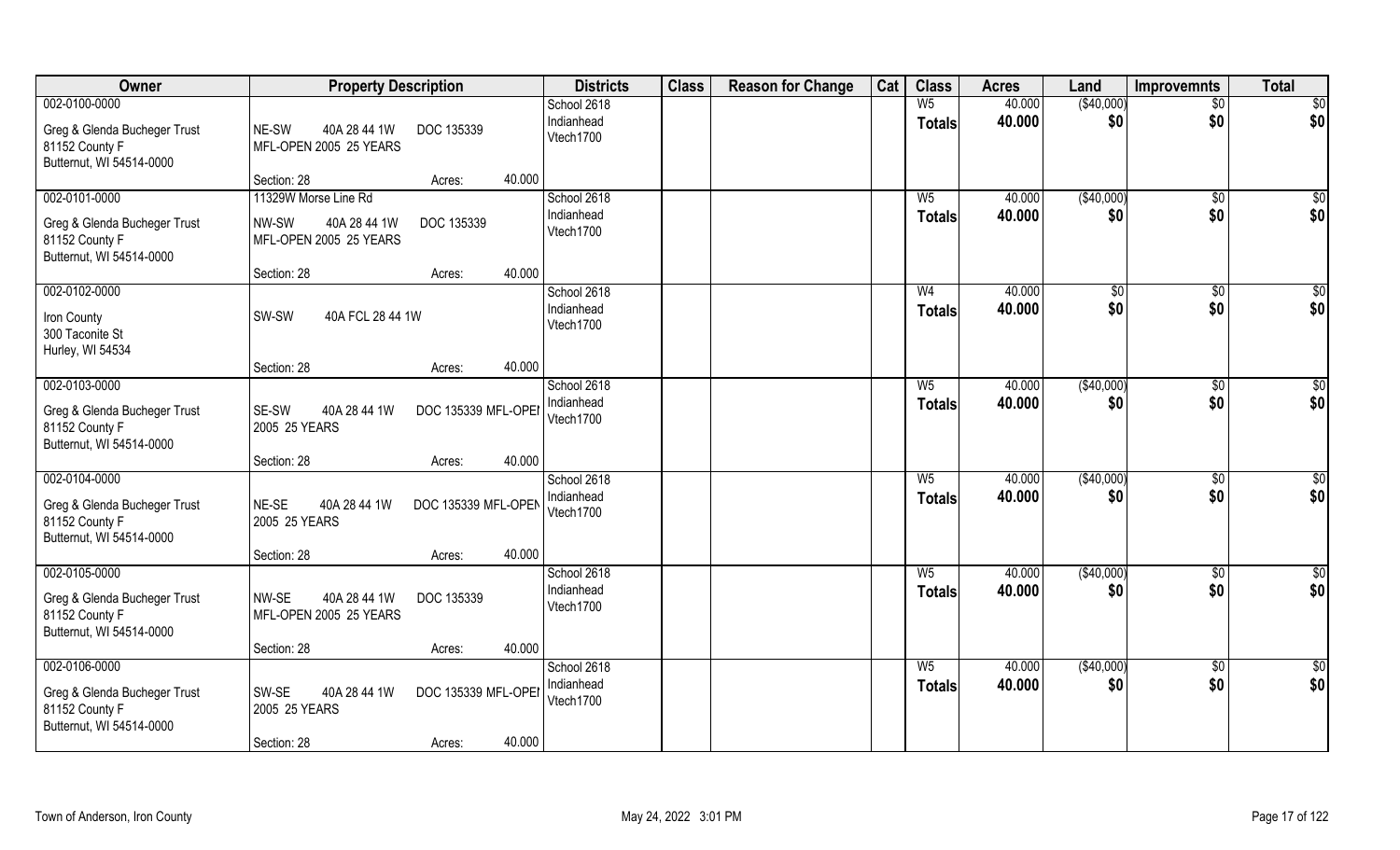| Owner                                                                                            | <b>Property Description</b>                                                                                      | <b>Districts</b>                       | <b>Class</b> | <b>Reason for Change</b> | Cat | <b>Class</b>                    | <b>Acres</b>     | Land                 | Improvemnts            | <b>Total</b>           |
|--------------------------------------------------------------------------------------------------|------------------------------------------------------------------------------------------------------------------|----------------------------------------|--------------|--------------------------|-----|---------------------------------|------------------|----------------------|------------------------|------------------------|
| 002-0107-0000<br>Greg & Glenda Bucheger Trust<br>81152 County F<br>Butternut, WI 54514-0000      | SE-SE<br>40A 28 44 1W<br>DOC 135339 MFL-OPEN<br>2005 25 YEARS                                                    | School 2618<br>Indianhead<br>Vtech1700 |              |                          |     | W <sub>5</sub><br><b>Totals</b> | 40.000<br>40.000 | (\$40,000)<br>\$0    | $\overline{50}$<br>\$0 | \$0<br>\$0             |
|                                                                                                  | 40.000<br>Section: 28<br>Acres:                                                                                  |                                        |              |                          |     |                                 |                  |                      |                        |                        |
| 002-0108-0000<br>Iron County<br>300 Taconite St<br>Hurley, WI 54534                              | E1/2 OF NE1/4 80A F C L 29 44 1W                                                                                 | School 2618<br>Indianhead<br>Vtech1700 |              |                          |     | W <sub>4</sub><br><b>Totals</b> | 80.000<br>80.000 | \$0<br>\$0           | \$0<br>\$0             | $\sqrt{50}$<br>\$0     |
|                                                                                                  | 80.000<br>Section: 29<br>Acres:                                                                                  |                                        |              |                          |     |                                 |                  |                      |                        |                        |
| 002-0109-0000<br>Nicholas Fink<br>7407 Werner Rd<br>West Bend, WI 53090                          | 11480W Morse Line Rd<br>2A 29 44 1W DOC 145954, 146038<br><b>PT NW-NE</b>                                        | School 2618<br>Indianhead<br>Vtech1700 |              |                          |     | G1<br><b>Totals</b>             | 2.000<br>2.000   | \$6,000<br>\$6,000   | \$73,100<br>\$73,100   | \$79,100<br>\$79,100   |
|                                                                                                  | 2.000<br>Section: 29<br>Acres:                                                                                   |                                        |              |                          |     |                                 |                  |                      |                        |                        |
| 002-0109-0100<br>Nicholas Fink<br>7407 Werner Rd<br>West Bend, WI 53090                          | 11480W Morse Line Rd<br>PT NW-NE<br>38A29 44 1W MFL-CLOSED 2009 25<br><b>YEARS</b>                               | School 2618<br>Indianhead<br>Vtech1700 |              |                          |     | W <sub>6</sub><br><b>Totals</b> | 38.000<br>38,000 | ( \$38,000)<br>\$0   | $\sqrt[6]{3}$<br>\$0   | \$0<br>\$0             |
|                                                                                                  | 38.000<br>Section: 29<br>Acres:                                                                                  |                                        |              |                          |     |                                 |                  |                      |                        |                        |
| 002-0110-0000<br>David C. Rudolph<br>Michael E. Rudolph<br>417 3rd St<br>Stevens Point, WI 54481 | Morse Line Rd<br>SW-NE<br>40A MFL-OPEN 1999 25 YEARS<br>R210/636-638 29 44 1W<br>40.000<br>Section: 29<br>Acres: | School 2618<br>Indianhead<br>Vtech1700 |              |                          |     | $\overline{W}$<br><b>Totals</b> | 40.000<br>40.000 | (\$40,000)<br>\$0    | \$0<br>\$0             | $\overline{50}$<br>\$0 |
| 002-0111-0000                                                                                    |                                                                                                                  | School 2618                            |              |                          |     | W <sub>4</sub>                  | 120.000          | \$0                  | \$0                    | \$0                    |
| Iron County<br>300 Taconite St<br>Hurley, WI 54534                                               | 120A EXC SE-NW F C L 29 44 1W<br>ALL NW1/4<br>120.000<br>Section: 29                                             | Indianhead<br>Vtech1700                |              |                          |     | <b>Totals</b>                   | 120.000          | \$0                  | \$0                    | \$0                    |
| 002-0112-0000                                                                                    | Acres:<br>11572W Morse Line Rd                                                                                   | School 2618                            |              |                          |     | G1                              | 2.000            | \$6,000              | \$14,100               | \$20,100               |
| Ronald Dziubala<br>12641 Timber Lane Dr<br>Palos Park, IL 60464-0000                             | SE-NW<br>40A 29 44 1W<br>40.000<br>Section: 29<br>Acres:                                                         | Indianhead<br>Vtech1700                |              |                          |     | G <sub>6</sub><br><b>Totals</b> | 38.000<br>40.000 | \$38,000<br>\$44,000 | \$0<br>\$14,100        | \$38,000<br>\$58,100   |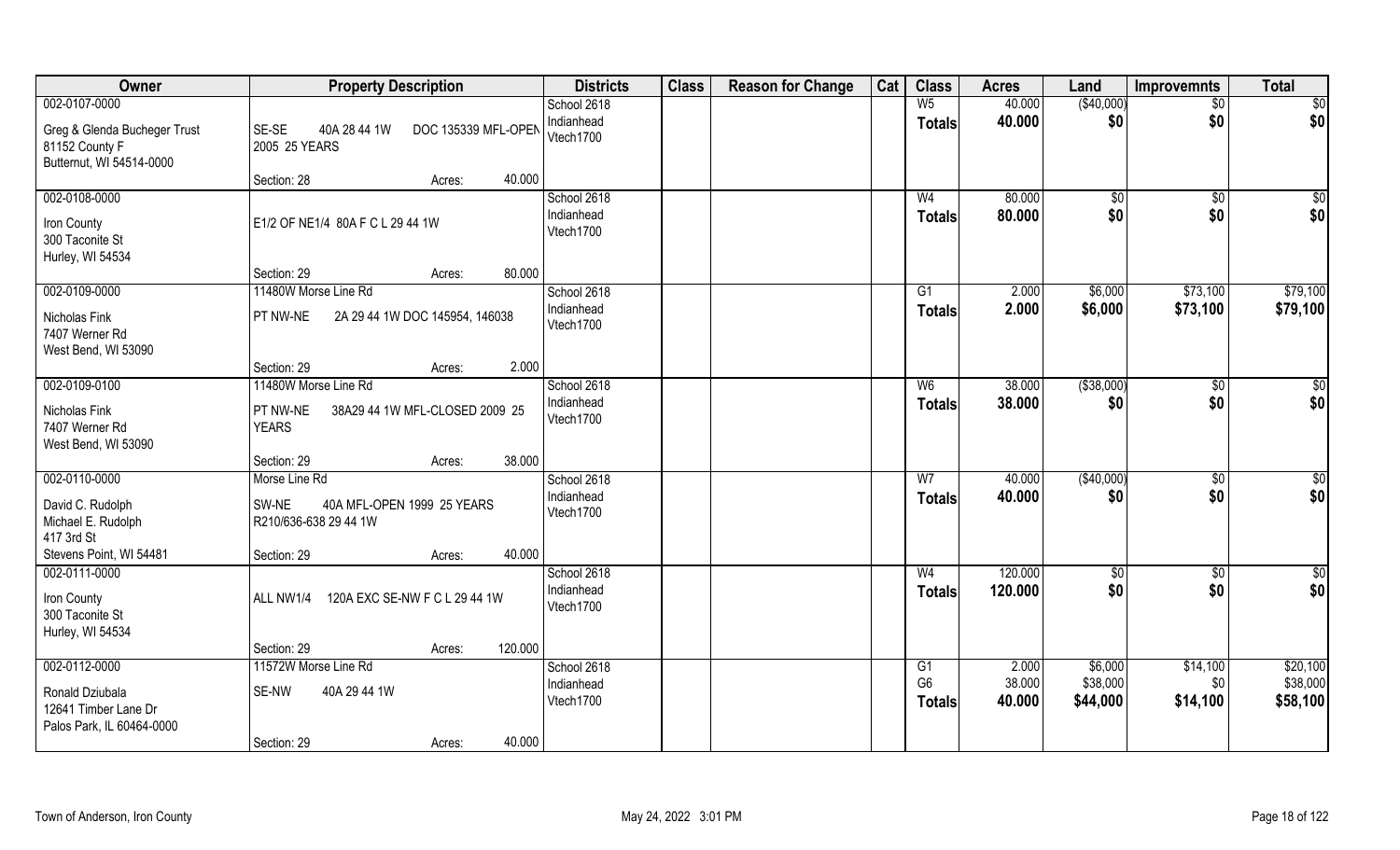| Owner                                                                                     | <b>Property Description</b>                                                      | <b>Districts</b>                       | <b>Class</b> | <b>Reason for Change</b> | Cat | <b>Class</b>                                                         | <b>Acres</b>                        | Land                                       | <b>Improvemnts</b>                 | <b>Total</b>                                 |
|-------------------------------------------------------------------------------------------|----------------------------------------------------------------------------------|----------------------------------------|--------------|--------------------------|-----|----------------------------------------------------------------------|-------------------------------------|--------------------------------------------|------------------------------------|----------------------------------------------|
| 002-0113-0000<br>Iron County<br>300 Taconite St<br>Hurley, WI 54534                       | 320A OF SEC 29 F C L 29 44 1W<br><b>ALL S1/2</b>                                 | School 2618<br>Indianhead<br>Vtech1700 |              |                          |     | W <sub>4</sub><br><b>Totals</b>                                      | 320.000<br>320.000                  | $\sqrt[6]{}$<br>\$0                        | $\frac{1}{2}$<br>\$0               | \$0<br>\$0                                   |
|                                                                                           | 320.000<br>Section: 29<br>Acres:                                                 |                                        |              |                          |     |                                                                      |                                     |                                            |                                    |                                              |
| 002-0114-0000<br>Iron County<br>300 Taconite St<br>Hurley, WI 54534                       | 120A EXC NW-NE F C L 30 44 1W<br>ALL NE1/4<br>120.000<br>Section: 30             | School 2618<br>Indianhead<br>Vtech1700 |              |                          |     | W <sub>4</sub><br><b>Totals</b>                                      | 120.000<br>120.000                  | \$0<br>\$0                                 | $\overline{50}$<br>\$0             | \$0<br>\$0                                   |
| 002-0115-0000                                                                             | Acres:                                                                           | School 2618                            |              |                          |     | W <sub>5</sub>                                                       | 40.000                              | (\$40,000)                                 | $\overline{50}$                    | \$0                                          |
| David Bertolino Revoc Trust<br><b>Box 256</b><br>Montreal, WI 54550-0000                  | NW-NE<br>40A CSM #188 MFL-OPEN 2018 50<br><b>YEARS30 44 1W</b>                   | Indianhead<br>Vtech1700                |              |                          |     | <b>Totals</b>                                                        | 40.000                              | \$0                                        | \$0                                | \$0                                          |
|                                                                                           | 40.000<br>Section: 30<br>Acres:                                                  |                                        |              |                          |     |                                                                      |                                     |                                            |                                    |                                              |
| 002-0116-0000<br>David Bertolino Revoc Trust<br><b>Box 256</b><br>Montreal, WI 54550-0000 | 40ACSM #188MFL-OPEN 2018 50 YEARS<br>NE-NW<br>30 44 1W                           | School 2618<br>Indianhead<br>Vtech1700 |              |                          |     | $W_5$<br><b>Totals</b>                                               | 40.000<br>40.000                    | (\$40,000)<br>\$0                          | $\overline{50}$<br>\$0             | \$0<br>\$0                                   |
|                                                                                           | 40.000<br>Section: 30<br>Acres:                                                  |                                        |              |                          |     |                                                                      |                                     |                                            |                                    |                                              |
| 002-0117-0000<br>Michael M. Dunphy<br>2714 Little Rd<br>Valrico, FL 33596                 | 12180W Morse Line Rd<br>44.68A 30 44 1W<br>NW-NW                                 | School 2618<br>Indianhead<br>Vtech1700 |              |                          |     | $\overline{G1}$<br>G <sub>5</sub><br>G <sub>6</sub><br><b>Totals</b> | 2.000<br>21.600<br>21.000<br>44.600 | \$6,000<br>\$4,900<br>\$21,000<br>\$31,900 | \$93,100<br>\$0<br>\$0<br>\$93,100 | \$99,100<br>\$4,900<br>\$21,000<br>\$125,000 |
| 002-0118-0000                                                                             | 44.600<br>Section: 30<br>Acres:                                                  | School 2618                            |              |                          |     | W <sub>4</sub>                                                       | 44.680                              | \$0                                        | $\frac{6}{3}$                      | \$0                                          |
| Iron County<br>300 Taconite St<br>Hurley, WI 54534                                        | 44.68A F C L 30 44 1W<br>SW-NW                                                   | Indianhead<br>Vtech1700                |              |                          |     | <b>Totals</b>                                                        | 44.680                              | \$0                                        | \$0                                | \$0                                          |
|                                                                                           | 44.680<br>Section: 30<br>Acres:                                                  |                                        |              |                          |     |                                                                      |                                     |                                            |                                    |                                              |
| 002-0119-0000<br>David Bertolino Revoc Trust<br><b>Box 256</b><br>Montreal, WI 54550-0000 | 12020W Morse Line Rd<br>PT OF SE-NW 1A30 44 1W<br>1.000<br>Section: 30<br>Acres: | School 2618<br>Indianhead<br>Vtech1700 |              |                          |     | G1<br><b>Totals</b>                                                  | 1.000<br>1.000                      | \$4,000<br>\$4,000                         | \$25,100<br>\$25,100               | \$29,100<br>\$29,100                         |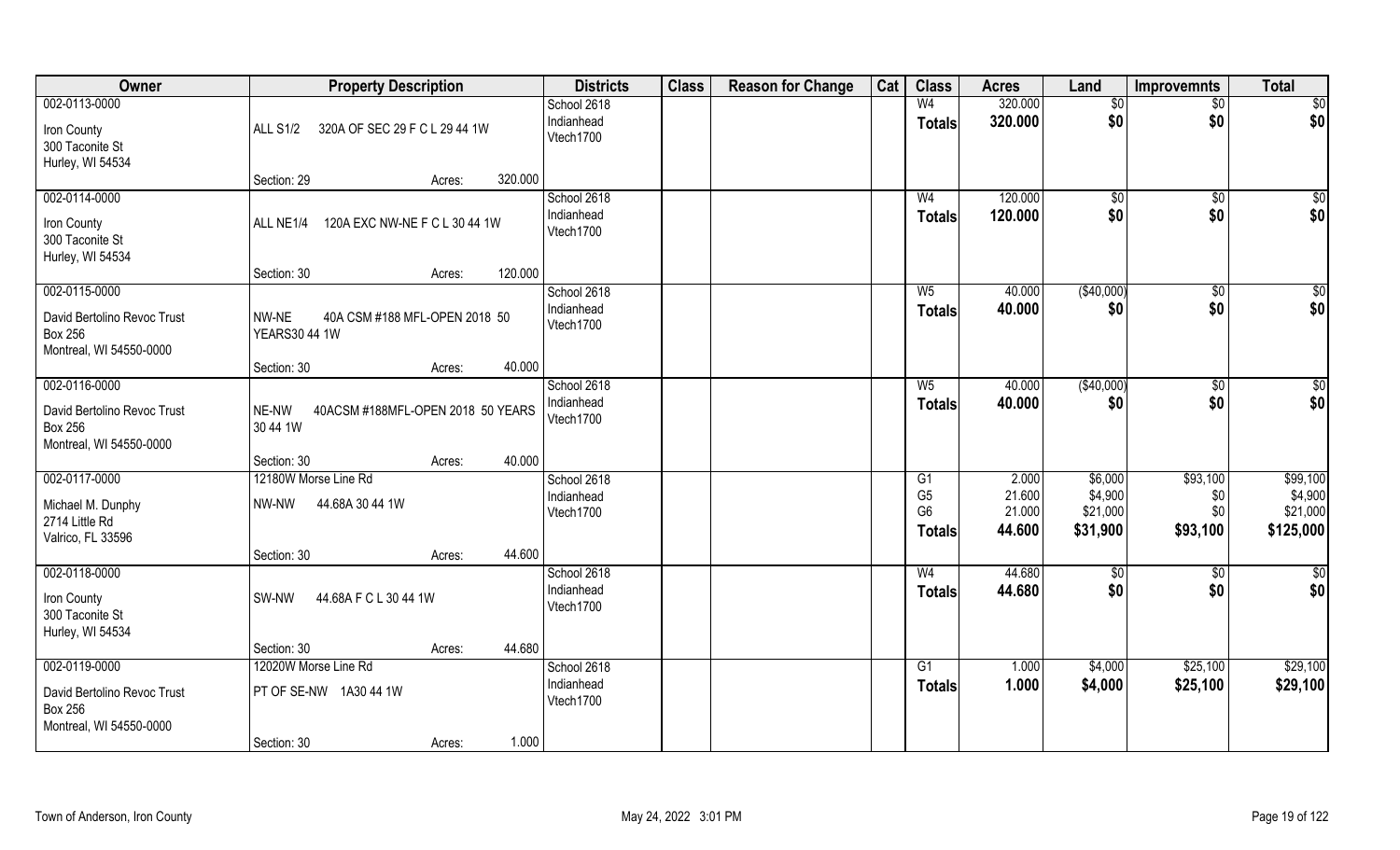| Owner                                                                                     | <b>Property Description</b>                                                 | <b>Districts</b>                       | <b>Class</b> | <b>Reason for Change</b> | Cat | <b>Class</b>                    | <b>Acres</b>       | Land               | <b>Improvemnts</b>     | <b>Total</b>       |
|-------------------------------------------------------------------------------------------|-----------------------------------------------------------------------------|----------------------------------------|--------------|--------------------------|-----|---------------------------------|--------------------|--------------------|------------------------|--------------------|
| 002-0119-0100<br>David Bertolino Revoc Trust<br><b>Box 256</b><br>Montreal, WI 54550-0000 | PT OF SE-NW<br>39AMFL-OPEN 2018 50 YEARSDOC<br>163369                       | School 2618<br>Indianhead<br>Vtech1700 |              |                          |     | W <sub>5</sub><br><b>Totals</b> | 39.000<br>39.000   | ( \$39,000)<br>\$0 | $\sqrt{6}$<br>\$0      | \$0<br> \$0        |
|                                                                                           | 39.000<br>Section: 30<br>Acres:                                             |                                        |              |                          |     |                                 |                    |                    |                        |                    |
| 002-0120-0000<br>Iron County<br>300 Taconite St<br>Hurley, WI 54534                       | ALL S1/2 288.31A OF SEC 30, EXC NE-SW F C L 30<br>44 1W                     | School 2618<br>Indianhead<br>Vtech1700 |              |                          |     | W <sub>4</sub><br>Totals        | 288.310<br>288.310 | \$0<br>\$0         | $\sqrt[6]{}$<br>\$0    | \$0<br>\$0         |
|                                                                                           | 288.310<br>Section: 30<br>Acres:                                            |                                        |              |                          |     |                                 |                    |                    |                        |                    |
| 002-0121-0000<br>David Bertolino Revoc Trust<br><b>Box 256</b><br>Montreal, WI 54550-0000 | NE-SW 40ACSM #188MFL-OPEN 2018 50<br><b>YEARS30 44 1W</b>                   | School 2618<br>Indianhead<br>Vtech1700 |              |                          |     | $W_5$<br><b>Totals</b>          | 40.000<br>40.000   | ( \$40,000)<br>\$0 | $\overline{30}$<br>\$0 | $\sqrt{50}$<br>\$0 |
|                                                                                           | 40.000<br>Section: 30<br>Acres:                                             |                                        |              |                          |     |                                 |                    |                    |                        |                    |
| 002-0122-0000<br>Iron County<br>300 Taconite St<br>Hurley, WI 54534                       | ALL SEC 31 651.58 FCL 31 44 1W                                              | School 2618<br>Indianhead<br>Vtech1700 |              |                          |     | W <sub>4</sub><br><b>Totals</b> | 651.580<br>651.580 | \$0<br>\$0         | $\sqrt[6]{3}$<br>\$0   | $\sqrt{50}$<br>\$0 |
|                                                                                           | 651.580<br>Section: 31<br>Acres:                                            |                                        |              |                          |     |                                 |                    |                    |                        |                    |
| 002-0123-0000<br>Iron County<br>300 Taconite St<br>Hurley, WI 54534                       | ALL SEC 32 640A FCL 32 44 1W                                                | School 2618<br>Indianhead<br>Vtech1700 |              |                          |     | W <sub>4</sub><br><b>Totals</b> | 640.000<br>640.000 | \$0<br>\$0         | $\overline{50}$<br>\$0 | $\sqrt{50}$<br>\$0 |
|                                                                                           | 640.000<br>Section: 32<br>Acres:                                            |                                        |              |                          |     |                                 |                    |                    |                        |                    |
| $002 - 0124 - 0000$<br>Iron County<br>300 Taconite St<br>Hurley, WI 54534                 | ALL SEC 33 600A EXC THE SW-SE F C L 33 44 1W                                | School 2618<br>Indianhead<br>Vtech1700 |              |                          |     | W <sub>4</sub><br><b>Totals</b> | 600.000<br>600.000 | \$0<br>\$0         | $\sqrt{$0}$<br>\$0     | \$0<br>\$0         |
|                                                                                           | 600.000<br>Section: 33<br>Acres:                                            |                                        |              |                          |     |                                 |                    |                    |                        |                    |
| 002-0125-0000<br>Dennis Bowen<br>143032 County Rd U<br>Wausau, WI 54401                   | 35A MFL-1987-50 YRS 33 44 1W<br>PT SW-SE<br>35.000<br>Section: 33<br>Acres: | School 2618<br>Indianhead<br>Vtech1700 |              |                          |     | W <sub>7</sub><br>Totals        | 35.000<br>35.000   | ( \$31,500)<br>\$0 | $\overline{60}$<br>\$0 | \$0<br>\$0         |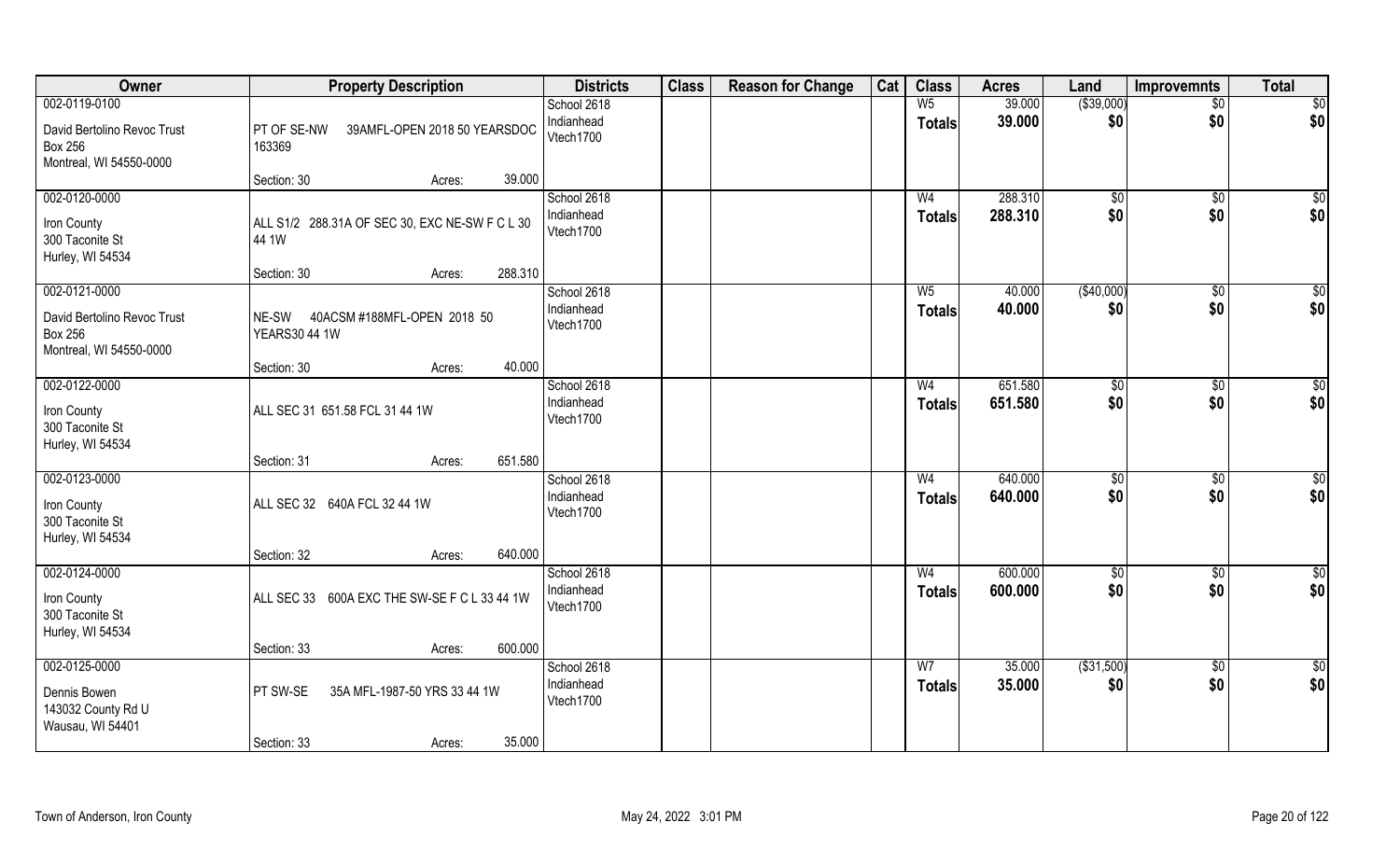| Owner                                                                                       |             | <b>Property Description</b>     | <b>Districts</b>                       | <b>Class</b> | <b>Reason for Change</b> | Cat | <b>Class</b>                     | <b>Acres</b>       | Land                 | <b>Improvemnts</b>     | <b>Total</b>           |
|---------------------------------------------------------------------------------------------|-------------|---------------------------------|----------------------------------------|--------------|--------------------------|-----|----------------------------------|--------------------|----------------------|------------------------|------------------------|
| 002-0125-0100<br>Dennis Bowen<br>143032 County Rd U<br>Wausau, WI 54401                     | PT SW-SE    | 5A 33 44 1W                     | School 2618<br>Indianhead<br>Vtech1700 |              |                          |     | G1<br><b>Totals</b>              | 5.000<br>5.000     | \$9,000<br>\$9,000   | \$42,000<br>\$42,000   | \$51,000<br>\$51,000   |
|                                                                                             | Section: 33 | 5.000<br>Acres:                 |                                        |              |                          |     |                                  |                    |                      |                        |                        |
| 002-0126-0000<br>Ronald Dziubala<br>12641 Timber Lane Dr<br>Palos Park, IL 60464-0000       | NE-NE       | 40A JOHN JUBALA ESTATE 34 44 1W | School 2618<br>Indianhead<br>Vtech1700 |              |                          |     | $\overline{G6}$<br>Totals        | 40.000<br>40.000   | \$40,000<br>\$40,000 | \$0<br>\$0             | \$40,000<br>\$40,000   |
|                                                                                             | Section: 34 | 40.000<br>Acres:                |                                        |              |                          |     |                                  |                    |                      |                        |                        |
| 002-0127-0000<br>Ronald Dziubala<br>12641 Timber Lane Dr<br>Palos Park, IL 60464-0000       | NW-NE       | 40A JOHN JUBALA ESTATE 34 44 1W | School 2618<br>Indianhead<br>Vtech1700 |              |                          |     | G6<br><b>Totals</b>              | 40.000<br>40.000   | \$40,000<br>\$40,000 | \$0<br>\$0             | \$40,000<br>\$40,000   |
|                                                                                             | Section: 34 | 40.000<br>Acres:                |                                        |              |                          |     |                                  |                    |                      |                        |                        |
| 002-0128-0000<br>Ronald Dziubala<br>12641 Timber Lane Dr<br>Palos Park, IL 60464-0000       | SW-NE       | 40A JOHN JUBALA ESTATE 34 44 1W | School 2618<br>Indianhead<br>Vtech1700 |              |                          |     | G6<br>Totals                     | 40.000<br>40.000   | \$40,000<br>\$40,000 | \$0<br>\$0             | \$40,000<br>\$40,000   |
|                                                                                             | Section: 34 | 40.000<br>Acres:                |                                        |              |                          |     |                                  |                    |                      |                        |                        |
| $002 - 0129 - 0000$<br>Ronald Dziubala<br>12641 Timber Lane Dr<br>Palos Park, IL 60464-0000 | SE-NE       | 40A JOHN JUBALA ESTATE 34 44 1W | School 2618<br>Indianhead<br>Vtech1700 |              |                          |     | $\overline{G6}$<br><b>Totals</b> | 40.000<br>40.000   | \$40,000<br>\$40,000 | $\overline{50}$<br>\$0 | \$40,000<br>\$40,000   |
|                                                                                             | Section: 34 | 40.000<br>Acres:                |                                        |              |                          |     |                                  |                    |                      |                        |                        |
| 002-0130-0000<br>Iron County<br>300 Taconite St<br>Hurley, WI 54534                         | ALL SEC 34  | 480A EXC THE NE1/4 34 44 1W     | School 2618<br>Indianhead<br>Vtech1700 |              |                          |     | W <sub>4</sub><br><b>Totals</b>  | 480.000<br>480.000 | \$0<br>\$0           | $\sqrt{$0}$<br>\$0     | \$0<br>\$0             |
|                                                                                             | Section: 34 | 480.000<br>Acres:               |                                        |              |                          |     |                                  |                    |                      |                        |                        |
| 002-0131-0000<br>Iron County<br>300 Taconite St<br>Hurley, WI 54534                         |             | ALL SEC 35 640A F C L 35 44 1W  | School 2618<br>Indianhead<br>Vtech1700 |              |                          |     | W <sub>4</sub><br><b>Totals</b>  | 640.000<br>640.000 | $\sqrt{50}$<br>\$0   | $\sqrt{$0}$<br>\$0     | $\overline{50}$<br>\$0 |
|                                                                                             | Section: 35 | 640.000<br>Acres:               |                                        |              |                          |     |                                  |                    |                      |                        |                        |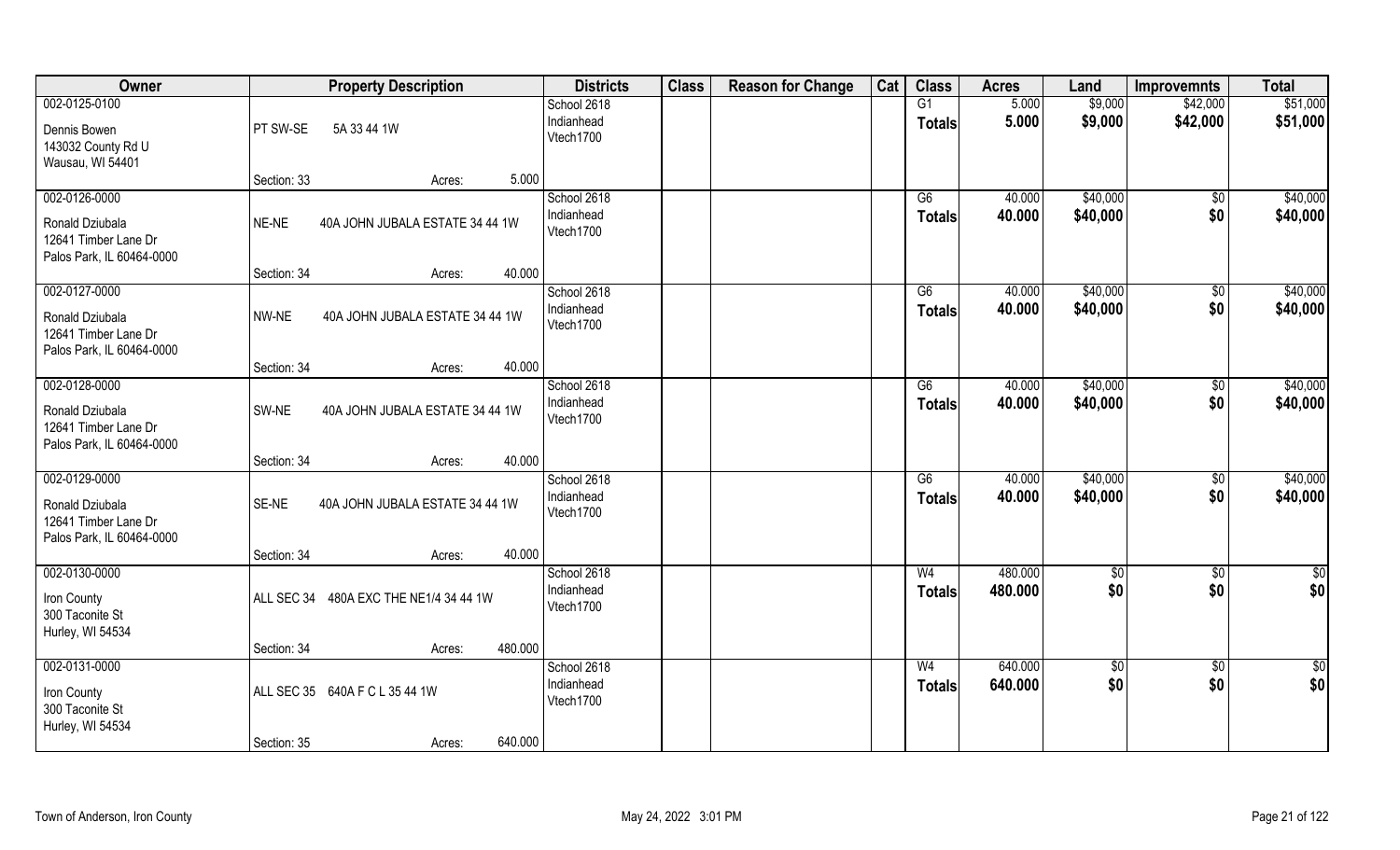| Owner                                                                              |                                  | <b>Property Description</b>                  |         | <b>Districts</b>                       | <b>Class</b> | <b>Reason for Change</b> | Cat | <b>Class</b>                    | <b>Acres</b>       | Land                 | <b>Improvemnts</b>     | <b>Total</b>            |
|------------------------------------------------------------------------------------|----------------------------------|----------------------------------------------|---------|----------------------------------------|--------------|--------------------------|-----|---------------------------------|--------------------|----------------------|------------------------|-------------------------|
| 002-0132-0000<br>Iron County<br>300 Taconite St<br>Hurley, WI 54534                |                                  | ALL SEC 36 600A EXC THE SE-SE F C L 36 44 1W |         | School 2618<br>Indianhead<br>Vtech1700 |              |                          |     | W <sub>4</sub><br><b>Totals</b> | 600.000<br>600.000 | \$0<br>\$0           | \$0<br>\$0             | $\overline{50}$<br> \$0 |
|                                                                                    | Section: 36                      | Acres:                                       | 600.000 |                                        |              |                          |     |                                 |                    |                      |                        |                         |
| 002-0133-0000<br>Gary J Pelkola Living Trust<br>303 10th Ave N<br>Hurley, WI 54534 | SE-SE                            | 40A 36 44 1W DOC 145920                      |         | School 2618<br>Indianhead<br>Vtech1700 |              |                          |     | $\overline{G6}$<br>Totals       | 40.000<br>40.000   | \$40,000<br>\$40,000 | \$0<br>\$0             | \$40,000<br>\$40,000    |
|                                                                                    | Section: 36                      | Acres:                                       | 40.000  |                                        |              |                          |     |                                 |                    |                      |                        |                         |
| 002-0134-0000<br>Iron County<br>300 Taconite St<br>Hurley, WI 54534                | ALL SEC 1 645.96A F C L 01 45 1W |                                              |         | School 2618<br>Indianhead<br>Vtech1700 |              |                          |     | W <sub>4</sub><br><b>Totals</b> | 645.960<br>645.960 | \$0<br>\$0           | \$0<br>\$0             | \$0<br>\$0              |
|                                                                                    | Section: 1                       | Acres:                                       | 645.960 |                                        |              |                          |     |                                 |                    |                      |                        |                         |
| 002-0135-0000<br>Iron County<br>300 Taconite St<br>Hurley, WI 54534                | ALL SEC 2 653.96A F C L 02 45 1W |                                              |         | School 2618<br>Indianhead<br>Vtech1700 |              |                          |     | W <sub>4</sub><br><b>Totals</b> | 653.960<br>653.960 | \$0<br>\$0           | $\sqrt[6]{3}$<br>\$0   | $\sqrt{50}$<br>\$0      |
|                                                                                    | Section: 2                       | Acres:                                       | 653.960 |                                        |              |                          |     |                                 |                    |                      |                        |                         |
| 002-0136-0000<br>Iron County<br>300 Taconite St<br>Hurley, WI 54534                | ALL SEC 3 651.68A F C L 03 45 1W |                                              |         | School 2618<br>Indianhead<br>Vtech1700 |              |                          |     | W <sub>4</sub><br><b>Totals</b> | 651.680<br>651.680 | $\sqrt{50}$<br>\$0   | $\overline{50}$<br>\$0 | $\sqrt{50}$<br>\$0      |
|                                                                                    | Section: 3                       | Acres:                                       | 651.680 |                                        |              |                          |     |                                 |                    |                      |                        |                         |
| 002-0137-0000<br>Iron County<br>300 Taconite St<br>Hurley, WI 54534                | ALL SEC 4 648.48A F C L 04 45 1W |                                              |         | School 2618<br>Indianhead<br>Vtech1700 |              |                          |     | W <sub>4</sub><br><b>Totals</b> | 648.480<br>648.480 | \$0<br>\$0           | $\sqrt{$0}$<br>\$0     | \$0<br>\$0              |
|                                                                                    | Section: 4                       | Acres:                                       | 648.480 |                                        |              |                          |     |                                 |                    |                      |                        |                         |
| 002-0138-0000<br>Iron County<br>300 Taconite St<br>Hurley, WI 54534                | ALL SEC 5 648.64A F C L 05 45 1W |                                              |         | School 2618<br>Indianhead<br>Vtech1700 |              |                          |     | W <sub>4</sub><br><b>Totals</b> | 648.640<br>648.640 | $\sqrt{50}$<br>\$0   | $\overline{60}$<br>\$0 | $\overline{50}$<br>\$0  |
|                                                                                    | Section: 5                       | Acres:                                       | 648.640 |                                        |              |                          |     |                                 |                    |                      |                        |                         |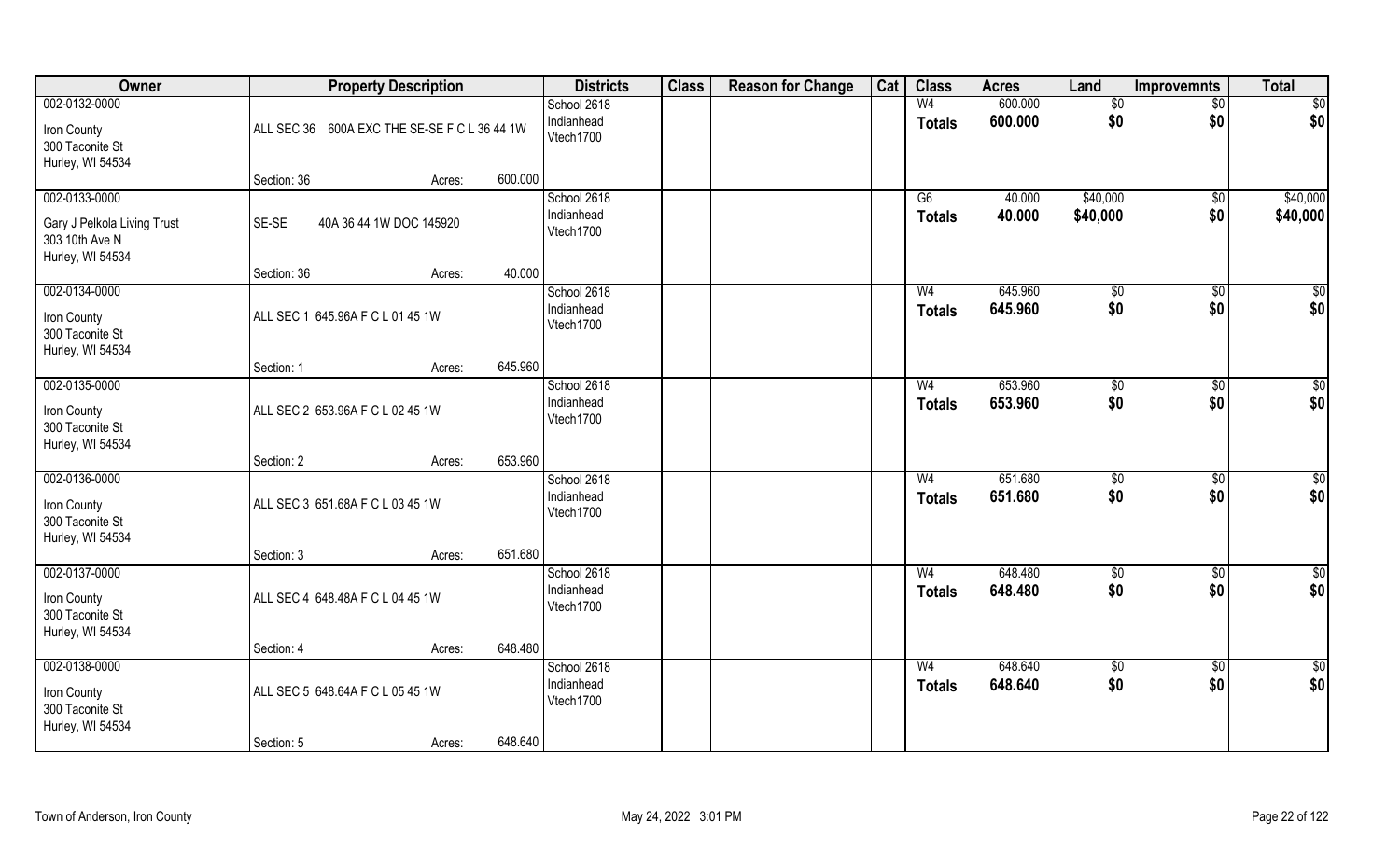| Owner                                                                     |                                           | <b>Property Description</b> |         | <b>Districts</b>                       | <b>Class</b> | <b>Reason for Change</b> | Cat | <b>Class</b>                    | <b>Acres</b>              | Land                           | <b>Improvemnts</b>        | <b>Total</b>                   |
|---------------------------------------------------------------------------|-------------------------------------------|-----------------------------|---------|----------------------------------------|--------------|--------------------------|-----|---------------------------------|---------------------------|--------------------------------|---------------------------|--------------------------------|
| 002-0139-0000<br>Iron County<br>300 Taconite St<br>Hurley, WI 54534       | ALL SEC 6 645.55A F C L 06 45 1W          |                             |         | School 2618<br>Indianhead<br>Vtech1700 |              |                          |     | W <sub>4</sub><br><b>Totals</b> | 645.550<br>645.550        | \$0<br>\$0                     | \$0<br>\$0                | $\overline{50}$<br> \$0        |
|                                                                           | Section: 6                                | Acres:                      | 645.550 |                                        |              |                          |     |                                 |                           |                                |                           |                                |
| 002-0140-0000<br>Iron County<br>300 Taconite St<br>Hurley, WI 54534       | ALL SEC 7 660.24A F C L 07 45 1W          |                             |         | School 2618<br>Indianhead<br>Vtech1700 |              |                          |     | W <sub>4</sub><br><b>Totals</b> | 660.240<br>660.240        | $\sqrt{60}$<br>\$0             | \$0<br>\$0                | $\sqrt{50}$<br>\$0             |
|                                                                           | Section: 7                                | Acres:                      | 660.240 |                                        |              |                          |     |                                 |                           |                                |                           |                                |
| 002-0141-0000<br>Iron County<br>300 Taconite St<br>Hurley, WI 54534       | ALL SEC 8<br>640A F C L 08 45 1W          |                             |         | School 2618<br>Indianhead<br>Vtech1700 |              |                          |     | W <sub>4</sub><br><b>Totals</b> | 640.000<br>640.000        | \$0<br>\$0                     | $\frac{1}{2}$<br>\$0      | \$0<br>\$0                     |
|                                                                           | Section: 8                                | Acres:                      | 640.000 |                                        |              |                          |     |                                 |                           |                                |                           |                                |
| 002-0142-0000<br>Iron County<br>300 Taconite St<br>Hurley, WI 54534       | 640A F C L 09 45 1W<br>ALL SEC 9          |                             |         | School 2618<br>Indianhead<br>Vtech1700 |              |                          |     | W <sub>4</sub><br><b>Totals</b> | 640.000<br>640.000        | \$0<br>\$0                     | $\sqrt[6]{3}$<br>\$0      | $\sqrt{50}$<br>\$0             |
|                                                                           | Section: 9                                | Acres:                      | 640.000 |                                        |              |                          |     |                                 |                           |                                |                           |                                |
| 002-0143-0000<br>Iron County<br>300 Taconite St<br>Hurley, WI 54534       | ALL NE1/4                                 | 160A OF SEC 10 10 45 1W     |         | School 2618<br>Indianhead<br>Vtech1700 |              |                          |     | W <sub>4</sub><br><b>Totals</b> | 160.000<br>160.000        | $\sqrt{50}$<br>\$0             | $\overline{50}$<br>\$0    | $\sqrt{50}$<br>\$0             |
|                                                                           | Section: 10                               | Acres:                      | 160.000 |                                        |              |                          |     |                                 |                           |                                |                           |                                |
| 002-0144-0000<br>David B. Kuehn<br>W1242 Highway 106<br>Palmyra, WI 53156 | NE-NW<br>40A 10 45 1W                     |                             |         | School 2618<br>Indianhead<br>Vtech1700 |              |                          |     | G5<br>G <sub>6</sub><br>Totals  | 35.000<br>5.000<br>40.000 | \$6,200<br>\$4,500<br>\$10,700 | $\sqrt{$0}$<br>\$0<br>\$0 | \$6,200<br>\$4,500<br>\$10,700 |
|                                                                           | Section: 10                               | Acres:                      | 40.000  |                                        |              |                          |     |                                 |                           |                                |                           |                                |
| 002-0145-0000<br>Iron County<br>300 Taconite St<br>Hurley, WI 54534       | W1/2 OF NW1/4 80A 10 45 1W<br>Section: 10 | Acres:                      | 80.000  | School 2618<br>Indianhead<br>Vtech1700 |              |                          |     | W <sub>4</sub><br><b>Totals</b> | 80.000<br>80.000          | $\sqrt{50}$<br>\$0             | $\overline{30}$<br>\$0    | \$0<br>\$0                     |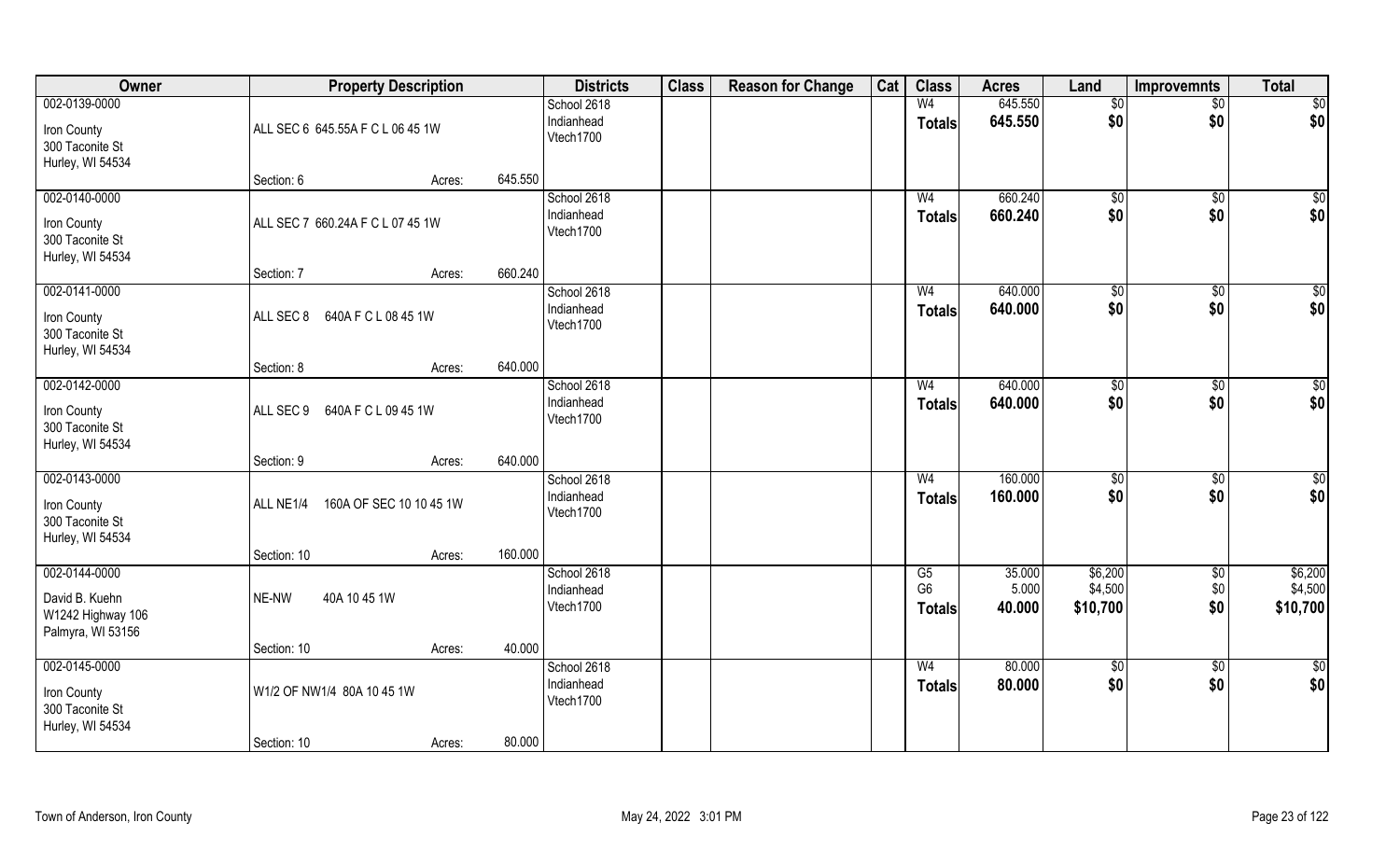| Owner                                                   | <b>Property Description</b>                  |         | <b>Districts</b>                       | <b>Class</b> | <b>Reason for Change</b> | Cat | <b>Class</b>                                      | <b>Acres</b>              | Land                           | <b>Improvemnts</b>     | <b>Total</b>                   |
|---------------------------------------------------------|----------------------------------------------|---------|----------------------------------------|--------------|--------------------------|-----|---------------------------------------------------|---------------------------|--------------------------------|------------------------|--------------------------------|
| 002-0146-0000                                           |                                              |         | School 2618                            |              |                          |     | G6                                                | 20.000                    | \$20,000                       | $\sqrt{$0}$            | \$20,000                       |
| David Kuehn<br>1242 W Hwy 106<br>Palmyra, WI 53156-0000 | W1/2 SE-NW 20A 10 45 1W                      |         | Indianhead<br>Vtech1700                |              |                          |     | <b>Totals</b>                                     | 20.000                    | \$20,000                       | \$0                    | \$20,000                       |
|                                                         | Section: 10<br>Acres:                        | 20.000  |                                        |              |                          |     |                                                   |                           |                                |                        |                                |
| 002-0146-0100                                           | 11521N Casey Sag Rd                          |         | School 2618                            |              |                          |     | G1                                                | 2.000                     | \$6,000                        | \$61,600               | \$67,600                       |
| Gold Mine Camp, LLC<br>PO Box 5<br>Saxon, WI 54559      | SE-NW<br>20A EAST 1/2 10 45 1W               |         | Indianhead<br>Vtech1700                |              |                          |     | G <sub>5</sub><br>G <sub>6</sub><br><b>Totals</b> | 15.000<br>3.000<br>20.000 | \$3,400<br>\$2,700<br>\$12,100 | \$0<br>\$0<br>\$61,600 | \$3,400<br>\$2,700<br>\$73,700 |
|                                                         | Section: 10<br>Acres:                        | 20.000  |                                        |              |                          |     |                                                   |                           |                                |                        |                                |
| 002-0147-0000                                           |                                              |         | School 2618                            |              |                          |     | W <sub>4</sub>                                    | 320.000                   | \$0                            | $\sqrt[6]{3}$          | $\sqrt{50}$                    |
| Iron County<br>300 Taconite St<br>Hurley, WI 54534      | <b>ALL S1/2</b><br>320A OF SEC 10 10 45 1W   |         | Indianhead<br>Vtech1700                |              |                          |     | <b>Totals</b>                                     | 320.000                   | \$0                            | \$0                    | \$0                            |
|                                                         | Section: 10<br>Acres:                        | 320.000 |                                        |              |                          |     |                                                   |                           |                                |                        |                                |
| 002-0148-0000                                           |                                              |         | School 2618                            |              |                          |     | W <sub>4</sub>                                    | 640.000                   | $\sqrt[6]{3}$                  | $\sqrt[6]{3}$          | $\overline{50}$                |
| Iron County<br>300 Taconite St<br>Hurley, WI 54534      | ALL SEC 11 640A F C L 11 45 1W               |         | Indianhead<br>Vtech1700                |              |                          |     | <b>Totals</b>                                     | 640.000                   | \$0                            | \$0                    | \$0                            |
|                                                         | Section: 11<br>Acres:                        | 640.000 |                                        |              |                          |     |                                                   |                           |                                |                        |                                |
| 002-0149-0000<br>Iron County<br>300 Taconite St         | ALL SEC 12 640A F C L 12 45 1W               |         | School 2618<br>Indianhead<br>Vtech1700 |              |                          |     | W <sub>4</sub><br><b>Totals</b>                   | 640.000<br>640.000        | \$0<br>\$0                     | \$0<br>\$0             | \$0<br>\$0                     |
| Hurley, WI 54534                                        |                                              |         |                                        |              |                          |     |                                                   |                           |                                |                        |                                |
|                                                         | Section: 12<br>Acres:                        | 640.000 |                                        |              |                          |     |                                                   |                           |                                |                        |                                |
| 002-0150-0000<br>Iron County<br>300 Taconite St         | ALL SEC 13 640A F C L 13 45 1W               |         | School 2618<br>Indianhead<br>Vtech1700 |              |                          |     | W <sub>4</sub><br><b>Totals</b>                   | 640.000<br>640.000        | \$0<br>\$0                     | \$0<br>\$0             | \$0<br>\$0                     |
| Hurley, WI 54534                                        | Section: 13<br>Acres:                        | 640.000 |                                        |              |                          |     |                                                   |                           |                                |                        |                                |
| 002-0151-0000                                           |                                              |         | School 2618<br>Indianhead              |              |                          |     | W <sub>4</sub>                                    | 600.000<br>600.000        | $\sqrt{$0}$<br>\$0             | $\sqrt{$0}$<br>\$0     | $\overline{50}$<br>\$0         |
| Iron County<br>300 Taconite St<br>Hurley, WI 54534      | ALL SEC 14 600A EXC THE SE-SW F C L 14 45 1W |         | Vtech1700                              |              |                          |     | <b>Totals</b>                                     |                           |                                |                        |                                |
|                                                         | Section: 14<br>Acres:                        | 600.000 |                                        |              |                          |     |                                                   |                           |                                |                        |                                |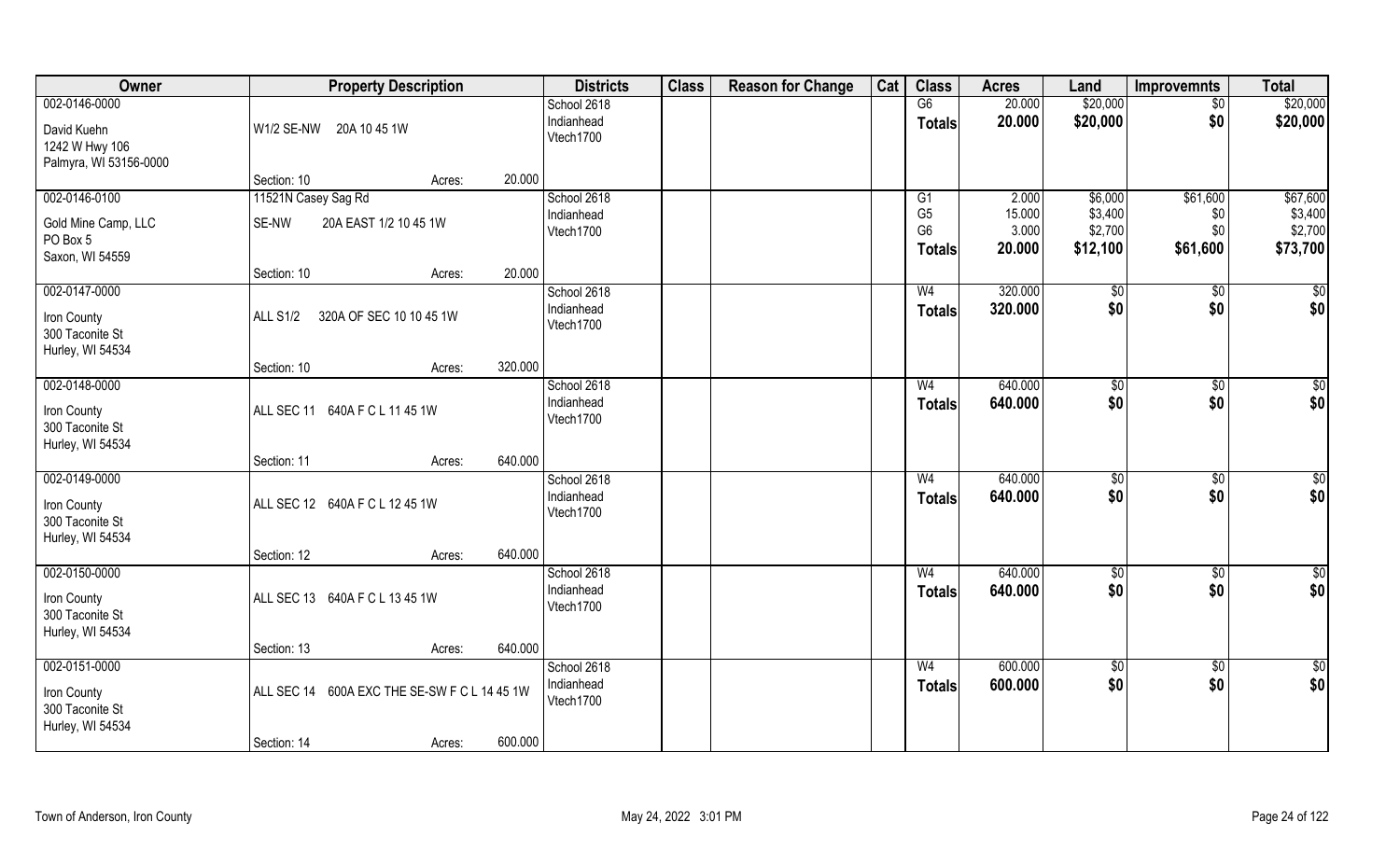| Owner                                                                         | <b>Property Description</b>                                                                  | <b>Districts</b>                       | <b>Class</b> | <b>Reason for Change</b> | Cat | <b>Class</b>                          | <b>Acres</b>             | Land                           | Improvemnts                 | <b>Total</b>                    |
|-------------------------------------------------------------------------------|----------------------------------------------------------------------------------------------|----------------------------------------|--------------|--------------------------|-----|---------------------------------------|--------------------------|--------------------------------|-----------------------------|---------------------------------|
| 002-0152-0000<br>Paul Messick<br>116 Old Carriage Rd<br>Ponce Inlet, FL 32127 | SE-SW<br>40A MFL-OPEN 2003 25 YEARS<br>R253/819 14 45 1W                                     | School 2618<br>Indianhead<br>Vtech1700 |              |                          |     | W <sub>7</sub><br><b>Totals</b>       | 40.000<br>40.000         | (\$40,000)<br>\$0              | $\sqrt{$0}$<br>\$0          | \$0<br>\$0                      |
|                                                                               | 40.000<br>Section: 14<br>Acres:                                                              |                                        |              |                          |     |                                       |                          |                                |                             |                                 |
| 002-0153-0000<br>Iron County<br>300 Taconite St<br>Hurley, WI 54534           | ALL SEC 15 640A F C L 15 45 1W                                                               | School 2618<br>Indianhead<br>Vtech1700 |              |                          |     | W <sub>4</sub><br>Totals              | 640.000<br>640.000       | \$0<br>\$0                     | \$0<br>\$0                  | $\sqrt{50}$<br>\$0              |
| 002-0154-0000                                                                 | 640.000<br>Section: 15<br>Acres:                                                             | School 2618                            |              |                          |     | W <sub>4</sub>                        | 640.000                  |                                |                             | \$0                             |
| Iron County<br>300 Taconite St<br>Hurley, WI 54534                            | ALL SEC 16 640A F C L 16 45 1W                                                               | Indianhead<br>Vtech1700                |              |                          |     | <b>Totals</b>                         | 640.000                  | $\sqrt[6]{2}$<br>\$0           | $\sqrt[6]{3}$<br>\$0        | \$0                             |
|                                                                               | 640.000<br>Section: 16<br>Acres:                                                             |                                        |              |                          |     |                                       |                          |                                |                             |                                 |
| 002-0155-0000<br>Iron County<br>300 Taconite St<br>Hurley, WI 54534           | ALL SEC 17 640A F C L 17 45 1W                                                               | School 2618<br>Indianhead<br>Vtech1700 |              |                          |     | W <sub>4</sub><br><b>Totals</b>       | 640.000<br>640.000       | \$0<br>\$0                     | \$0<br>\$0                  | \$0<br>\$0                      |
|                                                                               | 640.000<br>Section: 17<br>Acres:                                                             |                                        |              |                          |     |                                       |                          |                                |                             |                                 |
| 002-0156-0000<br>Iron County<br>300 Taconite St<br>Hurley, WI 54534           | 160A OF SEC 18 F C L 18 45 1W<br>ALL NE1/4                                                   | School 2618<br>Indianhead<br>Vtech1700 |              |                          |     | W <sub>4</sub><br><b>Totals</b>       | 160.000<br>160.000       | \$0<br>\$0                     | \$0<br>\$0                  | $\overline{50}$<br>\$0          |
| 002-0157-0000                                                                 | 160.000<br>Section: 18<br>Acres:                                                             | School 2618                            |              |                          |     | W <sub>4</sub>                        | 86.630                   | \$0                            | \$0                         | $\overline{50}$                 |
| Iron County<br>300 Taconite St<br>Hurley, WI 54534                            | N1/2 NW1/4 86.63A F C L 18 45 1W                                                             | Indianhead<br>Vtech1700                |              |                          |     | <b>Totals</b>                         | 86.630                   | \$0                            | \$0                         | \$0                             |
|                                                                               | 86.630<br>Section: 18<br>Acres:                                                              |                                        |              |                          |     |                                       |                          |                                |                             |                                 |
| 002-0158-0000<br>Timothy Lee<br>200 Birch St<br>Park Falls, WI 54552-1130     | County Line Rd<br>10A 18 45 1W EXC DOC 135330<br>PT SW-NW<br>10.000<br>Section: 18<br>Acres: | School 2618<br>Indianhead<br>Vtech1700 |              |                          |     | G1<br>G <sub>6</sub><br><b>Totals</b> | 2.000<br>8.000<br>10.000 | \$6,000<br>\$8,000<br>\$14,000 | \$42,500<br>\$0<br>\$42,500 | \$48,500<br>\$8,000<br>\$56,500 |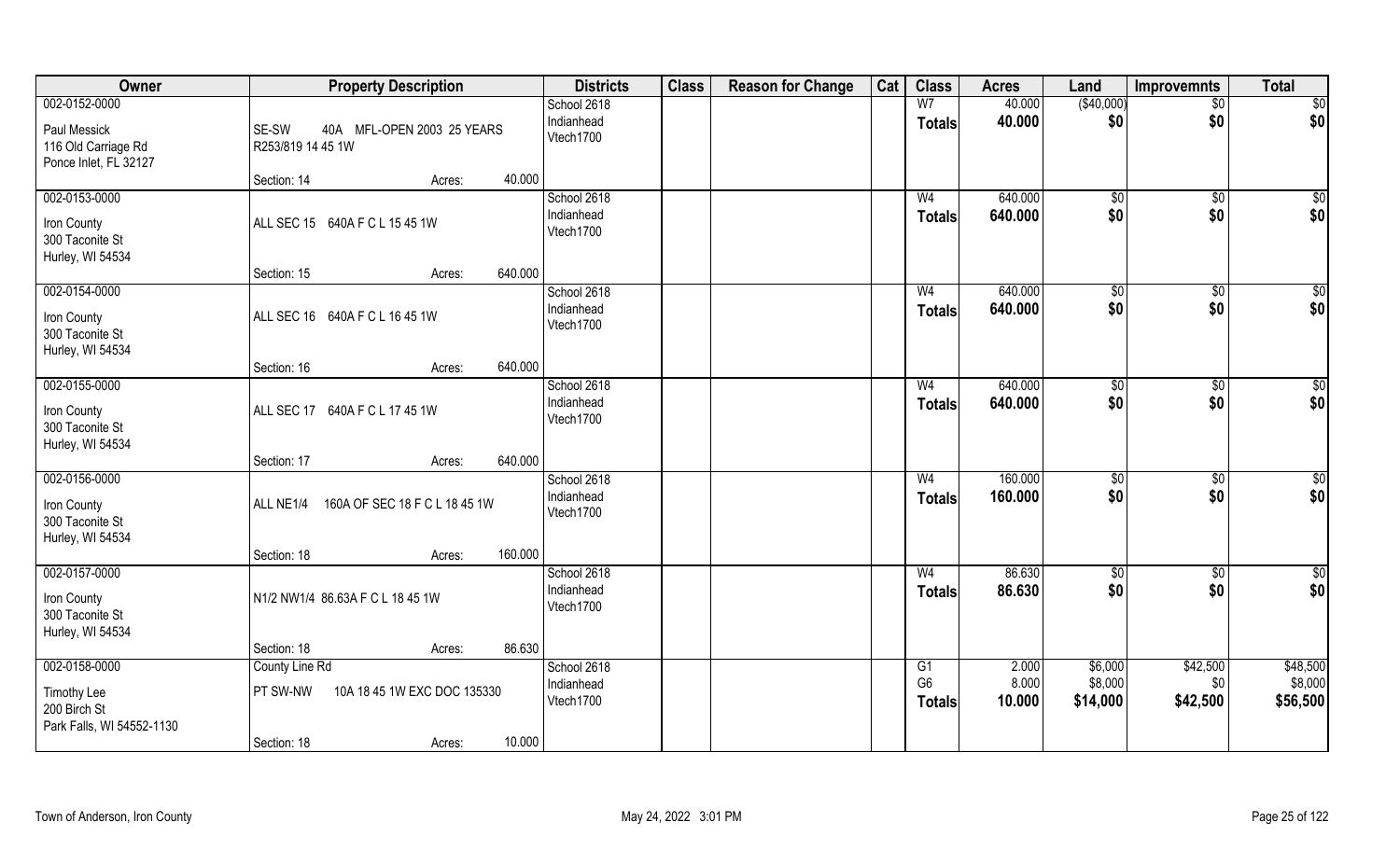| Owner                                                                     | <b>Property Description</b>                                                     | <b>Districts</b>                       | <b>Class</b> | <b>Reason for Change</b> | Cat | <b>Class</b>                    | <b>Acres</b>       | Land                 | <b>Improvemnts</b>   | <b>Total</b>           |
|---------------------------------------------------------------------------|---------------------------------------------------------------------------------|----------------------------------------|--------------|--------------------------|-----|---------------------------------|--------------------|----------------------|----------------------|------------------------|
| 002-0158-0100<br>Timothy Lee<br>200 Birch St<br>Park Falls, WI 54552-1130 | <b>PT SW-NW</b><br>36.16A 18 45 1W MFL-OPEN 2005 25<br>YEARS DOC 135330, 148066 | School 2618<br>Indianhead<br>Vtech1700 |              |                          |     | W <sub>5</sub><br><b>Totals</b> | 36.160<br>36.160   | ( \$36,200)<br>\$0   | $\sqrt{$0}$<br>\$0   | $\frac{1}{6}$<br>\$0   |
|                                                                           | Section: 18<br>36.160<br>Acres:                                                 |                                        |              |                          |     |                                 |                    |                      |                      |                        |
| 002-0159-0000<br>Timothy Lee<br>200 Birch St<br>Park Falls, WI 54552-1130 | 40A MFL-OPEN 2005 25 YEARS 18 45<br>SE-NW<br>1W DOC 135330                      | School 2618<br>Indianhead<br>Vtech1700 |              |                          |     | $W_5$<br><b>Totals</b>          | 40.000<br>40.000   | (\$40,000)<br>\$0    | $\sqrt{$0}$<br>\$0   | $\sqrt{50}$<br>\$0     |
| 002-0160-0000                                                             | 40.000<br>Section: 18<br>Acres:                                                 | School 2618                            |              |                          |     | W <sub>4</sub>                  | 125.230            | \$0                  | $\sqrt[6]{3}$        | \$0                    |
| Iron County<br>300 Taconite St<br>Hurley, WI 54534                        | ALL SW1/4 125.23A EXC THE NW-SW F C L 18 45 1W                                  | Indianhead<br>Vtech1700                |              |                          |     | <b>Totals</b>                   | 125.230            | \$0                  | \$0                  | \$0                    |
|                                                                           | 125.230<br>Section: 18<br>Acres:                                                |                                        |              |                          |     |                                 |                    |                      |                      |                        |
| 002-0161-0000<br>Iron County<br>300 Taconite St<br>Hurley, WI 54534       | NW-SW<br>45.70A 18 45 1W CO FOREST LAND DOC<br>143761                           | School 2618<br>Indianhead<br>Vtech1700 |              |                          |     | W <sub>4</sub><br><b>Totals</b> | 45.700<br>45.700   | $\sqrt[6]{3}$<br>\$0 | $\sqrt[6]{3}$<br>\$0 | $\overline{50}$<br>\$0 |
|                                                                           | 45.700<br>Section: 18<br>Acres:                                                 |                                        |              |                          |     |                                 |                    |                      |                      |                        |
| 002-0162-0000<br>Iron County<br>300 Taconite St<br>Hurley, WI 54534       | 160A OF SEC 18 F C L 18 45 1W<br>ALL SE1/4<br>160.000<br>Section: 18<br>Acres:  | School 2618<br>Indianhead<br>Vtech1700 |              |                          |     | W <sub>4</sub><br><b>Totals</b> | 160.000<br>160.000 | \$0<br>\$0           | $\sqrt[6]{3}$<br>\$0 | \$0<br>\$0             |
| 002-0163-0000                                                             |                                                                                 | School 2618                            |              |                          |     | W <sub>4</sub>                  | 663.200            | \$0                  | \$0                  | \$0                    |
| Iron County<br>300 Taconite St<br>Hurley, WI 54534                        | ALL SEC 19 663.20A F C L 19 45 1W                                               | Indianhead<br>Vtech1700                |              |                          |     | <b>Totals</b>                   | 663.200            | \$0                  | \$0                  | \$0                    |
|                                                                           | 663.200<br>Section: 19<br>Acres:                                                |                                        |              |                          |     |                                 |                    |                      |                      |                        |
| 002-0164-0000<br>Iron County<br>300 Taconite St<br>Hurley, WI 54534       | ALL SEC 20 640A F C L 20 45 1W                                                  | School 2618<br>Indianhead<br>Vtech1700 |              |                          |     | W <sub>4</sub><br><b>Totals</b> | 640.000<br>640.000 | $\sqrt{$0}$<br>\$0   | $\sqrt{$0}$<br>\$0   | $\overline{50}$<br>\$0 |
|                                                                           | 640.000<br>Section: 20<br>Acres:                                                |                                        |              |                          |     |                                 |                    |                      |                      |                        |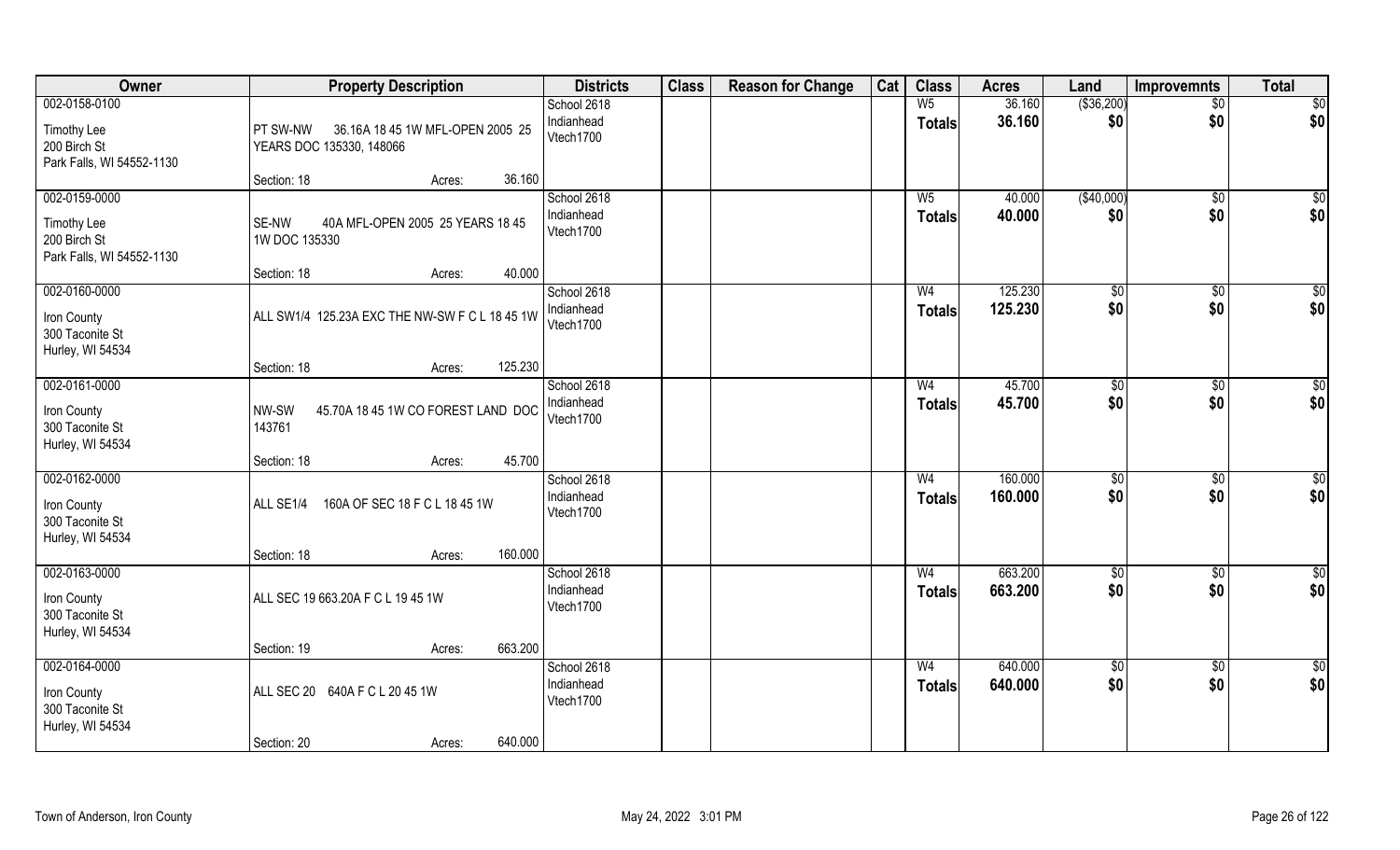| 002-0165-0000                                                                                   |                                                                                                                       | School 2618                            |  |                                 |                    |                          |                        |                     |
|-------------------------------------------------------------------------------------------------|-----------------------------------------------------------------------------------------------------------------------|----------------------------------------|--|---------------------------------|--------------------|--------------------------|------------------------|---------------------|
| Iron County<br>300 Taconite St<br>Hurley, WI 54534                                              | ALL SEC 21<br>640A F C L 21 45 1W                                                                                     | Indianhead<br>Vtech1700                |  | W <sub>4</sub><br><b>Totals</b> | 640.000<br>640.000 | \$0<br>\$0               | $\sqrt{$0}$<br>\$0     | $\sqrt{50}$<br> \$0 |
|                                                                                                 | 640.000<br>Section: 21<br>Acres:                                                                                      |                                        |  |                                 |                    |                          |                        |                     |
| 002-0166-0000<br>Iron County<br>300 Taconite St<br>Hurley, WI 54534                             | ALL SEC 22 639.75 FCL--EXC HWY ROW 168/537 22<br>45 1W<br>640.000<br>Section: 22                                      | School 2618<br>Indianhead<br>Vtech1700 |  | W <sub>4</sub><br><b>Totals</b> | 640.000<br>640.000 | \$0<br>\$0               | $\overline{60}$<br>\$0 | $\sqrt{50}$<br>\$0  |
| 002-0167-0000                                                                                   | Acres:                                                                                                                | School 2618                            |  | W <sub>4</sub>                  | 320.000            | $\sqrt{50}$              | \$0                    | $\sqrt{50}$         |
| Iron County<br>300 Taconite St<br>Hurley, WI 54534                                              | ALL N1/2<br>320A F C L 23 45 1W                                                                                       | Indianhead<br>Vtech1700                |  | <b>Totals</b>                   | 320.000            | \$0                      | \$0                    | \$0                 |
|                                                                                                 | 320.000<br>Section: 23<br>Acres:                                                                                      |                                        |  |                                 |                    |                          |                        |                     |
| 002-0168-0000<br>Jeffrey A. Kolbow<br>W281 N8075 Marshall Dr<br>Hartland, WI 53029              | N1/2 SW1/4 80A MFL-OPEN 2012 50 YEARS DOC<br>152030 23 45 1E                                                          | School 2618<br>Indianhead<br>Vtech1700 |  | $W_5$<br><b>Totals</b>          | 80.000<br>80.000   | ( \$80,000)<br>\$0       | $\overline{50}$<br>\$0 | $\sqrt{50}$<br>\$0  |
| 002-0169-0000                                                                                   | 80.000<br>Section: 23<br>Acres:                                                                                       |                                        |  | W <sub>7</sub>                  | 39.240             |                          |                        |                     |
| Rggs Land & Minerals Ltd, LP<br>100 Waugh Dr Ste 400<br>Houston, TX 77007-0000                  | 40A MFL-OPEN 1999 50 YEARS EXC 10<br>SW-SW<br>FT SOO LINE RR EXC 163/641 23 45 1W                                     | School 2618<br>Indianhead<br>Vtech1700 |  | <b>Totals</b>                   | 39.240             | $($ \$39,200) $ $<br>\$0 | $\overline{50}$<br>\$0 | $\sqrt{50}$<br>\$0  |
| 002-0170-0000                                                                                   | 39.240<br>Section: 23<br>Acres:                                                                                       | School 2618                            |  | W <sub>7</sub>                  | 39.800             | $($ \$39,800) $ $        | $\overline{30}$        | \$0                 |
| Rggs Land & Minerals Ltd, LP<br>100 Waugh Dr Ste 400<br>Houston, TX 77007-0000                  | 40A MFL-OPEN 1999 50 YEARS EXC 100<br>SE-SW<br>FT SOO LINE RR EXC 163/641 23 45 1W                                    | Indianhead<br>Vtech1700                |  | <b>Totals</b>                   | 39.800             | \$0                      | \$0                    | \$0                 |
|                                                                                                 | 39.800<br>Section: 23<br>Acres:                                                                                       |                                        |  |                                 |                    |                          |                        |                     |
| 002-0171-0000<br>Rggs Land & Minerals Ltd, LP<br>100 Waugh Dr Ste 400<br>Houston, TX 77007-0000 | NE-SE<br>40A MFL-OPEN 1999 50 YEARS EXC 100<br>FT SOO LINE RR EXC 163/641 23 45 1W<br>39.730<br>Section: 23<br>Acres: | School 2618<br>Indianhead<br>Vtech1700 |  | W <sub>7</sub><br><b>Totals</b> | 39.730<br>39.730   | ( \$39,700)<br>\$0       | $\sqrt{$0}$<br>\$0     | \$0<br>\$0          |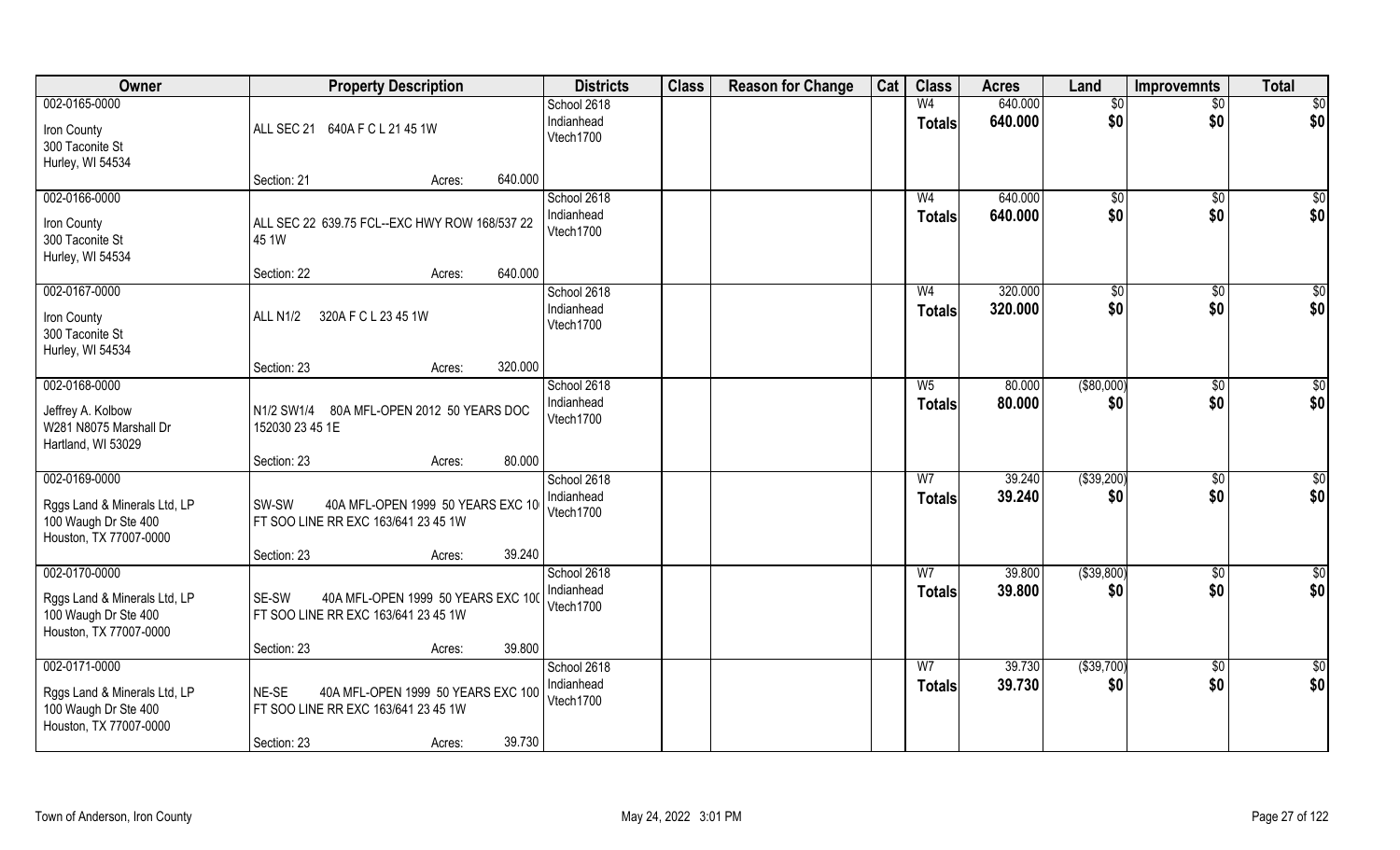| Owner                                                                                           | <b>Property Description</b>                                                           | <b>Districts</b>                       | <b>Class</b> | <b>Reason for Change</b> | Cat | <b>Class</b>                    | <b>Acres</b>     | Land                 | <b>Improvemnts</b>        | <b>Total</b>       |
|-------------------------------------------------------------------------------------------------|---------------------------------------------------------------------------------------|----------------------------------------|--------------|--------------------------|-----|---------------------------------|------------------|----------------------|---------------------------|--------------------|
| 002-0172-0000                                                                                   |                                                                                       | School 2618                            |              |                          |     | W <sub>7</sub>                  | 40.000           | (\$40,000)           | $\overline{50}$           | $\overline{50}$    |
| Rggs Land & Minerals Ltd, LP<br>100 Waugh Dr Ste 400<br>Houston, TX 77007-0000                  | NW-SE<br>40A MFL-OPEN 1999 50 YEARS EXC 100<br>FT SOO LINE RR EXC 163/641 23 45 1W    | Indianhead<br>Vtech1700                |              |                          |     | <b>Totals</b>                   | 40.000           | \$0                  | \$0                       | \$0                |
|                                                                                                 | 40.000<br>Section: 23<br>Acres:                                                       |                                        |              |                          |     |                                 |                  |                      |                           |                    |
| 002-0173-0000<br>Rggs Land & Minerals Ltd, LP<br>100 Waugh Dr Ste 400<br>Houston, TX 77007-0000 | 40A MFL-OPEN 1999 50 YEARS EXC 100<br>SW-SE<br>FT SOO LINE RR 23 45 1W                | School 2618<br>Indianhead<br>Vtech1700 |              |                          |     | W <sub>7</sub><br><b>Totals</b> | 40.000<br>40.000 | (\$40,000)<br>\$0    | \$0<br>\$0                | $\sqrt{50}$<br>\$0 |
| 002-0174-0000                                                                                   | 40.000<br>Section: 23<br>Acres:                                                       | School 2618                            |              |                          |     | W <sub>7</sub>                  | 40.000           | ( \$40,000)          | $\sqrt[6]{3}$             | \$0                |
| Rggs Land & Minerals Ltd, LP<br>100 Waugh Dr Ste 400<br>Houston, TX 77007-0000                  | SE-SE<br>40A MFL-OPEN 1999 50 YEARS 23 45 1W                                          | Indianhead<br>Vtech1700                |              |                          |     | <b>Totals</b>                   | 40.000           | \$0                  | \$0                       | \$0                |
|                                                                                                 | 40.000<br>Section: 23<br>Acres:                                                       |                                        |              |                          |     |                                 |                  |                      |                           |                    |
| 002-0175-0000<br>Mary A. Koski<br>PO Box 113<br>Iron Belt, WI 54536                             | 9710W Highway 77<br>PT NE-NE 39.13A EXC 163/578 MFL-CLOSED 2002<br>25 YEARS24 45 1W   | School 2618<br>Indianhead<br>Vtech1700 |              |                          |     | W8<br><b>Totals</b>             | 39.130<br>39.130 | ( \$39, 100)<br>\$0  | \$0<br>\$0                | \$0<br>\$0         |
|                                                                                                 | 39.130<br>Section: 24<br>Acres:                                                       |                                        |              |                          |     |                                 |                  |                      |                           |                    |
| 002-0176-0000<br>Town of Anderson<br>9381W 3rd St<br>Upson, WI 54565                            | 40A 24 45 1W<br>NW-NE                                                                 | School 2618<br>Indianhead<br>Vtech1700 |              |                          |     | X4<br><b>Totals</b>             | 40.000<br>40.000 | $\sqrt[6]{3}$<br>\$0 | $\sqrt[6]{30}$<br>\$0     | \$0<br>\$0         |
| 002-0177-0000                                                                                   | 40.000<br>Section: 24<br>Acres:                                                       | School 2618                            |              |                          |     | G5                              | 7.000            | \$1,600              |                           | \$1,600            |
| Brian L. Peterson et al<br>705 Birch Ave<br>New Salem, ND 58563                                 | PT OF SW-NE 7A 24 45 1W DOC 144048                                                    | Indianhead<br>Vtech1700                |              |                          |     | W <sub>5</sub><br><b>Totals</b> | 8.000<br>15.000  | (\$8,000)<br>\$1,600 | $\sqrt{$0}$<br>\$0<br>\$0 | \$0<br>\$1,600     |
|                                                                                                 | 15.000<br>Section: 24<br>Acres:                                                       |                                        |              |                          |     |                                 |                  |                      |                           |                    |
| 002-0177-0100<br>Brian L. Peterson et al<br>705 Birch Ave<br>New Salem, ND 58563                | PT OF SW-NE 33A MFL-OPEN 2016 25 YEARS 24 45<br>1W<br>25.000<br>Section: 24<br>Acres: | School 2618<br>Indianhead<br>Vtech1700 |              |                          |     | $W_5$<br><b>Totals</b>          | 25.000<br>25.000 | ( \$25,000)<br>\$0   | \$0<br>\$0                | \$0<br>\$0         |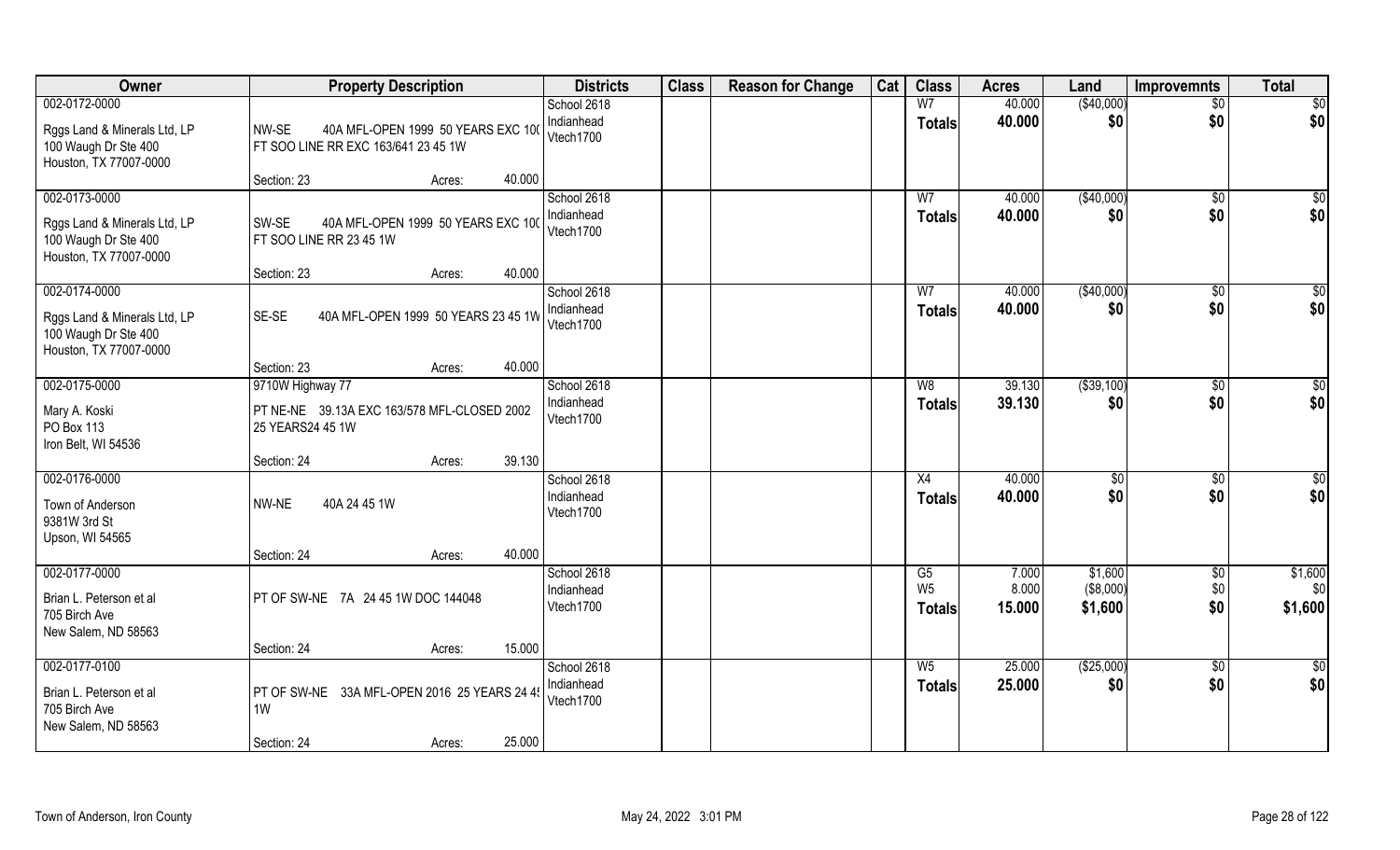| Owner                                                                | <b>Property Description</b>                  |        | <b>Districts</b>                       | <b>Class</b> | <b>Reason for Change</b> | Cat | <b>Class</b>                     | <b>Acres</b>     | Land                 | Improvemnts            | <b>Total</b>         |
|----------------------------------------------------------------------|----------------------------------------------|--------|----------------------------------------|--------------|--------------------------|-----|----------------------------------|------------------|----------------------|------------------------|----------------------|
| 002-0178-0000<br>La Pointe Iron Co                                   | SE-NE<br>40A MFL-OPEN 2013 25 YEARS 24 45 1W |        | School 2618<br>Indianhead              |              |                          |     | W <sub>5</sub><br><b>Totals</b>  | 40.000<br>40.000 | (\$40,000)<br>\$0    | $\overline{50}$<br>\$0 | \$0<br>\$0           |
| 1035 7th Ave E<br>Hibbing, MN 55746-3675                             | <b>DOC 154062</b>                            |        | Vtech1700                              |              |                          |     |                                  |                  |                      |                        |                      |
|                                                                      | Section: 24<br>Acres:                        | 40.000 |                                        |              |                          |     |                                  |                  |                      |                        |                      |
| 002-0179-0000<br>Town of Anderson<br>9381W 3rd St<br>Upson, WI 54565 | 40A 24 45 1W<br>NE-NW                        |        | School 2618<br>Indianhead<br>Vtech1700 |              |                          |     | X4<br>Totals                     | 40.000<br>40.000 | \$0<br>\$0           | \$0<br>\$0             | $\sqrt{50}$<br>\$0   |
|                                                                      | Section: 24<br>Acres:                        | 40.000 |                                        |              |                          |     |                                  |                  |                      |                        |                      |
| 002-0180-0000                                                        | 10770N Old Lake Rd                           |        | School 2618                            |              |                          |     | G6                               | 20.000           | \$16,000             | \$0                    | \$16,000             |
| Matthew J. Jakubowski<br>824 25th St SE<br>Auburn, WA 98002-7735     | N1/2 NW-NW 20A 24 45 1W                      |        | Indianhead<br>Vtech1700                |              |                          |     | <b>Totals</b>                    | 20.000           | \$16,000             | \$0                    | \$16,000             |
|                                                                      | Section: 24<br>Acres:                        | 20.000 |                                        |              |                          |     |                                  |                  |                      |                        |                      |
| 002-0180-0100                                                        |                                              |        | School 2618                            |              |                          |     | G <sub>5</sub>                   | 5.000            | \$1,200              | \$0                    | \$1,200              |
| Leslie J. Weiss<br>4621 S Kedvale Ave<br>Chicago, IL 60632-4027      | S1/2 NW-NW 20A 24 45 1W                      |        | Indianhead<br>Vtech1700                |              |                          |     | G <sub>6</sub><br><b>Totals</b>  | 15.000<br>20.000 | \$12,000<br>\$13,200 | \$0<br>\$0             | \$12,000<br>\$13,200 |
|                                                                      | Section: 24<br>Acres:                        | 20.000 |                                        |              |                          |     |                                  |                  |                      |                        |                      |
| 002-0181-0000<br>Alan F. Ruge<br>c/o Alan F. Ruge<br>1815 S 19th St  | N1/2 SW-NW 20A EXC RR R/W 24 45 1W           |        | School 2618<br>Indianhead<br>Vtech1700 |              |                          |     | $\overline{G6}$<br><b>Totals</b> | 20.000<br>20.000 | \$20,000<br>\$20,000 | \$0<br>\$0             | \$20,000<br>\$20,000 |
| Sheboygan, WI 53081                                                  | Section: 24<br>Acres:                        | 20.000 |                                        |              |                          |     |                                  |                  |                      |                        |                      |
| 002-0181-0100                                                        | 10672N Old Lake Rd                           |        | School 2618                            |              |                          |     | G1                               | 1.000            | \$4,000              | \$700                  | \$4,700              |
| Jason Fox<br>821 Memorial Dr<br>Kewaskum, WI 53040                   | 10A N1/2 OF S1/2 24 45 1W<br>PT SW-NW        |        | Indianhead<br>Vtech1700                |              |                          |     | G <sub>6</sub><br><b>Totals</b>  | 9.000<br>10.000  | \$9,000<br>\$13,000  | \$0<br>\$700           | \$9,000<br>\$13,700  |
|                                                                      | Section: 24<br>Acres:                        | 10.000 |                                        |              |                          |     |                                  |                  |                      |                        |                      |
| 002-0181-0200<br>Gerald L. Schaff<br>Donna M. Schaff                 | PT SW-NW<br>10A S1/2 OF S1/2 24 45 1W        |        | School 2618<br>Indianhead<br>Vtech1700 |              |                          |     | G6<br><b>Totals</b>              | 10.000<br>10.000 | \$10,000<br>\$10,000 | $\sqrt{$0}$<br>\$0     | \$10,000<br>\$10,000 |
| 2717 S 67th St<br>Milwaukee, WI 53219-3065                           | Section: 24<br>Acres:                        | 10.000 |                                        |              |                          |     |                                  |                  |                      |                        |                      |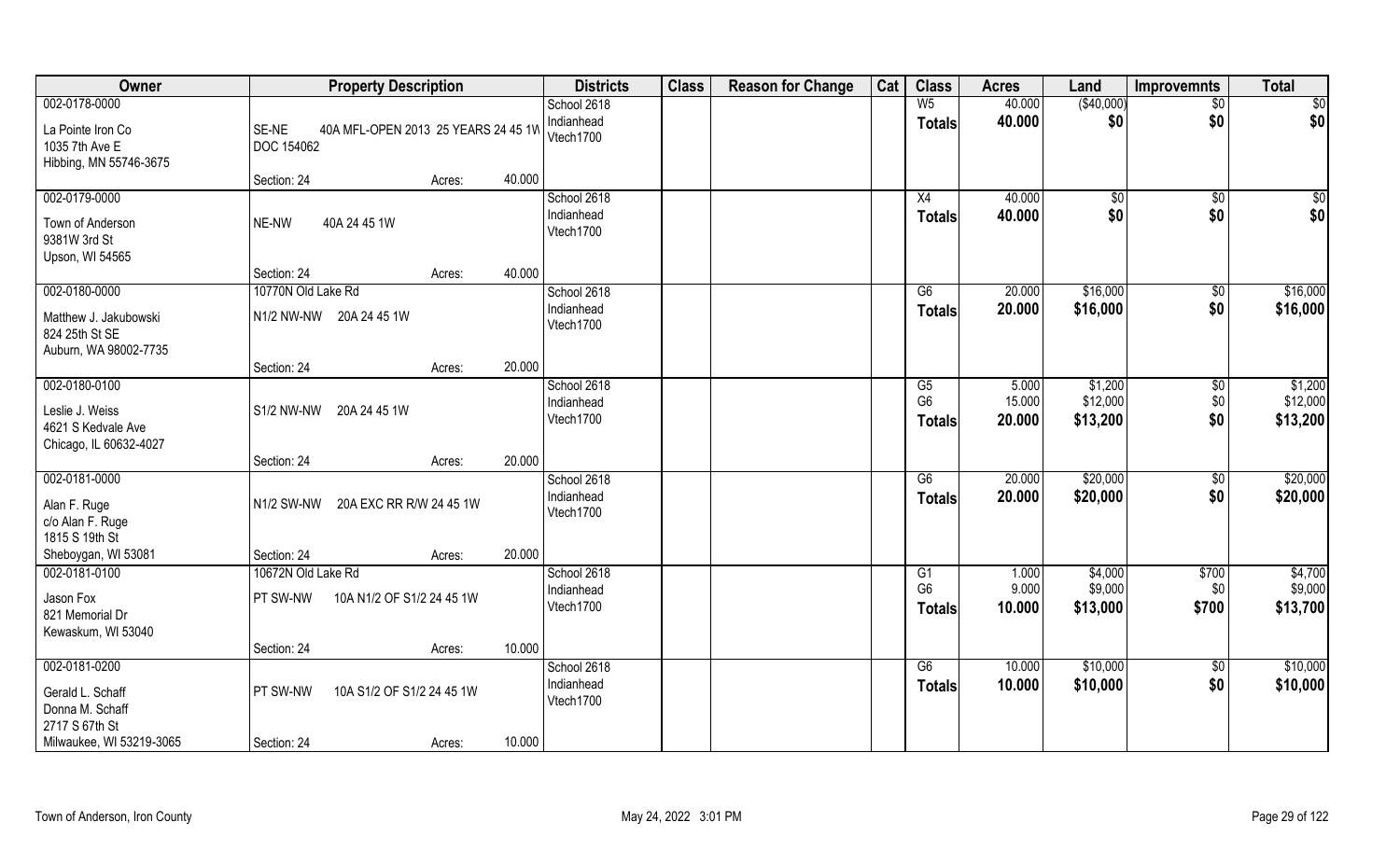| Owner                               | <b>Property Description</b>                              | <b>Districts</b> | <b>Class</b> | <b>Reason for Change</b> | Cat | <b>Class</b>   | <b>Acres</b> | Land        | <b>Improvemnts</b> | <b>Total</b>    |
|-------------------------------------|----------------------------------------------------------|------------------|--------------|--------------------------|-----|----------------|--------------|-------------|--------------------|-----------------|
| 002-0182-0000                       | 9990W Highway 77                                         | School 2618      |              |                          |     | G1             | 2.000        | \$6,000     | \$18,500           | \$24,500        |
| Donald Moore                        | SE-NW<br>40A 24 45 1W                                    | Indianhead       |              |                          |     | G <sub>6</sub> | 38.000       | \$38,000    | \$0                | \$38,000        |
| <b>Milford Moore</b>                |                                                          | Vtech1700        |              |                          |     | <b>Totals</b>  | 40.000       | \$44,000    | \$18,500           | \$62,500        |
| 410 Cedar St                        |                                                          |                  |              |                          |     |                |              |             |                    |                 |
| Pence, WI 54550                     | 40.000<br>Section: 24<br>Acres:                          |                  |              |                          |     |                |              |             |                    |                 |
| 002-0183-0000                       |                                                          | School 2618      |              |                          |     | W <sub>7</sub> | 40.000       | (\$40,000)  | \$0                | \$0             |
|                                     |                                                          | Indianhead       |              |                          |     | Totals         | 40.000       | \$0         | \$0                | \$0             |
| La Pointe Iron Co                   | 40A MFL-OPEN 1999 25 YEARS 24 45<br>NE-SW                | Vtech1700        |              |                          |     |                |              |             |                    |                 |
| 1035 7th Ave E                      | 1W                                                       |                  |              |                          |     |                |              |             |                    |                 |
| Hibbing, MN 55746-3675              |                                                          |                  |              |                          |     |                |              |             |                    |                 |
|                                     | 40.000<br>Section: 24<br>Acres:                          |                  |              |                          |     |                |              |             |                    |                 |
| 002-0184-0000                       |                                                          | School 2618      |              |                          |     | W7             | 35.390       | ( \$35,400) | $\sqrt[6]{30}$     | \$0             |
| La Pointe Iron Co                   | 35.39A MFL-OPEN 1999 25 YEARS EXC<br>NW-SW               | Indianhead       |              |                          |     | <b>Totals</b>  | 35.390       | \$0         | \$0                | \$0             |
| 1035 7th Ave E                      | 4.61 ACRE PARCEL 24 45 1W                                | Vtech1700        |              |                          |     |                |              |             |                    |                 |
| Hibbing, MN 55746-3675              |                                                          |                  |              |                          |     |                |              |             |                    |                 |
|                                     | 35.390<br>Section: 24<br>Acres:                          |                  |              |                          |     |                |              |             |                    |                 |
| 002-0185-0000                       | 10680N Old Lake Rd                                       | School 2618      |              |                          |     | G <sub>1</sub> | 4.610        | \$8,600     | \$4,000            | \$12,600        |
|                                     |                                                          | Indianhead       |              |                          |     | <b>Totals</b>  | 4.610        | \$8,600     | \$4,000            | \$12,600        |
| Carol L. Peterson et al             | PT OF NW-SW 4.61A EXC 163/436 24 45 1W                   | Vtech1700        |              |                          |     |                |              |             |                    |                 |
| c/o Carol L. Peterson               |                                                          |                  |              |                          |     |                |              |             |                    |                 |
| 10820N Highway 122                  |                                                          |                  |              |                          |     |                |              |             |                    |                 |
| Upson, WI 54565                     | 4.610<br>Section: 24<br>Acres:                           |                  |              |                          |     |                |              |             |                    |                 |
| 002-0186-0000                       |                                                          | School 2618      |              |                          |     | $\overline{W}$ | 40.000       | (\$40,000)  | $\sqrt[6]{30}$     | $\overline{50}$ |
| La Pointe Iron Co                   | SW-SW<br>40A MFL-OPEN 1999 25 YEARS 24 45                | Indianhead       |              |                          |     | <b>Totals</b>  | 40.000       | \$0         | \$0                | \$0             |
| 1035 7th Ave E                      | 1W                                                       | Vtech1700        |              |                          |     |                |              |             |                    |                 |
| Hibbing, MN 55746-3675              |                                                          |                  |              |                          |     |                |              |             |                    |                 |
|                                     | 40.000<br>Section: 24<br>Acres:                          |                  |              |                          |     |                |              |             |                    |                 |
| 002-0187-0000                       |                                                          | School 2618      |              |                          |     | W <sub>5</sub> | 40.000       | (\$40,000)  | \$0                | \$0             |
|                                     | SE-SW                                                    | Indianhead       |              |                          |     | <b>Totals</b>  | 40.000       | \$0         | \$0                | \$0             |
| La Pointe Iron Co<br>1035 7th Ave E | 40A MFL-OPEN 2013 25 YEARS 24 45 1V<br><b>DOC 154062</b> | Vtech1700        |              |                          |     |                |              |             |                    |                 |
|                                     |                                                          |                  |              |                          |     |                |              |             |                    |                 |
| Hibbing, MN 55746-3675              | 40.000<br>Section: 24<br>Acres:                          |                  |              |                          |     |                |              |             |                    |                 |
| 002-0188-0000                       |                                                          | School 2618      |              |                          |     | $W_5$          | 40.000       | (\$40,000)  | $\sqrt{$0}$        | \$0             |
|                                     |                                                          | Indianhead       |              |                          |     |                | 40.000       |             | \$0                | \$0             |
| La Pointe Iron Co                   | NE-SE<br>40A MFL-OPEN 2013 25 YEARS 24 45 1W             | Vtech1700        |              |                          |     | <b>Totals</b>  |              | \$0         |                    |                 |
| 1035 7th Ave E                      | <b>DOC 154062</b>                                        |                  |              |                          |     |                |              |             |                    |                 |
| Hibbing, MN 55746-3675              |                                                          |                  |              |                          |     |                |              |             |                    |                 |
|                                     | 40.000<br>Section: 24<br>Acres:                          |                  |              |                          |     |                |              |             |                    |                 |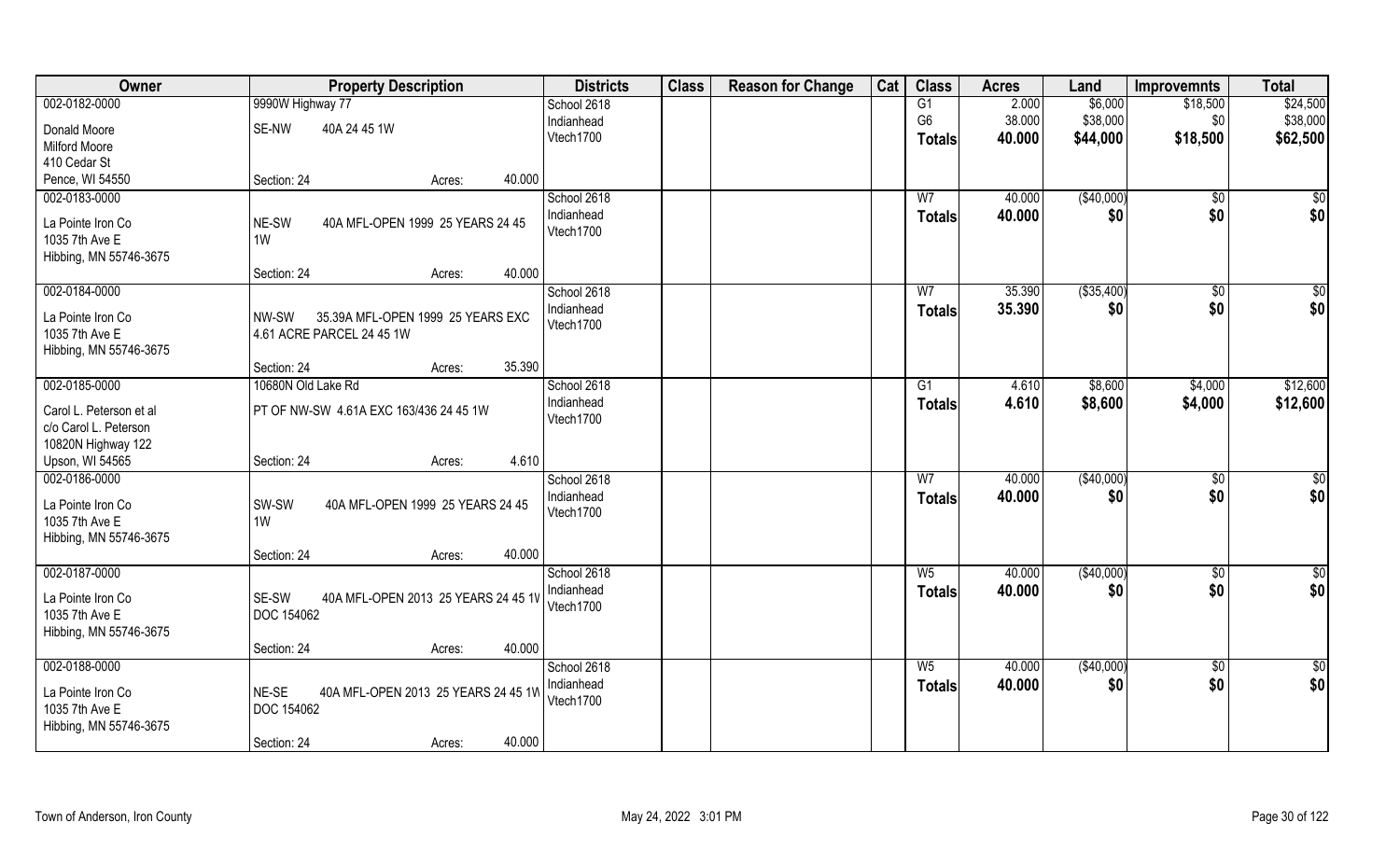| Owner                                                                          | <b>Property Description</b>                                                     | <b>Districts</b>                       | <b>Class</b> | <b>Reason for Change</b> | Cat | <b>Class</b>                    | <b>Acres</b>     | Land               | <b>Improvemnts</b>     | <b>Total</b>           |
|--------------------------------------------------------------------------------|---------------------------------------------------------------------------------|----------------------------------------|--------------|--------------------------|-----|---------------------------------|------------------|--------------------|------------------------|------------------------|
| 002-0189-0000<br>La Pointe Iron Co<br>1035 7th Ave E<br>Hibbing, MN 55746-3675 | NW-SE<br>40A MFL-OPEN 2013 25 YEARS 24 45<br>1W DOC 154062                      | School 2618<br>Indianhead<br>Vtech1700 |              |                          |     | W <sub>5</sub><br><b>Totals</b> | 40.000<br>40.000 | (\$40,000)<br>\$0  | $\overline{50}$<br>\$0 | \$0<br>\$0             |
|                                                                                | 40.000<br>Section: 24<br>Acres:                                                 |                                        |              |                          |     |                                 |                  |                    |                        |                        |
| 002-0190-0000<br>La Pointe Iron Co<br>1035 7th Ave E<br>Hibbing, MN 55746-3675 | SW-SE<br>40A MFL-OPEN 2013 25 YEARS 24 45 1V<br>DOC 154062                      | School 2618<br>Indianhead<br>Vtech1700 |              |                          |     | $W_5$<br>Totals                 | 40.000<br>40.000 | (\$40,000)<br>\$0  | \$0<br>\$0             | $\sqrt{50}$<br>\$0     |
| 002-0191-0000                                                                  | 40.000<br>Section: 24<br>Acres:                                                 | School 2618                            |              |                          |     | $W_5$                           | 40.000           | ( \$40,000)        |                        | \$0                    |
| La Pointe Iron Co<br>1035 7th Ave E<br>Hibbing, MN 55746-3675                  | SE-SE<br>40A MFL-OPEN 2013 25 YEARS 24 45 1W<br>DOC 154062                      | Indianhead<br>Vtech1700                |              |                          |     | <b>Totals</b>                   | 40.000           | \$0                | $\sqrt[6]{3}$<br>\$0   | \$0                    |
|                                                                                | 40.000<br>Section: 24<br>Acres:                                                 |                                        |              |                          |     |                                 |                  |                    |                        |                        |
| 002-0192-0000<br>La Pointe Iron Co<br>1035 7th Ave E<br>Hibbing, MN 55746-3675 | NE-NE<br>40A MFL-OPEN 2013 25 YEARS 25 45 1W<br>DOC 154062                      | School 2618<br>Indianhead<br>Vtech1700 |              |                          |     | $W_5$<br><b>Totals</b>          | 40.000<br>40.000 | ( \$40,000)<br>\$0 | \$0<br>\$0             | \$0<br>\$0             |
|                                                                                | 40.000<br>Section: 25<br>Acres:                                                 |                                        |              |                          |     |                                 |                  |                    |                        |                        |
| 002-0193-0000<br>La Pointe Iron Co<br>1035 7th Ave E<br>Hibbing, MN 55746-3675 | NW-NE<br>40A MFL-OPEN 2013 25 YEARS 25 45<br>1W DOC 154062                      | School 2618<br>Indianhead<br>Vtech1700 |              |                          |     | $W_5$<br><b>Totals</b>          | 40.000<br>40.000 | (\$40,000)<br>\$0  | \$0<br>\$0             | \$0<br>\$0             |
|                                                                                | 40.000<br>Section: 25<br>Acres:                                                 |                                        |              |                          |     |                                 |                  |                    |                        |                        |
| 002-0194-0000<br>La Pointe Iron Co<br>1035 7th Ave E<br>Hibbing, MN 55746-3675 | SW-NE<br>40A MFL-OPEN 1999 25 YEARS 25 45<br>1W                                 | School 2618<br>Indianhead<br>Vtech1700 |              |                          |     | W <sub>7</sub><br><b>Totals</b> | 40.000<br>40.000 | (\$40,000)<br>\$0  | \$0<br>\$0             | \$0<br>\$0             |
|                                                                                | 40.000<br>Section: 25<br>Acres:                                                 |                                        |              |                          |     |                                 |                  |                    |                        |                        |
| 002-0195-0000<br>La Pointe Iron Co<br>1035 7th Ave E<br>Hibbing, MN 55746-3675 | 40A MFL-OPEN 1999 25 YEARS 25 45 1W<br>SE-NE<br>40.000<br>Section: 25<br>Acres: | School 2618<br>Indianhead<br>Vtech1700 |              |                          |     | W <sub>7</sub><br><b>Totals</b> | 40.000<br>40.000 | (\$40,000)<br>\$0  | $\sqrt{$0}$<br>\$0     | $\overline{50}$<br>\$0 |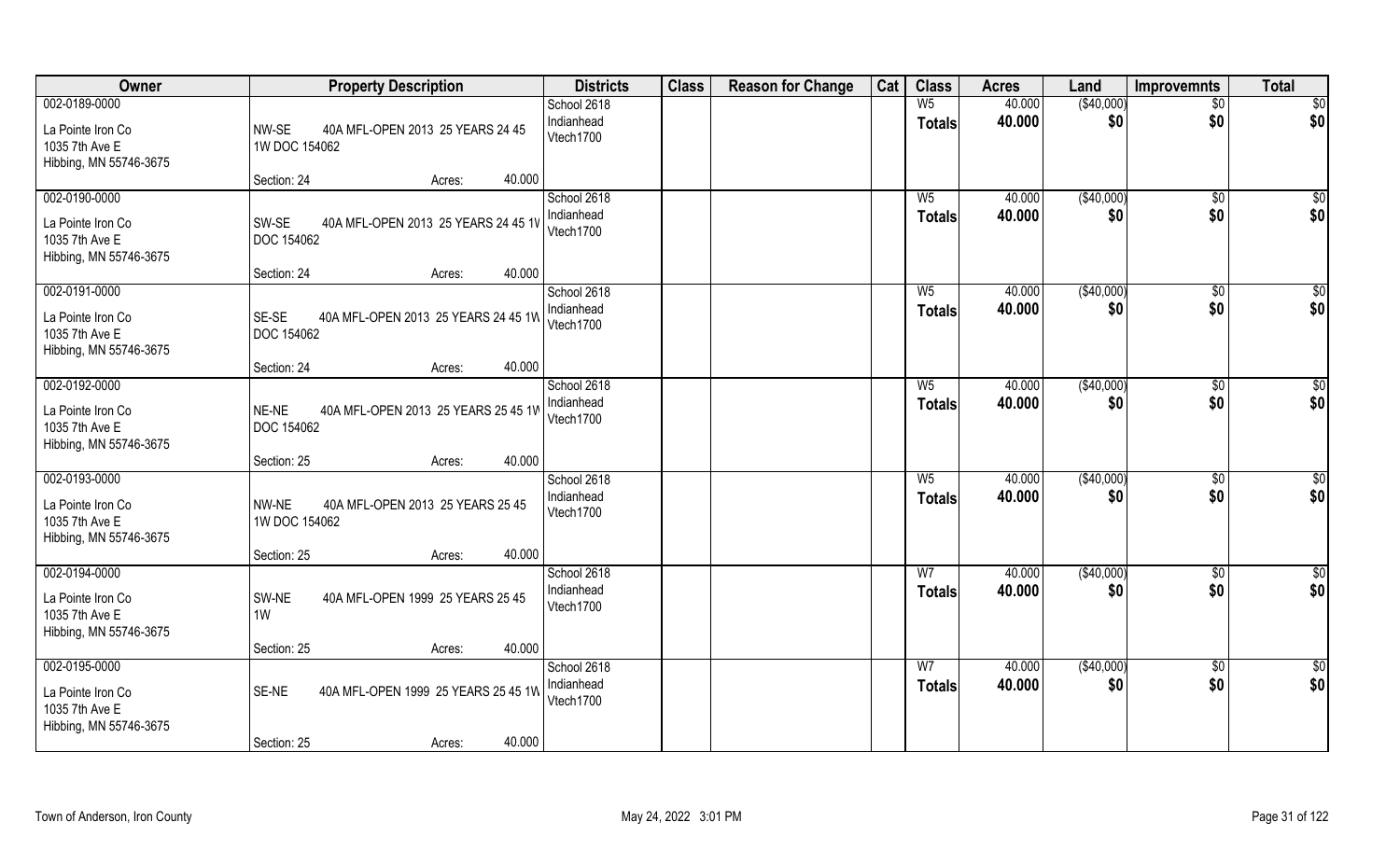| Owner                                                                          | <b>Property Description</b>                                         | <b>Districts</b>                       | <b>Class</b> | <b>Reason for Change</b> | Cat | <b>Class</b>                    | <b>Acres</b>     | Land               | Improvemnts            | <b>Total</b>           |
|--------------------------------------------------------------------------------|---------------------------------------------------------------------|----------------------------------------|--------------|--------------------------|-----|---------------------------------|------------------|--------------------|------------------------|------------------------|
| 002-0196-0000<br>La Pointe Iron Co<br>1035 7th Ave E<br>Hibbing, MN 55746-3675 | NE-NW<br>40A MFL-OPEN 2013 25 YEARS 25 45<br>1W DOC 154062          | School 2618<br>Indianhead<br>Vtech1700 |              |                          |     | W <sub>5</sub><br><b>Totals</b> | 40.000<br>40.000 | (\$40,000)<br>\$0  | $\overline{50}$<br>\$0 | \$0<br>\$0             |
|                                                                                | 40.000<br>Section: 25<br>Acres:                                     |                                        |              |                          |     |                                 |                  |                    |                        |                        |
| 002-0197-0000<br>La Pointe Iron Co<br>1035 7th Ave E<br>Hibbing, MN 55746-3675 | NW-NW<br>40A MFL-OPEN 2013 25 YEARS 25 45<br>1W DOC 154062          | School 2618<br>Indianhead<br>Vtech1700 |              |                          |     | $W_5$<br>Totals                 | 40.000<br>40.000 | (\$40,000)<br>\$0  | \$0<br>\$0             | $\sqrt{50}$<br>\$0     |
| 002-0198-0000                                                                  | 40.000<br>Section: 25<br>Acres:                                     | School 2618                            |              |                          |     | W7                              | 40.000           |                    |                        |                        |
| La Pointe Iron Co<br>1035 7th Ave E<br>Hibbing, MN 55746-3675                  | SW-NW<br>40A MFL-OPEN 1999 25 YEARS 25 45<br>1W                     | Indianhead<br>Vtech1700                |              |                          |     | <b>Totals</b>                   | 40.000           | ( \$40,000)<br>\$0 | $\sqrt[6]{3}$<br>\$0   | \$0<br>\$0             |
|                                                                                | 40.000<br>Section: 25<br>Acres:                                     |                                        |              |                          |     |                                 |                  |                    |                        |                        |
| 002-0199-0000<br>La Pointe Iron Co<br>1035 7th Ave E<br>Hibbing, MN 55746-3675 | SE-NW<br>40A MFL-OPEN 1999 25 YEARS 25 45<br>1W                     | School 2618<br>Indianhead<br>Vtech1700 |              |                          |     | W <sub>7</sub><br><b>Totals</b> | 40.000<br>40.000 | (\$40,000)<br>\$0  | \$0<br>\$0             | \$0<br>\$0             |
|                                                                                | 40.000<br>Section: 25<br>Acres:                                     |                                        |              |                          |     |                                 |                  |                    |                        |                        |
| 002-0200-0000<br>La Pointe Iron Co<br>1035 7th Ave E<br>Hibbing, MN 55746-3675 | NE-SW<br>40A MFL-OPEN 1999 25 YEARS 25 45<br>1W                     | School 2618<br>Indianhead<br>Vtech1700 |              |                          |     | $\overline{W}$<br><b>Totals</b> | 40.000<br>40.000 | (\$40,000)<br>\$0  | \$0<br>\$0             | \$0<br>\$0             |
| 002-0201-0000                                                                  | 40.000<br>Section: 25<br>Acres:                                     | School 2618                            |              |                          |     | W <sub>7</sub>                  | 40.000           | (\$40,000)         | \$0                    | \$0                    |
| La Pointe Iron Co<br>1035 7th Ave E<br>Hibbing, MN 55746-3675                  | NW-SW<br>40A MFL-OPEN 1999 25 YEARS 25 45<br>1W                     | Indianhead<br>Vtech1700                |              |                          |     | <b>Totals</b>                   | 40.000           | \$0                | \$0                    | \$0                    |
|                                                                                | 40.000<br>Section: 25<br>Acres:                                     |                                        |              |                          |     |                                 |                  |                    |                        |                        |
| 002-0202-0000<br>Iron County<br>300 Taconite St<br>Hurley, WI 54534            | S1/2 OF SW1/4 80A F C L 25 45 1W<br>80.000<br>Section: 25<br>Acres: | School 2618<br>Indianhead<br>Vtech1700 |              |                          |     | W <sub>4</sub><br><b>Totals</b> | 80.000<br>80.000 | $\sqrt{$0}$<br>\$0 | $\sqrt{$0}$<br>\$0     | $\overline{50}$<br>\$0 |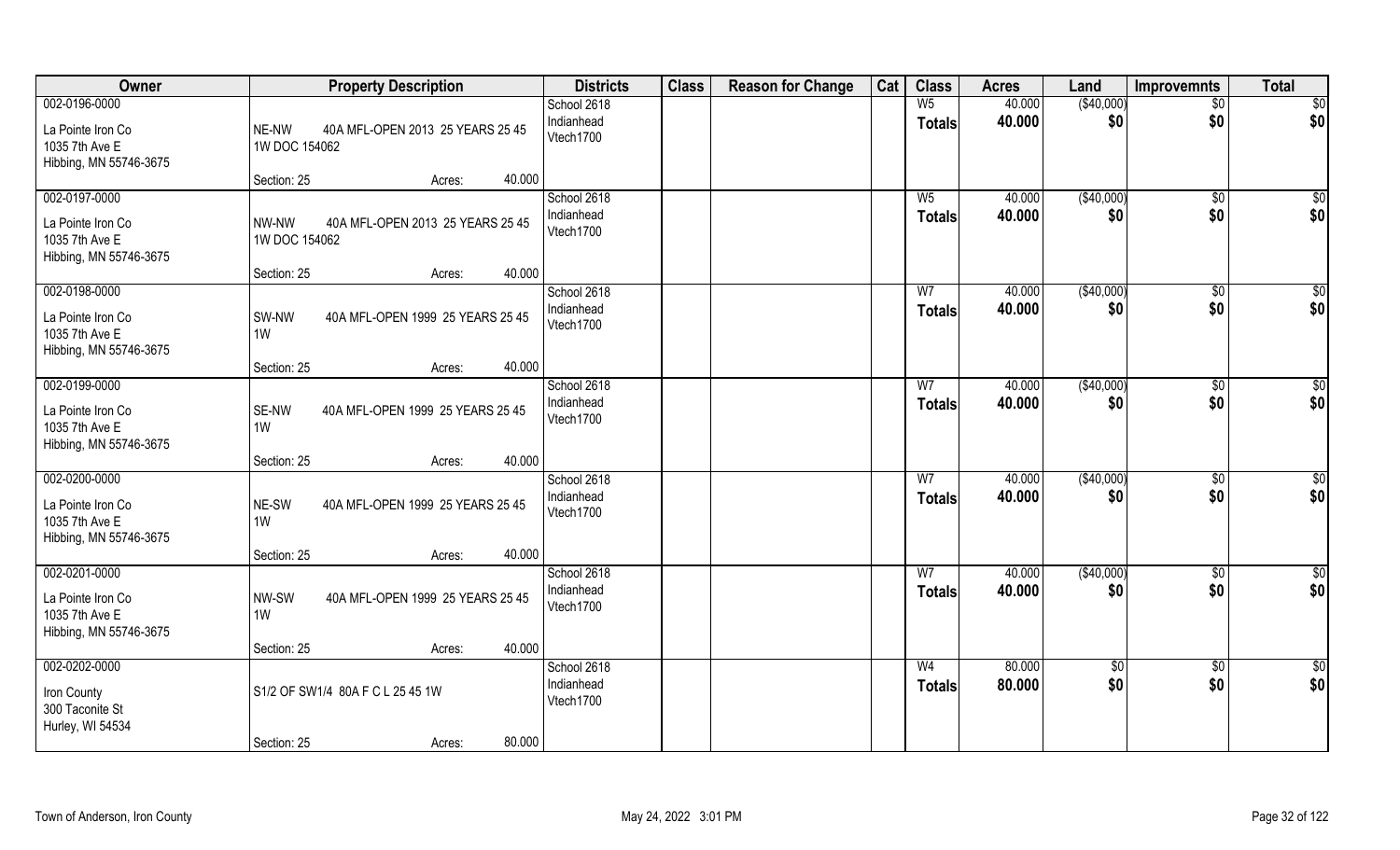| <b>Owner</b>                                                                   | <b>Property Description</b>                                                                          | <b>Districts</b>                       | <b>Class</b> | <b>Reason for Change</b> | Cat | <b>Class</b>                    | <b>Acres</b>     | Land              | <b>Improvemnts</b>    | <b>Total</b>         |
|--------------------------------------------------------------------------------|------------------------------------------------------------------------------------------------------|----------------------------------------|--------------|--------------------------|-----|---------------------------------|------------------|-------------------|-----------------------|----------------------|
| 002-0203-0000<br>La Pointe Iron Co<br>1035 7th Ave E<br>Hibbing, MN 55746-3675 | NE-SE<br>40A MFL-OPEN 1999 25 YEARS 25 45 1W                                                         | School 2618<br>Indianhead<br>Vtech1700 |              |                          |     | W <sub>7</sub><br><b>Totals</b> | 40.000<br>40.000 | (\$40,000)<br>\$0 | $\sqrt{$0}$<br>\$0    | \$0<br>\$0           |
|                                                                                | 40.000<br>Section: 25<br>Acres:                                                                      |                                        |              |                          |     |                                 |                  |                   |                       |                      |
| 002-0204-0000<br>La Pointe Iron Co<br>1035 7th Ave E<br>Hibbing, MN 55746-3675 | NW-SE<br>40A MFL-OPEN 1999 25 YEARS 25 45<br>1W                                                      | School 2618<br>Indianhead<br>Vtech1700 |              |                          |     | W <sub>7</sub><br><b>Totals</b> | 40.000<br>40.000 | (\$40,000)<br>\$0 | \$0<br>\$0            | $\sqrt{50}$<br>\$0   |
| 002-0205-0000                                                                  | 40.000<br>Section: 25<br>Acres:                                                                      | School 2618                            |              |                          |     | W <sub>4</sub>                  | 80.000           | $\sqrt[6]{2}$     | $\sqrt[6]{3}$         | \$0                  |
| Iron County<br>300 Taconite St<br>Hurley, WI 54534                             | S1/2 OF SE1/4 80A F C L 25 45 1W                                                                     | Indianhead<br>Vtech1700                |              |                          |     | <b>Totals</b>                   | 80.000           | \$0               | \$0                   | \$0                  |
|                                                                                | 80.000<br>Section: 25<br>Acres:                                                                      |                                        |              |                          |     |                                 |                  |                   |                       |                      |
| 002-0206-0000<br>La Pointe Iron Co<br>1035 7th Ave E<br>Hibbing, MN 55746-3675 | NE-NE<br>40A MFL-OPEN 2013 25 YEARS 26 45 1W<br><b>DOC 154062</b>                                    | School 2618<br>Indianhead<br>Vtech1700 |              |                          |     | W <sub>5</sub><br><b>Totals</b> | 40.000<br>40.000 | (\$40,000)<br>\$0 | $\sqrt[6]{3}$<br>\$0  | \$0<br>\$0           |
|                                                                                | 40.000<br>Section: 26<br>Acres:                                                                      |                                        |              |                          |     |                                 |                  |                   |                       |                      |
| 002-0207-0000<br>La Pointe Iron Co<br>1035 7th Ave E<br>Hibbing, MN 55746-3675 | NW-NE<br>40A MFL-OPEN 2013 25 YEARS 26 45<br>1W DOC 154062                                           | School 2618<br>Indianhead<br>Vtech1700 |              |                          |     | W <sub>5</sub><br><b>Totals</b> | 40.000<br>40.000 | (\$40,000)<br>\$0 | $\sqrt[6]{30}$<br>\$0 | \$0<br>\$0           |
| 002-0208-0000                                                                  | 40.000<br>Section: 26<br>Acres:                                                                      | School 2618                            |              |                          |     | W <sub>5</sub>                  | 40.000           | (\$40,000)        | $\sqrt{$0}$           | \$0                  |
| La Pointe Iron Co<br>1035 7th Ave E<br>Hibbing, MN 55746-3675                  | SW-NE<br>40A MFL-OPEN 2013 25 YEARS 26 45<br>1W DOC 154062                                           | Indianhead<br>Vtech1700                |              |                          |     | <b>Totals</b>                   | 40.000           | \$0               | \$0                   | \$0                  |
|                                                                                | 40.000<br>Section: 26<br>Acres:                                                                      |                                        |              |                          |     |                                 |                  |                   |                       |                      |
| 002-0209-0000<br>La Pointe Iron Co<br>1035 7th Ave E<br>Hibbing, MN 55746-3675 | SE-NE<br>40A MFL-OPEN 2013 25 YEARS 26 45 1W<br><b>DOC 154062</b><br>40.000<br>Section: 26<br>Acres: | School 2618<br>Indianhead<br>Vtech1700 |              |                          |     | W <sub>5</sub><br><b>Totals</b> | 40.000<br>40.000 | (\$40,000)<br>\$0 | \$0<br>\$0            | $\frac{6}{3}$<br>\$0 |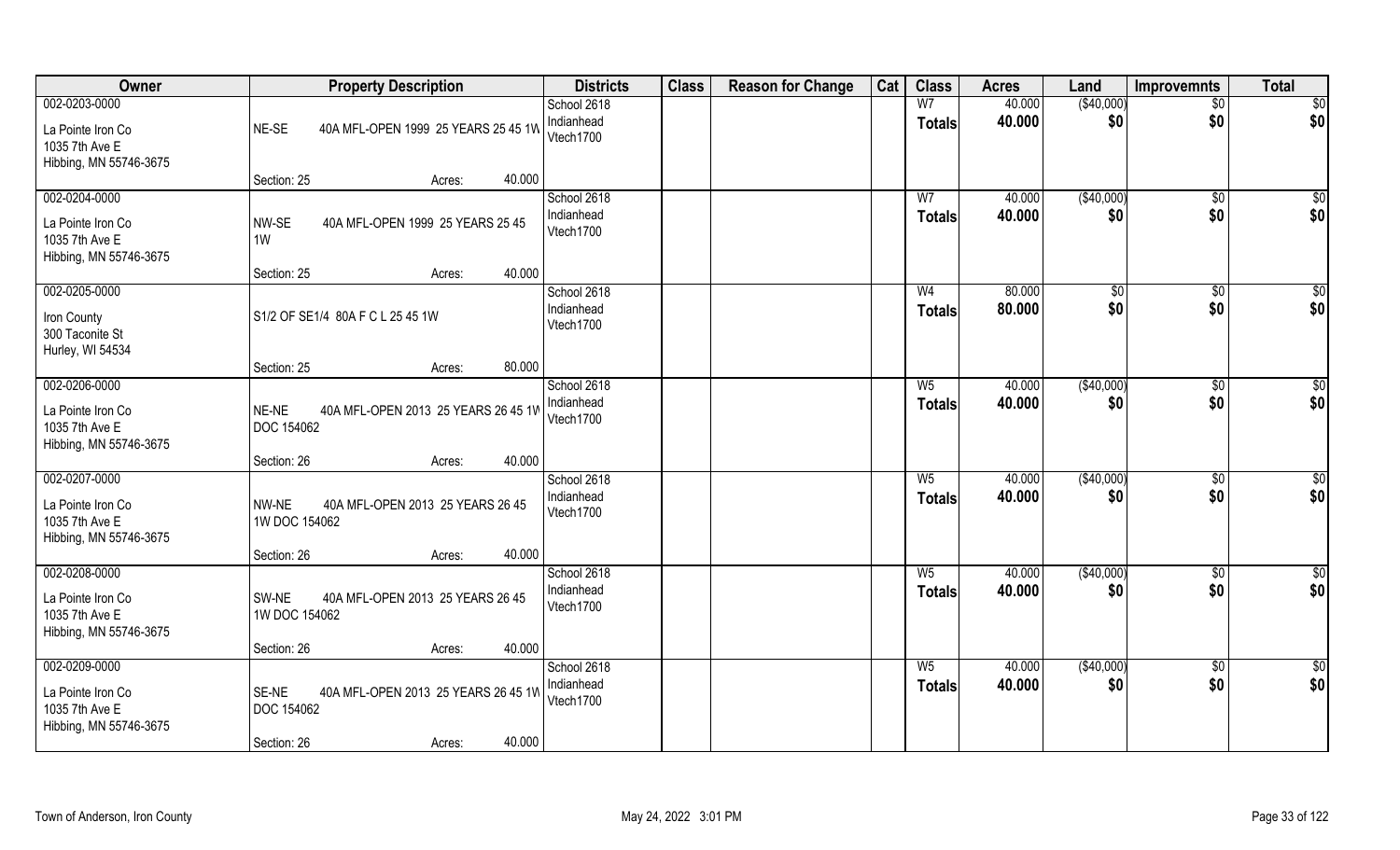| Owner                                                                          | <b>Property Description</b>                                                        | <b>Districts</b>                       | <b>Class</b> | <b>Reason for Change</b> | Cat | <b>Class</b>                    | <b>Acres</b>     | Land              | Improvemnts            | <b>Total</b>           |
|--------------------------------------------------------------------------------|------------------------------------------------------------------------------------|----------------------------------------|--------------|--------------------------|-----|---------------------------------|------------------|-------------------|------------------------|------------------------|
| 002-0210-0000<br>La Pointe Iron Co<br>1035 7th Ave E<br>Hibbing, MN 55746-3675 | NE-NW<br>40A MFL-OPEN 1999 25 YEARS 26 45<br>1W                                    | School 2618<br>Indianhead<br>Vtech1700 |              |                          |     | W <sub>7</sub><br><b>Totals</b> | 40.000<br>40.000 | (\$40,000)<br>\$0 | $\overline{50}$<br>\$0 | \$0<br>\$0             |
|                                                                                | 40.000<br>Section: 26<br>Acres:                                                    |                                        |              |                          |     |                                 |                  |                   |                        |                        |
| 002-0211-0000<br>La Pointe Iron Co<br>1035 7th Ave E<br>Hibbing, MN 55746-3675 | 40A MFL-OPEN 1999 25 YEARS 26 45<br>NW-NW<br>1W<br>40.000<br>Section: 26           | School 2618<br>Indianhead<br>Vtech1700 |              |                          |     | W <sub>7</sub><br>Totals        | 40.000<br>40.000 | (\$40,000)<br>\$0 | \$0<br>\$0             | \$0<br>\$0             |
| 002-0212-0000                                                                  | Acres:                                                                             | School 2618                            |              |                          |     | W <sub>5</sub>                  | 40.000           | ( \$40,000)       | $\sqrt[6]{3}$          | \$0                    |
| La Pointe Iron Co<br>1035 7th Ave E<br>Hibbing, MN 55746-3675                  | SW-NW<br>40A MFL-OPEN 2013 25 YEARS 26 45<br>1W DOC 154062                         | Indianhead<br>Vtech1700                |              |                          |     | <b>Totals</b>                   | 40.000           | \$0               | \$0                    | \$0                    |
|                                                                                | 40.000<br>Section: 26<br>Acres:                                                    |                                        |              |                          |     |                                 |                  |                   |                        |                        |
| 002-0213-0000<br>La Pointe Iron Co<br>1035 7th Ave E<br>Hibbing, MN 55746-3675 | SE-NW<br>40A MFL-OPEN 2013 25 YEARS 26 45<br>1W DOC 154062                         | School 2618<br>Indianhead<br>Vtech1700 |              |                          |     | $W_5$<br><b>Totals</b>          | 40.000<br>40.000 | (\$40,000)<br>\$0 | $\sqrt[6]{3}$<br>\$0   | \$0<br>\$0             |
|                                                                                | 40.000<br>Section: 26<br>Acres:                                                    |                                        |              |                          |     |                                 |                  |                   |                        |                        |
| 002-0214-0000<br>La Pointe Iron Co<br>1035 7th Ave E<br>Hibbing, MN 55746-3675 | NE-SW<br>40A MFL-OPEN 2013 25 YEARS 26 45<br>1W DOC 154062                         | School 2618<br>Indianhead<br>Vtech1700 |              |                          |     | W <sub>5</sub><br><b>Totals</b> | 40.000<br>40.000 | (\$40,000)<br>\$0 | $\sqrt[6]{30}$<br>\$0  | $\overline{50}$<br>\$0 |
| 002-0215-0000                                                                  | 40.000<br>Section: 26<br>Acres:                                                    | School 2618                            |              |                          |     | W <sub>5</sub>                  | 40.000           | (\$40,000)        | \$0                    | \$0                    |
| La Pointe Iron Co<br>1035 7th Ave E<br>Hibbing, MN 55746-3675                  | NW-SW<br>40A MFL-OPEN 2013 25 YEARS 26 45<br>1W DOC 154062                         | Indianhead<br>Vtech1700                |              |                          |     | <b>Totals</b>                   | 40.000           | \$0               | \$0                    | \$0                    |
|                                                                                | 40.000<br>Section: 26<br>Acres:                                                    |                                        |              |                          |     |                                 |                  |                   |                        |                        |
| 002-0216-0000<br>La Pointe Iron Co<br>1035 7th Ave E<br>Hibbing, MN 55746-3675 | SW-SW<br>40A MFL-OPEN 1999 25 YEARS 26 45<br>1W<br>40.000<br>Section: 26<br>Acres: | School 2618<br>Indianhead<br>Vtech1700 |              |                          |     | W <sub>7</sub><br>Totals        | 40.000<br>40.000 | (\$40,000)<br>\$0 | $\sqrt{$0}$<br>\$0     | \$0<br>\$0             |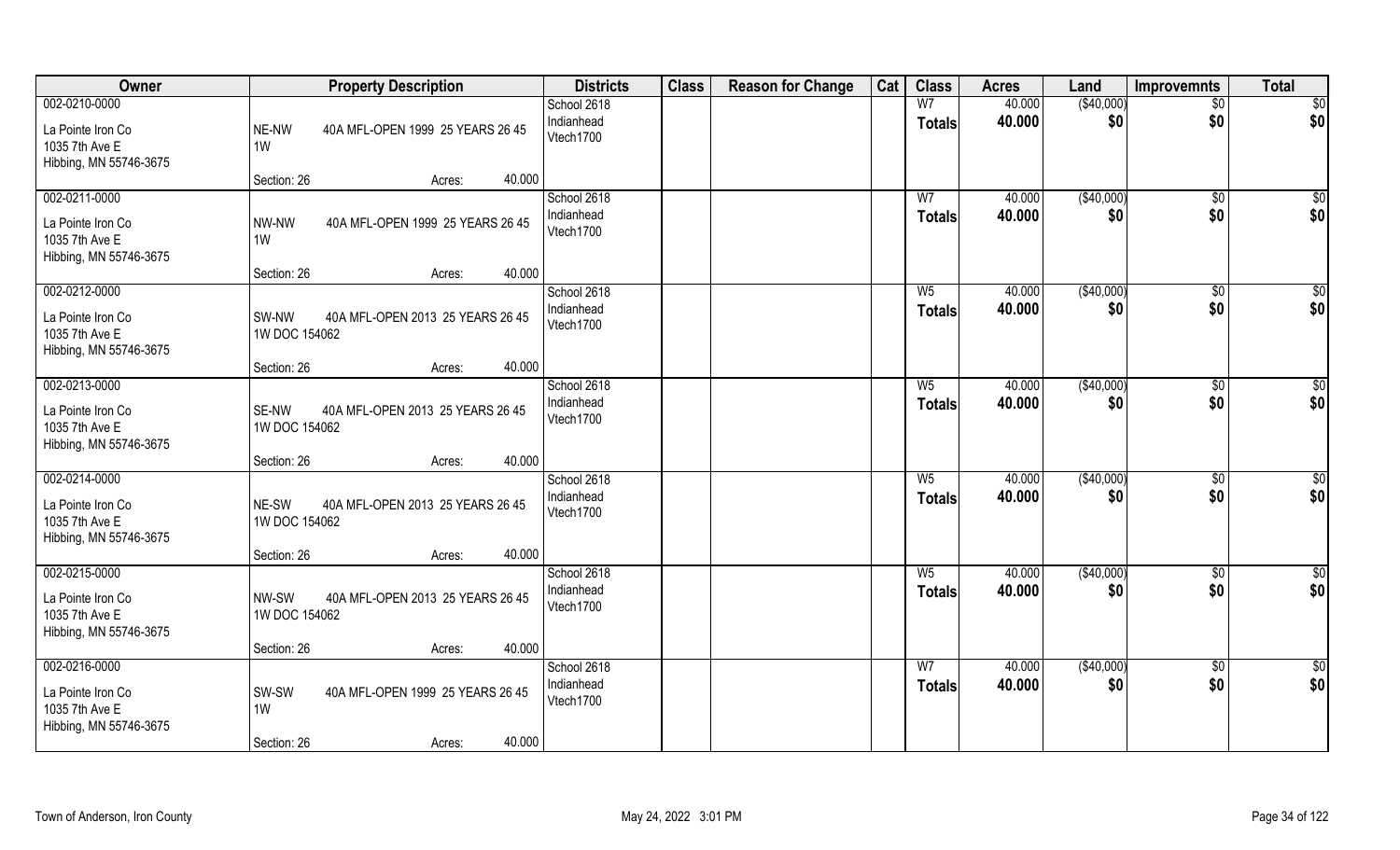| Owner                                                                                           | <b>Property Description</b>                                                                                            | <b>Districts</b>                       | <b>Class</b> | <b>Reason for Change</b> | Cat | <b>Class</b>                    | <b>Acres</b>     | Land                | <b>Improvemnts</b>     | <b>Total</b>           |
|-------------------------------------------------------------------------------------------------|------------------------------------------------------------------------------------------------------------------------|----------------------------------------|--------------|--------------------------|-----|---------------------------------|------------------|---------------------|------------------------|------------------------|
| 002-0217-0000<br>La Pointe Iron Co<br>1035 7th Ave E<br>Hibbing, MN 55746-3675                  | SE-SW<br>40A MFL-OPEN 1999 25 YEARS 26 45 1V                                                                           | School 2618<br>Indianhead<br>Vtech1700 |              |                          |     | W <sub>7</sub><br><b>Totals</b> | 40.000<br>40.000 | (\$40,000)<br>\$0   | $\overline{50}$<br>\$0 | $\overline{50}$<br>\$0 |
|                                                                                                 | 40.000<br>Section: 26<br>Acres:                                                                                        |                                        |              |                          |     |                                 |                  |                     |                        |                        |
| 002-0218-0000<br>La Pointe Iron Co<br>1035 7th Ave E<br>Hibbing, MN 55746-3675                  | NE-SE<br>40A MFL-OPEN 1999 25 YEARS 26 45 1W<br>40.000<br>Section: 26<br>Acres:                                        | School 2618<br>Indianhead<br>Vtech1700 |              |                          |     | W <sub>7</sub><br><b>Totals</b> | 40.000<br>40.000 | (\$40,000)<br>\$0   | \$0<br>\$0             | \$0<br>\$0             |
| 002-0219-0000                                                                                   |                                                                                                                        | School 2618                            |              |                          |     | W7                              | 40.000           | ( \$40,000)         | $\sqrt[6]{3}$          | \$0                    |
| La Pointe Iron Co<br>1035 7th Ave E<br>Hibbing, MN 55746-3675                                   | NW-SE<br>40A MFL-OPEN 1999 25 YEARS 26 45<br>1W                                                                        | Indianhead<br>Vtech1700                |              |                          |     | <b>Totals</b>                   | 40.000           | \$0                 | \$0                    | \$0                    |
|                                                                                                 | 40.000<br>Section: 26<br>Acres:                                                                                        |                                        |              |                          |     |                                 |                  |                     |                        |                        |
| 002-0220-0000<br>La Pointe Iron Co<br>1035 7th Ave E<br>Hibbing, MN 55746-3675                  | SW-SE<br>40A MFL-OPEN 1999 25 YEARS 26 45 1V                                                                           | School 2618<br>Indianhead<br>Vtech1700 |              |                          |     | W7<br><b>Totals</b>             | 40.000<br>40.000 | (\$40,000)<br>\$0   | \$0<br>\$0             | \$0<br>\$0             |
|                                                                                                 | 40.000<br>Section: 26<br>Acres:                                                                                        |                                        |              |                          |     |                                 |                  |                     |                        |                        |
| 002-0221-0000<br>La Pointe Iron Co<br>1035 7th Ave E<br>Hibbing, MN 55746-3675                  | SE-SE<br>40A MFL-OPEN 1999 25 YEARS 26 45 1W                                                                           | School 2618<br>Indianhead<br>Vtech1700 |              |                          |     | W <sub>7</sub><br><b>Totals</b> | 40.000<br>40.000 | (\$40,000)<br>\$0   | $\sqrt[6]{30}$<br>\$0  | $\overline{50}$<br>\$0 |
|                                                                                                 | 40.000<br>Section: 26<br>Acres:                                                                                        |                                        |              |                          |     |                                 |                  |                     |                        |                        |
| 002-0222-0000<br>Rggs Land & Minerals Ltd, LP<br>100 Waugh Dr Ste 400<br>Houston, TX 77007-0000 | NE-NE<br>40A MFL-OPEN 1999 50 YEARS EXC 100<br>FT SOO LINE R/W EXC 163/641 27 45 1W                                    | School 2618<br>Indianhead<br>Vtech1700 |              |                          |     | W7<br><b>Totals</b>             | 39.570<br>39.570 | ( \$39,600)<br>\$0  | \$0<br>\$0             | $\frac{6}{3}$<br>\$0   |
|                                                                                                 | 39.570<br>Section: 27<br>Acres:                                                                                        |                                        |              |                          |     |                                 |                  |                     |                        |                        |
| 002-0223-0000<br>Rggs Land & Minerals Ltd, LP<br>100 Waugh Dr Ste 400<br>Houston, TX 77007-0000 | NW-NE<br>40A MFL-OPEN 1999 50 YEARS EXC 100<br>FT SOO LINE R/W EXC 163/641 27 45 1W<br>38.820<br>Section: 27<br>Acres: | School 2618<br>Indianhead<br>Vtech1700 |              |                          |     | W <sub>7</sub><br><b>Totals</b> | 38.820<br>38.820 | ( \$38, 800)<br>\$0 | \$0<br>\$0             | \$0<br>\$0             |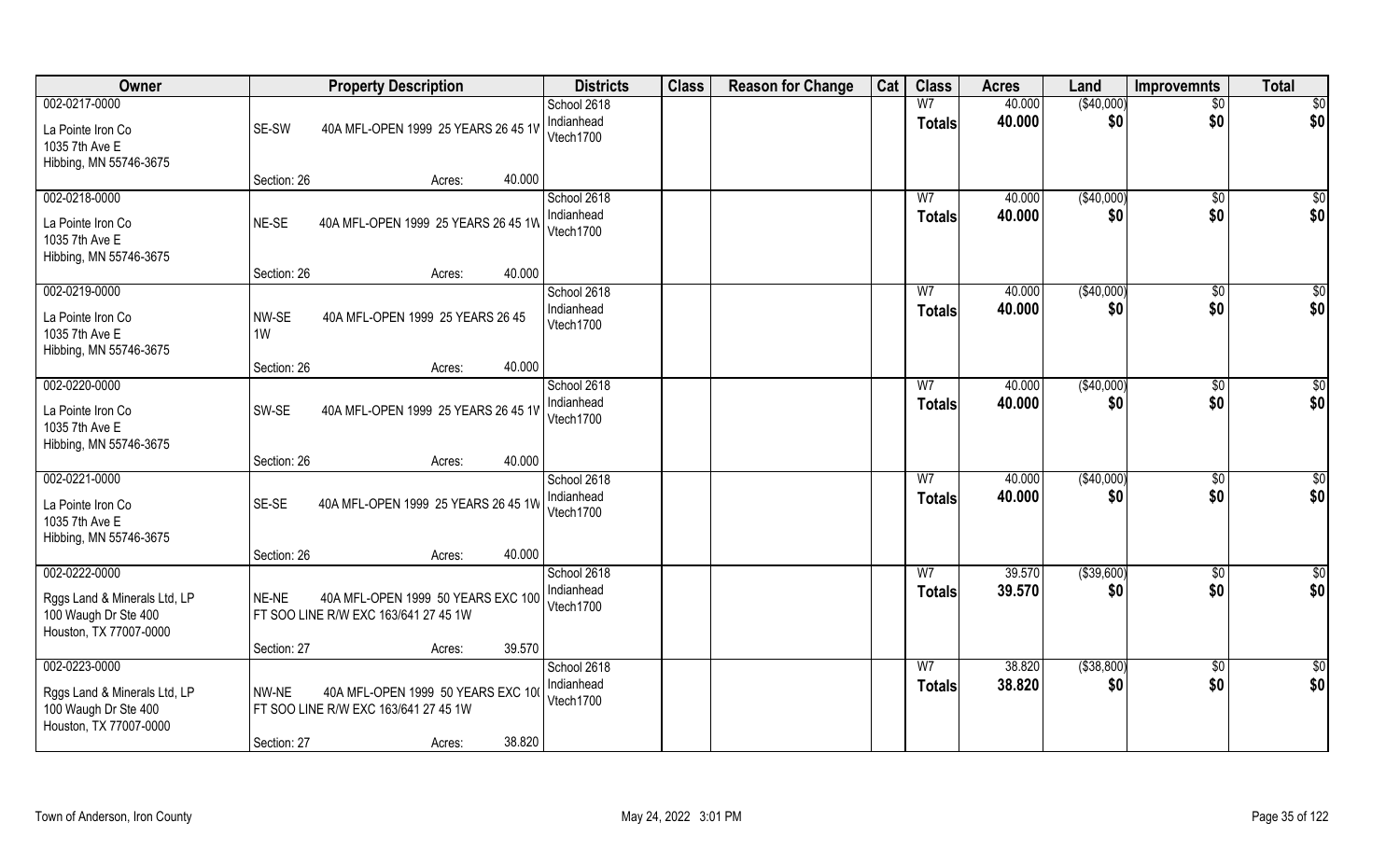| Owner                                                                                           | <b>Property Description</b>                                                         | <b>Districts</b>                       | <b>Class</b> | <b>Reason for Change</b> | Cat | <b>Class</b>                    | <b>Acres</b>     | Land               | <b>Improvemnts</b>     | <b>Total</b>           |
|-------------------------------------------------------------------------------------------------|-------------------------------------------------------------------------------------|----------------------------------------|--------------|--------------------------|-----|---------------------------------|------------------|--------------------|------------------------|------------------------|
| 002-0224-0000<br>Rggs Land & Minerals Ltd, LP<br>100 Waugh Dr Ste 400<br>Houston, TX 77007-0000 | SW-NE<br>40A MFL-OPEN 1999 50 YEARS EXC 100<br>FT SOO LINE R/W 27 45 1W             | School 2618<br>Indianhead<br>Vtech1700 |              |                          |     | W <sub>7</sub><br><b>Totals</b> | 40.000<br>40.000 | (\$40,000)<br>\$0  | $\overline{50}$<br>\$0 | $\overline{50}$<br>\$0 |
|                                                                                                 | 40.000<br>Section: 27<br>Acres:                                                     |                                        |              |                          |     |                                 |                  |                    |                        |                        |
| 002-0225-0000<br>Rggs Land & Minerals Ltd, LP<br>100 Waugh Dr Ste 400<br>Houston, TX 77007-0000 | 40A MFL-OPEN 1999 50 YEARS EXC 100<br>SE-NE<br>FT SOO LINE R/W 27 45 1W             | School 2618<br>Indianhead<br>Vtech1700 |              |                          |     | W <sub>7</sub><br><b>Totals</b> | 40.000<br>40.000 | (\$40,000)<br>\$0  | \$0<br>\$0             | \$0<br>\$0             |
|                                                                                                 | 40.000<br>Section: 27<br>Acres:                                                     |                                        |              |                          |     |                                 |                  |                    |                        |                        |
| 002-0226-0000<br>Rggs Land & Minerals Ltd, LP<br>100 Waugh Dr Ste 400<br>Houston, TX 77007-0000 | 40A MFL-OPEN 1999 50 YEARS EXC 100<br>NE-NW<br>FT SOO LINE R/W 27 45 1W             | School 2618<br>Indianhead<br>Vtech1700 |              |                          |     | W <sub>7</sub><br><b>Totals</b> | 39.570<br>39.570 | ( \$39,600)<br>\$0 | \$0<br>\$0             | \$0<br>\$0             |
|                                                                                                 | 39.570<br>Section: 27<br>Acres:                                                     |                                        |              |                          |     |                                 |                  |                    |                        |                        |
| 002-0227-0000<br>Rggs Land & Minerals Ltd, LP<br>100 Waugh Dr Ste 400<br>Houston, TX 77007-0000 | NW-NW<br>40A MFL-OPEN 1999 50 YEARS 27 45<br>1W                                     | School 2618<br>Indianhead<br>Vtech1700 |              |                          |     | W7<br><b>Totals</b>             | 40.000<br>40.000 | (\$40,000)<br>\$0  | \$0<br>\$0             | \$<br>\$0              |
|                                                                                                 | 40.000<br>Section: 27<br>Acres:                                                     |                                        |              |                          |     |                                 |                  |                    |                        |                        |
| 002-0228-0000<br>Rggs Land & Minerals Ltd, LP<br>100 Waugh Dr Ste 400<br>Houston, TX 77007-0000 | SW-NW<br>40A MFL-OPEN 1999 50 YEARS EXC<br>100 FT SOO LINE R/W EXC 163/641 27 45 1W | School 2618<br>Indianhead<br>Vtech1700 |              |                          |     | W <sub>7</sub><br><b>Totals</b> | 38.530<br>38.530 | ( \$38,500)<br>\$0 | \$0<br>\$0             | $\overline{50}$<br>\$0 |
| 002-0229-0000                                                                                   | 38.530<br>Section: 27<br>Acres:                                                     | School 2618                            |              |                          |     | W <sub>7</sub>                  | 38.280           | ( \$38, 300)       |                        | \$0                    |
| Rggs Land & Minerals Ltd, LP<br>100 Waugh Dr Ste 400<br>Houston, TX 77007-0000                  | 40A MFL-OPEN 1999 50 YEARS EXC 100<br>SE-NW<br>FT SOO LINE R/W EXC 163/641 27 45 1W | Indianhead<br>Vtech1700                |              |                          |     | <b>Totals</b>                   | 38.280           | \$0                | \$0<br>\$0             | \$0                    |
|                                                                                                 | 38.280<br>Section: 27<br>Acres:                                                     |                                        |              |                          |     |                                 |                  |                    |                        |                        |
| 002-0230-0000<br>Rggs Land & Minerals Ltd, LP<br>100 Waugh Dr Ste 400<br>Houston, TX 77007-0000 | NE-SW<br>40A MFL-OPEN 1999 50 YEARS 27 45<br>1W                                     | School 2618<br>Indianhead<br>Vtech1700 |              |                          |     | W <sub>7</sub><br>Totals        | 40.000<br>40.000 | (\$40,000)<br>\$0  | \$0<br>\$0             | \$0<br>\$0             |
|                                                                                                 | 40.000<br>Section: 27<br>Acres:                                                     |                                        |              |                          |     |                                 |                  |                    |                        |                        |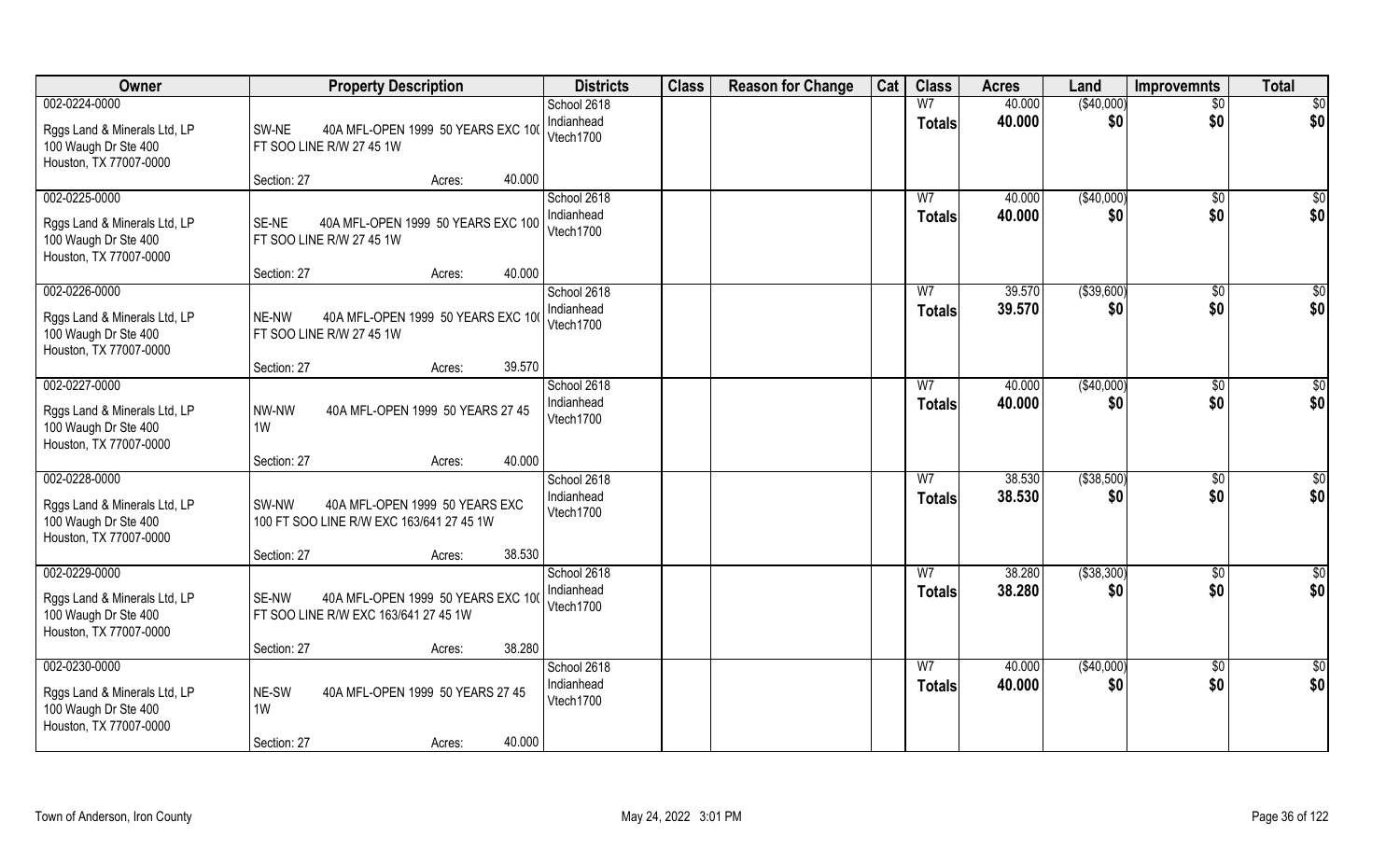| Owner                                                                          | <b>Property Description</b>                                             | <b>Districts</b>                       | <b>Class</b> | <b>Reason for Change</b> | Cat | <b>Class</b>                    | <b>Acres</b>     | Land              | <b>Improvemnts</b>   | <b>Total</b>         |
|--------------------------------------------------------------------------------|-------------------------------------------------------------------------|----------------------------------------|--------------|--------------------------|-----|---------------------------------|------------------|-------------------|----------------------|----------------------|
| 002-0231-0000                                                                  |                                                                         | School 2618                            |              |                          |     | W <sub>7</sub>                  | 40.000           | (\$40,000)        | $\sqrt{$0}$          | $\overline{50}$      |
| Rggs Land & Minerals Ltd, LP<br>100 Waugh Dr Ste 400<br>Houston, TX 77007-0000 | NW-SW<br>40A MFL-OPEN 1999 50 YEARS EXC<br>100 FT SOO LINE R/W 27 45 1W | Indianhead<br>Vtech1700                |              |                          |     | <b>Totals</b>                   | 40.000           | \$0               | \$0                  | \$0                  |
|                                                                                | 40.000<br>Section: 27<br>Acres:                                         |                                        |              |                          |     |                                 |                  |                   |                      |                      |
| 002-0232-0000                                                                  |                                                                         | School 2618                            |              |                          |     | $W_5$                           | 40.000           | (\$40,000)        | $\sqrt{6}$           | $\sqrt{50}$          |
| La Pointe Iron Co<br>1035 7th Ave E<br>Hibbing, MN 55746-3675                  | 40A MFL-OPEN 2013 25 YEARS 27 45<br>SW-SW<br>1W DOC 154062              | Indianhead<br>Vtech1700                |              |                          |     | <b>Totals</b>                   | 40.000           | \$0               | \$0                  | \$0                  |
|                                                                                | 40.000<br>Section: 27<br>Acres:                                         |                                        |              |                          |     |                                 |                  |                   |                      |                      |
| 002-0233-0000                                                                  |                                                                         | School 2618                            |              |                          |     | W <sub>5</sub>                  | 40.000           | ( \$40,000)       | $\sqrt[6]{30}$       | \$0                  |
| La Pointe Iron Co<br>1035 7th Ave E<br>Hibbing, MN 55746-3675                  | SE-SW<br>40A MFL-OPEN 2013 25 YEARS 27 45 1V<br>DOC 154062              | Indianhead<br>Vtech1700                |              |                          |     | <b>Totals</b>                   | 40.000           | \$0               | \$0                  | \$0                  |
|                                                                                | 40.000<br>Section: 27<br>Acres:                                         |                                        |              |                          |     |                                 |                  |                   |                      |                      |
| 002-0234-0000                                                                  |                                                                         | School 2618                            |              |                          |     | W <sub>5</sub>                  | 40.000           | (\$40,000)        | $\sqrt[6]{3}$        | \$0                  |
| La Pointe Iron Co<br>1035 7th Ave E<br>Hibbing, MN 55746-3675                  | NE-SE<br>40A MFL-OPEN 2013 25 YEARS 27 45 1W<br>DOC 154062              | Indianhead<br>Vtech1700                |              |                          |     | <b>Totals</b>                   | 40.000           | \$0               | \$0                  | \$0                  |
|                                                                                | 40.000<br>Section: 27<br>Acres:                                         |                                        |              |                          |     |                                 |                  |                   |                      |                      |
| 002-0235-0000<br>La Pointe Iron Co<br>1035 7th Ave E<br>Hibbing, MN 55746-3675 | NW-SE<br>40A MFL-OPEN 2013 25 YEARS 27 45<br>1W DOC 154062              | School 2618<br>Indianhead<br>Vtech1700 |              |                          |     | $W_5$<br><b>Totals</b>          | 40.000<br>40.000 | (\$40,000)<br>\$0 | $\sqrt[6]{3}$<br>\$0 | \$0<br>\$0           |
|                                                                                | 40.000<br>Section: 27<br>Acres:                                         |                                        |              |                          |     |                                 |                  |                   |                      |                      |
| 002-0236-0000<br>La Pointe Iron Co<br>1035 7th Ave E                           | SW-SE<br>40A MFL-OPEN 1999 25 YEARS 27 45 1V                            | School 2618<br>Indianhead<br>Vtech1700 |              |                          |     | W <sub>7</sub><br><b>Totals</b> | 40.000<br>40.000 | (\$40,000)<br>\$0 | \$0<br>\$0           | $\frac{6}{3}$<br>\$0 |
| Hibbing, MN 55746-3675                                                         | 40.000<br>Section: 27<br>Acres:                                         |                                        |              |                          |     |                                 |                  |                   |                      |                      |
| 002-0237-0000                                                                  |                                                                         | School 2618                            |              |                          |     | W <sub>7</sub>                  | 40.000           | (\$40,000)        | $\sqrt{$0}$          | $\overline{50}$      |
| La Pointe Iron Co<br>1035 7th Ave E<br>Hibbing, MN 55746-3675                  | SE-SE<br>40A MFL-OPEN 1999 25 YEARS 27 45 1W                            | Indianhead<br>Vtech1700                |              |                          |     | <b>Totals</b>                   | 40.000           | \$0               | \$0                  | \$0                  |
|                                                                                | 40.000<br>Section: 27<br>Acres:                                         |                                        |              |                          |     |                                 |                  |                   |                      |                      |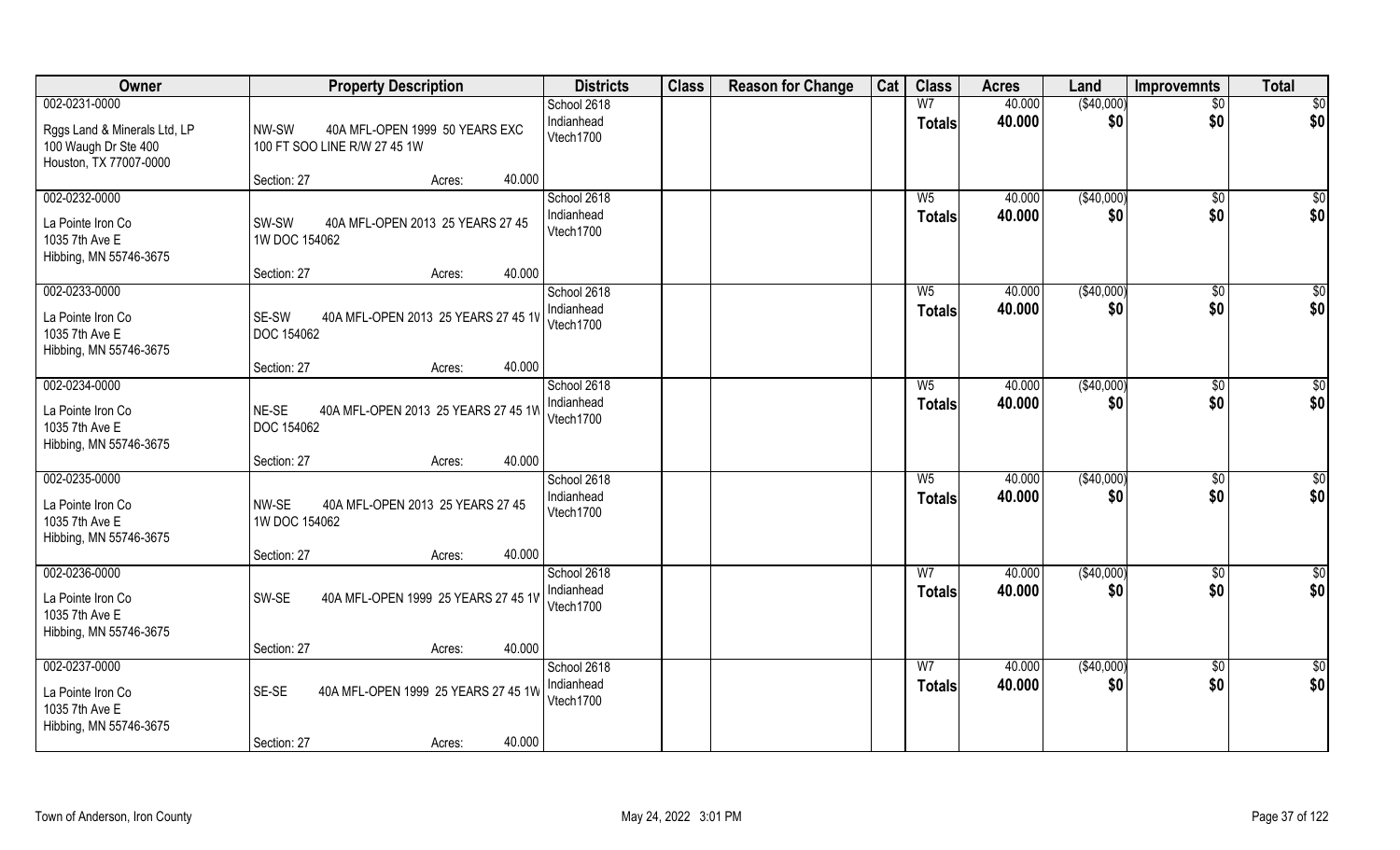| Owner                                   | <b>Property Description</b>                        | <b>Districts</b> | <b>Class</b> | <b>Reason for Change</b> | Cat | <b>Class</b>   | <b>Acres</b> | Land       | <b>Improvemnts</b> | <b>Total</b> |
|-----------------------------------------|----------------------------------------------------|------------------|--------------|--------------------------|-----|----------------|--------------|------------|--------------------|--------------|
| 002-0238-0000                           | 10411N Jacks Rd                                    | School 2618      |              |                          |     | G1             | 1.000        | \$4,000    | \$22,000           | \$26,000     |
| Dennis & Monica Halbach Home Irrev      | 40A 28 45 1W<br>NE-NE                              | Indianhead       |              |                          |     | G <sub>6</sub> | 39.000       | \$39,000   | \$0                | \$39,000     |
| Trust et al                             |                                                    | Vtech1700        |              |                          |     | Totals         | 40.000       | \$43,000   | \$22,000           | \$65,000     |
| c/o Robert Halbach                      |                                                    |                  |              |                          |     |                |              |            |                    |              |
| N9364 County Rd Q                       | 40.000<br>Section: 28<br>Acres:                    |                  |              |                          |     |                |              |            |                    |              |
| Malone, WI 53049                        |                                                    |                  |              |                          |     |                |              |            |                    |              |
| 002-0239-0000                           |                                                    | School 2618      |              |                          |     | G6             | 40.000       | \$40,000   | $\sqrt{$0}$        | \$40,000     |
|                                         |                                                    | Indianhead       |              |                          |     | <b>Totals</b>  | 40.000       | \$40,000   | \$0                | \$40,000     |
| Dennis & Monica Halbach Home Irrev      | NW-NE<br>40A 28 45 1W DOC 135552, 135624           | Vtech1700        |              |                          |     |                |              |            |                    |              |
| Trust et al                             |                                                    |                  |              |                          |     |                |              |            |                    |              |
| c/o Robert Halbach<br>N9364 County Rd Q | 40.000                                             |                  |              |                          |     |                |              |            |                    |              |
| Malone, WI 53049                        | Section: 28<br>Acres:                              |                  |              |                          |     |                |              |            |                    |              |
| 002-0240-0000                           | 11280W Highway 77                                  | School 2618      |              |                          |     | G1             | 2.000        | \$15,000   | \$14,500           | \$29,500     |
|                                         |                                                    | Indianhead       |              |                          |     | G <sub>6</sub> | 8.000        | \$10,400   | \$0                | \$10,400     |
| Gloria Bertagnoli, Etal Trust           | PT SW-NE<br>10A 28 45 1W DOC 141830,               | Vtech1700        |              |                          |     | <b>Totals</b>  | 10.000       | \$25,400   | \$14,500           | \$39,900     |
| C/O Gordon Bertagnoli                   | 145404-TRUST                                       |                  |              |                          |     |                |              |            |                    |              |
| 2727 Glen Dr                            |                                                    |                  |              |                          |     |                |              |            |                    |              |
| Merrill, WI 54452                       | 10.000<br>Section: 28<br>Acres:                    |                  |              |                          |     |                |              |            |                    |              |
| 002-0241-0000                           | 11024W Highway 77                                  | School 2618      |              |                          |     | G1             | 2.000        | \$15,000   | \$8,500            | \$23,500     |
| Tom Bertagnoli                          | PT SW-NE<br>30A 28 45 1W                           | Indianhead       |              |                          |     | G <sub>6</sub> | 28.000       | \$36,400   | \$0                | \$36,400     |
| PO Box 34                               |                                                    | Vtech1700        |              |                          |     | <b>Totals</b>  | 30.000       | \$51,400   | \$8,500            | \$59,900     |
| Iron Belt, WI 54536                     |                                                    |                  |              |                          |     |                |              |            |                    |              |
|                                         | Section: 28<br>30.000<br>Acres:                    |                  |              |                          |     |                |              |            |                    |              |
| 002-0242-0000                           | 10948W Highway 77                                  | School 2618      |              |                          |     | W <sub>6</sub> | 25.000       | (\$20,000) | \$0                | \$0          |
|                                         |                                                    | Indianhead       |              |                          |     | <b>Totals</b>  | 25.000       | \$0        | \$0                | \$0          |
| <b>Troy Scheppler</b>                   | 25A MFL-OPEN 2016 50 YEARS 28 45<br>PT E-NE        | Vtech1700        |              |                          |     |                |              |            |                    |              |
| 808 E Blodgett St                       | 1WMFL RATE CHANGE AND STATUS EFFECTIVE<br>1/1/2022 |                  |              |                          |     |                |              |            |                    |              |
| Marshfield, WI 54449                    | 30.000<br>Section: 28                              |                  |              |                          |     |                |              |            |                    |              |
| 002-0242-0100                           | Acres:<br>10948W Highway 77                        | School 2618      |              |                          |     | G6             | 5.000        | \$4,000    | \$0                | \$4,000      |
|                                         |                                                    | Indianhead       |              |                          |     |                | 5.000        | \$4,000    | \$0                | \$4,000      |
| <b>Troy Scheppler</b>                   | PT OF SE-NE 5A28 45 1W                             | Vtech1700        |              |                          |     | <b>Totals</b>  |              |            |                    |              |
| 808 E Blodgett St                       |                                                    |                  |              |                          |     |                |              |            |                    |              |
| Marshfield, WI 54449                    |                                                    |                  |              |                          |     |                |              |            |                    |              |
|                                         | Section: 28<br>5.000<br>Acres:                     |                  |              |                          |     |                |              |            |                    |              |
| 002-0243-0000                           |                                                    | School 2618      |              |                          |     | G6             | 10.000       | \$10,000   | \$0                | \$10,000     |
| Tom Bertagnoli                          | PT SE-NE<br>10A 28 45 1W                           | Indianhead       |              |                          |     | <b>Totals</b>  | 10.000       | \$10,000   | \$0                | \$10,000     |
| PO Box 34                               |                                                    | Vtech1700        |              |                          |     |                |              |            |                    |              |
| Iron Belt, WI 54536                     |                                                    |                  |              |                          |     |                |              |            |                    |              |
|                                         | 10.000<br>Section: 28<br>Acres:                    |                  |              |                          |     |                |              |            |                    |              |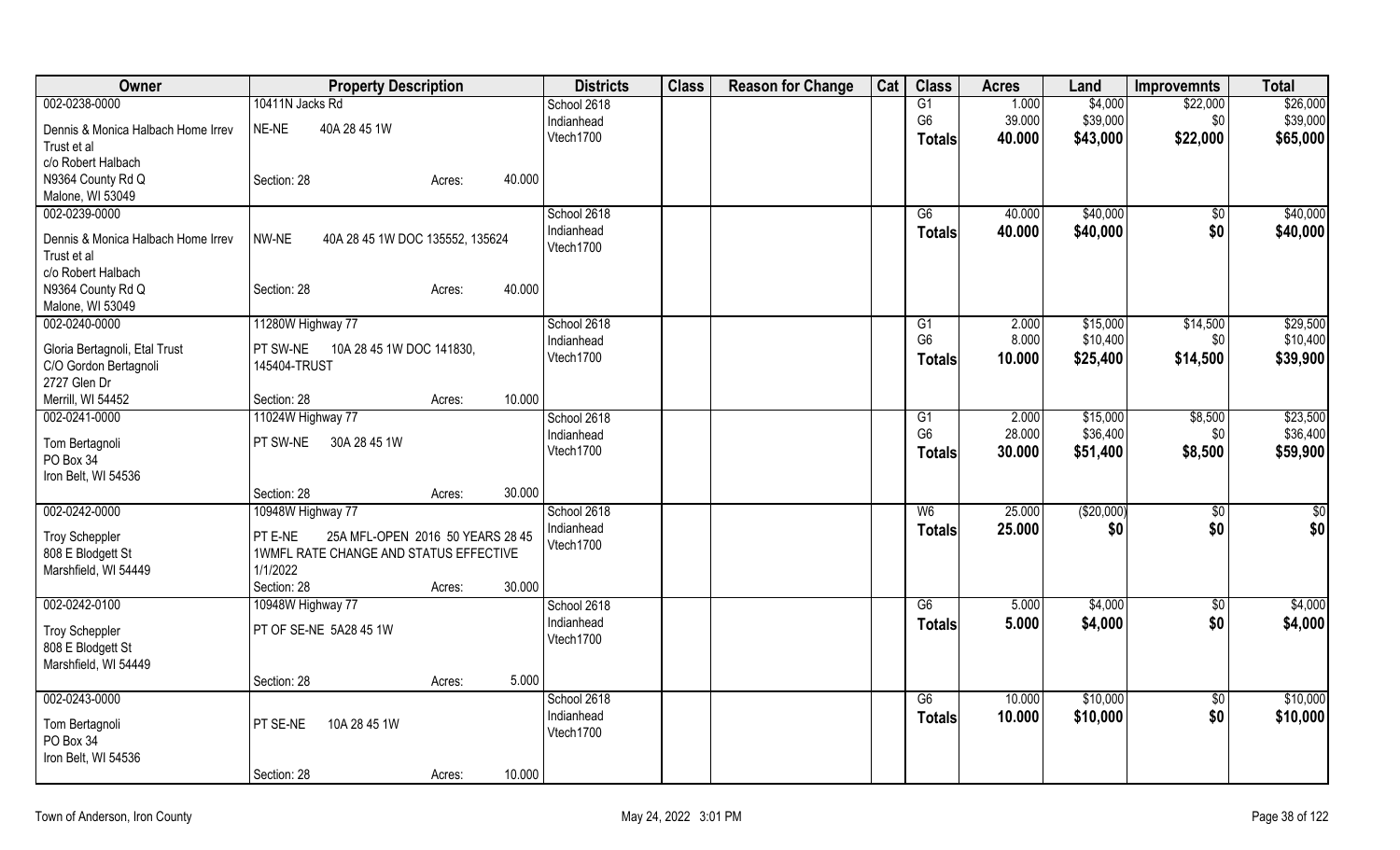| Owner                                                                                           |                      | <b>Property Description</b>                                           |        |        | <b>Districts</b>                       | <b>Class</b> | <b>Reason for Change</b> | Cat | <b>Class</b>                     | <b>Acres</b>     | Land                 | <b>Improvemnts</b>     | <b>Total</b>           |
|-------------------------------------------------------------------------------------------------|----------------------|-----------------------------------------------------------------------|--------|--------|----------------------------------------|--------------|--------------------------|-----|----------------------------------|------------------|----------------------|------------------------|------------------------|
| 002-0244-0000<br>Rggs Land & Minerals Ltd, LP<br>100 Waugh Dr Ste 400<br>Houston, TX 77007-0000 | NE-NW<br>1W          | 40A MFL-OPEN 1999 50 YEARS 28 45                                      |        |        | School 2618<br>Indianhead<br>Vtech1700 |              |                          |     | W7<br><b>Totals</b>              | 40.000<br>40.000 | (\$40,000)<br>\$0    | $\overline{50}$<br>\$0 | $\overline{50}$<br>\$0 |
|                                                                                                 | Section: 28          |                                                                       | Acres: | 40.000 |                                        |              |                          |     |                                  |                  |                      |                        |                        |
| 002-0245-0000<br>Rggs Land & Minerals Ltd, LP<br>100 Waugh Dr Ste 400<br>Houston, TX 77007-0000 | NW-NW<br>1W          | 40A MFL-OPEN 1999 50 YEARS 28 45                                      |        |        | School 2618<br>Indianhead<br>Vtech1700 |              |                          |     | W <sub>7</sub><br><b>Totals</b>  | 40.000<br>40.000 | (\$40,000)<br>\$0    | \$0<br>\$0             | $\sqrt{50}$<br>\$0     |
| 002-0246-0000                                                                                   | Section: 28          |                                                                       | Acres: | 40.000 | School 2618                            |              |                          |     | W <sub>7</sub>                   | 40.000           | ( \$40,000)          | \$0                    | \$0                    |
| Rggs Land & Minerals Ltd, LP<br>100 Waugh Dr Ste 400<br>Houston, TX 77007-0000                  | SW-NW                | 40A MFL-OPEN 1999 50 YEARS<br>PEWABIC CO PROPERTY EXC RR R/W 28 45 1W |        |        | Indianhead<br>Vtech1700                |              |                          |     | <b>Totals</b>                    | 40.000           | \$0                  | \$0                    | \$0                    |
|                                                                                                 | Section: 28          |                                                                       | Acres: | 40.000 |                                        |              |                          |     |                                  |                  |                      |                        |                        |
| 002-0247-0000<br>Rggs Land & Minerals Ltd, LP<br>100 Waugh Dr Ste 400<br>Houston, TX 77007-0000 | SE-NW<br>1W          | 40A MFL-OPEN 1999 50 YEARS 28 45                                      |        |        | School 2618<br>Indianhead<br>Vtech1700 |              |                          |     | W7<br><b>Totals</b>              | 40.000<br>40.000 | (\$40,000)<br>\$0    | \$0<br>\$0             | \$0<br>\$0             |
|                                                                                                 | Section: 28          |                                                                       | Acres: | 40.000 |                                        |              |                          |     |                                  |                  |                      |                        |                        |
| 002-0248-0000<br>Scott A. Hanson et al<br>814 Higgins Ave<br>Neenah, WI 54956                   | NE-SW<br>Section: 28 | 11298W Moore Park Rd<br>33A 28 45 1W                                  | Acres: | 33.000 | School 2618<br>Indianhead<br>Vtech1700 |              |                          |     | $\overline{G6}$<br><b>Totals</b> | 33.000<br>33.000 | \$33,000<br>\$33,000 | $\sqrt[6]{30}$<br>\$0  | \$33,000<br>\$33,000   |
| 002-0249-0000                                                                                   |                      |                                                                       |        |        | School 2618                            |              |                          |     | X5                               | 7.000            | $\sqrt{6}$           | \$0                    | \$0                    |
| Northern States Power                                                                           | NE-SW                | 7A 28 45 1W                                                           |        |        | Indianhead<br>Vtech1700                |              |                          |     | <b>Totals</b>                    | 7.000            | \$0                  | \$0                    | \$0                    |
|                                                                                                 | Section: 28          |                                                                       | Acres: | 7.000  |                                        |              |                          |     |                                  |                  |                      |                        |                        |
| 002-0250-0000<br>Scott A. Hanson et al<br>814 Higgins Ave<br>Neenah, WI 54956                   | NW-SW                | 40A 28 45 1W                                                          |        |        | School 2618<br>Indianhead<br>Vtech1700 |              |                          |     | G6<br><b>Totals</b>              | 40.000<br>40.000 | \$40,000<br>\$40,000 | \$0<br>\$0             | \$40,000<br>\$40,000   |
|                                                                                                 | Section: 28          |                                                                       | Acres: | 40.000 |                                        |              |                          |     |                                  |                  |                      |                        |                        |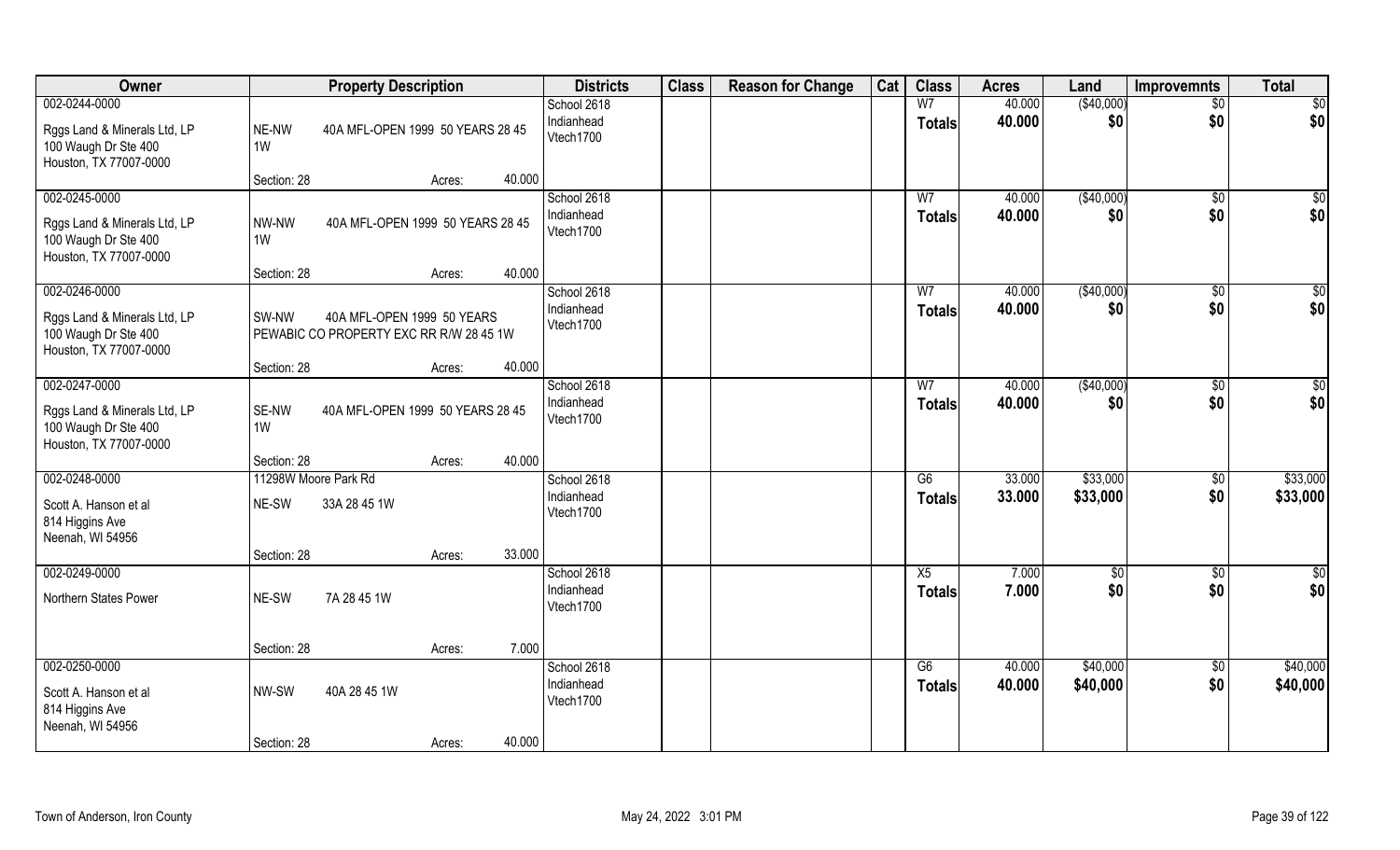| Owner                                 | <b>Property Description</b>                                | <b>Districts</b>        | <b>Class</b> | <b>Reason for Change</b> | Cat | <b>Class</b>   | <b>Acres</b> | Land        | <b>Improvemnts</b> | <b>Total</b> |
|---------------------------------------|------------------------------------------------------------|-------------------------|--------------|--------------------------|-----|----------------|--------------|-------------|--------------------|--------------|
| 002-0251-0000                         | 11218W Moore Park Rd                                       | School 2618             |              |                          |     | W8             | 40.000       | ( \$40,000) | $\sqrt{$0}$        | \$0          |
| Steven L. Fiene                       | SW-SW<br>40A MFL-CLOSED 2003 25 YEARS 28 45                | Indianhead              |              |                          |     | <b>Totals</b>  | 40.000       | \$0         | \$0                | \$0          |
| Kay B. Fiene                          | 1W                                                         | Vtech1700               |              |                          |     |                |              |             |                    |              |
| 13 Saxon Rd                           |                                                            |                         |              |                          |     |                |              |             |                    |              |
| Montreal, WI 54550-0000               | 40.000<br>Section: 28<br>Acres:                            |                         |              |                          |     |                |              |             |                    |              |
| 002-0252-0000                         |                                                            | School 2618             |              |                          |     | W <sub>7</sub> | 40.000       | (\$40,000)  | \$0                | \$0          |
|                                       |                                                            | Indianhead              |              |                          |     | Totals         | 40.000       | \$0         | \$0                | \$0          |
| Rggs Land & Minerals Ltd, LP et al    | 40A MFL-OPEN 1999 25 YEARS 28 45<br>SE-SW                  | Vtech1700               |              |                          |     |                |              |             |                    |              |
| c/o Chester Company<br>1035 7th Ave E | 1WCHESTER COMPANY/RGGS LAND AND MINERALS<br>UND 1/2 INT EA |                         |              |                          |     |                |              |             |                    |              |
| Hibbing, MN 55746-3675                | 40.000<br>Section: 28<br>Acres:                            |                         |              |                          |     |                |              |             |                    |              |
| 002-0253-0000                         |                                                            | School 2618             |              |                          |     | W <sub>5</sub> | 35.960       | ( \$36,000) | \$0                | $\sqrt{50}$  |
|                                       |                                                            | Indianhead              |              |                          |     |                | 35.960       | \$0         | \$0                | \$0          |
| La Pointe Iron Co                     | PT NE-SE 35.96A LYING S AND SOUTHERLY OF                   | Vtech1700               |              |                          |     | <b>Totals</b>  |              |             |                    |              |
| 1035 7th Ave E                        | HWY NO 77, AS NOW CONSTRUCTED MFL-OPEN                     |                         |              |                          |     |                |              |             |                    |              |
| Hibbing, MN 55746-3675                | 2013 25 YEARS 28 45 1W DOC 154062                          |                         |              |                          |     |                |              |             |                    |              |
|                                       | 35.960<br>Section: 28<br>Acres:                            |                         |              |                          |     |                |              |             |                    |              |
| 002-0254-0000                         |                                                            | School 2618             |              |                          |     | G1             | 2.020        | \$8,000     | $\sqrt[6]{3}$      | \$8,000      |
| Tom Bertagnoli                        | PT OF NE-SE 2.02A THE W1/2 OF THAT PART OF                 | Indianhead              |              |                          |     | <b>Totals</b>  | 2.020        | \$8,000     | \$0                | \$8,000      |
| PO Box 34                             | THE NE-SE OF 28 45 1W LYNG N OF WIST HWY NO.               | Vtech1700               |              |                          |     |                |              |             |                    |              |
| Iron Belt, WI 54536                   | 77 AS NOW CONSTRUC.                                        |                         |              |                          |     |                |              |             |                    |              |
|                                       | 2.020<br>Section: 28<br>Acres:                             |                         |              |                          |     |                |              |             |                    |              |
| 002-0255-0000                         |                                                            | School 2618             |              |                          |     | W <sub>6</sub> | 1.000        | (\$1,000)   | \$0                | \$0          |
|                                       |                                                            | Indianhead              |              |                          |     | <b>Totals</b>  | 1.000        | \$0         | \$0                | \$0          |
| <b>Troy Scheppler</b>                 | PT NE-SE 2.02A LYING N OF WIST HWY NO 77 AS                | Vtech1700               |              |                          |     |                |              |             |                    |              |
| 808 E Blodgett St                     | NOW CONSTRUCTED 28 45 1W MFL-OPEN 2016 50                  |                         |              |                          |     |                |              |             |                    |              |
| Marshfield, WI 54449                  | YEARSMFL RATE CHANGE AND STATUS EFFECTIVE                  |                         |              |                          |     |                |              |             |                    |              |
|                                       | Section: 28<br>1.000<br>Acres:                             |                         |              |                          |     |                |              |             |                    |              |
| 002-0256-0000                         |                                                            | School 2618             |              |                          |     | G6             | 40.000       | \$52,000    | $\overline{30}$    | \$52,000     |
| Gloria Bertagnoli, Etal Trust         | NW-SE<br>40A 28 45 1W DOC 141830,                          | Indianhead<br>Vtech1700 |              |                          |     | <b>Totals</b>  | 40.000       | \$52,000    | \$0                | \$52,000     |
| C/O Gordon Bertagnoli                 | 145404-TRUST                                               |                         |              |                          |     |                |              |             |                    |              |
| 2727 Glen Dr                          |                                                            |                         |              |                          |     |                |              |             |                    |              |
| Merrill, WI 54452                     | 40.000<br>Section: 28<br>Acres:                            |                         |              |                          |     |                |              |             |                    |              |
| 002-0257-0000                         |                                                            | School 2618             |              |                          |     | $W_5$          | 40.000       | (\$40,000)  | $\overline{50}$    | \$0          |
| La Pointe Iron Co                     | SW-SE<br>40A MFL-OPEN 2013 25 YEARS 28 45 1V               | Indianhead              |              |                          |     | Totals         | 40.000       | \$0         | \$0                | \$0          |
| 1035 7th Ave E                        | DOC 154062                                                 | Vtech1700               |              |                          |     |                |              |             |                    |              |
| Hibbing, MN 55746-3675                |                                                            |                         |              |                          |     |                |              |             |                    |              |
|                                       | 40.000<br>Section: 28<br>Acres:                            |                         |              |                          |     |                |              |             |                    |              |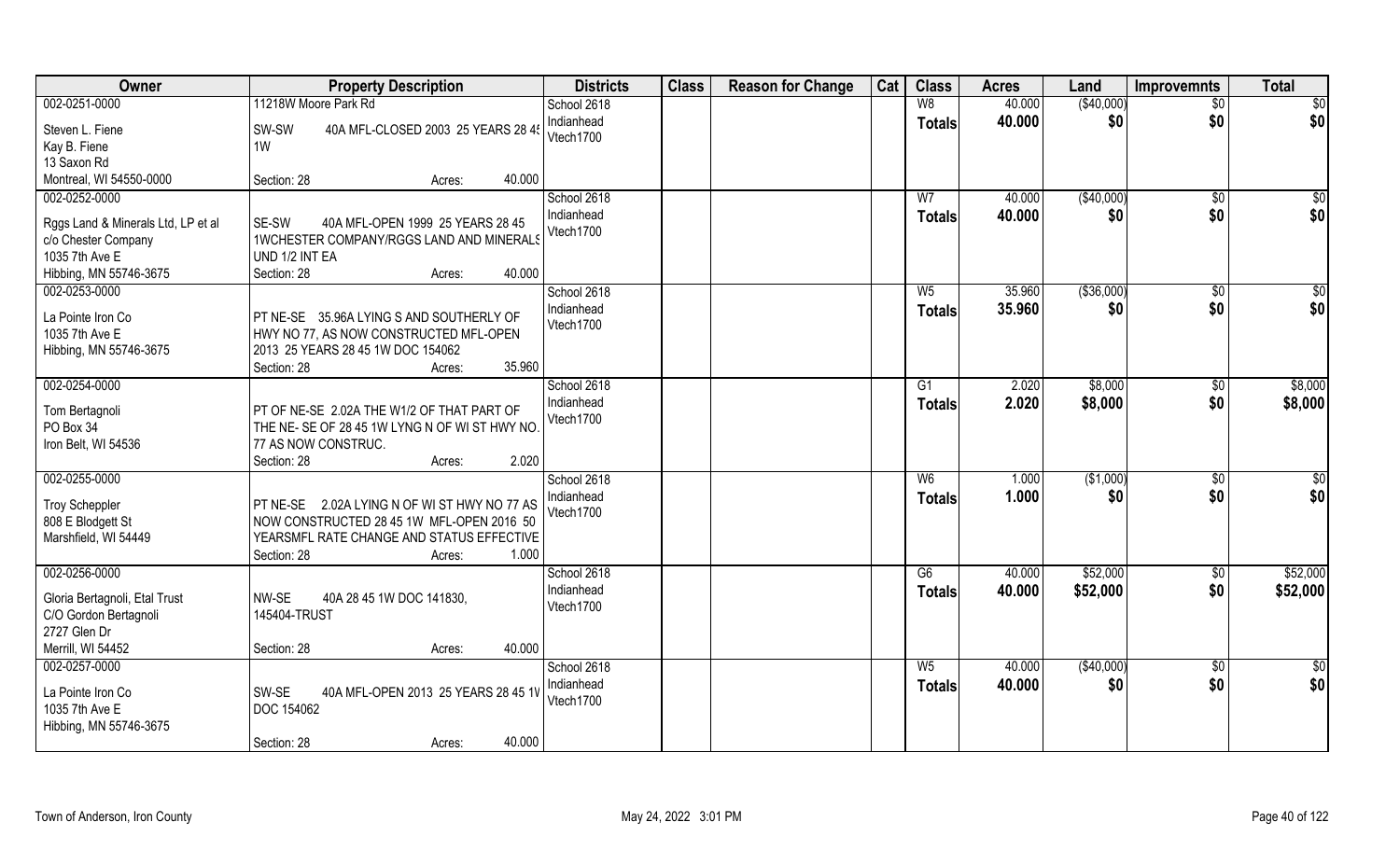| Owner                                                                       | <b>Property Description</b>                                                         | <b>Districts</b>                       | <b>Class</b> | <b>Reason for Change</b> | Cat | <b>Class</b>        | <b>Acres</b>     | Land               | Improvemnts        | <b>Total</b>           |
|-----------------------------------------------------------------------------|-------------------------------------------------------------------------------------|----------------------------------------|--------------|--------------------------|-----|---------------------|------------------|--------------------|--------------------|------------------------|
| 002-0258-0000                                                               |                                                                                     | School 2618                            |              |                          |     | W <sub>5</sub>      | 40.000           | (\$40,000)         | $\overline{50}$    | \$0                    |
| La Pointe Iron Co<br>1035 7th Ave E                                         | SE-SE<br>40A MFL-OPEN 2013 25 YEARS 28 45 1W<br><b>DOC 154062</b>                   | Indianhead<br>Vtech1700                |              |                          |     | <b>Totals</b>       | 40.000           | \$0                | \$0                | \$0                    |
| Hibbing, MN 55746-3675                                                      | 40.000<br>Section: 28<br>Acres:                                                     |                                        |              |                          |     |                     |                  |                    |                    |                        |
| 002-0259-0000                                                               |                                                                                     | School 2618                            |              |                          |     | W <sub>4</sub>      | 640.000          | \$0                | \$0                | \$0                    |
| Iron County<br>300 Taconite St<br>Hurley, WI 54534                          | ALL SEC 29 638.73 FCL--EXC HWY ROW 168/537 29<br>45 1W                              | Indianhead<br>Vtech1700                |              |                          |     | <b>Totals</b>       | 640.000          | \$0                | \$0                | \$0                    |
|                                                                             | 640.000<br>Section: 29<br>Acres:                                                    |                                        |              |                          |     |                     |                  |                    |                    |                        |
| 002-0260-0000                                                               |                                                                                     | School 2618                            |              |                          |     | W <sub>4</sub>      | 526.710          | \$0                | \$0                | $\overline{50}$        |
| Iron County<br>300 Taconite St<br>Hurley, WI 54534                          | ALL SEC 30 526.71 EXC SW-NW & W1/2 OF SW1/4 F<br>L 30 45 1W                         | Indianhead<br>Vtech1700                |              |                          |     | <b>Totals</b>       | 526.710          | \$0                | \$0                | \$0                    |
|                                                                             | 526.710<br>Section: 30<br>Acres:                                                    |                                        |              |                          |     |                     |                  |                    |                    |                        |
| 002-0261-0000                                                               |                                                                                     | School 2618                            |              |                          |     | W <sub>8</sub>      | 46.940           | (\$46,900)         | $\sqrt[6]{3}$      | \$0                    |
| Faye A. Flesia<br>726 N Cumberland Dr<br>Waukesha, WI 53188-2942            | 46.94A TRUST MFL-CLOSED 2004 25<br>SW-NW<br>YEARS DOC# 132526 30 45 1W              | Indianhead<br>Vtech1700                |              |                          |     | <b>Totals</b>       | 46.940           | \$0                | \$0                | \$0                    |
|                                                                             | 46.940<br>Section: 30<br>Acres:                                                     |                                        |              |                          |     |                     |                  |                    |                    |                        |
| 002-0262-0000<br>Wade T. Schultz<br>Theresa E. Schultz<br>N6961 Highview Dr | 47.16A R185/82 TIMBER DEED 30 45 1W<br>NW-SW<br>DOC 135314 MFL-CLOSED 2005 25 YEARS | School 2618<br>Indianhead<br>Vtech1700 |              |                          |     | W6<br><b>Totals</b> | 47.160<br>47.160 | (\$47,200)<br>\$0  | \$0<br>\$0         | $\overline{50}$<br>\$0 |
| Sheboygan, WI 53083                                                         | 47.160<br>Section: 30<br>Acres:                                                     |                                        |              |                          |     |                     |                  |                    |                    |                        |
| 002-0263-0000                                                               | 10120N County Line Rd                                                               | School 2618                            |              |                          |     | G1                  | 5.000            | \$11,000           | \$5,000            | \$16,000               |
| Wade T. Schultz<br>Theresa E. Schultz<br>N6961 Highview Dr                  | PT SW-SW<br>5A R185/82 TIMBER DEED 30 45 1W<br><b>EXC DOC 135314</b>                | Indianhead<br>Vtech1700                |              |                          |     | <b>Totals</b>       | 5.000            | \$11,000           | \$5,000            | \$16,000               |
| Sheboygan, WI 53083                                                         | 5.000<br>Section: 30<br>Acres:                                                      |                                        |              |                          |     |                     |                  |                    |                    |                        |
| 002-0263-0100<br>Wade T. Schultz<br>Theresa E. Schultz<br>N6961 Highview Dr | 42.39A R185/82 TIMBER DEED 30 45<br>PT SW-SW<br>1W MFL-CLOSED 2005 25 YEARS         | School 2618<br>Indianhead<br>Vtech1700 |              |                          |     | W6<br><b>Totals</b> | 42.390<br>42.390 | ( \$42,400)<br>\$0 | $\sqrt{$0}$<br>\$0 | \$0<br>\$0             |
| Sheboygan, WI 53083                                                         | 42.390<br>Section: 30<br>Acres:                                                     |                                        |              |                          |     |                     |                  |                    |                    |                        |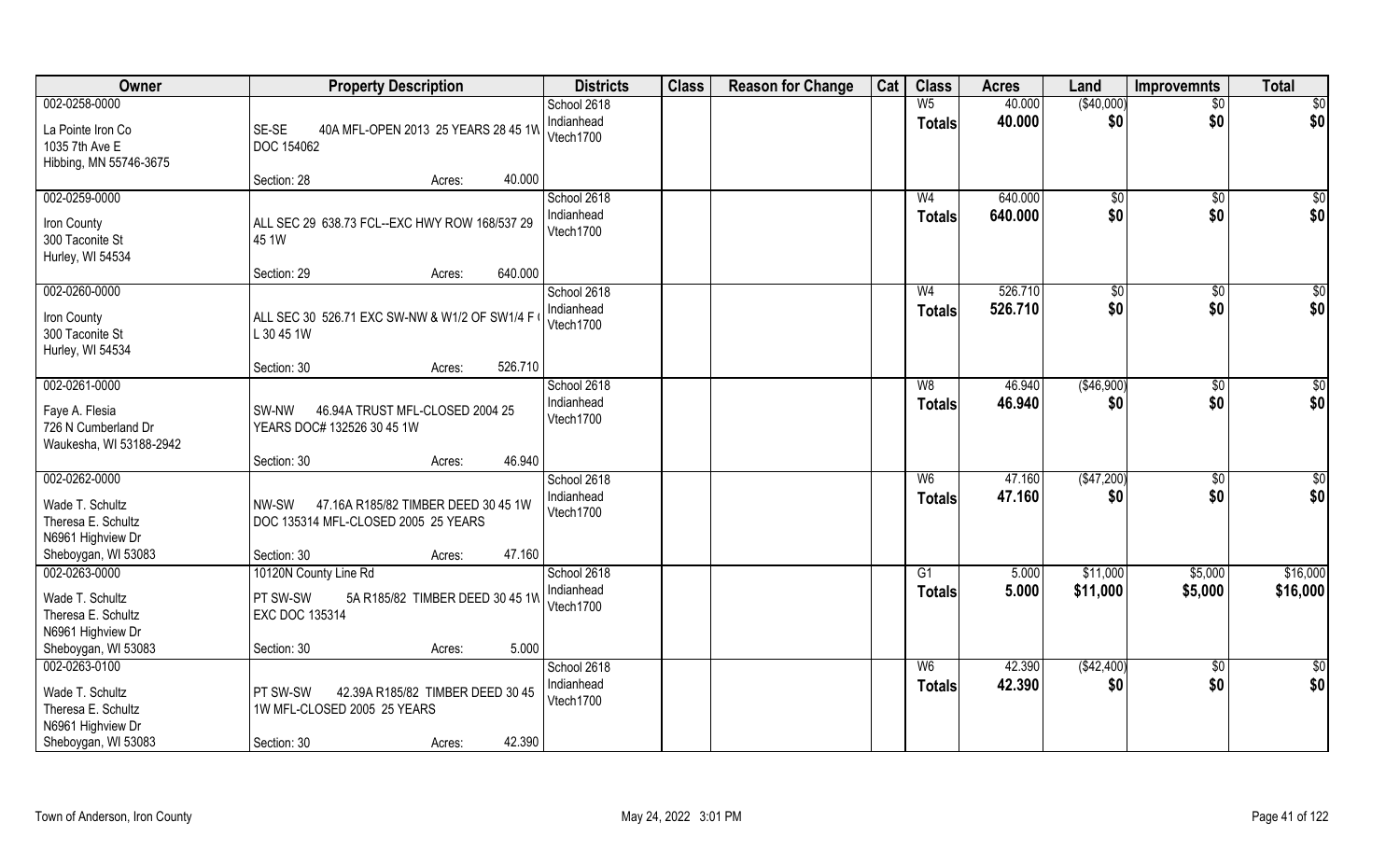| Owner                                                                                           | <b>Property Description</b>                                                           | <b>Districts</b>                       | <b>Class</b> | <b>Reason for Change</b> | Cat | <b>Class</b>                    | <b>Acres</b>     | Land              | <b>Improvemnts</b>     | <b>Total</b>           |
|-------------------------------------------------------------------------------------------------|---------------------------------------------------------------------------------------|----------------------------------------|--------------|--------------------------|-----|---------------------------------|------------------|-------------------|------------------------|------------------------|
| 002-0264-0000<br>David & Holly George Trust<br>2812 Fellman Dr<br>Ashland, WI 54806             | NE-NE<br>40A R203/43 MFL-CLOSED 1998<br>R261/326 31 45 1W                             | School 2618<br>Indianhead<br>Vtech1700 |              |                          |     | W8<br>Totals                    | 40.000<br>40.000 | (\$40,000)<br>\$0 | $\overline{50}$<br>\$0 | $\overline{50}$<br>\$0 |
|                                                                                                 | Section: 31<br>40.000<br>Acres:                                                       |                                        |              |                          |     |                                 |                  |                   |                        |                        |
| 002-0265-0000<br>Rggs Land & Minerals Ltd, LP<br>100 Waugh Dr Ste 400<br>Houston, TX 77007-0000 | NW-NE<br>40A MFL-OPEN 1999 50 YEARS 31 45<br>1W                                       | School 2618<br>Indianhead<br>Vtech1700 |              |                          |     | W <sub>7</sub><br>Totals        | 40.000<br>40.000 | (\$40,000)<br>\$0 | \$0<br>\$0             | $\sqrt{50}$<br>\$0     |
| 002-0266-0000                                                                                   | 40.000<br>Section: 31<br>Acres:                                                       | School 2618                            |              |                          |     | W <sub>7</sub>                  | 40.000           | ( \$40,000)       |                        | \$0                    |
| Rggs Land & Minerals Ltd, LP<br>100 Waugh Dr Ste 400<br>Houston, TX 77007-0000                  | SW-NE<br>40A MFL-OPEN 1999 50 YEARS 31 45<br>1W                                       | Indianhead<br>Vtech1700                |              |                          |     | <b>Totals</b>                   | 40.000           | \$0               | \$0<br>\$0             | \$0                    |
|                                                                                                 | 40.000<br>Section: 31<br>Acres:                                                       |                                        |              |                          |     |                                 |                  |                   |                        |                        |
| 002-0267-0000<br>David & Holly George Trust<br>2812 Fellman Dr<br>Ashland, WI 54806             | SE-NE<br>40A R203/43 MFL-CLOSED 1998<br>R261/326 31 45 1W                             | School 2618<br>Indianhead<br>Vtech1700 |              |                          |     | W8<br><b>Totals</b>             | 40.000<br>40.000 | (\$40,000)<br>\$0 | \$0<br>\$0             | \$<br>\$0              |
|                                                                                                 | 40.000<br>Section: 31<br>Acres:                                                       |                                        |              |                          |     |                                 |                  |                   |                        |                        |
| 002-0268-0000<br>Rggs Land & Minerals Ltd, LP<br>100 Waugh Dr Ste 400<br>Houston, TX 77007-0000 | 40A MFL-OPEN 1999 50 YEARS 31 45<br>NE-NW<br>1W                                       | School 2618<br>Indianhead<br>Vtech1700 |              |                          |     | W <sub>7</sub><br><b>Totals</b> | 40.000<br>40.000 | (\$40,000)<br>\$0 | \$0<br>\$0             | $\overline{50}$<br>\$0 |
|                                                                                                 | 40.000<br>Section: 31<br>Acres:                                                       |                                        |              |                          |     |                                 |                  |                   |                        |                        |
| 002-0269-0000<br>Rggs Land & Minerals Ltd, LP<br>100 Waugh Dr Ste 400<br>Houston, TX 77007-0000 | 46.94A MFL-OPEN 1999 50 YEARS 31 45<br>NW-NW<br>1W                                    | School 2618<br>Indianhead<br>Vtech1700 |              |                          |     | W <sub>7</sub><br><b>Totals</b> | 46.940<br>46.940 | (\$46,900)<br>\$0 | \$0<br>\$0             | \$0<br>\$0             |
|                                                                                                 | 46.940<br>Section: 31<br>Acres:                                                       |                                        |              |                          |     |                                 |                  |                   |                        |                        |
| 002-0270-0000<br>Rggs Land & Minerals Ltd, LP<br>100 Waugh Dr Ste 400<br>Houston, TX 77007-0000 | SW-NW<br>45.81A MFL-OPEN 1999 50 YEARS 31 45<br>1W<br>45.810<br>Section: 31<br>Acres: | School 2618<br>Indianhead<br>Vtech1700 |              |                          |     | W <sub>7</sub><br>Totals        | 45.810<br>45.810 | (\$45,800)<br>\$0 | \$0<br>\$0             | \$0<br>\$0             |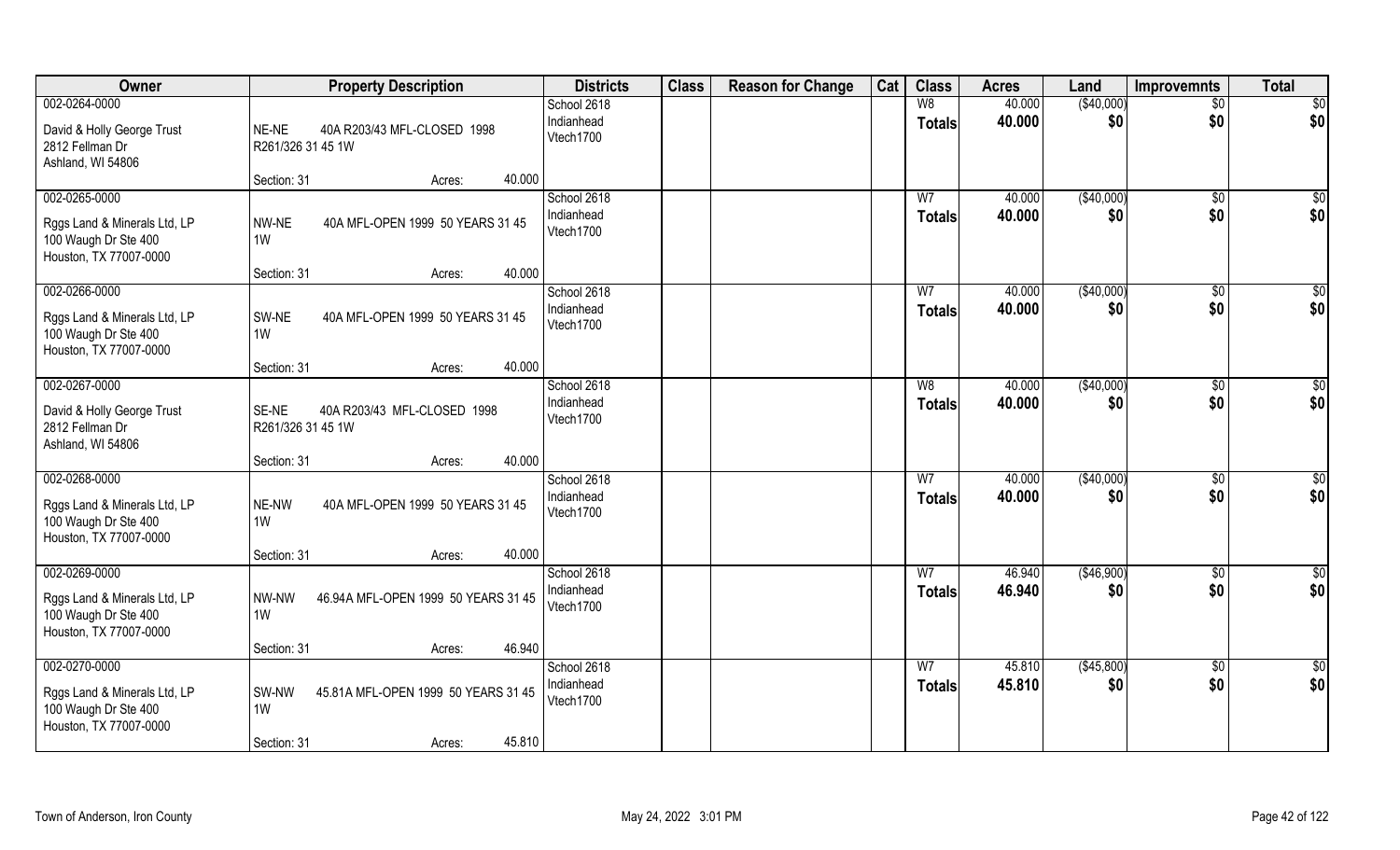| Owner                                                                                           | <b>Property Description</b>                                                                    | <b>Districts</b>                       | <b>Class</b> | <b>Reason for Change</b> | Cat | <b>Class</b>                    | <b>Acres</b>     | Land               | <b>Improvemnts</b>     | <b>Total</b>           |
|-------------------------------------------------------------------------------------------------|------------------------------------------------------------------------------------------------|----------------------------------------|--------------|--------------------------|-----|---------------------------------|------------------|--------------------|------------------------|------------------------|
| 002-0271-0000<br>Rggs Land & Minerals Ltd, LP<br>100 Waugh Dr Ste 400<br>Houston, TX 77007-0000 | SE-NW<br>40A MFL-OPEN 1999 50 YEARS 31 45<br>1W                                                | School 2618<br>Indianhead<br>Vtech1700 |              |                          |     | W <sub>7</sub><br><b>Totals</b> | 40.000<br>40.000 | (\$40,000)<br>\$0  | $\overline{50}$<br>\$0 | $\overline{50}$<br>\$0 |
|                                                                                                 | 40.000<br>Section: 31<br>Acres:                                                                |                                        |              |                          |     |                                 |                  |                    |                        |                        |
| 002-0272-0000<br>Rggs Land & Minerals Ltd, LP<br>100 Waugh Dr Ste 400<br>Houston, TX 77007-0000 | 40A MFL-OPEN 1999 50 YEARS 31 45<br>NE-SW<br>1W                                                | School 2618<br>Indianhead<br>Vtech1700 |              |                          |     | W <sub>7</sub><br><b>Totals</b> | 39.400<br>39.400 | ( \$39,400)<br>\$0 | \$0<br>\$0             | \$0<br>\$0             |
|                                                                                                 | 39.400<br>Section: 31<br>Acres:                                                                |                                        |              |                          |     |                                 |                  |                    |                        |                        |
| 002-0273-0000<br>Rggs Land & Minerals Ltd, LP<br>100 Waugh Dr Ste 400<br>Houston, TX 77007-0000 | 44.69A MFL-OPEN 1999 50 YEARS 31 45<br>NW-SW<br>1W                                             | School 2618<br>Indianhead<br>Vtech1700 |              |                          |     | W <sub>7</sub><br><b>Totals</b> | 44.690<br>44.690 | ( \$44,700)<br>\$0 | \$0<br>\$0             | \$0<br>\$0             |
|                                                                                                 | 44.690<br>Section: 31<br>Acres:                                                                |                                        |              |                          |     |                                 |                  |                    |                        |                        |
| 002-0274-0000<br>Rggs Land & Minerals Ltd, LP<br>100 Waugh Dr Ste 400<br>Houston, TX 77007-0000 | 42.57A MFL-OPEN 1999 50 YEARS EXC<br>SW-SW<br>163/641 31 45 1W                                 | School 2618<br>Indianhead<br>Vtech1700 |              |                          |     | W <sub>7</sub><br><b>Totals</b> | 42.570<br>42.570 | (\$42,600)<br>\$0  | $\sqrt[6]{3}$<br>\$0   | \$0<br>\$0             |
|                                                                                                 | 42.570<br>Section: 31<br>Acres:                                                                |                                        |              |                          |     |                                 |                  |                    |                        |                        |
| 002-0275-0000<br>Rggs Land & Minerals Ltd, LP<br>100 Waugh Dr Ste 400<br>Houston, TX 77007-0000 | 40A MFL-OPEN 1999 50 YEARS EXC<br>SE-SW<br>163/641 31 45 1W                                    | School 2618<br>Indianhead<br>Vtech1700 |              |                          |     | W <sub>7</sub><br><b>Totals</b> | 39.630<br>39.630 | ( \$39,700)<br>\$0 | $\sqrt[6]{30}$<br>\$0  | $\overline{50}$<br>\$0 |
|                                                                                                 | 39.630<br>Section: 31<br>Acres:                                                                |                                        |              |                          |     |                                 |                  |                    |                        |                        |
| 002-0276-0000<br>Rggs Land & Minerals Ltd, LP<br>100 Waugh Dr Ste 400<br>Houston, TX 77007-0000 | NE-SE<br>40A MFL-OPEN 1999 50 YEARS EXC<br>163/641 31 45 1W                                    | School 2618<br>Indianhead<br>Vtech1700 |              |                          |     | W <sub>7</sub><br><b>Totals</b> | 40.000<br>40.000 | (\$40,000)<br>\$0  | \$0<br>\$0             | $\frac{6}{3}$<br>\$0   |
|                                                                                                 | 40.000<br>Section: 31<br>Acres:                                                                |                                        |              |                          |     |                                 |                  |                    |                        |                        |
| 002-0277-0000<br>Rggs Land & Minerals Ltd, LP<br>100 Waugh Dr Ste 400<br>Houston, TX 77007-0000 | NW-SE<br>40A MFL-OPEN 1999 50 YEARS EXC<br>163/641 31 45 1W<br>39.940<br>Section: 31<br>Acres: | School 2618<br>Indianhead<br>Vtech1700 |              |                          |     | W <sub>7</sub><br>Totals        | 39.940<br>39.940 | ( \$39,900)<br>\$0 | \$0<br>\$0             | \$0<br>\$0             |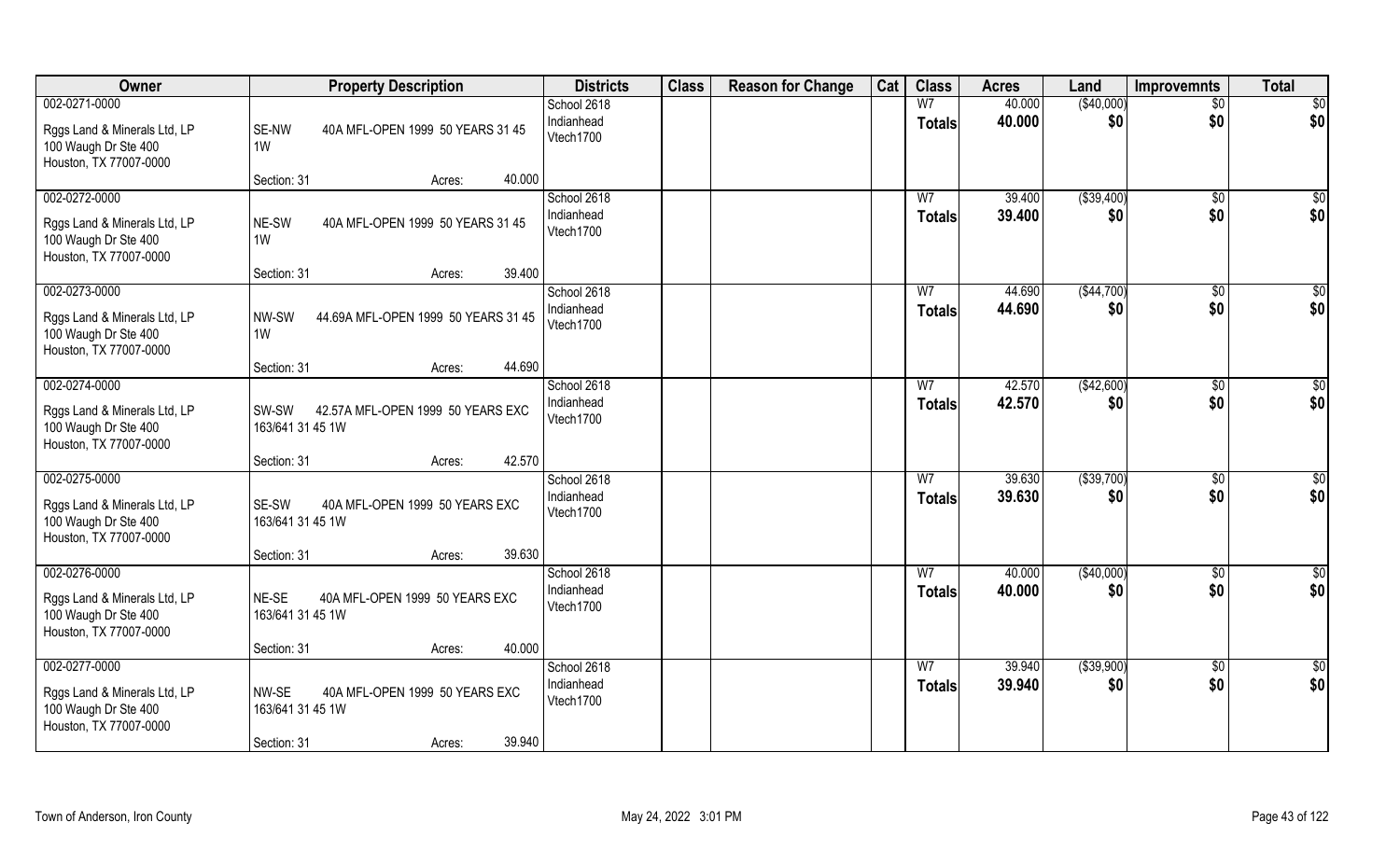| Owner                                          | <b>Property Description</b>                  | <b>Districts</b> | <b>Class</b> | <b>Reason for Change</b> | Cat | <b>Class</b>   | <b>Acres</b> | Land        | <b>Improvemnts</b> | <b>Total</b>    |
|------------------------------------------------|----------------------------------------------|------------------|--------------|--------------------------|-----|----------------|--------------|-------------|--------------------|-----------------|
| 002-0278-0000                                  |                                              | School 2618      |              |                          |     | W <sub>7</sub> | 40.000       | (\$40,000)  | $\overline{50}$    | $\overline{50}$ |
| Rggs Land & Minerals Ltd, LP                   | SW-SE<br>40A MFL-OPEN 1999 50 YEARS 31 45    | Indianhead       |              |                          |     | <b>Totals</b>  | 40.000       | \$0         | \$0                | \$0             |
| 100 Waugh Dr Ste 400                           | 1WMFL-OPEN 16.17A, MFL-CLOSED 23.83A         | Vtech1700        |              |                          |     |                |              |             |                    |                 |
| Houston, TX 77007-0000                         | <b>FERROUS MINING</b>                        |                  |              |                          |     |                |              |             |                    |                 |
|                                                | 40.000<br>Section: 31<br>Acres:              |                  |              |                          |     |                |              |             |                    |                 |
| 002-0279-0000                                  |                                              | School 2618      |              |                          |     | W <sub>7</sub> | 40.000       | (\$40,000)  | \$0                | \$0             |
|                                                |                                              | Indianhead       |              |                          |     |                |              |             |                    |                 |
| Rggs Land & Minerals Ltd, LP                   | SE-SE<br>40A MFL-OPEN 1999 50 YEARS 31 45 1W | Vtech1700        |              |                          |     | <b>Totals</b>  | 40.000       | \$0         | \$0                | \$0             |
| 100 Waugh Dr Ste 400                           |                                              |                  |              |                          |     |                |              |             |                    |                 |
| Houston, TX 77007-0000                         |                                              |                  |              |                          |     |                |              |             |                    |                 |
|                                                | 40.000<br>Section: 31<br>Acres:              |                  |              |                          |     |                |              |             |                    |                 |
| 002-0280-0000                                  |                                              | School 2618      |              |                          |     | W <sub>7</sub> | 40.000       | (\$40,000)  | $\sqrt[6]{30}$     | \$0             |
|                                                | NE-NE<br>40A MFL-OPEN 1999 50 YEARS 32 45 1W | Indianhead       |              |                          |     | <b>Totals</b>  | 40.000       | \$0         | \$0                | \$0             |
| Rggs Land & Minerals Ltd, LP                   |                                              | Vtech1700        |              |                          |     |                |              |             |                    |                 |
| 100 Waugh Dr Ste 400<br>Houston, TX 77007-0000 |                                              |                  |              |                          |     |                |              |             |                    |                 |
|                                                | 40.000<br>Section: 32<br>Acres:              |                  |              |                          |     |                |              |             |                    |                 |
| 002-0281-0000                                  |                                              | School 2618      |              |                          |     | W <sub>7</sub> | 39.950       | (\$40,000)  |                    | \$0             |
|                                                |                                              | Indianhead       |              |                          |     |                |              |             | $\sqrt[6]{3}$      |                 |
| Rggs Land & Minerals Ltd, LP                   | 39.95A MFL-OPEN 1999 50 YEARS 32 45<br>NW-NE | Vtech1700        |              |                          |     | <b>Totals</b>  | 39.950       | \$0         | \$0                | \$0             |
| 100 Waugh Dr Ste 400                           | 1W                                           |                  |              |                          |     |                |              |             |                    |                 |
| Houston, TX 77007-0000                         |                                              |                  |              |                          |     |                |              |             |                    |                 |
|                                                | 39.950<br>Section: 32<br>Acres:              |                  |              |                          |     |                |              |             |                    |                 |
| 002-0282-0000                                  |                                              | School 2618      |              |                          |     | $\overline{W}$ | 40.000       | (\$40,000)  | \$0                | $\overline{50}$ |
| Rggs Land & Minerals Ltd, LP                   | 40A MFL-OPEN 1999 50 YEARS 32 45<br>SW-NE    | Indianhead       |              |                          |     | <b>Totals</b>  | 40.000       | \$0         | \$0                | \$0             |
| 100 Waugh Dr Ste 400                           | 1W                                           | Vtech1700        |              |                          |     |                |              |             |                    |                 |
| Houston, TX 77007-0000                         |                                              |                  |              |                          |     |                |              |             |                    |                 |
|                                                | 40.000<br>Section: 32<br>Acres:              |                  |              |                          |     |                |              |             |                    |                 |
| 002-0283-0000                                  |                                              | School 2618      |              |                          |     | W <sub>7</sub> | 40.000       | (\$40,000)  | \$0                | $\frac{6}{3}$   |
|                                                |                                              | Indianhead       |              |                          |     |                | 40.000       | \$0         | \$0                | \$0             |
| Rggs Land & Minerals Ltd, LP                   | SE-NE<br>40A MFL-OPEN 1999 50 YEARS 32 45 1W | Vtech1700        |              |                          |     | <b>Totals</b>  |              |             |                    |                 |
| 100 Waugh Dr Ste 400                           |                                              |                  |              |                          |     |                |              |             |                    |                 |
| Houston, TX 77007-0000                         |                                              |                  |              |                          |     |                |              |             |                    |                 |
|                                                | 40.000<br>Section: 32<br>Acres:              |                  |              |                          |     |                |              |             |                    |                 |
| 002-0284-0000                                  |                                              | School 2618      |              |                          |     | W <sub>7</sub> | 39.470       | ( \$39,500) | $\sqrt{$0}$        | \$0             |
| Rggs Land & Minerals Ltd, LP                   | NE-NW<br>39.47A MFL-OPEN 1999 50 YEARS EXC   | Indianhead       |              |                          |     | <b>Totals</b>  | 39.470       | \$0         | \$0                | \$0             |
| 100 Waugh Dr Ste 400                           | 163/641 32 45 1W                             | Vtech1700        |              |                          |     |                |              |             |                    |                 |
| Houston, TX 77007-0000                         |                                              |                  |              |                          |     |                |              |             |                    |                 |
|                                                | 39.470<br>Section: 32<br>Acres:              |                  |              |                          |     |                |              |             |                    |                 |
|                                                |                                              |                  |              |                          |     |                |              |             |                    |                 |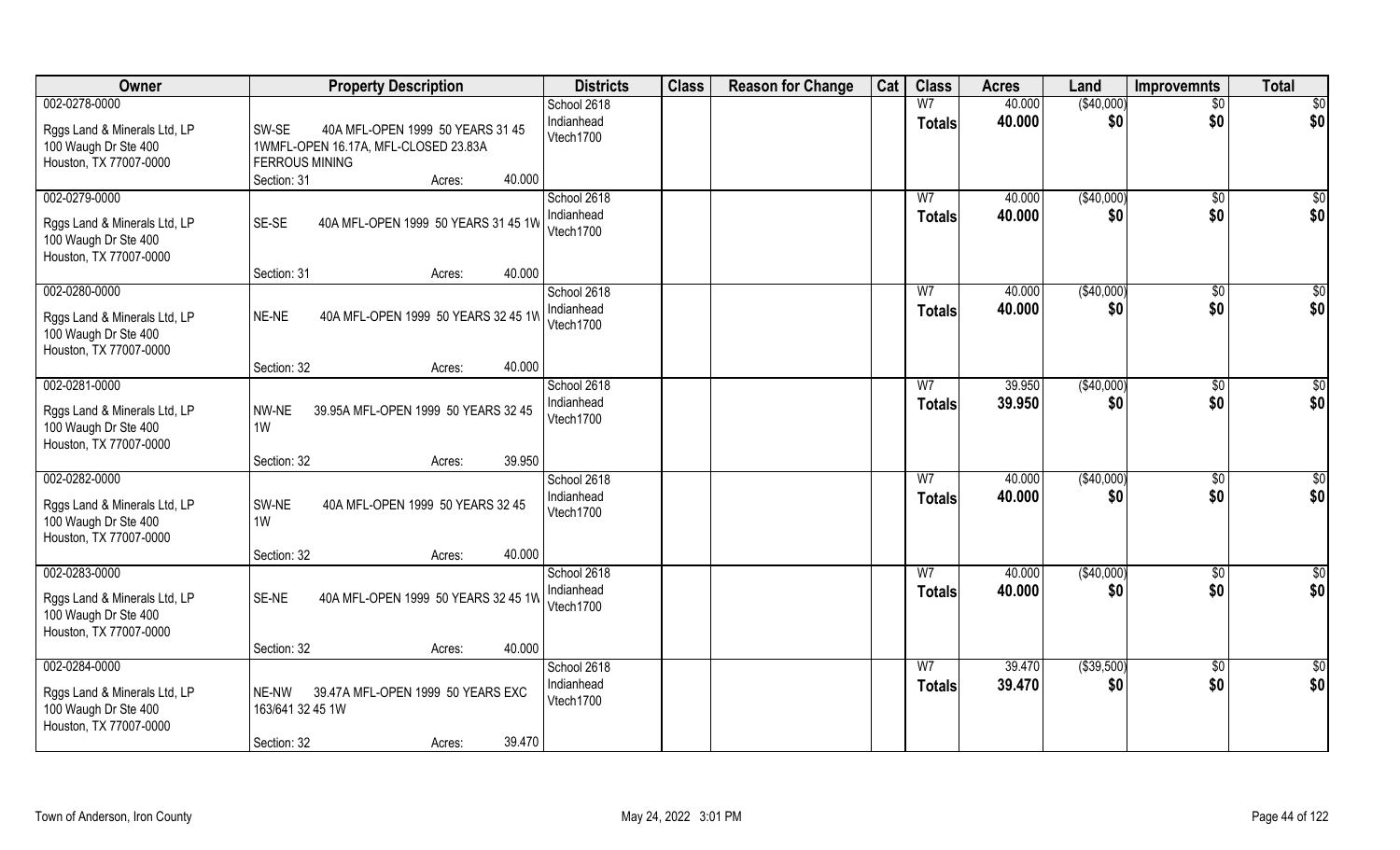| Owner                                                | <b>Property Description</b>                     | <b>Districts</b>          | <b>Class</b> | <b>Reason for Change</b> | Cat | <b>Class</b>   | <b>Acres</b>     | Land              | <b>Improvemnts</b> | <b>Total</b>    |
|------------------------------------------------------|-------------------------------------------------|---------------------------|--------------|--------------------------|-----|----------------|------------------|-------------------|--------------------|-----------------|
| 002-0285-0000                                        |                                                 | School 2618               |              |                          |     | W <sub>7</sub> | 40.000           | (\$40,000)        | $\overline{50}$    | $\overline{50}$ |
| Rggs Land & Minerals Ltd, LP                         | NW-NW<br>40A MFL-OPEN 1999 50 YEARS EXC         | Indianhead<br>Vtech1700   |              |                          |     | <b>Totals</b>  | 40.000           | \$0               | \$0                | \$0             |
| 100 Waugh Dr Ste 400<br>Houston, TX 77007-0000       | 163/641 32 45 1W                                |                           |              |                          |     |                |                  |                   |                    |                 |
|                                                      | 40.000<br>Section: 32<br>Acres:                 |                           |              |                          |     |                |                  |                   |                    |                 |
| 002-0286-0000                                        | 11561W Highway 77                               | School 2618               |              |                          |     | W <sub>7</sub> | 40.000           | ( \$36,000)       | \$0                | \$0             |
| David & Holly George Trust                           | SW-NW<br>40A MFL-OPEN 1999 25 YEARS 32 45       | Indianhead<br>Vtech1700   |              |                          |     | <b>Totals</b>  | 40.000           | \$0               | \$0                | \$0             |
| 2812 Fellman Dr                                      | 1W                                              |                           |              |                          |     |                |                  |                   |                    |                 |
| Ashland, WI 54806                                    | 40.000<br>Section: 32<br>Acres:                 |                           |              |                          |     |                |                  |                   |                    |                 |
| 002-0287-0000                                        |                                                 | School 2618               |              |                          |     | W <sub>7</sub> | 40.000           | ( \$40,000)       | $\sqrt[6]{3}$      | \$0             |
| Rggs Land & Minerals Ltd, LP                         | SE-NW<br>40A MFL-OPEN 1999 50 YEARS 32 45       | Indianhead                |              |                          |     | <b>Totals</b>  | 40.000           | \$0               | \$0                | \$0             |
| 100 Waugh Dr Ste 400                                 | 1W                                              | Vtech1700                 |              |                          |     |                |                  |                   |                    |                 |
| Houston, TX 77007-0000                               | 40.000<br>Section: 32<br>Acres:                 |                           |              |                          |     |                |                  |                   |                    |                 |
| 002-0289-0000                                        |                                                 | School 2618               |              |                          |     | W7             | 40.000           | (\$40,000)        | \$0                | \$0             |
| Rggs Land & Minerals Ltd, LP                         | NE-SW<br>40A MFL-OPEN 1999 50 YEARS 32 45       | Indianhead                |              |                          |     | <b>Totals</b>  | 40.000           | \$0               | \$0                | \$0             |
| 100 Waugh Dr Ste 400                                 | 1W                                              | Vtech1700                 |              |                          |     |                |                  |                   |                    |                 |
| Houston, TX 77007-0000                               |                                                 |                           |              |                          |     |                |                  |                   |                    |                 |
| 002-0290-0000                                        | 40.000<br>Section: 32<br>Acres:                 | School 2618               |              |                          |     | W <sub>7</sub> | 40.000           | (\$40,000)        | $\sqrt[6]{30}$     | \$0             |
|                                                      |                                                 | Indianhead                |              |                          |     | <b>Totals</b>  | 40.000           | \$0               | \$0                | \$0             |
| Rggs Land & Minerals Ltd, LP<br>100 Waugh Dr Ste 400 | NW-SW<br>40A MFL-OPEN 1999 50 YEARS 32 45<br>1W | Vtech1700                 |              |                          |     |                |                  |                   |                    |                 |
| Houston, TX 77007-0000                               |                                                 |                           |              |                          |     |                |                  |                   |                    |                 |
|                                                      | 40.000<br>Section: 32<br>Acres:                 |                           |              |                          |     |                |                  |                   |                    |                 |
| 002-0291-0000                                        |                                                 | School 2618<br>Indianhead |              |                          |     | W <sub>7</sub> | 40.000<br>40.000 | (\$40,000)<br>\$0 | $\sqrt{$0}$<br>\$0 | \$0<br>\$0      |
| Rggs Land & Minerals Ltd, LP                         | SW-SW<br>40A MFL-OPEN 1999 50 YEARS 32 45       | Vtech1700                 |              |                          |     | <b>Totals</b>  |                  |                   |                    |                 |
| 100 Waugh Dr Ste 400<br>Houston, TX 77007-0000       | 1W                                              |                           |              |                          |     |                |                  |                   |                    |                 |
|                                                      | 40.000<br>Section: 32<br>Acres:                 |                           |              |                          |     |                |                  |                   |                    |                 |
| 002-0292-0000                                        |                                                 | School 2618               |              |                          |     | W <sub>7</sub> | 40.000           | (\$40,000)        | \$0                | \$0             |
| Rggs Land & Minerals Ltd, LP                         | SE-SW<br>40A MFL-OPEN 1999 50 YEARS 32 45       | Indianhead<br>Vtech1700   |              |                          |     | <b>Totals</b>  | 40.000           | \$0               | \$0                | \$0             |
| 100 Waugh Dr Ste 400                                 | 1W                                              |                           |              |                          |     |                |                  |                   |                    |                 |
| Houston, TX 77007-0000                               | 40.000<br>Section: 32<br>Acres:                 |                           |              |                          |     |                |                  |                   |                    |                 |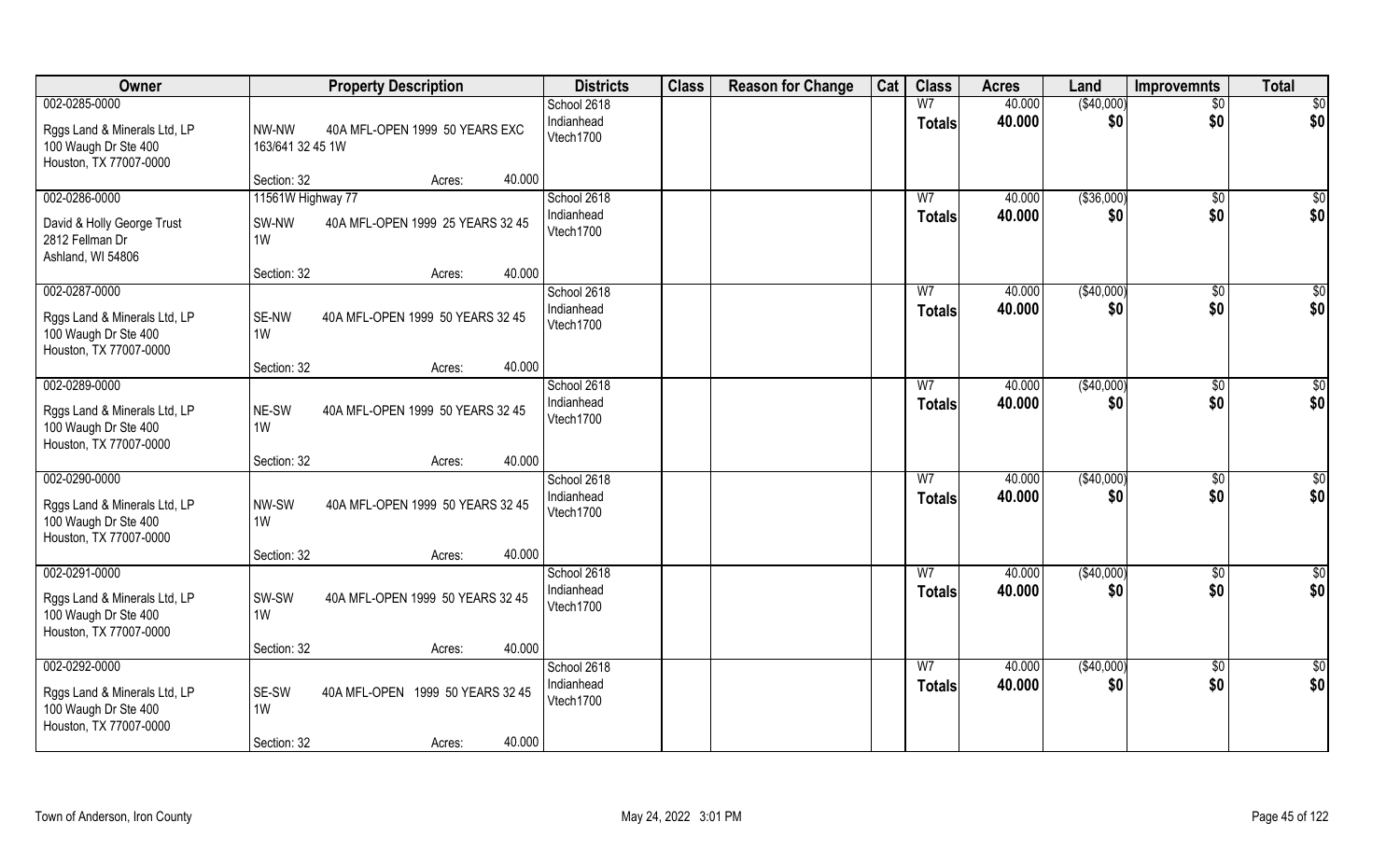| Owner                                                                                           |                            | <b>Property Description</b>                          | <b>Districts</b>                       | <b>Class</b> | <b>Reason for Change</b> | Cat | <b>Class</b>                    | <b>Acres</b>     | Land              | <b>Improvemnts</b>     | <b>Total</b>           |
|-------------------------------------------------------------------------------------------------|----------------------------|------------------------------------------------------|----------------------------------------|--------------|--------------------------|-----|---------------------------------|------------------|-------------------|------------------------|------------------------|
| 002-0293-0000<br>Rggs Land & Minerals Ltd, LP<br>100 Waugh Dr Ste 400<br>Houston, TX 77007-0000 | NE-SE                      | 40A MFL-OPEN 1999 50 YEARS 32 45 1W                  | School 2618<br>Indianhead<br>Vtech1700 |              |                          |     | W <sub>7</sub><br><b>Totals</b> | 40.000<br>40.000 | (\$40,000)<br>\$0 | $\overline{50}$<br>\$0 | $\overline{50}$<br>\$0 |
|                                                                                                 | Section: 32                | 40.000<br>Acres:                                     |                                        |              |                          |     |                                 |                  |                   |                        |                        |
| 002-0294-0000<br>Rggs Land & Minerals Ltd, LP<br>100 Waugh Dr Ste 400<br>Houston, TX 77007-0000 | NW-SE<br>1W                | 40A MFL-OPEN 1999 50 YEARS 32 45                     | School 2618<br>Indianhead<br>Vtech1700 |              |                          |     | W <sub>7</sub><br><b>Totals</b> | 40.000<br>40.000 | (\$40,000)<br>\$0 | \$0<br>\$0             | \$0<br>\$0             |
| 002-0295-0000                                                                                   | Section: 32                | 40.000<br>Acres:                                     | School 2618                            |              |                          |     | W <sub>7</sub>                  | 40.000           | ( \$40,000)       | $\sqrt[6]{3}$          | \$0                    |
| Rggs Land & Minerals Ltd, LP<br>100 Waugh Dr Ste 400<br>Houston, TX 77007-0000                  | SW-SE                      | 40A MFL-OPEN 1999 50 YEARS 32 45 1V                  | Indianhead<br>Vtech1700                |              |                          |     | <b>Totals</b>                   | 40.000           | \$0               | \$0                    | \$0                    |
|                                                                                                 | Section: 32                | 40.000<br>Acres:                                     |                                        |              |                          |     |                                 |                  |                   |                        |                        |
| 002-0296-0000<br>Rggs Land & Minerals Ltd, LP<br>100 Waugh Dr Ste 400<br>Houston, TX 77007-0000 | SE-SE                      | 40A MFL-OPEN 1999 50 YEARS 32 45 1W                  | School 2618<br>Indianhead<br>Vtech1700 |              |                          |     | W7<br><b>Totals</b>             | 40.000<br>40.000 | (\$40,000)<br>\$0 | \$0<br>\$0             | \$0<br>\$0             |
|                                                                                                 | Section: 32                | 40.000<br>Acres:                                     |                                        |              |                          |     |                                 |                  |                   |                        |                        |
| 002-0297-0000<br>La Pointe Iron Co<br>1035 7th Ave E<br>Hibbing, MN 55746-3675                  | NE-NE<br>1W                | 39.99A MFL-OPEN 1999 25 YEARS 33 45                  | School 2618<br>Indianhead<br>Vtech1700 |              |                          |     | W <sub>7</sub><br><b>Totals</b> | 39.990<br>39.990 | (\$40,000)<br>\$0 | $\sqrt[6]{30}$<br>\$0  | \$0<br>\$0             |
|                                                                                                 | Section: 33                | 39.990<br>Acres:                                     |                                        |              |                          |     |                                 |                  |                   |                        |                        |
| 002-0298-0000<br>La Pointe Iron Co<br>1035 7th Ave E<br>Hibbing, MN 55746-3675                  | NW-NE<br>1W                | 40A MFL-OPEN 1999 25 YEARS 33 45                     | School 2618<br>Indianhead<br>Vtech1700 |              |                          |     | W <sub>7</sub><br><b>Totals</b> | 40.000<br>40.000 | (\$40,000)<br>\$0 | $\sqrt{$0}$<br>\$0     | \$0<br>\$0             |
|                                                                                                 | Section: 33                | 40.000<br>Acres:                                     |                                        |              |                          |     |                                 |                  |                   |                        |                        |
| 002-0299-0000<br>Rggs Land & Minerals Ltd, LP<br>100 Waugh Dr Ste 400<br>Houston, TX 77007-0000 | SW-NE<br>1W<br>Section: 33 | 40A MFL-OPEN 1999 50 YEARS 33 45<br>40.000<br>Acres: | School 2618<br>Indianhead<br>Vtech1700 |              |                          |     | W <sub>7</sub><br><b>Totals</b> | 40.000<br>40.000 | (\$40,000)<br>\$0 | \$0<br>\$0             | \$0<br>\$0             |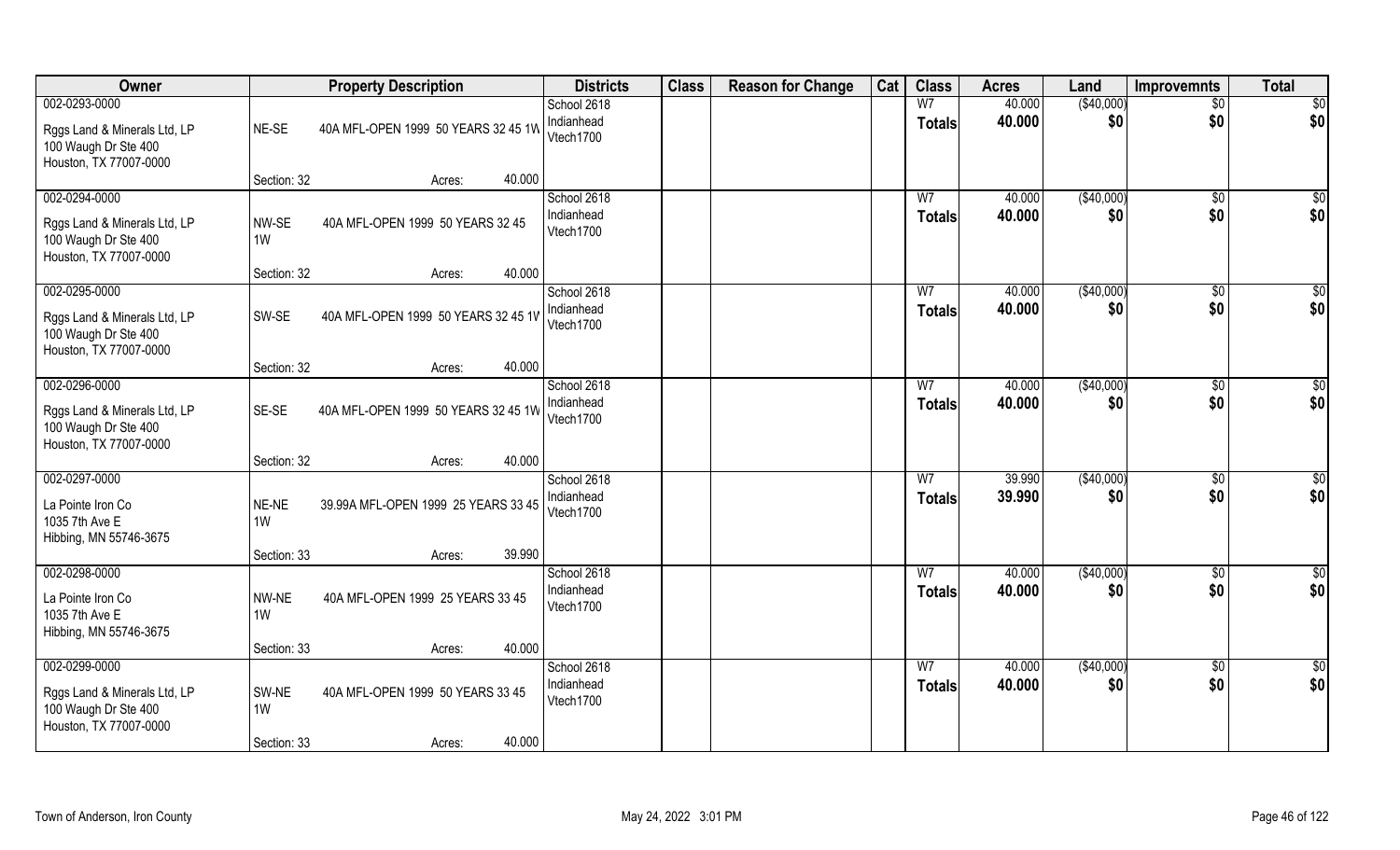| Owner                                                     | <b>Property Description</b>                             | <b>Districts</b>          | <b>Class</b> | <b>Reason for Change</b> | Cat | <b>Class</b>                    | <b>Acres</b>   | Land               | <b>Improvemnts</b> | <b>Total</b>  |
|-----------------------------------------------------------|---------------------------------------------------------|---------------------------|--------------|--------------------------|-----|---------------------------------|----------------|--------------------|--------------------|---------------|
| 002-0300-0000                                             |                                                         | School 2618<br>Indianhead |              |                          |     | W <sub>7</sub>                  | 40.000         | (\$40,000)<br>\$0  | \$0<br>\$0         | \$0           |
| Rggs Land & Minerals Ltd, LP                              | SE-NE<br>40A MFL-OPEN 1999 50 YEARS 33 45 1W            | Vtech1700                 |              |                          |     | <b>Totals</b>                   | 40.000         |                    |                    | \$0           |
| 100 Waugh Dr Ste 400                                      |                                                         |                           |              |                          |     |                                 |                |                    |                    |               |
| Houston, TX 77007-0000                                    | 40.000<br>Section: 33<br>Acres:                         |                           |              |                          |     |                                 |                |                    |                    |               |
| 002-0301-0000                                             | 11162W Moore Park Rd                                    | School 2618               |              |                          |     | G1                              | 1.000          | \$4,000            | \$26,300           | \$30,300      |
|                                                           | PT NE-NW 1A33 45 1WCHESTER COMAPNY/RGGS                 | Indianhead                |              |                          |     | <b>Totals</b>                   | 1.000          | \$4,000            | \$26,300           | \$30,300      |
| Rggs Land & Minerals Ltd, LP et al<br>c/o Chester Company | LAND AND MINERALS UND 1/2 INT EA                        | Vtech1700                 |              |                          |     |                                 |                |                    |                    |               |
| 1035 7th Ave E                                            |                                                         |                           |              |                          |     |                                 |                |                    |                    |               |
| Hibbing, MN 55746-3675                                    | 1.000<br>Section: 33<br>Acres:                          |                           |              |                          |     |                                 |                |                    |                    |               |
| 002-0301-0100                                             |                                                         | School 2618               |              |                          |     | $W_5$                           | 12.000         | (\$12,000)         | \$0                | \$0           |
| Rggs Land & Minerals Ltd, LP et al                        | PT NE-NW<br>12AMFL-OPEN 2017 50 YEARS33 45              | Indianhead                |              |                          |     | <b>Totals</b>                   | 12.000         | \$0                | \$0                | \$0           |
| c/o Chester Company                                       | 1WCHESTER CO/RGGS LAND AND MINERALS UND                 | Vtech1700                 |              |                          |     |                                 |                |                    |                    |               |
| 1035 7th Ave E                                            | <b>1/2 INT EA</b>                                       |                           |              |                          |     |                                 |                |                    |                    |               |
| Hibbing, MN 55746-3675<br>002-0301-0200                   | Section: 33<br>12.000<br>Acres:<br>11127W Moore Park Rd | School 2618               |              |                          |     |                                 |                |                    |                    | \$5,900       |
|                                                           |                                                         | Indianhead                |              |                          |     | G <sub>1</sub><br><b>Totals</b> | 1.000<br>1.000 | \$4,000<br>\$4,000 | \$1,900<br>\$1,900 | \$5,900       |
| Rggs Land & Minerals Ltd, LP et al                        | PT NE-NW 1A33 45 1WCHESTER COMPANY & RGGS               | Vtech1700                 |              |                          |     |                                 |                |                    |                    |               |
| c/o Chester Company<br>1035 7th Ave E                     | LAND & MINERALS UND 1/2 INT EA                          |                           |              |                          |     |                                 |                |                    |                    |               |
| Hibbing, MN 55746-3675                                    | 1.000<br>Section: 33<br>Acres:                          |                           |              |                          |     |                                 |                |                    |                    |               |
| 002-0301-0300                                             |                                                         | School 2618               |              |                          |     | $W_5$                           | 12.000         | (\$12,000)         | $\overline{50}$    | \$0           |
| Rggs Land & Minerals Ltd, LP et al                        | PT NE-NW 12AMFL-OPEN 2017 50 YEARS33 45                 | Indianhead                |              |                          |     | <b>Totals</b>                   | 12.000         | \$0                | \$0                | \$0           |
| c/o Chester Company                                       | 1WCHESTER COMPANY/RGGS LAND AND MINERALS                | Vtech1700                 |              |                          |     |                                 |                |                    |                    |               |
| 1035 7th Ave E                                            | UND 1/2 INT EA                                          |                           |              |                          |     |                                 |                |                    |                    |               |
| Hibbing, MN 55746-3675                                    | 12.000<br>Section: 33<br>Acres:                         |                           |              |                          |     |                                 |                |                    |                    |               |
| 002-0301-0400                                             |                                                         | School 2618               |              |                          |     | $W_5$                           | 14.000         | (\$14,000)         | \$0                | $\frac{1}{2}$ |
| Rggs Land & Minerals Ltd, LP et al                        | PT NE-NW 14AMFL-OPEN 2017 50 YEARS33 45                 | Indianhead<br>Vtech1700   |              |                          |     | <b>Totals</b>                   | 14.000         | \$0                | \$0                | \$0           |
| c/o Chester Company                                       | 1WCHESTER COMPANY/RGGS LAND & MINERALS                  |                           |              |                          |     |                                 |                |                    |                    |               |
| 1035 7th Ave E                                            | <b>UND 1/2 INT</b>                                      |                           |              |                          |     |                                 |                |                    |                    |               |
| Hibbing, MN 55746-3675<br>002-0302-0000                   | Section: 33<br>14.000<br>Acres:                         | School 2618               |              |                          |     | $W_5$                           | 39.000         | ( \$39,000)        | $\overline{50}$    | $rac{1}{2}$   |
|                                                           |                                                         | Indianhead                |              |                          |     | <b>Totals</b>                   | 39.000         | \$0                | \$0                | \$0           |
| Jill R. Buccanero<br>Ethan Buccanero                      | PT NW-NW<br>39A MFL-OPEN 2017 25 YEARS 33 45<br>1W      | Vtech1700                 |              |                          |     |                                 |                |                    |                    |               |
| 11722N Atlantic St                                        |                                                         |                           |              |                          |     |                                 |                |                    |                    |               |
| Iron Belt, WI 54536                                       | 39.000<br>Section: 33<br>Acres:                         |                           |              |                          |     |                                 |                |                    |                    |               |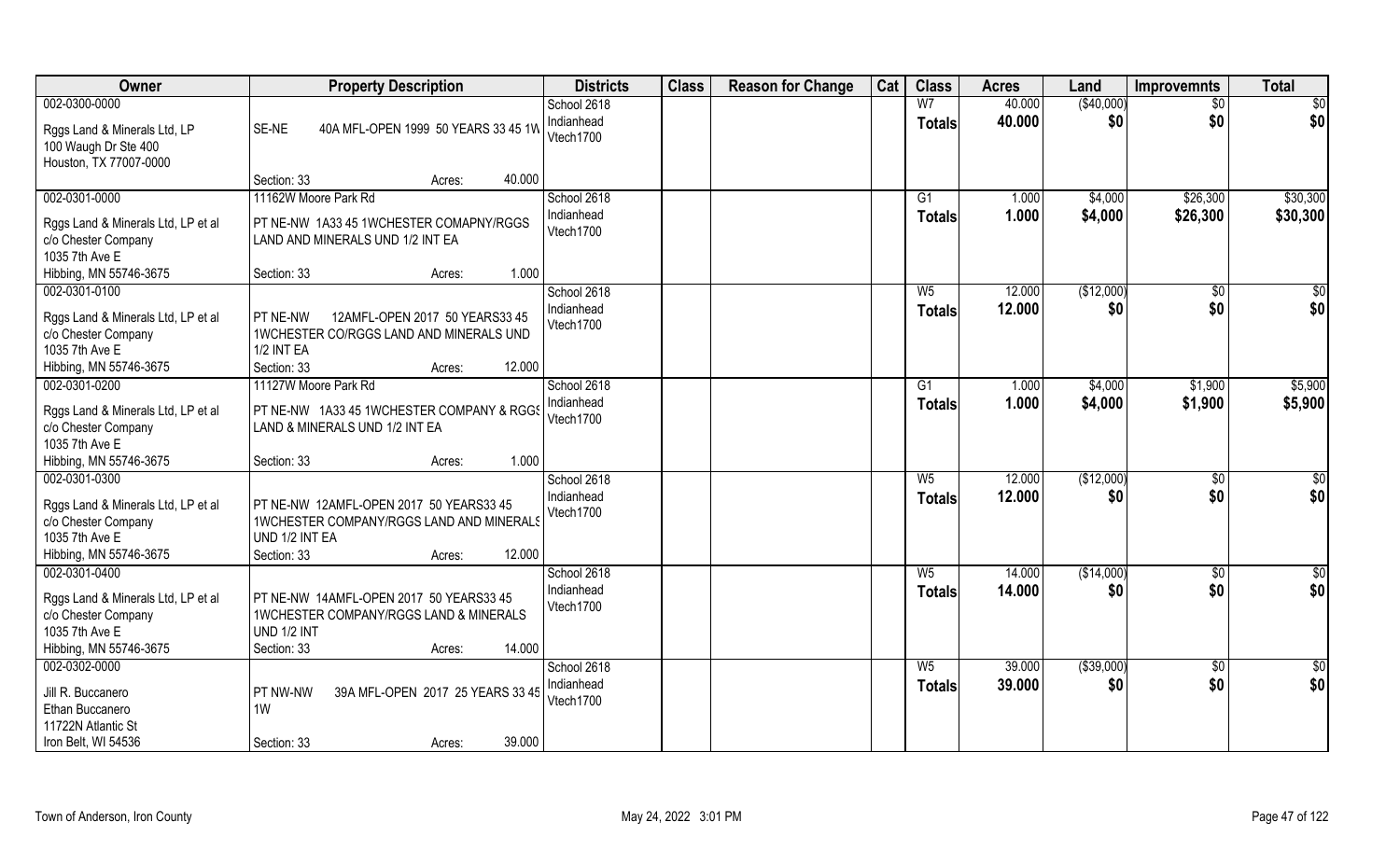| 11203W Moore Park Rd<br>\$34,400<br>002-0302-0100<br>1.000<br>\$5,000<br>School 2618<br>G1<br>\$29,400<br>Indianhead<br>1.000<br>\$5,000<br>\$29,400<br>\$34,400<br><b>Totals</b><br>PT NW-NW 1A 33 45 1W<br>Ethan Buccanero et al<br>Vtech1700<br>c/o Jill R. Buccanero<br><b>Box 29</b><br>Iron Belt, WI 54536-0000<br>Section: 33<br>1.000<br>Acres:<br>002-0303-0000<br>(\$40,000)<br>School 2618<br>40.000<br>W <sub>7</sub><br>\$0<br>\$0<br>\$0<br>Indianhead<br>40.000<br>\$0<br><b>Totals</b><br>SW-NW<br>40A MFL-OPEN 1999 50 YEARS 33 45<br>Rggs Land & Minerals Ltd, LP<br>Vtech1700<br>100 Waugh Dr Ste 400<br>1W<br>Houston, TX 77007-0000<br>40.000<br>Section: 33<br>Acres:<br>002-0304-0000<br>School 2618<br>W7<br>40.000<br>( \$40,000)<br>\$0<br>\$0<br>\$0<br>\$0<br>Indianhead<br>\$0<br>40.000<br><b>Totals</b><br>SE-NW<br>40A MFL-OPEN 1999 50 YEARS 33 45<br>Rggs Land & Minerals Ltd, LP<br>Vtech1700<br>100 Waugh Dr Ste 400<br>1W<br>Houston, TX 77007-0000<br>40.000<br>Section: 33<br>Acres:<br>002-0305-0000<br>(\$40,000)<br>\$0<br>School 2618<br>40.000<br>W7<br>\$0<br>\$0<br>\$0<br>Indianhead<br>40.000<br>\$0<br><b>Totals</b><br>NE-SW<br>40A MFL-OPEN 1999 50 YEARS 33 45<br>Rggs Land & Minerals Ltd, LP<br>Vtech1700<br>1W<br>100 Waugh Dr Ste 400<br>Houston, TX 77007-0000<br>40.000<br>Section: 33<br>Acres: |
|------------------------------------------------------------------------------------------------------------------------------------------------------------------------------------------------------------------------------------------------------------------------------------------------------------------------------------------------------------------------------------------------------------------------------------------------------------------------------------------------------------------------------------------------------------------------------------------------------------------------------------------------------------------------------------------------------------------------------------------------------------------------------------------------------------------------------------------------------------------------------------------------------------------------------------------------------------------------------------------------------------------------------------------------------------------------------------------------------------------------------------------------------------------------------------------------------------------------------------------------------------------------------------------------------------------------------------------------------------|
| $\overline{\$0}$                                                                                                                                                                                                                                                                                                                                                                                                                                                                                                                                                                                                                                                                                                                                                                                                                                                                                                                                                                                                                                                                                                                                                                                                                                                                                                                                           |
|                                                                                                                                                                                                                                                                                                                                                                                                                                                                                                                                                                                                                                                                                                                                                                                                                                                                                                                                                                                                                                                                                                                                                                                                                                                                                                                                                            |
|                                                                                                                                                                                                                                                                                                                                                                                                                                                                                                                                                                                                                                                                                                                                                                                                                                                                                                                                                                                                                                                                                                                                                                                                                                                                                                                                                            |
|                                                                                                                                                                                                                                                                                                                                                                                                                                                                                                                                                                                                                                                                                                                                                                                                                                                                                                                                                                                                                                                                                                                                                                                                                                                                                                                                                            |
|                                                                                                                                                                                                                                                                                                                                                                                                                                                                                                                                                                                                                                                                                                                                                                                                                                                                                                                                                                                                                                                                                                                                                                                                                                                                                                                                                            |
|                                                                                                                                                                                                                                                                                                                                                                                                                                                                                                                                                                                                                                                                                                                                                                                                                                                                                                                                                                                                                                                                                                                                                                                                                                                                                                                                                            |
|                                                                                                                                                                                                                                                                                                                                                                                                                                                                                                                                                                                                                                                                                                                                                                                                                                                                                                                                                                                                                                                                                                                                                                                                                                                                                                                                                            |
|                                                                                                                                                                                                                                                                                                                                                                                                                                                                                                                                                                                                                                                                                                                                                                                                                                                                                                                                                                                                                                                                                                                                                                                                                                                                                                                                                            |
|                                                                                                                                                                                                                                                                                                                                                                                                                                                                                                                                                                                                                                                                                                                                                                                                                                                                                                                                                                                                                                                                                                                                                                                                                                                                                                                                                            |
|                                                                                                                                                                                                                                                                                                                                                                                                                                                                                                                                                                                                                                                                                                                                                                                                                                                                                                                                                                                                                                                                                                                                                                                                                                                                                                                                                            |
|                                                                                                                                                                                                                                                                                                                                                                                                                                                                                                                                                                                                                                                                                                                                                                                                                                                                                                                                                                                                                                                                                                                                                                                                                                                                                                                                                            |
|                                                                                                                                                                                                                                                                                                                                                                                                                                                                                                                                                                                                                                                                                                                                                                                                                                                                                                                                                                                                                                                                                                                                                                                                                                                                                                                                                            |
|                                                                                                                                                                                                                                                                                                                                                                                                                                                                                                                                                                                                                                                                                                                                                                                                                                                                                                                                                                                                                                                                                                                                                                                                                                                                                                                                                            |
|                                                                                                                                                                                                                                                                                                                                                                                                                                                                                                                                                                                                                                                                                                                                                                                                                                                                                                                                                                                                                                                                                                                                                                                                                                                                                                                                                            |
|                                                                                                                                                                                                                                                                                                                                                                                                                                                                                                                                                                                                                                                                                                                                                                                                                                                                                                                                                                                                                                                                                                                                                                                                                                                                                                                                                            |
|                                                                                                                                                                                                                                                                                                                                                                                                                                                                                                                                                                                                                                                                                                                                                                                                                                                                                                                                                                                                                                                                                                                                                                                                                                                                                                                                                            |
|                                                                                                                                                                                                                                                                                                                                                                                                                                                                                                                                                                                                                                                                                                                                                                                                                                                                                                                                                                                                                                                                                                                                                                                                                                                                                                                                                            |
|                                                                                                                                                                                                                                                                                                                                                                                                                                                                                                                                                                                                                                                                                                                                                                                                                                                                                                                                                                                                                                                                                                                                                                                                                                                                                                                                                            |
|                                                                                                                                                                                                                                                                                                                                                                                                                                                                                                                                                                                                                                                                                                                                                                                                                                                                                                                                                                                                                                                                                                                                                                                                                                                                                                                                                            |
|                                                                                                                                                                                                                                                                                                                                                                                                                                                                                                                                                                                                                                                                                                                                                                                                                                                                                                                                                                                                                                                                                                                                                                                                                                                                                                                                                            |
| 002-0306-0000<br>(\$40,000)<br>W <sub>7</sub><br>40.000<br>\$0<br>$\overline{50}$<br>School 2618                                                                                                                                                                                                                                                                                                                                                                                                                                                                                                                                                                                                                                                                                                                                                                                                                                                                                                                                                                                                                                                                                                                                                                                                                                                           |
| \$0<br>Indianhead<br>\$0<br>\$0<br>40.000<br><b>Totals</b><br>40A MFL-OPEN 1999 50 YEARS 33 45<br>Rggs Land & Minerals Ltd, LP<br>NW-SW                                                                                                                                                                                                                                                                                                                                                                                                                                                                                                                                                                                                                                                                                                                                                                                                                                                                                                                                                                                                                                                                                                                                                                                                                    |
| Vtech1700<br>100 Waugh Dr Ste 400<br>1W                                                                                                                                                                                                                                                                                                                                                                                                                                                                                                                                                                                                                                                                                                                                                                                                                                                                                                                                                                                                                                                                                                                                                                                                                                                                                                                    |
| Houston, TX 77007-0000                                                                                                                                                                                                                                                                                                                                                                                                                                                                                                                                                                                                                                                                                                                                                                                                                                                                                                                                                                                                                                                                                                                                                                                                                                                                                                                                     |
| 40.000<br>Section: 33<br>Acres:                                                                                                                                                                                                                                                                                                                                                                                                                                                                                                                                                                                                                                                                                                                                                                                                                                                                                                                                                                                                                                                                                                                                                                                                                                                                                                                            |
| (\$40,000)<br>\$0<br>002-0307-0000<br>School 2618<br>W <sub>7</sub><br>40.000<br>\$0                                                                                                                                                                                                                                                                                                                                                                                                                                                                                                                                                                                                                                                                                                                                                                                                                                                                                                                                                                                                                                                                                                                                                                                                                                                                       |
| \$0<br>\$0<br>Indianhead<br>40.000<br>\$0<br><b>Totals</b>                                                                                                                                                                                                                                                                                                                                                                                                                                                                                                                                                                                                                                                                                                                                                                                                                                                                                                                                                                                                                                                                                                                                                                                                                                                                                                 |
| 40A MFL-OPEN 1999 50 YEARS 33 45<br>Rggs Land & Minerals Ltd, LP<br>SW-SW<br>Vtech1700<br>100 Waugh Dr Ste 400<br>1W                                                                                                                                                                                                                                                                                                                                                                                                                                                                                                                                                                                                                                                                                                                                                                                                                                                                                                                                                                                                                                                                                                                                                                                                                                       |
| Houston, TX 77007-0000                                                                                                                                                                                                                                                                                                                                                                                                                                                                                                                                                                                                                                                                                                                                                                                                                                                                                                                                                                                                                                                                                                                                                                                                                                                                                                                                     |
| 40.000<br>Section: 33<br>Acres:                                                                                                                                                                                                                                                                                                                                                                                                                                                                                                                                                                                                                                                                                                                                                                                                                                                                                                                                                                                                                                                                                                                                                                                                                                                                                                                            |
| 002-0308-0000<br>(\$40,000)<br>School 2618<br>W <sub>7</sub><br>40.000<br>\$0<br>\$0                                                                                                                                                                                                                                                                                                                                                                                                                                                                                                                                                                                                                                                                                                                                                                                                                                                                                                                                                                                                                                                                                                                                                                                                                                                                       |
| \$0<br>\$0<br>Indianhead<br>40.000<br>\$0<br>Totals                                                                                                                                                                                                                                                                                                                                                                                                                                                                                                                                                                                                                                                                                                                                                                                                                                                                                                                                                                                                                                                                                                                                                                                                                                                                                                        |
| SE-SW<br>40A MFL-OPEN 1999 50 YEARS 33 45 1V<br>Rggs Land & Minerals Ltd, LP<br>Vtech1700                                                                                                                                                                                                                                                                                                                                                                                                                                                                                                                                                                                                                                                                                                                                                                                                                                                                                                                                                                                                                                                                                                                                                                                                                                                                  |
| 100 Waugh Dr Ste 400<br>Houston, TX 77007-0000                                                                                                                                                                                                                                                                                                                                                                                                                                                                                                                                                                                                                                                                                                                                                                                                                                                                                                                                                                                                                                                                                                                                                                                                                                                                                                             |
| 40.000<br>Section: 33<br>Acres:                                                                                                                                                                                                                                                                                                                                                                                                                                                                                                                                                                                                                                                                                                                                                                                                                                                                                                                                                                                                                                                                                                                                                                                                                                                                                                                            |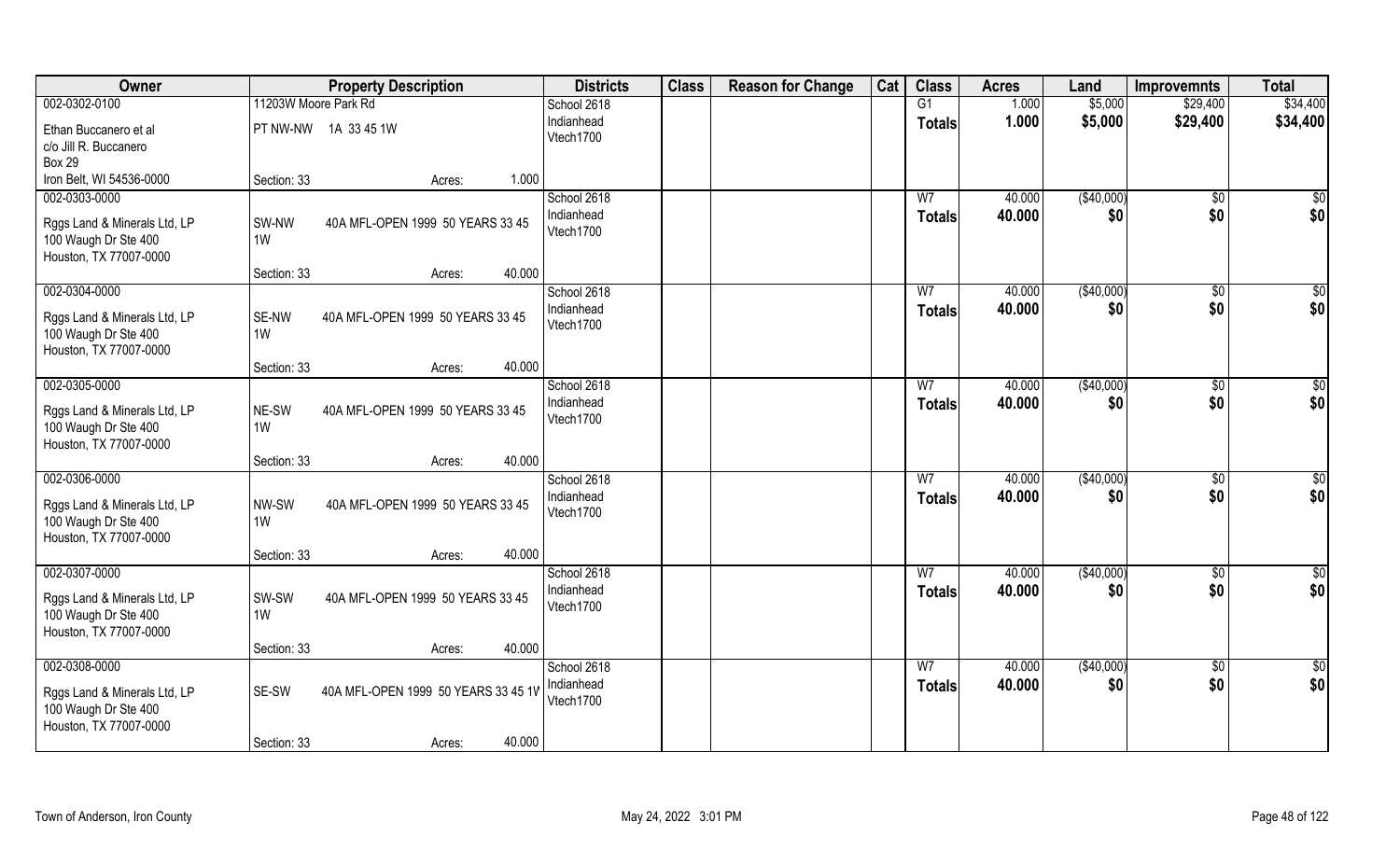| Owner                                                                                           |             | <b>Property Description</b>                            |        |        | <b>Districts</b>                       | <b>Class</b> | <b>Reason for Change</b> | Cat | <b>Class</b>                    | <b>Acres</b>     | Land                   | <b>Improvemnts</b>     | <b>Total</b>            |
|-------------------------------------------------------------------------------------------------|-------------|--------------------------------------------------------|--------|--------|----------------------------------------|--------------|--------------------------|-----|---------------------------------|------------------|------------------------|------------------------|-------------------------|
| 002-0309-0000<br>Rggs Land & Minerals Ltd, LP<br>100 Waugh Dr Ste 400<br>Houston, TX 77007-0000 | NE-SE       | 40A MFL-OPEN 1999 50 YEARS 33 45 1W                    |        |        | School 2618<br>Indianhead<br>Vtech1700 |              |                          |     | W <sub>7</sub><br><b>Totals</b> | 40.000<br>40.000 | (\$40,000)<br>\$0      | $\overline{50}$<br>\$0 | \$0<br>\$0              |
|                                                                                                 | Section: 33 |                                                        | Acres: | 40.000 |                                        |              |                          |     |                                 |                  |                        |                        |                         |
| 002-0310-0000<br>Rggs Land & Minerals Ltd, LP<br>100 Waugh Dr Ste 400<br>Houston, TX 77007-0000 | NW-SE<br>1W | 40A MFL-OPEN 1999 50 YEARS 33 45                       |        |        | School 2618<br>Indianhead<br>Vtech1700 |              |                          |     | W <sub>7</sub><br><b>Totals</b> | 40.000<br>40.000 | (\$40,000)<br>\$0      | \$0<br>\$0             | $\overline{\$0}$<br>\$0 |
|                                                                                                 | Section: 33 |                                                        | Acres: | 40.000 |                                        |              |                          |     |                                 | 40.000           |                        |                        |                         |
| 002-0311-0000<br>Rggs Land & Minerals Ltd, LP<br>100 Waugh Dr Ste 400<br>Houston, TX 77007-0000 | SW-SE       | 40A MFL-OPEN 1999 50 YEARS<br>BARBARA JOHNSON 33 45 1W |        |        | School 2618<br>Indianhead<br>Vtech1700 |              |                          |     | W <sub>7</sub><br><b>Totals</b> | 40.000           | ( \$40,000)<br>\$0     | \$0<br>\$0             | \$0<br>\$0              |
|                                                                                                 | Section: 33 |                                                        | Acres: | 40.000 |                                        |              |                          |     |                                 |                  |                        |                        |                         |
| 002-0312-0000<br>Rggs Land & Minerals Ltd, LP<br>100 Waugh Dr Ste 400<br>Houston, TX 77007-0000 | SE-SE       | 40A MFL-OPEN 1999 50 YEARS 33 45 1W                    |        |        | School 2618<br>Indianhead<br>Vtech1700 |              |                          |     | W <sub>7</sub><br><b>Totals</b> | 40.000<br>40.000 | (\$40,000)<br>\$0      | \$0<br>\$0             | \$0<br>\$0              |
|                                                                                                 | Section: 33 |                                                        | Acres: | 40.000 |                                        |              |                          |     |                                 |                  |                        |                        |                         |
| 002-0313-0000<br>La Pointe Iron Co<br>1035 7th Ave E<br>Hibbing, MN 55746-3675                  | NE-NE       | 40A MFL-OPEN 1999 25 YEARS 34 45 1W                    |        |        | School 2618<br>Indianhead<br>Vtech1700 |              |                          |     | W <sub>7</sub><br><b>Totals</b> | 40.000<br>40.000 | (\$40,000)<br>\$0      | \$0<br>\$0             | \$0<br>\$0              |
| 002-0314-0000                                                                                   | Section: 34 |                                                        | Acres: | 40.000 | School 2618                            |              |                          |     | W <sub>7</sub>                  | 40.000           | (\$40,000)             |                        |                         |
| La Pointe Iron Co<br>1035 7th Ave E<br>Hibbing, MN 55746-3675                                   | NW-NE<br>1W | 40A MFL-OPEN 1999 25 YEARS 34 45                       |        |        | Indianhead<br>Vtech1700                |              |                          |     | <b>Totals</b>                   | 40.000           | \$0                    | \$0<br>\$0             | \$0<br>\$0              |
|                                                                                                 | Section: 34 |                                                        | Acres: | 40.000 |                                        |              |                          |     |                                 |                  |                        |                        |                         |
| 002-0315-0000<br>Iron County<br>300 Taconite St<br>Hurley, WI 54534                             | Section: 34 | S1/2 OF NE1/4 80A F.C.L. 34 45 1W                      | Acres: | 80.000 | School 2618<br>Indianhead<br>Vtech1700 |              |                          |     | W <sub>4</sub><br><b>Totals</b> | 80.000<br>80.000 | $\overline{50}$<br>\$0 | $\sqrt{6}$<br>\$0      | $\overline{50}$<br>\$0  |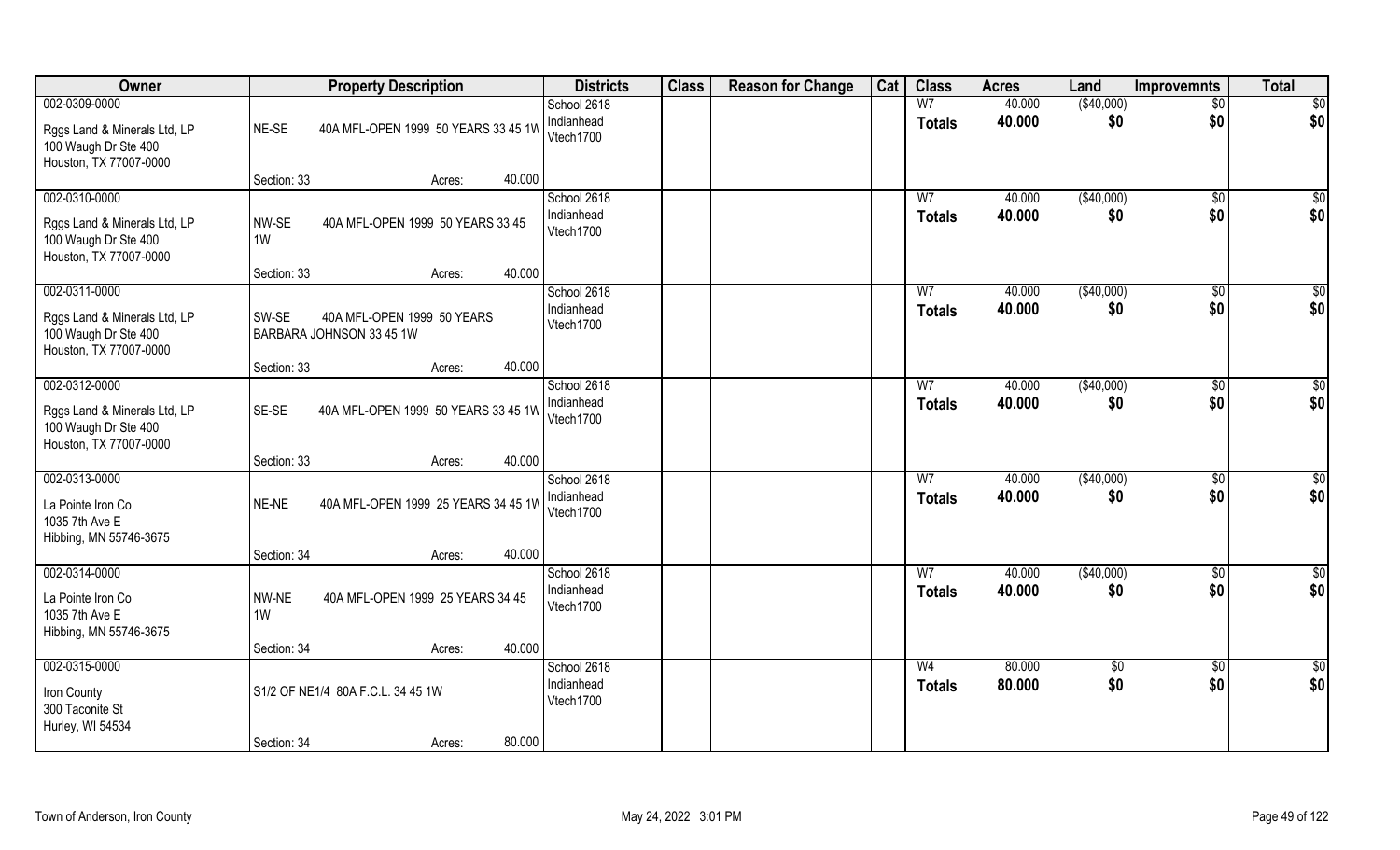| Owner                                                                                           | <b>Property Description</b>                                                                        | <b>Districts</b>                       | <b>Class</b> | <b>Reason for Change</b> | Cat | <b>Class</b>                    | <b>Acres</b>     | Land                 | <b>Improvemnts</b>     | <b>Total</b>            |
|-------------------------------------------------------------------------------------------------|----------------------------------------------------------------------------------------------------|----------------------------------------|--------------|--------------------------|-----|---------------------------------|------------------|----------------------|------------------------|-------------------------|
| 002-0316-0000<br>La Pointe Iron Co<br>1035 7th Ave E<br>Hibbing, MN 55746-3675                  | NE-NW<br>40A MFL-OPEN 1999 25 YEARS 34 45<br>1W                                                    | School 2618<br>Indianhead<br>Vtech1700 |              |                          |     | W <sub>7</sub><br><b>Totals</b> | 40.000<br>40.000 | (\$40,000)<br>\$0    | $\overline{50}$<br>\$0 | \$0<br>\$0              |
|                                                                                                 | 40.000<br>Section: 34<br>Acres:                                                                    |                                        |              |                          |     |                                 |                  |                      |                        |                         |
| 002-0317-0000<br>La Pointe Iron Co<br>1035 7th Ave E<br>Hibbing, MN 55746-3675                  | 40A MFL-OPEN 1999 25 YEARS 34 45<br>NW-NW<br>1W<br>40.000<br>Section: 34<br>Acres:                 | School 2618<br>Indianhead<br>Vtech1700 |              |                          |     | W <sub>7</sub><br><b>Totals</b> | 40.000<br>40.000 | (\$40,000)<br>\$0    | \$0<br>\$0             | $\overline{\$0}$<br>\$0 |
| 002-0318-0000                                                                                   |                                                                                                    | School 2618                            |              |                          |     | W7                              | 40.000           | ( \$40,000)          | $\sqrt[6]{3}$          | \$0                     |
| Rggs Land & Minerals Ltd, LP<br>100 Waugh Dr Ste 400<br>Houston, TX 77007-0000                  | SW-NW<br>40A MFL-OPEN 1999 50 YEARS 34 45<br>1W                                                    | Indianhead<br>Vtech1700                |              |                          |     | <b>Totals</b>                   | 40.000           | \$0                  | \$0                    | \$0                     |
|                                                                                                 | 40.000<br>Section: 34<br>Acres:                                                                    |                                        |              |                          |     |                                 |                  |                      |                        |                         |
| 002-0319-0000<br>Rggs Land & Minerals Ltd, LP<br>100 Waugh Dr Ste 400<br>Houston, TX 77007-0000 | SE-NW<br>40A MFL-OPEN 1999 50 YEARS 34 45<br>1W                                                    | School 2618<br>Indianhead<br>Vtech1700 |              |                          |     | W <sub>7</sub><br><b>Totals</b> | 40.000<br>40.000 | (\$40,000)<br>\$0    | \$0<br>\$0             | \$0<br>\$0              |
|                                                                                                 | 40.000<br>Section: 34<br>Acres:                                                                    |                                        |              |                          |     |                                 |                  |                      |                        |                         |
| 002-0320-0000<br>Iron County<br>300 Taconite St<br>Hurley, WI 54534                             | N1/2 OF SW1/4 80A F C L 34 45 1W                                                                   | School 2618<br>Indianhead<br>Vtech1700 |              |                          |     | W <sub>4</sub><br><b>Totals</b> | 80.000<br>80.000 | $\sqrt[6]{3}$<br>\$0 | $\sqrt[6]{30}$<br>\$0  | $\overline{50}$<br>\$0  |
|                                                                                                 | 80.000<br>Section: 34<br>Acres:                                                                    |                                        |              |                          |     |                                 |                  |                      |                        |                         |
| 002-0321-0000<br>La Pointe Iron Co<br>1035 7th Ave E<br>Hibbing, MN 55746-3675                  | SW-SW<br>40A BARBARA JOHNSON MFL-OPEN<br>1999 25 YEARS 34 45 1W                                    | School 2618<br>Indianhead<br>Vtech1700 |              |                          |     | W7<br><b>Totals</b>             | 40.000<br>40.000 | (\$40,000)<br>\$0    | \$0<br>\$0             | \$0<br>\$0              |
|                                                                                                 | 40.000<br>Section: 34<br>Acres:                                                                    |                                        |              |                          |     |                                 |                  |                      |                        |                         |
| 002-0322-0000<br>La Pointe Iron Co<br>1035 7th Ave E<br>Hibbing, MN 55746-3675                  | SE-SW<br>40A BARBARA JOHNSON MFL-OPEN<br>1999 25 YEARS 34 45 1W<br>40.000<br>Section: 34<br>Acres: | School 2618<br>Indianhead<br>Vtech1700 |              |                          |     | W <sub>7</sub><br><b>Totals</b> | 40.000<br>40.000 | (\$40,000)<br>\$0    | $\sqrt{$0}$<br>\$0     | \$0<br>\$0              |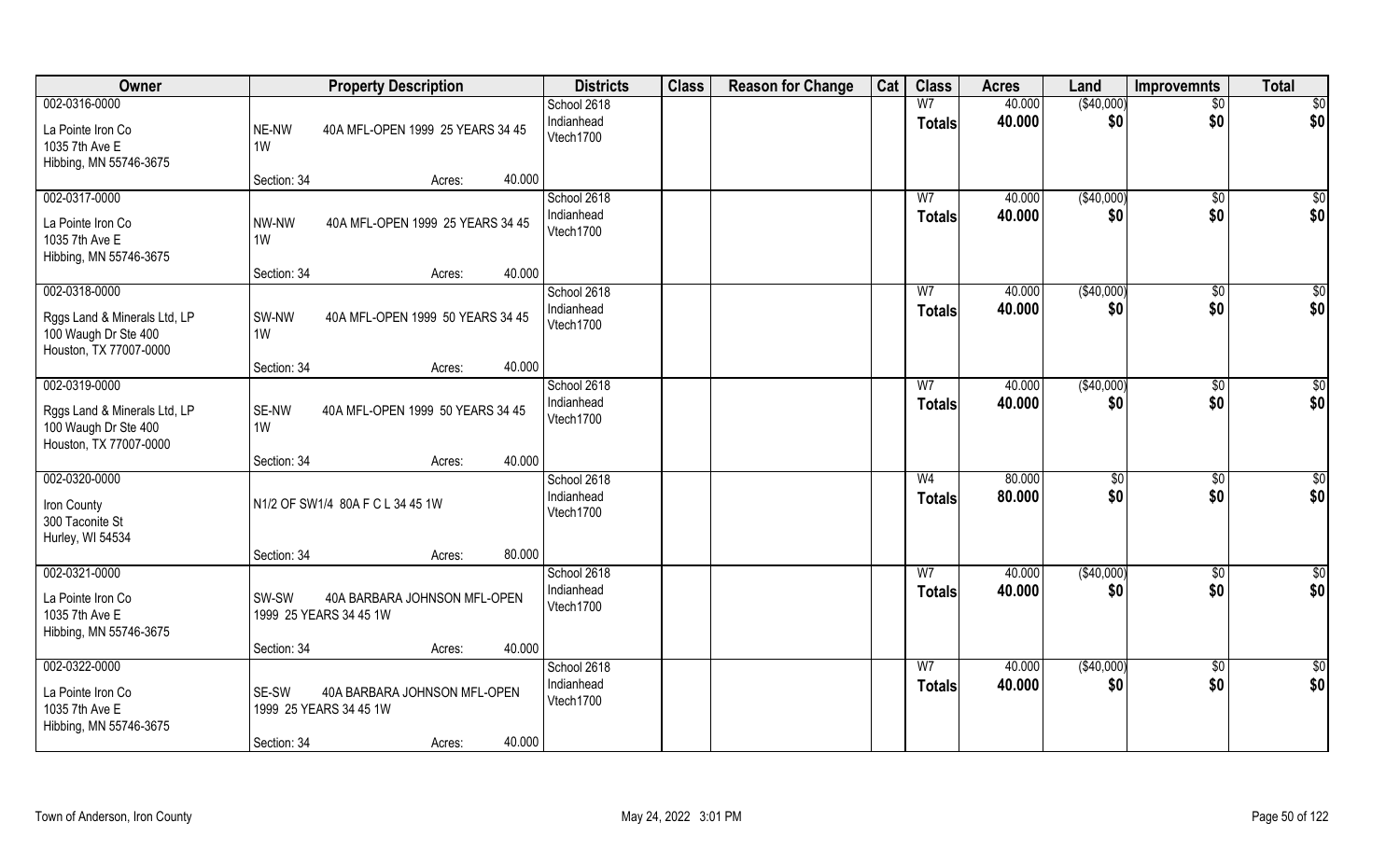| Owner                                                                                          | <b>Property Description</b>                                                                             | <b>Districts</b>                       | <b>Class</b> | <b>Reason for Change</b> | Cat | <b>Class</b>                    | <b>Acres</b>       | Land                 | <b>Improvemnts</b>     | <b>Total</b>            |
|------------------------------------------------------------------------------------------------|---------------------------------------------------------------------------------------------------------|----------------------------------------|--------------|--------------------------|-----|---------------------------------|--------------------|----------------------|------------------------|-------------------------|
| 002-0323-0000<br>Iron County<br>300 Taconite St<br>Hurley, WI 54534                            | ALL OF SE1/4 160A F C L 34 45 1W                                                                        | School 2618<br>Indianhead<br>Vtech1700 |              |                          |     | W <sub>4</sub><br><b>Totals</b> | 160.000<br>160.000 | \$0<br>\$0           | $\sqrt{$0}$<br>\$0     | $\overline{50}$<br> \$0 |
|                                                                                                | 160.000<br>Section: 34<br>Acres:                                                                        |                                        |              |                          |     |                                 |                    |                      |                        |                         |
| 002-0324-0000<br>Iron County<br>300 Taconite St<br>Hurley, WI 54534                            | ALL SEC 35 560A EXC N1/2 OF NW1/4 F C L 35 45<br>1W                                                     | School 2618<br>Indianhead<br>Vtech1700 |              |                          |     | W <sub>4</sub><br><b>Totals</b> | 560.000<br>560.000 | $\sqrt{50}$<br>\$0   | $\overline{60}$<br>\$0 | \$0<br>\$0              |
| 002-0325-0000                                                                                  | 560.000<br>Section: 35<br>Acres:                                                                        | School 2618                            |              |                          |     | W <sub>7</sub>                  | 40.000             | (\$40,000)           |                        |                         |
| La Pointe Iron Co<br>1035 7th Ave E<br>Hibbing, MN 55746-3675                                  | NE-NW<br>40A MFL-OPEN 1999 25 YEARS 35 45<br>1W                                                         | Indianhead<br>Vtech1700                |              |                          |     | <b>Totals</b>                   | 40.000             | \$0                  | \$0<br>\$0             | $\sqrt{50}$<br>\$0      |
|                                                                                                | 40.000<br>Section: 35<br>Acres:                                                                         |                                        |              |                          |     |                                 |                    |                      |                        |                         |
| 002-0326-0000<br>La Pointe Iron Co<br>1035 7th Ave E<br>Hibbing, MN 55746-3675                 | NW-NW<br>40A MFL-OPEN 1999 25 YEARS 35 45<br>1W                                                         | School 2618<br>Indianhead<br>Vtech1700 |              |                          |     | W <sub>7</sub><br><b>Totals</b> | 40.000<br>40.000   | (\$40,000)<br>\$0    | $\overline{30}$<br>\$0 | $\sqrt{50}$<br> \$0     |
|                                                                                                | 40.000<br>Section: 35<br>Acres:                                                                         |                                        |              |                          |     |                                 |                    |                      |                        |                         |
| 002-0327-0000<br>Iron County<br>300 Taconite St<br>Hurley, WI 54534                            | ALL SEC 36 640A F C L 36 45 1W<br>640.000<br>Section: 36<br>Acres:                                      | School 2618<br>Indianhead<br>Vtech1700 |              |                          |     | W <sub>4</sub><br><b>Totals</b> | 640.000<br>640.000 | $\sqrt{50}$<br>\$0   | $\overline{50}$<br>\$0 | $\overline{50}$<br>\$0  |
| 002-0328-0000                                                                                  |                                                                                                         | School 2618                            |              |                          |     | W <sub>4</sub>                  | 320.600            | \$0                  | $\overline{60}$        | \$0                     |
| Iron County<br>300 Taconite St<br>Hurley, WI 54534                                             | ALL E1/2 320.60A F C L 05 45 1E                                                                         | Indianhead<br>Vtech1700                |              |                          |     | <b>Totals</b>                   | 320.600            | \$0                  | \$0                    | \$0                     |
|                                                                                                | 320.600<br>Section: 5<br>Acres:                                                                         |                                        |              |                          |     |                                 |                    |                      |                        |                         |
| 002-0329-0000<br>Gottwald Family Partnership et al<br>3900 S Troy Ave<br>St. Francis, WI 53235 | 9109W Weber Rd<br>PT OF NE-NW 1.25A EXC RANGE CO-OP SHORES 05<br>45 1E<br>1.250<br>Section: 5<br>Acres: | School 2618<br>Indianhead<br>Vtech1700 |              |                          |     | G1<br><b>Totals</b>             | 1.250<br>1.250     | \$71,100<br>\$71,100 | \$14,500<br>\$14,500   | \$85,600<br>\$85,600    |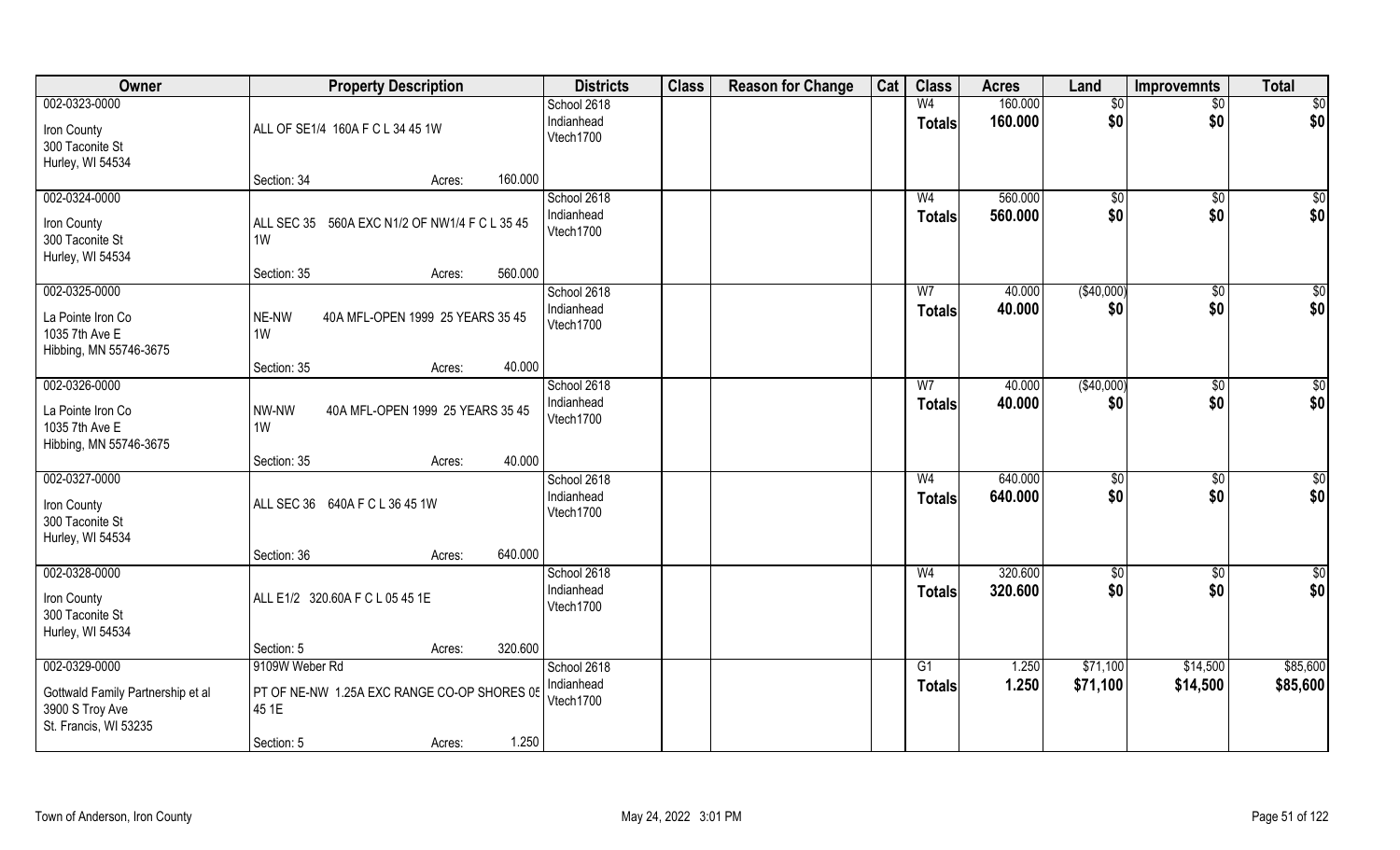| Owner                           | <b>Property Description</b>                    | <b>Districts</b>                        | <b>Class</b> | <b>Reason for Change</b> | Cat | <b>Class</b>    | <b>Acres</b>   | Land     | <b>Improvemnts</b> | <b>Total</b> |
|---------------------------------|------------------------------------------------|-----------------------------------------|--------------|--------------------------|-----|-----------------|----------------|----------|--------------------|--------------|
| 002-0329-0100                   |                                                | School 2618                             |              |                          |     | G1              | 15.580         | \$15,600 | $\sqrt{$0}$        | \$15,600     |
| Aaron J. Skoviera               | PT OF NW 1/4, Lot 2, CSM 512- 15.58ADOC 156215 | Indianhead<br>Vtech1700                 |              |                          |     | <b>Totals</b>   | 15.580         | \$15,600 | \$0                | \$15,600     |
| Colleen M. Skoviera             |                                                |                                         |              |                          |     |                 |                |          |                    |              |
| W4457 Davey Ln                  |                                                |                                         |              |                          |     |                 |                |          |                    |              |
| Merrill, WI 54452               | 15.580<br>Section: 5<br>Acres:                 |                                         |              |                          |     |                 |                |          |                    |              |
| 002-0330-0000                   | 12084N Highway 122                             | School 2618                             |              |                          |     | $\overline{G1}$ | 3.780          | \$54,200 | \$18,300           | \$72,500     |
| George T. Thurow                | PT OF NW-NW 3.78A A PARCEL IN THE NW COR       | Indianhead<br>Vtech1700                 |              |                          |     | <b>Totals</b>   | 3.780          | \$54,200 | \$18,300           | \$72,500     |
| PO Box 85                       | 05 45 1E                                       |                                         |              |                          |     |                 |                |          |                    |              |
| Saxon, WI 54559                 |                                                |                                         |              |                          |     |                 |                |          |                    |              |
|                                 | 2.000<br>Section: 5<br>Acres:                  |                                         |              |                          |     |                 |                |          |                    |              |
| 002-0331-0000                   | 12088N Highway 122                             | School 2618                             |              |                          |     | G1              | 0.930          | \$57,900 | \$40,400           | \$98,300     |
| Randall C. Wassgren             | PT OF NW-NW .93A EXC V48/586 05 45 1E          | Indianhead                              |              |                          |     | <b>Totals</b>   | 0.930          | \$57,900 | \$40,400           | \$98,300     |
| Patrice A. Wassgren             |                                                | Vtech1700                               |              |                          |     |                 |                |          |                    |              |
| 718 Macarthur Ave               |                                                |                                         |              |                          |     |                 |                |          |                    |              |
| Ashland, WI 54806               | 0.930<br>Section: 5<br>Acres:                  |                                         |              |                          |     |                 |                |          |                    |              |
| 002-0332-0000                   | 12094N Highway 122                             | School 2618                             |              |                          |     | G1              | 1.250          | \$52,900 | \$25,800           | \$78,700     |
|                                 |                                                | Indianhead                              |              |                          |     | <b>Totals</b>   | 1.250          | \$52,900 | \$25,800           | \$78,700     |
| Clayton H. Corrigan et al       | PT OF NW-NW 1.25A 05 45 1E                     | Vtech1700                               |              |                          |     |                 |                |          |                    |              |
| 8746 Venezia Ln                 |                                                |                                         |              |                          |     |                 |                |          |                    |              |
| Edmond, OK 73034-0000           |                                                |                                         |              |                          |     |                 |                |          |                    |              |
|                                 | 1.250<br>Section: 5<br>Acres:                  |                                         |              |                          |     |                 |                |          |                    |              |
| 002-0333-0000                   | 12098N Highway 122                             | School 2618                             |              |                          |     | $\overline{G1}$ | 1.750          | \$39,200 | \$43,700           | \$82,900     |
| Paul P. Loduha et al            | PT OF NW-NW 1.75A 05 45 1E                     | Indianhead                              |              |                          |     | <b>Totals</b>   | 1.750          | \$39,200 | \$43,700           | \$82,900     |
| c/o Susan Loduha-Schlecht       |                                                | Vtech1700                               |              |                          |     |                 |                |          |                    |              |
| 4818 Sherwood                   |                                                |                                         |              |                          |     |                 |                |          |                    |              |
| Madison, WI 53711-1342          | Section: 5<br>1.750<br>Acres:                  |                                         |              |                          |     |                 |                |          |                    |              |
| 002-0334-0000                   |                                                | School 2618                             |              |                          |     | G1              | 4.750          | \$75,300 | \$0                | \$75,300     |
|                                 |                                                | Indianhead                              |              |                          |     | G <sub>6</sub>  | 1.600          | \$1,600  | \$0                | \$1,600      |
| Robert J. Jackson               | Lot 1, CSM 512 PT OF THE NW1/4, 05-45-1E       | Vtech1700                               |              |                          |     | <b>Totals</b>   | 6.350          | \$76,900 | \$0                | \$76,900     |
| Nicole Jackson<br>509 2nd Ave N |                                                |                                         |              |                          |     |                 |                |          |                    |              |
| Hurley, WI 54534                | 6.350                                          |                                         |              |                          |     |                 |                |          |                    |              |
|                                 | Section: 5<br>Acres:                           |                                         |              |                          |     | G2              |                |          |                    |              |
| 002-0335-0000                   |                                                | <b>Whitecap Sanitary</b><br>District #2 |              |                          |     |                 | 4.550<br>4.550 | \$11,400 | $\sqrt{6}$         | \$11,400     |
| Penokee Land Management Company | PT OF NW-NW 4.55A LYING SO OF WEBER LAKE 05    | School 2618                             |              |                          |     | <b>Totals</b>   |                | \$11,400 | \$0                | \$11,400     |
| 9106W County Rd E               | 45 1E                                          | Indianhead                              |              |                          |     |                 |                |          |                    |              |
| Upson, WI 54565                 |                                                | Vtech1700                               |              |                          |     |                 |                |          |                    |              |
|                                 | 4.550<br>Section: 5<br>Acres:                  |                                         |              |                          |     |                 |                |          |                    |              |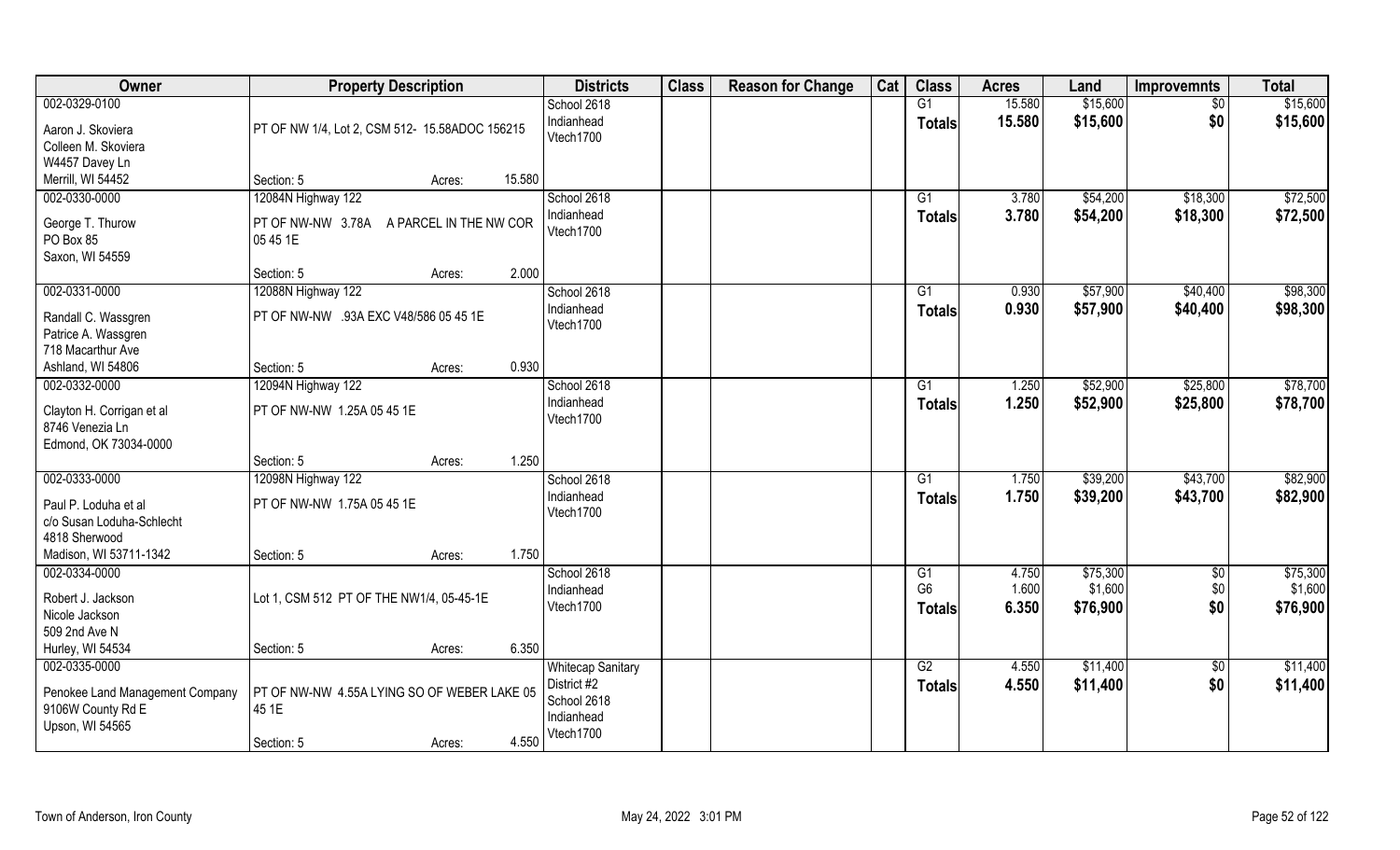| Owner                                                                                         | <b>Property Description</b>                                                                                                                                               | <b>Districts</b>                                                                  | <b>Class</b> | <b>Reason for Change</b> | Cat | <b>Class</b>        | <b>Acres</b>     | Land                   | <b>Improvemnts</b>     | <b>Total</b>           |
|-----------------------------------------------------------------------------------------------|---------------------------------------------------------------------------------------------------------------------------------------------------------------------------|-----------------------------------------------------------------------------------|--------------|--------------------------|-----|---------------------|------------------|------------------------|------------------------|------------------------|
| 002-0336-0000<br>Penokee Land Management Company<br>9106W County Rd E<br>Upson, WI 54565      | 05 45 1E PT OF SW-NW 35.95EXC DAVOS UNIT<br>AND DOC 157202<br>35.950<br>Section: 5<br>Acres:                                                                              | <b>Whitecap Sanitary</b><br>District #2<br>School 2618<br>Indianhead<br>Vtech1700 |              |                          |     | G2<br><b>Totals</b> | 35.950<br>35.950 | \$90,600<br>\$90,600   | \$314,700<br>\$314,700 | \$405,300<br>\$405,300 |
| 002-0336-0100<br>Penokee Land Management Company<br>9106W County Rd E<br>Upson, WI 54565      | PT OF SE-NW 11.92A LYING WEST OF WHITECAP<br>PLAT (MOTELS, NORDIC CENTER, GARAGE &<br>TENNIS COURTS) 05 45 1E<br>11.920<br>Section: 5<br>Acres:                           | <b>Whitecap Sanitary</b><br>District #2<br>School 2618<br>Indianhead<br>Vtech1700 |              |                          |     | G2<br><b>Totals</b> | 11.920<br>11.920 | \$125,200<br>\$125,200 | \$411,500<br>\$411,500 | \$536,700<br>\$536,700 |
| 002-0339-0000<br>Penokee Land Management Company<br>9106W County Rd E<br>Upson, WI 54565      | 9106W County E<br>PT OF SE-NW 11.31 MAIN LODGE AREA, PARKING<br>LOT EXC COUNTY PARK AND FOREST, PLATTED<br>AREA AND CS MAP 246 05 45 1E<br>13.000<br>Section: 5<br>Acres: | <b>Whitecap Sanitary</b><br>District #2<br>School 2618<br>Indianhead<br>Vtech1700 |              |                          |     | G2<br><b>Totals</b> | 13.000<br>13.000 | \$136,500<br>\$136,500 | \$168,300<br>\$168,300 | \$304,800<br>\$304,800 |
| 002-0340-0000<br>Yeti Chalets, LLC<br>1005 100th Ave<br>Roberts, WI 54023                     | 9191 Lake Dr<br>PT OF SE-NW .36A LOT 1, CSM #246 05 45 1E<br>0.360<br>Section: 5<br>Acres:                                                                                | <b>Whitecap Sanitary</b><br>District #2<br>School 2618<br>Indianhead<br>Vtech1700 |              |                          |     | G2<br><b>Totals</b> | 0.360<br>0.360   | \$14,100<br>\$14,100   | \$88,700<br>\$88,700   | \$102,800<br>\$102,800 |
| 002-0341-0000<br>Sky Slopeside, LLC<br>9703 N Courtland Dr<br>Mequon, WI 53092                | 9201 Lake Dr<br>PT OF SE-NW .35A LOT 2, CSM #246 05 45 1E<br>0.350<br>Section: 5<br>Acres:                                                                                | <b>Whitecap Sanitary</b><br>District #2<br>School 2618<br>Indianhead<br>Vtech1700 |              |                          |     | G1<br><b>Totals</b> | 0.350<br>0.350   | \$13,700<br>\$13,700   | \$107,400<br>\$107,400 | \$121,100<br>\$121,100 |
| 002-0342-0000<br>Grenoble Partnership<br>9106 W County Rd E<br>Upson, WI 54565-0000           | 9207 Lake Dr<br>PT OF SE-NW .45A LOT 3, CSM #246 05 45 1E<br>0.460<br>Section: 5<br>Acres:                                                                                | <b>Whitecap Sanitary</b><br>District #2<br>School 2618<br>Indianhead<br>Vtech1700 |              |                          |     | G1<br><b>Totals</b> | 0.460<br>0.460   | \$18,000<br>\$18,000   | \$150,100<br>\$150,100 | \$168,100<br>\$168,100 |
| 002-0343-0000<br><b>Bryan Lammers</b><br>4955 N Grandview Dr<br>Peoria Heights, IL 61616-0000 | 9215W Lake Dr<br>PT OF SE-NW .35A LOT 4, CSM #246 05 45 1E<br>0.440<br>Section: 5<br>Acres:                                                                               | <b>Whitecap Sanitary</b><br>District #2<br>School 2618<br>Indianhead<br>Vtech1700 |              |                          |     | G1<br><b>Totals</b> | 0.440<br>0.440   | \$17,200<br>\$17,200   | \$83,700<br>\$83,700   | \$100,900<br>\$100,900 |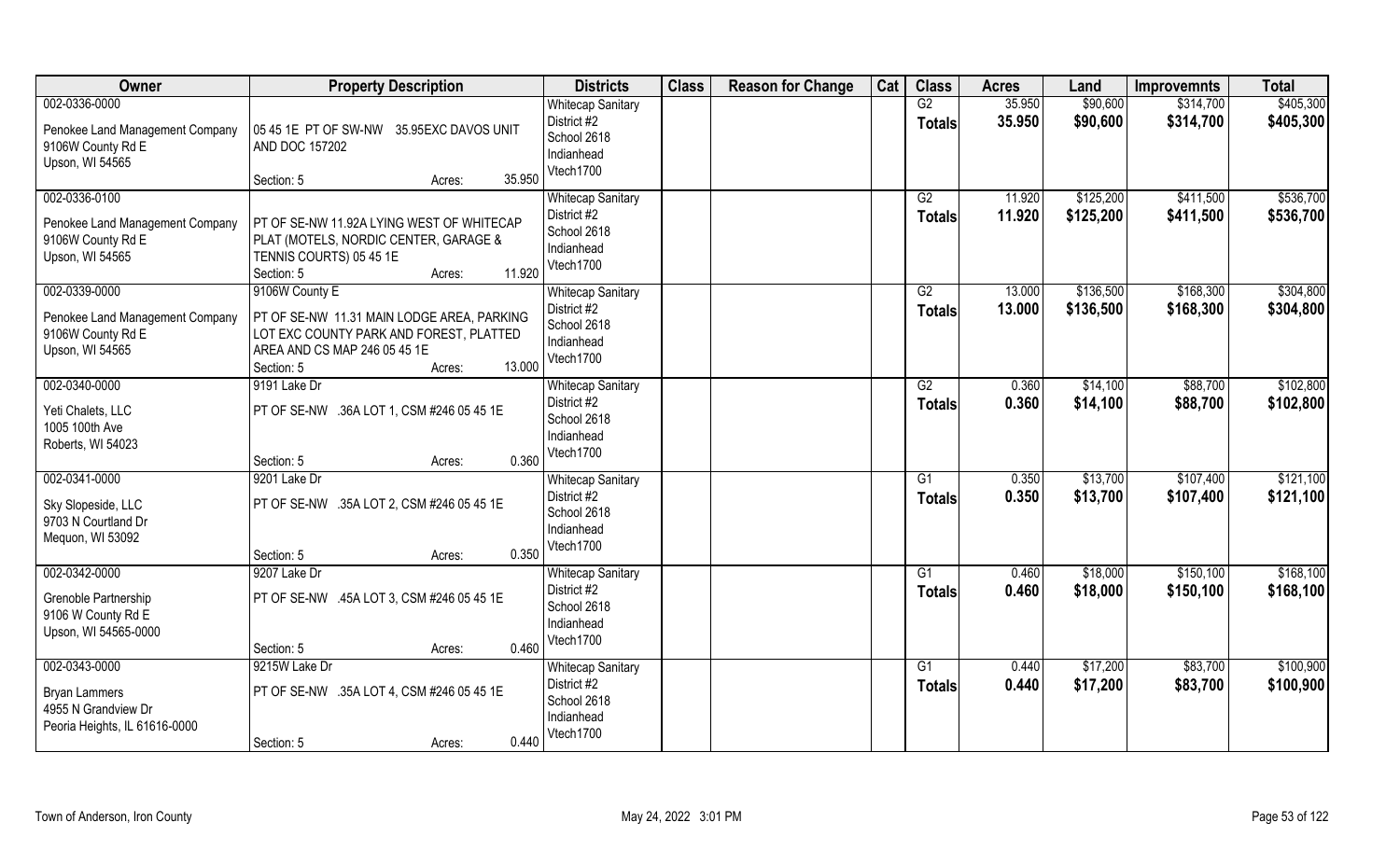| Owner                                                                                    | <b>Property Description</b>                                                                                       | <b>Districts</b>                                                                  | <b>Class</b> | <b>Reason for Change</b> | Cat | <b>Class</b>                     | <b>Acres</b>     | Land                 | <b>Improvemnts</b>     | <b>Total</b>           |
|------------------------------------------------------------------------------------------|-------------------------------------------------------------------------------------------------------------------|-----------------------------------------------------------------------------------|--------------|--------------------------|-----|----------------------------------|------------------|----------------------|------------------------|------------------------|
| 002-0344-0000<br>Iron County<br>300 Taconite St<br>Hurley, WI 54534                      | PT OF SE-NW 10A NE CORNER FCL 05 45 1E                                                                            | School 2618<br>Indianhead<br>Vtech1700                                            |              |                          |     | X3<br><b>Totals</b>              | 10.000<br>10.000 | \$0<br>\$0           | $\sqrt{6}$<br>\$0      | \$0<br>\$0             |
|                                                                                          | 10.000<br>Section: 5<br>Acres:                                                                                    |                                                                                   |              |                          |     |                                  |                  |                      |                        |                        |
| 002-0344-0100<br>Iron County<br>300 Taconite St<br>Hurley, WI 54534                      | PT OF SE-NW<br>4A WEBER LAKE PARK AREA 05 45<br>1E                                                                | School 2618<br>Indianhead<br>Vtech1700                                            |              |                          |     | $\overline{\text{X3}}$<br>Totals | 4.000<br>4.000   | $\sqrt{$0}$<br>\$0   | $\overline{50}$<br>\$0 | \$0<br>\$0             |
| 002-0345-0000                                                                            | 4.000<br>Section: 5<br>Acres:                                                                                     | <b>Whitecap Sanitary</b>                                                          |              |                          |     | G2                               | 16.580           | \$41,500             | $\sqrt[6]{}$           | \$41,500               |
| Penokee Land Management Company<br>9106W County Rd E<br>Upson, WI 54565                  | NE-SW<br>16.58A EXC PLAT OF WHITECAP 05 45 1E                                                                     | District #2<br>School 2618<br>Indianhead                                          |              |                          |     | <b>Totals</b>                    | 16.580           | \$41,500             | \$0                    | \$41,500               |
|                                                                                          | 16.580<br>Section: 5<br>Acres:                                                                                    | Vtech1700                                                                         |              |                          |     |                                  |                  |                      |                        |                        |
| 002-0346-0000<br>Penokee Land Management Company<br>9106W County Rd E<br>Upson, WI 54565 | NW-SW<br>38A EXC DAVOS PCL 05 45 1E<br>38,000<br>Section: 5<br>Acres:                                             | <b>Whitecap Sanitary</b><br>District #2<br>School 2618<br>Indianhead<br>Vtech1700 |              |                          |     | G2<br><b>Totals</b>              | 38.000<br>38.000 | \$95,000<br>\$95,000 | \$611,300<br>\$611,300 | \$706,300<br>\$706,300 |
| 002-0347-0000<br>Penokee Land Management Company<br>9106W County Rd E<br>Upson, WI 54565 | 39.86A EXC COUNTY TRUNK HWY `E' R/W<br>SW-SW<br>AS DESC IN R82/366-367 05 45 1E<br>39.860<br>Section: 5<br>Acres: | <b>Whitecap Sanitary</b><br>District #2<br>School 2618<br>Indianhead<br>Vtech1700 |              |                          |     | $\overline{G2}$<br><b>Totals</b> | 39.860<br>39.860 | \$99,700<br>\$99,700 | $\overline{50}$<br>\$0 | \$99,700<br>\$99,700   |
| 002-0348-0000<br>Davos Group Ltd<br>C/O David Hataj<br>20 Gear Dr                        | 11889N Meadow Ln<br>PT OF SW-NW, 5.01A SE-NW AND NW-SW DAVOS<br>UNIT 05 45 1E                                     | <b>Whitecap Sanitary</b><br>District #2<br>School 2618<br>Indianhead<br>Vtech1700 |              |                          |     | G2<br><b>Totals</b>              | 5.010<br>5.010   | \$70,000<br>\$70,000 | \$363,900<br>\$363,900 | \$433,900<br>\$433,900 |
| Edgerton, WI 53534<br>002-0349-0000                                                      | 5.010<br>Section: 5<br>Acres:                                                                                     | <b>Whitecap Sanitary</b>                                                          |              |                          |     | G2                               | 3.030            | \$7,600              | $\sqrt{6}$             | \$7,600                |
| <b>Whitecap Mt Sanitary District</b><br>9106W County Rd E<br>Upson, WI 54565-0000        | PT OF SE-SW 3.03A LAGOON AREA 05 45 1E<br>3.030<br>Section: 5<br>Acres:                                           | District #2<br>School 2618<br>Indianhead<br>Vtech1700                             |              |                          |     | Totals                           | 3.030            | \$7,600              | \$0                    | \$7,600                |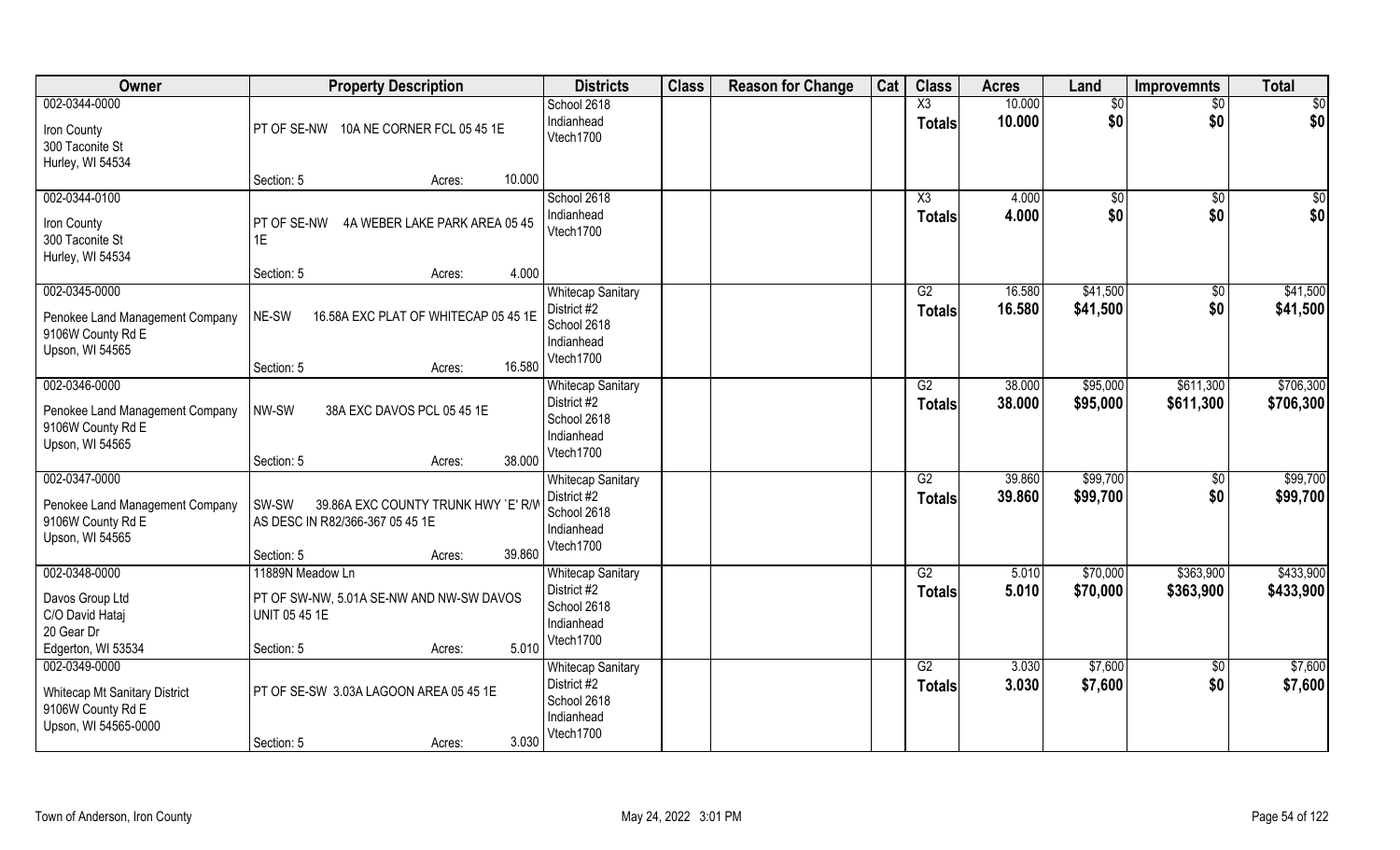| Owner                       | <b>Property Description</b>               | <b>Districts</b>        | <b>Class</b> | <b>Reason for Change</b> | Cat | <b>Class</b>                     | <b>Acres</b>    | Land                | Improvemnts     | <b>Total</b>        |
|-----------------------------|-------------------------------------------|-------------------------|--------------|--------------------------|-----|----------------------------------|-----------------|---------------------|-----------------|---------------------|
| 002-0350-0000               |                                           | School 2618             |              |                          |     | W <sub>4</sub>                   | 16.590          | $\overline{50}$     | $\overline{50}$ | \$0                 |
| Iron County                 | PT SE-SW 16.59A F C L 05 45 1E            | Indianhead              |              |                          |     | <b>Totals</b>                    | 16.590          | \$0                 | \$0             | \$0                 |
| 300 Taconite St             |                                           | Vtech1700               |              |                          |     |                                  |                 |                     |                 |                     |
| Hurley, WI 54534            |                                           |                         |              |                          |     |                                  |                 |                     |                 |                     |
|                             | 16.590<br>Section: 5<br>Acres:            |                         |              |                          |     |                                  |                 |                     |                 |                     |
| 002-0350-0100               |                                           | School 2618             |              |                          |     | X3                               | 20.520          | $\sqrt[6]{}$        | $\sqrt{$0}$     | $\frac{6}{3}$       |
| Iron County                 | PT SE-SW 20.52A 05 45 1E                  | Indianhead              |              |                          |     | <b>Totals</b>                    | 20.520          | \$0                 | \$0             | \$0                 |
| 300 Taconite St             |                                           | Vtech1700               |              |                          |     |                                  |                 |                     |                 |                     |
| Hurley, WI 54534            |                                           |                         |              |                          |     |                                  |                 |                     |                 |                     |
|                             | 20.520<br>Section: 5<br>Acres:            |                         |              |                          |     |                                  |                 |                     |                 |                     |
| 002-0351-0100               | 12070N Highway 122                        | School 2618             |              |                          |     | G <sub>1</sub>                   | 2.000           | \$69,700            | \$168,200       | \$237,900           |
| John Worlin                 | PT NE-NE 3.81A CSM 365 LOT 1 WEBER SHORES | Indianhead              |              |                          |     | G <sub>6</sub>                   | 1.810           | \$1,800             | \$0             | \$1,800             |
| Sharon Worlin               | 06 45 1E                                  | Vtech1700               |              |                          |     | <b>Totals</b>                    | 3.810           | \$71,500            | \$168,200       | \$239,700           |
| PO Box 57                   |                                           |                         |              |                          |     |                                  |                 |                     |                 |                     |
| Saxon, WI 54559             | 3.810<br>Section: 6<br>Acres:             |                         |              |                          |     |                                  |                 |                     |                 |                     |
| 002-0351-0200               | 12036N Highway 122                        | School 2618             |              |                          |     | G1                               | 2.000           | \$70,100            | \$1,500         | \$71,600            |
| Michael Paque               | PT NE-NE 5.10A CSM 365 LOT 2 WEBER SHORES | Indianhead              |              |                          |     | G <sub>6</sub>                   | 3.100           | \$3,100             | \$0             | \$3,100             |
| Pamela Paque                | 06 45 1E                                  | Vtech1700               |              |                          |     | <b>Totals</b>                    | 5.100           | \$73,200            | \$1,500         | \$74,700            |
| 1298 Washington St          |                                           |                         |              |                          |     |                                  |                 |                     |                 |                     |
| Wrightstown, WI 54180       | Section: 6<br>5.100<br>Acres:             |                         |              |                          |     |                                  |                 |                     |                 |                     |
| 002-0351-0300               | 11986N Highway 122                        | School 2618             |              |                          |     | G1                               | 2.000           | \$83,500            | \$294,700       | \$378,200           |
| Brian D. Robinett           | PT NE-NE 8.32A CSM 365 LOT 3 WEBER SHORES | Indianhead              |              |                          |     | G <sub>6</sub>                   | 6.320           | \$6,300             | \$0             | \$6,300             |
| Teresa L. Robinett          | 06 45 1E                                  | Vtech1700               |              |                          |     | <b>Totals</b>                    | 8.320           | \$89,800            | \$294,700       | \$384,500           |
| 11986N Hwy 122              |                                           |                         |              |                          |     |                                  |                 |                     |                 |                     |
| PO Box 116                  | 8.320<br>Section: 6<br>Acres:             |                         |              |                          |     |                                  |                 |                     |                 |                     |
| Saxon, WI 54559             |                                           |                         |              |                          |     |                                  |                 |                     |                 |                     |
| 002-0351-0400               |                                           | School 2618             |              |                          |     | X2                               | 1.110           | \$0                 | \$0             | \$0                 |
| Wisconsin Dept of Transport | PT NE-NE & 1.11A NW-NE 06 45 1E           | Indianhead<br>Vtech1700 |              |                          |     | <b>Totals</b>                    | 1.110           | \$0                 | \$0             | \$0                 |
| PO Box 777                  |                                           |                         |              |                          |     |                                  |                 |                     |                 |                     |
| Rhinelander, WI 54501       |                                           |                         |              |                          |     |                                  |                 |                     |                 |                     |
|                             | 1.110<br>Section: 6<br>Acres:             |                         |              |                          |     |                                  |                 |                     |                 |                     |
| 002-0352-0000               | 11984N Highway 122                        | School 2618             |              |                          |     | G1                               | 2.000           | \$71,800            | \$166,600       | \$238,400           |
| David Langton               | PT NW-NE 22.55A LOT 4 CSM 366 06 45 1E    | Indianhead<br>Vtech1700 |              |                          |     | G <sub>5</sub><br>G <sub>6</sub> | 5.000<br>15.550 | \$1,200<br>\$15,600 | \$0<br>\$0      | \$1,200<br>\$15,600 |
| Patricia Langton            |                                           |                         |              |                          |     | <b>Totals</b>                    | 22.550          | \$88,600            | \$166,600       | \$255,200           |
| 555 Julie Ln                |                                           |                         |              |                          |     |                                  |                 |                     |                 |                     |
| Mosinee, WI 54455           | 22.550<br>Section: 6<br>Acres:            |                         |              |                          |     |                                  |                 |                     |                 |                     |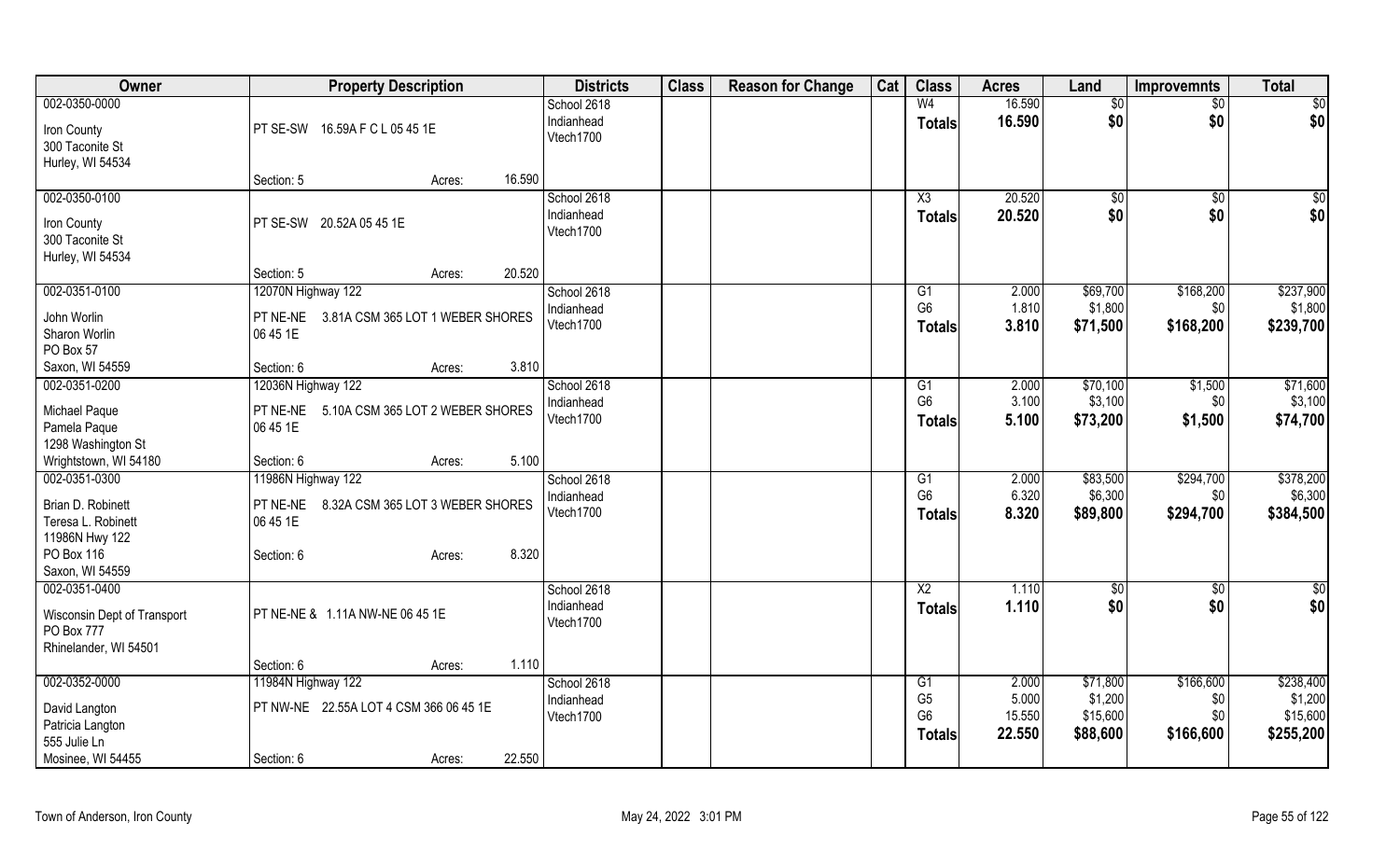| Owner                                                                                    | <b>Property Description</b>                                           | <b>Districts</b>                                                                  | <b>Class</b> | <b>Reason for Change</b> | Cat | <b>Class</b>                    | <b>Acres</b>       | Land                   | <b>Improvemnts</b>    | <b>Total</b>           |
|------------------------------------------------------------------------------------------|-----------------------------------------------------------------------|-----------------------------------------------------------------------------------|--------------|--------------------------|-----|---------------------------------|--------------------|------------------------|-----------------------|------------------------|
| 002-0352-0100                                                                            | 11780N Highway 122                                                    | School 2618                                                                       |              |                          |     | G1                              | 1.870              | \$70,600               | \$156,100             | \$226,700              |
| Louis Bellamy<br>Colleen Bellamy<br>PO Box 209                                           | 1.87A PT LOT 5 CSM 366 06 45 1E<br>$\overline{\phantom{a}}$ PT NW-NE  | Indianhead<br>Vtech1700                                                           |              |                          |     | <b>Totals</b>                   | 1.870              | \$70,600               | \$156,100             | \$226,700              |
| 200 Leaf St<br>Long Lake, MN 55356                                                       | 1.870<br>Section: 6<br>Acres:                                         |                                                                                   |              |                          |     |                                 |                    |                        |                       |                        |
| 002-0352-0200<br>Louis Bellamy                                                           | 19A PT LOT 5 CSM 366 MFL-CLOSED<br><b>PT NW-NE</b>                    | School 2618<br>Indianhead                                                         |              |                          |     | W8<br><b>Totals</b>             | 19.000<br>19.000   | (\$19,000)<br>\$0      | $\sqrt{$0}$<br>\$0    | \$0<br>\$0             |
| Colleen Bellamy<br>PO Box 209                                                            | 2002 25 YEARS 06 45 1E                                                | Vtech1700                                                                         |              |                          |     |                                 |                    |                        |                       |                        |
| 200 Leaf St<br>Long Lake, MN 55356                                                       | 19.000<br>Section: 6<br>Acres:                                        |                                                                                   |              |                          |     |                                 |                    |                        |                       |                        |
| 002-0353-0000                                                                            |                                                                       | School 2618                                                                       |              |                          |     | W8                              | 21.010             | ( \$21,000)            | $\sqrt{$0}$           | \$0                    |
| Louis Bellamy<br>Colleen Bellamy<br>PO Box 209                                           | W1/2 SW-NE 21.01A CSM 367 MFL-CLOSED 2002 25<br><b>YEARS 06 45 1E</b> | Indianhead<br>Vtech1700                                                           |              |                          |     | <b>Totals</b>                   | 21.010             | \$0                    | \$0                   | \$0                    |
| 200 Leaf St<br>Long Lake, MN 55356                                                       | 21.010<br>Section: 6<br>Acres:                                        |                                                                                   |              |                          |     |                                 |                    |                        |                       |                        |
| 002-0354-0000<br>Penokee Land Management Company<br>9106W County Rd E<br>Upson, WI 54565 | E1/2 OF SW-NE 20A 06 45 1E<br>20.000<br>Section: 6<br>Acres:          | <b>Whitecap Sanitary</b><br>District #2<br>School 2618<br>Indianhead<br>Vtech1700 |              |                          |     | G2<br><b>Totals</b>             | 20.000<br>20.000   | \$50,000<br>\$50,000   | $\sqrt[6]{}$<br>\$0   | \$50,000<br>\$50,000   |
| 002-0355-0000<br>Penokee Land Management Company<br>9106W County Rd E<br>Upson, WI 54565 | SE-NE<br>40A 06 45 1E<br>40.000<br>Section: 6<br>Acres:               | <b>Whitecap Sanitary</b><br>District #2<br>School 2618<br>Indianhead<br>Vtech1700 |              |                          |     | G2<br>Totals                    | 40.000<br>40.000   | \$100,000<br>\$100,000 | $\frac{1}{20}$<br>\$0 | \$100,000<br>\$100,000 |
| 002-0356-0000<br>Iron County<br>300 Taconite St<br>Hurley, WI 54534                      | ALL NW1/4 162.87A F C L 06 45 1E<br>162.870<br>Section: 6<br>Acres:   | School 2618<br>Indianhead<br>Vtech1700                                            |              |                          |     | W <sub>4</sub><br><b>Totals</b> | 162.870<br>162.870 | $\sqrt[6]{3}$<br>\$0   | $\frac{6}{3}$<br>\$0  | $\overline{50}$<br>\$0 |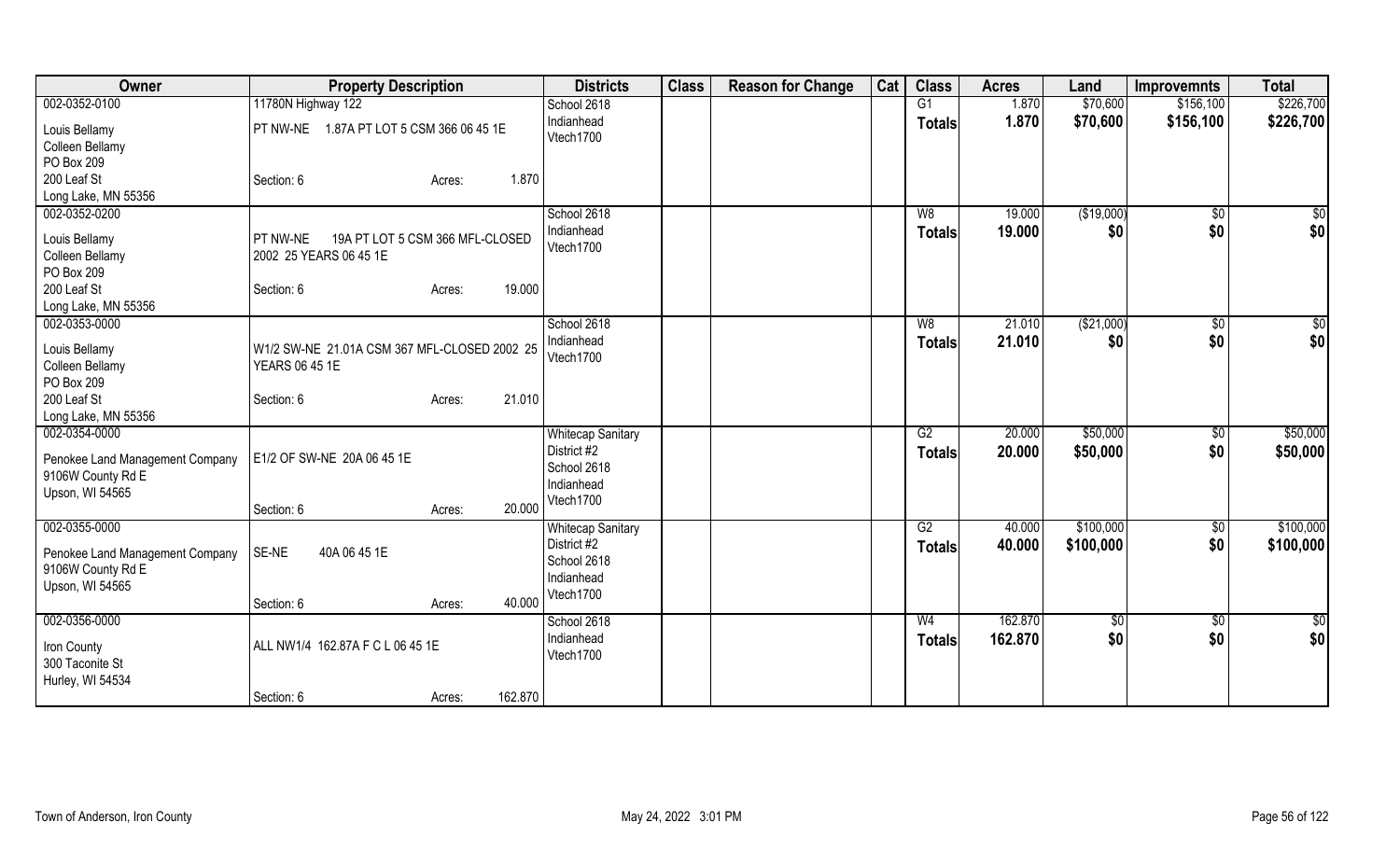| Owner                                                                                    |                        | <b>Property Description</b>      |        | <b>Districts</b>                                                                  | <b>Class</b> | <b>Reason for Change</b> | Cat | <b>Class</b>                    | <b>Acres</b>     | Land                   | <b>Improvemnts</b>     | <b>Total</b>            |
|------------------------------------------------------------------------------------------|------------------------|----------------------------------|--------|-----------------------------------------------------------------------------------|--------------|--------------------------|-----|---------------------------------|------------------|------------------------|------------------------|-------------------------|
| 002-0357-0000<br>Iron County<br>300 Taconite St<br>Hurley, WI 54534                      | NE-SW                  | 25A 06 45 1E                     |        | School 2618<br>Indianhead<br>Vtech1700                                            |              |                          |     | X3<br><b>Totals</b>             | 25.000<br>25.000 | \$0<br>\$0             | \$0<br>\$0             | $\overline{50}$<br> \$0 |
|                                                                                          | Section: 6             | Acres:                           | 25.000 |                                                                                   |              |                          |     |                                 |                  |                        |                        |                         |
| 002-0358-0000<br>Iron County<br>300 Taconite St<br>Hurley, WI 54534                      | NE-SW                  | 15A WEST OF 122 06 45 1E         |        | School 2618<br>Indianhead<br>Vtech1700                                            |              |                          |     | X3<br>Totals                    | 15.000<br>15.000 | $\sqrt{50}$<br>\$0     | $\overline{60}$<br>\$0 | $\sqrt{50}$<br>\$0      |
|                                                                                          | Section: 6             | Acres:                           | 15.000 |                                                                                   |              |                          |     |                                 |                  |                        |                        |                         |
| 002-0359-0000<br>Iron County<br>300 Taconite St<br>Hurley, WI 54534                      |                        | W1/2 SW1/4 90.94A F C L 06 45 1E |        | School 2618<br>Indianhead<br>Vtech1700                                            |              |                          |     | W <sub>4</sub><br><b>Totals</b> | 90.940<br>90.940 | $\sqrt{50}$<br>\$0     | $\overline{50}$<br>\$0 | $\sqrt{50}$<br>\$0      |
|                                                                                          | Section: 6             | Acres:                           | 90.940 |                                                                                   |              |                          |     |                                 |                  |                        |                        |                         |
| 002-0360-0000<br>Iron County<br>300 Taconite St<br>Hurley, WI 54534                      | SE-SW                  | 23A 06 45 1E                     |        | School 2618<br>Indianhead<br>Vtech1700                                            |              |                          |     | X3<br>Totals                    | 23.000<br>23.000 | \$0<br>\$0             | \$0<br>\$0             | \$0<br>\$0              |
|                                                                                          | Section: 6             | Acres:                           | 23.000 |                                                                                   |              |                          |     |                                 |                  |                        |                        |                         |
| 002-0361-0000<br>Iron County<br>300 Taconite St<br>Hurley, WI 54534                      | SE-SW                  | 17A WEST OF 122 06 45 1E         |        | School 2618<br>Indianhead<br>Vtech1700                                            |              |                          |     | X3<br><b>Totals</b>             | 17.000<br>17.000 | \$0<br>\$0             | $\overline{50}$<br>\$0 | \$0<br> \$0             |
|                                                                                          | Section: 6             | Acres:                           | 17.000 |                                                                                   |              |                          |     |                                 |                  |                        |                        |                         |
| 002-0362-0000<br>Penokee Land Management Company<br>9106W County Rd E<br>Upson, WI 54565 | 9420W Skye Dr<br>NE-SE | 40A 06 45 1E                     |        | <b>Whitecap Sanitary</b><br>District #2<br>School 2618<br>Indianhead              |              |                          |     | G2<br><b>Totals</b>             | 40.000<br>40.000 | \$100,000<br>\$100,000 | \$27,800<br>\$27,800   | \$127,800<br>\$127,800  |
|                                                                                          | Section: 6             | Acres:                           | 40.000 | Vtech1700                                                                         |              |                          |     |                                 |                  |                        |                        |                         |
| 002-0363-0000<br>Penokee Land Management Company<br>9106W County Rd E<br>Upson, WI 54565 | NW-SE<br>Section: 6    | 40A 06 45 1E<br>Acres:           | 40.000 | <b>Whitecap Sanitary</b><br>District #2<br>School 2618<br>Indianhead<br>Vtech1700 |              |                          |     | G2<br><b>Totals</b>             | 40.000<br>40.000 | \$100,000<br>\$100,000 | \$0<br>\$0             | \$100,000<br>\$100,000  |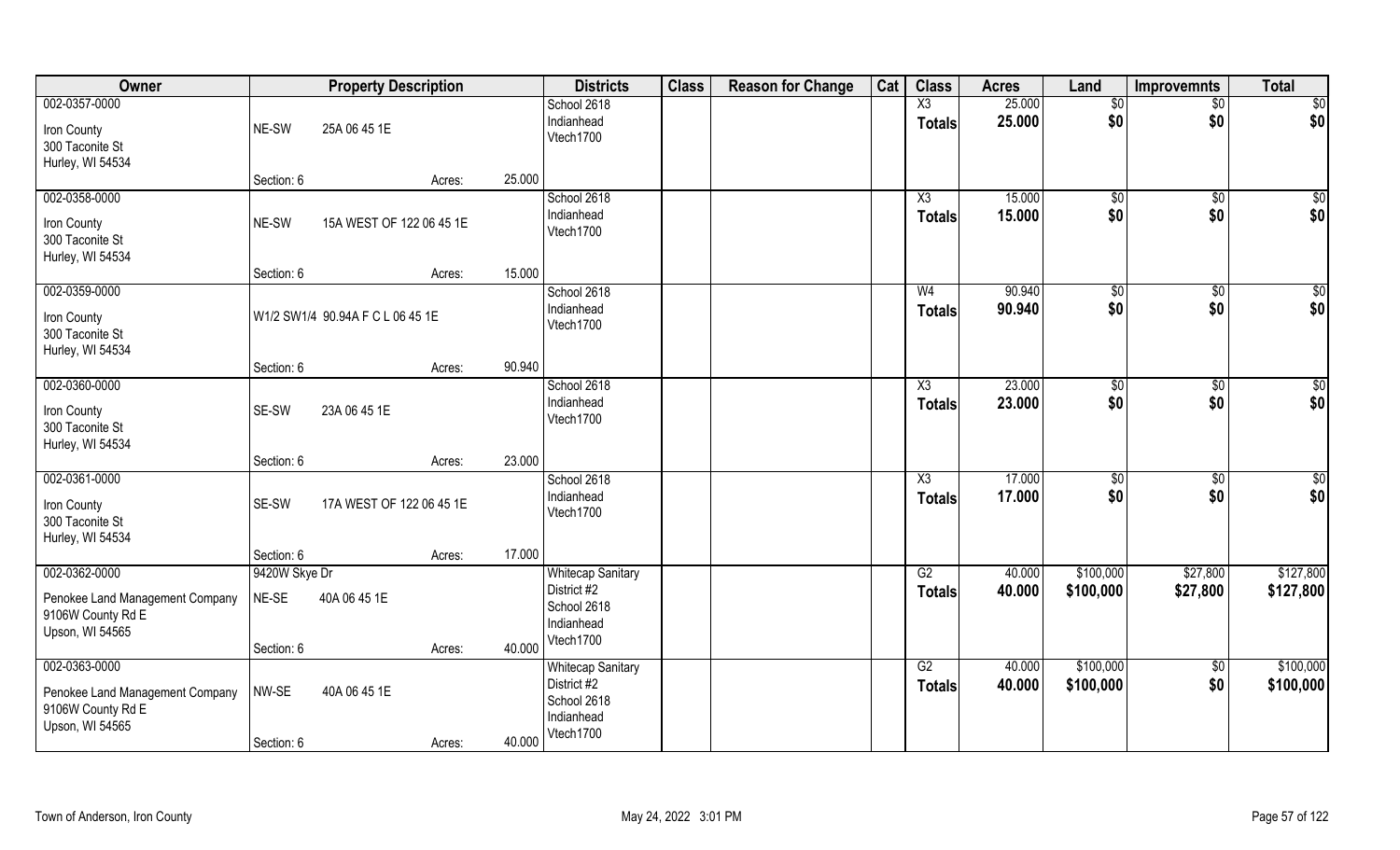| Owner                                                                                       | <b>Property Description</b>                                                                                                                                               | <b>Districts</b>                                                                  | <b>Class</b> | <b>Reason for Change</b> | Cat | <b>Class</b>                            | <b>Acres</b>              | Land                            | <b>Improvemnts</b>        | <b>Total</b>                     |
|---------------------------------------------------------------------------------------------|---------------------------------------------------------------------------------------------------------------------------------------------------------------------------|-----------------------------------------------------------------------------------|--------------|--------------------------|-----|-----------------------------------------|---------------------------|---------------------------------|---------------------------|----------------------------------|
| 002-0364-0000<br>Penokee Land Management Company<br>9106W County Rd E<br>Upson, WI 54565    | SW-SE<br>40A 06 45 1E                                                                                                                                                     | <b>Whitecap Sanitary</b><br>District #2<br>School 2618<br>Indianhead<br>Vtech1700 |              |                          |     | G2<br><b>Totals</b>                     | 40.000<br>40.000          | \$100,000<br>\$100,000          | $\sqrt{6}$<br>\$0         | \$100,000<br>\$100,000           |
| 002-0365-0000<br>Penokee Land Management Company<br>9106W County Rd E<br>Upson, WI 54565    | 40.000<br>Section: 6<br>Acres:<br>SE-SE<br>40A 06 45 1E<br>40.000<br>Section: 6<br>Acres:                                                                                 | <b>Whitecap Sanitary</b><br>District #2<br>School 2618<br>Indianhead<br>Vtech1700 |              |                          |     | G2<br><b>Totals</b>                     | 40.000<br>40.000          | \$100,000<br>\$100,000          | \$0<br>\$0                | \$100,000<br>\$100,000           |
| 002-0366-0000<br>Kurt W. Stoeger<br>Diana L. Stoeger<br>1091 Gross Rd<br>Woodruff, WI 54568 | 11419N Highway 122<br>NW-SE<br>40A 07 45 1E<br>40.000<br>Section: 7<br>Acres:                                                                                             | School 2618<br>Indianhead<br>Vtech1700                                            |              |                          |     | G1<br>G <sub>6</sub><br><b>Totals</b>   | 2.000<br>38.000<br>40.000 | \$6,000<br>\$38,000<br>\$44,000 | \$4,500<br>\$0<br>\$4,500 | \$10,500<br>\$38,000<br>\$48,500 |
| 002-0367-0000<br>Iron County<br>300 Taconite St<br>Hurley, WI 54534                         | ALL SEC. 7 591.01 EXC THE NW-SE, EXC PT<br>NE-NE & COUNTY TRUNK HWY 'E' R/W DESC IN<br>R82/364-365 F C L TX 07 45 1E EXC DOC 146610<br>591.010<br>Section: 7<br>Acres:    | School 2618<br>Indianhead<br>Vtech1700                                            |              |                          |     | W <sub>4</sub><br><b>Totals</b>         | 591.010<br>591.010        | \$0<br>\$0                      | $\sqrt{50}$<br>\$0        | \$0<br>\$0                       |
| 002-0367-0100<br>Iron County<br>300 Taconite St<br>Hurley, WI 54534                         | PT OF NE-NE<br>13.95A 07 45 1E DOC 146610<br>13.950<br>Section: 7<br>Acres:                                                                                               | School 2618<br>Indianhead<br>Vtech1700                                            |              |                          |     | $\overline{\text{X3}}$<br><b>Totals</b> | 13.950<br>13.950          | \$0<br>\$0                      | $\overline{50}$<br>\$0    | \$0<br>\$0                       |
| 002-0368-0000<br>Iron County<br>300 Taconite St<br>Hurley, WI 54534                         | ALL SEC. 8 620.07A EXC COUNTY TRUNK HWY E<br>R/W IN R82/364-365 AND WHITECAP LAGOON AND<br>EXC PT NE-NW AND PT OF NW-NW DOC 146610 F C<br>Section: 8<br>625.970<br>Acres: | School 2618<br>Indianhead<br>Vtech1700                                            |              |                          |     | W <sub>4</sub><br><b>Totals</b>         | 625.970<br>625.970        | \$0<br>\$0                      | $\sqrt{6}$<br>\$0         | $\frac{1}{2}$<br>\$0             |
| 002-0368-0100<br>Iron County<br>300 Taconite St<br>Hurley, WI 54534                         | PT OF NE-NW<br>.62A DOC 146610 08 45 1E<br>0.620<br>Section: 8<br>Acres:                                                                                                  | School 2618<br>Indianhead<br>Vtech1700                                            |              |                          |     | $\overline{\text{X3}}$<br><b>Totals</b> | 0.620<br>0.620            | $\sqrt{6}$<br>\$0               | $\overline{50}$<br>\$0    | $rac{1}{2}$<br>\$0               |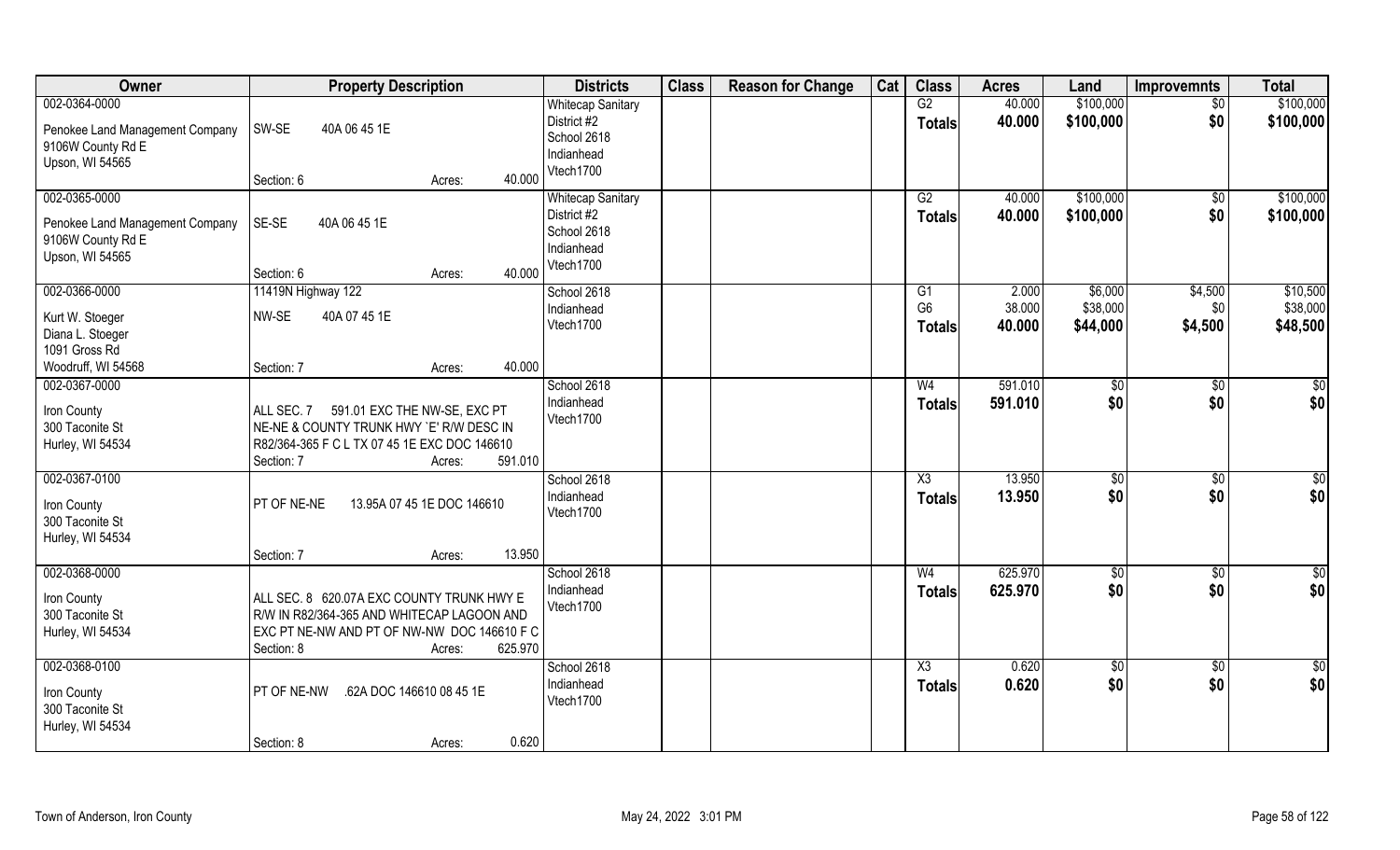| Owner                                                                                       | <b>Property Description</b>                                             | <b>Districts</b>                                                                  | <b>Class</b> | <b>Reason for Change</b> | Cat | <b>Class</b>                    | <b>Acres</b>     | Land                 | <b>Improvemnts</b>     | <b>Total</b>         |
|---------------------------------------------------------------------------------------------|-------------------------------------------------------------------------|-----------------------------------------------------------------------------------|--------------|--------------------------|-----|---------------------------------|------------------|----------------------|------------------------|----------------------|
| 002-0368-0200<br>Iron County<br>300 Taconite St<br>Hurley, WI 54534                         | PT OF NW-NW 10.52A DOC 146610 08 45 1E                                  | School 2618<br>Indianhead<br>Vtech1700                                            |              |                          |     | X3<br><b>Totals</b>             | 10.520<br>10.520 | \$0<br>\$0           | \$0<br>\$0             | \$0<br>\$0           |
|                                                                                             | 10.520<br>Section: 8<br>Acres:                                          |                                                                                   |              |                          |     |                                 |                  |                      |                        |                      |
| 002-0369-0000<br>Whitecap Mt Sanitary District<br>9106W County Rd E<br>Upson, WI 54565-0000 | PT OF NE-NW 5.90A LAGOON AREA 08 45 1E<br>5.900<br>Section: 8<br>Acres: | <b>Whitecap Sanitary</b><br>District #2<br>School 2618<br>Indianhead<br>Vtech1700 |              |                          |     | G2<br>Totals                    | 5.900<br>5.900   | \$14,800<br>\$14,800 | $\overline{50}$<br>\$0 | \$14,800<br>\$14,800 |
| 002-0370-0000                                                                               |                                                                         | School 2618                                                                       |              |                          |     | G6                              | 40.000           | \$36,000             | $\overline{50}$        | \$36,000             |
| Ryan L. Huisheere<br>5144 29th Ave S<br>Minneapolis, MN 55417                               | NE-NE<br>40A 17 45 1E                                                   | Indianhead<br>Vtech1700                                                           |              |                          |     | <b>Totals</b>                   | 40.000           | \$36,000             | \$0                    | \$36,000             |
|                                                                                             | 40.000<br>Section: 17<br>Acres:                                         |                                                                                   |              |                          |     |                                 |                  |                      |                        |                      |
| 002-0371-0000                                                                               | 8934W Highway 77                                                        | School 2618                                                                       |              |                          |     | W <sub>5</sub>                  | 40.000           | (\$40,000)           | \$0                    | \$0                  |
| Ross A. Peterson<br>1375 Odanah Rd<br>Hurley, WI 54534-0000                                 | NW-NE<br>40A MFL-OPEN 2016 25 YEARS 17 45<br>1E                         | Indianhead<br>Vtech1700                                                           |              |                          |     | <b>Totals</b>                   | 40.000           | \$0                  | \$0                    | \$0                  |
|                                                                                             | 40.000<br>Section: 17<br>Acres:                                         |                                                                                   |              |                          |     |                                 |                  |                      |                        |                      |
| 002-0372-0000<br>Ross A. Peterson<br>1375 Odanah Rd<br>Hurley, WI 54534-0000                | SW-NE<br>40A MFL-OPEN 2016 25 YEARS 17 45 1E                            | School 2618<br>Indianhead<br>Vtech1700                                            |              |                          |     | $W_5$<br><b>Totals</b>          | 40.000<br>40.000 | (\$40,000)<br>\$0    | \$0<br>\$0             | \$0<br>\$0           |
|                                                                                             | 40.000<br>Section: 17<br>Acres:                                         |                                                                                   |              |                          |     |                                 |                  |                      |                        |                      |
| 002-0373-0000<br>Charles A. Hagstrom<br>709 E Ayer St<br>Ironwood, MI 49938                 | SE-NE<br>40A 1745 1E                                                    | School 2618<br>Indianhead<br>Vtech1700                                            |              |                          |     | G6<br><b>Totals</b>             | 40.000<br>40.000 | \$40,000<br>\$40,000 | $\sqrt{6}$<br>\$0      | \$40,000<br>\$40,000 |
|                                                                                             | 40.000<br>Section: 17<br>Acres:                                         |                                                                                   |              |                          |     |                                 |                  |                      |                        |                      |
| 002-0374-0000<br><b>Charles Adams</b><br>PO Box 271<br>122 Main St<br>Ames, IA 50010        | 40A 17 45 1E<br>NE-NW<br>40.000<br>Section: 17<br>Acres:                | School 2618<br>Indianhead<br>Vtech1700                                            |              |                          |     | W <sub>7</sub><br><b>Totals</b> | 40.000<br>40.000 | (\$40,000)<br>\$0    | $\overline{50}$<br>\$0 | $\frac{1}{2}$<br>\$0 |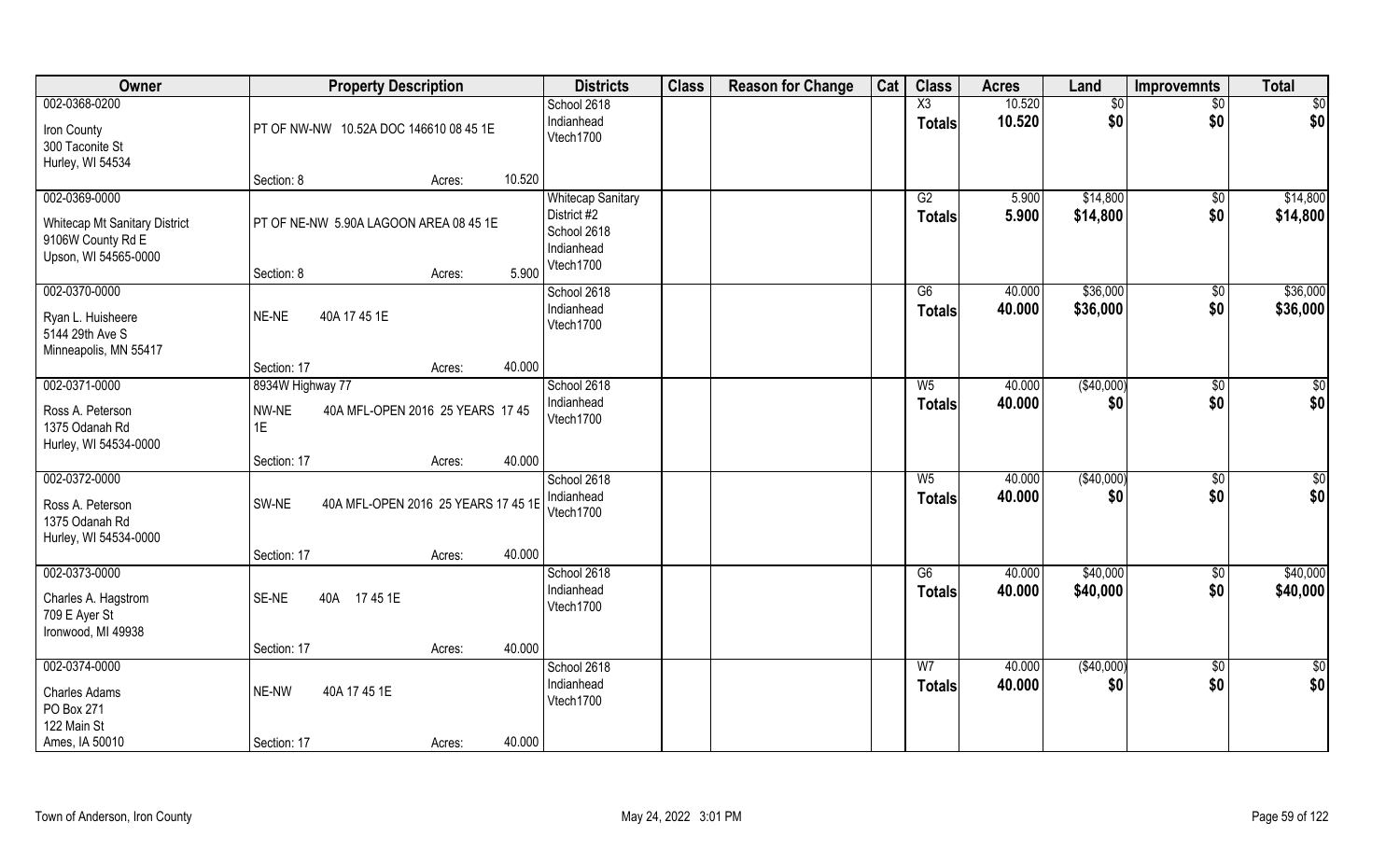| Owner                                                                          | <b>Property Description</b>                                                                  | <b>Districts</b>                       | <b>Class</b> | <b>Reason for Change</b> | Cat | <b>Class</b>           | <b>Acres</b>     | Land              | <b>Improvemnts</b> | <b>Total</b>         |
|--------------------------------------------------------------------------------|----------------------------------------------------------------------------------------------|----------------------------------------|--------------|--------------------------|-----|------------------------|------------------|-------------------|--------------------|----------------------|
| 002-0375-0000                                                                  |                                                                                              | School 2618                            |              |                          |     | G6                     | 40.000           | \$40,000          | $\overline{50}$    | \$40,000             |
| Donald Mrdjenovich<br>1672 Black Walnut Trl<br>Sheboygan, WI 53081-0000        | NW-NW<br>40A TRUST 17 45 1E                                                                  | Indianhead<br>Vtech1700                |              |                          |     | <b>Totals</b>          | 40.000           | \$40,000          | \$0                | \$40,000             |
|                                                                                | 40.000<br>Section: 17<br>Acres:                                                              |                                        |              |                          |     |                        |                  |                   |                    |                      |
| 002-0376-0000                                                                  |                                                                                              | School 2618                            |              |                          |     | W <sub>7</sub>         | 40.000           | (\$40,000)        | \$0                | $\overline{\$0}$     |
| La Pointe Iron Co<br>1035 7th Ave E<br>Hibbing, MN 55746-3675                  | 40A LA POINTE IRON CO PROPERTY<br>SW-NW<br>MFL-OPEN 1999 25 YEARS 17 45 1E                   | Indianhead<br>Vtech1700                |              |                          |     | <b>Totals</b>          | 40.000           | \$0               | \$0                | \$0                  |
|                                                                                | 40.000<br>Section: 17<br>Acres:                                                              |                                        |              |                          |     |                        |                  |                   |                    |                      |
| 002-0377-0000                                                                  | 9206W Highway 77                                                                             | School 2618                            |              |                          |     | G1                     | 1.000            | \$4,000           | \$200              | \$4,200              |
| Kevin Peltonen<br>122 Ohio Ave<br>Montreal, WI 54550                           | PT OF SE-NW 1A17 45 1E                                                                       | Indianhead<br>Vtech1700                |              |                          |     | <b>Totals</b>          | 1.000            | \$4,000           | \$200              | \$4,200              |
|                                                                                | 1.000<br>Section: 17<br>Acres:                                                               |                                        |              |                          |     |                        |                  |                   |                    |                      |
| 002-0377-0100                                                                  |                                                                                              | School 2618                            |              |                          |     | $W_5$                  | 39.000           | ( \$39,000)       | $\sqrt[6]{3}$      | \$0                  |
| Kevin Peltonen<br>122 Ohio Ave<br>Montreal, WI 54550                           | PT OF SE-NW 39A17 45 1EMFL-OPEN 2018 25<br><b>YEARS</b>                                      | Indianhead<br>Vtech1700                |              |                          |     | <b>Totals</b>          | 39.000           | \$0               | \$0                | \$0                  |
|                                                                                | 39.000<br>Section: 17<br>Acres:                                                              |                                        |              |                          |     |                        |                  |                   |                    |                      |
| 002-0378-0000                                                                  | Highway 77                                                                                   | School 2618                            |              |                          |     | $W_5$                  | 40.000           | (\$40,000)        | $\sqrt[6]{30}$     | \$0                  |
| Kevin Peltonen<br>122 Ohio Ave<br>Montreal, WI 54550                           | 40AMFL-OPEN 2018 25 YEARS17 45 1E<br>NE-SW                                                   | Indianhead<br>Vtech1700                |              |                          |     | <b>Totals</b>          | 40.000           | \$0               | \$0                | \$0                  |
|                                                                                | 40.000<br>Section: 17<br>Acres:                                                              |                                        |              |                          |     |                        |                  |                   |                    |                      |
| 002-0379-0000                                                                  |                                                                                              | School 2618                            |              |                          |     | $W_5$                  | 40.000           | (\$40,000)        | $\sqrt{$0}$        | \$0                  |
| La Pointe Iron Co<br>1035 7th Ave E<br>Hibbing, MN 55746-3675                  | NW-SW<br>40A 17 45 1E MFL-OPEN 2006 50<br><b>YEARS DOC 138178</b>                            | Indianhead<br>Vtech1700                |              |                          |     | <b>Totals</b>          | 40.000           | \$0               | \$0                | \$0                  |
|                                                                                | 40.000<br>Section: 17<br>Acres:                                                              |                                        |              |                          |     |                        |                  |                   |                    |                      |
| 002-0380-0000<br>La Pointe Iron Co<br>1035 7th Ave E<br>Hibbing, MN 55746-3675 | SW-SW<br>40A 17 45 1E MFL-OPEN 2006 50 YEAR<br>DOC 138178<br>40.000<br>Section: 17<br>Acres: | School 2618<br>Indianhead<br>Vtech1700 |              |                          |     | $W_5$<br><b>Totals</b> | 40.000<br>40.000 | (\$40,000)<br>\$0 | \$0<br>\$0         | $\frac{6}{3}$<br>\$0 |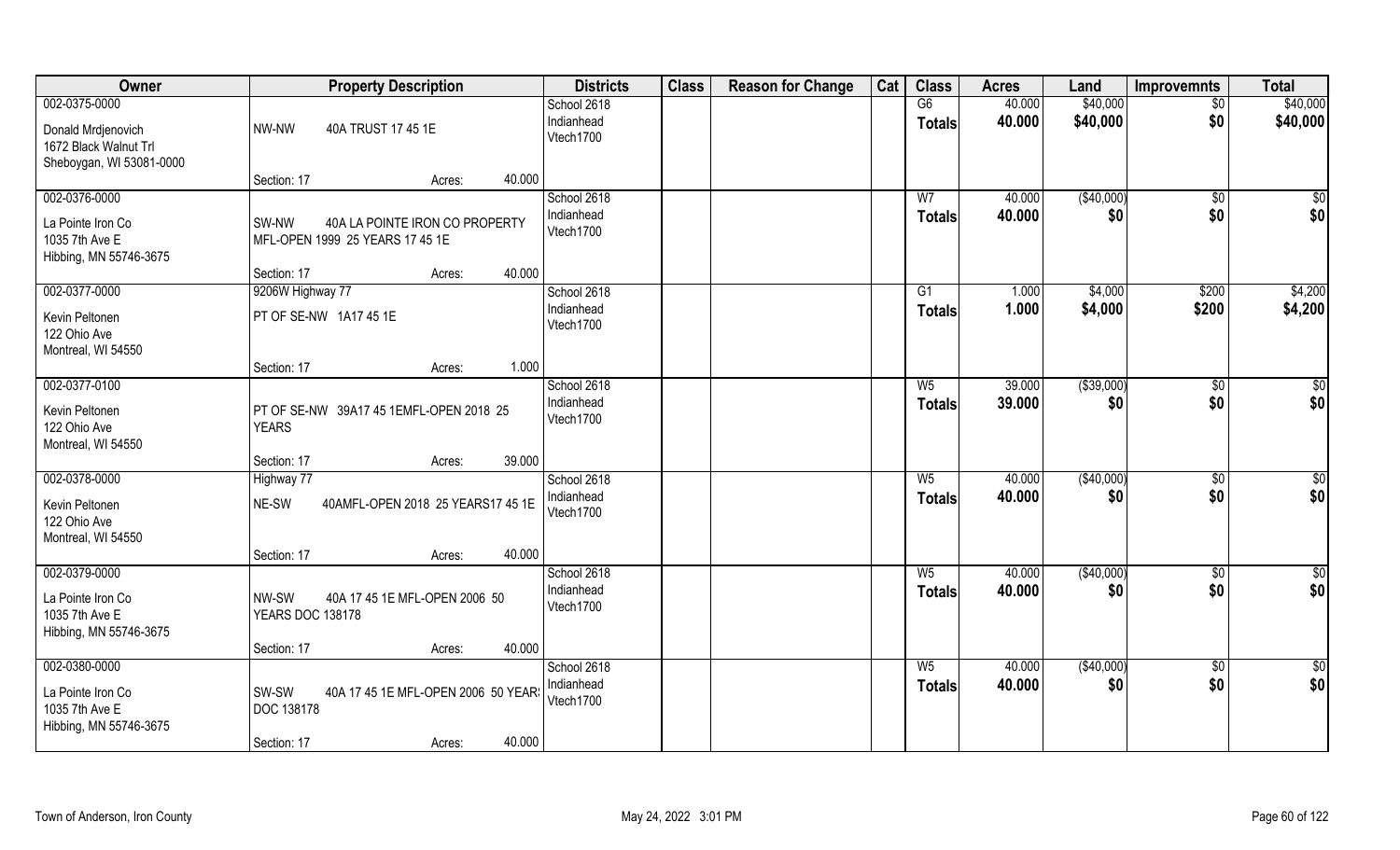| Owner                                                                         | <b>Property Description</b>                         |        |        | <b>Districts</b>        | <b>Class</b> | <b>Reason for Change</b> | Cat | <b>Class</b>                    | <b>Acres</b>     | Land                 | <b>Improvemnts</b> | <b>Total</b>         |
|-------------------------------------------------------------------------------|-----------------------------------------------------|--------|--------|-------------------------|--------------|--------------------------|-----|---------------------------------|------------------|----------------------|--------------------|----------------------|
| 002-0381-0000                                                                 | 9170W Highway 77                                    |        |        | School 2618             |              |                          |     | $\overline{G1}$                 | 0.500            | \$500                | \$6,100            | \$6,600              |
| Hotchkiss Hide Away, LLC<br>216400W Otter Ln                                  | 38.21A 17 45 1E<br>SE-SW                            |        |        | Indianhead<br>Vtech1700 |              |                          |     | G <sub>6</sub><br><b>Totals</b> | 32.120<br>32.620 | \$16,400<br>\$16,900 | \$0<br>\$6,100     | \$16,400<br>\$23,000 |
| Mosinee, WI 54455                                                             |                                                     |        |        |                         |              |                          |     |                                 |                  |                      |                    |                      |
|                                                                               | Section: 17                                         | Acres: | 38.210 |                         |              |                          |     |                                 |                  |                      |                    |                      |
| 002-0382-0000                                                                 |                                                     |        |        | School 2618             |              |                          |     | G6                              | 16.960           | \$17,000             | $\sqrt{$0}$        | \$17,000             |
| Steinbach Trust Dated Nov 12, 2019 et a PT NE-SE<br>2347 E Moraine Dr         | 16.96A 17 45 1E EXC DOC 135010                      |        |        | Indianhead<br>Vtech1700 |              |                          |     | Totals                          | 16.960           | \$17,000             | \$0                | \$17,000             |
| Kewaskum, WI 53040                                                            | Section: 17                                         |        | 16.960 |                         |              |                          |     |                                 |                  |                      |                    |                      |
| 002-0382-0100                                                                 | 8910W Highway 77                                    | Acres: |        | School 2618             |              |                          |     | G1                              | 2.000            | \$6,000              | \$28,300           | \$34,300             |
| Ryan L. Huisheere                                                             | PT OF THE NE-SE 2A17 45 1E                          |        |        | Indianhead              |              |                          |     | <b>Totals</b>                   | 2.000            | \$6,000              | \$28,300           | \$34,300             |
| 5144 29th Ave S                                                               |                                                     |        |        | Vtech1700               |              |                          |     |                                 |                  |                      |                    |                      |
| Minneaplis, MN 55417                                                          |                                                     |        |        |                         |              |                          |     |                                 |                  |                      |                    |                      |
|                                                                               | Section: 17                                         | Acres: | 2.000  |                         |              |                          |     |                                 |                  |                      |                    |                      |
| 002-0382-0200                                                                 | 8910W State Highway 77                              |        |        | School 2618             |              |                          |     | $W_5$                           | 18.000           | (\$18,000)           | \$0                | \$0                  |
| Ryan L. Huisheere<br>5144 29th Ave S<br>Minneapolis, MN 55417                 | PT OF NE-SE 18AMFL OPEN 2017 25 YEARS17 45<br>1E.   |        |        | Indianhead<br>Vtech1700 |              |                          |     | <b>Totals</b>                   | 18.000           | \$0                  | \$0                | \$0                  |
|                                                                               | Section: 17                                         | Acres: | 18.000 |                         |              |                          |     |                                 |                  |                      |                    |                      |
| 002-0383-0000                                                                 |                                                     |        |        | School 2618             |              |                          |     | $W_5$                           | 39.920           | ( \$31,900)          | $\overline{50}$    | $\overline{50}$      |
| Ross Peterson<br>1375 Odanah Rd<br>Hurley, WI 54534-9634                      | NW-SE<br>39.92A MFL-OPEN 2013 25 YEARS 17 45<br>1E. |        |        | Indianhead<br>Vtech1700 |              |                          |     | <b>Totals</b>                   | 39.920           | \$0                  | \$0                | \$0                  |
|                                                                               | Section: 17                                         | Acres: | 39.920 |                         |              |                          |     |                                 |                  |                      |                    |                      |
| 002-0384-0000                                                                 |                                                     |        |        | School 2618             |              |                          |     | $\overline{X2}$                 | 40.000           | $\sqrt{50}$          | $\sqrt{$0}$        | \$0                  |
| Wm F Vilas Trust Estate<br>602 Pleasant Oak Dr Ste f<br>Oregon, WI 53575-0000 | SW-SE<br>40A MFL-R150/103 17 45 1E                  |        |        | Indianhead<br>Vtech1700 |              |                          |     | <b>Totals</b>                   | 40.000           | \$0                  | \$0                | \$0                  |
|                                                                               | Section: 17                                         | Acres: | 40.000 |                         |              |                          |     |                                 |                  |                      |                    |                      |
| 002-0385-0000                                                                 |                                                     |        |        | School 2618             |              |                          |     | G6                              | 40.000           | \$40,000             | $\sqrt{$0}$        | \$40,000             |
| Steinbach Trust Dated Nov 12, 2019 et a SE-SE<br>2347 E Moraine Dr            | 40A 17 45 1E                                        |        |        | Indianhead<br>Vtech1700 |              |                          |     | <b>Totals</b>                   | 40.000           | \$40,000             | \$0                | \$40,000             |
| Kewaskum, WI 53040                                                            | Section: 17                                         | Acres: | 40.000 |                         |              |                          |     |                                 |                  |                      |                    |                      |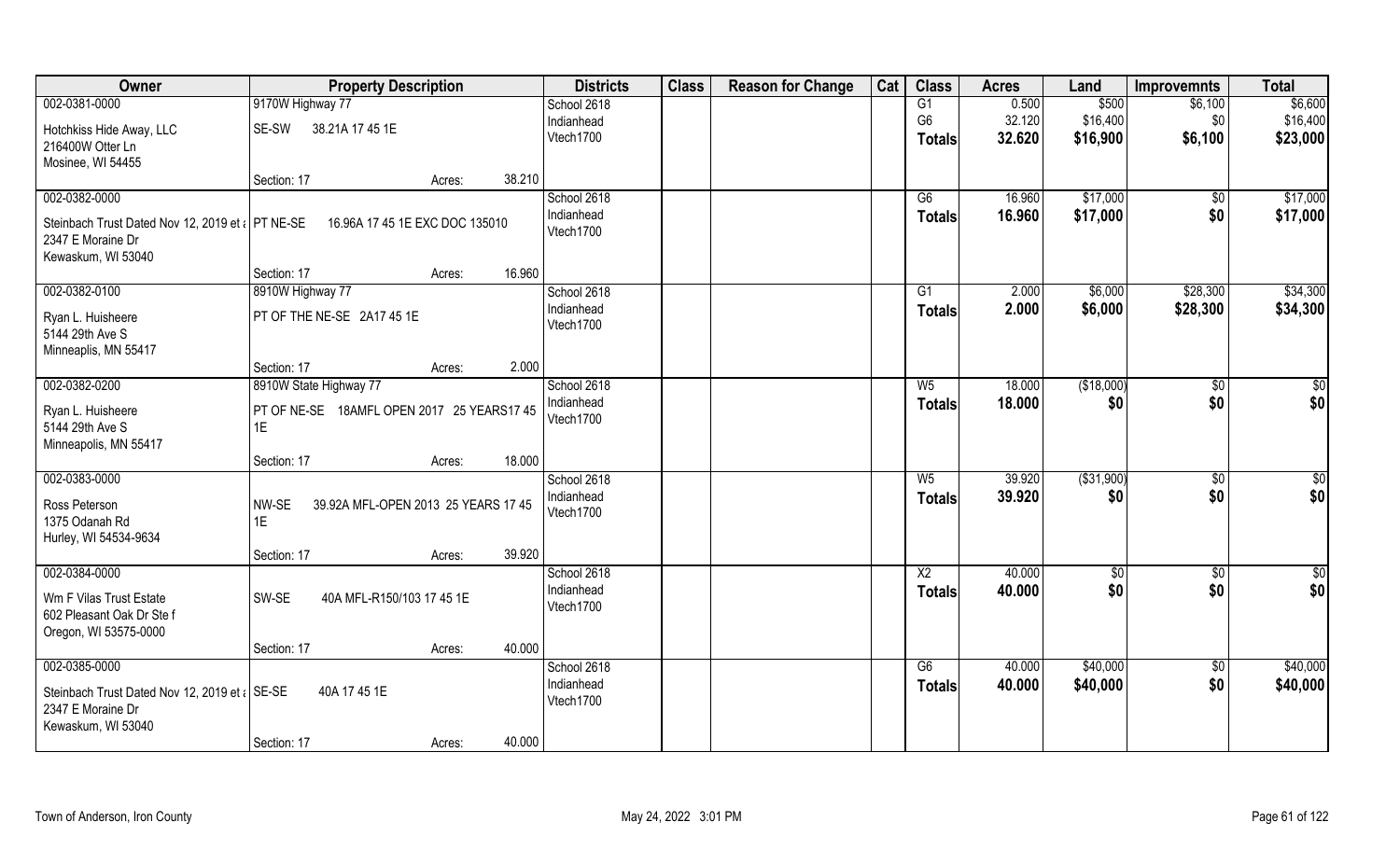| Owner                  | <b>Property Description</b>               | <b>Districts</b>          | <b>Class</b>   | <b>Reason for Change</b> | Cat | <b>Class</b>    | <b>Acres</b>     | Land               | <b>Improvemnts</b>   | <b>Total</b>  |
|------------------------|-------------------------------------------|---------------------------|----------------|--------------------------|-----|-----------------|------------------|--------------------|----------------------|---------------|
| 002-0386-0000          |                                           | School 2618               |                |                          |     | $\overline{X3}$ | 40.000           | \$0                | $\frac{1}{2}$        | \$0           |
| Iron County            | NE-NE<br>40A 18 45 1E                     | Indianhead                |                |                          |     | <b>Totals</b>   | 40.000           | \$0                | \$0                  | \$0           |
| 300 Taconite St        |                                           | Vtech1700                 |                |                          |     |                 |                  |                    |                      |               |
| Hurley, WI 54534       |                                           |                           |                |                          |     |                 |                  |                    |                      |               |
|                        | 40.000<br>Section: 18<br>Acres:           |                           |                |                          |     |                 |                  |                    |                      |               |
| 002-0387-0000          | 11253N Highway 122                        | School 2618               |                |                          |     | G1              | 1.000            | \$4,000            | \$3,900              | \$7,900       |
| Daniel Aili            | NW-NE<br>23A EXC R113/490 18 45 1E        | Indianhead<br>Vtech1700   |                |                          |     | G <sub>5</sub>  | 22.000           | \$5,000            | \$0                  | \$5,000       |
| Shianne Aili           |                                           |                           |                |                          |     | <b>Totals</b>   | 23.000           | \$9,000            | \$3,900              | \$12,900      |
| N10645 Junet Rd        |                                           |                           |                |                          |     |                 |                  |                    |                      |               |
| Ironwood, MI 49938     | 23.000<br>Section: 18<br>Acres:           |                           |                |                          |     |                 |                  |                    |                      |               |
| 002-0388-0000          |                                           | School 2618               | G <sub>5</sub> | Out of MFL               |     | $\overline{G5}$ | 17.000           | \$7,700            | $\overline{50}$      | \$7,700       |
| Daniel Aili            | PT OF NW-NE 17A18 45 1E                   | Indianhead<br>Vtech1700   |                |                          |     | <b>Totals</b>   | 17.000           | \$7,700            | \$0                  | \$7,700       |
| Shianne Aili           |                                           |                           |                |                          |     |                 |                  |                    |                      |               |
| N10645 Junet Rd        |                                           |                           |                |                          |     |                 |                  |                    |                      |               |
| Ironwood, MI 49938     | 17.000<br>Section: 18<br>Acres:           |                           |                |                          |     |                 |                  |                    |                      |               |
| 002-0389-0000          |                                           | School 2618               | G <sub>6</sub> | Out of MFL               |     | G6              | 38.000           | \$38,000           | \$0                  | \$38,000      |
| Daniel Aili            | SW-NE<br>38A EXC PIT<br>R175/622 18 45 1E | Indianhead<br>Vtech1700   |                |                          |     | <b>Totals</b>   | 38.000           | \$38,000           | \$0                  | \$38,000      |
| Shianne Aili           |                                           |                           |                |                          |     |                 |                  |                    |                      |               |
| N10645 Junet Rd        |                                           |                           |                |                          |     |                 |                  |                    |                      |               |
| Ironwood, MI 49938     | 38.000<br>Section: 18<br>Acres:           |                           |                |                          |     |                 |                  |                    |                      |               |
| 002-0390-0000          | 11119N Highway 122                        | School 2618               |                |                          |     | G1              | 1.980            | \$6,000            | \$1,100              | \$7,100       |
| Steve Karner           | 1.98A GRAVEL PIT 18 45 1E<br>SW-NE        | Indianhead<br>Vtech1700   |                |                          |     | <b>Totals</b>   | 1.980            | \$6,000            | \$1,100              | \$7,100       |
| S79 W 16658 Green Ct   |                                           |                           |                |                          |     |                 |                  |                    |                      |               |
| Muskego, WI 53150-0000 |                                           |                           |                |                          |     |                 |                  |                    |                      |               |
|                        | 1.980<br>Section: 18<br>Acres:            |                           |                |                          |     |                 |                  |                    |                      |               |
| 002-0391-0000          |                                           | School 2618<br>Indianhead |                |                          |     | X3              | 30.000           | \$0<br>\$0         | $\frac{6}{5}$<br>\$0 | $\frac{1}{2}$ |
| Iron County            | SE-NE<br>30A EXC 90/384 18 45 1E          | Vtech1700                 |                |                          |     | <b>Totals</b>   | 30.000           |                    |                      | \$0           |
| 300 Taconite St        |                                           |                           |                |                          |     |                 |                  |                    |                      |               |
| Hurley, WI 54534       |                                           |                           |                |                          |     |                 |                  |                    |                      |               |
|                        | 30.000<br>Section: 18<br>Acres:           |                           |                |                          |     |                 |                  |                    |                      |               |
| 002-0392-0000          |                                           | School 2618<br>Indianhead |                |                          |     | X4              | 10.000<br>10.000 | $\sqrt{$0}$<br>\$0 | \$0<br>\$0           | $\frac{1}{2}$ |
| Town of Anderson       | PT OF SE-NE 10A 18 45 1E                  | Vtech1700                 |                |                          |     | <b>Totals</b>   |                  |                    |                      | \$0           |
| 9381W 3rd St           |                                           |                           |                |                          |     |                 |                  |                    |                      |               |
| Upson, WI 54565        |                                           |                           |                |                          |     |                 |                  |                    |                      |               |
|                        | 10.000<br>Section: 18<br>Acres:           |                           |                |                          |     |                 |                  |                    |                      |               |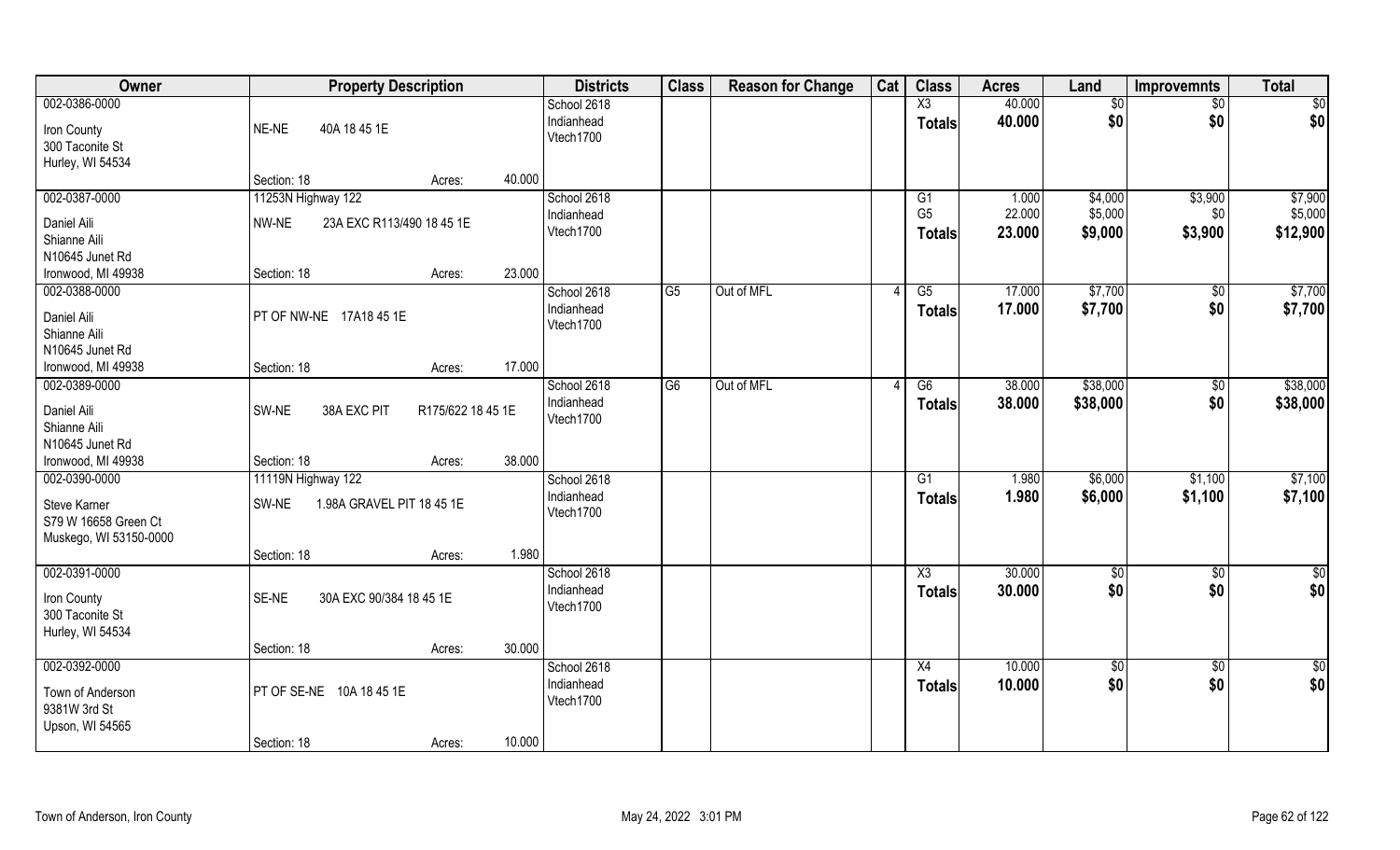| Owner                                               | <b>Property Description</b>                              | <b>Districts</b> | <b>Class</b> | <b>Reason for Change</b> | Cat | <b>Class</b>   | <b>Acres</b> | Land        | <b>Improvemnts</b> | <b>Total</b> |
|-----------------------------------------------------|----------------------------------------------------------|------------------|--------------|--------------------------|-----|----------------|--------------|-------------|--------------------|--------------|
| 002-0393-0000                                       | 11130N Upson Lake Rd                                     | School 2618      |              |                          |     | G1             | 2.000        | \$15,000    | \$129,000          | \$144,000    |
| Schroeter Family Revoc Trust Dtd                    | 40A 18 45 1E<br>NE-NW                                    | Indianhead       |              |                          |     | G <sub>6</sub> | 38.000       | \$38,000    | \$0                | \$38,000     |
| 6/15/2021                                           |                                                          | Vtech1700        |              |                          |     | <b>Totals</b>  | 40.000       | \$53,000    | \$129,000          | \$182,000    |
| 615 N Lowell St                                     |                                                          |                  |              |                          |     |                |              |             |                    |              |
| Ironwood, MI 49938                                  | 40.000<br>Section: 18<br>Acres:                          |                  |              |                          |     |                |              |             |                    |              |
| 002-0394-0000                                       |                                                          | School 2618      |              |                          |     | G5             | 6.000        | \$1,400     | \$0                | \$1,400      |
| Travis A. Lewis                                     | 41.04A 18 45 1E DOC 151485<br>NW-NW                      | Indianhead       |              |                          |     | G <sub>6</sub> | 35.040       | \$35,000    | \$0                | \$35,000     |
| N7933 Preserve Park Dr                              |                                                          | Vtech1700        |              |                          |     | <b>Totals</b>  | 41.040       | \$36,400    | \$0                | \$36,400     |
| Ixonia, WI 53036                                    |                                                          |                  |              |                          |     |                |              |             |                    |              |
|                                                     | 41.040<br>Section: 18<br>Acres:                          |                  |              |                          |     |                |              |             |                    |              |
| 002-0395-0000                                       |                                                          | School 2618      |              |                          |     | G5             | 13.200       | \$3,000     | $\sqrt[6]{3}$      | \$3,000      |
| Matthew N. Paris                                    | 16.20 18 45 1E EXC DOC 143490<br>PT SW-NW                | Indianhead       |              |                          |     | G <sub>6</sub> | 3.000        | \$3,000     | \$0                | \$3,000      |
| Christina L. Paris                                  |                                                          | Vtech1700        |              |                          |     | <b>Totals</b>  | 16.200       | \$6,000     | \$0                | \$6,000      |
| 7331 Frontier Cr N                                  |                                                          |                  |              |                          |     |                |              |             |                    |              |
| St Germain, WI 54558-0000                           | 16.200<br>Section: 18<br>Acres:                          |                  |              |                          |     |                |              |             |                    |              |
| 002-0395-0100                                       |                                                          | School 2618      |              |                          |     | W <sub>6</sub> | 25.000       | (\$25,000)  | $\sqrt[6]{3}$      | \$0          |
| Matthew N. Paris                                    | PT SW-NW<br>25A 18 45 1E MFL-CLOSED 2008 50              | Indianhead       |              |                          |     | <b>Totals</b>  | 25.000       | \$0         | \$0                | \$0          |
| Christina L. Paris                                  | <b>YEARS</b>                                             | Vtech1700        |              |                          |     |                |              |             |                    |              |
| 7331 Frontier Cr N                                  |                                                          |                  |              |                          |     |                |              |             |                    |              |
| St Germain, WI 54558-0000                           | 25.000<br>Section: 18<br>Acres:                          |                  |              |                          |     |                |              |             |                    |              |
| 002-0396-0000                                       |                                                          | School 2618      |              |                          |     | G5             | 7.000        | \$2,100     | $\sqrt[6]{30}$     | \$2,100      |
| Roberta Peterson et al                              | 40A 18 45 1E<br>SE-NW                                    | Indianhead       |              |                          |     | G <sub>6</sub> | 33.000       | \$33,000    | \$0                | \$33,000     |
| c/o Ross Peterson                                   |                                                          | Vtech1700        |              |                          |     | <b>Totals</b>  | 40.000       | \$35,100    | \$0                | \$35,100     |
| <b>Box 395</b>                                      |                                                          |                  |              |                          |     |                |              |             |                    |              |
| Montreal, WI 54550-0000                             | 40.000<br>Section: 18<br>Acres:                          |                  |              |                          |     |                |              |             |                    |              |
| 002-0397-0000                                       |                                                          | School 2618      |              |                          |     | $W_5$          | 40.000       | (\$40,000)  | \$0                | \$0          |
|                                                     |                                                          | Indianhead       |              |                          |     | <b>Totals</b>  | 40.000       | \$0         | \$0                | \$0          |
| Daniel R. Torweihe<br>5020 Farm Ridge PI            | NE-SW<br>40A MFL-OPEN 2017 25 YEARS 18 45<br>1E          | Vtech1700        |              |                          |     |                |              |             |                    |              |
| Colorado Springs, CO 80917                          |                                                          |                  |              |                          |     |                |              |             |                    |              |
|                                                     | 40.000<br>Section: 18<br>Acres:                          |                  |              |                          |     |                |              |             |                    |              |
| 002-0398-0000                                       |                                                          | School 2618      |              |                          |     | $W_5$          | 41.360       | ( \$37,200) | $\sqrt{6}$         | \$0          |
|                                                     |                                                          | Indianhead       |              |                          |     | <b>Totals</b>  | 41.360       | \$0         | \$0                | \$0          |
| Allen J. Dickenson et al<br>c/o Richard A. Torweihe | NW-SW<br>41.36A 18 45 1EMFL-OPEN 2017 25<br><b>YEARS</b> | Vtech1700        |              |                          |     |                |              |             |                    |              |
| N34 W23849 A Grace Ave                              |                                                          |                  |              |                          |     |                |              |             |                    |              |
| Pewaukee, WI 53072                                  | 41.360<br>Section: 18<br>Acres:                          |                  |              |                          |     |                |              |             |                    |              |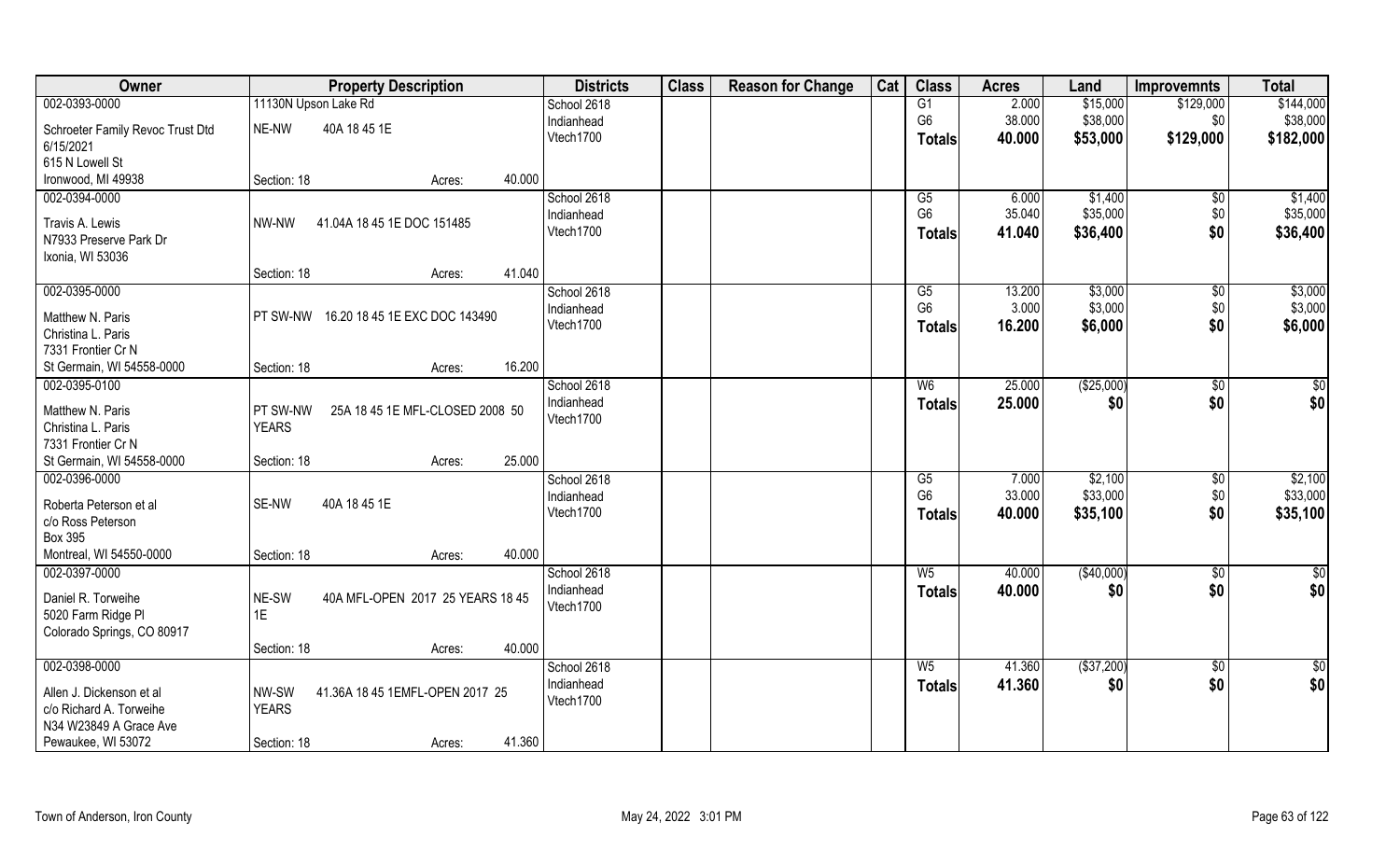| Owner                                                                            | <b>Property Description</b>                                                     | <b>Districts</b>                       | <b>Class</b> | <b>Reason for Change</b> | Cat | <b>Class</b>                                       | <b>Acres</b>              | Land                           | <b>Improvemnts</b>          | <b>Total</b>                    |
|----------------------------------------------------------------------------------|---------------------------------------------------------------------------------|----------------------------------------|--------------|--------------------------|-----|----------------------------------------------------|---------------------------|--------------------------------|-----------------------------|---------------------------------|
| 002-0399-0000<br>Brian L. Peterson et al<br>705 Birch Ave                        | PT SW-SW, MFL-OPEN 2016 25 YEARS 13.52A 18<br>45 1E DOC 144048                  | School 2618<br>Indianhead<br>Vtech1700 |              |                          |     | $W_5$<br><b>Totals</b>                             | 13.520<br>13.520          | (\$10,800)<br>\$0              | $\sqrt{$0}$<br>\$0          | $\sqrt{50}$<br> \$0             |
| New Salem, ND 58563                                                              | 13.520<br>Section: 18<br>Acres:                                                 |                                        |              |                          |     |                                                    |                           |                                |                             |                                 |
| 002-0399-0100<br>Brian L. Peterson et al<br>705 Birch Ave<br>New Salem, ND 58563 | PT OF SW-SW 28A MFL-OPEN 2016 25 YRS 18 45<br>1E                                | School 2618<br>Indianhead<br>Vtech1700 |              |                          |     | $W_5$<br><b>Totals</b>                             | 28.000<br>28.000          | (\$22,400)<br>\$0              | $\overline{60}$<br>\$0      | $\sqrt{50}$<br>\$0              |
|                                                                                  | 28.000<br>Section: 18<br>Acres:                                                 |                                        |              |                          |     |                                                    |                           |                                |                             |                                 |
| 002-0400-0000<br>Brian L. Peterson et al<br>705 Birch Ave<br>New Salem, ND 58563 | SE-SW<br>38A 18 45 1E DOC 144048                                                | School 2618<br>Indianhead<br>Vtech1700 |              |                          |     | $\overline{\text{G5}}$<br>Totals                   | 40.000<br>40.000          | \$12,000<br>\$12,000           | \$0<br>\$0                  | \$12,000<br>\$12,000            |
|                                                                                  | 40.000<br>Section: 18<br>Acres:                                                 |                                        |              |                          |     |                                                    |                           |                                |                             |                                 |
| 002-0401-0000<br>Brian L. Peterson et al<br>705 Birch Ave                        | 9560W Park Rd<br>SE-SW<br>2A 18 45 1E                                           | School 2618<br>Indianhead<br>Vtech1700 |              |                          |     | G1<br><b>Totals</b>                                | 2.000<br>2.000            | \$8,000<br>\$8,000             | \$16,400<br>\$16,400        | \$24,400<br>\$24,400            |
| New Salem, ND 58563                                                              | 2.000<br>Section: 18<br>Acres:                                                  |                                        |              |                          |     |                                                    |                           |                                |                             |                                 |
| 002-0402-0000<br>Ashley Morgan<br>11006N State Hwy 122                           | 11006N Highway 122<br>PT OF NE-SE 7.81A18 45 1E                                 | School 2618<br>Indianhead<br>Vtech1700 |              |                          |     | $\overline{G1}$<br>G <sub>6</sub><br><b>Totals</b> | 2.000<br>5.810<br>7.810   | \$8,000<br>\$5,800<br>\$13,800 | \$40,100<br>\$0<br>\$40,100 | \$48,100<br>\$5,800<br>\$53,900 |
| Upson, WI 54565                                                                  | 7.810<br>Section: 18<br>Acres:                                                  |                                        |              |                          |     |                                                    |                           |                                |                             |                                 |
| 002-0402-0100<br>Sheila Sukanen et al<br>c/o Roger Bjork<br>11018N State Hwy 122 | PT OF NE-SE 23.94A18 45 1E                                                      | School 2618<br>Indianhead<br>Vtech1700 |              |                          |     | G5<br>G <sub>6</sub><br><b>Totals</b>              | 20.000<br>3.940<br>23.940 | \$4,500<br>\$3,900<br>\$8,400  | \$0<br>\$0<br>\$0           | \$4,500<br>\$3,900<br>\$8,400   |
| Upson, WI 54565                                                                  | 23.940<br>Section: 18<br>Acres:                                                 |                                        |              |                          |     |                                                    |                           |                                |                             |                                 |
| 002-0403-0000<br>Upson Wood Products, LLC<br>PO Box 1311<br>Wausau, WI 54402     | 11022N Highway 122<br>PT NE-SE 2.93A 18 45 1E<br>2.410<br>Section: 18<br>Acres: | School 2618<br>Indianhead<br>Vtech1700 |              |                          |     | G2<br><b>Totals</b>                                | 2.410<br>2.410            | \$12,100<br>\$12,100           | \$190,600<br>\$190,600      | \$202,700<br>\$202,700          |
|                                                                                  |                                                                                 |                                        |              |                          |     |                                                    |                           |                                |                             |                                 |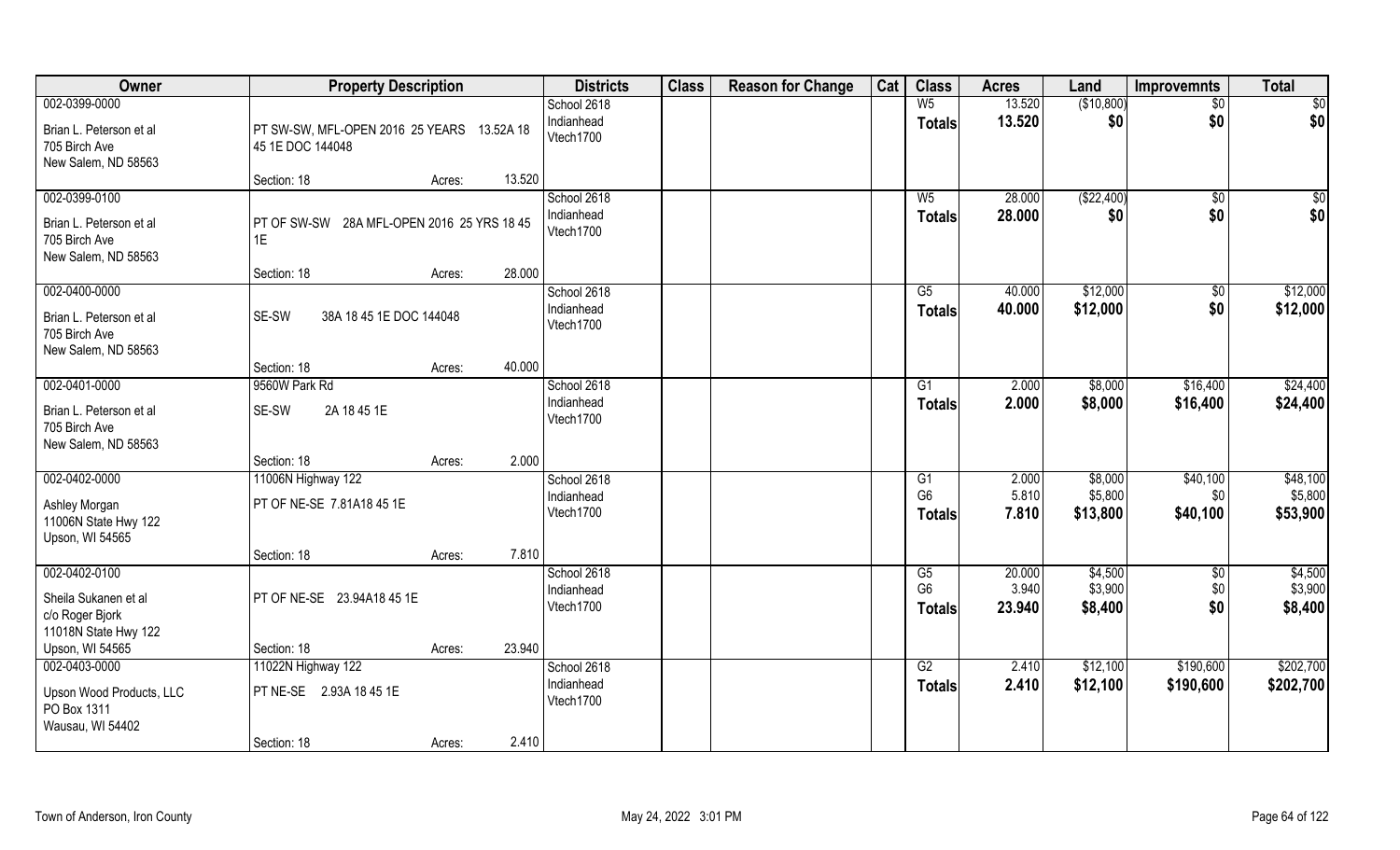| Owner                                            | <b>Property Description</b>                 | <b>Districts</b>        | <b>Class</b> | <b>Reason for Change</b> | Cat | <b>Class</b>    | <b>Acres</b> | Land          | <b>Improvemnts</b>     | <b>Total</b>    |
|--------------------------------------------------|---------------------------------------------|-------------------------|--------------|--------------------------|-----|-----------------|--------------|---------------|------------------------|-----------------|
| 002-0404-0000                                    | 11018N Highway 122                          | School 2618             |              |                          |     | G1              | 0.830        | \$4,500       | \$124,100              | \$128,600       |
| Arthur Lardinois<br>Anna Lardinois               | PT OF NE-SE 1.18A 18 45 1E EXC DOC 144728   | Indianhead<br>Vtech1700 |              |                          |     | <b>Totals</b>   | 0.830        | \$4,500       | \$124,100              | \$128,600       |
| 11018 N State Hwy 122                            |                                             |                         |              |                          |     |                 |              |               |                        |                 |
| Upson, WI 54565                                  | 0.830<br>Section: 18<br>Acres:              |                         |              |                          |     |                 |              |               |                        |                 |
| 002-0405-0000                                    |                                             | School 2618             |              |                          |     | G6              | 35.000       | \$35,000      | $\overline{50}$        | \$35,000        |
| Marlene L. Mallow et al                          | NW-SE<br>35A EXC V7/370 18 45 1EDOC 163035  | Indianhead<br>Vtech1700 |              |                          |     | <b>Totals</b>   | 35.000       | \$35,000      | \$0                    | \$35,000        |
| c/o Marlene Mallow                               |                                             |                         |              |                          |     |                 |              |               |                        |                 |
| 800 Ashton Ct                                    | 35.000                                      |                         |              |                          |     |                 |              |               |                        |                 |
| Allen, TX 75002                                  | Section: 18<br>Acres:                       | School 2618             |              |                          |     |                 | 5.000        |               |                        | $\overline{50}$ |
| 002-0406-0000                                    |                                             | Indianhead              |              |                          |     | X4              |              | \$0           | $\overline{50}$<br>\$0 |                 |
| Town of Anderson                                 | NW-SE<br>5A CEMETARY 18 45 1E               | Vtech1700               |              |                          |     | <b>Totals</b>   | 5.000        | \$0           |                        | \$0             |
| 9381W 3rd St                                     |                                             |                         |              |                          |     |                 |              |               |                        |                 |
| Upson, WI 54565                                  |                                             |                         |              |                          |     |                 |              |               |                        |                 |
|                                                  | 5.000<br>Section: 18<br>Acres:              |                         |              |                          |     |                 |              |               |                        |                 |
| 002-0407-0000                                    |                                             | School 2618             |              |                          |     | G6              | 35.000       | \$35,000      | \$0                    | \$35,000        |
| Dennis L. Lindquist                              | SW-SE<br>35A M B LINDQUIST & D L LINDQUIST, | Indianhead              |              |                          |     | Totals          | 35.000       | \$35,000      | \$0                    | \$35,000        |
| Mary B. Ramos                                    | <b>OWNERS 18 45 1E</b>                      | Vtech1700               |              |                          |     |                 |              |               |                        |                 |
| 17120 SW 87 Ave                                  |                                             |                         |              |                          |     |                 |              |               |                        |                 |
| Miami, FL 33157-0000                             | 35.000<br>Section: 18<br>Acres:             |                         |              |                          |     |                 |              |               |                        |                 |
| 002-0408-0000                                    | 10902N Highway 122                          | School 2618             |              |                          |     | $\overline{G1}$ | 2.000        | \$8,000       | \$114,300              | \$122,300       |
| <b>Robert Williams</b>                           | SE-SE<br>10.00A R84/593-94 18 45 1E         | Indianhead              |              |                          |     | G <sub>6</sub>  | 8.000        | \$8,000       | \$0                    | \$8,000         |
| 10902N State Highway 122                         |                                             | Vtech1700               |              |                          |     | <b>Totals</b>   | 10.000       | \$16,000      | \$114,300              | \$130,300       |
| Upson, WI 54565-0000                             |                                             |                         |              |                          |     |                 |              |               |                        |                 |
|                                                  | 10.000<br>Section: 18<br>Acres:             |                         |              |                          |     |                 |              |               |                        |                 |
| 002-0408-0100                                    | Highway 122                                 | School 2618             |              |                          |     | G1              | 2.000        | \$8,000       | \$105,600              | \$113,600       |
|                                                  |                                             | Indianhead              |              |                          |     | G <sub>6</sub>  | 23.000       | \$23,000      | \$0                    | \$23,000        |
| Roger Bjork                                      | N 3/4 OF SE-SE 30A 18 45 1E                 | Vtech1700               |              |                          |     | <b>Totals</b>   | 25.000       | \$31,000      | \$105,600              | \$136,600       |
| 10930N State Highway 122<br>Upson, WI 54565-0000 |                                             |                         |              |                          |     |                 |              |               |                        |                 |
|                                                  | 25.000<br>Section: 18<br>Acres:             |                         |              |                          |     |                 |              |               |                        |                 |
| 002-0409-0000                                    |                                             | School 2618             |              |                          |     | X4              | 40.000       | $\frac{1}{6}$ | $\overline{50}$        | $rac{1}{2}$     |
|                                                  |                                             | Indianhead              |              |                          |     | <b>Totals</b>   | 40.000       | \$0           | \$0                    | \$0             |
| Village Plat                                     | NE-NE<br>40A 19 45 1E                       | Vtech1700               |              |                          |     |                 |              |               |                        |                 |
|                                                  |                                             |                         |              |                          |     |                 |              |               |                        |                 |
|                                                  | 40.000<br>Section: 19<br>Acres:             |                         |              |                          |     |                 |              |               |                        |                 |
|                                                  |                                             |                         |              |                          |     |                 |              |               |                        |                 |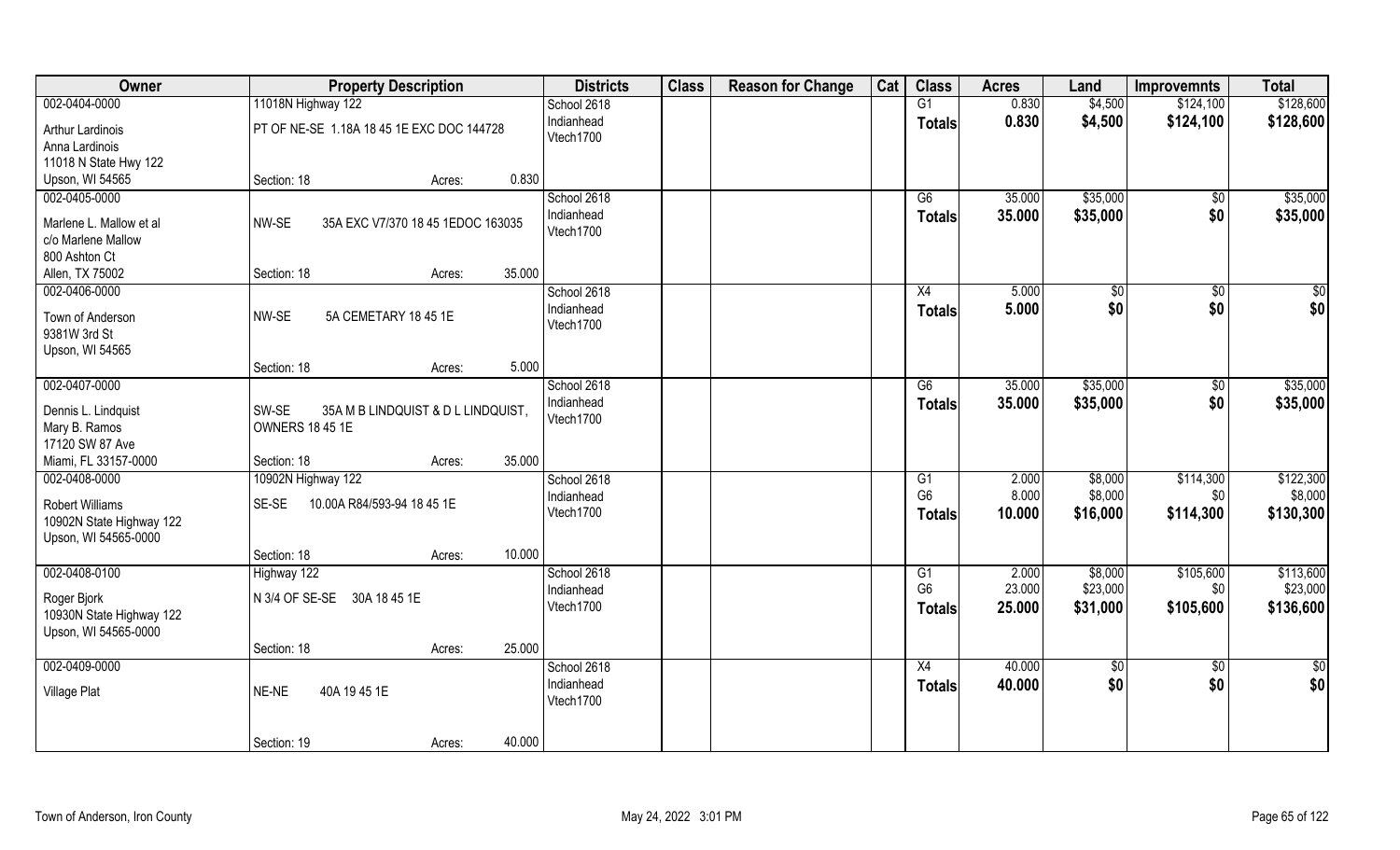| Owner                                                                                          | <b>Property Description</b>                                                             | <b>Districts</b>                       | <b>Class</b> | <b>Reason for Change</b> | Cat | <b>Class</b>                     | <b>Acres</b>     | Land                  | <b>Improvemnts</b>   | <b>Total</b>         |
|------------------------------------------------------------------------------------------------|-----------------------------------------------------------------------------------------|----------------------------------------|--------------|--------------------------|-----|----------------------------------|------------------|-----------------------|----------------------|----------------------|
| 002-0409-0100<br>Wm F Vilas Trust Estate                                                       | 9475W Park Rd<br>NW-NE<br>38.23A EXC V33/596 AND PLATTED AREA<br>19451E                 | School 2618<br>Indianhead<br>Vtech1700 |              |                          |     | X4<br><b>Totals</b>              | 38.230<br>38.230 | \$0<br>\$0            | \$0<br>\$0           | \$0<br>\$0           |
|                                                                                                | 38.230<br>Section: 19<br>Acres:                                                         |                                        |              |                          |     |                                  |                  |                       |                      |                      |
| 002-0410-0000<br>9480 West Highway 77, LLC<br>7876 Autumn Pond Trl<br>Middleton, WI 53562      | 9480W Highway 77<br>PT OF NW-NE 2A 19 45 1E 290' X 300'                                 | School 2618<br>Indianhead<br>Vtech1700 |              |                          |     | G1<br><b>Totals</b>              | 2.000<br>2.000   | \$8,000<br>\$8,000    | \$56,100<br>\$56,100 | \$64,100<br>\$64,100 |
| 002-0411-0000                                                                                  | 2.000<br>Section: 19<br>Acres:                                                          | School 2618                            |              |                          |     | X <sub>2</sub>                   | 31.000           | \$0                   | \$0                  | \$0                  |
| Wm F Vilas Trust Estate<br>602 Pleasant Oak Dr Ste f<br>Oregon, WI 53575-0000                  | PT SW-NE 31.00A MFL-R150/103 19 45 1E                                                   | Indianhead<br>Vtech1700                |              |                          |     | <b>Totals</b>                    | 31.000           | \$0                   | \$0                  | \$0                  |
|                                                                                                | 31.000<br>Section: 19<br>Acres:                                                         |                                        |              |                          |     |                                  |                  |                       |                      |                      |
| 002-0411-0100<br>State of Wisconsin                                                            | PTS OF SW-NE 3.43A & SE-NW -HWY ROW- 19 45 1E                                           | School 2618<br>Indianhead<br>Vtech1700 |              |                          |     | X <sub>2</sub><br><b>Totals</b>  | 3.430<br>3.430   | \$0<br>\$0            | \$0<br>\$0           | \$0<br>\$0           |
|                                                                                                | 3.430<br>Section: 19<br>Acres:                                                          |                                        |              |                          |     |                                  |                  |                       |                      |                      |
| 002-0412-0000<br>Wm F Vilas Trust Estate<br>602 Pleasant Oak Dr Ste f<br>Oregon, WI 53575-0000 | 37.00A MFL-R150/103 19 45 1E<br>SE-NE<br>37.000<br>Section: 19<br>Acres:                | School 2618<br>Indianhead<br>Vtech1700 |              |                          |     | $\overline{X2}$<br><b>Totals</b> | 37.000<br>37.000 | $\sqrt[6]{30}$<br>\$0 | \$0<br>\$0           | \$0<br>\$0           |
| 002-0413-0000                                                                                  |                                                                                         | School 2618                            |              |                          |     | $\overline{\text{X2}}$           | 40.000           | $\frac{6}{5}$         | $\overline{50}$      | \$0                  |
| Wm F Vilas Trust Estate<br>602 Pleasant Oak Dr Ste f<br>Oregon, WI 53575-0000                  | NE-NW<br>40A MFL-R150/103 19 45 1E                                                      | Indianhead<br>Vtech1700                |              |                          |     | <b>Totals</b>                    | 40.000           | \$0                   | \$0                  | \$0                  |
|                                                                                                | 40.000<br>Section: 19<br>Acres:                                                         |                                        |              |                          |     |                                  |                  |                       |                      |                      |
| 002-0414-0000<br>Wm F Vilas Trust Estate<br>602 Pleasant Oak Dr Ste f<br>Oregon, WI 53575-0000 | 41.77A MFL-R150/103 EXC 163/442 19 45<br>NW-NW<br>1E<br>41.770<br>Section: 19<br>Acres: | School 2618<br>Indianhead<br>Vtech1700 |              |                          |     | $\overline{X2}$<br><b>Totals</b> | 41.770<br>41.770 | \$0<br>\$0            | $\sqrt{6}$<br>\$0    | \$0<br>\$0           |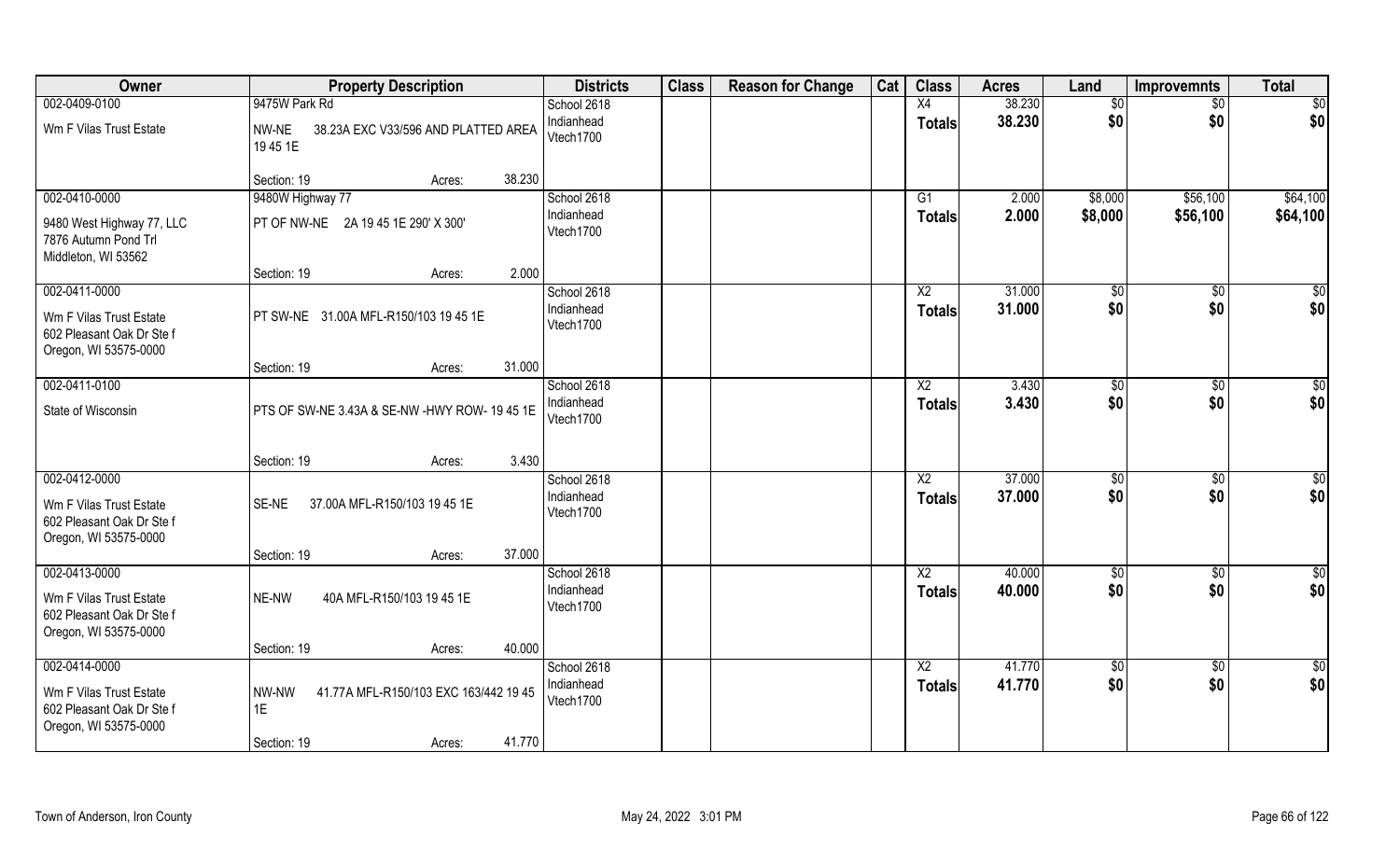| Owner                                                                                          |                      | <b>Property Description</b>         |        | <b>Districts</b>                       | <b>Class</b> | <b>Reason for Change</b> | Cat | <b>Class</b>                     | <b>Acres</b>     | Land                | <b>Improvemnts</b>     | <b>Total</b>           |
|------------------------------------------------------------------------------------------------|----------------------|-------------------------------------|--------|----------------------------------------|--------------|--------------------------|-----|----------------------------------|------------------|---------------------|------------------------|------------------------|
| 002-0415-0000<br>Wm F Vilas Trust Estate<br>602 Pleasant Oak Dr Ste f<br>Oregon, WI 53575-0000 | SW-NW                | 42.12A MFL-R150/103 19 45 1E        |        | School 2618<br>Indianhead<br>Vtech1700 |              |                          |     | X2<br><b>Totals</b>              | 42.120<br>42.120 | \$0<br>\$0          | $\overline{50}$<br>\$0 | $\overline{50}$<br>\$0 |
|                                                                                                | Section: 19          | Acres:                              | 42.120 |                                        |              |                          |     |                                  |                  |                     |                        |                        |
| 002-0416-0000<br>Wm F Vilas Trust Estate<br>602 Pleasant Oak Dr Ste f<br>Oregon, WI 53575-0000 | SE-NW                | 40A MFL-R150/103 19 45 1E           |        | School 2618<br>Indianhead<br>Vtech1700 |              |                          |     | $\overline{X2}$<br><b>Totals</b> | 40.000<br>40.000 | $\sqrt[6]{}$<br>\$0 | $\sqrt{$0}$<br>\$0     | $\sqrt{50}$<br>\$0     |
|                                                                                                | Section: 19          | Acres:                              | 40.000 |                                        |              |                          |     |                                  | 40.000           |                     |                        |                        |
| 002-0417-0000<br>Wm F Vilas Trust Estate<br>602 Pleasant Oak Dr Ste f<br>Oregon, WI 53575-0000 | NE-SW                | 40A MFL-R150/103 19 45 1E           |        | School 2618<br>Indianhead<br>Vtech1700 |              |                          |     | X <sub>2</sub><br><b>Totals</b>  | 40.000           | \$0<br>\$0          | $\sqrt[6]{30}$<br>\$0  | $\sqrt{50}$<br>\$0     |
|                                                                                                | Section: 19          | Acres:                              | 40.000 |                                        |              |                          |     |                                  |                  |                     |                        |                        |
| 002-0418-0000<br>Wm F Vilas Trust Estate<br>602 Pleasant Oak Dr Ste f<br>Oregon, WI 53575-0000 | NW-SW                | 42.47A MFL-R150/103 19 45 1E        |        | School 2618<br>Indianhead<br>Vtech1700 |              |                          |     | X <sub>2</sub><br><b>Totals</b>  | 42.470<br>42.470 | \$0<br>\$0          | $\sqrt[6]{3}$<br>\$0   | \$0<br>\$0             |
|                                                                                                | Section: 19          | Acres:                              | 42.470 |                                        |              |                          |     |                                  |                  |                     |                        |                        |
| 002-0419-0000<br>Wm F Vilas Trust Estate<br>602 Pleasant Oak Dr Ste f<br>Oregon, WI 53575-0000 | SW-SW                | 42.82A MFL-R150/103 19 45 1E        |        | School 2618<br>Indianhead<br>Vtech1700 |              |                          |     | X <sub>2</sub><br><b>Totals</b>  | 42.820<br>42.820 | \$0<br>\$0          | \$0<br>\$0             | \$0<br>\$0             |
|                                                                                                | Section: 19          | Acres:                              | 42.820 |                                        |              |                          |     |                                  |                  |                     |                        |                        |
| 002-0420-0000<br>Wm F Vilas Trust Estate<br>602 Pleasant Oak Dr Ste f<br>Oregon, WI 53575-0000 | SE-SW                | 40A MFL-R150/103 19 45 1E           |        | School 2618<br>Indianhead<br>Vtech1700 |              |                          |     | X2<br><b>Totals</b>              | 40.000<br>40.000 | \$0<br>\$0          | \$0<br>\$0             | \$0<br>\$0             |
|                                                                                                | Section: 19          | Acres:                              | 40.000 |                                        |              |                          |     |                                  |                  |                     |                        |                        |
| 002-0421-0000<br>Wm F Vilas Trust Estate<br>602 Pleasant Oak Dr Ste f<br>Oregon, WI 53575-0000 | NE-SE<br>Section: 19 | 40A MFL-R150/103 19 45 1E<br>Acres: | 40.000 | School 2618<br>Indianhead<br>Vtech1700 |              |                          |     | $\overline{X2}$<br><b>Totals</b> | 40.000<br>40.000 | $\sqrt{6}$<br>\$0   | $\sqrt{$0}$<br>\$0     | $\overline{50}$<br>\$0 |
|                                                                                                |                      |                                     |        |                                        |              |                          |     |                                  |                  |                     |                        |                        |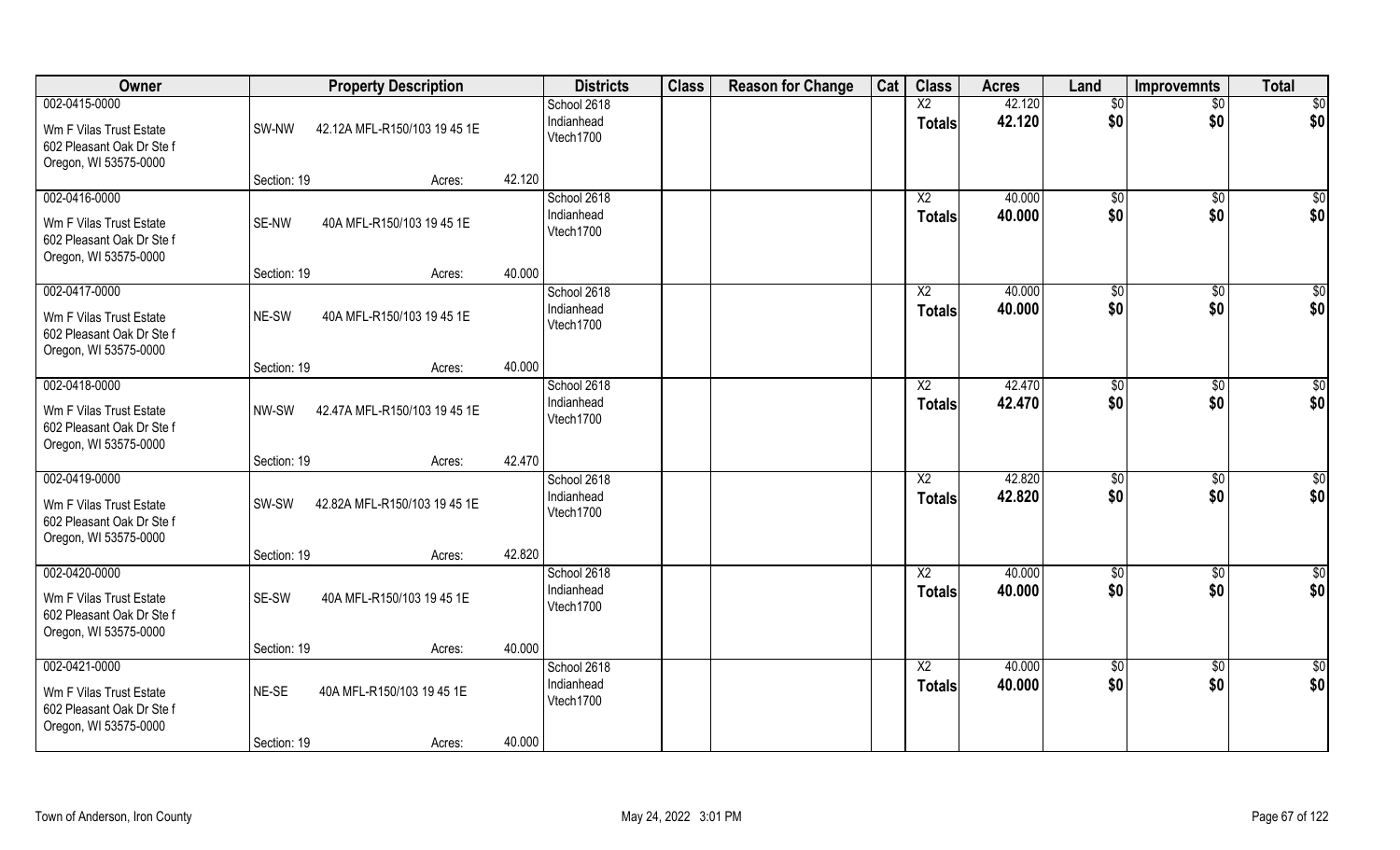| Owner                                                                                          |                      | <b>Property Description</b>         |        | <b>Districts</b>                       | <b>Class</b> | <b>Reason for Change</b> | Cat | <b>Class</b>                    | <b>Acres</b>     | Land                  | <b>Improvemnts</b>     | <b>Total</b>            |
|------------------------------------------------------------------------------------------------|----------------------|-------------------------------------|--------|----------------------------------------|--------------|--------------------------|-----|---------------------------------|------------------|-----------------------|------------------------|-------------------------|
| 002-0422-0000<br>Wm F Vilas Trust Estate<br>602 Pleasant Oak Dr Ste f<br>Oregon, WI 53575-0000 | NW-SE                | 40A MFL-R150/103 19 45 1E           |        | School 2618<br>Indianhead<br>Vtech1700 |              |                          |     | X2<br><b>Totals</b>             | 40.000<br>40.000 | $\sqrt{6}$<br>\$0     | $\overline{50}$<br>\$0 | \$0<br>\$0              |
|                                                                                                | Section: 19          | Acres:                              | 40.000 |                                        |              |                          |     |                                 |                  |                       |                        |                         |
| 002-0423-0000<br>Wm F Vilas Trust Estate<br>602 Pleasant Oak Dr Ste f<br>Oregon, WI 53575-0000 | SW-SE                | 40A MFL-R150/103 19 45 1E           |        | School 2618<br>Indianhead<br>Vtech1700 |              |                          |     | X2<br><b>Totals</b>             | 40.000<br>40.000 | \$0<br>\$0            | \$0<br>\$0             | $\overline{\$0}$<br>\$0 |
|                                                                                                | Section: 19          | Acres:                              | 40.000 |                                        |              |                          |     |                                 |                  |                       |                        |                         |
| 002-0424-0000<br>Wm F Vilas Trust Estate<br>602 Pleasant Oak Dr Ste f<br>Oregon, WI 53575-0000 | SE-SE                | 40A MFL-R150/103 19 45 1E           |        | School 2618<br>Indianhead<br>Vtech1700 |              |                          |     | X <sub>2</sub><br><b>Totals</b> | 40.000<br>40.000 | \$0<br>\$0            | \$0<br>\$0             | $\overline{50}$<br>\$0  |
|                                                                                                | Section: 19          | Acres:                              | 40.000 |                                        |              |                          |     |                                 |                  |                       |                        |                         |
| 002-0425-0000<br>Wm F Vilas Trust Estate<br>602 Pleasant Oak Dr Ste f<br>Oregon, WI 53575-0000 | NE-NE                | 40A MFL-R150/103 20 45 1E           |        | School 2618<br>Indianhead<br>Vtech1700 |              |                          |     | X <sub>2</sub><br><b>Totals</b> | 40.000<br>40.000 | $\frac{1}{20}$<br>\$0 | $\sqrt[6]{30}$<br>\$0  | \$0<br>\$0              |
|                                                                                                | Section: 20          | Acres:                              | 40.000 |                                        |              |                          |     |                                 |                  |                       |                        |                         |
| 002-0426-0000<br>Wm F Vilas Trust Estate<br>602 Pleasant Oak Dr Ste f<br>Oregon, WI 53575-0000 | NW-NE                | 40A MFL-R150/103 20 45 1E           |        | School 2618<br>Indianhead<br>Vtech1700 |              |                          |     | X2<br><b>Totals</b>             | 40.000<br>40.000 | \$0<br>\$0            | $\sqrt[6]{30}$<br>\$0  | $\overline{50}$<br>\$0  |
|                                                                                                | Section: 20          | Acres:                              | 40.000 |                                        |              |                          |     |                                 |                  |                       |                        |                         |
| 002-0427-0000<br>Wm F Vilas Trust Estate<br>602 Pleasant Oak Dr Ste f<br>Oregon, WI 53575-0000 | SW-NE                | 40A MFL-R150/103 20 45 1E           |        | School 2618<br>Indianhead<br>Vtech1700 |              |                          |     | X2<br><b>Totals</b>             | 40.000<br>40.000 | \$0<br>\$0            | \$0<br>\$0             | $\overline{50}$<br>\$0  |
|                                                                                                | Section: 20          | Acres:                              | 40.000 |                                        |              |                          |     |                                 |                  |                       |                        |                         |
| 002-0428-0000<br>Wm F Vilas Trust Estate<br>602 Pleasant Oak Dr Ste f<br>Oregon, WI 53575-0000 | SE-NE<br>Section: 20 | 40A MFL-R150/103 20 45 1E<br>Acres: | 40.000 | School 2618<br>Indianhead<br>Vtech1700 |              |                          |     | X <sub>2</sub><br><b>Totals</b> | 40.000<br>40.000 | \$0<br>\$0            | $\sqrt{6}$<br>\$0      | \$0<br>\$0              |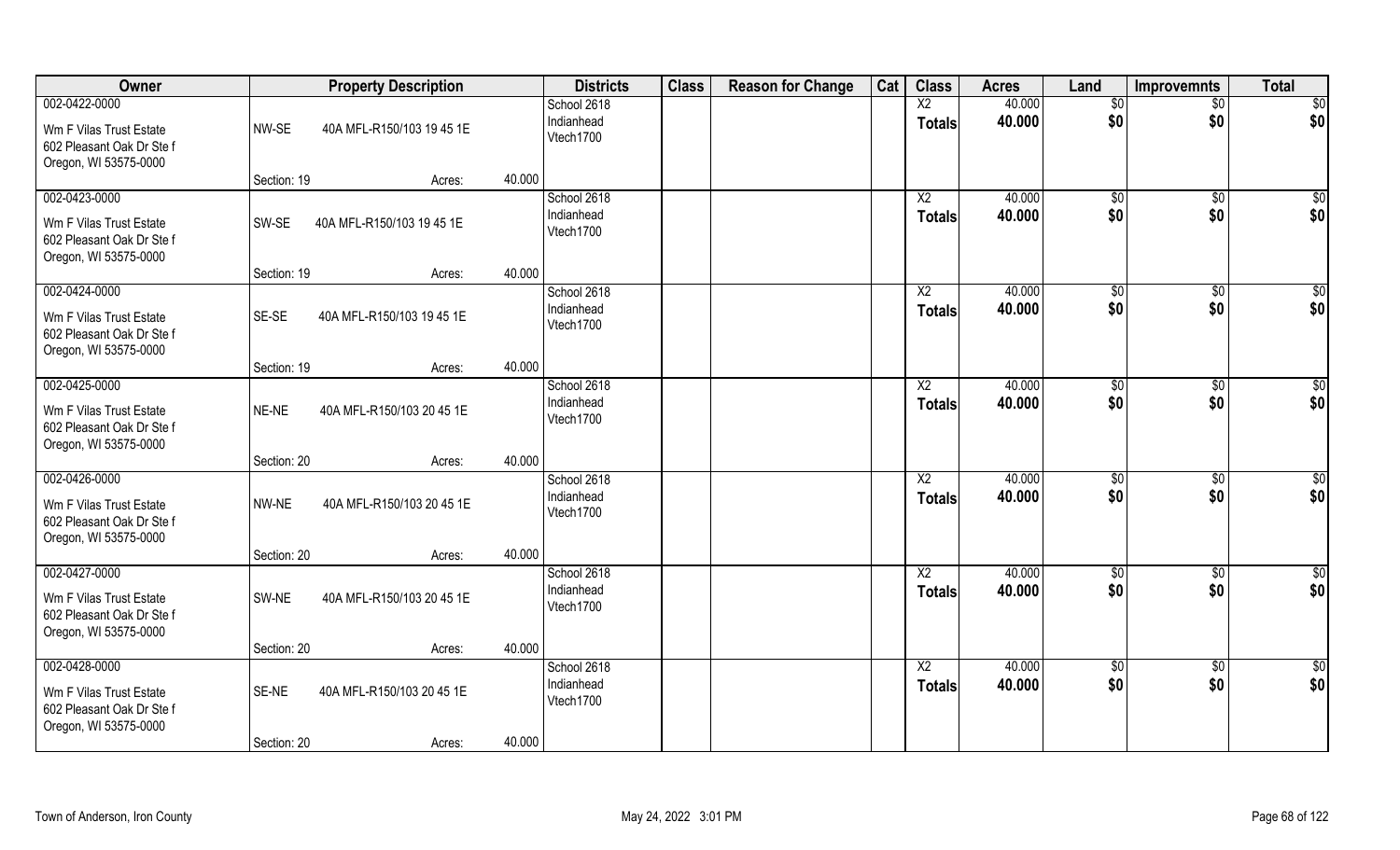| Owner                                                                                           |                      | <b>Property Description</b>                   |        | <b>Districts</b>                       | <b>Class</b> | <b>Reason for Change</b> | Cat | <b>Class</b>                     | <b>Acres</b>     | Land                 | <b>Improvemnts</b>     | <b>Total</b>           |
|-------------------------------------------------------------------------------------------------|----------------------|-----------------------------------------------|--------|----------------------------------------|--------------|--------------------------|-----|----------------------------------|------------------|----------------------|------------------------|------------------------|
| 002-0429-0000<br>Wm F Vilas Trust Estate<br>602 Pleasant Oak Dr Ste f<br>Oregon, WI 53575-0000  | NE-NW                | 40A MFL-R150/103 20 45 1E                     |        | School 2618<br>Indianhead<br>Vtech1700 |              |                          |     | $\overline{X2}$<br><b>Totals</b> | 40.000<br>40.000 | \$0<br>\$0           | $\sqrt{$0}$<br>\$0     | $\sqrt{50}$<br> \$0    |
|                                                                                                 | Section: 20          | Acres:                                        | 40.000 |                                        |              |                          |     |                                  |                  |                      |                        |                        |
| 002-0430-0000<br>Serafin Vega<br>Kathleen Vega<br>6925 Roosevelt Rd                             | NW-NW                | 40A 20 45 1E                                  |        | School 2618<br>Indianhead<br>Vtech1700 |              |                          |     | G6<br>Totals                     | 40.000<br>40.000 | \$32,000<br>\$32,000 | $\overline{60}$<br>\$0 | \$32,000<br>\$32,000   |
| Erin, WI 53027-0000                                                                             | Section: 20          | Acres:                                        | 40.000 |                                        |              |                          |     |                                  |                  |                      |                        |                        |
| 002-0431-0000<br>Wm F Vilas Trust Estate<br>602 Pleasant Oak Dr Ste f<br>Oregon, WI 53575-0000  | SW-NW                | 40A MFL-R150/103 20 45 1E                     |        | School 2618<br>Indianhead<br>Vtech1700 |              |                          |     | X <sub>2</sub><br><b>Totals</b>  | 40.000<br>40.000 | \$0<br>\$0           | \$0<br>\$0             | $\sqrt{50}$<br>\$0     |
|                                                                                                 | Section: 20          | Acres:                                        | 40.000 |                                        |              |                          |     |                                  |                  |                      |                        |                        |
| 002-0432-0000<br>Wm F Vilas Trust Estate<br>602 Pleasant Oak Dr Ste f<br>Oregon, WI 53575-0000  | SE-NW                | 40A MFL-R150/103 20 45 1E                     |        | School 2618<br>Indianhead<br>Vtech1700 |              |                          |     | X <sub>2</sub><br><b>Totals</b>  | 40.000<br>40.000 | \$0<br>\$0           | \$0<br>\$0             | \$0<br>\$0             |
|                                                                                                 | Section: 20          | Acres:                                        | 40.000 |                                        |              |                          |     |                                  |                  |                      |                        |                        |
| 002-0433-0000<br>Wm F Vilas Trust Estate<br>602 Pleasant Oak Dr Ste f<br>Oregon, WI 53575-0000  | NE-SW                | 40A MFL-R150/103 20 45 1E                     |        | School 2618<br>Indianhead<br>Vtech1700 |              |                          |     | $\overline{X2}$<br><b>Totals</b> | 40.000<br>40.000 | \$0<br>\$0           | $\overline{50}$<br>\$0 | $\overline{50}$<br>\$0 |
|                                                                                                 | Section: 20          | Acres:                                        | 40.000 |                                        |              |                          |     |                                  |                  |                      |                        |                        |
| 002-0434-0000<br>Wm F Vilas Trust Estate<br>602 Pleasant Oak Dr Ste f<br>Oregon, WI 53575-0000  | NW-SW                | 40A MFL-R150/103 20 45 1E                     |        | School 2618<br>Indianhead<br>Vtech1700 |              |                          |     | X2<br><b>Totals</b>              | 40.000<br>40.000 | \$0<br>\$0           | $\frac{6}{3}$<br>\$0   | \$0<br>\$0             |
|                                                                                                 | Section: 20          | Acres:                                        | 40.000 |                                        |              |                          |     |                                  |                  |                      |                        |                        |
| 002-0435-0000<br>Rggs Land & Minerals Ltd, LP<br>100 Waugh Dr Ste 400<br>Houston, TX 77007-0000 | SW-SW<br>Section: 20 | 40A MFL-OPEN 1999 50 YEARS 20 45 1E<br>Acres: | 40.000 | School 2618<br>Indianhead<br>Vtech1700 |              |                          |     | W <sub>7</sub><br>Totals         | 40.000<br>40.000 | (\$40,000)<br>\$0    | $\sqrt{$0}$<br>\$0     | \$0<br>\$0             |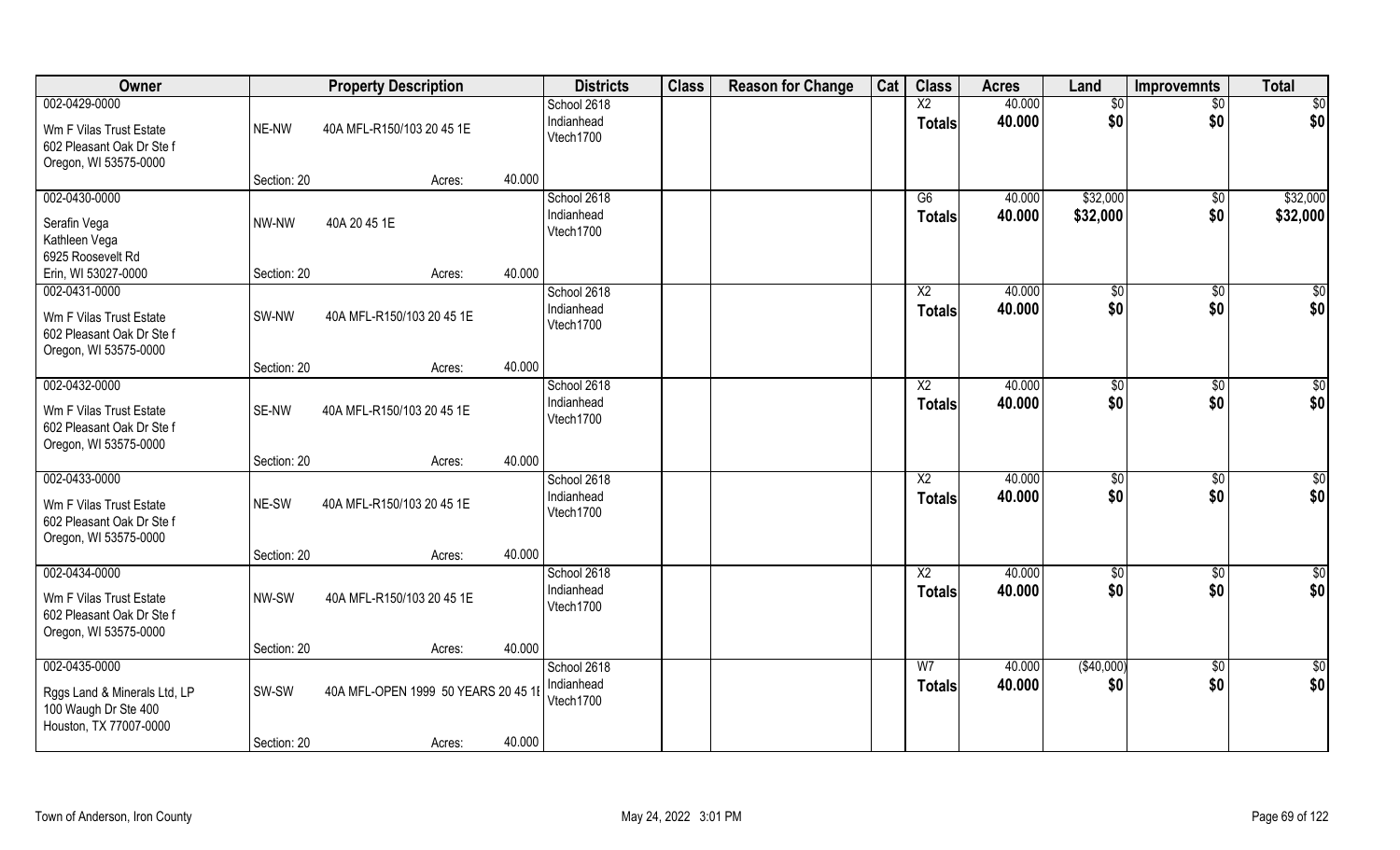| Owner                                                                                           |                      | <b>Property Description</b>                   |         | <b>Districts</b>                       | <b>Class</b> | <b>Reason for Change</b> | Cat | <b>Class</b>                     | <b>Acres</b>     | Land                 | <b>Improvemnts</b>     | <b>Total</b>            |
|-------------------------------------------------------------------------------------------------|----------------------|-----------------------------------------------|---------|----------------------------------------|--------------|--------------------------|-----|----------------------------------|------------------|----------------------|------------------------|-------------------------|
| 002-0436-0000<br>Rggs Land & Minerals Ltd, LP<br>100 Waugh Dr Ste 400<br>Houston, TX 77007-0000 | SE-SW                | 40A MFL-OPEN 1999 50 YEARS 20 45 1E           |         | School 2618<br>Indianhead<br>Vtech1700 |              |                          |     | W <sub>7</sub><br><b>Totals</b>  | 40.000<br>40.000 | (\$40,000)<br>\$0    | $\overline{50}$<br>\$0 | \$0<br>\$0              |
|                                                                                                 | Section: 20          | Acres:                                        | 40.000  |                                        |              |                          |     |                                  |                  |                      |                        |                         |
| 002-0437-0000<br>Wm F Vilas Trust Estate<br>602 Pleasant Oak Dr Ste f<br>Oregon, WI 53575-0000  | NE-SE                | 40A MFL-R150/103 20 45 1E                     |         | School 2618<br>Indianhead<br>Vtech1700 |              |                          |     | $\overline{X2}$<br><b>Totals</b> | 40.000<br>40.000 | \$0<br>\$0           | \$0<br>\$0             | $\overline{\$0}$<br>\$0 |
|                                                                                                 | Section: 20          | Acres:                                        | 40.000  |                                        |              |                          |     |                                  |                  |                      |                        |                         |
| 002-0438-0000<br>Wm F Vilas Trust Estate<br>602 Pleasant Oak Dr Ste f<br>Oregon, WI 53575-0000  | NW-SE                | 40A MFL-R150/103 20 45 1E                     |         | School 2618<br>Indianhead<br>Vtech1700 |              |                          |     | X <sub>2</sub><br><b>Totals</b>  | 40.000<br>40.000 | $\sqrt[6]{3}$<br>\$0 | $\sqrt[6]{3}$<br>\$0   | \$0<br>\$0              |
|                                                                                                 | Section: 20          | Acres:                                        | 40.000  |                                        |              |                          |     |                                  |                  |                      |                        |                         |
| 002-0439-0000<br>Rggs Land & Minerals Ltd, LP<br>100 Waugh Dr Ste 400<br>Houston, TX 77007-0000 | SW-SE                | 40A MFL-OPEN 1999 50 YEARS 20 45 1E           |         | School 2618<br>Indianhead<br>Vtech1700 |              |                          |     | W <sub>7</sub><br><b>Totals</b>  | 40.000<br>40.000 | (\$40,000)<br>\$0    | $\sqrt[6]{3}$<br>\$0   | \$0<br>\$0              |
|                                                                                                 | Section: 20          | Acres:                                        | 40.000  |                                        |              |                          |     |                                  |                  |                      |                        |                         |
| 002-0440-0000<br>Rggs Land & Minerals Ltd, LP<br>100 Waugh Dr Ste 400<br>Houston, TX 77007-0000 | SE-SE                | 40A MFL-OPEN 1999 50 YEARS 20 45 1E           |         | School 2618<br>Indianhead<br>Vtech1700 |              |                          |     | W <sub>7</sub><br><b>Totals</b>  | 40.000<br>40.000 | (\$40,000)<br>\$0    | $\sqrt[6]{30}$<br>\$0  | $\overline{50}$<br>\$0  |
| 002-0441-0000                                                                                   | Section: 20          | Acres:                                        | 40.000  | School 2618                            |              |                          |     | W <sub>4</sub>                   | 640.000          | \$0                  | \$0                    | \$0                     |
| Iron County<br>300 Taconite St<br>Hurley, WI 54534                                              |                      | ALL SEC 29 640A F C L 29 45 1E                |         | Indianhead<br>Vtech1700                |              |                          |     | <b>Totals</b>                    | 640.000          | \$0                  | \$0                    | \$0                     |
|                                                                                                 | Section: 29          | Acres:                                        | 640.000 |                                        |              |                          |     |                                  |                  |                      |                        |                         |
| 002-0442-0000<br>Rggs Land & Minerals Ltd, LP<br>100 Waugh Dr Ste 400<br>Houston, TX 77007-0000 | NE-NE<br>Section: 30 | 40A MFL-OPEN 1999 50 YEARS 30 45 1E<br>Acres: | 40.000  | School 2618<br>Indianhead<br>Vtech1700 |              |                          |     | W <sub>7</sub><br><b>Totals</b>  | 40.000<br>40.000 | (\$40,000)<br>\$0    | $\sqrt{$0}$<br>\$0     | \$0<br>\$0              |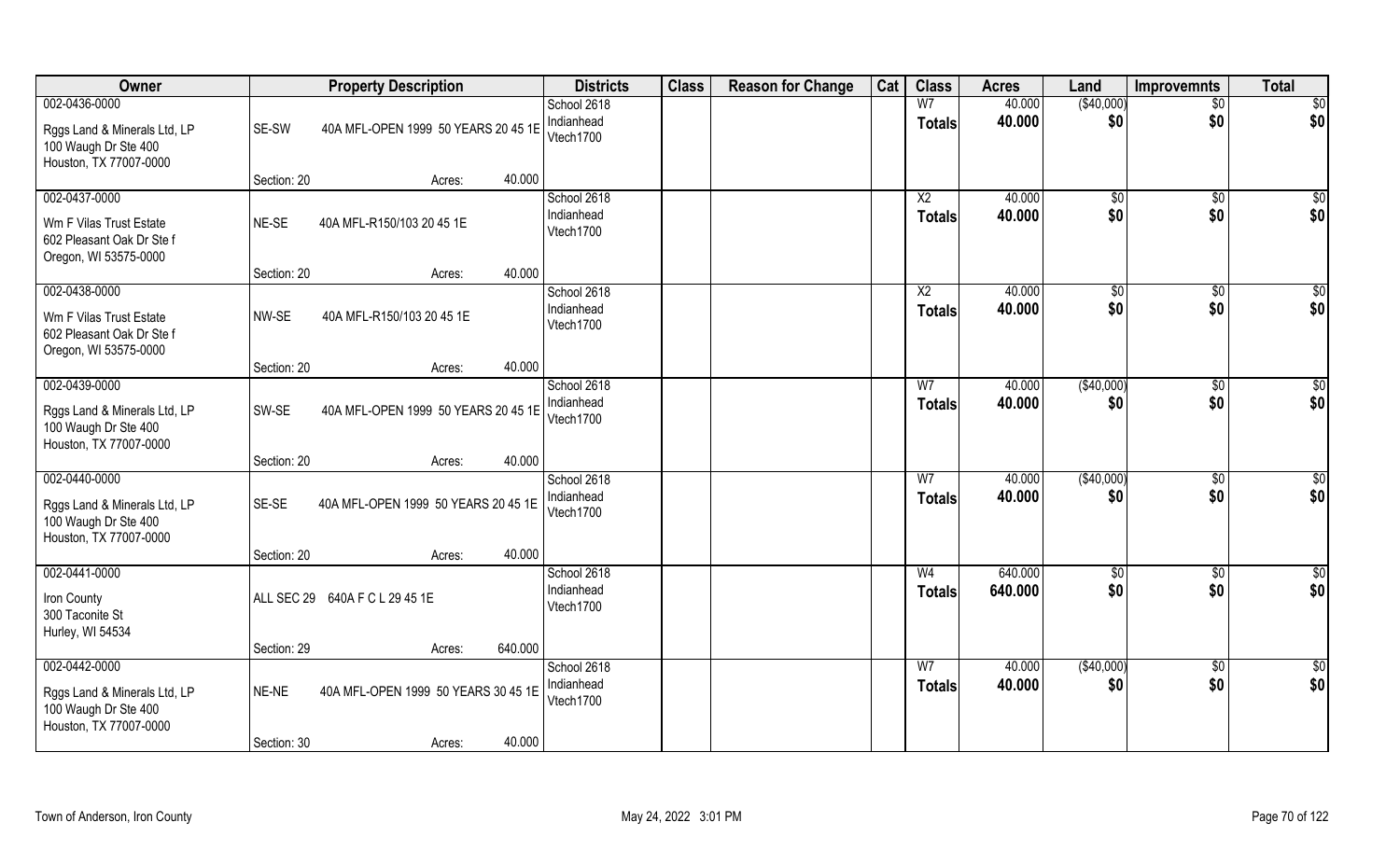| Owner                                                                                           |                      | <b>Property Description</b>                   |        | <b>Districts</b>                       | <b>Class</b> | <b>Reason for Change</b> | Cat | <b>Class</b>                     | <b>Acres</b>     | Land                 | <b>Improvemnts</b>     | <b>Total</b>            |
|-------------------------------------------------------------------------------------------------|----------------------|-----------------------------------------------|--------|----------------------------------------|--------------|--------------------------|-----|----------------------------------|------------------|----------------------|------------------------|-------------------------|
| 002-0443-0000<br>Rggs Land & Minerals Ltd, LP<br>100 Waugh Dr Ste 400<br>Houston, TX 77007-0000 | NW-NE                | 40A MFL-OPEN 1999 50 YEARS 30 45 1E           |        | School 2618<br>Indianhead<br>Vtech1700 |              |                          |     | W7<br><b>Totals</b>              | 40.000<br>40.000 | (\$40,000)<br>\$0    | $\overline{50}$<br>\$0 | $\overline{50}$<br>\$0  |
|                                                                                                 | Section: 30          | Acres:                                        | 40.000 |                                        |              |                          |     |                                  |                  |                      |                        |                         |
| 002-0444-0000<br>Rggs Land & Minerals Ltd, LP<br>100 Waugh Dr Ste 400<br>Houston, TX 77007-0000 | SW-NE                | 40A MFL-OPEN 1999 50 YEARS 30 45 1E           |        | School 2618<br>Indianhead<br>Vtech1700 |              |                          |     | W <sub>7</sub><br><b>Totals</b>  | 40.000<br>40.000 | (\$40,000)<br>\$0    | $\sqrt{50}$<br>\$0     | $\overline{\$0}$<br>\$0 |
|                                                                                                 | Section: 30          | Acres:                                        | 40.000 |                                        |              |                          |     |                                  |                  |                      |                        |                         |
| 002-0445-0000<br>Rggs Land & Minerals Ltd, LP<br>100 Waugh Dr Ste 400<br>Houston, TX 77007-0000 | SE-NE                | 40A MFL-OPEN 1999 50 YEARS 30 45 1E           |        | School 2618<br>Indianhead<br>Vtech1700 |              |                          |     | W7<br><b>Totals</b>              | 40.000<br>40.000 | ( \$40,000)<br>\$0   | \$0<br>\$0             | \$0<br>\$0              |
|                                                                                                 | Section: 30          | Acres:                                        | 40.000 |                                        |              |                          |     |                                  |                  |                      |                        |                         |
| 002-0446-0000<br>Wm F Vilas Trust Estate<br>602 Pleasant Oak Dr Ste f<br>Oregon, WI 53575-0000  | NE-NW                | 40A MFL-R150/103 30 45 1E                     |        | School 2618<br>Indianhead<br>Vtech1700 |              |                          |     | X <sub>2</sub><br><b>Totals</b>  | 40.000<br>40.000 | $\sqrt[6]{3}$<br>\$0 | $\sqrt[6]{30}$<br>\$0  | \$0<br>\$0              |
|                                                                                                 | Section: 30          | Acres:                                        | 40.000 |                                        |              |                          |     |                                  |                  |                      |                        |                         |
| 002-0447-0000<br>Wm F Vilas Trust Estate<br>602 Pleasant Oak Dr Ste f<br>Oregon, WI 53575-0000  | NW-NW                | 42.93A MFL-R150/103 30 45 1E                  |        | School 2618<br>Indianhead<br>Vtech1700 |              |                          |     | $\overline{X2}$<br><b>Totals</b> | 42.930<br>42.930 | \$0<br>\$0           | \$0<br>\$0             | \$0<br>\$0              |
| 002-0448-0000                                                                                   | Section: 30          | Acres:                                        | 42.930 | School 2618                            |              |                          |     | W <sub>4</sub>                   | 82.790           |                      |                        |                         |
| Iron County<br>300 Taconite St<br>Hurley, WI 54534                                              |                      | S1/2 NW1/4 82.79A F C L 30 45 1E              |        | Indianhead<br>Vtech1700                |              |                          |     | <b>Totals</b>                    | 82.790           | \$0<br>\$0           | \$0<br>\$0             | $\frac{6}{3}$<br>\$0    |
|                                                                                                 | Section: 30          | Acres:                                        | 82.790 |                                        |              |                          |     |                                  |                  |                      |                        |                         |
| 002-0449-0000<br>Rggs Land & Minerals Ltd, LP<br>100 Waugh Dr Ste 400<br>Houston, TX 77007-0000 | NE-SW<br>Section: 30 | 40A MFL-OPEN 1999 50 YEARS 30 45 1E<br>Acres: | 40.000 | School 2618<br>Indianhead<br>Vtech1700 |              |                          |     | W <sub>7</sub><br><b>Totals</b>  | 40.000<br>40.000 | (\$40,000)<br>\$0    | $\sqrt{6}$<br>\$0      | $\overline{50}$<br>\$0  |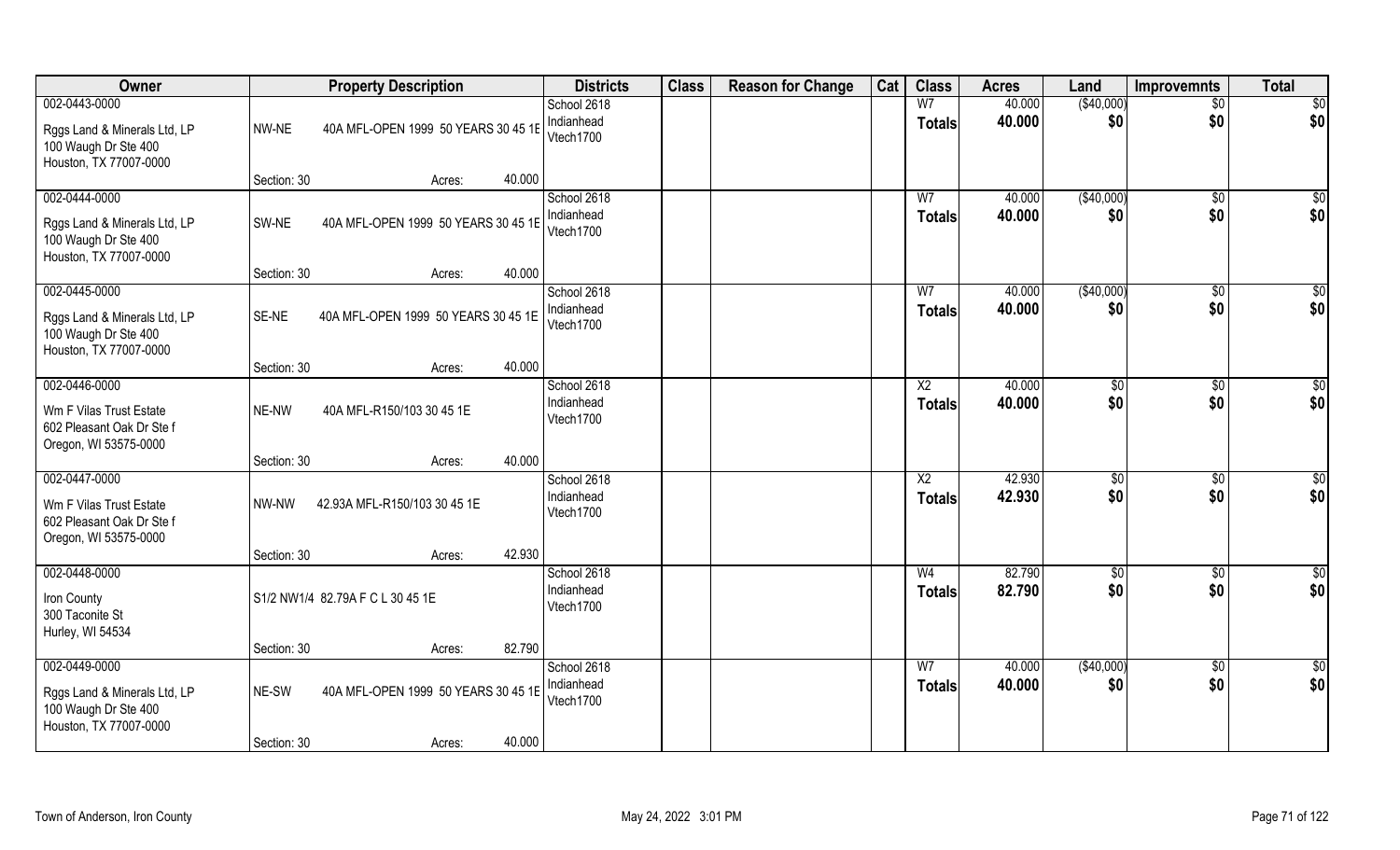| Owner                                                                                           |                      | <b>Property Description</b>                   |        | <b>Districts</b>                       | <b>Class</b> | <b>Reason for Change</b> | Cat | <b>Class</b>                    | <b>Acres</b>     | Land               | <b>Improvemnts</b>     | <b>Total</b>           |
|-------------------------------------------------------------------------------------------------|----------------------|-----------------------------------------------|--------|----------------------------------------|--------------|--------------------------|-----|---------------------------------|------------------|--------------------|------------------------|------------------------|
| 002-0450-0000<br>Rggs Land & Minerals Ltd, LP<br>100 Waugh Dr Ste 400<br>Houston, TX 77007-0000 | NW-SW<br>1E          | 42.65A MFL-OPEN 1999 50 YEARS 30 45           |        | School 2618<br>Indianhead<br>Vtech1700 |              |                          |     | W <sub>7</sub><br>Totals        | 42.650<br>42.650 | (\$42,700)<br>\$0  | $\overline{50}$<br>\$0 | $\overline{50}$<br>\$0 |
|                                                                                                 | Section: 30          | Acres:                                        | 42.650 |                                        |              |                          |     |                                 |                  |                    |                        |                        |
| 002-0451-0000<br>Rggs Land & Minerals Ltd, LP<br>100 Waugh Dr Ste 400<br>Houston, TX 77007-0000 | SW-SW<br>1E          | 42.51A MFL-OPEN 1999 50 YEARS 30 45           |        | School 2618<br>Indianhead<br>Vtech1700 |              |                          |     | W <sub>7</sub><br>Totals        | 42.510<br>42.510 | (\$42,500)<br>\$0  | \$0<br>\$0             | $\sqrt{50}$<br>\$0     |
|                                                                                                 | Section: 30          | Acres:                                        | 42.510 |                                        |              |                          |     |                                 |                  |                    |                        |                        |
| 002-0452-0000<br>Rggs Land & Minerals Ltd, LP<br>100 Waugh Dr Ste 400<br>Houston, TX 77007-0000 | SE-SW                | 40A MFL-OPEN 1999 50 YEARS 30 45 1E           |        | School 2618<br>Indianhead<br>Vtech1700 |              |                          |     | W <sub>7</sub><br><b>Totals</b> | 40.000<br>40.000 | ( \$40,000)<br>\$0 | \$0<br>\$0             | \$0<br>\$0             |
|                                                                                                 | Section: 30          | Acres:                                        | 40.000 |                                        |              |                          |     |                                 |                  |                    |                        |                        |
| 002-0453-0000<br>Rggs Land & Minerals Ltd, LP<br>100 Waugh Dr Ste 400<br>Houston, TX 77007-0000 | NE-SE                | 40A MFL-OPEN 1999 50 YEARS 30 45 1E           |        | School 2618<br>Indianhead<br>Vtech1700 |              |                          |     | W7<br><b>Totals</b>             | 40.000<br>40.000 | (\$40,000)<br>\$0  | \$0<br>\$0             | \$<br>\$0              |
|                                                                                                 | Section: 30          | Acres:                                        | 40.000 |                                        |              |                          |     |                                 |                  |                    |                        |                        |
| 002-0454-0000<br>Rggs Land & Minerals Ltd, LP<br>100 Waugh Dr Ste 400<br>Houston, TX 77007-0000 | NW-SE                | 40A MFL-OPEN 1999 50 YEARS 30 45 1E           |        | School 2618<br>Indianhead<br>Vtech1700 |              |                          |     | W <sub>7</sub><br><b>Totals</b> | 40.000<br>40.000 | (\$40,000)<br>\$0  | \$0<br>\$0             | $\overline{50}$<br>\$0 |
|                                                                                                 | Section: 30          | Acres:                                        | 40.000 |                                        |              |                          |     |                                 |                  |                    |                        |                        |
| 002-0455-0000<br>Rggs Land & Minerals Ltd, LP<br>100 Waugh Dr Ste 400<br>Houston, TX 77007-0000 | SW-SE                | 40A MFL-OPEN 1999 50 YEARS 30 45 1E           |        | School 2618<br>Indianhead<br>Vtech1700 |              |                          |     | W <sub>7</sub><br><b>Totals</b> | 40.000<br>40.000 | (\$40,000)<br>\$0  | \$0<br>\$0             | \$0<br>\$0             |
|                                                                                                 | Section: 30          | Acres:                                        | 40.000 |                                        |              |                          |     |                                 |                  |                    |                        |                        |
| 002-0456-0000<br>Rggs Land & Minerals Ltd, LP<br>100 Waugh Dr Ste 400<br>Houston, TX 77007-0000 | SE-SE<br>Section: 30 | 40A MFL-OPEN 1999 50 YEARS 30 45 1E<br>Acres: | 40.000 | School 2618<br>Indianhead<br>Vtech1700 |              |                          |     | W <sub>7</sub><br>Totals        | 40.000<br>40.000 | (\$40,000)<br>\$0  | \$0<br>\$0             | \$0<br>\$0             |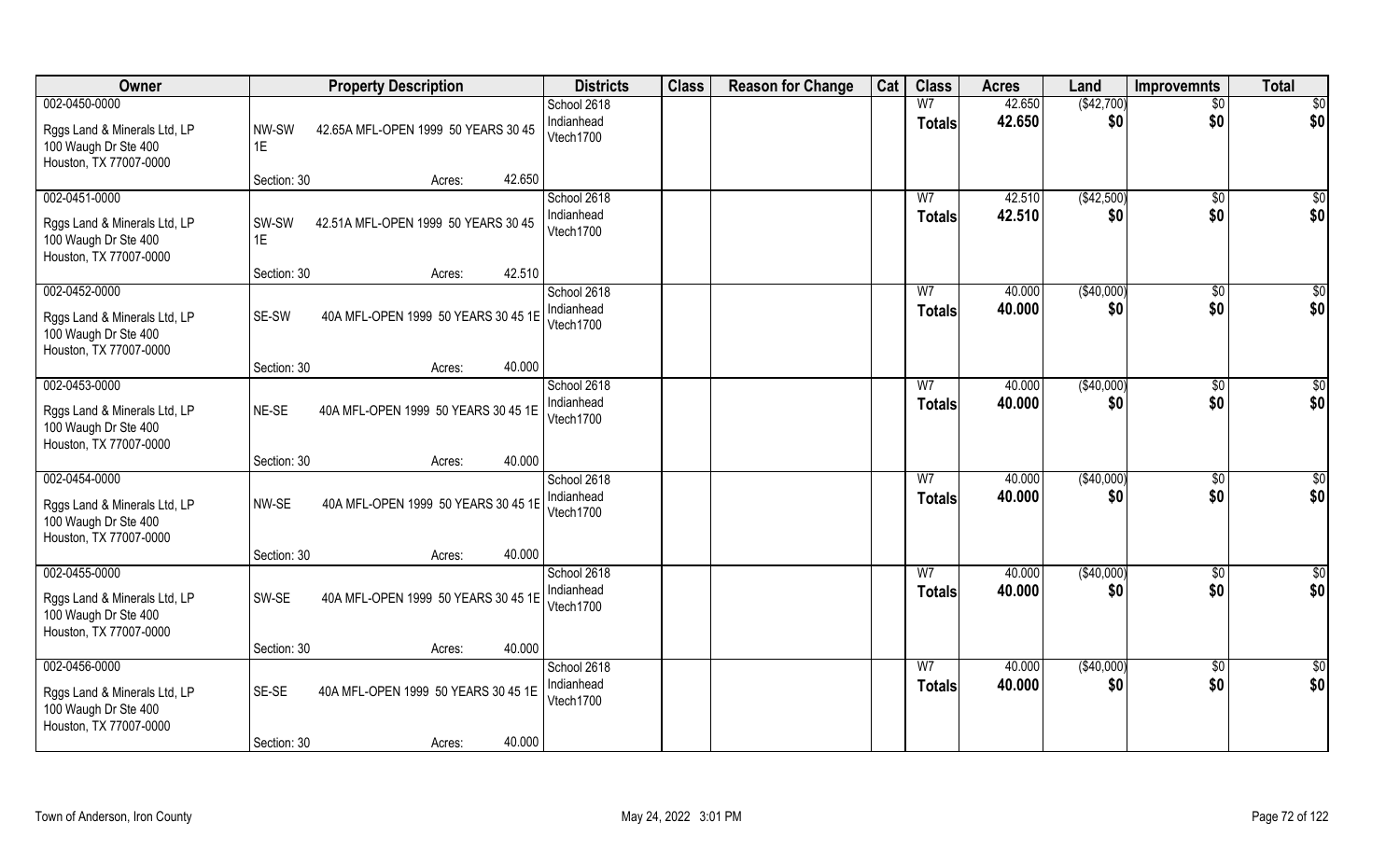| Owner                                 |                   | <b>Property Description</b>           |         | <b>Districts</b> | <b>Class</b> | <b>Reason for Change</b> | Cat | <b>Class</b>    | <b>Acres</b> | Land        | <b>Improvemnts</b> | <b>Total</b> |
|---------------------------------------|-------------------|---------------------------------------|---------|------------------|--------------|--------------------------|-----|-----------------|--------------|-------------|--------------------|--------------|
| 002-0457-0000                         |                   |                                       |         | School 2618      |              |                          |     | W <sub>4</sub>  | 652.860      | \$0         | $\frac{1}{2}$      | \$0          |
| Iron County                           |                   | ALL SEC 31 652.86A F C L 31 45 1E     |         | Indianhead       |              |                          |     | <b>Totals</b>   | 652.860      | \$0         | \$0                | \$0          |
| 300 Taconite St                       |                   |                                       |         | Vtech1700        |              |                          |     |                 |              |             |                    |              |
| Hurley, WI 54534                      |                   |                                       |         |                  |              |                          |     |                 |              |             |                    |              |
|                                       | Section: 31       | Acres:                                | 652.860 |                  |              |                          |     |                 |              |             |                    |              |
| 002-0458-0000                         |                   |                                       |         | School 2618      |              |                          |     | W <sub>4</sub>  | 640.000      | $\sqrt{50}$ | $\overline{50}$    | \$0          |
|                                       |                   |                                       |         | Indianhead       |              |                          |     | Totals          | 640.000      | \$0         | \$0                | \$0          |
| Iron County                           |                   | ALL SEC 32 640A F C L 32 45 1E        |         | Vtech1700        |              |                          |     |                 |              |             |                    |              |
| 300 Taconite St                       |                   |                                       |         |                  |              |                          |     |                 |              |             |                    |              |
| Hurley, WI 54534                      | Section: 32       |                                       | 640.000 |                  |              |                          |     |                 |              |             |                    |              |
| 002-0460-0000                         | <b>Fuller Ave</b> | Acres:                                |         | School 2618      |              |                          |     | $\overline{G1}$ | 0.060        | \$500       | $\overline{50}$    | \$500        |
|                                       |                   |                                       |         | Indianhead       |              |                          |     |                 |              |             |                    |              |
| <b>Craig Devries</b>                  |                   | BLK A LOT 1 VILLAGE OF UPSON 19 45 1E |         | Vtech1700        |              |                          |     | <b>Totals</b>   | 0.060        | \$500       | \$0                | \$500        |
| Diane Devries                         |                   |                                       |         |                  |              |                          |     |                 |              |             |                    |              |
| 1164 Green St                         |                   |                                       |         |                  |              |                          |     |                 |              |             |                    |              |
| New Lenox, IL 60451                   | Section: 19       | Acres:                                | 0.060   |                  |              |                          |     |                 |              |             |                    |              |
| 002-0460-0100                         | 9298W Highway 77  |                                       |         | School 2618      |              |                          |     | G1              | 0.067        | \$600       | \$19,000           | \$19,600     |
| <b>Craig Devries</b>                  |                   | BLK A LOT 2 VILLAGE OF UPSON 19 45 1E |         | Indianhead       |              |                          |     | <b>Totals</b>   | 0.067        | \$600       | \$19,000           | \$19,600     |
| <b>Diane Devries</b>                  |                   |                                       |         | Vtech1700        |              |                          |     |                 |              |             |                    |              |
| 1164 Green St                         |                   |                                       |         |                  |              |                          |     |                 |              |             |                    |              |
| New Lenox, IL 60451                   | Section: 19       | Acres:                                | 0.067   |                  |              |                          |     |                 |              |             |                    |              |
| 002-0460-0200                         | State Highway 77  |                                       |         | School 2618      |              |                          |     | G1              | 0.061        | \$500       | \$0                | \$500        |
|                                       |                   |                                       |         | Indianhead       |              |                          |     | <b>Totals</b>   | 0.061        | \$500       | \$0                | \$500        |
| <b>Craig Devries</b>                  |                   | BLK A LOT 3 VILLAGE OF UPSON 19 45 1E |         | Vtech1700        |              |                          |     |                 |              |             |                    |              |
| <b>Diane Devries</b><br>1164 Green St |                   |                                       |         |                  |              |                          |     |                 |              |             |                    |              |
| New Lenox, IL 60451                   | Section: 19       | Acres:                                | 0.060   |                  |              |                          |     |                 |              |             |                    |              |
| 002-0460-0300                         | <b>Fuller Ave</b> |                                       |         | School 2618      |              |                          |     | G1              | 0.163        | \$700       | $\frac{6}{5}$      | \$700        |
|                                       |                   |                                       |         | Indianhead       |              |                          |     |                 | 0.163        | \$700       | \$0                | \$700        |
| <b>Craig Devries</b>                  |                   | BLK A LOT 7 VILLAGE OF UPSON 19 45 1E |         | Vtech1700        |              |                          |     | <b>Totals</b>   |              |             |                    |              |
| <b>Diane Devries</b>                  |                   |                                       |         |                  |              |                          |     |                 |              |             |                    |              |
| 1164 Green St                         |                   |                                       |         |                  |              |                          |     |                 |              |             |                    |              |
| New Lenox, IL 60451                   | Section: 19       | Acres:                                | 0.160   |                  |              |                          |     |                 |              |             |                    |              |
| 002-0460-0400                         | <b>Fuller Ave</b> |                                       |         | School 2618      |              |                          |     | G1              | 0.163        | \$700       | $\overline{50}$    | \$700        |
| <b>Craig Devries</b>                  |                   | BLK A LOT 9 VILLAGE OF UPSON 19 45 1E |         | Indianhead       |              |                          |     | <b>Totals</b>   | 0.163        | \$700       | \$0                | \$700        |
| <b>Diane Devries</b>                  |                   |                                       |         | Vtech1700        |              |                          |     |                 |              |             |                    |              |
| 1164 Green St                         |                   |                                       |         |                  |              |                          |     |                 |              |             |                    |              |
| New Lenox, IL 60451                   | Section: 19       | Acres:                                | 0.160   |                  |              |                          |     |                 |              |             |                    |              |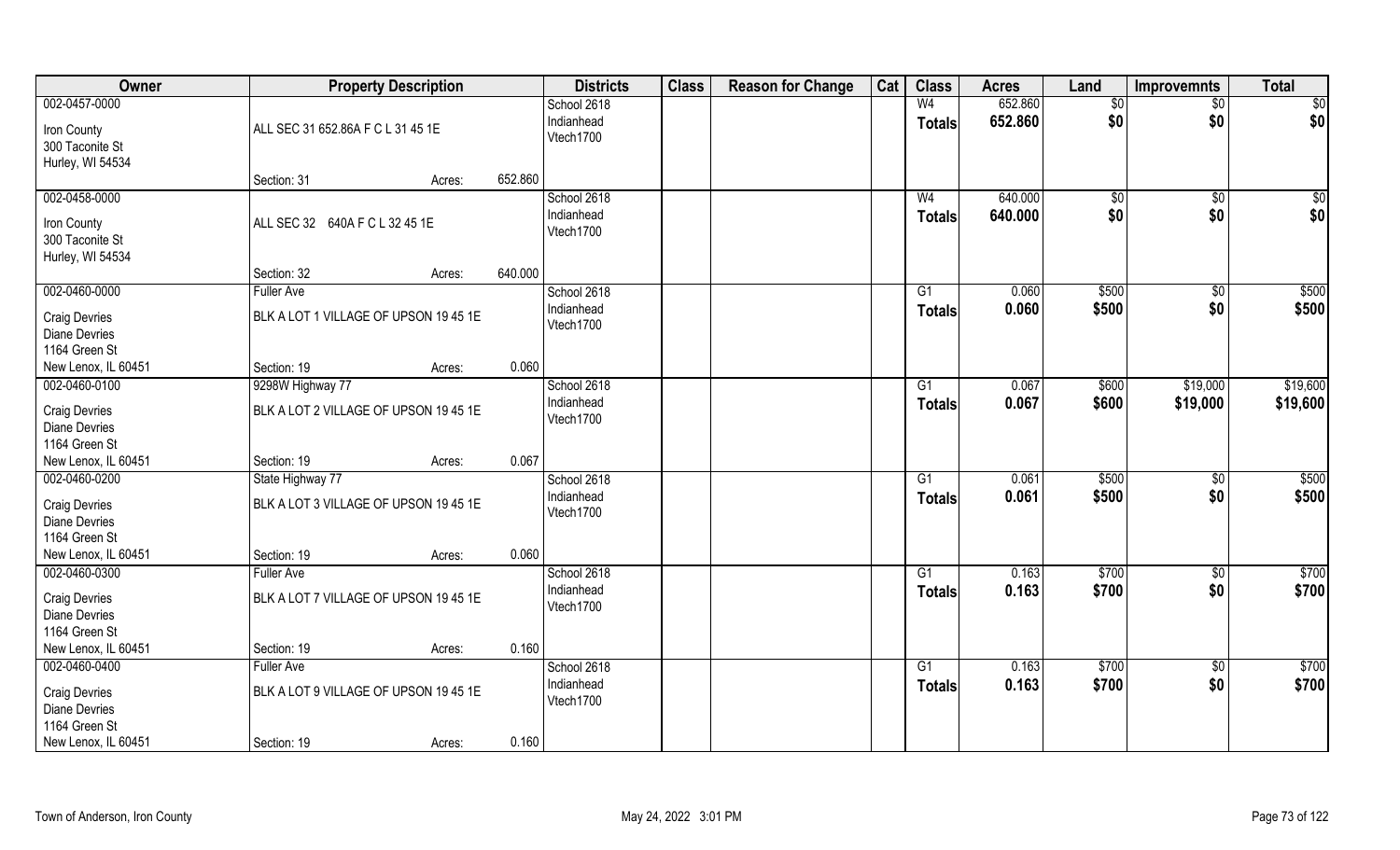| Owner                    | <b>Property Description</b>                 |       | <b>Districts</b>         | <b>Class</b> | <b>Reason for Change</b> | Cat | <b>Class</b>    | <b>Acres</b> | Land    | <b>Improvemnts</b> | <b>Total</b> |
|--------------------------|---------------------------------------------|-------|--------------------------|--------------|--------------------------|-----|-----------------|--------------|---------|--------------------|--------------|
| 002-0461-0000            | Sessions Ave                                |       | <b>Anderson Sanitary</b> |              |                          |     | G1              | 0.061        | \$500   | $\sqrt{$0}$        | \$500        |
| Kevin M. Peltonen        | BLK A LOT 4 VILLAGE OF UPSON 19 45 1E       |       | District #1              |              |                          |     | <b>Totals</b>   | 0.061        | \$500   | \$0                | \$500        |
| 9322W 2nd St             |                                             |       | School 2618              |              |                          |     |                 |              |         |                    |              |
| Upson, WI 54565          |                                             |       | Indianhead               |              |                          |     |                 |              |         |                    |              |
|                          | Section: 19<br>Acres:                       | 0.060 | Vtech1700                |              |                          |     |                 |              |         |                    |              |
| 002-0461-0100            | State Highway 77                            |       | <b>Anderson Sanitary</b> |              |                          |     | G1              | 0.068        | \$600   | $\sqrt{$0}$        | \$600        |
| Kevin M. Peltonen        | BLK A LOT 5 VILLAGE OF UPSON 19 45 1E       |       | District #1              |              |                          |     | <b>Totals</b>   | 0.068        | \$600   | \$0                | \$600        |
| 9322W 2nd St             |                                             |       | School 2618              |              |                          |     |                 |              |         |                    |              |
| Upson, WI 54565          |                                             |       | Indianhead               |              |                          |     |                 |              |         |                    |              |
|                          | Section: 19<br>Acres:                       | 0.070 | Vtech1700                |              |                          |     |                 |              |         |                    |              |
| 002-0461-0200            | 10792N Sessions Ave                         |       | <b>Anderson Sanitary</b> |              |                          |     | G1              | 0.093        | \$800   | \$5,500            | \$6,300      |
| Kevin M. Peltonen        | BLK A LOT 6 VILLAGE OF UPSON 19 45 1E       |       | District #1              |              |                          |     | <b>Totals</b>   | 0.093        | \$800   | \$5,500            | \$6,300      |
| 9322W 2nd St             |                                             |       | School 2618              |              |                          |     |                 |              |         |                    |              |
| Upson, WI 54565          |                                             |       | Indianhead               |              |                          |     |                 |              |         |                    |              |
|                          | Section: 19<br>Acres:                       | 0.093 | Vtech1700                |              |                          |     |                 |              |         |                    |              |
| 002-0461-0300            | State Highway 77                            |       | <b>Anderson Sanitary</b> |              |                          |     | G1              | 0.163        | \$1,400 | $\sqrt[6]{3}$      | \$1,400      |
|                          |                                             |       | District #1              |              |                          |     | <b>Totals</b>   | 0.163        | \$1,400 | \$0                | \$1,400      |
| Kevin M. Peltonen        | BLK A LOT 8 VILLAGE OF UPSON 19 45 1E       |       | School 2618              |              |                          |     |                 |              |         |                    |              |
| 9322W 2nd St             |                                             |       | Indianhead               |              |                          |     |                 |              |         |                    |              |
| Upson, WI 54565          |                                             |       | Vtech1700                |              |                          |     |                 |              |         |                    |              |
|                          | Section: 19<br>Acres:                       | 0.160 |                          |              |                          |     |                 |              |         |                    |              |
| 002-0462-0000            | Sessions Ave                                |       | Anderson Sanitary        |              |                          |     | G1              | 0.163        | \$1,400 | \$0                | \$1,400      |
| Kevin M. Peltonen        | BLK A LOT 10 VILLAGE OF UPSON 19 45 1E      |       | District #1              |              |                          |     | <b>Totals</b>   | 0.163        | \$1,400 | \$0                | \$1,400      |
| 9322W 2nd St             |                                             |       | School 2618              |              |                          |     |                 |              |         |                    |              |
| Upson, WI 54565          |                                             |       | Indianhead               |              |                          |     |                 |              |         |                    |              |
|                          | Section: 19<br>Acres:                       | 0.160 | Vtech1700                |              |                          |     |                 |              |         |                    |              |
| 002-0462-0100            | Sessions Ave                                |       | Anderson Sanitary        |              |                          |     | G1              | 0.163        | \$1,400 | \$0                | \$1,400      |
| Fr Dale Grubba           | BLK A LOT 12 VILLAGE OF UPSON 19 45 1E      |       | District #1              |              |                          |     | <b>Totals</b>   | 0.163        | \$1,400 | \$0                | \$1,400      |
| 1211 W Main              |                                             |       | School 2618              |              |                          |     |                 |              |         |                    |              |
| Princeton, WI 54968-0000 |                                             |       | Indianhead               |              |                          |     |                 |              |         |                    |              |
|                          | Section: 19<br>Acres:                       | 0.160 | Vtech1700                |              |                          |     |                 |              |         |                    |              |
| 002-0463-0000            | <b>Fuller Ave</b>                           |       | School 2618              |              |                          |     | $\overline{G1}$ | 0.326        | \$1,400 | $\overline{50}$    | \$1,400      |
|                          |                                             |       | Indianhead               |              |                          |     | <b>Totals</b>   | 0.326        | \$1,400 | \$0                | \$1,400      |
| <b>Craig Devries</b>     | BLK A LOT 11 & 13 VILLAGE OF UPSON 19 45 1E |       | Vtech1700                |              |                          |     |                 |              |         |                    |              |
| <b>Diane Devries</b>     |                                             |       |                          |              |                          |     |                 |              |         |                    |              |
| 1164 Green St            |                                             |       |                          |              |                          |     |                 |              |         |                    |              |
| New Lenox, IL 60451      | Section: 19<br>Acres:                       | 0.163 |                          |              |                          |     |                 |              |         |                    |              |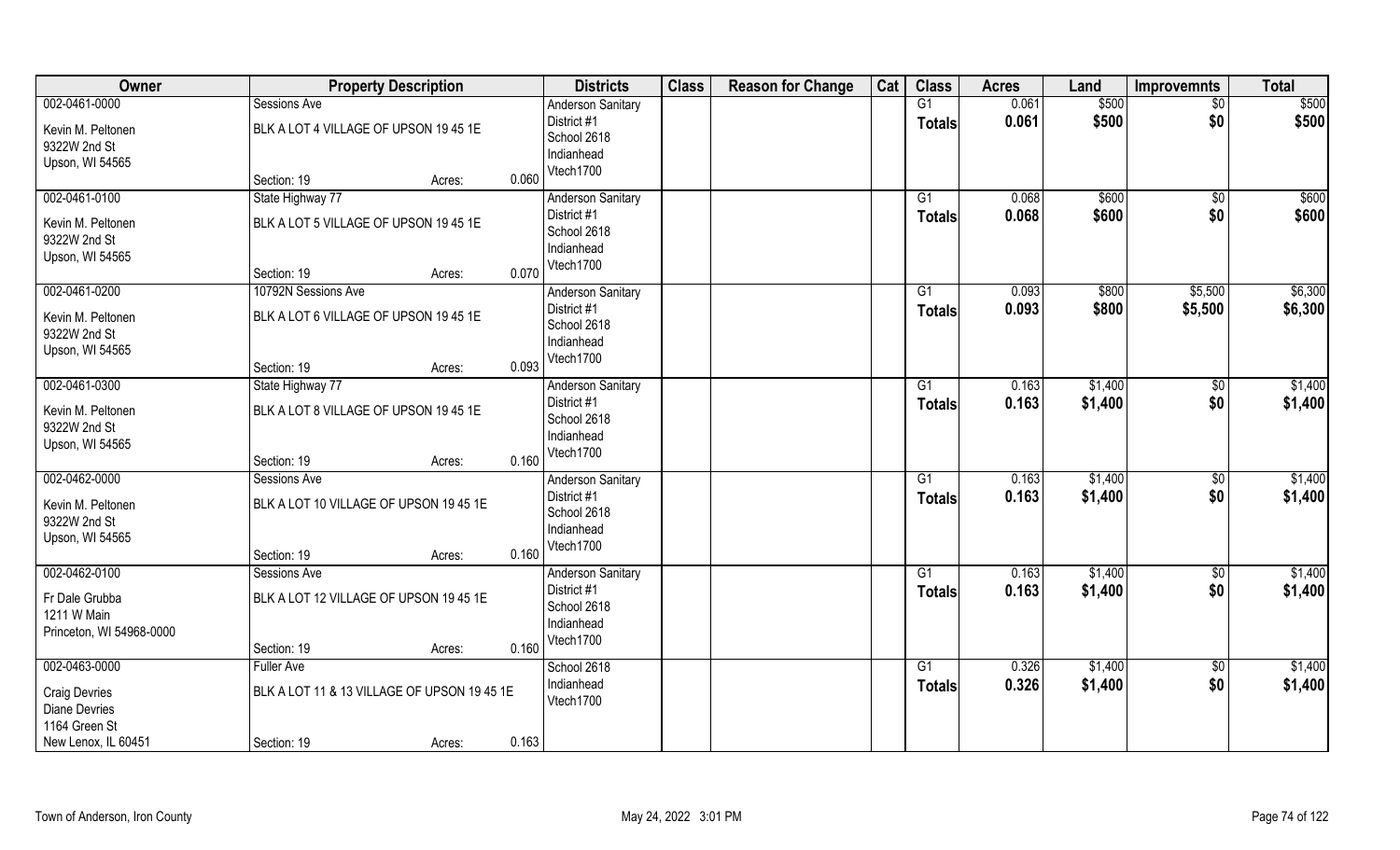| Owner                  |                                             | <b>Property Description</b> |       | <b>Districts</b>         | <b>Class</b> | <b>Reason for Change</b> | Cat | <b>Class</b>    | <b>Acres</b>                | Land    | <b>Improvemnts</b> | <b>Total</b>      |
|------------------------|---------------------------------------------|-----------------------------|-------|--------------------------|--------------|--------------------------|-----|-----------------|-----------------------------|---------|--------------------|-------------------|
| 002-0463-0100          | <b>Fuller Ave</b>                           |                             |       | School 2618              |              |                          |     |                 | Assessed with 002-0463-0000 |         |                    |                   |
| <b>Craig Devries</b>   | BLK A LOT 13 VILLAGE OF UPSON 19 45 1E      |                             |       | Indianhead               |              |                          |     |                 |                             |         |                    |                   |
| <b>Diane Devries</b>   |                                             |                             |       | Vtech1700                |              |                          |     |                 |                             |         |                    |                   |
| 1164 Green St          |                                             |                             |       |                          |              |                          |     |                 |                             |         |                    |                   |
| New Lenox, IL 60451    | Section: 19                                 | Acres:                      | 0.163 |                          |              |                          |     |                 |                             |         |                    |                   |
| 002-0464-0000          | Sessions Ave                                |                             |       | <b>Anderson Sanitary</b> |              |                          |     | G1              | 0.326                       | \$2,800 | $\sqrt{50}$        | \$2,800           |
|                        |                                             |                             |       | District #1              |              |                          |     |                 | 0.326                       | \$2,800 | \$0                | \$2,800           |
| <b>Craig Devries</b>   | BLK A LOT 14 & 16 VILLAGE OF UPSON 19 45 1E |                             |       | School 2618              |              |                          |     | <b>Totals</b>   |                             |         |                    |                   |
| <b>Diane Devries</b>   |                                             |                             |       | Indianhead               |              |                          |     |                 |                             |         |                    |                   |
| 1164 Green St          |                                             |                             |       | Vtech1700                |              |                          |     |                 |                             |         |                    |                   |
| New Lenox, IL 60451    | Section: 19                                 | Acres:                      | 0.330 |                          |              |                          |     |                 |                             |         |                    |                   |
| 002-0464-0100          | Sessions Ave                                |                             |       | <b>Anderson Sanitary</b> |              |                          |     |                 | Assessed with 002-0464-0000 |         |                    |                   |
|                        |                                             |                             |       | District #1              |              |                          |     |                 |                             |         |                    |                   |
| <b>Craig Devries</b>   | BLK A LOT 16 VILLAGE OF UPSON 19 45 1E      |                             |       | School 2618              |              |                          |     |                 |                             |         |                    |                   |
| <b>Diane Devries</b>   |                                             |                             |       | Indianhead               |              |                          |     |                 |                             |         |                    |                   |
| 1164 Green St          |                                             |                             |       | Vtech1700                |              |                          |     |                 |                             |         |                    |                   |
| New Lenox, IL 60451    | Section: 19                                 | Acres:                      | 0.000 |                          |              |                          |     |                 |                             |         |                    |                   |
| 002-0465-0000          | <b>Fuller Ave</b>                           |                             |       | School 2618              |              |                          |     | G1              | 0.163                       | \$700   | \$0                | $\overline{$700}$ |
| Karl Rindt             | BLK A LOT 15 VILLAGE OF UPSON 19 45 1E      |                             |       | Indianhead               |              |                          |     | Totals          | 0.163                       | \$700   | \$0                | \$700             |
| PO Box 1994            |                                             |                             |       | Vtech1700                |              |                          |     |                 |                             |         |                    |                   |
| Lombard, IL 60148      |                                             |                             |       |                          |              |                          |     |                 |                             |         |                    |                   |
|                        |                                             |                             | 0.163 |                          |              |                          |     |                 |                             |         |                    |                   |
|                        | Section: 19                                 | Acres:                      |       |                          |              |                          |     |                 |                             |         |                    |                   |
| 002-0466-0000          | State Highway 77                            |                             |       | <b>Anderson Sanitary</b> |              |                          |     | G1              | 0.053                       | \$500   | $\overline{50}$    | \$500             |
| <b>Bruce Buccanero</b> | BLK B LOT 1 VILLAGE OF UPSON 19 45 1E       |                             |       | District #1              |              |                          |     | <b>Totals</b>   | 0.053                       | \$500   | \$0                | \$500             |
| PO Box 155             |                                             |                             |       | School 2618              |              |                          |     |                 |                             |         |                    |                   |
| Iron Belt, WI 54536    |                                             |                             |       | Indianhead               |              |                          |     |                 |                             |         |                    |                   |
|                        | Section: 19                                 | Acres:                      | 0.050 | Vtech1700                |              |                          |     |                 |                             |         |                    |                   |
| 002-0466-0100          | State Highway 77                            |                             |       | <b>Anderson Sanitary</b> |              |                          |     | G1              | 0.059                       | \$500   | \$3,300            | \$3,800           |
|                        |                                             |                             |       | District #1              |              |                          |     | <b>Totals</b>   | 0.059                       | \$500   | \$3,300            | \$3,800           |
| <b>Bruce Buccanero</b> | BLK B LOT 2 VILLAGE OF UPSON 19 45 1E       |                             |       | School 2618              |              |                          |     |                 |                             |         |                    |                   |
| PO Box 155             |                                             |                             |       | Indianhead               |              |                          |     |                 |                             |         |                    |                   |
| Iron Belt, WI 54536    |                                             |                             |       |                          |              |                          |     |                 |                             |         |                    |                   |
|                        | Section: 19                                 | Acres:                      | 0.060 | Vtech1700                |              |                          |     |                 |                             |         |                    |                   |
| 002-0466-0200          | State Highway 77                            |                             |       | <b>Anderson Sanitary</b> |              |                          |     | $\overline{G1}$ | 0.054                       | \$500   | $\overline{50}$    | \$500             |
|                        |                                             |                             |       | District #1              |              |                          |     | <b>Totals</b>   | 0.054                       | \$500   | \$0                | \$500             |
| <b>Bruce Buccanero</b> | BLK B LOT 3 VILLAGE OF UPSON 19 45 1E       |                             |       | School 2618              |              |                          |     |                 |                             |         |                    |                   |
| PO Box 155             |                                             |                             |       | Indianhead               |              |                          |     |                 |                             |         |                    |                   |
| Iron Belt, WI 54536    |                                             |                             |       | Vtech1700                |              |                          |     |                 |                             |         |                    |                   |
|                        | Section: 19                                 | Acres:                      | 0.050 |                          |              |                          |     |                 |                             |         |                    |                   |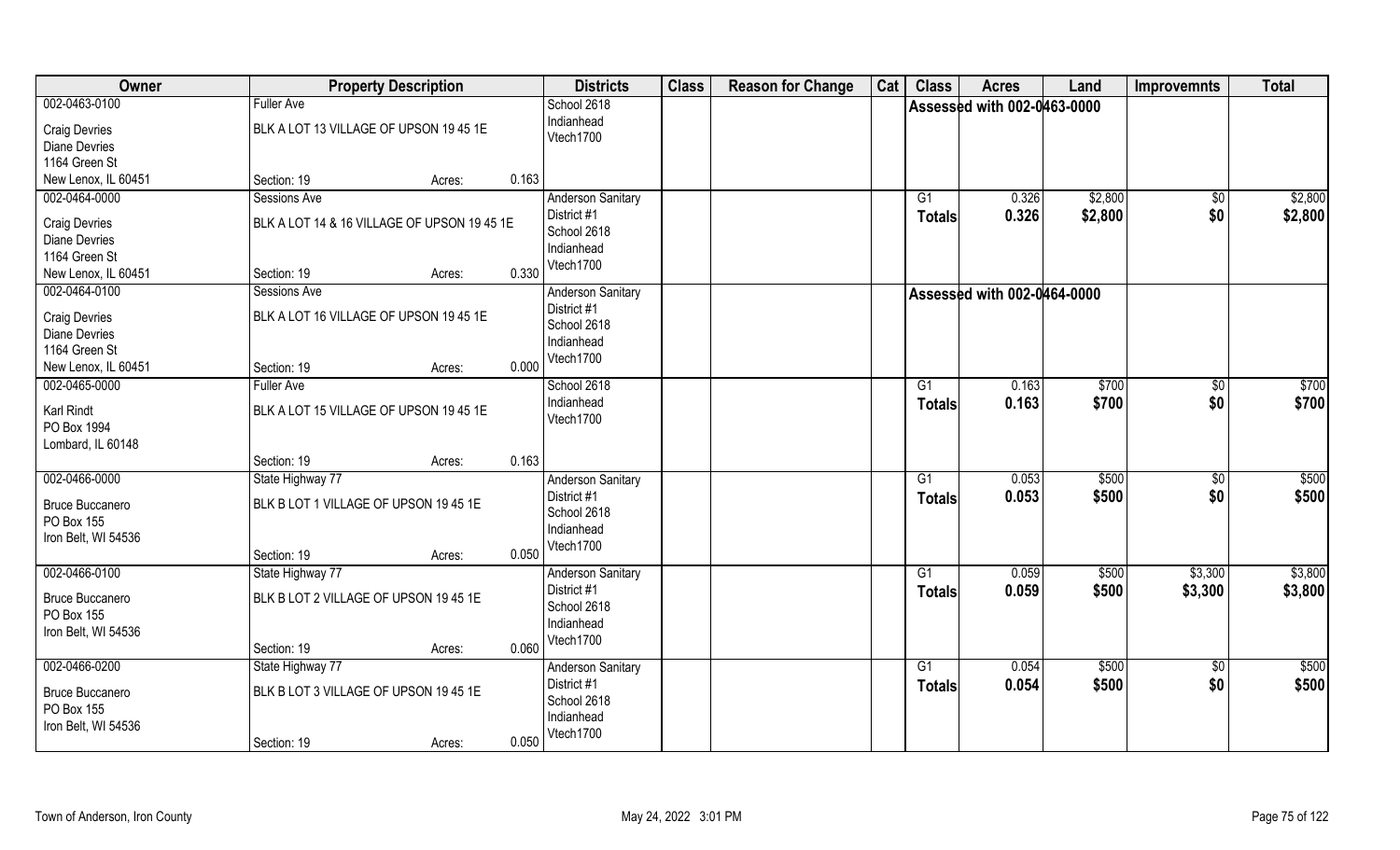| Owner                                                                         | <b>Property Description</b>                                                           |       | <b>Districts</b>                                                                  | <b>Class</b> | <b>Reason for Change</b> | Cat | <b>Class</b>                     | <b>Acres</b>   | Land               | <b>Improvemnts</b>     | <b>Total</b>         |
|-------------------------------------------------------------------------------|---------------------------------------------------------------------------------------|-------|-----------------------------------------------------------------------------------|--------------|--------------------------|-----|----------------------------------|----------------|--------------------|------------------------|----------------------|
| 002-0466-0300<br><b>Bruce Buccanero</b><br>PO Box 155<br>Iron Belt, WI 54536  | Sessions Ave<br>BLK B LOT 7 S1/2 VILLAGE OF UPSON 19 45 1E<br>Section: 19<br>Acres:   | 0.080 | <b>Anderson Sanitary</b><br>District #1<br>School 2618<br>Indianhead<br>Vtech1700 |              |                          |     | G1<br><b>Totals</b>              | 0.082<br>0.082 | \$700<br>\$700     | $\frac{1}{30}$<br>\$0  | \$700<br>\$700       |
| 002-0466-0400<br><b>Bruce Buccanero</b><br>PO Box 155<br>Iron Belt, WI 54536  | 10801N Sessions Ave<br>BLK B LOT 9 VILLAGE OF UPSON 19 45 1E<br>Section: 19<br>Acres: | 0.160 | <b>Anderson Sanitary</b><br>District #1<br>School 2618<br>Indianhead<br>Vtech1700 |              |                          |     | G1<br>Totals                     | 0.163<br>0.163 | \$1,400<br>\$1,400 | \$49,700<br>\$49,700   | \$51,100<br>\$51,100 |
| 002-0466-0500<br><b>Bruce Buccanero</b><br>PO Box 155<br>Iron Belt, WI 54536  | Sessions Ave<br>BLK B LOT 11 VILLAGE OF UPSON 19 45 1E<br>Section: 19<br>Acres:       | 0.160 | <b>Anderson Sanitary</b><br>District #1<br>School 2618<br>Indianhead<br>Vtech1700 |              |                          |     | G1<br><b>Totals</b>              | 0.163<br>0.163 | \$1,400<br>\$1,400 | \$2,600<br>\$2,600     | \$4,000<br>\$4,000   |
| 002-0466-0600<br><b>Bruce Buccanero</b><br>PO Box 155<br>Iron Belt, WI 54536  | Sessions Ave<br>BLK B LOT 13 VILLAGE OF UPSON 19 45 1E<br>Section: 19<br>Acres:       | 0.160 | <b>Anderson Sanitary</b><br>District #1<br>School 2618<br>Indianhead<br>Vtech1700 |              |                          |     | G1<br><b>Totals</b>              | 0.163<br>0.163 | \$1,400<br>\$1,400 | \$<br>\$0              | \$1,400<br>\$1,400   |
| 002-0467-0000<br>Judy M. Peterson<br>10796N Moore Ave<br>Upson, WI 54565-0000 | Moore Ave<br>BLK B LOT 4 VILLAGE OF UPSON 19 45 1E<br>Section: 19<br>Acres:           | 0.060 | Anderson Sanitary<br>District #1<br>School 2618<br>Indianhead<br>Vtech1700        |              |                          |     | $\overline{G1}$<br><b>Totals</b> | 0.060<br>0.060 | \$500<br>\$500     | $\overline{50}$<br>\$0 | \$500<br>\$500       |
| 002-0467-0100<br>Judy M. Peterson<br>10796N Moore Ave<br>Upson, WI 54565-0000 | State Highway 77<br>BLK B LOT 5 VILLAGE OF UPSON 19 45 1E<br>Section: 19<br>Acres:    | 0.080 | <b>Anderson Sanitary</b><br>District #1<br>School 2618<br>Indianhead<br>Vtech1700 |              |                          |     | G1<br><b>Totals</b>              | 0.078<br>0.078 | \$700<br>\$700     | \$0<br>\$0             | \$700<br>\$700       |
| 002-0467-0200<br>Judy M. Peterson<br>10796N Moore Ave<br>Upson, WI 54565-0000 | State Highway 77<br>BLK B LOT 6 VILLAGE OF UPSON 19 45 1E<br>Section: 19<br>Acres:    | 0.080 | <b>Anderson Sanitary</b><br>District #1<br>School 2618<br>Indianhead<br>Vtech1700 |              |                          |     | G1<br><b>Totals</b>              | 0.084<br>0.084 | \$700<br>\$700     | \$0<br>\$0             | \$700<br>\$700       |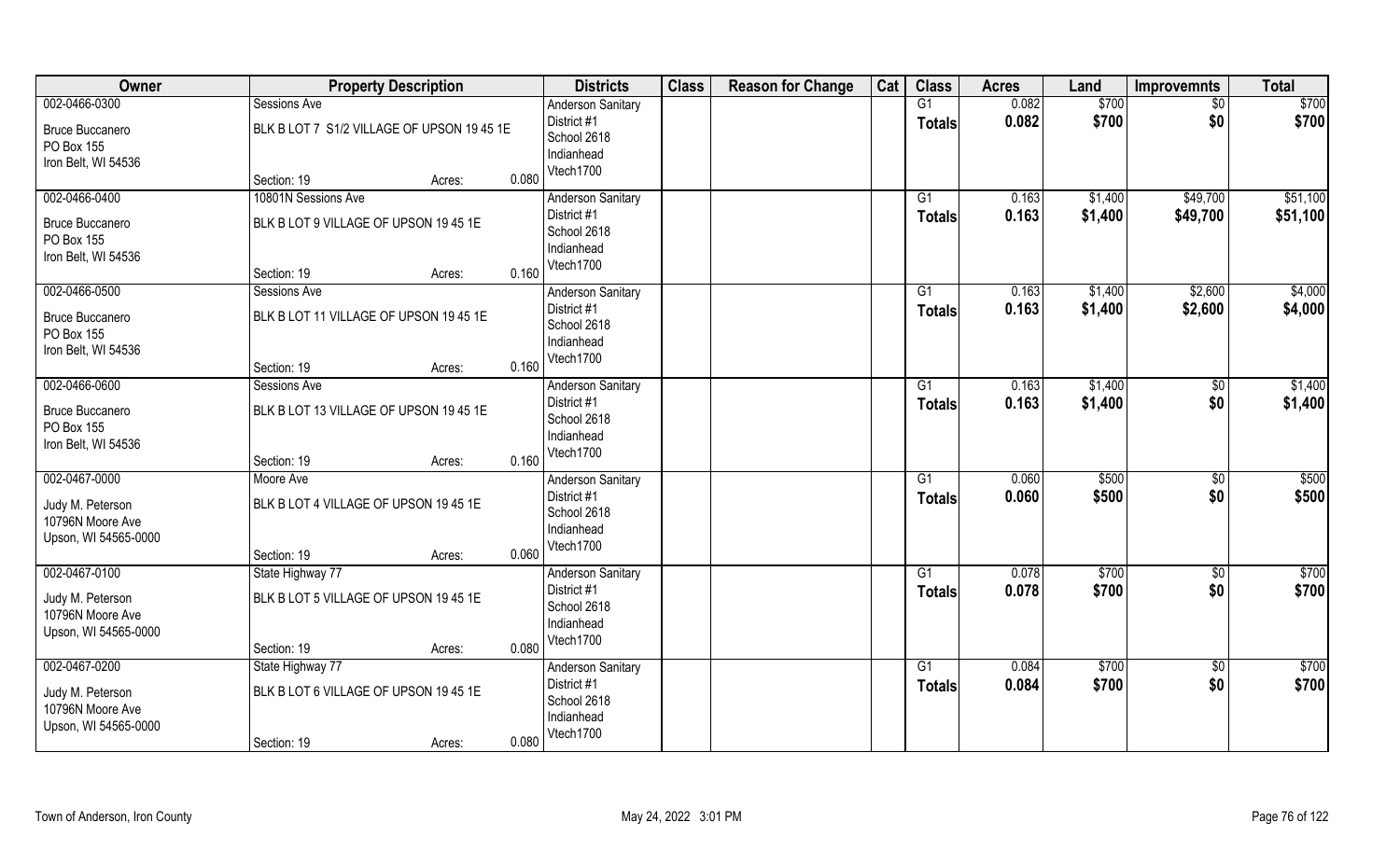| Owner                                                                              | <b>Property Description</b>                                                                | <b>Districts</b>                                                                  | <b>Class</b> | <b>Reason for Change</b> | Cat | <b>Class</b>                    | <b>Acres</b>   | Land               | <b>Improvemnts</b>     | <b>Total</b>       |
|------------------------------------------------------------------------------------|--------------------------------------------------------------------------------------------|-----------------------------------------------------------------------------------|--------------|--------------------------|-----|---------------------------------|----------------|--------------------|------------------------|--------------------|
| 002-0467-0300                                                                      | 10796N Moore Ave                                                                           | <b>Anderson Sanitary</b>                                                          |              |                          |     | G1                              | 0.163          | \$1,400            | \$58,500               | \$59,900           |
| Judy M. Peterson<br>10796N Moore Ave<br>Upson, WI 54565-0000                       | BLK B LOT 8 VILLAGE OF UPSON 19 45 1E                                                      | District #1<br>School 2618<br>Indianhead<br>Vtech1700                             |              |                          |     | <b>Totals</b>                   | 0.163          | \$1,400            | \$58,500               | \$59,900           |
|                                                                                    | 0.160<br>Section: 19<br>Acres:                                                             |                                                                                   |              |                          |     |                                 |                |                    |                        |                    |
| 002-0467-0400<br>Judy M. Peterson<br>10796N Moore Ave<br>Upson, WI 54565-0000      | Moore Ave<br>BLK B LOT 10 S1/2 VILLAGE OF UPSON 19 45 1E<br>0.080<br>Section: 19<br>Acres: | <b>Anderson Sanitary</b><br>District #1<br>School 2618<br>Indianhead<br>Vtech1700 |              |                          |     | G1<br><b>Totals</b>             | 0.082<br>0.082 | \$700<br>\$700     | \$0<br>\$0             | \$700<br>\$700     |
| 002-0468-0000                                                                      | Sessions Ave                                                                               | <b>Anderson Sanitary</b>                                                          |              |                          |     | G1                              | 0.082          | \$700              | $\overline{50}$        | \$700              |
| <b>Bruce Buccanero</b><br>PO Box 155<br>Iron Belt, WI 54536                        | BLK B LOT 7 N1/2 VILLAGE OF UPSON 19 45 1E<br>0.080<br>Section: 19<br>Acres:               | District #1<br>School 2618<br>Indianhead<br>Vtech1700                             |              |                          |     | <b>Totals</b>                   | 0.082          | \$700              | \$0                    | \$700              |
| 002-0469-0000                                                                      | Moore Ave                                                                                  | <b>Anderson Sanitary</b>                                                          |              |                          |     | G1                              | 0.082          | \$700              | $\sqrt[6]{3}$          | $\overline{$700}$  |
| Judy M. Peterson<br>10796N Moore Ave<br>Upson, WI 54565-0000                       | BLK B LOT 10 N1/2 VILLAGE OF UPSON 19 45 1E                                                | District #1<br>School 2618<br>Indianhead<br>Vtech1700                             |              |                          |     | <b>Totals</b>                   | 0.082          | \$700              | \$0                    | \$700              |
|                                                                                    | 0.080<br>Section: 19<br>Acres:                                                             |                                                                                   |              |                          |     |                                 |                |                    |                        |                    |
| 002-0469-0100<br>Judy M. Peterson<br>10796N Moore Ave<br>Upson, WI 54565-0000      | Moore Ave<br>BLK B LOT 12 VILLAGE OF UPSON 19 45 1E<br>0.160<br>Section: 19<br>Acres:      | Anderson Sanitary<br>District #1<br>School 2618<br>Indianhead<br>Vtech1700        |              |                          |     | G <sub>1</sub><br><b>Totals</b> | 0.163<br>0.163 | \$1,400<br>\$1,400 | $\overline{30}$<br>\$0 | \$1,400<br>\$1,400 |
| 002-0470-0000                                                                      | Moore Ave                                                                                  | <b>Anderson Sanitary</b>                                                          |              |                          |     | G1                              | 0.163          | \$1,400            | $\sqrt{6}$             | \$1,400            |
| Fredrick A. Valenti<br>c/o Fredrick A. Valenti<br>PO Box 211<br>Montreal, WI 54550 | BLK B LOT 14 VILLAGE OF UPSON 19 45 1E<br>0.160<br>Section: 19<br>Acres:                   | District #1<br>School 2618<br>Indianhead<br>Vtech1700                             |              |                          |     | <b>Totals</b>                   | 0.163          | \$1,400            | \$0                    | \$1,400            |
| 002-0471-0000                                                                      | Moore Ave                                                                                  | <b>Anderson Sanitary</b>                                                          |              |                          |     | G1                              | 0.163          | \$1,400            | $\sqrt{6}$             | \$1,400            |
| Fredrick A. Valenti<br>c/o Fredrick A. Valenti<br>PO Box 211<br>Montreal, WI 54550 | BLK B LOT 16 VILLAGE OF UPSON 19 45 1E<br>0.160<br>Section: 19<br>Acres:                   | District #1<br>School 2618<br>Indianhead<br>Vtech1700                             |              |                          |     | <b>Totals</b>                   | 0.163          | \$1,400            | \$0                    | \$1,400            |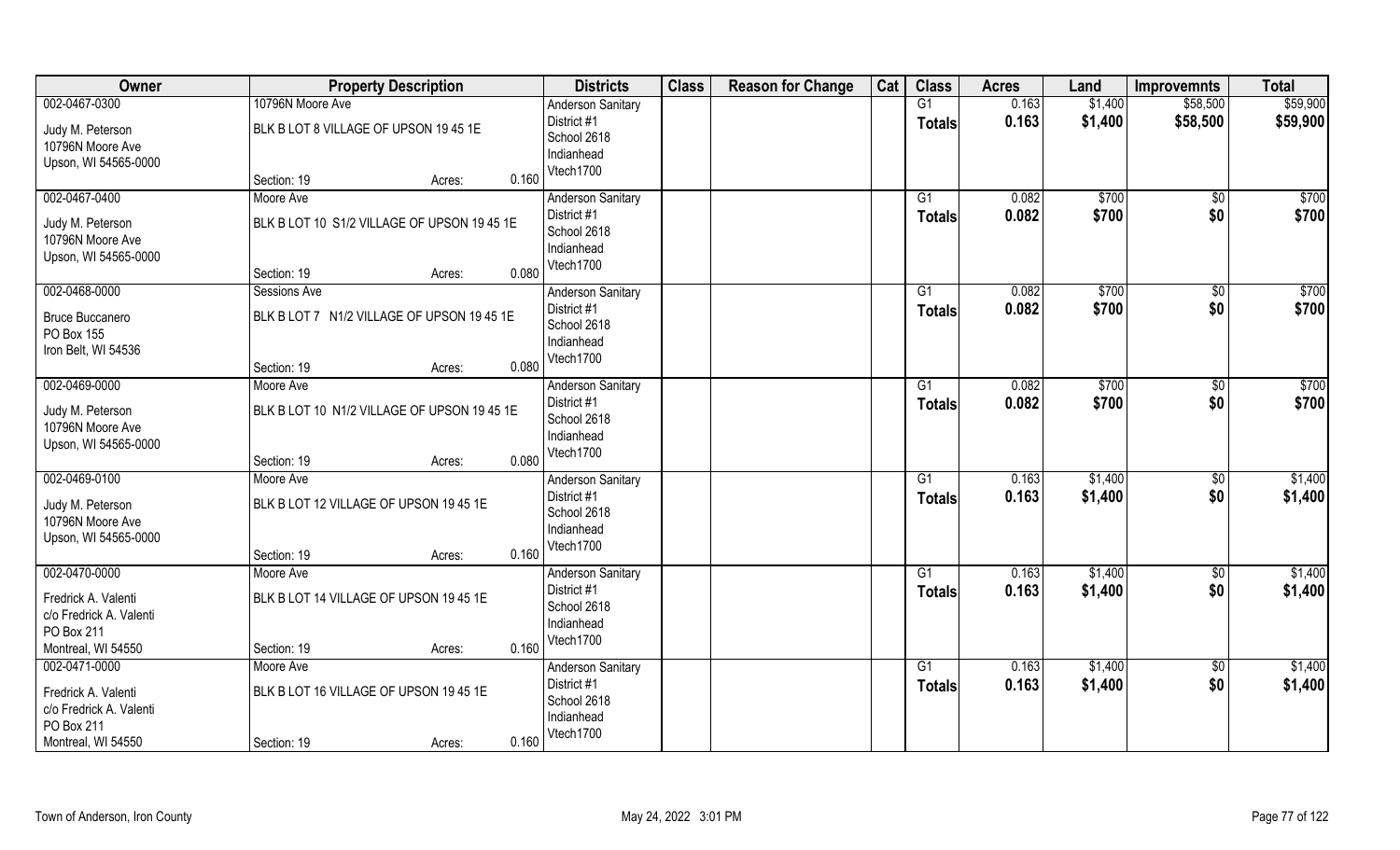| Owner                                    | <b>Property Description</b>                | <b>Districts</b>                 | <b>Class</b> | <b>Reason for Change</b> | Cat | <b>Class</b>    | <b>Acres</b> | Land    | <b>Improvemnts</b> | <b>Total</b> |
|------------------------------------------|--------------------------------------------|----------------------------------|--------------|--------------------------|-----|-----------------|--------------|---------|--------------------|--------------|
| 002-0471-0100                            | 10812N Moore Ave                           | <b>Anderson Sanitary</b>         |              |                          |     | G1              | 0.163        | \$1,400 | \$26,000           | \$27,400     |
| Fredrick A. Valenti                      | BLK B LOT 18 VILLAGE OF UPSON 19 45 1E     | District #1                      |              |                          |     | <b>Totals</b>   | 0.163        | \$1,400 | \$26,000           | \$27,400     |
| c/o Fredrick A. Valenti                  |                                            | School 2618                      |              |                          |     |                 |              |         |                    |              |
| PO Box 211                               |                                            | Indianhead                       |              |                          |     |                 |              |         |                    |              |
| Montreal, WI 54550                       | 0.160<br>Section: 19<br>Acres:             | Vtech1700                        |              |                          |     |                 |              |         |                    |              |
| 002-0472-0000                            | Sessions Ave                               | <b>Anderson Sanitary</b>         |              |                          |     | $\overline{G1}$ | 0.163        | \$1,400 | $\overline{50}$    | \$1,400      |
| William Valenti                          | BLK B LOT 15 VILLAGE OF UPSON 19 45 1E     | District #1                      |              |                          |     | Totals          | 0.163        | \$1,400 | \$0                | \$1,400      |
| 9321W 2nd St                             |                                            | School 2618                      |              |                          |     |                 |              |         |                    |              |
| Upson, WI 54565                          |                                            | Indianhead                       |              |                          |     |                 |              |         |                    |              |
|                                          | 0.160<br>Section: 19<br>Acres:             | Vtech1700                        |              |                          |     |                 |              |         |                    |              |
| 002-0472-0100                            | 9321W Second St                            | <b>Anderson Sanitary</b>         |              |                          |     | G1              | 0.163        | \$1,400 | \$32,100           | \$33,500     |
|                                          |                                            | District #1                      |              |                          |     | <b>Totals</b>   | 0.163        | \$1,400 | \$32,100           | \$33,500     |
| William Valenti                          | BLK B LOT 17 VILLAGE OF UPSON 19 45 1E     | School 2618                      |              |                          |     |                 |              |         |                    |              |
| 9321W 2nd St<br>Upson, WI 54565          |                                            | Indianhead                       |              |                          |     |                 |              |         |                    |              |
|                                          | 0.160<br>Section: 19<br>Acres:             | Vtech1700                        |              |                          |     |                 |              |         |                    |              |
| 002-0473-0000                            | Moore Ave                                  | <b>Anderson Sanitary</b>         |              |                          |     | G1              | 0.050        | \$400   | \$0                | \$400        |
|                                          |                                            | District #1                      |              |                          |     | <b>Totals</b>   | 0.050        | \$400   | \$0                | \$400        |
| Steve Raineri et al                      | BLK C LOT 1 VILLAGE OF UPSON 19 45 1E DOC  | School 2618                      |              |                          |     |                 |              |         |                    |              |
| c/o Jennifer Raineri                     | 136135                                     | Indianhead                       |              |                          |     |                 |              |         |                    |              |
| PO Box 171202                            | 0.050<br>Section: 19                       | Vtech1700                        |              |                          |     |                 |              |         |                    |              |
| Holladay, UT 84117-0000<br>002-0473-0100 | Acres:<br>Moore Ave                        |                                  |              |                          |     | $\overline{G1}$ | 0.163        | \$1,400 | $\overline{50}$    | \$1,400      |
|                                          |                                            | Anderson Sanitary<br>District #1 |              |                          |     |                 | 0.163        | \$1,400 | \$0                | \$1,400      |
| Steve Raineri et al                      | BLK C LOT 7 VILLAGE OF UPSON 19 45 1E DOC  | School 2618                      |              |                          |     | <b>Totals</b>   |              |         |                    |              |
| c/o Jennifer Raineri                     | 136135                                     | Indianhead                       |              |                          |     |                 |              |         |                    |              |
| PO Box 171202                            |                                            | Vtech1700                        |              |                          |     |                 |              |         |                    |              |
| Holladay, UT 84117-0000                  | 0.160<br>Section: 19<br>Acres:             |                                  |              |                          |     |                 |              |         |                    |              |
| 002-0473-0200                            | Moore Ave                                  | <b>Anderson Sanitary</b>         |              |                          |     | G1              | 0.163        | \$1,400 | \$0                | \$1,400      |
| Steve Raineri et al                      | BLK C LOT 9 VILLAGE OF UPSON 1945 1E DOC   | District #1                      |              |                          |     | <b>Totals</b>   | 0.163        | \$1,400 | \$0                | \$1,400      |
| c/o Jennifer Raineri                     | 136135                                     | School 2618                      |              |                          |     |                 |              |         |                    |              |
| PO Box 171202                            |                                            | Indianhead                       |              |                          |     |                 |              |         |                    |              |
| Holladay, UT 84117-0000                  | 0.160<br>Section: 19<br>Acres:             | Vtech1700                        |              |                          |     |                 |              |         |                    |              |
| 002-0473-0300                            | Moore Ave                                  | <b>Anderson Sanitary</b>         |              |                          |     | G1              | 0.163        | \$1,400 | $\overline{50}$    | \$1,400      |
| Steve Raineri et al                      | BLK C LOT 11 VILLAGE OF UPSON 19 45 1E DOC | District #1                      |              |                          |     | <b>Totals</b>   | 0.163        | \$1,400 | \$0                | \$1,400      |
| c/o Jennifer Raineri                     | 136135                                     | School 2618                      |              |                          |     |                 |              |         |                    |              |
| PO Box 171202                            |                                            | Indianhead                       |              |                          |     |                 |              |         |                    |              |
| Holladay, UT 84117-0000                  | 0.160<br>Section: 19<br>Acres:             | Vtech1700                        |              |                          |     |                 |              |         |                    |              |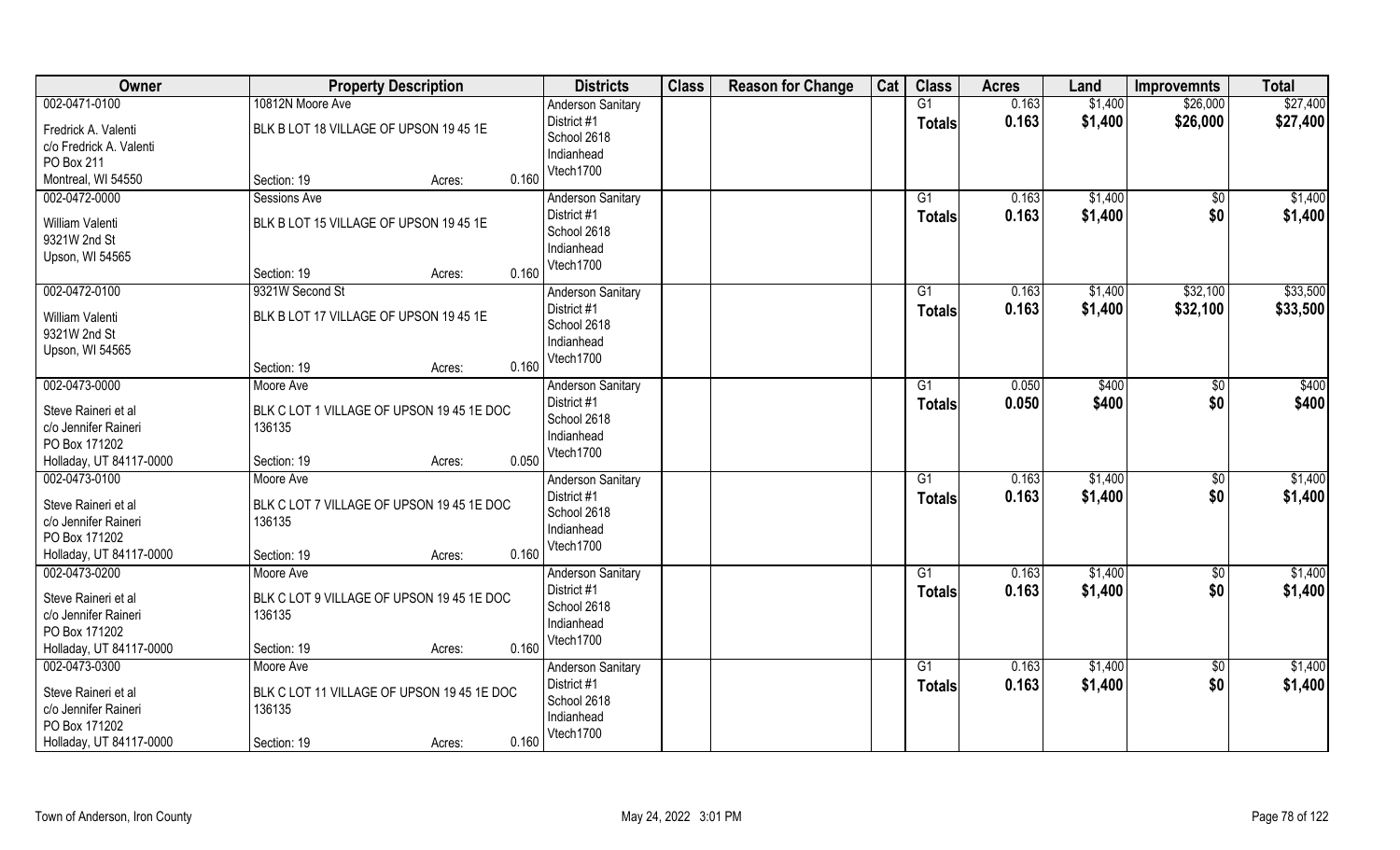| Owner                 | <b>Property Description</b>            |       | <b>Districts</b>         | <b>Class</b> | <b>Reason for Change</b> | Cat | <b>Class</b>    | <b>Acres</b> | Land    | <b>Improvemnts</b> | <b>Total</b> |
|-----------------------|----------------------------------------|-------|--------------------------|--------------|--------------------------|-----|-----------------|--------------|---------|--------------------|--------------|
| 002-0474-0000         | State Highway 77                       |       | <b>Anderson Sanitary</b> |              |                          |     | $\overline{G1}$ | 0.057        | \$500   | $\sqrt{$0}$        | \$500        |
| <b>Brad Noren</b>     | BLK C LOT 2 VILLAGE OF UPSON 19 45 1E  |       | District #1              |              |                          |     | <b>Totals</b>   | 0.057        | \$500   | \$0                | \$500        |
| Laura Noren           |                                        |       | School 2618              |              |                          |     |                 |              |         |                    |              |
| E5403 Spring Ln       |                                        |       | Indianhead               |              |                          |     |                 |              |         |                    |              |
| Ironwood, MI 49938    | Section: 19<br>Acres:                  | 0.060 | Vtech1700                |              |                          |     |                 |              |         |                    |              |
| 002-0474-0100         | State Highway 77                       |       | <b>Anderson Sanitary</b> |              |                          |     | G1              | 0.053        | \$500   | \$0                | \$500        |
|                       |                                        |       | District #1              |              |                          |     |                 | 0.053        | \$500   | \$0                | \$500        |
| <b>Brad Noren</b>     | BLK C LOT 3 VILLAGE OF UPSON 19 45 1E  |       | School 2618              |              |                          |     | <b>Totals</b>   |              |         |                    |              |
| Laura Noren           |                                        |       | Indianhead               |              |                          |     |                 |              |         |                    |              |
| E5403 Spring Ln       |                                        |       | Vtech1700                |              |                          |     |                 |              |         |                    |              |
| Ironwood, MI 49938    | Section: 19<br>Acres:                  | 0.050 |                          |              |                          |     |                 |              |         |                    |              |
| 002-0475-0000         | State Highway 77                       |       | <b>Anderson Sanitary</b> |              |                          |     | G1              | 0.060        | \$500   | \$0                | \$500        |
|                       |                                        |       | District #1              |              |                          |     | <b>Totals</b>   | 0.060        | \$500   | \$0                | \$500        |
| Cecille White Estate  | BLK C LOT 4 VILLAGE OF UPSON 19 45 1E  |       | School 2618              |              |                          |     |                 |              |         |                    |              |
| C/O Bridgette Nasi    |                                        |       | Indianhead               |              |                          |     |                 |              |         |                    |              |
| 4182 Finn Point Rd    |                                        | 0.060 | Vtech1700                |              |                          |     |                 |              |         |                    |              |
| Hurley, WI 54534-0000 | Section: 19<br>Acres:                  |       |                          |              |                          |     |                 |              |         |                    |              |
| 002-0476-0000         | State Highway 77                       |       | <b>Anderson Sanitary</b> |              |                          |     | G1              | 0.075        | \$700   | $\sqrt[6]{3}$      | \$700        |
| Scott A. Heiden       | BLK C LOT 5 VILLAGE OF UPSON 19 45 1E  |       | District #1              |              |                          |     | <b>Totals</b>   | 0.075        | \$700   | \$0                | \$700        |
| Jessica A. Heiden     |                                        |       | School 2618              |              |                          |     |                 |              |         |                    |              |
| 9368W Highway 77      |                                        |       | Indianhead               |              |                          |     |                 |              |         |                    |              |
| Upson, WI 54565       | Section: 19<br>Acres:                  | 0.080 | Vtech1700                |              |                          |     |                 |              |         |                    |              |
| 002-0476-0100         | 9368W Highway 77                       |       | Anderson Sanitary        |              |                          |     | G1              | 0.080        | \$700   | \$30,500           | \$31,200     |
|                       |                                        |       | District #1              |              |                          |     | Totals          | 0.080        | \$700   | \$30,500           | \$31,200     |
| Scott A. Heiden       | BLK C LOT 6 VILLAGE OF UPSON 19 45 1E  |       | School 2618              |              |                          |     |                 |              |         |                    |              |
| Jessica A. Heiden     |                                        |       | Indianhead               |              |                          |     |                 |              |         |                    |              |
| 9368W Highway 77      |                                        |       | Vtech1700                |              |                          |     |                 |              |         |                    |              |
| Upson, WI 54565       | Section: 19<br>Acres:                  | 0.080 |                          |              |                          |     |                 |              |         |                    |              |
| 002-0476-0200         | Hale Ave                               |       | <b>Anderson Sanitary</b> |              |                          |     | G1              | 0.163        | \$1,400 | $\overline{30}$    | \$1,400      |
| Scott A. Heiden       | BLK C LOT 8 VILLAGE OF UPSON 19 45 1E  |       | District #1              |              |                          |     | <b>Totals</b>   | 0.163        | \$1,400 | \$0                | \$1,400      |
| Jessica A. Heiden     |                                        |       | School 2618              |              |                          |     |                 |              |         |                    |              |
| 9368W Highway 77      |                                        |       | Indianhead               |              |                          |     |                 |              |         |                    |              |
| Upson, WI 54565       | Section: 19<br>Acres:                  | 0.160 | Vtech1700                |              |                          |     |                 |              |         |                    |              |
| 002-0476-0300         | <b>Hale Ave</b>                        |       | <b>Anderson Sanitary</b> |              |                          |     | $\overline{G1}$ | 0.163        | \$1,400 | $\sqrt{$0}$        | \$1,400      |
|                       |                                        |       | District #1              |              |                          |     | <b>Totals</b>   | 0.163        | \$1,400 | \$0                | \$1,400      |
| Scott A. Heiden       | BLK C LOT 10 VILLAGE OF UPSON 19 45 1E |       | School 2618              |              |                          |     |                 |              |         |                    |              |
| Jessica A. Heiden     |                                        |       | Indianhead               |              |                          |     |                 |              |         |                    |              |
| 9368W Highway 77      |                                        |       | Vtech1700                |              |                          |     |                 |              |         |                    |              |
| Upson, WI 54565       | Section: 19<br>Acres:                  | 0.160 |                          |              |                          |     |                 |              |         |                    |              |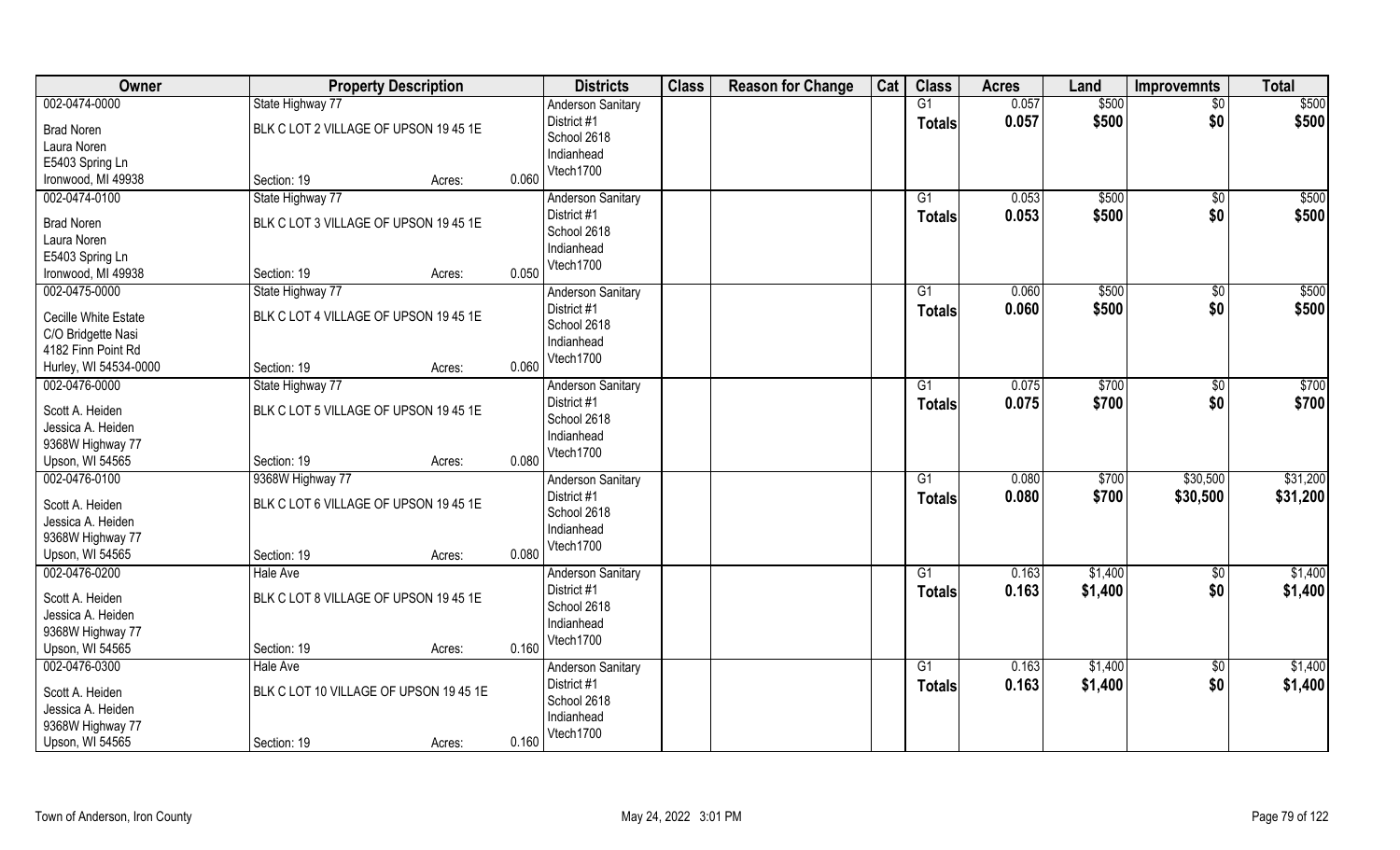| Owner                                                              | <b>Property Description</b>                                |                 | <b>Districts</b>                                      | <b>Class</b> | <b>Reason for Change</b> | Cat | <b>Class</b>        | <b>Acres</b>   | Land               | <b>Improvemnts</b>   | <b>Total</b>         |
|--------------------------------------------------------------------|------------------------------------------------------------|-----------------|-------------------------------------------------------|--------------|--------------------------|-----|---------------------|----------------|--------------------|----------------------|----------------------|
| 002-0477-0000                                                      | 10798N Highway 122                                         |                 | <b>Anderson Sanitary</b>                              |              |                          |     | G1                  | 0.815          | \$5,700            | \$29,500             | \$35,200             |
| Shannon M. Greiczek<br>10798N State Highway 122<br>Upson, WI 54565 | BLK C LTS 12,14,16 18,20 VILLAGE OF UPSON 1945<br>1E       |                 | District #1<br>School 2618<br>Indianhead<br>Vtech1700 |              |                          |     | <b>Totals</b>       | 0.815          | \$5,700            | \$29,500             | \$35,200             |
|                                                                    | Section: 19                                                | 0.820<br>Acres: |                                                       |              |                          |     |                     |                |                    |                      |                      |
| 002-0478-0000                                                      | Moore Ave                                                  |                 | <b>Anderson Sanitary</b><br>District #1               |              |                          |     | G1<br><b>Totals</b> | 0.163<br>0.163 | \$1,400<br>\$1,400 | \$0<br>\$0           | \$1,400<br>\$1,400   |
| Dakota S. Rice<br>c/o Dakota S. Rice                               | BLK C LOT 13 VILLAGE OF UPSON 19 45 1E                     |                 | School 2618                                           |              |                          |     |                     |                |                    |                      |                      |
| 10813 N Moore Ave                                                  |                                                            |                 | Indianhead                                            |              |                          |     |                     |                |                    |                      |                      |
| Upson, WI 54565                                                    | Section: 19                                                | 0.160<br>Acres: | Vtech1700                                             |              |                          |     |                     |                |                    |                      |                      |
| 002-0478-0100                                                      | Moore Ave                                                  |                 | <b>Anderson Sanitary</b>                              |              |                          |     | G1                  | 0.163          | \$1,400            | \$0                  | \$1,400              |
| Dakota S. Rice                                                     | BLK C LOT 15 VILLAGE OF UPSON 19 45 1E                     |                 | District #1<br>School 2618                            |              |                          |     | <b>Totals</b>       | 0.163          | \$1,400            | \$0                  | \$1,400              |
| c/o Dakota S. Rice<br>10813 N Moore Ave                            |                                                            |                 | Indianhead                                            |              |                          |     |                     |                |                    |                      |                      |
| Upson, WI 54565                                                    | Section: 19                                                | 0.160<br>Acres: | Vtech1700                                             |              |                          |     |                     |                |                    |                      |                      |
| 002-0478-0200                                                      | Moore Ave                                                  |                 | <b>Anderson Sanitary</b>                              |              |                          |     | G1                  | 0.163          | \$1,400            | \$0                  | \$1,400              |
| Dakota S. Rice<br>c/o Dakota S. Rice<br>10813 N Moore Ave          | BLK C LOT 17 VILLAGE OF UPSON 19 45 1E                     |                 | District #1<br>School 2618<br>Indianhead              |              |                          |     | Totals              | 0.163          | \$1,400            | \$0                  | \$1,400              |
| Upson, WI 54565                                                    | Section: 19                                                | 0.160<br>Acres: | Vtech1700                                             |              |                          |     |                     |                |                    |                      |                      |
| 002-0478-0300<br>Dakota S. Rice                                    | 10813N Moore Ave<br>BLK C LOT 19 VILLAGE OF UPSON 19 45 1E |                 | Anderson Sanitary<br>District #1<br>School 2618       |              |                          |     | G1<br><b>Totals</b> | 0.163<br>0.163 | \$1,400<br>\$1,400 | \$42,000<br>\$42,000 | \$43,400<br>\$43,400 |
| c/o Dakota S. Rice<br>10813 N Moore Ave<br>Upson, WI 54565         | Section: 19                                                | 0.160<br>Acres: | Indianhead<br>Vtech1700                               |              |                          |     |                     |                |                    |                      |                      |
| 002-0480-0000                                                      | 9374W Highway 77                                           |                 | <b>Anderson Sanitary</b>                              |              |                          |     | G1                  | 0.044          | \$400              | $\overline{30}$      | \$400                |
| Rick A. Peterson<br>9382W Highway 77<br>Upson, WI 54565            | BLK D LOT 1 VILLAGE OF UPSON 19 45 1E                      |                 | District #1<br>School 2618<br>Indianhead<br>Vtech1700 |              |                          |     | <b>Totals</b>       | 0.044          | \$400              | \$0                  | \$400                |
|                                                                    | Section: 19                                                | 0.040<br>Acres: |                                                       |              |                          |     |                     |                |                    |                      |                      |
| 002-0480-0100                                                      | State Highway 77                                           |                 | <b>Anderson Sanitary</b>                              |              |                          |     | G2                  | 0.052          | \$500              | $\sqrt{$0}$          | \$500                |
| Rick A. Peterson<br>9382W Hwy 77<br>Upson, WI 54565                | BLK D LOT 2 VILLAGE OF UPSON 19 45 1E                      |                 | District #1<br>School 2618<br>Indianhead<br>Vtech1700 |              |                          |     | <b>Totals</b>       | 0.052          | \$500              | \$0                  | \$500                |
|                                                                    | Section: 19                                                | 0.050<br>Acres: |                                                       |              |                          |     |                     |                |                    |                      |                      |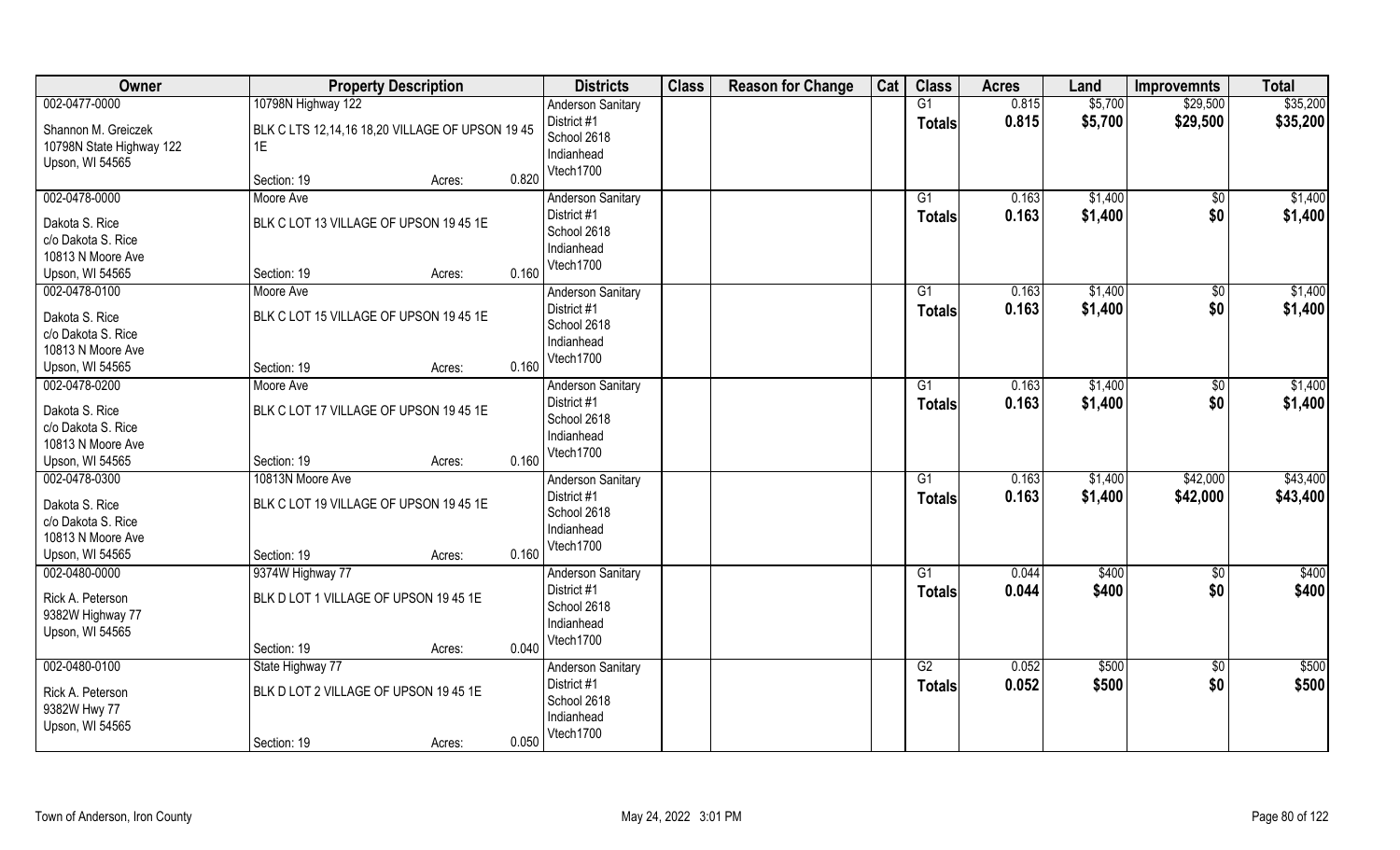| Owner                  |                                        | <b>Property Description</b> |       | <b>Districts</b>         | <b>Class</b> | <b>Reason for Change</b> | Cat | <b>Class</b>    | <b>Acres</b> | Land    | <b>Improvemnts</b> | <b>Total</b> |
|------------------------|----------------------------------------|-----------------------------|-------|--------------------------|--------------|--------------------------|-----|-----------------|--------------|---------|--------------------|--------------|
| 002-0480-0200          | 9382W Highway 77                       |                             |       | <b>Anderson Sanitary</b> |              |                          |     | G2              | 0.050        | \$400   | \$26,900           | \$27,300     |
| Rick A. Peterson       | BLK D LOT 3 VILLAGE OF UPSON 19 45 1E  |                             |       | District #1              |              |                          |     | <b>Totals</b>   | 0.050        | \$400   | \$26,900           | \$27,300     |
| 9382W Hwy 77           |                                        |                             |       | School 2618              |              |                          |     |                 |              |         |                    |              |
| Upson, WI 54565        |                                        |                             |       | Indianhead               |              |                          |     |                 |              |         |                    |              |
|                        | Section: 19                            | Acres:                      | 0.050 | Vtech1700                |              |                          |     |                 |              |         |                    |              |
| 002-0480-0300          | <b>Hale Ave</b>                        |                             |       | <b>Anderson Sanitary</b> |              |                          |     | G2              | 0.126        | \$1,100 | \$0                | \$1,100      |
| Rick A. Peterson       | BLK D LOT 7 VILLAGE OF UPSON 19 45 1E  |                             |       | District #1              |              |                          |     | <b>Totals</b>   | 0.126        | \$1,100 | \$0                | \$1,100      |
| 9382W Hwy 77           |                                        |                             |       | School 2618              |              |                          |     |                 |              |         |                    |              |
| Upson, WI 54565        |                                        |                             |       | Indianhead<br>Vtech1700  |              |                          |     |                 |              |         |                    |              |
|                        | Section: 19                            | Acres:                      | 0.130 |                          |              |                          |     |                 |              |         |                    |              |
| 002-0480-0400          | Hale Ave                               |                             |       | <b>Anderson Sanitary</b> |              |                          |     | G1              | 0.163        | \$1,400 | \$0                | \$1,400      |
| Rick A. Peterson       | BLK D LOT 9 VILLAGE OF UPSON 19 45 1E  |                             |       | District #1              |              |                          |     | <b>Totals</b>   | 0.163        | \$1,400 | \$0                | \$1,400      |
| 9382W Hwy 77           |                                        |                             |       | School 2618              |              |                          |     |                 |              |         |                    |              |
| Upson, WI 54565        |                                        |                             |       | Indianhead<br>Vtech1700  |              |                          |     |                 |              |         |                    |              |
|                        | Section: 19                            | Acres:                      | 0.160 |                          |              |                          |     |                 |              |         |                    |              |
| 002-0480-0500          | <b>Hale Ave</b>                        |                             |       | <b>Anderson Sanitary</b> |              |                          |     | G1              | 0.163        | \$1,400 | \$0                | \$1,400      |
| Lori L. Boor           | BLK D LOT 11 VILLAGE OF UPSON 19 45 1E |                             |       | District #1              |              |                          |     | Totals          | 0.163        | \$1,400 | \$0                | \$1,400      |
| 6676 Locksley Ln       |                                        |                             |       | School 2618              |              |                          |     |                 |              |         |                    |              |
| Cedarburg, WI 53012    |                                        |                             |       | Indianhead               |              |                          |     |                 |              |         |                    |              |
|                        | Section: 19                            | Acres:                      | 0.160 | Vtech1700                |              |                          |     |                 |              |         |                    |              |
| 002-0480-0600          | <b>Hale Ave</b>                        |                             |       | Anderson Sanitary        |              |                          |     | $\overline{G1}$ | 0.163        | \$1,400 | $\overline{30}$    | \$1,400      |
| Lori L. Boor           | BLK D LOT 13 VILLAGE OF UPSON 19 45 1E |                             |       | District #1              |              |                          |     | <b>Totals</b>   | 0.163        | \$1,400 | \$0                | \$1,400      |
| 6676 Locksley Ln       |                                        |                             |       | School 2618              |              |                          |     |                 |              |         |                    |              |
| Cedarburg, WI 53012    |                                        |                             |       | Indianhead               |              |                          |     |                 |              |         |                    |              |
|                        | Section: 19                            | Acres:                      | 0.160 | Vtech1700                |              |                          |     |                 |              |         |                    |              |
| 002-0480-0700          | <b>Hale Ave</b>                        |                             |       | <b>Anderson Sanitary</b> |              |                          |     | G1              | 0.163        | \$1,400 | $\overline{30}$    | \$1,400      |
| Lori L. Boor           | BLK D LOT 15 VILLAGE OF UPSON 19 45 1E |                             |       | District #1              |              |                          |     | <b>Totals</b>   | 0.163        | \$1,400 | \$0                | \$1,400      |
| 6676 Locksley Ln       |                                        |                             |       | School 2618              |              |                          |     |                 |              |         |                    |              |
| Cedarburg, WI 53012    |                                        |                             |       | Indianhead               |              |                          |     |                 |              |         |                    |              |
|                        | Section: 19                            | Acres:                      | 0.160 | Vtech1700                |              |                          |     |                 |              |         |                    |              |
| 002-0481-0000          | 9388W Highway 77                       |                             |       | <b>Anderson Sanitary</b> |              |                          |     | $\overline{G1}$ | 0.057        | \$500   | \$43,500           | \$44,000     |
| Dale Kreft             | BLK D LOT 4 VILLAGE OF UPSON 19 45 1E  |                             |       | District #1              |              |                          |     | <b>Totals</b>   | 0.057        | \$500   | \$43,500           | \$44,000     |
| Caroline Kreft         |                                        |                             |       | School 2618              |              |                          |     |                 |              |         |                    |              |
| 5614 Reynolds Rd       |                                        |                             |       | Indianhead               |              |                          |     |                 |              |         |                    |              |
| Sturgeon Bay, WI 54235 | Section: 19                            | Acres:                      | 0.060 | Vtech1700                |              |                          |     |                 |              |         |                    |              |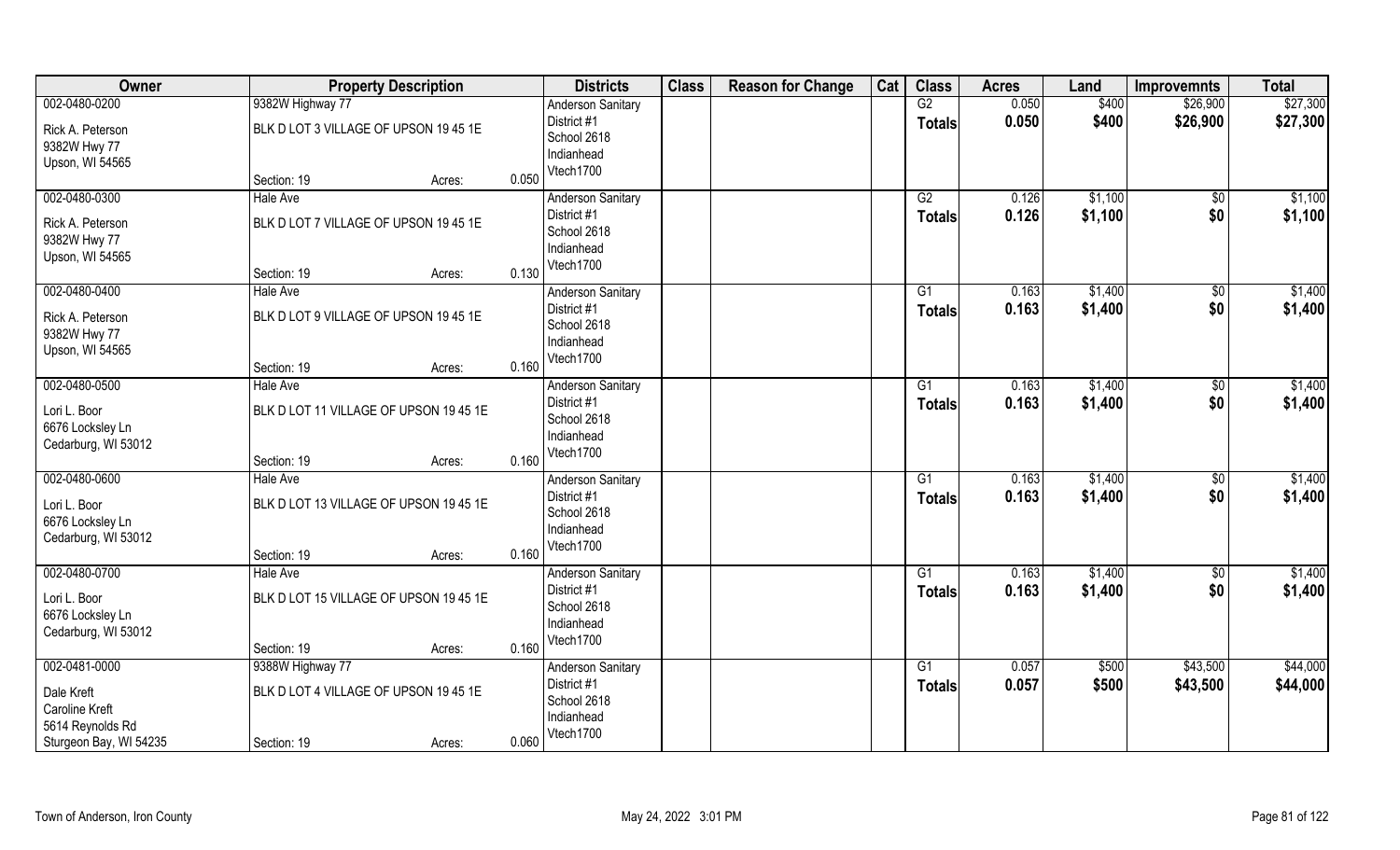| Owner                                      | <b>Property Description</b>               | <b>Districts</b>         | <b>Class</b> | <b>Reason for Change</b> | Cat | <b>Class</b>    | <b>Acres</b> | Land    | <b>Improvemnts</b> | <b>Total</b> |
|--------------------------------------------|-------------------------------------------|--------------------------|--------------|--------------------------|-----|-----------------|--------------|---------|--------------------|--------------|
| 002-0481-0100                              | State Highway 77                          | <b>Anderson Sanitary</b> |              |                          |     | $\overline{G1}$ | 0.073        | \$600   | $\sqrt{$0}$        | \$600        |
| Dale Kreft                                 | BLK D LOT 5 VILLAGE OF UPSON 19 45 1E     | District #1              |              |                          |     | <b>Totals</b>   | 0.073        | \$600   | \$0                | \$600        |
| <b>Caroline Kreft</b>                      |                                           | School 2618              |              |                          |     |                 |              |         |                    |              |
| 5614 Reynolds Rd                           |                                           | Indianhead               |              |                          |     |                 |              |         |                    |              |
| Sturgeon Bay, WI 54235                     | 0.070<br>Section: 19<br>Acres:            | Vtech1700                |              |                          |     |                 |              |         |                    |              |
| 002-0481-0200                              | <b>Hoyt Ave</b>                           | <b>Anderson Sanitary</b> |              |                          |     | G1              | 0.063        | \$500   | \$0                | \$500        |
|                                            |                                           | District #1              |              |                          |     | <b>Totals</b>   | 0.063        | \$500   | \$0                | \$500        |
| Dale Kreft                                 | BLK D LOT 8 PT VILLAGE OF UPSON 19 45 1E  | School 2618              |              |                          |     |                 |              |         |                    |              |
| Caroline Kreft                             |                                           | Indianhead               |              |                          |     |                 |              |         |                    |              |
| 5614 Reynolds Rd<br>Sturgeon Bay, WI 54235 | 0.060<br>Section: 19<br>Acres:            | Vtech1700                |              |                          |     |                 |              |         |                    |              |
| 002-0481-0300                              | <b>Hoyt Ave</b>                           | <b>Anderson Sanitary</b> |              |                          |     | G1              | 0.163        | \$1,400 | $\sqrt[6]{30}$     | \$1,400      |
|                                            |                                           | District #1              |              |                          |     |                 |              |         |                    |              |
| Dale Kreft                                 | BLK D LOT 10 PT VILLAGE OF UPSON 19 45 1E | School 2618              |              |                          |     | <b>Totals</b>   | 0.163        | \$1,400 | \$0                | \$1,400      |
| <b>Caroline Kreft</b>                      |                                           | Indianhead               |              |                          |     |                 |              |         |                    |              |
| 5614 Reynolds Rd                           |                                           | Vtech1700                |              |                          |     |                 |              |         |                    |              |
| Sturgeon Bay, WI 54235                     | 0.160<br>Section: 19<br>Acres:            |                          |              |                          |     |                 |              |         |                    |              |
| 002-0481-0400                              | Hoyt Ave                                  | <b>Anderson Sanitary</b> |              |                          |     | G1              | 0.163        | \$1,400 | $\sqrt[6]{30}$     | \$1,400      |
| Dale Kreft                                 | BLK D LOT 12 VILLAGE OF UPSON 19 45 1E    | District #1              |              |                          |     | <b>Totals</b>   | 0.163        | \$1,400 | \$0                | \$1,400      |
| Caroline Kreft                             |                                           | School 2618              |              |                          |     |                 |              |         |                    |              |
| 5614 Reynolds Rd                           |                                           | Indianhead               |              |                          |     |                 |              |         |                    |              |
| Sturgeon Bay, WI 54235                     | 0.160<br>Section: 19<br>Acres:            | Vtech1700                |              |                          |     |                 |              |         |                    |              |
| 002-0481-0500                              | <b>Hoyt Ave</b>                           | <b>Anderson Sanitary</b> |              |                          |     | $\overline{G1}$ | 0.163        | \$1,400 | \$0                | \$1,400      |
|                                            |                                           | District #1              |              |                          |     | <b>Totals</b>   | 0.163        | \$1,400 | \$0                | \$1,400      |
| Dale Kreft                                 | BLK D LOT 14 VILLAGE OF UPSON 19 45 1E    | School 2618              |              |                          |     |                 |              |         |                    |              |
| <b>Caroline Kreft</b>                      |                                           | Indianhead               |              |                          |     |                 |              |         |                    |              |
| 5614 Reynolds Rd                           |                                           | Vtech1700                |              |                          |     |                 |              |         |                    |              |
| Sturgeon Bay, WI 54235                     | 0.160<br>Section: 19<br>Acres:            |                          |              |                          |     |                 |              |         |                    |              |
| 002-0482-0000                              | State Highway 77                          | <b>Anderson Sanitary</b> |              |                          |     | G1              | 0.080        | \$700   | $\overline{30}$    | \$700        |
| Caroline Kreft et al                       | BLK D LOT 6 VILLAGE OF UPSON 19 45 1E     | District #1              |              |                          |     | <b>Totals</b>   | 0.080        | \$700   | \$0                | \$700        |
| c/o Dale Kreft                             |                                           | School 2618              |              |                          |     |                 |              |         |                    |              |
| 5614 Reynolds Rd                           |                                           | Indianhead               |              |                          |     |                 |              |         |                    |              |
| Sturgeon Bay, WI 54235-0000                | 0.080<br>Section: 19<br>Acres:            | Vtech1700                |              |                          |     |                 |              |         |                    |              |
| 002-0482-0100                              | <b>Hoyt Ave</b>                           | <b>Anderson Sanitary</b> |              |                          |     | G1              | 0.063        | \$500   | $\sqrt{$0}$        | \$500        |
| Dale Kreft                                 | BLK D LOT 8 PT VILLAGE OF UPSON 19 45 1E  | District #1              |              |                          |     | <b>Totals</b>   | 0.063        | \$500   | \$0                | \$500        |
| <b>Caroline Kreft</b>                      |                                           | School 2618              |              |                          |     |                 |              |         |                    |              |
|                                            |                                           | Indianhead               |              |                          |     |                 |              |         |                    |              |
|                                            |                                           | Vtech1700                |              |                          |     |                 |              |         |                    |              |
| 5614 Reynolds Rd<br>Sturgeon Bay, WI 54235 | 0.060<br>Section: 19<br>Acres:            |                          |              |                          |     |                 |              |         |                    |              |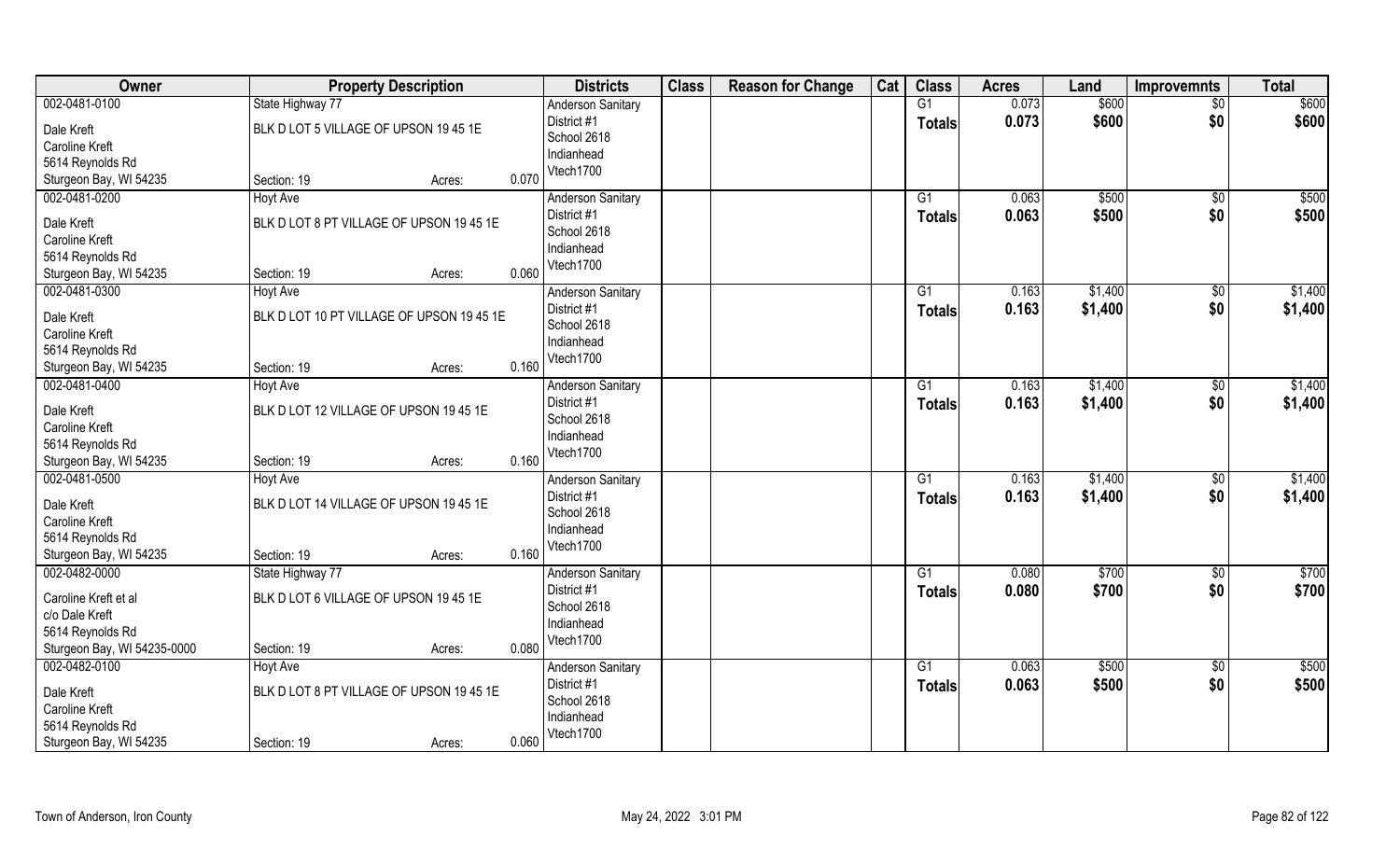| Owner                                                                                | <b>Property Description</b>                                                        | <b>Districts</b>                                                                           | <b>Class</b> | <b>Reason for Change</b> | Cat | <b>Class</b>                     | <b>Acres</b>   | Land               | <b>Improvemnts</b>    | <b>Total</b>       |
|--------------------------------------------------------------------------------------|------------------------------------------------------------------------------------|--------------------------------------------------------------------------------------------|--------------|--------------------------|-----|----------------------------------|----------------|--------------------|-----------------------|--------------------|
| 002-0483-0000<br>David W. Lipske<br>N93 W25206 Crestwood Dr<br>Sussex, WI 53089-0000 | <b>Hoyt Ave</b><br>BLK D LOT 16 VILLAGE OF UPSON 19 45 1E<br>Section: 19<br>Acres: | <b>Anderson Sanitary</b><br>District #1<br>School 2618<br>Indianhead<br>Vtech1700<br>0.160 |              |                          |     | G1<br><b>Totals</b>              | 0.163<br>0.163 | \$1,400<br>\$1,400 | $\sqrt{$0}$<br>\$0    | \$1,400<br>\$1,400 |
| 002-0484-0000<br>David W. Lipske<br>N93 W25206 Crestwood Dr<br>Sussex, WI 53089-0000 | <b>Hale Ave</b><br>BLK D LOT 17 VILLAGE OF UPSON 19 45 1E<br>Section: 19<br>Acres: | <b>Anderson Sanitary</b><br>District #1<br>School 2618<br>Indianhead<br>Vtech1700<br>0.160 |              |                          |     | G1<br><b>Totals</b>              | 0.163<br>0.163 | \$1,400<br>\$1,400 | $\sqrt[6]{}$<br>\$0   | \$1,400<br>\$1,400 |
| 002-0484-0100<br>David W. Lipske<br>N93 W25206 Crestwood Dr<br>Sussex, WI 53089-0000 | <b>Hale Ave</b><br>BLK D LOT 19 VILLAGE OF UPSON 19 45 1E<br>Section: 19<br>Acres: | <b>Anderson Sanitary</b><br>District #1<br>School 2618<br>Indianhead<br>Vtech1700<br>0.160 |              |                          |     | G1<br><b>Totals</b>              | 0.163<br>0.163 | \$1,400<br>\$1,400 | $\sqrt[6]{30}$<br>\$0 | \$1,400<br>\$1,400 |
| 002-0484-0200<br>David W. Lipske<br>N93 W25206 Crestwood Dr<br>Sussex, WI 53089-0000 | Hale Ave<br>BLK D LOT 21 VILLAGE OF UPSON 19 45 1E<br>Section: 19<br>Acres:        | <b>Anderson Sanitary</b><br>District #1<br>School 2618<br>Indianhead<br>Vtech1700<br>0.160 |              |                          |     | G1<br>Totals                     | 0.163<br>0.163 | \$1,400<br>\$1,400 | \$0<br>\$0            | \$1,400<br>\$1,400 |
| 002-0485-0000<br>Robert G. Jenkin<br>1468 Dover Hill South<br>Walled Lake, MI 48390  | <b>Hoyt Ave</b><br>BLK D LOT 18 VILLAGE OF UPSON 19 45 1E<br>Section: 19<br>Acres: | <b>Anderson Sanitary</b><br>District #1<br>School 2618<br>Indianhead<br>Vtech1700<br>0.160 |              |                          |     | $\overline{G1}$<br><b>Totals</b> | 0.163<br>0.163 | \$1,400<br>\$1,400 | \$0<br>\$0            | \$1,400<br>\$1,400 |
| 002-0485-0100<br>Robert G. Jenkin<br>1468 Dover Hill South<br>Walled Lake, MI 48390  | Hoyt Ave<br>BLK D LOT 20 VILLAGE OF UPSON 19 45 1E<br>Section: 19<br>Acres:        | <b>Anderson Sanitary</b><br>District #1<br>School 2618<br>Indianhead<br>Vtech1700<br>0.160 |              |                          |     | G1<br><b>Totals</b>              | 0.163<br>0.163 | \$1,400<br>\$1,400 | $\sqrt{6}$<br>\$0     | \$1,400<br>\$1,400 |
| 002-0485-0200<br>Robert G. Jenkin<br>1468 Dover Hill South<br>Walled Lake, MI 48390  | <b>Hoyt Ave</b><br>BLK D LOT 22 VILLAGE OF UPSON 19 45 1E<br>Section: 19<br>Acres: | <b>Anderson Sanitary</b><br>District #1<br>School 2618<br>Indianhead<br>Vtech1700<br>0.160 |              |                          |     | G1<br><b>Totals</b>              | 0.163<br>0.163 | \$1,400<br>\$1,400 | $\sqrt{$0}$<br>\$0    | \$1,400<br>\$1,400 |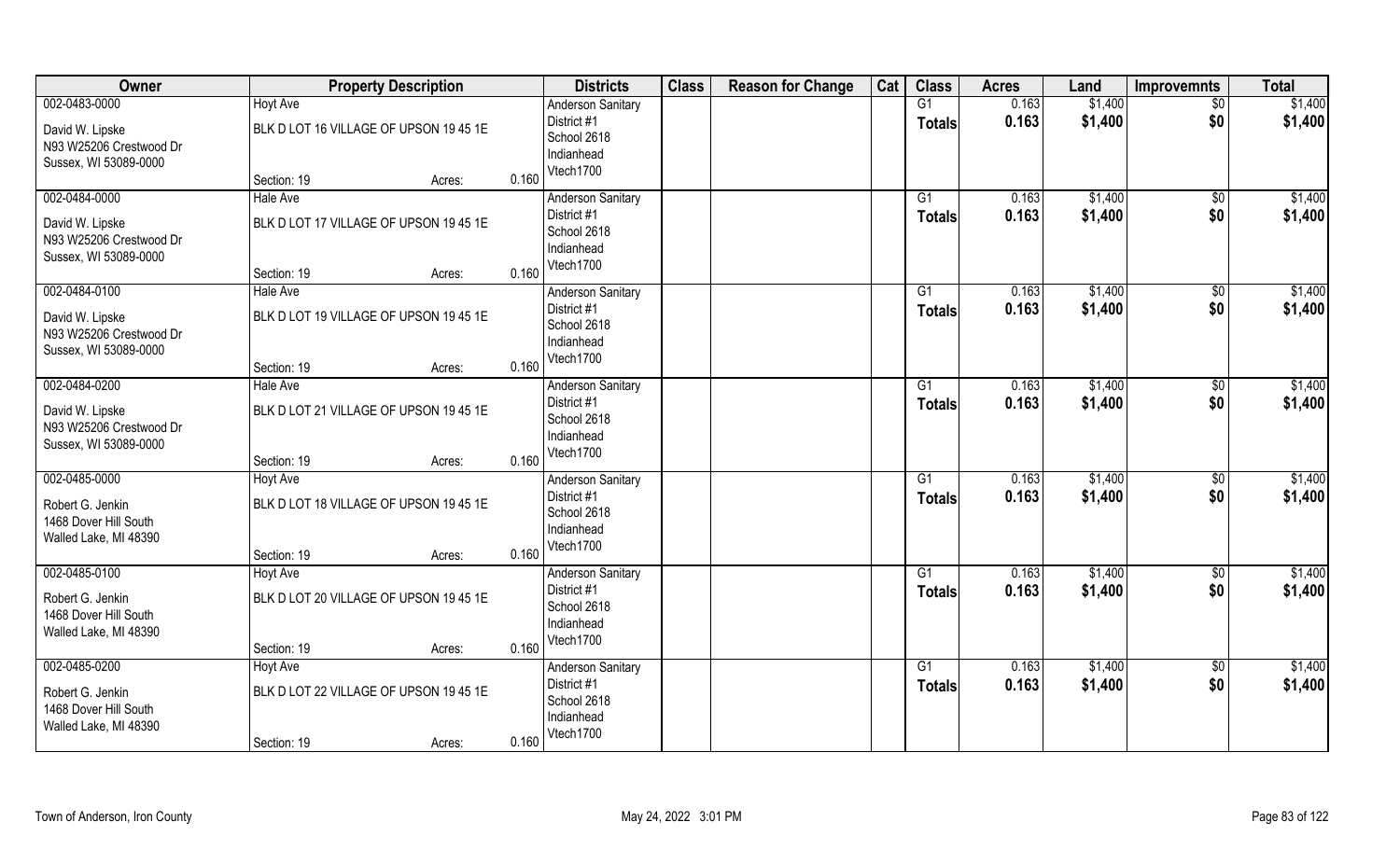| Owner                                                         | <b>Property Description</b>                                          |        |       | <b>Districts</b>                                      | <b>Class</b> | <b>Reason for Change</b> | Cat | <b>Class</b>        | <b>Acres</b>   | Land           | <b>Improvemnts</b>     | <b>Total</b>   |
|---------------------------------------------------------------|----------------------------------------------------------------------|--------|-------|-------------------------------------------------------|--------------|--------------------------|-----|---------------------|----------------|----------------|------------------------|----------------|
| 002-0486-0000<br>Jeannine M. Talbot                           | State Highway 77<br>BLK E LOT 1 VILLAGE OF UPSON 19 45 1E            |        |       | <b>Anderson Sanitary</b><br>District #1               |              |                          |     | G1<br><b>Totals</b> | 0.043<br>0.043 | \$400<br>\$400 | \$400<br>\$400         | \$800<br>\$800 |
| 10785N Hoyt Ave<br>Upson, WI 54565-0000                       |                                                                      |        |       | School 2618<br>Indianhead<br>Vtech1700                |              |                          |     |                     |                |                |                        |                |
|                                                               | Section: 19                                                          | Acres: | 0.040 |                                                       |              |                          |     |                     |                |                |                        |                |
| 002-0486-0100<br>Jeannine M. Talbot                           | State Highway 77<br>BLK E LOT 2 VILLAGE OF UPSON 19 45 1E            |        |       | <b>Anderson Sanitary</b><br>District #1               |              |                          |     | G1<br>Totals        | 0.050<br>0.050 | \$400<br>\$400 | $\overline{50}$<br>\$0 | \$400<br>\$400 |
| 10785N Hoyt Ave<br>Upson, WI 54565-0000                       |                                                                      |        |       | School 2618<br>Indianhead                             |              |                          |     |                     |                |                |                        |                |
|                                                               | Section: 19                                                          | Acres: | 0.050 | Vtech1700                                             |              |                          |     |                     |                |                |                        |                |
| 002-0486-0200                                                 | 10785N Hoyt Ave                                                      |        |       | <b>Anderson Sanitary</b>                              |              |                          |     | G1                  | 0.112          | \$1,000        | \$24,300               | \$25,300       |
| Jeannine M. Talbot<br>10785N Hoyt Ave                         | BLK E LOT 4 VILLAGE OF UPSON 19 45 1E                                |        |       | District #1<br>School 2618                            |              |                          |     | <b>Totals</b>       | 0.112          | \$1,000        | \$24,300               | \$25,300       |
| Upson, WI 54565-0000                                          |                                                                      |        |       | Indianhead<br>Vtech1700                               |              |                          |     |                     |                |                |                        |                |
|                                                               | Section: 19                                                          | Acres: | 0.110 |                                                       |              |                          |     |                     |                |                |                        |                |
| 002-0486-0300                                                 | <b>Hoyt Ave</b>                                                      |        |       | <b>Anderson Sanitary</b>                              |              |                          |     | G1                  | 0.161          | \$1,400        | $\sqrt[6]{}$           | \$1,400        |
| Jeannine M. Talbot<br>10785N Hoyt Ave<br>Upson, WI 54565-0000 | BLK E LOT 5 VILLAGE OF UPSON 19 45 1E                                |        |       | District #1<br>School 2618<br>Indianhead              |              |                          |     | <b>Totals</b>       | 0.161          | \$1,400        | \$0                    | \$1,400        |
|                                                               | Section: 19                                                          | Acres: | 0.160 | Vtech1700                                             |              |                          |     |                     |                |                |                        |                |
| 002-0487-0000                                                 | State Highway 77                                                     |        |       | <b>Anderson Sanitary</b>                              |              |                          |     | X3                  | 0.044          | \$0            | \$0                    | \$0            |
| Iron County-Tax Deeded<br>300 Taconite St<br>Hurley, WI 54534 | BLK E LOT 3 VILLAGE OF UPSON EXC R129/651 19 4<br>1E (ALAN Z TAYLOR) |        |       | District #1<br>School 2618<br>Indianhead              |              |                          |     | <b>Totals</b>       | 0.044          | \$0            | \$0                    | \$0            |
|                                                               | Section: 19                                                          | Acres: | 0.040 | Vtech1700                                             |              |                          |     |                     |                |                |                        |                |
| 002-0488-0000                                                 | Hoyt Ave                                                             |        |       | <b>Anderson Sanitary</b>                              |              |                          |     | G1                  | 0.161          | \$1,400        | \$0                    | \$1,400        |
| Tate A. Boho<br>W258 N9444 Riverview Dr<br>Colgate, WI 53017  | BLK E LOT 6 VILLAGE OF UPSON 19 45 1E                                |        |       | District #1<br>School 2618<br>Indianhead              |              |                          |     | <b>Totals</b>       | 0.161          | \$1,400        | \$0                    | \$1,400        |
|                                                               | Section: 19                                                          | Acres: | 0.160 | Vtech1700                                             |              |                          |     |                     |                |                |                        |                |
| 002-0488-0100                                                 | <b>Hoyt Ave</b>                                                      |        |       | <b>Anderson Sanitary</b>                              |              |                          |     | $\overline{G1}$     | 0.161          | \$1,400        | $\overline{50}$        | \$1,400        |
| Tate A. Boho<br>W258 N9444 Riverview Dr<br>Colgate, WI 53017  | BLK E LOT 7 VILLAGE OF UPSON 19 45 1E                                |        |       | District #1<br>School 2618<br>Indianhead<br>Vtech1700 |              |                          |     | Totals              | 0.161          | \$1,400        | \$0                    | \$1,400        |
|                                                               | Section: 19                                                          | Acres: | 0.160 |                                                       |              |                          |     |                     |                |                |                        |                |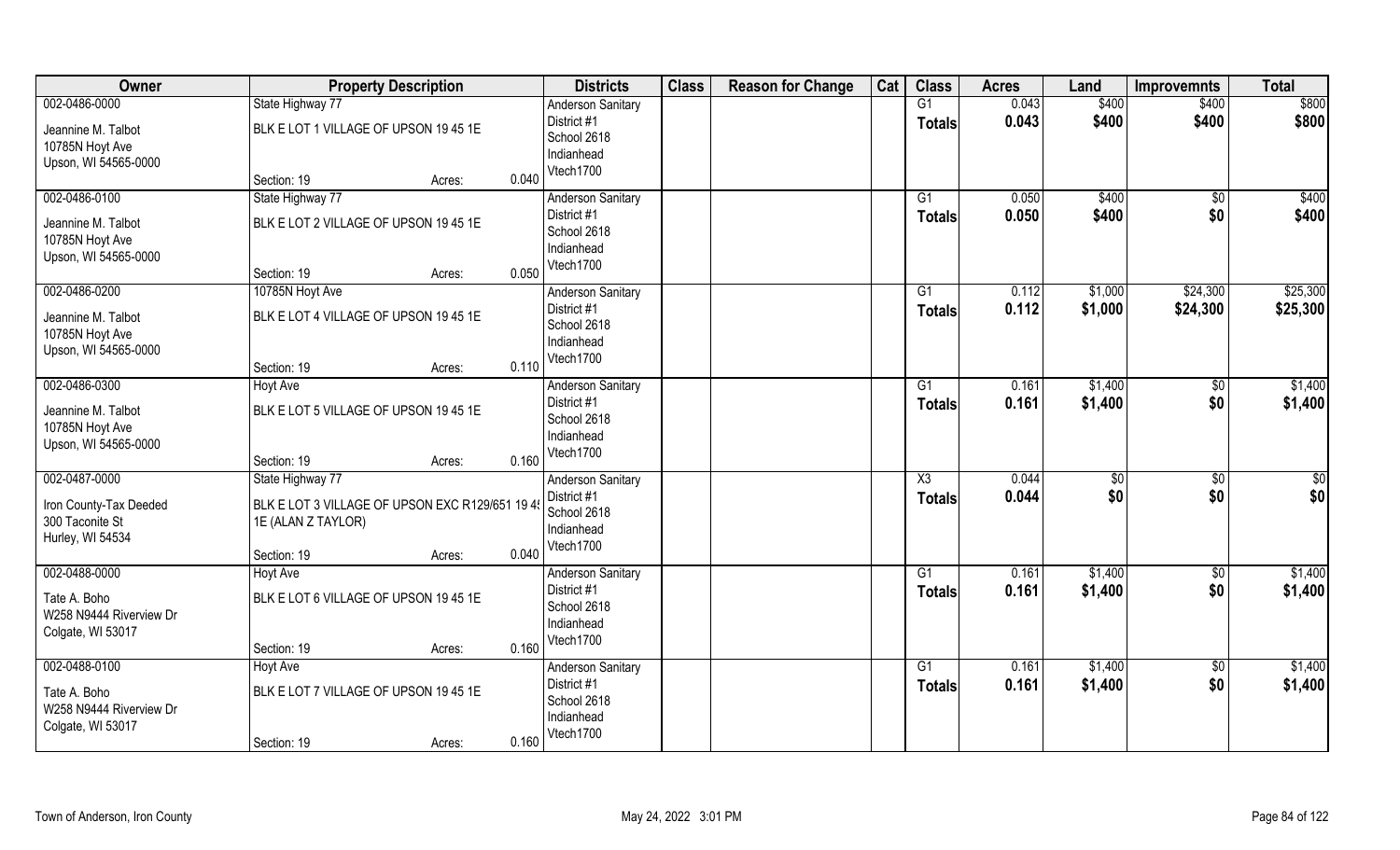| Owner                                                                                          | <b>Property Description</b>                                                                                   |       | <b>Districts</b>                                                                  | <b>Class</b> | <b>Reason for Change</b> | Cat | <b>Class</b>        | <b>Acres</b>                       | Land               | <b>Improvemnts</b>   | <b>Total</b>         |
|------------------------------------------------------------------------------------------------|---------------------------------------------------------------------------------------------------------------|-------|-----------------------------------------------------------------------------------|--------------|--------------------------|-----|---------------------|------------------------------------|--------------------|----------------------|----------------------|
| 002-0489-0000<br>William J. Lewis et al<br>c/o William J. Lewis<br>10811 N Hoyt Ave            | BLK E LOT 8 VILLAGE OF UPSON 19 45 1EA/W<br>0490-0100                                                         |       | <b>Anderson Sanitary</b><br>District #1<br>School 2618                            |              |                          |     |                     | <b>Assessed with 002-0490-0100</b> |                    |                      |                      |
| Upson, WI 54565                                                                                | Section: 19<br>Acres:                                                                                         | 0.160 |                                                                                   |              |                          |     |                     |                                    |                    |                      |                      |
| 002-0489-0100<br><b>William Lewis</b><br>Denise Lewis<br>10811 N Hoyt                          | BLK E LOT 9 VILLAGE OF UPSON TRUST 19 45 1EA/V<br>0490-0100                                                   |       | <b>Anderson Sanitary</b><br>District #1<br>School 2618                            |              |                          |     |                     | Assessed with 002-0490-0100        |                    |                      |                      |
| Upson, WI 54565                                                                                | Section: 19<br>Acres:                                                                                         | 0.160 |                                                                                   |              |                          |     |                     |                                    |                    |                      |                      |
| 002-0490-0000<br>William J. Lewis<br>Denise A. Kressin<br>10811 N Hoyt Ave<br>Upson, WI 54565  | Hoyt Ave<br>BLK E LOT 10 VILLAGE OF UPSON 19 45 1E<br>Section: 19<br>Acres:                                   | 0.160 | <b>Anderson Sanitary</b><br>District #1<br>School 2618<br>Indianhead<br>Vtech1700 |              |                          |     |                     | <b>Assessed with 002-0490-0100</b> |                    |                      |                      |
| 002-0490-0100<br>William J. Lewis<br>Denise A. Kressin<br>10811 N Hoyt Ave<br>Upson, WI 54565  | 10811N Hoyt Ave<br>BLK E LOT 11 VILLAGE OF UPSON 19 45 1EA/I<br>0489-0000, 0489-0100<br>Section: 19<br>Acres: | 0.160 | <b>Anderson Sanitary</b><br>District #1<br>School 2618<br>Indianhead<br>Vtech1700 |              |                          |     | G1<br>Totals        | 0.805<br>0.805                     | \$5,700<br>\$5,700 | \$61,900<br>\$61,900 | \$67,600<br>\$67,600 |
| 002-0490-0200<br>William J. Lewis<br>Denise A. Kressin<br>10811 N Hoyt Ave<br>Upson, WI 54565  | Hoyt Ave<br>BLK E LOT 12 VILLAGE OF UPSON 19 45 1E<br>Section: 19<br>Acres:                                   | 0.160 | Anderson Sanitary<br>District #1<br>School 2618<br>Indianhead<br>Vtech1700        |              |                          |     |                     | <b>Assessed with 002-0490-0100</b> |                    |                      |                      |
| 002-0491-0000<br>Karl Rindt<br>PO Box 1994<br>Lombard, IL 60148                                | <b>Fuller Ave</b><br>BLK F LOT 1 UND 1/2 INT VILLAGE OF UPSON 1945<br>1E<br>Section: 19<br>Acres:             | 0.080 | School 2618<br>Indianhead<br>Vtech1700                                            |              |                          |     | G1<br><b>Totals</b> | 0.082<br>0.082                     | \$400<br>\$400     | $\sqrt{$0}$<br>\$0   | \$400<br>\$400       |
| 002-0491-0100<br>Wm F Vilas Trust Estate<br>602 Pleasant Oak Dr Ste f<br>Oregon, WI 53575-0000 | BLK F LOT 1 UND 1/2 INT VILLAGE OF UPSON WM F<br>VILAS TRUST ESTATE 19 45 1E<br>Section: 19<br>Acres:         | 0.080 | School 2618<br>Indianhead<br>Vtech1700                                            |              |                          |     | X2<br><b>Totals</b> | 0.082<br>0.082                     | \$0<br>\$0         | \$0<br>\$0           | $\frac{1}{2}$<br>\$0 |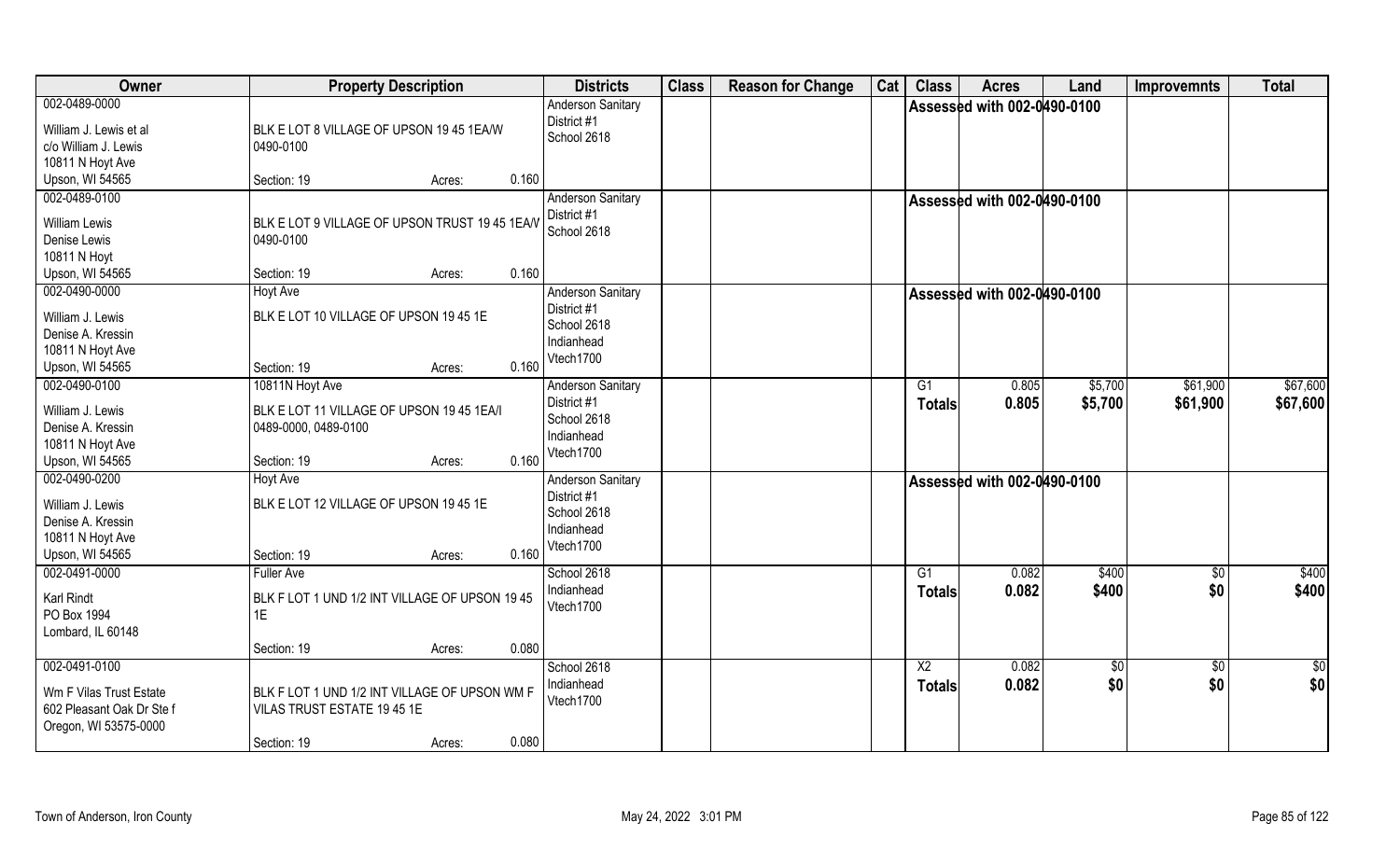| Owner                                                                                          | <b>Property Description</b>                                                            | <b>Districts</b>                       | <b>Class</b> | <b>Reason for Change</b> | Cat | <b>Class</b>                            | <b>Acres</b>   | Land                   | <b>Improvemnts</b>     | <b>Total</b>            |
|------------------------------------------------------------------------------------------------|----------------------------------------------------------------------------------------|----------------------------------------|--------------|--------------------------|-----|-----------------------------------------|----------------|------------------------|------------------------|-------------------------|
| 002-0491-0200                                                                                  | <b>Fuller Ave</b>                                                                      | School 2618                            |              |                          |     | G1                                      | 0.082          | \$400                  | $\overline{50}$        | \$400                   |
| Karl Rindt<br>PO Box 1994<br>Lombard, IL 60148                                                 | BLK F LOT 3 UND 1/2 INT VILLAGE OF UPSON 19 45<br>1E                                   | Indianhead<br>Vtech1700                |              |                          |     | <b>Totals</b>                           | 0.082          | \$400                  | \$0                    | \$400                   |
|                                                                                                | 0.080<br>Section: 19<br>Acres:                                                         |                                        |              |                          |     |                                         |                |                        |                        |                         |
| 002-0491-0300<br>Wm F Vilas Trust Estate<br>602 Pleasant Oak Dr Ste f<br>Oregon, WI 53575-0000 | BLK F LOT 3 UND 1/2 INT VILLAGE OF UPSON WM F<br>VILAS TRUST ESTATE 19 45 1E           | School 2618<br>Indianhead<br>Vtech1700 |              |                          |     | $\overline{\text{X2}}$<br><b>Totals</b> | 0.082<br>0.082 | \$0<br>\$0             | $\overline{50}$<br>\$0 | $\overline{\$0}$<br>\$0 |
|                                                                                                | 0.080<br>Section: 19<br>Acres:                                                         |                                        |              |                          |     |                                         |                |                        |                        |                         |
| 002-0491-0400<br>Wm F Vilas Trust Estate<br>602 Pleasant Oak Dr Ste f<br>Oregon, WI 53575-0000 | BLK F LOT 5 VILLAGE OF UPSON UND 1/2 INT 19 45<br>1E                                   | School 2618<br>Indianhead<br>Vtech1700 |              |                          |     | X <sub>2</sub><br><b>Totals</b>         | 0.082<br>0.082 | $\sqrt[6]{3}$<br>\$0   | \$0<br>\$0             | \$0<br>\$0              |
|                                                                                                | 0.080<br>Section: 19<br>Acres:                                                         |                                        |              |                          |     |                                         |                |                        |                        |                         |
| 002-0491-0500<br>Wm F Vilas Trust Estate<br>602 Pleasant Oak Dr Ste f<br>Oregon, WI 53575-0000 | BLK F LOT 5 UND 1/2 INT VILLAGE OF UPSON WM F<br>VILAS TRUST ESTATE 19 45 1E           | School 2618<br>Indianhead<br>Vtech1700 |              |                          |     | X <sub>2</sub><br><b>Totals</b>         | 0.082<br>0.082 | $\frac{1}{20}$<br>\$0  | \$0<br>\$0             | \$0<br>\$0              |
|                                                                                                | 0.080<br>Section: 19<br>Acres:                                                         |                                        |              |                          |     |                                         |                |                        |                        |                         |
| 002-0491-0600<br>Karl Rindt<br>PO Box 1994<br>Lombard, IL 60148                                | <b>Fuller Ave</b><br>BLK F LOT 7 UND 1/2 INT VILLAGE OF UPSON 19 45<br>1E              | School 2618<br>Indianhead<br>Vtech1700 |              |                          |     | G1<br><b>Totals</b>                     | 0.082<br>0.082 | \$400<br>\$400         | \$0<br>\$0             | \$400<br>\$400          |
| 002-0491-0700                                                                                  | 0.080<br>Section: 19<br>Acres:                                                         | School 2618                            |              |                          |     | X3                                      | 0.082          |                        |                        | \$0                     |
| Wm F Vilas Trust Estate<br>602 Pleasant Oak Dr Ste f<br>Oregon, WI 53575-0000                  | BLK F LOT 7 UND 1/2 INT VILLAGE OF UPSON WM F<br>VILAS TRUST ESTATE 19 45 1E           | Indianhead<br>Vtech1700                |              |                          |     | <b>Totals</b>                           | 0.082          | $\overline{50}$<br>\$0 | \$0<br>\$0             | \$0                     |
|                                                                                                | 0.080<br>Section: 19<br>Acres:                                                         |                                        |              |                          |     |                                         |                |                        |                        |                         |
| 002-0491-0800<br>Wm F Vilas Trust Estate<br>602 Pleasant Oak Dr Ste f<br>Oregon, WI 53575-0000 | BLK F LOT 9 VILLAGE OF UPSON UND 1/2 INT 19 45<br>1E<br>0.080<br>Section: 19<br>Acres: | School 2618<br>Indianhead<br>Vtech1700 |              |                          |     | $\overline{X2}$<br><b>Totals</b>        | 0.082<br>0.082 | $\overline{50}$<br>\$0 | $\sqrt{$0}$<br>\$0     | $\overline{50}$<br>\$0  |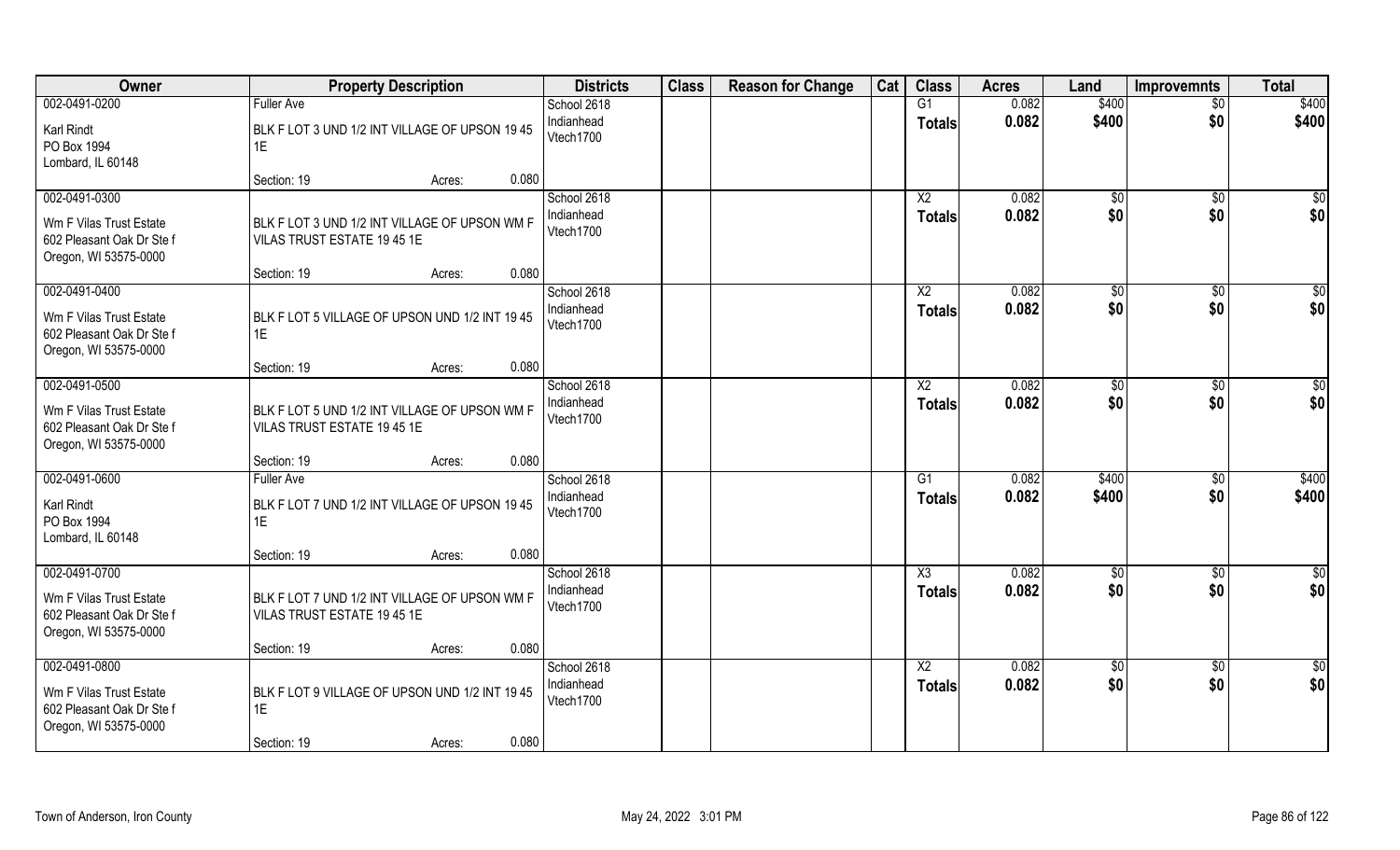| Owner                                                                                          | <b>Property Description</b>                                                                                               | <b>Districts</b>                                                                  | <b>Class</b> | <b>Reason for Change</b> | Cat | <b>Class</b>                     | <b>Acres</b>   | Land                 | <b>Improvemnts</b>     | <b>Total</b>            |
|------------------------------------------------------------------------------------------------|---------------------------------------------------------------------------------------------------------------------------|-----------------------------------------------------------------------------------|--------------|--------------------------|-----|----------------------------------|----------------|----------------------|------------------------|-------------------------|
| 002-0491-0900<br>Wm F Vilas Trust Estate<br>602 Pleasant Oak Dr Ste f<br>Oregon, WI 53575-0000 | BLK F LOT 9 UND 1/2 INT VILLAGE OF UPSON WM F<br>VILAS TRUST ESTATE 19 45 1E<br>0.080<br>Section: 19<br>Acres:            | School 2618<br>Indianhead<br>Vtech1700                                            |              |                          |     | $\overline{X2}$<br><b>Totals</b> | 0.082<br>0.082 | $\sqrt{$0}$<br>\$0   | $\overline{30}$<br>\$0 | \$0<br>\$0              |
| 002-0491-1000<br>Wm F Vilas Trust Estate<br>602 Pleasant Oak Dr Ste f<br>Oregon, WI 53575-0000 | BLK F LOT 11 VILLAGE OF UPSON UND 1/2 INT 19 45<br>1E<br>0.080<br>Section: 19                                             | School 2618<br>Indianhead<br>Vtech1700                                            |              |                          |     | X2<br><b>Totals</b>              | 0.082<br>0.082 | \$0<br>\$0           | \$0<br>\$0             | $\overline{\$0}$<br>\$0 |
| 002-0491-1100<br>Wm F Vilas Trust Estate<br>602 Pleasant Oak Dr Ste f<br>Oregon, WI 53575-0000 | Acres:<br>BLK F LOT 11 UND 1/2 INT VILLAGE OF UPSON WM F<br>VILAS TRUST ESTATE 19 45 1E<br>0.080<br>Section: 19<br>Acres: | School 2618<br>Indianhead<br>Vtech1700                                            |              |                          |     | X <sub>2</sub><br><b>Totals</b>  | 0.082<br>0.082 | $\sqrt[6]{3}$<br>\$0 | $\sqrt[6]{30}$<br>\$0  | \$0<br>\$0              |
| 002-0492-0000<br>Tate A. Boho<br>W258 N9444 Riverview Dr<br>Colgate, WI 53017                  | Sessions Ave<br>BLK F LOT 2 VILLAGE OF UPSON 19 45 1E<br>0.160<br>Section: 19<br>Acres:                                   | <b>Anderson Sanitary</b><br>District #1<br>School 2618<br>Indianhead<br>Vtech1700 |              |                          |     | G <sub>1</sub><br><b>Totals</b>  | 0.163<br>0.163 | \$1,400<br>\$1,400   | \$0<br>\$0             | \$1,400<br>\$1,400      |
| 002-0492-0100<br>Tate A. Boho<br>W258 N9444 Riverview Dr<br>Colgate, WI 53017                  | Sessions Ave<br>BLK F LOT 4 VILLAGE OF UPSON 19 45 1E<br>0.160<br>Section: 19<br>Acres:                                   | Anderson Sanitary<br>District #1<br>School 2618<br>Indianhead<br>Vtech1700        |              |                          |     | G1<br><b>Totals</b>              | 0.163<br>0.163 | \$1,400<br>\$1,400   | $\sqrt[6]{30}$<br>\$0  | \$1,400<br>\$1,400      |
| 002-0492-0200<br>Tate A. Boho<br>W258 N9444 Riverview Dr<br>Colgate, WI 53017                  | Sessions Ave<br>BLK F LOT 6 VILLAGE OF UPSON 19 45 1E<br>0.160<br>Section: 19<br>Acres:                                   | <b>Anderson Sanitary</b><br>District #1<br>School 2618<br>Indianhead<br>Vtech1700 |              |                          |     | G1<br><b>Totals</b>              | 0.163<br>0.163 | \$1,400<br>\$1,400   | \$0<br>\$0             | \$1,400<br>\$1,400      |
| 002-0492-0300<br>Tate A. Boho<br>W258 N9444 Riverview Dr<br>Colgate, WI 53017                  | <b>Sessions Ave</b><br>BLK F LOT 8 VILLAGE OF UPSON 19 45 1E<br>0.160<br>Section: 19<br>Acres:                            | <b>Anderson Sanitary</b><br>District #1<br>School 2618<br>Indianhead<br>Vtech1700 |              |                          |     | G1<br><b>Totals</b>              | 0.163<br>0.163 | \$1,400<br>\$1,400   | $\sqrt{$0}$<br>\$0     | \$1,400<br>\$1,400      |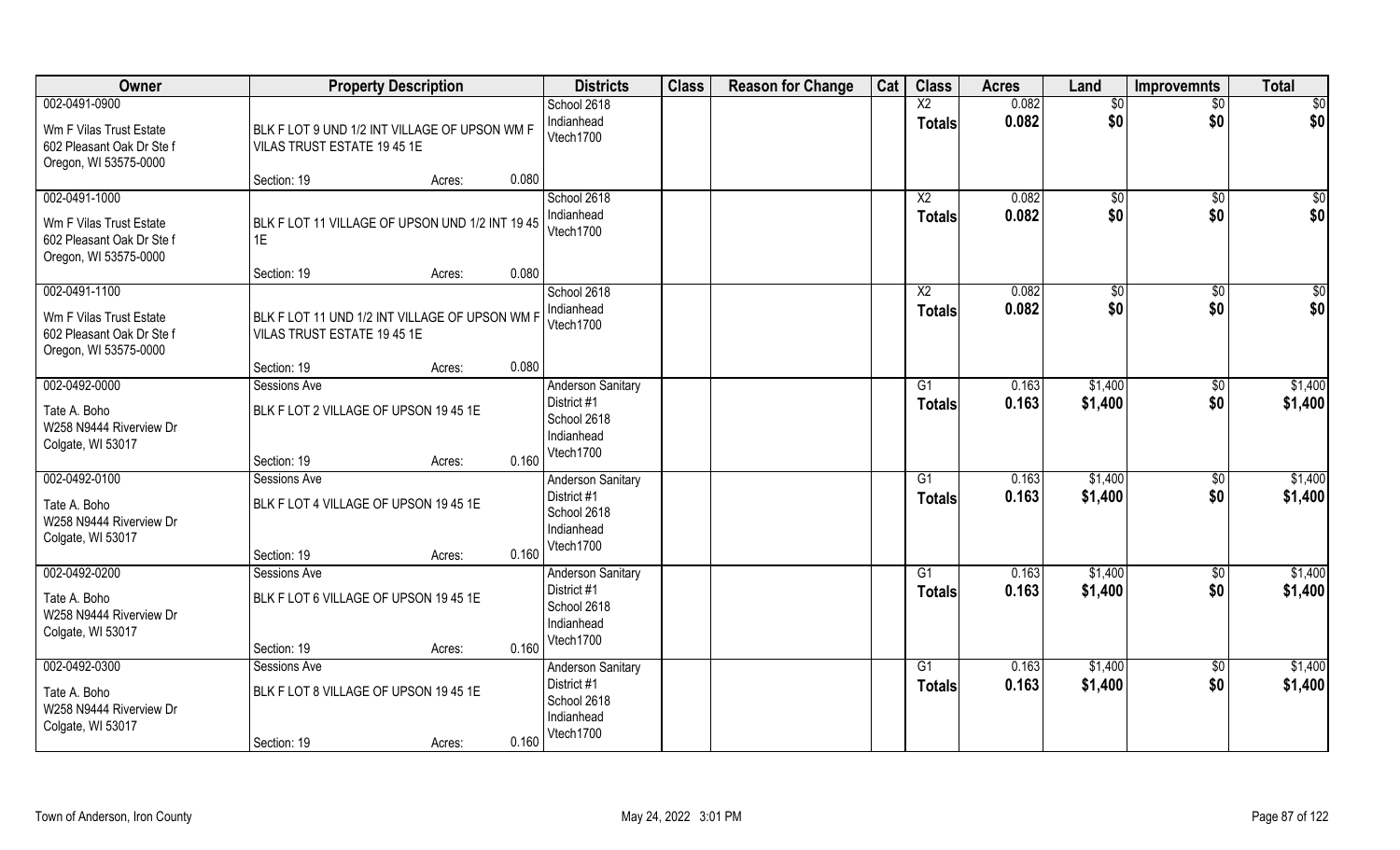| Owner                   | <b>Property Description</b>                 | <b>Districts</b>                        | <b>Class</b> | <b>Reason for Change</b> | Cat | <b>Class</b>  | <b>Acres</b>   | Land    | <b>Improvemnts</b> | <b>Total</b> |
|-------------------------|---------------------------------------------|-----------------------------------------|--------------|--------------------------|-----|---------------|----------------|---------|--------------------|--------------|
| 002-0492-0400           | Sessions Ave                                | <b>Anderson Sanitary</b>                |              |                          |     | G1            | 0.163          | \$1,400 | \$0                | \$1,400      |
| Tate A. Boho            | BLK F LOT 10 VILLAGE OF UPSON 19 45 1E      | District #1                             |              |                          |     | <b>Totals</b> | 0.163          | \$1,400 | \$0                | \$1,400      |
| W258 N9444 Riverview Dr |                                             | School 2618                             |              |                          |     |               |                |         |                    |              |
| Colgate, WI 53017       |                                             | Indianhead                              |              |                          |     |               |                |         |                    |              |
|                         | 0.160<br>Section: 19<br>Acres:              | Vtech1700                               |              |                          |     |               |                |         |                    |              |
| 002-0492-0500           | Sessions Ave                                | <b>Anderson Sanitary</b>                |              |                          |     | G1            | 0.163          | \$1,400 | $\sqrt{$0}$        | \$1,400      |
| Tate A. Boho            | BLK F LOT 12 VILLAGE OF UPSON 19 45 1E      | District #1                             |              |                          |     | <b>Totals</b> | 0.163          | \$1,400 | \$0                | \$1,400      |
| W258 N9444 Riverview Dr |                                             | School 2618                             |              |                          |     |               |                |         |                    |              |
| Colgate, WI 53017       |                                             | Indianhead                              |              |                          |     |               |                |         |                    |              |
|                         | Section: 19<br>0.160<br>Acres:              | Vtech1700                               |              |                          |     |               |                |         |                    |              |
| 002-0493-0000           | Sessions Ave                                | <b>Anderson Sanitary</b>                |              |                          |     | G1            | 0.163          | \$1,400 | $\sqrt[6]{30}$     | \$1,400      |
| Richard G. Peltonen     | BLK G LOT 1 VILLAGE OF UPSON 1945 1E        | District #1                             |              |                          |     | <b>Totals</b> | 0.163          | \$1,400 | \$0                | \$1,400      |
| Kathleen A. Peltonen    |                                             | School 2618                             |              |                          |     |               |                |         |                    |              |
| 9322 W 2nd St           |                                             | Indianhead                              |              |                          |     |               |                |         |                    |              |
| Upson, WI 54565         | 0.160<br>Section: 19<br>Acres:              | Vtech1700                               |              |                          |     |               |                |         |                    |              |
| 002-0493-0100           | 9322W Second St                             | <b>Anderson Sanitary</b>                |              |                          |     | G1            | 0.163          | \$1,400 | \$40,200           | \$41,600     |
| Richard G. Peltonen     | BLK G LOT 3 VILLAGE OF UPSON 19 45 1E       | District #1                             |              |                          |     | <b>Totals</b> | 0.163          | \$1,400 | \$40,200           | \$41,600     |
| Kathleen A. Peltonen    |                                             | School 2618                             |              |                          |     |               |                |         |                    |              |
| 9322 W 2nd St           |                                             | Indianhead                              |              |                          |     |               |                |         |                    |              |
| Upson, WI 54565         | 0.160<br>Section: 19<br>Acres:              | Vtech1700                               |              |                          |     |               |                |         |                    |              |
| 002-0494-0000           | Moore Ave                                   | <b>Anderson Sanitary</b>                |              |                          |     | G1            | 0.163          | \$1,400 | $\sqrt[6]{30}$     | \$1,400      |
|                         |                                             | District #1                             |              |                          |     | Totals        | 0.163          | \$1,400 | \$0                | \$1,400      |
| Ellen L. Olsen          | BLK G LOT 2 VILLAGE OF UPSON ANDREW C OLSEN | School 2618                             |              |                          |     |               |                |         |                    |              |
| 8300 Pheasant Ln        | <b>OWNER 19 45 1E</b>                       | Indianhead                              |              |                          |     |               |                |         |                    |              |
| Marshfield, WI 54449    | 0.160                                       | Vtech1700                               |              |                          |     |               |                |         |                    |              |
| 002-0494-0100           | Section: 19<br>Acres:                       |                                         |              |                          |     |               |                | \$1,400 |                    | \$1,400      |
|                         | Moore Ave                                   | <b>Anderson Sanitary</b><br>District #1 |              |                          |     | G1            | 0.163<br>0.163 |         | $\sqrt{6}$<br>\$0  |              |
| Ellen L. Olsen          | BLK G LOT 4 VILLAGE OF UPSON ANDREW C OLSEN | School 2618                             |              |                          |     | <b>Totals</b> |                | \$1,400 |                    | \$1,400      |
| 8300 Pheasant Ln        | <b>OWNER 19 45 1E</b>                       | Indianhead                              |              |                          |     |               |                |         |                    |              |
| Marshfield, WI 54449    |                                             | Vtech1700                               |              |                          |     |               |                |         |                    |              |
|                         | 0.160<br>Section: 19<br>Acres:              |                                         |              |                          |     |               |                |         |                    |              |
| 002-0494-0200           | Moore Ave                                   | <b>Anderson Sanitary</b>                |              |                          |     | G1            | 0.163          | \$1,400 | $\sqrt{$0}$        | \$1,400      |
| Ellen L. Olsen          | BLK G LOT 6 VILLAGE OF UPSON ANDREW C       | District #1                             |              |                          |     | <b>Totals</b> | 0.163          | \$1,400 | \$0                | \$1,400      |
| 8300 Pheasant Ln        | OLSEN, OWNER 19 45 1E                       | School 2618<br>Indianhead               |              |                          |     |               |                |         |                    |              |
| Marshfield, WI 54449    |                                             | Vtech1700                               |              |                          |     |               |                |         |                    |              |
|                         | 0.160<br>Section: 19<br>Acres:              |                                         |              |                          |     |               |                |         |                    |              |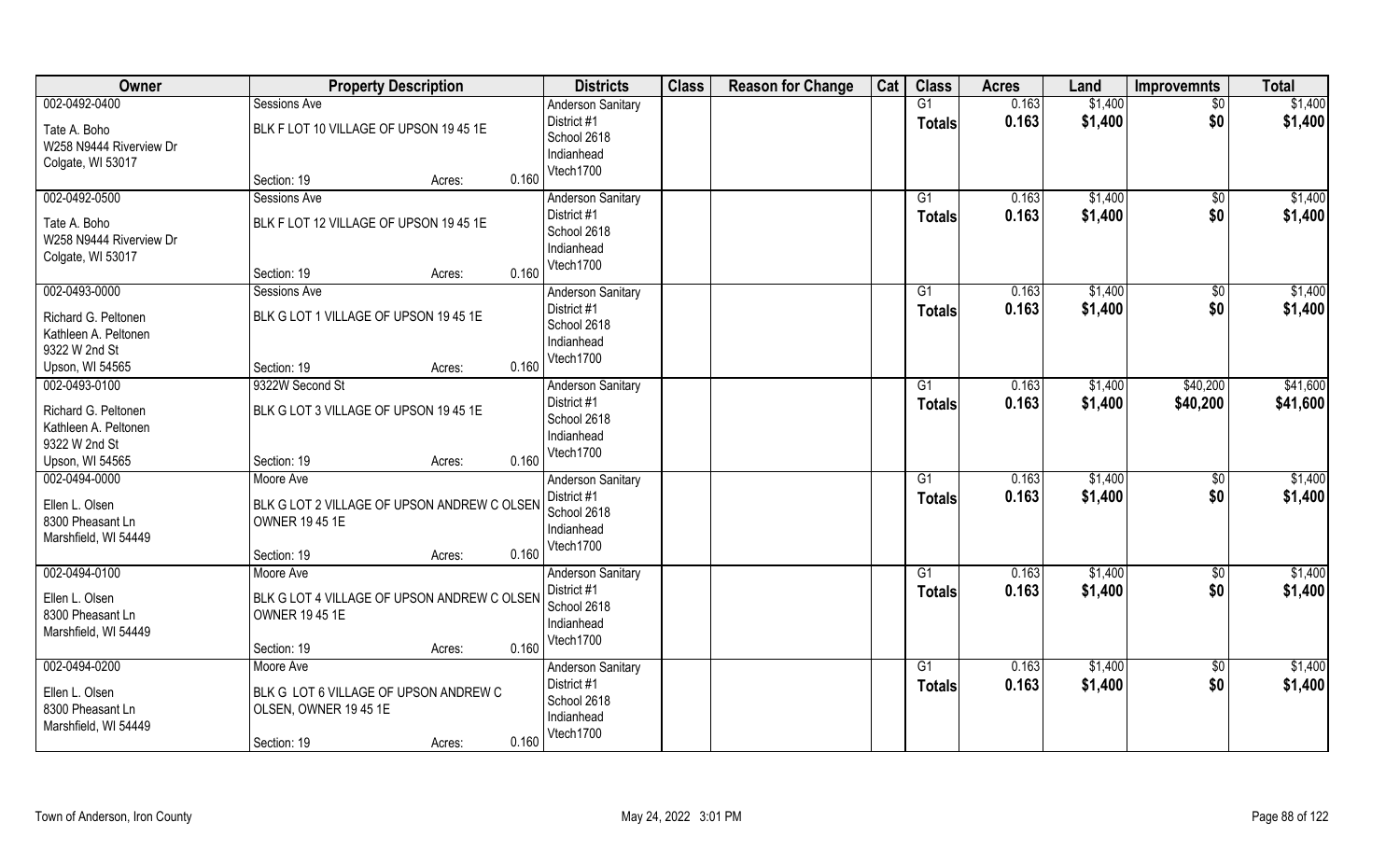| Owner                                                                                | <b>Property Description</b>                                                                           | <b>Districts</b>                                                                           | <b>Class</b>    | <b>Reason for Change</b> | Cat | <b>Class</b>              | <b>Acres</b>   | Land               | <b>Improvemnts</b>   | <b>Total</b>         |
|--------------------------------------------------------------------------------------|-------------------------------------------------------------------------------------------------------|--------------------------------------------------------------------------------------------|-----------------|--------------------------|-----|---------------------------|----------------|--------------------|----------------------|----------------------|
| 002-0494-0300<br>Ellen L. Olsen<br>8300 Pheasant Ln<br>Marshfield, WI 54449          | Moore Ave<br>BLK G LOT 8 VILLAGE OF UPSON ANDREW C<br>OLSEN, OWNER 19 45 1E<br>Section: 19<br>Acres:  | <b>Anderson Sanitary</b><br>District #1<br>School 2618<br>Indianhead<br>Vtech1700<br>0.160 |                 |                          |     | G1<br><b>Totals</b>       | 0.163<br>0.163 | \$1,400<br>\$1,400 | $\sqrt{$0}$<br>\$0   | \$1,400<br>\$1,400   |
| 002-0494-0400<br>Ellen L. Olsen<br>8300 Pheasant Ln<br>Marshfield, WI 54449          | Moore Ave<br>BLK G LOT 10 VILLAGE OF UPSON ANDREW C<br>OLSEN, OWNER 19 45 1E<br>Section: 19<br>Acres: | <b>Anderson Sanitary</b><br>District #1<br>School 2618<br>Indianhead<br>Vtech1700<br>0.160 |                 |                          |     | $\overline{G1}$<br>Totals | 0.163<br>0.163 | \$1,400<br>\$1,400 | \$0<br>\$0           | \$1,400<br>\$1,400   |
| 002-0494-0500<br>Ellen L. Olsen<br>8300 Pheasant Ln<br>Marshfield, WI 54449          | Moore Ave<br>BLK G LOT 12 VILLAGE OF UPSON ANDREW C<br>OLSEN, OWNER 19 45 1E<br>Section: 19<br>Acres: | Anderson Sanitary<br>District #1<br>School 2618<br>Indianhead<br>Vtech1700<br>0.160        |                 |                          |     | G1<br><b>Totals</b>       | 0.163<br>0.163 | \$1,400<br>\$1,400 | \$0<br>\$0           | \$1,400<br>\$1,400   |
| 002-0495-0000<br>David W. Lipske<br>N93 W25206 Crestwood Dr<br>Sussex, WI 53089-0000 | Sessions Ave<br>BLK G LOT 5 VILLAGE OF UPSON 19 45 1E<br>Section: 19<br>Acres:                        | Anderson Sanitary<br>District #1<br>School 2618<br>Indianhead<br>Vtech1700<br>0.160        |                 |                          |     | G1<br><b>Totals</b>       | 0.163<br>0.163 | \$1,400<br>\$1,400 | \$0<br>\$0           | \$1,400<br>\$1,400   |
| 002-0495-0100<br>David W. Lipske<br>N93 W25206 Crestwood Dr<br>Sussex, WI 53089-0000 | 10837N Sessions Ave<br>BLK G LOT 7 VILLAGE OF UPSON 19 45 1E<br>Section: 19<br>Acres:                 | <b>Anderson Sanitary</b><br>District #1<br>School 2618<br>Indianhead<br>Vtech1700<br>0.160 |                 |                          |     | $\overline{G1}$<br>Totals | 0.163<br>0.163 | \$1,400<br>\$1,400 | \$27,600<br>\$27,600 | \$29,000<br>\$29,000 |
| 002-0495-0200<br>David W. Lipske<br>N93 W25206 Crestwood Dr<br>Sussex, WI 53089-0000 | Sessions Ave<br>BLK G LOT 9 VILLAGE OF UPSON 19 45 1E<br>Section: 19<br>Acres:                        | <b>Anderson Sanitary</b><br>District #1<br>School 2618<br>Indianhead<br>Vtech1700<br>0.160 |                 |                          |     | G1<br><b>Totals</b>       | 0.163<br>0.163 | \$1,400<br>\$1,400 | \$0<br>\$0           | \$1,400<br>\$1,400   |
| 002-0496-0000<br>David W. Lipske<br>N93 W25206 Crestwood Dr<br>Sussex, WI 53089-0000 | 10843N Sessions Ave<br>BLK G LOT 11 VILLAGE OF UPSON 19 45 1E<br>Section: 19<br>Acres:                | <b>Anderson Sanitary</b><br>District #1<br>School 2618<br>Indianhead<br>Vtech1700<br>0.160 | $\overline{G1}$ | Sold by the County       |     | $\overline{G1}$<br>Totals | 0.163<br>0.163 | \$1,400<br>\$1,400 | $\sqrt{$0}$<br>\$0   | \$1,400<br>\$1,400   |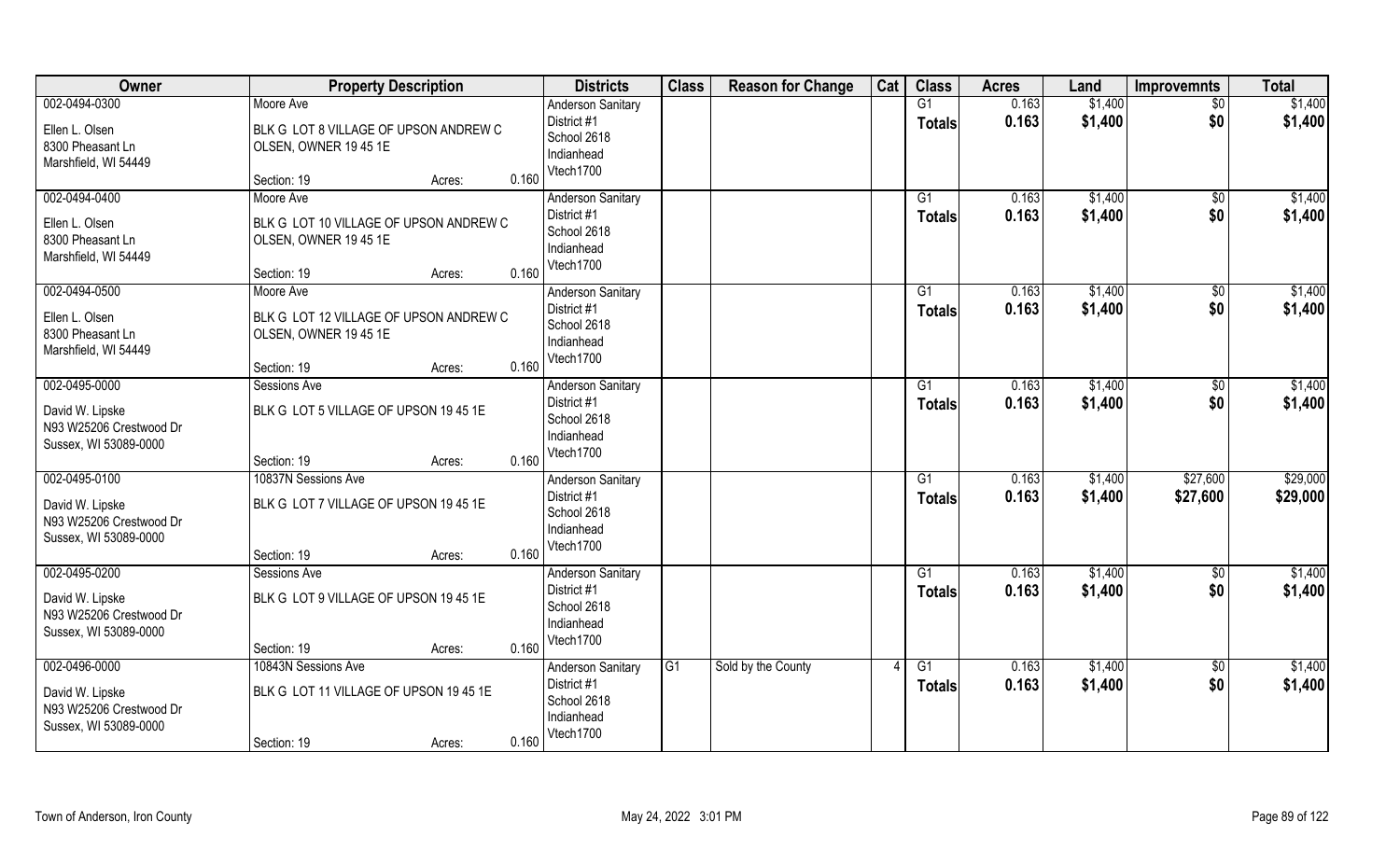| Owner                          | <b>Property Description</b>           |       | <b>Districts</b>           | <b>Class</b> | <b>Reason for Change</b> | Cat | <b>Class</b>    | <b>Acres</b> | Land        | <b>Improvemnts</b> | <b>Total</b>  |
|--------------------------------|---------------------------------------|-------|----------------------------|--------------|--------------------------|-----|-----------------|--------------|-------------|--------------------|---------------|
| 002-0497-0000                  | 9348W Second St                       |       | <b>Anderson Sanitary</b>   |              |                          |     | G1              | 0.163        | \$1,400     | \$8,400            | \$9,800       |
| Mark J. Carl et al             | BLK H LOT 1 VILLAGE OF UPSON 19 45 1E |       | District #1                |              |                          |     | <b>Totals</b>   | 0.163        | \$1,400     | \$8,400            | \$9,800       |
| c/o Mark J. Carl Jr            |                                       |       | School 2618                |              |                          |     |                 |              |             |                    |               |
| 9348W 2nd St                   |                                       |       | Indianhead                 |              |                          |     |                 |              |             |                    |               |
| Upson, WI 54565                | Section: 19<br>Acres:                 | 0.163 | Vtech1700                  |              |                          |     |                 |              |             |                    |               |
| 002-0497-0100                  | Moore Ave                             |       | <b>Anderson Sanitary</b>   |              |                          |     | G1              | 0.163        | \$1,400     | $\frac{1}{2}$      | \$1,400       |
|                                |                                       |       | District #1                |              |                          |     | <b>Totals</b>   | 0.163        | \$1,400     | \$0                | \$1,400       |
| Tate A. Boho                   | BLK H LOT 3 VILLAGE OF UPSON 19 45 1E |       | School 2618                |              |                          |     |                 |              |             |                    |               |
| W258 N9444 Riverview Dr        |                                       |       | Indianhead                 |              |                          |     |                 |              |             |                    |               |
| Colgate, WI 53017              | Section: 19<br>Acres:                 | 0.160 | Vtech1700                  |              |                          |     |                 |              |             |                    |               |
| 002-0498-0000                  | 10820N Highway 122                    |       | <b>Anderson Sanitary</b>   |              |                          |     | G1              | 0.163        | \$1,400     | \$45,500           | \$46,900      |
|                                |                                       |       | District #1                |              |                          |     |                 | 0.163        | \$1,400     | \$45,500           | \$46,900      |
| Carol L. Peterson et al        | BLK H LOT 2 VILLAGE OF UPSON 19 45 1E |       | School 2618                |              |                          |     | <b>Totals</b>   |              |             |                    |               |
| c/o Carol L. Peterson          |                                       |       | Indianhead                 |              |                          |     |                 |              |             |                    |               |
| 10820N Highway 122             |                                       |       | Vtech1700                  |              |                          |     |                 |              |             |                    |               |
| Upson, WI 54565                | Section: 19<br>Acres:                 | 0.160 |                            |              |                          |     |                 |              |             |                    |               |
| 002-0498-0100                  | Hale Ave                              |       | <b>Anderson Sanitary</b>   |              |                          |     | G1              | 0.163        | \$1,400     | \$                 | \$1,400       |
| Carol Peterson et al           | BLK H LOT 4 VILLAGE OF UPSON 19 45 1E |       | District #1                |              |                          |     | <b>Totals</b>   | 0.163        | \$1,400     | \$0                | \$1,400       |
| c/o Carol Peterson Life Estate |                                       |       | School 2618                |              |                          |     |                 |              |             |                    |               |
| 10820N Highway 122             |                                       |       | Indianhead                 |              |                          |     |                 |              |             |                    |               |
| Upson, WI 54565                | Section: 19<br>Acres:                 | 0.160 | Vtech1700                  |              |                          |     |                 |              |             |                    |               |
| 002-0498-0200                  | <b>Hale Ave</b>                       |       | <b>Anderson Sanitary</b>   |              |                          |     | $\overline{G1}$ | 0.163        | \$1,400     | $\overline{50}$    | \$1,400       |
| Carol Peterson et al           | BLK H LOT 6 VILLAGE OF UPSON 19 45 1E |       | District #1                |              |                          |     | <b>Totals</b>   | 0.163        | \$1,400     | \$0                | \$1,400       |
| c/o Carol Peterson Life Estate |                                       |       | School 2618                |              |                          |     |                 |              |             |                    |               |
| 10820N Highway 122             |                                       |       | Indianhead                 |              |                          |     |                 |              |             |                    |               |
| Upson, WI 54565                | Section: 19<br>Acres:                 | 0.160 | Vtech1700                  |              |                          |     |                 |              |             |                    |               |
| 002-0499-0000                  | Moore Ave                             |       | <b>Anderson Sanitary</b>   |              |                          |     | G1              | 0.163        | \$1,400     | \$0                | \$1,400       |
|                                |                                       |       | District #1                |              |                          |     | <b>Totals</b>   | 0.163        | \$1,400     | \$0                | \$1,400       |
| Robert G. Jenkin               | BLK H LOT 5 VILLAGE OF UPSON 19 45 1E |       | School 2618                |              |                          |     |                 |              |             |                    |               |
| 1468 Dover Hill South          |                                       |       | Indianhead                 |              |                          |     |                 |              |             |                    |               |
| Walled Lake, MI 48390          |                                       |       | Vtech1700                  |              |                          |     |                 |              |             |                    |               |
|                                | Section: 19<br>Acres:                 | 0.160 |                            |              |                          |     |                 |              |             |                    |               |
| 002-0500-0000                  | Moore Ave                             |       | <b>Anderson Sanitary</b>   |              |                          |     | X4              | 0.163        | $\sqrt{50}$ | \$0                | $\frac{1}{2}$ |
| Anderson, Town of              | BLK H LOT 7 VILLAGE OF UPSON 19 45 1E |       | District #1<br>School 2618 |              |                          |     | <b>Totals</b>   | 0.163        | \$0         | \$0                | \$0           |
| c/o Town of Anderson           |                                       |       | Indianhead                 |              |                          |     |                 |              |             |                    |               |
| 9381W 3rd St                   |                                       |       | Vtech1700                  |              |                          |     |                 |              |             |                    |               |
| Upson, WI 54565                | Section: 19<br>Acres:                 | 0.160 |                            |              |                          |     |                 |              |             |                    |               |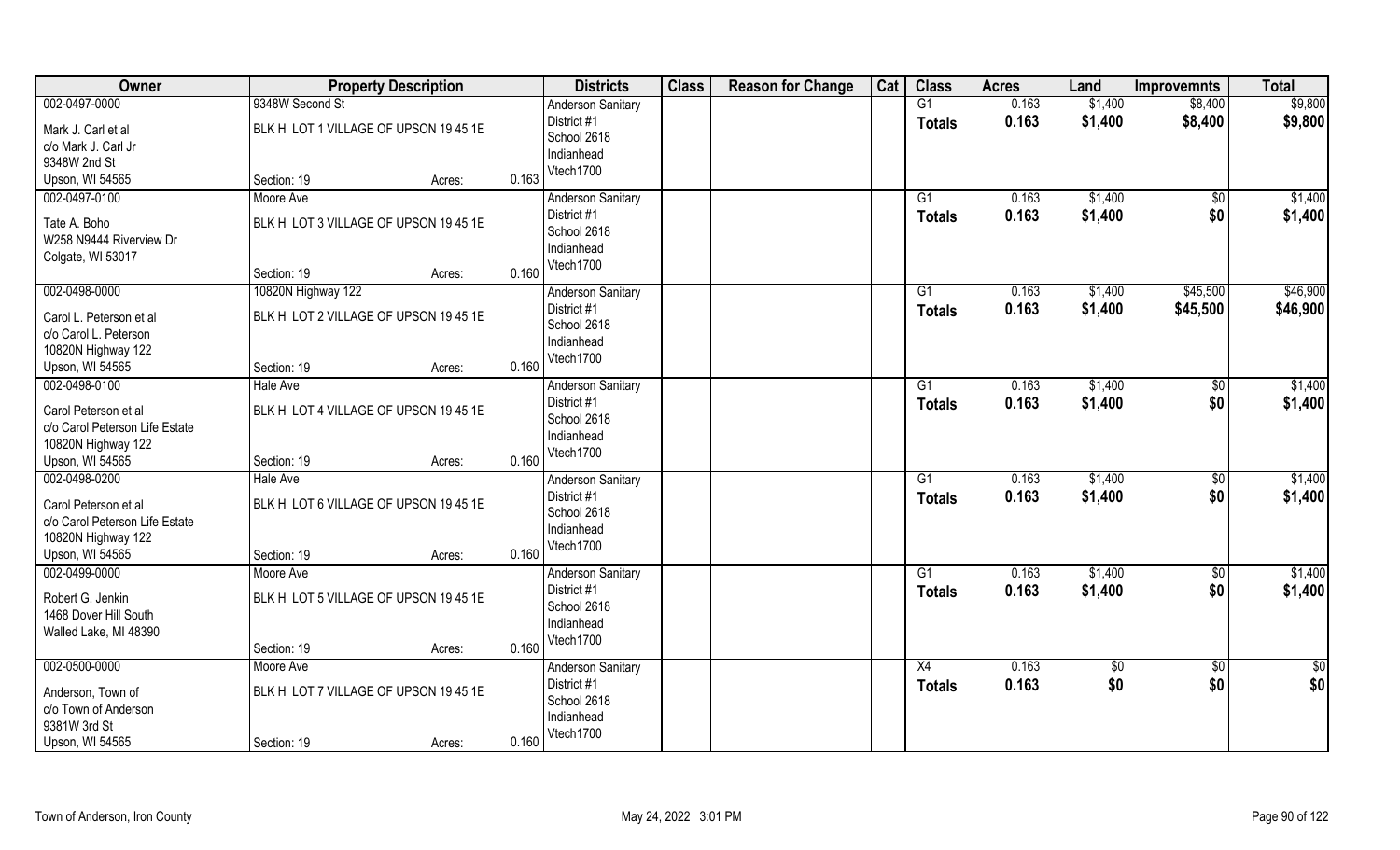| Owner                                                                                                      | <b>Property Description</b>                                                          |       | <b>Districts</b>                                                                  | <b>Class</b> | <b>Reason for Change</b> | Cat | <b>Class</b>                     | <b>Acres</b>   | Land                | <b>Improvemnts</b>     | <b>Total</b>            |
|------------------------------------------------------------------------------------------------------------|--------------------------------------------------------------------------------------|-------|-----------------------------------------------------------------------------------|--------------|--------------------------|-----|----------------------------------|----------------|---------------------|------------------------|-------------------------|
| 002-0501-0000<br>Town of Anderson<br>9381W 3rd St<br>Upson, WI 54565                                       | <b>Hale Ave</b><br>BLK H LOT 8 VILLAGE OF UPSON 19 45 1E<br>Section: 19<br>Acres:    | 0.160 | <b>Anderson Sanitary</b><br>District #1<br>School 2618<br>Indianhead<br>Vtech1700 |              |                          |     | X4<br>Totals                     | 0.163<br>0.163 | \$0<br>\$0          | $\sqrt{$0}$<br>\$0     | $\overline{50}$<br> \$0 |
| 002-0502-0000<br>Town of Anderson<br>9381W 3rd St<br>Upson, WI 54565                                       | 10845N Moore Ave<br>BLK H LOT 9 VILLAGE OF UPSON 19 45 1E<br>Section: 19<br>Acres:   | 0.160 | <b>Anderson Sanitary</b><br>District #1<br>School 2618<br>Indianhead<br>Vtech1700 |              |                          |     | X4<br>Totals                     | 0.163<br>0.163 | $\sqrt[6]{}$<br>\$0 | \$0<br>\$0             | \$0<br>\$0              |
| 002-0502-0100<br>Town of Anderson<br>9381W 3rd St<br>Upson, WI 54565                                       | Moore Ave<br>BLK H LOT 11 VILLAGE OF UPSON 19 45 1E<br>Section: 19<br>Acres:         | 0.160 | Anderson Sanitary<br>District #1<br>School 2618<br>Indianhead<br>Vtech1700        |              |                          |     | X4<br><b>Totals</b>              | 0.163<br>0.163 | \$0<br>\$0          | \$0<br>\$0             | \$0<br>\$0              |
| 002-0503-0000<br>William G & Anna M Smith Living Trust<br>10171 Frankfort Main<br>Frankfort, IL 60423-0000 | <b>Hale Ave</b><br>BLK H LOT 10 VILLAGE OF UPSON 19 45 1E<br>Section: 19<br>Acres:   | 0.160 | <b>Anderson Sanitary</b><br>District #1<br>School 2618<br>Indianhead<br>Vtech1700 |              |                          |     | G1<br><b>Totals</b>              | 0.163<br>0.163 | \$1,400<br>\$1,400  | \$0<br>\$0             | \$1,400<br>\$1,400      |
| 002-0503-0100<br>William G & Anna M Smith Living Trust<br>10171 Frankfort Main<br>Frankfort, IL 60423-0000 | <b>Hale Ave</b><br>BLK H LOT 12 VILLAGE OF UPSON 19 45 1E<br>Section: 19<br>Acres:   | 0.160 | <b>Anderson Sanitary</b><br>District #1<br>School 2618<br>Indianhead<br>Vtech1700 |              |                          |     | G1<br><b>Totals</b>              | 0.163<br>0.163 | \$1,400<br>\$1,400  | $\overline{50}$<br>\$0 | \$1,400<br>\$1,400      |
| 002-0504-0000<br>Dennis Piasecki<br>Deanna Piasecki<br>3617 N 34th St<br>Sheboygan, WI 53083               | <b>Hale Ave</b><br>BLK I LOT 1 VILLAGE OF UPSON 19 45 1E<br>Section: 19<br>Acres:    | 0.160 | <b>Anderson Sanitary</b><br>District #1<br>School 2618<br>Indianhead<br>Vtech1700 |              |                          |     | G1<br><b>Totals</b>              | 0.163<br>0.163 | \$1,400<br>\$1,400  | \$0<br>\$0             | \$1,400<br>\$1,400      |
| 002-0504-0100<br>Dennis Piasecki<br>Deanna Piasecki<br>3617 N 34th St<br>Sheboygan, WI 53083               | 10825N Highway 122<br>BLK I LOT 3 VILLAGE OF UPSON 19 45 1E<br>Section: 19<br>Acres: | 0.160 | <b>Anderson Sanitary</b><br>District #1<br>School 2618<br>Indianhead<br>Vtech1700 |              |                          |     | $\overline{G1}$<br><b>Totals</b> | 0.163<br>0.163 | \$1,400<br>\$1,400  | \$5,500<br>\$5,500     | \$6,900<br>\$6,900      |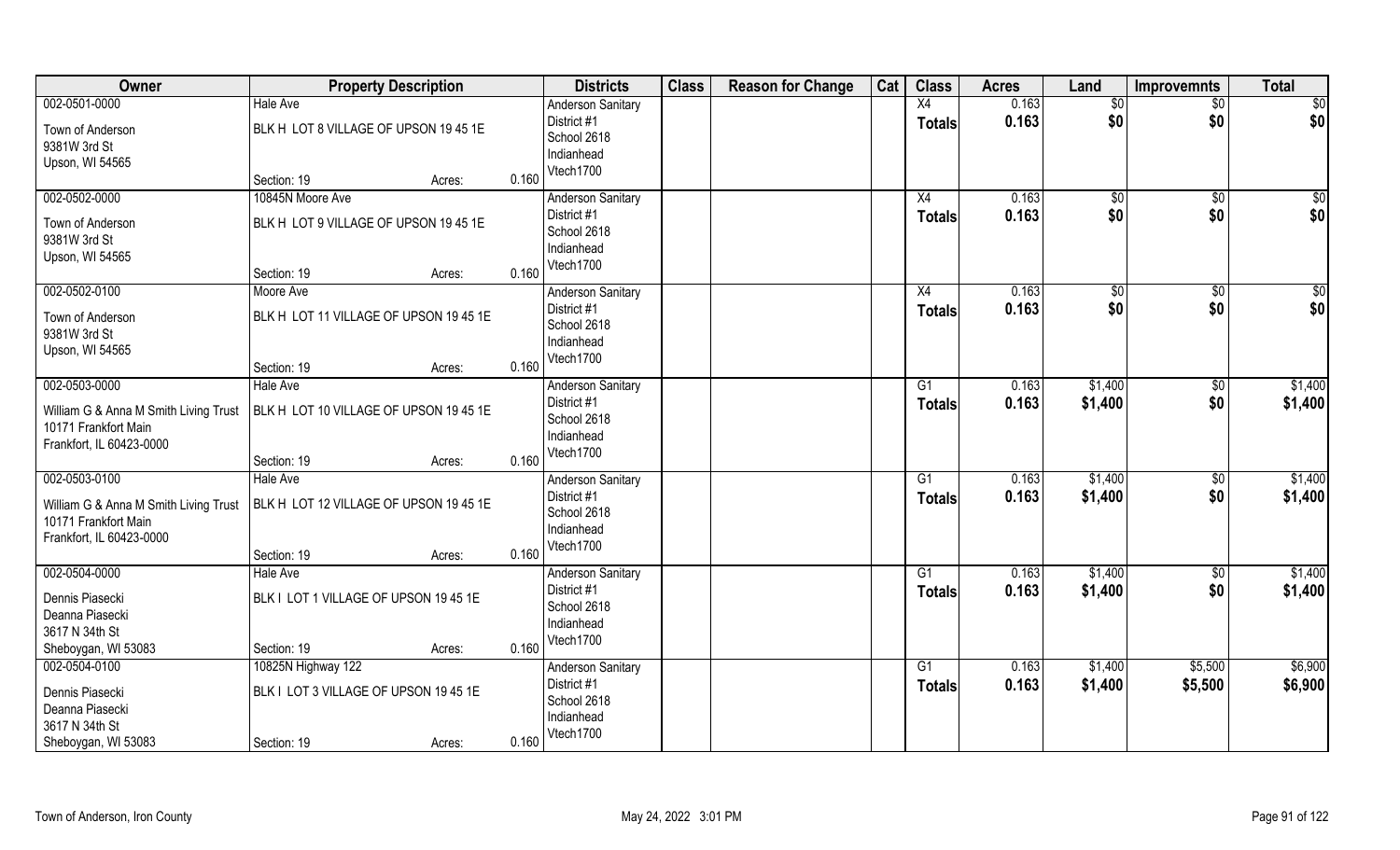| Owner                                                                                             | <b>Property Description</b>                                                                                               | <b>Districts</b>                                                                  | <b>Class</b> | <b>Reason for Change</b> | Cat | <b>Class</b>        | <b>Acres</b>                | Land               | <b>Improvemnts</b>    | <b>Total</b>       |
|---------------------------------------------------------------------------------------------------|---------------------------------------------------------------------------------------------------------------------------|-----------------------------------------------------------------------------------|--------------|--------------------------|-----|---------------------|-----------------------------|--------------------|-----------------------|--------------------|
| 002-0505-0000<br>Ellen L. Olsen<br>8300 Pheasant Ln<br>Marshfield, WI 54449                       | <b>Hoyt Ave</b><br>BLK I LOT 2 VILLAGE OF UPSON ANDREW C OLSEN<br><b>OWNER 19 45 1E</b><br>0.160<br>Section: 19<br>Acres: | <b>Anderson Sanitary</b><br>District #1<br>School 2618<br>Indianhead<br>Vtech1700 |              |                          |     | G1<br><b>Totals</b> | 0.163<br>0.163              | \$1,400<br>\$1,400 | \$0<br>\$0            | \$1,400<br>\$1,400 |
| 002-0506-0000<br><b>Edward Brandis</b><br><b>Cindy Brandis</b><br>9381W 3rd St<br>Upson, WI 54565 | <b>Hoyt Ave</b><br>BLK I LOTS 4, 6, 8 VILLAGE OF UPSON 19 45 1E<br>0.490<br>Section: 19<br>Acres:                         | <b>Anderson Sanitary</b><br>District #1<br>School 2618<br>Indianhead<br>Vtech1700 |              |                          |     | G1<br><b>Totals</b> | 0.489<br>0.489              | \$4,300<br>\$4,300 | \$0<br>\$0            | \$4,300<br>\$4,300 |
| 002-0506-0100<br><b>Edward Brandis</b><br>Cindy Brandis<br>9381W 3rd St<br>Upson, WI 54565        | Hoyt Ave<br>BLK I LOT 6 VILLAGE OF UPSON A/W 0506-0000 19<br>45 1E<br>0.163<br>Section: 19<br>Acres:                      | <b>Anderson Sanitary</b><br>District #1<br>School 2618<br>Indianhead<br>Vtech1700 |              |                          |     |                     | Assessed with 002-0506-0000 |                    |                       |                    |
| 002-0506-0200<br><b>Edward Brandis</b><br>Cindy Brandis<br>9381W 3rd St<br>Upson, WI 54565        | <b>Hoyt Ave</b><br>BLK I LOT 8 VILLAGE OF UPSON A/W 0506-0000 19<br>45 1E<br>0.163<br>Section: 19<br>Acres:               | <b>Anderson Sanitary</b><br>District #1<br>School 2618<br>Indianhead<br>Vtech1700 |              |                          |     |                     | Assessed with 002-0506-0000 |                    |                       |                    |
| 002-0507-0000<br>Edward J. Brandis<br>9381W 3rd St<br>Upson, WI 54565-0000                        | <b>Hale Ave</b><br>BLK I LOT 5 VILLAGE OF UPSON 19 45 1E<br>0.160<br>Section: 19<br>Acres:                                | <b>Anderson Sanitary</b><br>District #1<br>School 2618<br>Indianhead<br>Vtech1700 |              |                          |     | G1<br><b>Totals</b> | 0.163<br>0.163              | \$1,400<br>\$1,400 | $\sqrt[6]{30}$<br>\$0 | \$1,400<br>\$1,400 |
| 002-0507-0100<br>Edward J. Brandis<br>9381W 3rd St<br>Upson, WI 54565-0000                        | <b>Hale Ave</b><br>BLK I LOT 7 VILLAGE OF UPSON 19 45 1E<br>0.160<br>Section: 19<br>Acres:                                | <b>Anderson Sanitary</b><br>District #1<br>School 2618<br>Indianhead<br>Vtech1700 |              |                          |     | G1<br><b>Totals</b> | 0.163<br>0.163              | \$1,400<br>\$1,400 | \$0<br>\$0            | \$1,400<br>\$1,400 |
| 002-0507-0200<br>Edward J. Brandis<br>9381W 3rd St<br>Upson, WI 54565-0000                        | <b>Hale Ave</b><br>BLK I LOT 9 VILLAGE OF UPSON 19 45 1E<br>0.160<br>Section: 19<br>Acres:                                | <b>Anderson Sanitary</b><br>District #1<br>School 2618<br>Indianhead<br>Vtech1700 |              |                          |     | G1<br><b>Totals</b> | 0.163<br>0.163              | \$1,400<br>\$1,400 | $\sqrt{$0}$<br>\$0    | \$1,400<br>\$1,400 |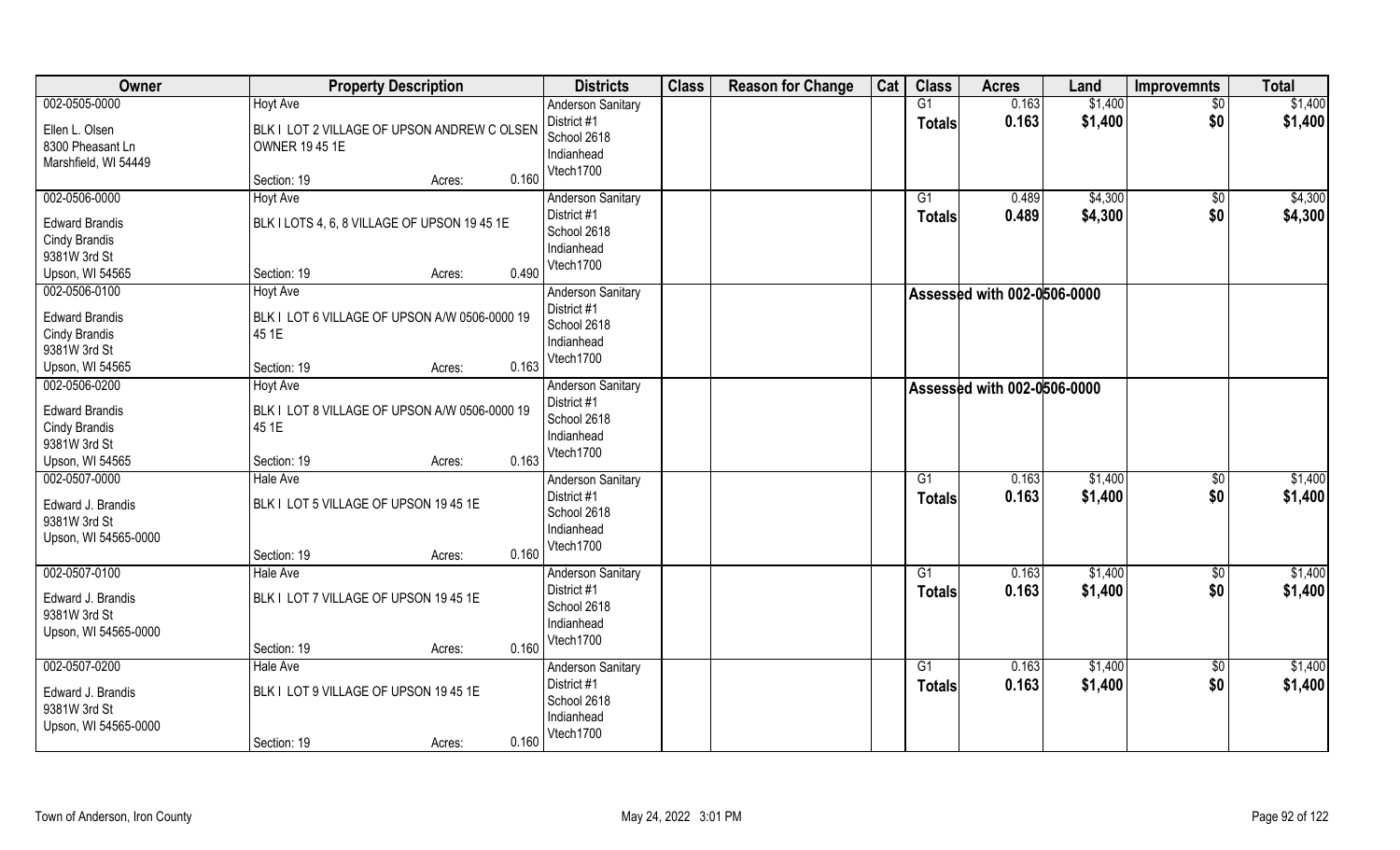| Owner                                                     |                                                           | <b>Property Description</b> |       | <b>Districts</b>                                      | <b>Class</b> | <b>Reason for Change</b> | Cat | <b>Class</b>    | <b>Acres</b>   | Land               | <b>Improvemnts</b>     | <b>Total</b>       |
|-----------------------------------------------------------|-----------------------------------------------------------|-----------------------------|-------|-------------------------------------------------------|--------------|--------------------------|-----|-----------------|----------------|--------------------|------------------------|--------------------|
| 002-0507-0300                                             | 9381W Third St                                            |                             |       | <b>Anderson Sanitary</b>                              | G1           | Shed complete            |     | $\overline{G1}$ | 0.163          | \$1,400            | \$93,000               | \$94,400           |
| Edward J. Brandis<br>9381W 3rd St<br>Upson, WI 54565-0000 | BLK I LOT 11 VILLAGE OF UPSON 19 45 1E                    |                             |       | District #1<br>School 2618<br>Indianhead              |              |                          |     | <b>Totals</b>   | 0.163          | \$1,400            | \$93,000               | \$94,400           |
|                                                           | Section: 19                                               | Acres:                      | 0.160 | Vtech1700                                             |              |                          |     |                 |                |                    |                        |                    |
| 002-0508-0000<br>Edward J. Brandis                        | <b>Hoyt Ave</b><br>BLK I LOT 10 VILLAGE OF UPSON 19 45 1E |                             |       | <b>Anderson Sanitary</b><br>District #1               |              |                          |     | G1<br>Totals    | 0.163<br>0.163 | \$1,400<br>\$1,400 | $\overline{50}$<br>\$0 | \$1,400<br>\$1,400 |
| 9381W 3rd St<br>Upson, WI 54565-0000                      | Section: 19                                               | Acres:                      | 0.160 | School 2618<br>Indianhead<br>Vtech1700                |              |                          |     |                 |                |                    |                        |                    |
| 002-0508-0100                                             | Hoyt Ave                                                  |                             |       | <b>Anderson Sanitary</b>                              |              |                          |     | G1              | 0.163          | \$1,400            | \$0                    | \$1,400            |
| Edward J. Brandis<br>9381W 3rd St<br>Upson, WI 54565-0000 | BLK I LOT 12 VILLAGE OF UPSON 19 45 1E                    |                             |       | District #1<br>School 2618<br>Indianhead              |              |                          |     | <b>Totals</b>   | 0.163          | \$1,400            | \$0                    | \$1,400            |
|                                                           | Section: 19                                               | Acres:                      | 0.160 | Vtech1700                                             |              |                          |     |                 |                |                    |                        |                    |
| 002-0509-0000                                             | Hoyt Ave                                                  |                             |       | <b>Anderson Sanitary</b>                              |              |                          |     | G1              | 0.161          | \$1,400            | \$5,100                | \$6,500            |
| Kristin R. Bjork<br>10827N Hoyt Ave<br>Upson, WI 54565    | BLK J LOT 1 VILLAGE OF UPSON 19 45 1E                     |                             |       | District #1<br>School 2618<br>Indianhead              |              |                          |     | Totals          | 0.161          | \$1,400            | \$5,100                | \$6,500            |
|                                                           | Section: 19                                               | Acres:                      | 0.160 | Vtech1700                                             |              |                          |     |                 |                |                    |                        |                    |
| 002-0509-0100                                             | 10827N Hoyt Ave                                           |                             |       | Anderson Sanitary                                     |              |                          |     | $\overline{G1}$ | 0.161          | \$1,400            | \$33,100               | \$34,500           |
| Kristin R. Bjork<br>10827N Hoyt Ave<br>Upson, WI 54565    | BLK J LOT 2 VILLAGE OF UPSON 19 45 1E                     |                             |       | District #1<br>School 2618<br>Indianhead              |              |                          |     | <b>Totals</b>   | 0.161          | \$1,400            | \$33,100               | \$34,500           |
|                                                           | Section: 19                                               | Acres:                      | 0.160 | Vtech1700                                             |              |                          |     |                 |                |                    |                        |                    |
| 002-0510-0000                                             | <b>Hoyt Ave</b>                                           |                             |       | <b>Anderson Sanitary</b>                              |              |                          |     | G1              | 0.161          | \$1,400            | \$700                  | \$2,100            |
| Dale Kreft<br><b>Caroline Kreft</b>                       | BLK J LOT 3 VILLAGE OF UPSON 19 45 1E                     |                             |       | District #1<br>School 2618<br>Indianhead              |              |                          |     | <b>Totals</b>   | 0.161          | \$1,400            | \$700                  | \$2,100            |
| 5614 Reynolds Rd<br>Sturgeon Bay, WI 54235                | Section: 19                                               |                             | 0.160 | Vtech1700                                             |              |                          |     |                 |                |                    |                        |                    |
| 002-0511-0000                                             | 10839N Hoyt Ave                                           | Acres:                      |       | <b>Anderson Sanitary</b>                              |              |                          |     | $\overline{G1}$ | 0.483          | \$4,200            | \$6,500                | \$10,700           |
| Rodney Vlach<br>10839 N Hoyt Ave<br>Upson, WI 54565-0000  | BLK J LOT 4 VILLAGE OF UPSON 19 45 1E<br>Section: 19      | Acres:                      | 0.161 | District #1<br>School 2618<br>Indianhead<br>Vtech1700 |              |                          |     | Totals          | 0.483          | \$4,200            | \$6,500                | \$10,700           |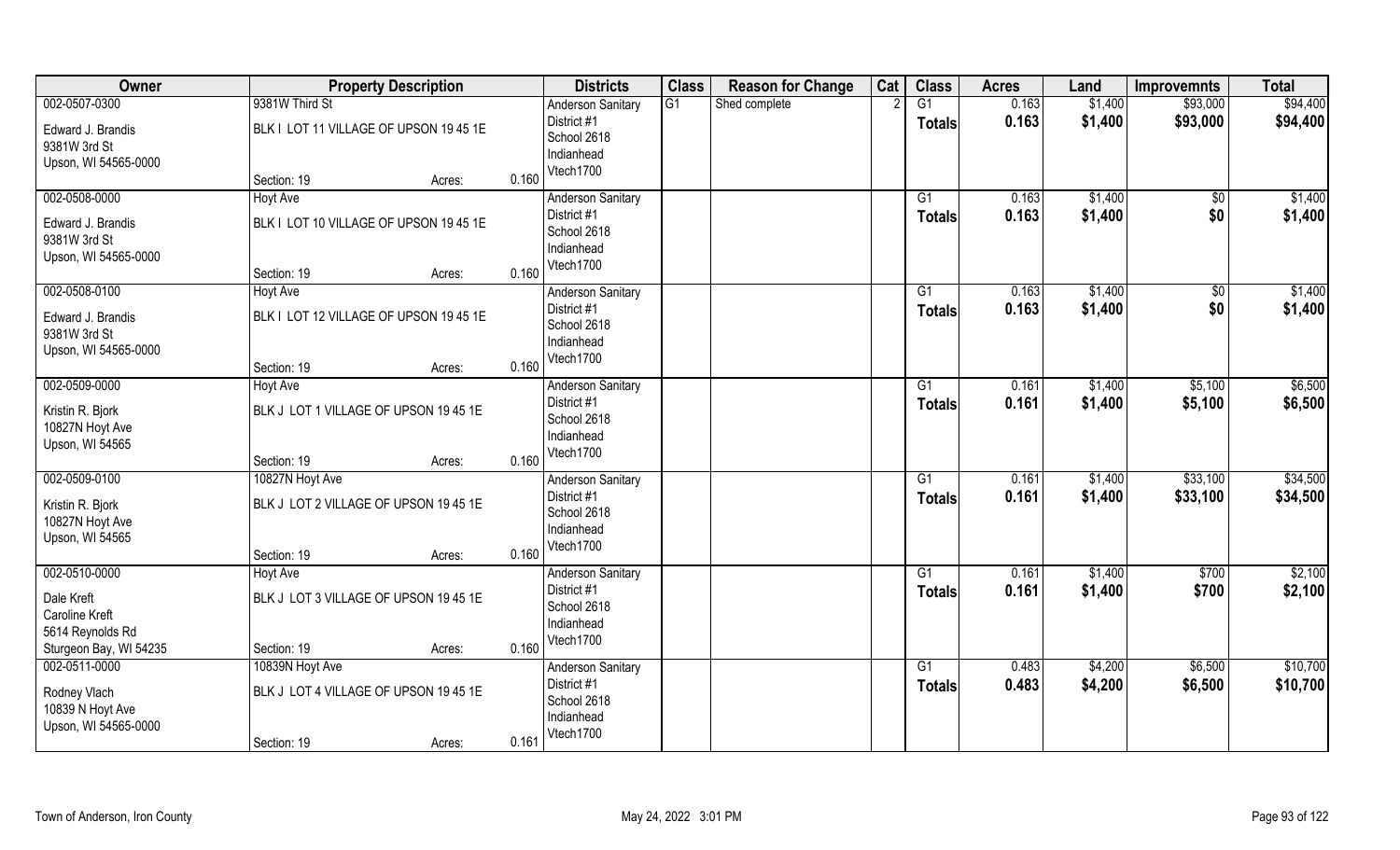| Owner                                                                                    | <b>Property Description</b>                                                   |       | <b>Districts</b>                                                     | <b>Class</b> | <b>Reason for Change</b> | Cat | <b>Class</b>        | <b>Acres</b>                       | Land               | <b>Improvemnts</b>   | <b>Total</b>         |
|------------------------------------------------------------------------------------------|-------------------------------------------------------------------------------|-------|----------------------------------------------------------------------|--------------|--------------------------|-----|---------------------|------------------------------------|--------------------|----------------------|----------------------|
| 002-0511-0100<br>Rodney Vlach<br>10839 N Hoyt Ave                                        | <b>Hoyt Ave</b><br>BLK J LOT 5 VILLAGE OF UPSON 19 45 1E A/W PCL<br>0511-0000 |       | <b>Anderson Sanitary</b><br>District #1<br>School 2618               |              |                          |     |                     | <b>Assessed with 002-0511-0000</b> |                    |                      |                      |
| Upson, WI 54565-0000                                                                     | Section: 19<br>Acres:                                                         | 0.161 | Indianhead<br>Vtech1700                                              |              |                          |     |                     |                                    |                    |                      |                      |
| 002-0511-0200<br>Rodney Vlach                                                            | <b>Hoyt Ave</b><br>BLK J LOT 6 VILLAGE OF UPSON 19 45 1E A/W                  |       | <b>Anderson Sanitary</b><br>District #1<br>School 2618               |              |                          |     |                     | <b>Assessed with 002-0511-0000</b> |                    |                      |                      |
| 10839 N Hoyt Ave<br>Upson, WI 54565-0000                                                 | 0511-0000<br>Section: 19                                                      | 0.161 | Indianhead<br>Vtech1700                                              |              |                          |     |                     |                                    |                    |                      |                      |
| 002-0512-0000                                                                            | Acres:<br><b>Fuller Ave</b>                                                   |       | School 2618                                                          |              |                          |     | G1                  | 0.163                              | \$700              | $\overline{50}$      | \$700                |
| Donna Schaff et al<br>c/o Gerald L. Schaff<br>2717 S 67th St                             | BLK K LOT 1 VILLAGE OF UPSON 19 45 1E                                         |       | Indianhead<br>Vtech1700                                              |              |                          |     | <b>Totals</b>       | 0.163                              | \$700              | \$0                  | \$700                |
| Milwaukee, WI 53219-3065                                                                 | Section: 19<br>Acres:                                                         | 0.160 |                                                                      |              |                          |     |                     |                                    |                    |                      |                      |
| 002-0512-0100<br>Donna Schaff et al<br>c/o Gerald L. Schaff<br>2717 S 67th St            | 10852N Sessions Ave<br>BLK K LOT 2 VILLAGE OF UPSON 19 45 1E                  |       | <b>Anderson Sanitary</b><br>District #1<br>School 2618<br>Indianhead |              |                          |     | G1<br><b>Totals</b> | 0.163<br>0.163                     | \$1,400<br>\$1,400 | \$49,700<br>\$49,700 | \$51,100<br>\$51,100 |
| Milwaukee, WI 53219-3065                                                                 | Section: 19<br>Acres:                                                         | 0.160 | Vtech1700                                                            |              |                          |     |                     |                                    |                    |                      |                      |
| 002-0512-0200<br>Donna Schaff et al<br>c/o Gerald L. Schaff<br>2717 S 67th St            | <b>Fuller Ave</b><br>BLK K LOT 3 VILLAGE OF UPSON 19 45 1E                    |       | School 2618<br>Indianhead<br>Vtech1700                               |              |                          |     | G1<br>Totals        | 0.163<br>0.163                     | \$700<br>\$700     | \$0<br>\$0           | \$700<br>\$700       |
| Milwaukee, WI 53219-3065                                                                 | Section: 19<br>Acres:                                                         | 0.160 |                                                                      |              |                          |     |                     |                                    |                    |                      |                      |
| 002-0512-0300                                                                            | Sessions Ave                                                                  |       | <b>Anderson Sanitary</b>                                             |              |                          |     | G1                  | 0.163                              | \$1,400            | \$0                  | \$1,400              |
| Donna Schaff et al<br>c/o Gerald L. Schaff<br>2717 S 67th St<br>Milwaukee, WI 53219-3065 | BLK K LOT 4 VILLAGE OF UPSON 19 45 1E<br>Section: 19<br>Acres:                | 0.160 | District #1<br>School 2618<br>Indianhead<br>Vtech1700                |              |                          |     | <b>Totals</b>       | 0.163                              | \$1,400            | \$0                  | \$1,400              |
| 002-0512-0400<br>Theodore Lipske<br>364 E 11th St<br>Fond Du Lac, WI 54935               | <b>Fuller Ave</b><br>BLK K LOT 5 VILLAGE OF UPSON 19 45 1E                    |       | School 2618<br>Indianhead<br>Vtech1700                               |              |                          |     | G1<br><b>Totals</b> | 0.163<br>0.163                     | \$700<br>\$700     | \$0<br>\$0           | \$700<br>\$700       |
|                                                                                          | Section: 19<br>Acres:                                                         | 0.160 |                                                                      |              |                          |     |                     |                                    |                    |                      |                      |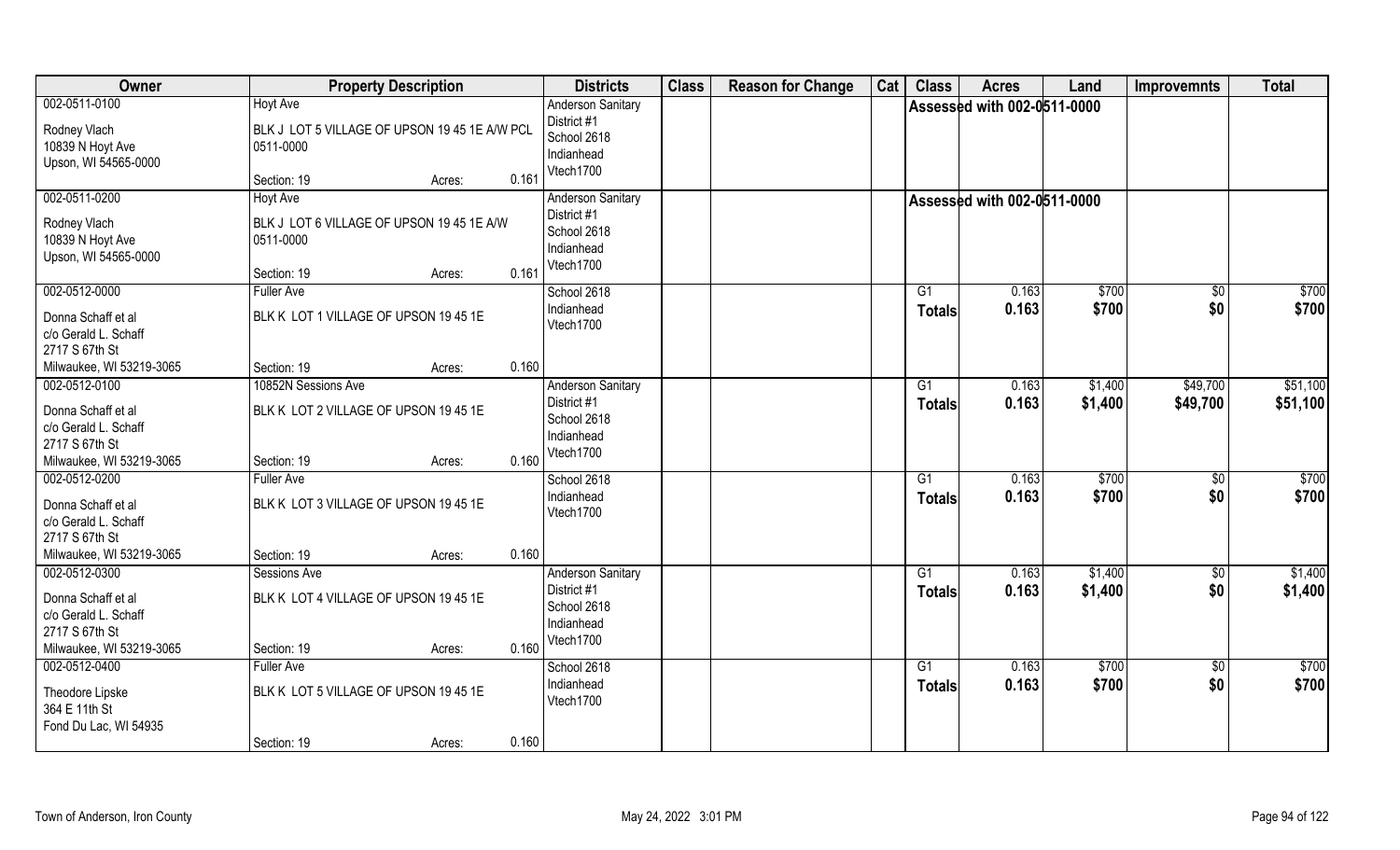| Owner                   | <b>Property Description</b>            |       | <b>Districts</b>         | <b>Class</b> | <b>Reason for Change</b> | Cat | <b>Class</b>   | <b>Acres</b> | Land    | <b>Improvemnts</b> | <b>Total</b> |
|-------------------------|----------------------------------------|-------|--------------------------|--------------|--------------------------|-----|----------------|--------------|---------|--------------------|--------------|
| 002-0512-0500           | Sessions Ave                           |       | <b>Anderson Sanitary</b> |              |                          |     | G1             | 0.163        | \$1,400 | $\overline{50}$    | \$1,400      |
| Theodore Lipske         | BLK K LOT 6 VILLAGE OF UPSON 19 45 1E  |       | District #1              |              |                          |     | <b>Totals</b>  | 0.163        | \$1,400 | \$0                | \$1,400      |
| 364 E 11th St           |                                        |       | School 2618              |              |                          |     |                |              |         |                    |              |
| Fond Du Lac, WI 54935   |                                        |       | Indianhead               |              |                          |     |                |              |         |                    |              |
|                         | Section: 19<br>Acres:                  | 0.160 | Vtech1700                |              |                          |     |                |              |         |                    |              |
| 002-0513-0000           | <b>Fuller Ave</b>                      |       | School 2618              |              |                          |     | G1             | 0.163        | \$700   | \$0                | \$700        |
| Patricia Lewinski       | BLK K LOT 7 VILLAGE OF UPSON 19 45 1E  |       | Indianhead               |              |                          |     | <b>Totals</b>  | 0.163        | \$700   | \$0                | \$700        |
| 1110 Fairlane Ct        |                                        |       | Vtech1700                |              |                          |     |                |              |         |                    |              |
| Waukesha, WI 53188-0000 |                                        |       |                          |              |                          |     |                |              |         |                    |              |
|                         | Section: 19<br>Acres:                  | 0.160 |                          |              |                          |     |                |              |         |                    |              |
| 002-0513-0100           | <b>Sessions Ave</b>                    |       | <b>Anderson Sanitary</b> |              |                          |     | G1             | 0.163        | \$1,400 | $\sqrt[6]{3}$      | \$1,400      |
| Patricia Lewinski       | BLK K LOT 8 VILLAGE OF UPSON 1945 1E   |       | District #1              |              |                          |     | <b>Totals</b>  | 0.163        | \$1,400 | \$0                | \$1,400      |
| 1110 Fairlane Ct        |                                        |       | School 2618              |              |                          |     |                |              |         |                    |              |
| Waukesha, WI 53188-0000 |                                        |       | Indianhead               |              |                          |     |                |              |         |                    |              |
|                         | Section: 19<br>Acres:                  | 0.160 | Vtech1700                |              |                          |     |                |              |         |                    |              |
| 002-0513-0200           | <b>Fuller Ave</b>                      |       | School 2618              |              |                          |     | G <sub>1</sub> | 0.163        | \$700   | \$0                | \$700        |
| Patricia Lewinski       | BLK K LOT 9 VILLAGE OF UPSON 19 45 1E  |       | Indianhead               |              |                          |     | <b>Totals</b>  | 0.163        | \$700   | \$0                | \$700        |
| 1110 Fairlane Ct        |                                        |       | Vtech1700                |              |                          |     |                |              |         |                    |              |
| Waukesha, WI 53188-0000 |                                        |       |                          |              |                          |     |                |              |         |                    |              |
|                         | Section: 19<br>Acres:                  | 0.160 |                          |              |                          |     |                |              |         |                    |              |
| 002-0513-0300           | Sessions Ave                           |       | <b>Anderson Sanitary</b> |              |                          |     | G1             | 0.163        | \$1,400 | $\sqrt[6]{30}$     | \$1,400      |
| Patricia Lewinski       | BLK K LOT 10 VILLAGE OF UPSON 19 45 1E |       | District #1              |              |                          |     | <b>Totals</b>  | 0.163        | \$1,400 | \$0                | \$1,400      |
| 1110 Fairlane Ct        |                                        |       | School 2618              |              |                          |     |                |              |         |                    |              |
| Waukesha, WI 53188-0000 |                                        |       | Indianhead               |              |                          |     |                |              |         |                    |              |
|                         | Section: 19<br>Acres:                  | 0.160 | Vtech1700                |              |                          |     |                |              |         |                    |              |
| 002-0513-0400           | <b>Fuller Ave</b>                      |       | School 2618              |              |                          |     | G1             | 0.163        | \$700   | \$0                | \$700        |
| Patricia Lewinski       | BLK K LOT 11 VILLAGE OF UPSON 19 45 1E |       | Indianhead               |              |                          |     | <b>Totals</b>  | 0.163        | \$700   | \$0                | \$700        |
| 1110 Fairlane Ct        |                                        |       | Vtech1700                |              |                          |     |                |              |         |                    |              |
| Waukesha, WI 53188-0000 |                                        |       |                          |              |                          |     |                |              |         |                    |              |
|                         | Section: 19<br>Acres:                  | 0.160 |                          |              |                          |     |                |              |         |                    |              |
| 002-0513-0500           | <b>Sessions Ave</b>                    |       | <b>Anderson Sanitary</b> |              |                          |     | G1             | 0.163        | \$1,400 | $\sqrt{$0}$        | \$1,400      |
| Patricia Lewinski       | BLK K LOT 12 VILLAGE OF UPSON 19 45 1E |       | District #1              |              |                          |     | <b>Totals</b>  | 0.163        | \$1,400 | \$0                | \$1,400      |
| 1110 Fairlane Ct        |                                        |       | School 2618              |              |                          |     |                |              |         |                    |              |
| Waukesha, WI 53188-0000 |                                        |       | Indianhead               |              |                          |     |                |              |         |                    |              |
|                         | Section: 19<br>Acres:                  | 0.160 | Vtech1700                |              |                          |     |                |              |         |                    |              |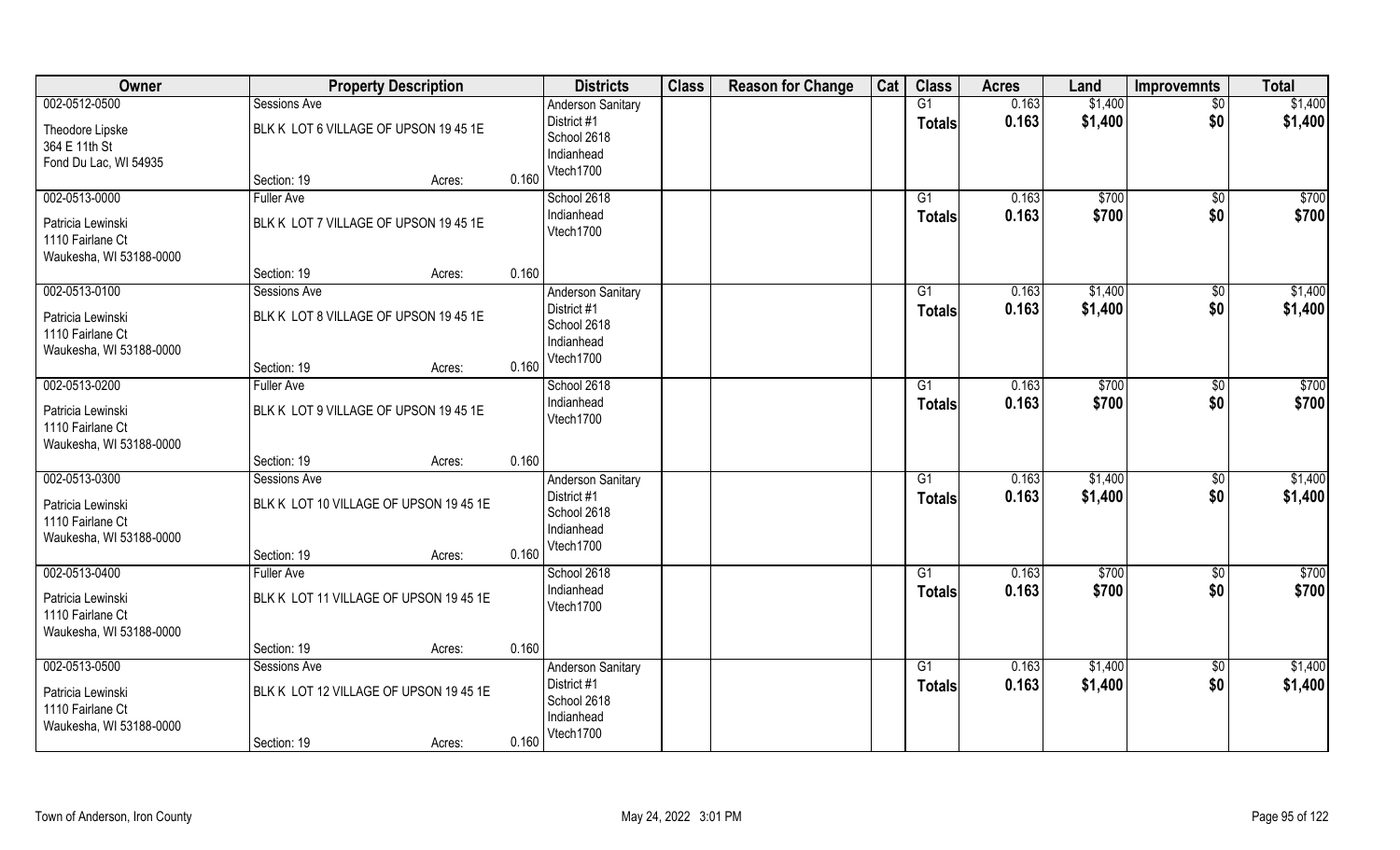| Owner                     | <b>Property Description</b>                    | <b>Districts</b>          | <b>Class</b> | <b>Reason for Change</b> | Cat | <b>Class</b>    | <b>Acres</b> | Land    | <b>Improvemnts</b> | <b>Total</b> |
|---------------------------|------------------------------------------------|---------------------------|--------------|--------------------------|-----|-----------------|--------------|---------|--------------------|--------------|
| 002-0514-0000             | Sessions Ave                                   | Anderson Sanitary         |              |                          |     | G1              | 0.163        | \$1,400 | $\sqrt{50}$        | \$1,400      |
| Tate A. Boho              | BLK L LOT 1 VILLAGE OF UPSON 19 45 1E          | District #1               |              |                          |     | <b>Totals</b>   | 0.163        | \$1,400 | \$0                | \$1,400      |
| W258 N9444 Riverview Dr   |                                                | School 2618               |              |                          |     |                 |              |         |                    |              |
| Colgate, WI 53017         |                                                | Indianhead                |              |                          |     |                 |              |         |                    |              |
|                           | 0.160<br>Section: 19<br>Acres:                 | Vtech1700                 |              |                          |     |                 |              |         |                    |              |
| 002-0515-0000             | 9336W Third St                                 | <b>Anderson Sanitary</b>  |              |                          |     | G1              | 0.163        | \$1,400 | \$18,900           | \$20,300     |
| Lois Lipske               | BLK L LOT 2 VILLAGE OF UPSON 19 45 1E DOC      | District #1               |              |                          |     | <b>Totals</b>   | 0.163        | \$1,400 | \$18,900           | \$20,300     |
| Mark Lipske               | 155853                                         | School 2618               |              |                          |     |                 |              |         |                    |              |
| 10862N Moore Ave          |                                                | Indianhead                |              |                          |     |                 |              |         |                    |              |
| Upson, WI 54565           | 0.160<br>Section: 19<br>Acres:                 | Vtech1700                 |              |                          |     |                 |              |         |                    |              |
| 002-0515-0100             | Moore Ave                                      | <b>Anderson Sanitary</b>  |              |                          |     | G1              | 0.163        | \$1,400 | \$0                | \$1,400      |
| Lois Lipske               | BLK L LOT 4 VILLAGE OF UPSON 19 45 1EDOC       | District #1               |              |                          |     | Totals          | 0.163        | \$1,400 | \$0                | \$1,400      |
| Mark Lipske               | 155853                                         | School 2618               |              |                          |     |                 |              |         |                    |              |
| 10862N Moore Ave          |                                                | Indianhead                |              |                          |     |                 |              |         |                    |              |
| Upson, WI 54565           | 0.160<br>Section: 19<br>Acres:                 | Vtech1700                 |              |                          |     |                 |              |         |                    |              |
| 002-0516-0000             | Sessions Ave                                   | <b>Anderson Sanitary</b>  |              |                          |     | G1              | 0.082        | \$700   | \$                 | \$700        |
|                           |                                                | District #1               |              |                          |     | <b>Totals</b>   | 0.082        | \$700   | \$0                | \$700        |
| Tate A. Boho              | BLK L LOT 3 VILLAGE OF UPSON UND 1/2 INT 19 45 | School 2618               |              |                          |     |                 |              |         |                    |              |
| W258 N9444 Riverview Dr   | 1E                                             | Indianhead                |              |                          |     |                 |              |         |                    |              |
| Colgate, WI 53017         |                                                | Vtech1700                 |              |                          |     |                 |              |         |                    |              |
|                           | 0.080<br>Section: 19<br>Acres:                 |                           |              |                          |     |                 |              |         |                    |              |
| 002-0516-0100             |                                                | <b>Anderson Sanitary</b>  |              |                          |     | $\overline{X2}$ | 0.082        | \$0     | $\overline{50}$    | \$0          |
| Wm F Vilas Trust Estate   | BLK L LOT 3 VILLAGE OF UPSON UND 1/2 INT WM F  | District #1               |              |                          |     | <b>Totals</b>   | 0.082        | \$0     | \$0                | \$0          |
| 602 Pleasant Oak Dr Ste f | VILAS TRUST ESTATE 19 45 1E                    | School 2618<br>Indianhead |              |                          |     |                 |              |         |                    |              |
| Oregon, WI 53575-0000     |                                                | Vtech1700                 |              |                          |     |                 |              |         |                    |              |
|                           | 0.080<br>Section: 19<br>Acres:                 |                           |              |                          |     |                 |              |         |                    |              |
| 002-0517-0000             | Sessions Ave                                   | <b>Anderson Sanitary</b>  |              |                          |     | G1              | 0.163        | \$1,400 | \$0                | \$1,400      |
| Tate A. Boho              | BLK L LOT 5 VILLAGE OF UPSON 19 45 1E          | District #1               |              |                          |     | <b>Totals</b>   | 0.163        | \$1,400 | \$0                | \$1,400      |
| W258 N9444 Riverview Dr   |                                                | School 2618               |              |                          |     |                 |              |         |                    |              |
| Colgate, WI 53017         |                                                | Indianhead                |              |                          |     |                 |              |         |                    |              |
|                           | 0.160<br>Section: 19<br>Acres:                 | Vtech1700                 |              |                          |     |                 |              |         |                    |              |
| 002-0517-0100             | <b>Sessions Ave</b>                            | <b>Anderson Sanitary</b>  |              |                          |     | G1              | 0.163        | \$1,400 | \$0                | \$1,400      |
| Tate A. Boho              | BLK L LOT 7 VILLAGE OF UPSON 19 45 1E          | District #1               |              |                          |     | <b>Totals</b>   | 0.163        | \$1,400 | \$0                | \$1,400      |
| W258 N9444 Riverview Dr   |                                                | School 2618               |              |                          |     |                 |              |         |                    |              |
| Colgate, WI 53017         |                                                | Indianhead                |              |                          |     |                 |              |         |                    |              |
|                           | 0.160<br>Section: 19<br>Acres:                 | Vtech1700                 |              |                          |     |                 |              |         |                    |              |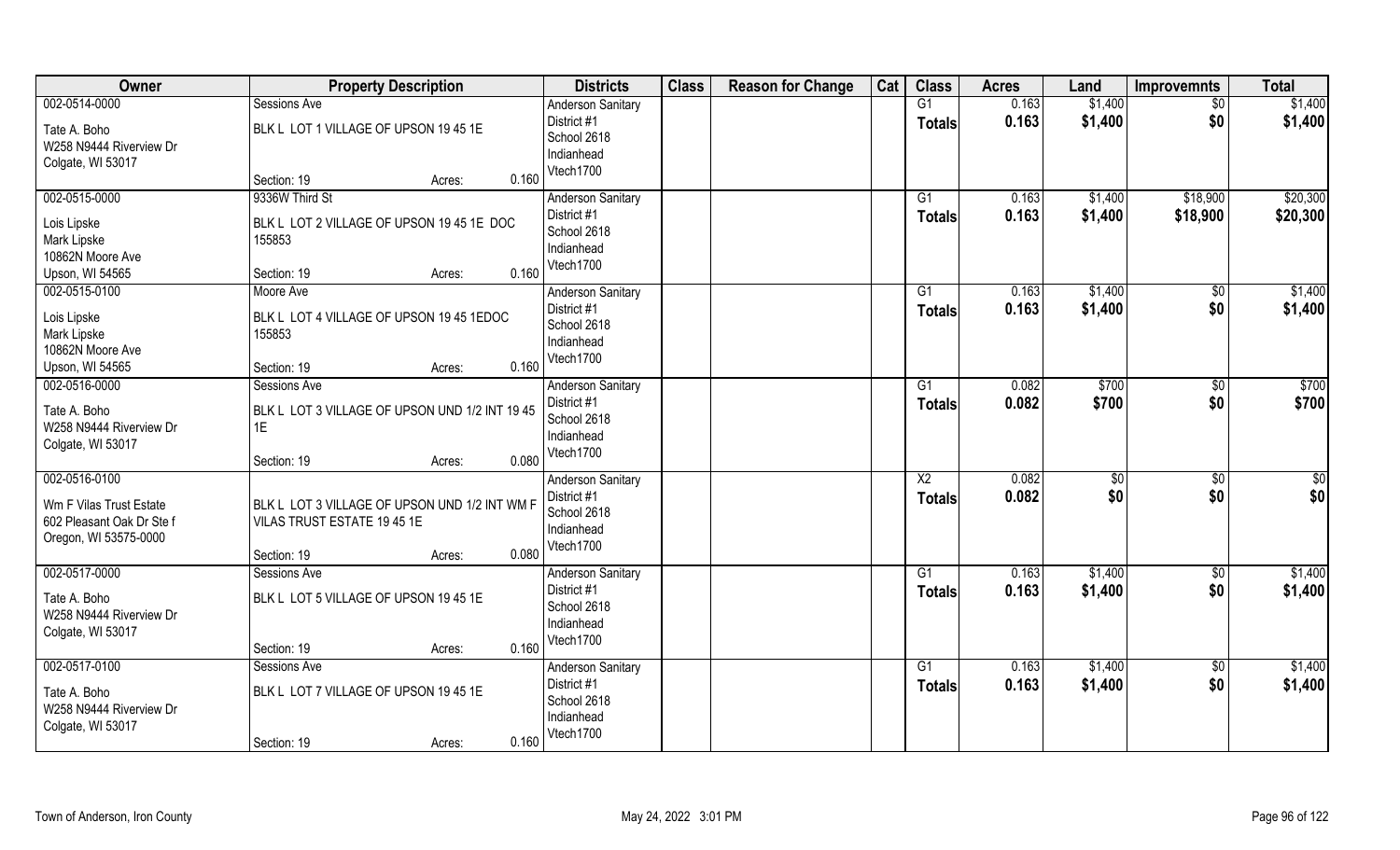| Owner                                                                                                    | <b>Property Description</b>                                                        |       | <b>Districts</b>                                                                  | <b>Class</b> | <b>Reason for Change</b> | Cat | <b>Class</b>                     | <b>Acres</b>   | Land               | <b>Improvemnts</b>     | <b>Total</b>         |
|----------------------------------------------------------------------------------------------------------|------------------------------------------------------------------------------------|-------|-----------------------------------------------------------------------------------|--------------|--------------------------|-----|----------------------------------|----------------|--------------------|------------------------|----------------------|
| 002-0518-0000<br>Lois Lipske Income Only Trust<br>10862N Moore Ave<br>Upson, WI 54565                    | Moore Ave<br>BLK L LOT 6 VILLAGE OF UPSON 19 45 1E                                 |       | <b>Anderson Sanitary</b><br>District #1<br>School 2618<br>Indianhead              |              |                          |     | G1<br><b>Totals</b>              | 0.163<br>0.163 | \$1,400<br>\$1,400 | $\sqrt{6}$<br>\$0      | \$1,400<br>\$1,400   |
|                                                                                                          | Section: 19<br>Acres:                                                              | 0.160 | Vtech1700                                                                         |              |                          |     |                                  |                |                    |                        |                      |
| 002-0518-0100<br>Lois Lipske Income Only Trust<br>10862N Moore Ave<br>Upson, WI 54565                    | 10862N Moore Ave<br>BLK L LOT 8 VILLAGE OF UPSON 19 45 1E<br>Section: 19<br>Acres: | 0.160 | <b>Anderson Sanitary</b><br>District #1<br>School 2618<br>Indianhead<br>Vtech1700 |              |                          |     | G1<br>Totals                     | 0.163<br>0.163 | \$1,400<br>\$1,400 | \$28,100<br>\$28,100   | \$29,500<br>\$29,500 |
| 002-0518-0200<br>Lois Lipske Income Only Trust<br>10862N Moore Ave<br>Upson, WI 54565                    | Moore Ave<br>BLK L LOT 10 VILLAGE OF UPSON 19 45 1E<br>Section: 19<br>Acres:       | 0.160 | Anderson Sanitary<br>District #1<br>School 2618<br>Indianhead<br>Vtech1700        |              |                          |     | G1<br><b>Totals</b>              | 0.163<br>0.163 | \$1,400<br>\$1,400 | \$1,700<br>\$1,700     | \$3,100<br>\$3,100   |
| 002-0518-0300<br>Lois Lipske Income Only Trust<br>10862N Moore Ave<br>Upson, WI 54565                    | Moore Ave<br>BLK L LOT 12 VILLAGE OF UPSON 19 45 1E<br>Section: 19<br>Acres:       | 0.160 | Anderson Sanitary<br>District #1<br>School 2618<br>Indianhead<br>Vtech1700        |              |                          |     | G1<br><b>Totals</b>              | 0.163<br>0.163 | \$1,400<br>\$1,400 | \$4,900<br>\$4,900     | \$6,300<br>\$6,300   |
| 002-0519-0000<br>Sizemore Trust<br>C/O Loy Sizemore, Trstee<br>2430 Longwood Rd<br>Auburn, CA 95603-9769 | Sessions Ave<br>BLK L LOT 9 VILLAGE OF UPSON 19 45 1E<br>Section: 19<br>Acres:     | 0.160 | Anderson Sanitary<br>District #1<br>School 2618<br>Indianhead<br>Vtech1700        |              |                          |     | $\overline{G1}$<br><b>Totals</b> | 0.163<br>0.163 | \$1,400<br>\$1,400 | $\overline{50}$<br>\$0 | \$1,400<br>\$1,400   |
| 002-0520-0000<br>Col Sachse<br>Sachse<br>5114 Pantops Ln<br>Spokane, WA 99223                            | Sessions Ave<br>BLK L LOT 11 VILLAGE OF UPSON 19 45 1E<br>Section: 19<br>Acres:    | 0.160 | <b>Anderson Sanitary</b><br>District #1<br>School 2618<br>Indianhead<br>Vtech1700 |              |                          |     | G1<br><b>Totals</b>              | 0.163<br>0.163 | \$1,400<br>\$1,400 | $\sqrt{6}$<br>\$0      | \$1,400<br>\$1,400   |
| 002-0521-0000<br>Seth A. Hanson<br>1032 Mill Pond Cir #14<br>Weyauwega, WI 54983-0000                    | 10855N Moore Ave<br>BLK M LOT 1 VILLAGE OF UPSON 19 45 1E<br>Section: 19<br>Acres: | 0.160 | <b>Anderson Sanitary</b><br>District #1<br>School 2618<br>Indianhead<br>Vtech1700 |              |                          |     | $\overline{G1}$<br><b>Totals</b> | 0.163<br>0.163 | \$1,400<br>\$1,400 | \$8,500<br>\$8,500     | \$9,900<br>\$9,900   |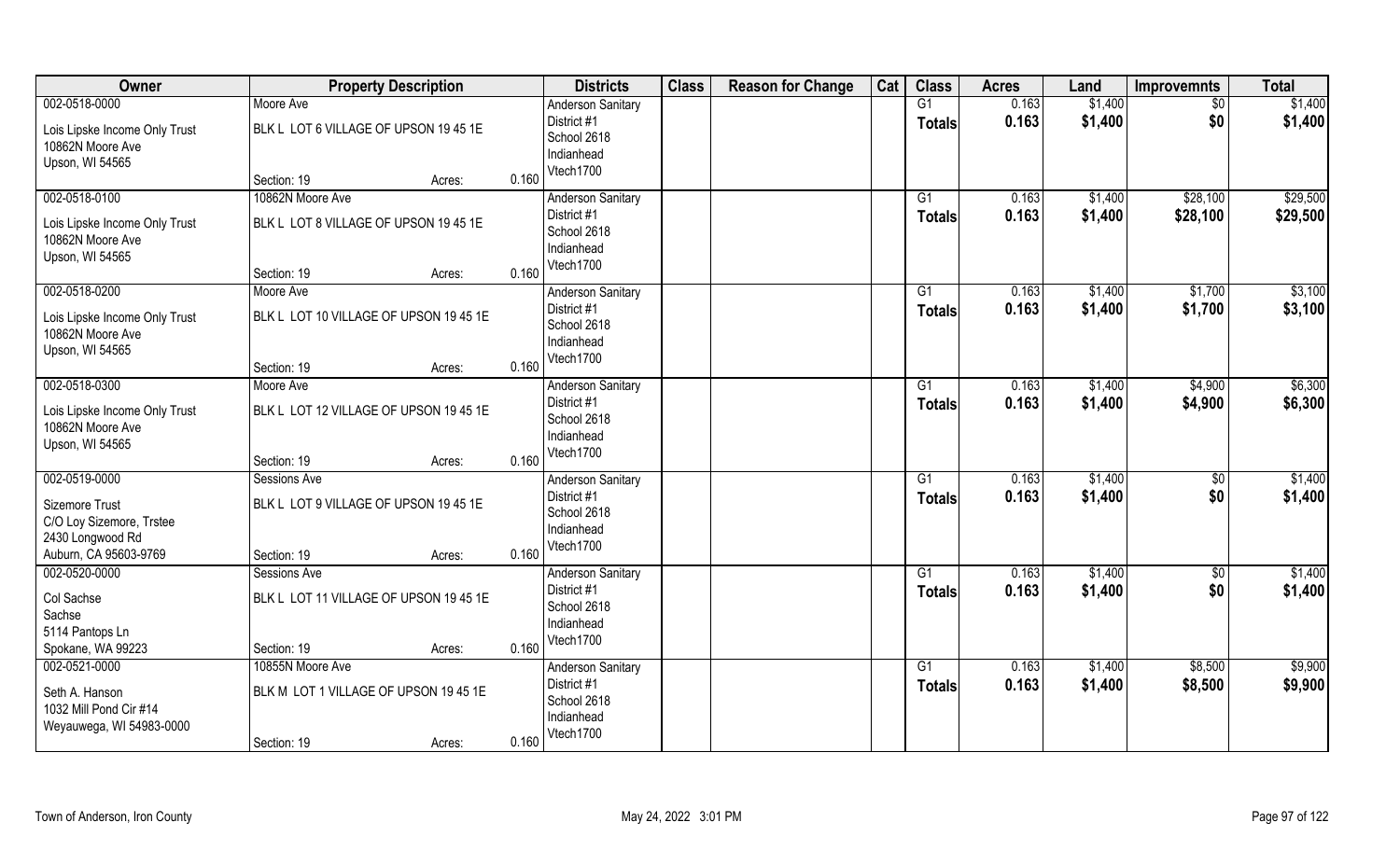| Owner                                      | <b>Property Description</b>                 |       | <b>Districts</b>         | <b>Class</b> | <b>Reason for Change</b> | Cat | <b>Class</b>           | <b>Acres</b> | Land         | <b>Improvemnts</b> | <b>Total</b> |
|--------------------------------------------|---------------------------------------------|-------|--------------------------|--------------|--------------------------|-----|------------------------|--------------|--------------|--------------------|--------------|
| 002-0521-0100                              | Moore Ave                                   |       | <b>Anderson Sanitary</b> |              |                          |     | G1                     | 0.163        | \$1,400      | \$3,700            | \$5,100      |
| Seth A. Hanson                             | BLK M LOT 3 VILLAGE OF UPSON 19 45 1E       |       | District #1              |              |                          |     | <b>Totals</b>          | 0.163        | \$1,400      | \$3,700            | \$5,100      |
| 1032 Mill Pond Cir #14                     |                                             |       | School 2618              |              |                          |     |                        |              |              |                    |              |
| Weyauwega, WI 54983-0000                   |                                             |       | Indianhead               |              |                          |     |                        |              |              |                    |              |
|                                            | Section: 19<br>Acres:                       | 0.160 | Vtech1700                |              |                          |     |                        |              |              |                    |              |
| 002-0522-0000                              | <b>Hale Ave</b>                             |       | <b>Anderson Sanitary</b> |              |                          |     | $\overline{\text{X3}}$ | 0.163        | $\sqrt[6]{}$ | \$0                | $\sqrt{50}$  |
| Iron County-Tax Deeded                     | BLK M LOT 2 VILLAGE OF UPSON MARY PAT GEARY |       | District #1              |              |                          |     | <b>Totals</b>          | 0.163        | \$0          | \$0                | \$0          |
| 300 Taconite St                            | 19451E                                      |       | School 2618              |              |                          |     |                        |              |              |                    |              |
| Suite 100                                  |                                             |       | Indianhead               |              |                          |     |                        |              |              |                    |              |
| Hurley, WI 54534                           | Section: 19<br>Acres:                       | 0.160 | Vtech1700                |              |                          |     |                        |              |              |                    |              |
| 002-0522-0100                              | Hale Ave                                    |       | <b>Anderson Sanitary</b> |              |                          |     | G1                     | 0.163        | \$1,400      | $\sqrt[6]{3}$      | \$1,400      |
| Ann L. Alexandria                          | BLK M LOT 4 VILLAGE OF UPSON 19 45 1E       |       | District #1              |              |                          |     | <b>Totals</b>          | 0.163        | \$1,400      | \$0                | \$1,400      |
| PO Box 384                                 |                                             |       | School 2618              |              |                          |     |                        |              |              |                    |              |
| Kiowa, KS 67070                            |                                             |       | Indianhead               |              |                          |     |                        |              |              |                    |              |
|                                            | Section: 19<br>Acres:                       | 0.160 | Vtech1700                |              |                          |     |                        |              |              |                    |              |
| 002-0522-0200                              | <b>Hale Ave</b>                             |       | <b>Anderson Sanitary</b> |              |                          |     | G <sub>1</sub>         | 0.163        | \$1,400      | \$0                | \$1,400      |
| Patrick D. Hanson                          | BLK M LOT 6 VILLAGE OF UPSON 19 45 1E       |       | District #1              |              |                          |     | <b>Totals</b>          | 0.163        | \$1,400      | \$0                | \$1,400      |
| Sylvia E. Hanson                           |                                             |       | School 2618              |              |                          |     |                        |              |              |                    |              |
| 10860N Highway 122                         |                                             |       | Indianhead               |              |                          |     |                        |              |              |                    |              |
| Upson, WI 54565                            | Section: 19<br>Acres:                       | 0.160 | Vtech1700                |              |                          |     |                        |              |              |                    |              |
| 002-0523-0000                              | Moore Ave                                   |       | Anderson Sanitary        |              |                          |     | G1                     | 0.163        | \$1,400      | \$0                | \$1,400      |
| Carol J. Hanson                            | BLK M LOT 5 VILLAGE OF UPSON 19 45 1E       |       | District #1              |              |                          |     | <b>Totals</b>          | 0.163        | \$1,400      | \$0                | \$1,400      |
| 1229 Henry St                              |                                             |       | School 2618              |              |                          |     |                        |              |              |                    |              |
| Neenah, WI 54956                           |                                             |       | Indianhead               |              |                          |     |                        |              |              |                    |              |
|                                            | Section: 19<br>Acres:                       | 0.160 | Vtech1700                |              |                          |     |                        |              |              |                    |              |
| 002-0523-0100                              | Moore Ave                                   |       | <b>Anderson Sanitary</b> |              |                          |     | G1                     | 0.163        | \$1,400      | \$0                | \$1,400      |
| Carol J. Hanson                            | BLK M LOT 7 VILLAGE OF UPSON 19 45 1E       |       | District #1              |              |                          |     | <b>Totals</b>          | 0.163        | \$1,400      | \$0                | \$1,400      |
| 1229 Henry St                              |                                             |       | School 2618              |              |                          |     |                        |              |              |                    |              |
| Neenah, WI 54956                           |                                             |       | Indianhead               |              |                          |     |                        |              |              |                    |              |
|                                            | Section: 19<br>Acres:                       | 0.160 | Vtech1700                |              |                          |     |                        |              |              |                    |              |
| 002-0524-0000                              | 10860N Highway 122                          |       | <b>Anderson Sanitary</b> |              |                          |     | G1                     | 0.163        | \$1,400      | \$39,000           | \$40,400     |
|                                            | BLK M LOT 8 VILLAGE OF UPSON 19 45 1E       |       | District #1              |              |                          |     | <b>Totals</b>          | 0.163        | \$1,400      | \$39,000           | \$40,400     |
| Patrick Hanson<br>10860N State Highway 122 |                                             |       | School 2618              |              |                          |     |                        |              |              |                    |              |
| Upson, WI 54565-0000                       |                                             |       | Indianhead               |              |                          |     |                        |              |              |                    |              |
|                                            | Section: 19<br>Acres:                       | 0.160 | Vtech1700                |              |                          |     |                        |              |              |                    |              |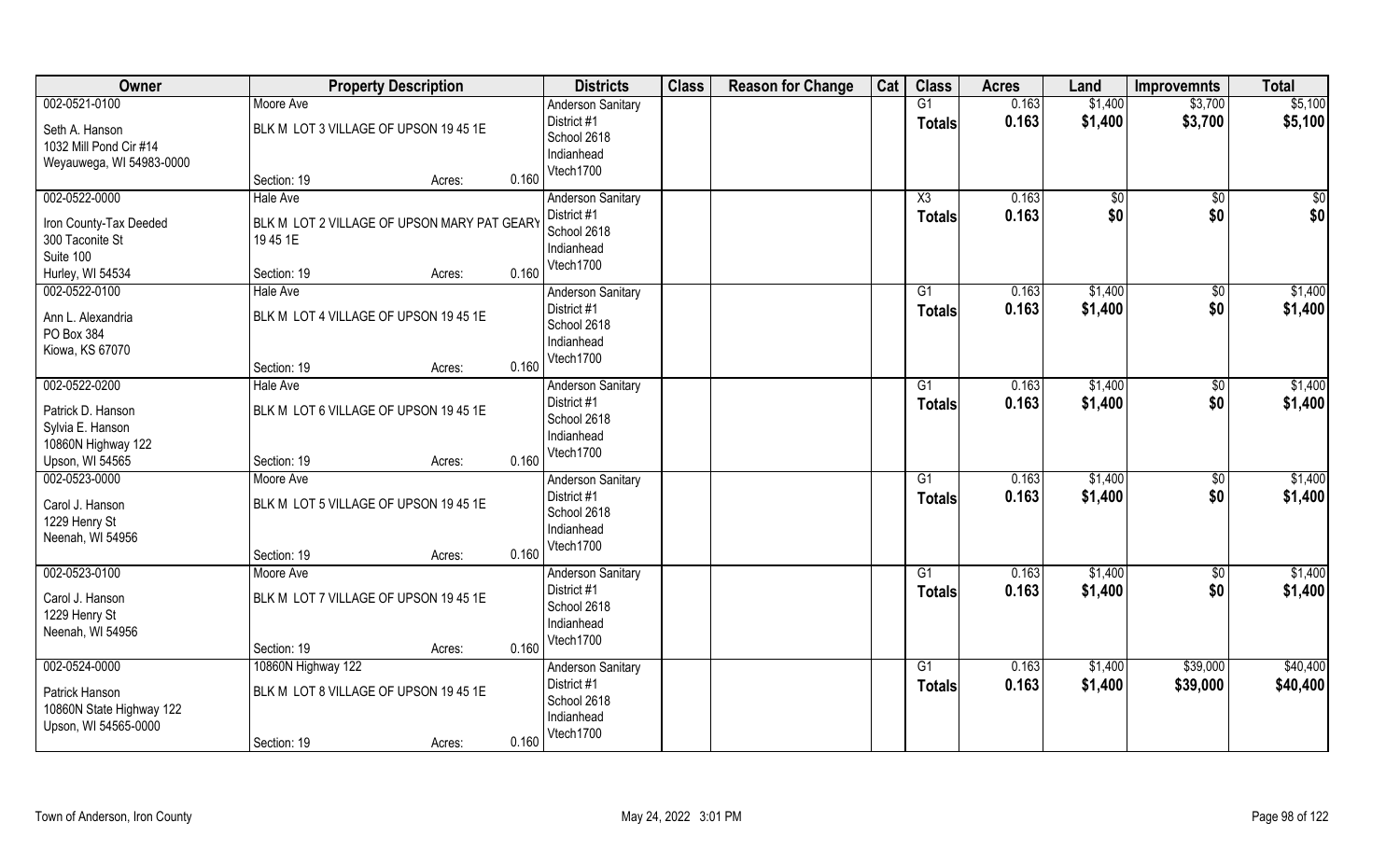| Owner                                                                                 | <b>Property Description</b>                                                           | <b>Districts</b>                                                                           | <b>Class</b> | <b>Reason for Change</b> | Cat | <b>Class</b>                     | <b>Acres</b>   | Land               | <b>Improvemnts</b>    | <b>Total</b>         |
|---------------------------------------------------------------------------------------|---------------------------------------------------------------------------------------|--------------------------------------------------------------------------------------------|--------------|--------------------------|-----|----------------------------------|----------------|--------------------|-----------------------|----------------------|
| 002-0524-0100<br>Patrick Hanson<br>10860N State Highway 122<br>Upson, WI 54565-0000   | <b>Hoyt Ave</b><br>BLK M LOT 10 VILLAGE OF UPSON 19 45 1E<br>Section: 19<br>Acres:    | <b>Anderson Sanitary</b><br>District #1<br>School 2618<br>Indianhead<br>Vtech1700<br>0.160 |              |                          |     | G1<br><b>Totals</b>              | 0.163<br>0.163 | \$1,400<br>\$1,400 | \$6,800<br>\$6,800    | \$8,200<br>\$8,200   |
| 002-0525-0000<br>Fredrick A. Valenti<br>9368W Highway 77<br>Upson, WI 54565-0000      | Moore Ave<br>BLK M LOT 9 VILLAGE OF UPSON 19 45 1E<br>Section: 19<br>Acres:           | <b>Anderson Sanitary</b><br>District #1<br>School 2618<br>Indianhead<br>Vtech1700<br>0.160 |              |                          |     | $\overline{G1}$<br><b>Totals</b> | 0.163<br>0.163 | \$1,400<br>\$1,400 | \$0<br>\$0            | \$1,400<br>\$1,400   |
| 002-0525-0100<br>Fredrick A. Valenti<br>9368W Highway 77<br>Upson, WI 54565-0000      | Moore Ave<br>BLK M LOT 11 VILLAGE OF UPSON 19 45 1E<br>Section: 19<br>Acres:          | <b>Anderson Sanitary</b><br>District #1<br>School 2618<br>Indianhead<br>Vtech1700<br>0.160 |              |                          |     | G1<br><b>Totals</b>              | 0.163<br>0.163 | \$1,400<br>\$1,400 | \$0<br>\$0            | \$1,400<br>\$1,400   |
| 002-0526-0000<br><b>Francis Firkus</b><br>W6772 Schmidt Rd<br>Johnson Creek, WI 53038 | 10868N Highway 122<br>BLK M LOT 12 VILLAGE OF UPSON 19 45 1E<br>Section: 19<br>Acres: | <b>Anderson Sanitary</b><br>District #1<br>School 2618<br>Indianhead<br>Vtech1700<br>0.160 |              |                          |     | G1<br>Totals                     | 0.163<br>0.163 | \$1,400<br>\$1,400 | \$26,900<br>\$26,900  | \$28,300<br>\$28,300 |
| 002-0527-0000<br>Paul S. Kaul<br>10850N Hoyt Ave<br>Upson, WI 54565                   | Hale Ave<br>BLK N LOT 1 VILLAGE OF UPSON 19 45 1E<br>Section: 19<br>Acres:            | Anderson Sanitary<br>District #1<br>School 2618<br>Indianhead<br>Vtech1700<br>0.160        |              |                          |     | $\overline{G1}$<br><b>Totals</b> | 0.163<br>0.163 | \$1,400<br>\$1,400 | $\sqrt[6]{30}$<br>\$0 | \$1,400<br>\$1,400   |
| 002-0527-0100<br>Paul S. Kaul<br>10850N Hoyt Ave<br>Upson, WI 54565                   | Hale Ave<br>BLK N LOT 3 VILLAGE OF UPSON 19 45 1E<br>Section: 19<br>Acres:            | <b>Anderson Sanitary</b><br>District #1<br>School 2618<br>Indianhead<br>Vtech1700<br>0.160 |              |                          |     | G1<br><b>Totals</b>              | 0.163<br>0.163 | \$1,400<br>\$1,400 | $\sqrt{6}$<br>\$0     | \$1,400<br>\$1,400   |
| 002-0527-0200<br>Paul S. Kaul<br>10850N Hoyt Ave<br>Upson, WI 54565                   | Hale Ave<br>BLK N LOT 5 VILLAGE OF UPSON 19 45 1E<br>Section: 19<br>Acres:            | <b>Anderson Sanitary</b><br>District #1<br>School 2618<br>Indianhead<br>Vtech1700<br>0.160 |              |                          |     | G1<br>Totals                     | 0.163<br>0.163 | \$1,400<br>\$1,400 | $\sqrt{$0}$<br>\$0    | \$1,400<br>\$1,400   |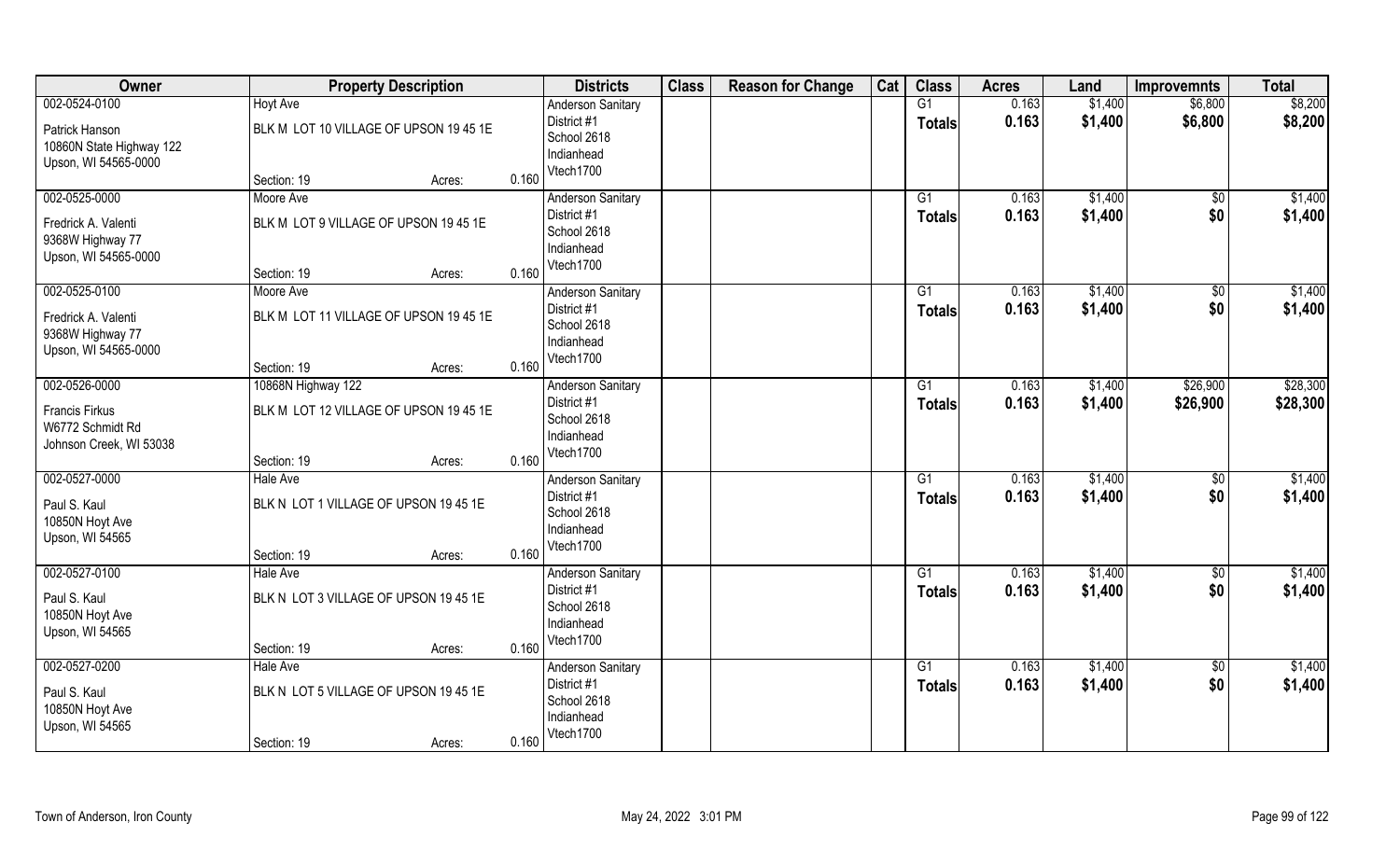| Owner                 | <b>Property Description</b>            |       | <b>Districts</b>         | <b>Class</b> | <b>Reason for Change</b> | Cat | <b>Class</b>  | <b>Acres</b> | Land    | <b>Improvemnts</b> | <b>Total</b> |
|-----------------------|----------------------------------------|-------|--------------------------|--------------|--------------------------|-----|---------------|--------------|---------|--------------------|--------------|
| 002-0527-0300         | <b>Hale Ave</b>                        |       | <b>Anderson Sanitary</b> |              |                          |     | G1            | 0.163        | \$1,400 | $\overline{50}$    | \$1,400      |
| Paul S. Kaul          | BLK N LOT 7 VILLAGE OF UPSON 19 45 1E  |       | District #1              |              |                          |     | <b>Totals</b> | 0.163        | \$1,400 | \$0                | \$1,400      |
| 10850N Hoyt Ave       |                                        |       | School 2618              |              |                          |     |               |              |         |                    |              |
| Upson, WI 54565       |                                        |       | Indianhead               |              |                          |     |               |              |         |                    |              |
|                       | Section: 19<br>Acres:                  | 0.160 | Vtech1700                |              |                          |     |               |              |         |                    |              |
| 002-0527-0400         | <b>Hale Ave</b>                        |       | <b>Anderson Sanitary</b> |              |                          |     | G1            | 0.163        | \$1,400 | $\overline{50}$    | \$1,400      |
| Paul S. Kaul          | BLK N LOT 9 VILLAGE OF UPSON 19 45 1E  |       | District #1              |              |                          |     | <b>Totals</b> | 0.163        | \$1,400 | \$0                | \$1,400      |
| 10850N Hoyt Ave       |                                        |       | School 2618              |              |                          |     |               |              |         |                    |              |
| Upson, WI 54565       |                                        |       | Indianhead               |              |                          |     |               |              |         |                    |              |
|                       | Section: 19<br>Acres:                  | 0.160 | Vtech1700                |              |                          |     |               |              |         |                    |              |
| 002-0527-0500         | <b>Hale Ave</b>                        |       | <b>Anderson Sanitary</b> |              |                          |     | G1            | 0.163        | \$1,400 | \$0                | \$1,400      |
| Paul S. Kaul          | BLK N LOT 11 VILLAGE OF UPSON 19 45 1E |       | District #1              |              |                          |     | <b>Totals</b> | 0.163        | \$1,400 | \$0                | \$1,400      |
| 10850N Hoyt Ave       |                                        |       | School 2618              |              |                          |     |               |              |         |                    |              |
| Upson, WI 54565       |                                        |       | Indianhead               |              |                          |     |               |              |         |                    |              |
|                       | Section: 19<br>Acres:                  | 0.160 | Vtech1700                |              |                          |     |               |              |         |                    |              |
| 002-0528-0000         | 10850N Hoyt Ave                        |       | <b>Anderson Sanitary</b> |              |                          |     | G1            | 0.163        | \$1,400 | \$63,400           | \$64,800     |
| Paul S. Kaul          | BLK N LOT 2 VILLAGE OF UPSON 19 45 1E  |       | District #1              |              |                          |     | <b>Totals</b> | 0.163        | \$1,400 | \$63,400           | \$64,800     |
| 10850N Hoyt Ave       |                                        |       | School 2618              |              |                          |     |               |              |         |                    |              |
| Upson, WI 54565       |                                        |       | Indianhead               |              |                          |     |               |              |         |                    |              |
|                       | Section: 19<br>Acres:                  | 0.160 | Vtech1700                |              |                          |     |               |              |         |                    |              |
| 002-0528-0100         | <b>Hoyt Ave</b>                        |       | <b>Anderson Sanitary</b> |              |                          |     | G1            | 0.163        | \$1,400 | \$0                | \$1,400      |
| Paul S. Kaul          | BLK N LOT 4 VILLAGE OF UPSON 19 45 1E  |       | District #1              |              |                          |     | <b>Totals</b> | 0.163        | \$1,400 | \$0                | \$1,400      |
| 10850N Hoyt Ave       |                                        |       | School 2618              |              |                          |     |               |              |         |                    |              |
| Upson, WI 54565       |                                        |       | Indianhead               |              |                          |     |               |              |         |                    |              |
|                       | Section: 19<br>Acres:                  | 0.160 | Vtech1700                |              |                          |     |               |              |         |                    |              |
| 002-0528-0200         | <b>Hoyt Ave</b>                        |       | <b>Anderson Sanitary</b> |              |                          |     | G1            | 0.163        | \$1,400 | $\sqrt{50}$        | \$1,400      |
| Paul S. Kaul          | BLK N LOT 6 VILLAGE OF UPSON 19 45 1E  |       | District #1              |              |                          |     | <b>Totals</b> | 0.163        | \$1,400 | \$0                | \$1,400      |
| 10850N Hoyt Ave       |                                        |       | School 2618              |              |                          |     |               |              |         |                    |              |
| Upson, WI 54565       |                                        |       | Indianhead               |              |                          |     |               |              |         |                    |              |
|                       | Section: 19<br>Acres:                  | 0.160 | Vtech1700                |              |                          |     |               |              |         |                    |              |
| 002-0529-0000         | <b>Hoyt Ave</b>                        |       | <b>Anderson Sanitary</b> |              |                          |     | G1            | 0.163        | \$1,400 | $\sqrt{$0}$        | \$1,400      |
| Bryan C. Nikolai      | BLK N LOT 8 VILLAGE OF UPSON 19 45 1E  |       | District #1              |              |                          |     | <b>Totals</b> | 0.163        | \$1,400 | \$0                | \$1,400      |
| 5815 Meadow Breeze Ln |                                        |       | School 2618              |              |                          |     |               |              |         |                    |              |
| Rosharon, TX 77583    |                                        |       | Indianhead               |              |                          |     |               |              |         |                    |              |
|                       | Section: 19<br>Acres:                  | 0.160 | Vtech1700                |              |                          |     |               |              |         |                    |              |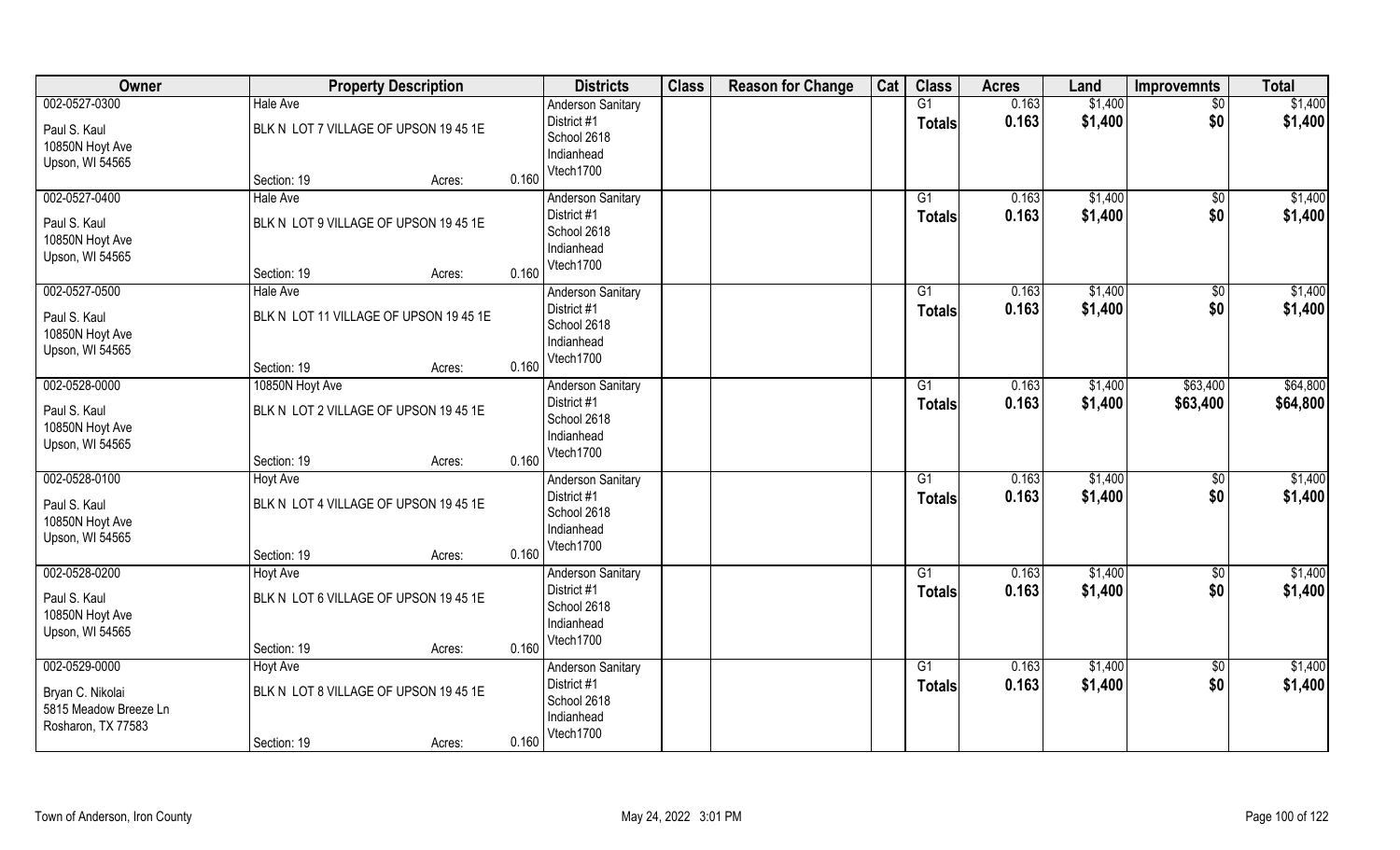| Owner                                       | <b>Property Description</b>               |       | <b>Districts</b>                        | <b>Class</b> | <b>Reason for Change</b> | Cat | <b>Class</b>    | <b>Acres</b>                       | Land               | <b>Improvemnts</b>     | <b>Total</b> |
|---------------------------------------------|-------------------------------------------|-------|-----------------------------------------|--------------|--------------------------|-----|-----------------|------------------------------------|--------------------|------------------------|--------------|
| 002-0529-0100                               | <b>Hoyt Ave</b>                           |       | <b>Anderson Sanitary</b><br>District #1 |              |                          |     | G1              | 0.163<br>0.163                     | \$1,400<br>\$1,400 | $\overline{50}$<br>\$0 | \$1,400      |
| Bryan C. Nikolai                            | BLK N LOT 10 VILLAGE OF UPSON 19 45 1E    |       | School 2618                             |              |                          |     | <b>Totals</b>   |                                    |                    |                        | \$1,400      |
| 5815 Meadow Breeze Ln                       |                                           |       | Indianhead                              |              |                          |     |                 |                                    |                    |                        |              |
| Rosharon, TX 77583                          | Section: 19<br>Acres:                     | 0.160 | Vtech1700                               |              |                          |     |                 |                                    |                    |                        |              |
| 002-0529-0200                               | 10866N Hoyt Ave                           |       | <b>Anderson Sanitary</b>                |              |                          |     | G1              | 0.163                              | \$1,400            | \$3,600                | \$5,000      |
| Bryan C. Nikolai                            | BLK N LOT 12 VILLAGE OF UPSON 19 45 1E    |       | District #1                             |              |                          |     | <b>Totals</b>   | 0.163                              | \$1,400            | \$3,600                | \$5,000      |
| 5815 Meadow Breeze Ln                       |                                           |       | School 2618                             |              |                          |     |                 |                                    |                    |                        |              |
| Rosharon, TX 77583                          |                                           |       | Indianhead<br>Vtech1700                 |              |                          |     |                 |                                    |                    |                        |              |
|                                             | Section: 19<br>Acres:                     | 0.160 |                                         |              |                          |     |                 |                                    |                    |                        |              |
| 002-0530-0000                               | Hoyt Ave                                  |       | <b>Anderson Sanitary</b>                |              |                          |     | G1              | 0.322                              | \$2,800            | \$0                    | \$2,800      |
| Rodney Vlach                                | BLK O LOT 1 VILLAGE OF UPSON 19 45 1E     |       | District #1                             |              |                          |     | Totals          | 0.322                              | \$2,800            | \$0                    | \$2,800      |
| 10839 N Hoyt Ave                            |                                           |       | School 2618<br>Indianhead               |              |                          |     |                 |                                    |                    |                        |              |
| Upson, WI 54565-0000                        |                                           |       | Vtech1700                               |              |                          |     |                 |                                    |                    |                        |              |
|                                             | Section: 19<br>Acres:                     | 0.161 |                                         |              |                          |     |                 |                                    |                    |                        |              |
| 002-0530-0100                               | Hoyt Ave                                  |       | School 2618                             |              |                          |     |                 | <b>Assessed with 002-0530-0000</b> |                    |                        |              |
| Rodney Vlach                                | BLK O LOT 2 VILLAGE OF UPSON 19 45 1E A/W |       | Indianhead<br>Vtech1700                 |              |                          |     |                 |                                    |                    |                        |              |
| 10839 N Hoyt Ave                            | 0530-0000                                 |       |                                         |              |                          |     |                 |                                    |                    |                        |              |
| Upson, WI 54565-0000                        |                                           |       |                                         |              |                          |     |                 |                                    |                    |                        |              |
| 002-0531-0000                               | Section: 19<br>Acres:<br>10859N Hoyt Ave  | 0.161 |                                         |              |                          |     | $\overline{G1}$ | 0.161                              |                    |                        | \$4,500      |
|                                             |                                           |       | Anderson Sanitary<br>District #1        |              |                          |     |                 | 0.161                              | \$1,400<br>\$1,400 | \$3,100<br>\$3,100     | \$4,500      |
| Joseph L. Colassaco                         | BLK O LOT 3 VILLAGE OF UPSON 19 45 1E     |       | School 2618                             |              |                          |     | <b>Totals</b>   |                                    |                    |                        |              |
| 19910 S Leonard Ct                          |                                           |       | Indianhead                              |              |                          |     |                 |                                    |                    |                        |              |
| Edwardsburg, MI 49112                       | Section: 19<br>Acres:                     | 0.160 | Vtech1700                               |              |                          |     |                 |                                    |                    |                        |              |
| 002-0532-0000                               | <b>Hoyt Ave</b>                           |       | <b>Anderson Sanitary</b>                |              |                          |     | G1              | 0.161                              | \$1,400            | \$0                    | \$1,400      |
|                                             |                                           |       | District #1                             |              |                          |     | <b>Totals</b>   | 0.161                              | \$1,400            | \$0                    | \$1,400      |
| Joseph L. Colassaco                         | BLK O LOT 4 VILLAGE OF UPSON 19 45 1E     |       | School 2618                             |              |                          |     |                 |                                    |                    |                        |              |
| 19910 S Leonard Ct<br>Edwardsburg, MI 49112 |                                           |       | Indianhead                              |              |                          |     |                 |                                    |                    |                        |              |
|                                             | Section: 19<br>Acres:                     | 0.160 | Vtech1700                               |              |                          |     |                 |                                    |                    |                        |              |
| 002-0532-0100                               | 10867N Hoyt Ave                           |       | <b>Anderson Sanitary</b>                |              |                          |     | $\overline{G1}$ | 0.161                              | \$1,400            | \$10,100               | \$11,500     |
|                                             | BLK O LOT 5 VILLAGE OF UPSON 19 45 1E     |       | District #1                             |              |                          |     | <b>Totals</b>   | 0.161                              | \$1,400            | \$10,100               | \$11,500     |
| Lois Lipske<br>10862N Moore Ave             |                                           |       | School 2618                             |              |                          |     |                 |                                    |                    |                        |              |
| Upson, WI 54565                             |                                           |       | Indianhead                              |              |                          |     |                 |                                    |                    |                        |              |
|                                             | Section: 19<br>Acres:                     | 0.160 | Vtech1700                               |              |                          |     |                 |                                    |                    |                        |              |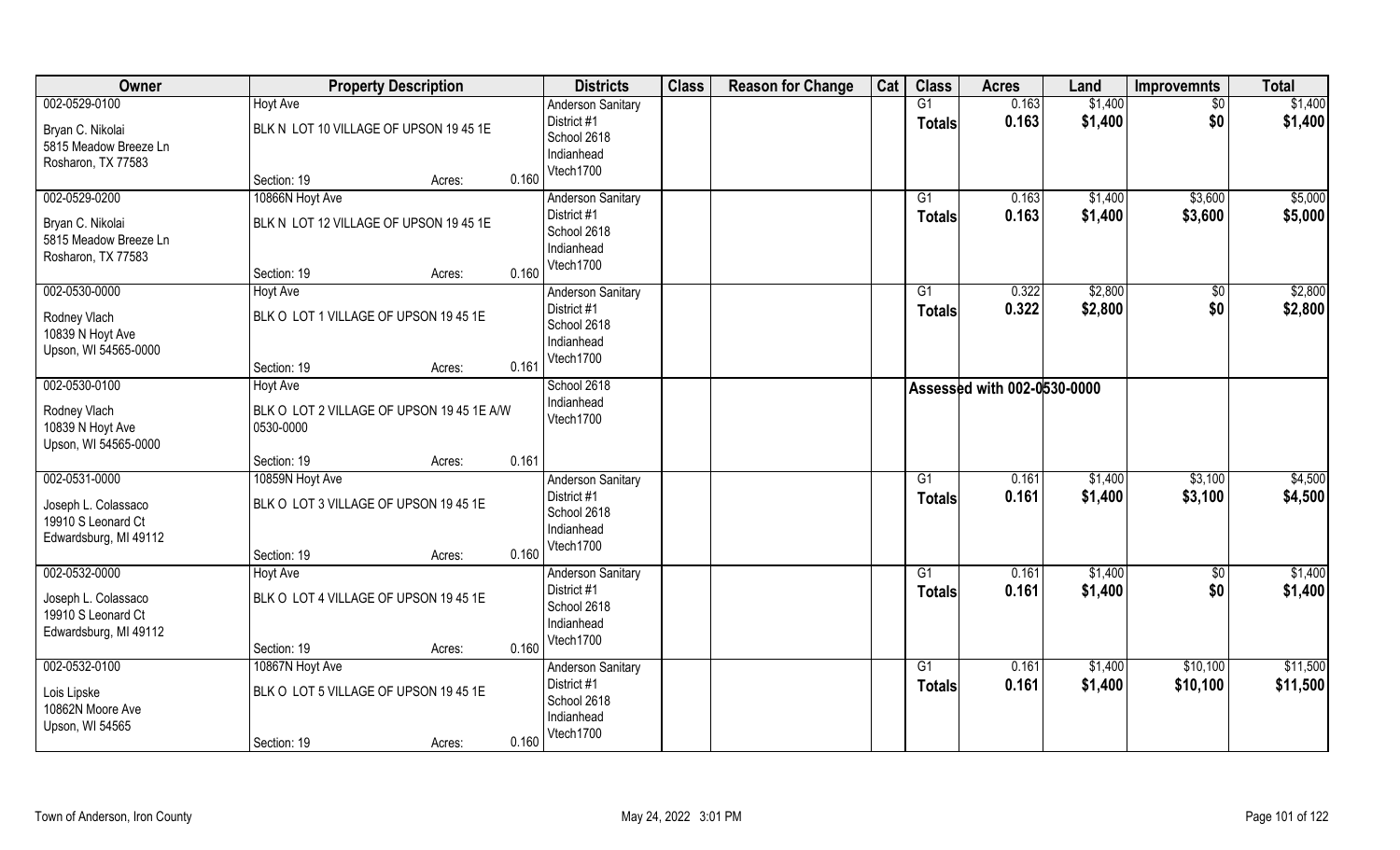| Owner                   |                                        | <b>Property Description</b> |       | <b>Districts</b>          | <b>Class</b> | <b>Reason for Change</b> | Cat | <b>Class</b>    | <b>Acres</b>   | Land           | <b>Improvemnts</b> | <b>Total</b>      |
|-------------------------|----------------------------------------|-----------------------------|-------|---------------------------|--------------|--------------------------|-----|-----------------|----------------|----------------|--------------------|-------------------|
| 002-0532-0200           | <b>Hoyt Ave</b>                        |                             |       | <b>Anderson Sanitary</b>  |              |                          |     | G1              | 0.161          | \$1,400        | $\sqrt{$0}$        | \$1,400           |
| Lois Lipske             | BLK O LOT 6 VILLAGE OF UPSON 19 45 1E  |                             |       | District #1               |              |                          |     | Totals          | 0.161          | \$1,400        | \$0                | \$1,400           |
| 10862N Moore Ave        |                                        |                             |       | School 2618               |              |                          |     |                 |                |                |                    |                   |
| Upson, WI 54565         |                                        |                             |       | Indianhead                |              |                          |     |                 |                |                |                    |                   |
|                         | Section: 19                            | Acres:                      | 0.160 | Vtech1700                 |              |                          |     |                 |                |                |                    |                   |
| 002-0533-0000           | <b>Fuller Ave</b>                      |                             |       | School 2618               |              |                          |     | G1              | 0.163          | \$700          | \$0                | \$700             |
| Tate A. Boho            | BLK P LOT 1 VILLAGE OF UPSON 19 45 1E  |                             |       | Indianhead                |              |                          |     | <b>Totals</b>   | 0.163          | \$700          | \$0                | \$700             |
| W258 N9444 Riverview Dr |                                        |                             |       | Vtech1700                 |              |                          |     |                 |                |                |                    |                   |
| Colgate, WI 53017       |                                        |                             |       |                           |              |                          |     |                 |                |                |                    |                   |
|                         | Section: 19                            | Acres:                      | 0.160 |                           |              |                          |     |                 |                |                |                    |                   |
| 002-0533-0100           | <b>Fuller Ave</b>                      |                             |       | School 2618               |              |                          |     | G1              | 0.163          | \$700          | $\sqrt[6]{30}$     | \$700             |
| Tate A. Boho            | BLK P LOT 3 VILLAGE OF UPSON 19 45 1E  |                             |       | Indianhead                |              |                          |     | <b>Totals</b>   | 0.163          | \$700          | \$0                | \$700             |
| W258 N9444 Riverview Dr |                                        |                             |       | Vtech1700                 |              |                          |     |                 |                |                |                    |                   |
| Colgate, WI 53017       |                                        |                             |       |                           |              |                          |     |                 |                |                |                    |                   |
|                         | Section: 19                            | Acres:                      | 0.160 |                           |              |                          |     |                 |                |                |                    |                   |
| 002-0533-0200           | <b>Fuller Ave</b>                      |                             |       | School 2618               |              |                          |     | G1              | 0.163          | \$700          | $\sqrt[6]{3}$      | $\overline{$700}$ |
| Tate A. Boho            | BLK P LOT 5 VILLAGE OF UPSON 19 45 1E  |                             |       | Indianhead<br>Vtech1700   |              |                          |     | <b>Totals</b>   | 0.163          | \$700          | \$0                | \$700             |
| W258 N9444 Riverview Dr |                                        |                             |       |                           |              |                          |     |                 |                |                |                    |                   |
| Colgate, WI 53017       |                                        |                             |       |                           |              |                          |     |                 |                |                |                    |                   |
|                         | Section: 19                            | Acres:                      | 0.160 |                           |              |                          |     |                 |                |                |                    |                   |
| 002-0533-0300           | <b>Fuller Ave</b>                      |                             |       | School 2618<br>Indianhead |              |                          |     | $\overline{G1}$ | 0.163          | \$700          | \$0                | $\overline{$700}$ |
| Tate A. Boho            | BLK P LOT 7 VILLAGE OF UPSON 19 45 1E  |                             |       | Vtech1700                 |              |                          |     | <b>Totals</b>   | 0.163          | \$700          | \$0                | \$700             |
| W258 N9444 Riverview Dr |                                        |                             |       |                           |              |                          |     |                 |                |                |                    |                   |
| Colgate, WI 53017       |                                        |                             |       |                           |              |                          |     |                 |                |                |                    |                   |
|                         | Section: 19                            | Acres:                      | 0.160 |                           |              |                          |     |                 |                |                |                    |                   |
| 002-0533-0400           | <b>Fuller Ave</b>                      |                             |       | School 2618<br>Indianhead |              |                          |     | G1              | 0.163<br>0.163 | \$700<br>\$700 | $\sqrt{6}$<br>\$0  | \$700<br>\$700    |
| Tate A. Boho            | BLK P LOT 9 VILLAGE OF UPSON 19 45 1E  |                             |       | Vtech1700                 |              |                          |     | <b>Totals</b>   |                |                |                    |                   |
| W258 N9444 Riverview Dr |                                        |                             |       |                           |              |                          |     |                 |                |                |                    |                   |
| Colgate, WI 53017       | Section: 19                            |                             | 0.160 |                           |              |                          |     |                 |                |                |                    |                   |
| 002-0533-0500           | <b>Fuller Ave</b>                      | Acres:                      |       | School 2618               |              |                          |     | G1              | 0.163          | \$700          | $\sqrt{$0}$        | \$700             |
|                         |                                        |                             |       | Indianhead                |              |                          |     | <b>Totals</b>   | 0.163          | \$700          | \$0                | \$700             |
| Tate A. Boho            | BLK P LOT 11 VILLAGE OF UPSON 19 45 1E |                             |       | Vtech1700                 |              |                          |     |                 |                |                |                    |                   |
| W258 N9444 Riverview Dr |                                        |                             |       |                           |              |                          |     |                 |                |                |                    |                   |
| Colgate, WI 53017       | Section: 19                            | Acres:                      | 0.160 |                           |              |                          |     |                 |                |                |                    |                   |
|                         |                                        |                             |       |                           |              |                          |     |                 |                |                |                    |                   |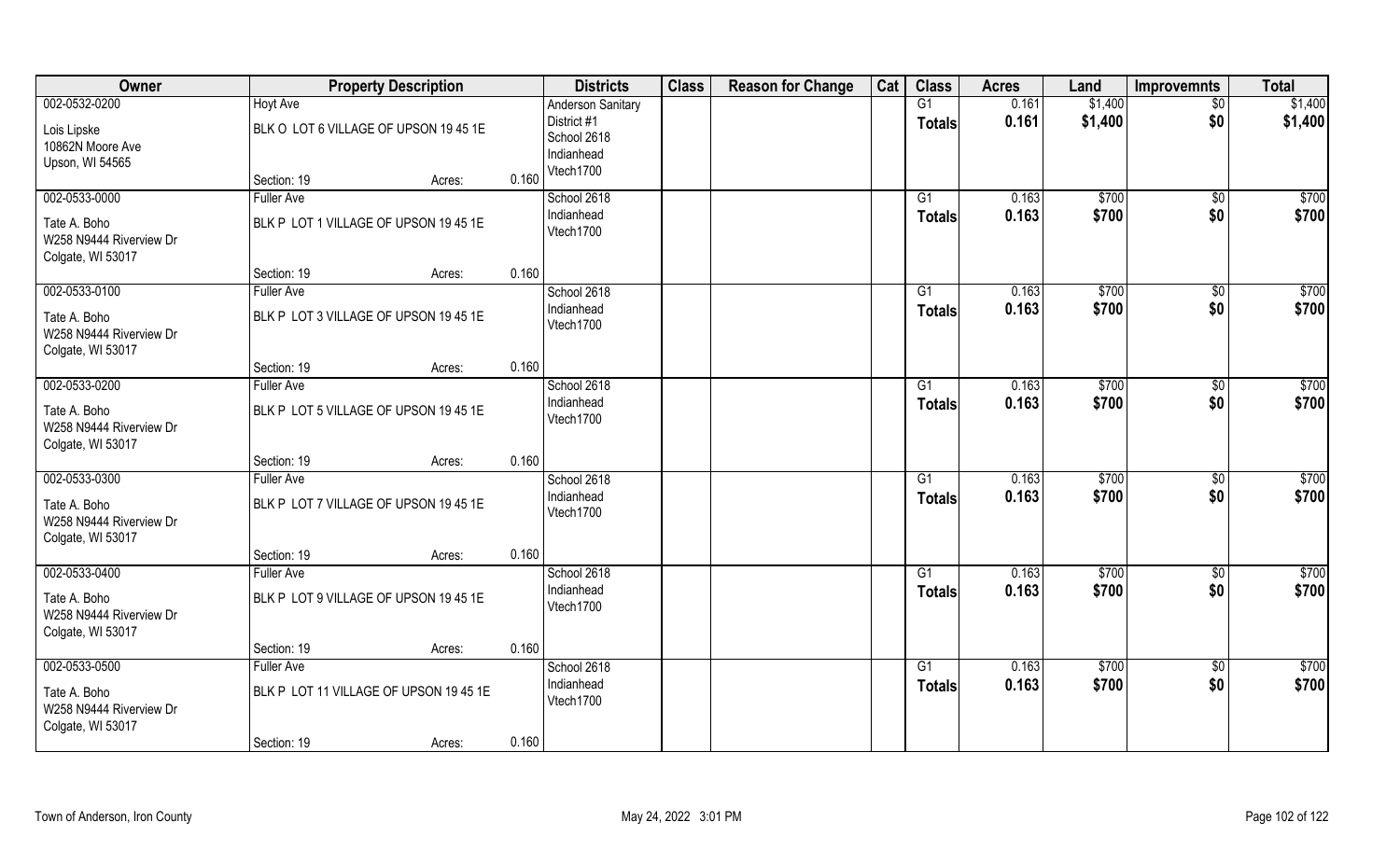| Owner                                                                | <b>Property Description</b>                                  |       | <b>Districts</b>                                                                  | <b>Class</b> | <b>Reason for Change</b> | Cat | <b>Class</b>        | <b>Acres</b>   | Land               | <b>Improvemnts</b>    | <b>Total</b>         |
|----------------------------------------------------------------------|--------------------------------------------------------------|-------|-----------------------------------------------------------------------------------|--------------|--------------------------|-----|---------------------|----------------|--------------------|-----------------------|----------------------|
| 002-0534-0000                                                        | Sessions Ave                                                 |       | School 2618                                                                       |              |                          |     | G1                  | 0.163          | \$1,400            | \$0                   | \$1,400              |
| Tate A. Boho<br>W258 N9444 Riverview Dr<br>Colgate, WI 53017         | BLK P LOT 2 VILLAGE OF UPSON 19 45 1E                        |       | Indianhead<br>Vtech1700                                                           |              |                          |     | <b>Totals</b>       | 0.163          | \$1,400            | \$0                   | \$1,400              |
|                                                                      | Section: 19<br>Acres:                                        | 0.160 |                                                                                   |              |                          |     |                     |                |                    |                       |                      |
| 002-0534-0100                                                        | Sessions Ave                                                 |       | School 2618                                                                       |              |                          |     | G1                  | 0.163          | \$1,400            | $\sqrt{$0}$           | \$1,400              |
| Tate A. Boho<br>W258 N9444 Riverview Dr<br>Colgate, WI 53017         | BLK P LOT 4 VILLAGE OF UPSON 19 45 1E                        |       | Indianhead<br>Vtech1700                                                           |              |                          |     | <b>Totals</b>       | 0.163          | \$1,400            | \$0                   | \$1,400              |
|                                                                      | Section: 19<br>Acres:                                        | 0.160 |                                                                                   |              |                          |     |                     |                |                    |                       |                      |
| 002-0534-0200                                                        | Sessions Ave                                                 |       | School 2618                                                                       |              |                          |     | G1                  | 0.163          | \$1,400            | $\sqrt[6]{30}$        | \$1,400              |
| Tate A. Boho<br>W258 N9444 Riverview Dr<br>Colgate, WI 53017         | BLK P LOT 6 VILLAGE OF UPSON 19 45 1E                        |       | Indianhead<br>Vtech1700                                                           |              |                          |     | <b>Totals</b>       | 0.163          | \$1,400            | \$0                   | \$1,400              |
|                                                                      | Section: 19<br>Acres:                                        | 0.160 |                                                                                   |              |                          |     |                     |                |                    |                       |                      |
| 002-0534-0300                                                        | Sessions Ave                                                 |       | School 2618                                                                       |              |                          |     | G <sub>1</sub>      | 0.163          | \$1,400            | \$0                   | \$1,400              |
| Tate A. Boho<br>W258 N9444 Riverview Dr<br>Colgate, WI 53017         | BLK P LOT 8 VILLAGE OF UPSON 19 45 1E                        |       | Indianhead<br>Vtech1700                                                           |              |                          |     | <b>Totals</b>       | 0.163          | \$1,400            | \$0                   | \$1,400              |
|                                                                      | Section: 19<br>Acres:                                        | 0.160 |                                                                                   |              |                          |     |                     |                |                    |                       |                      |
| 002-0534-0400<br>Tate A. Boho<br>W258 N9444 Riverview Dr             | Sessions Ave<br>BLK P LOT 10 VILLAGE OF UPSON 19 45 1E       |       | School 2618<br>Indianhead<br>Vtech1700                                            |              |                          |     | G1<br><b>Totals</b> | 0.163<br>0.163 | \$1,400<br>\$1,400 | $\sqrt[6]{30}$<br>\$0 | \$1,400<br>\$1,400   |
| Colgate, WI 53017                                                    |                                                              |       |                                                                                   |              |                          |     |                     |                |                    |                       |                      |
|                                                                      | Section: 19<br>Acres:                                        | 0.160 |                                                                                   |              |                          |     |                     |                |                    |                       |                      |
| 002-0534-0500                                                        | Sessions Ave                                                 |       | School 2618                                                                       |              |                          |     | G1                  | 0.163          | \$1,400            | \$0                   | \$1,400              |
| Tate A. Boho<br>W258 N9444 Riverview Dr<br>Colgate, WI 53017         | BLK P LOT 12 VILLAGE OF UPSON 19 45 1E                       |       | Indianhead<br>Vtech1700                                                           |              |                          |     | <b>Totals</b>       | 0.163          | \$1,400            | \$0                   | \$1,400              |
|                                                                      | Section: 19<br>Acres:                                        | 0.160 |                                                                                   |              |                          |     |                     |                |                    |                       |                      |
| 002-0535-0000<br>Jeff Ollila<br>9322W 4th St<br>Upson, WI 54565-0000 | 9322W Fourth St<br>BLK Q LOTS 1-12 VILLAGE OF UPSON 19 45 1E |       | <b>Anderson Sanitary</b><br>District #1<br>School 2618<br>Indianhead<br>Vtech1700 |              |                          |     | G1<br><b>Totals</b> | 1.960<br>1.960 | \$7,100<br>\$7,100 | \$74,900<br>\$74,900  | \$82,000<br>\$82,000 |
|                                                                      | Section: 19<br>Acres:                                        | 1.960 |                                                                                   |              |                          |     |                     |                |                    |                       |                      |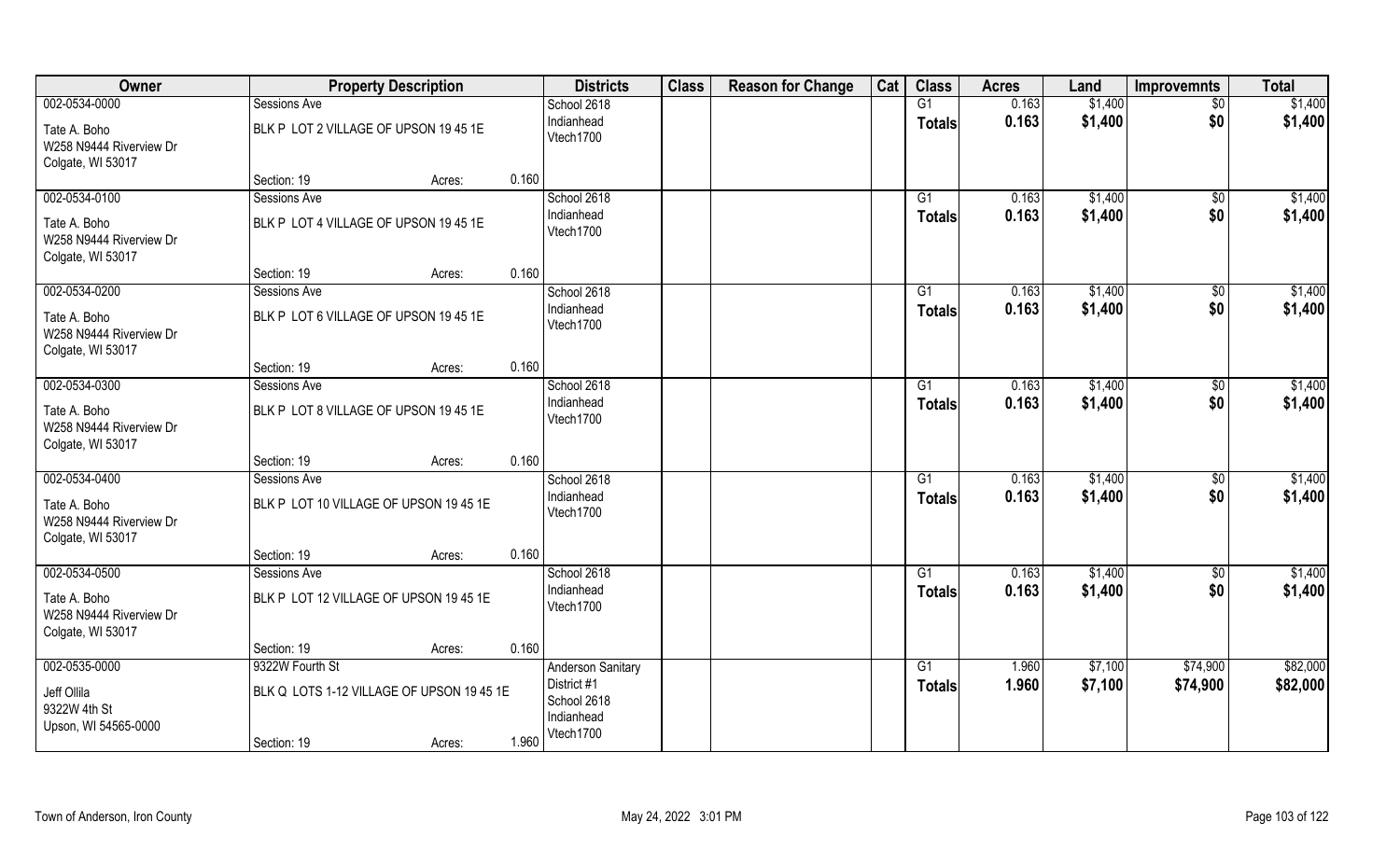| Owner                                                                                   | <b>Property Description</b>                                                                                | <b>Districts</b>                                                                  | <b>Class</b> | <b>Reason for Change</b> | Cat | <b>Class</b>  | <b>Acres</b>                | Land               | <b>Improvemnts</b>     | <b>Total</b>       |
|-----------------------------------------------------------------------------------------|------------------------------------------------------------------------------------------------------------|-----------------------------------------------------------------------------------|--------------|--------------------------|-----|---------------|-----------------------------|--------------------|------------------------|--------------------|
| 002-0536-0000                                                                           | 10886N Highway 122                                                                                         | <b>Anderson Sanitary</b>                                                          |              |                          |     | X4            | 1.960                       | $\overline{50}$    | $\sqrt{6}$             | \$0                |
| Town of Anderson<br>9381W 3rd St<br>Upson, WI 54565                                     | BLK R LOTS 1-12 VILLAGE OF UPSON 19 45 1E                                                                  | District #1<br>School 2618<br>Indianhead<br>Vtech1700                             |              |                          |     | <b>Totals</b> | 1.960                       | \$0                | \$0                    | \$0                |
|                                                                                         | 1.960<br>Section: 19<br>Acres:                                                                             |                                                                                   |              |                          |     |               |                             |                    |                        |                    |
| 002-0537-0000<br>Ross A. Peterson<br>1375 Odanah Rd<br>Hurley, WI 54534-0000            | <b>Hale Ave</b><br>BLK S LOTS 1,3,5, 7,9,11 VILLAGE OF UPSON 19 45<br>1E<br>0.980<br>Section: 19<br>Acres: | <b>Anderson Sanitary</b><br>District #1<br>School 2618<br>Indianhead<br>Vtech1700 |              |                          |     | G1<br>Totals  | 0.978<br>0.978              | \$6,400<br>\$6,400 | $\overline{50}$<br>\$0 | \$6,400<br>\$6,400 |
| 002-0538-0000                                                                           | 9398W Fourth St                                                                                            | <b>Anderson Sanitary</b>                                                          |              |                          |     | G1            | 0.489                       | \$4,300            | \$2,700                | \$7,000            |
| James Hanson<br>Katherine M. Hanson<br>314 12th St<br>Neenah, WI 54956                  | BLK S LOTS 2,4,6 VILLAGE OF UPSON 19 45 1E<br>0.490<br>Section: 19<br>Acres:                               | District #1<br>School 2618<br>Indianhead<br>Vtech1700                             |              |                          |     | <b>Totals</b> | 0.489                       | \$4,300            | \$2,700                | \$7,000            |
| 002-0538-0100                                                                           | Hoyt Ave                                                                                                   | <b>Anderson Sanitary</b>                                                          |              |                          |     |               | Assessed with 002-0538-0000 |                    |                        |                    |
| James Hanson<br>Katherine M. Hanson<br>314 12th St<br>Neenah, WI 54956                  | BLK S LOT 4 VILLAGE OF UPSON 19 45 1E A/W<br>0538-0000<br>0.000<br>Section: 19<br>Acres:                   | District #1<br>School 2618<br>Indianhead<br>Vtech1700                             |              |                          |     |               |                             |                    |                        |                    |
| 002-0538-0200                                                                           | <b>Hoyt Ave</b>                                                                                            | <b>Anderson Sanitary</b>                                                          |              |                          |     |               | Assessed with 002-0538-0000 |                    |                        |                    |
| James Hanson<br>Katherine M. Hanson<br>314 12th St<br>Neenah, WI 54956                  | BLK S LOT 6 VILLAGE OF UPSON 19 45 1E A/W<br>0538-0000<br>0.000<br>Section: 19<br>Acres:                   | District #1<br>School 2618<br>Indianhead<br>Vtech1700                             |              |                          |     |               |                             |                    |                        |                    |
| 002-0538-0300                                                                           | <b>Hoyt Ave</b>                                                                                            | <b>Anderson Sanitary</b>                                                          |              |                          |     | G1            | 0.489                       | \$4,300            | \$0                    | \$4,300            |
| Daniel J. Kelly Jr<br>c/o D Kelly Jr<br>1610 Candlewick Dr SW<br>Poplar Grove, IL 61065 | BLK S LOT 8,10,12 VILLAGE OF UPSON 19 45 1E<br>0.490<br>Section: 19<br>Acres:                              | District #1<br>School 2618<br>Indianhead<br>Vtech1700                             |              |                          |     | <b>Totals</b> | 0.489                       | \$4,300            | \$0                    | \$4,300            |
| 002-0538-0400                                                                           | <b>Hoyt Ave</b>                                                                                            | <b>Anderson Sanitary</b>                                                          |              |                          |     |               | Assessed with 002-0538-0300 |                    |                        |                    |
| D Kelly Jr<br>1610 Candlewick Dr SW<br>Poplar Grove, IL 61065                           | BLK S LOT 10 VILLAGE OF UPSON 19 45 1E A/W<br>0538-0300<br>0.000<br>Section: 19                            | District #1<br>School 2618<br>Indianhead<br>Vtech1700                             |              |                          |     |               |                             |                    |                        |                    |
|                                                                                         | Acres:                                                                                                     |                                                                                   |              |                          |     |               |                             |                    |                        |                    |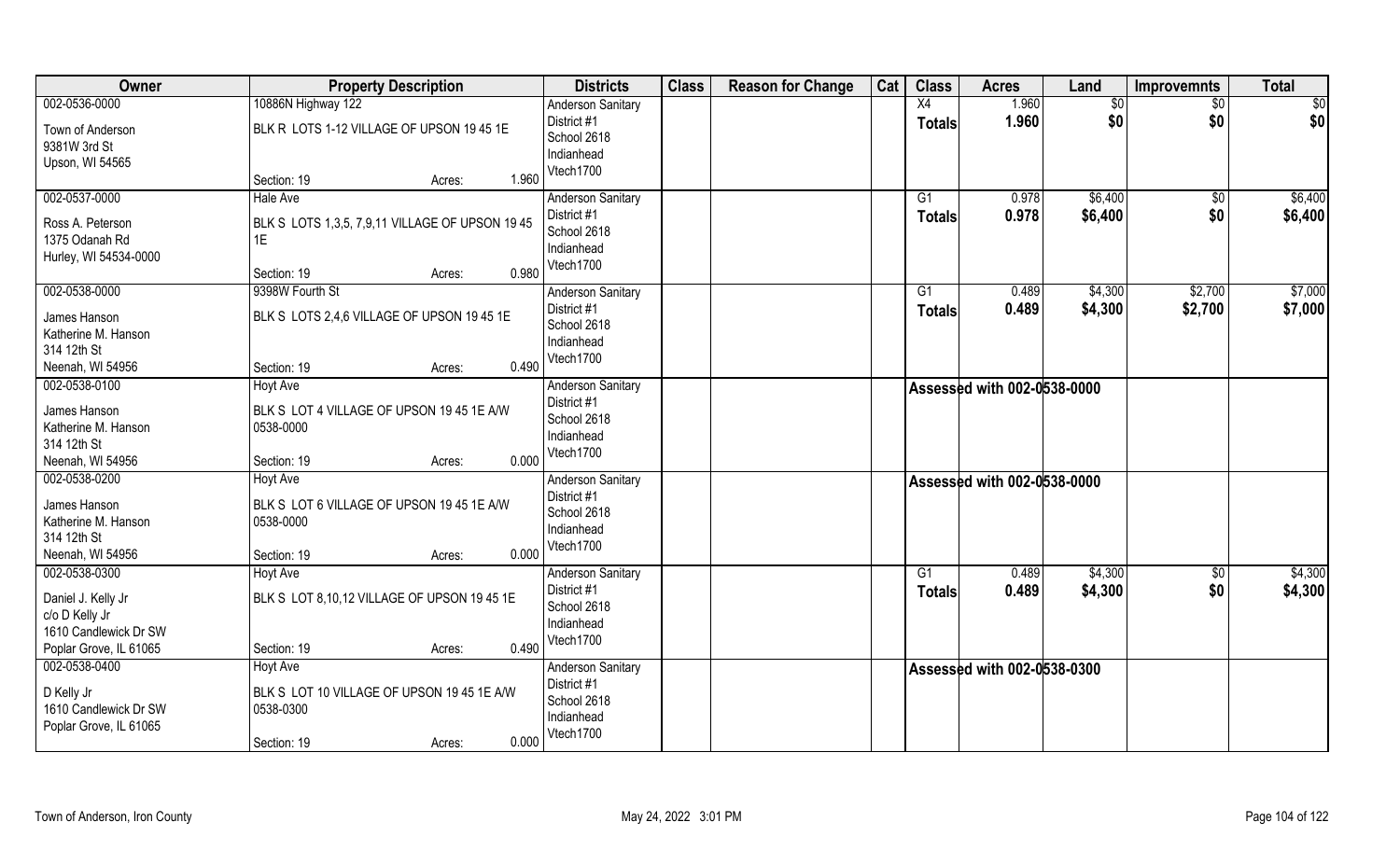| Owner                                                                                                    | <b>Property Description</b>                                                                                  | <b>Districts</b>                                                                  | <b>Class</b> | <b>Reason for Change</b> | Cat | <b>Class</b> | <b>Acres</b>                       | Land               | <b>Improvemnts</b>    | <b>Total</b>         |
|----------------------------------------------------------------------------------------------------------|--------------------------------------------------------------------------------------------------------------|-----------------------------------------------------------------------------------|--------------|--------------------------|-----|--------------|------------------------------------|--------------------|-----------------------|----------------------|
| 002-0538-0500<br>D Kelly Jr<br>1610 Candlewick Dr SW<br>Poplar Grove, IL 61065                           | <b>Hoyt Ave</b><br>BLK S LOT 12 VILLAGE OF UPSON 19 45 1E A/W<br>0538-0300<br>0.000<br>Section: 19<br>Acres: | <b>Anderson Sanitary</b><br>District #1<br>School 2618<br>Indianhead<br>Vtech1700 |              |                          |     |              | <b>Assessed with 002-0538-0300</b> |                    |                       |                      |
| 002-0539-0000<br>James Hanson<br>Katherine M. Hanson<br>314 12th St<br>Neenah, WI 54956                  | 10877N Hoyt Ave<br>BLK T LOTS 1,2,3 VILLAGE OF UPSON 19 45 1E<br>0.480<br>Section: 19<br>Acres:              | <b>Anderson Sanitary</b><br>District #1<br>School 2618<br>Indianhead<br>Vtech1700 |              |                          |     | G1<br>Totals | 0.483<br>0.483                     | \$4,200<br>\$4,200 | \$35,800<br>\$35,800  | \$40,000<br>\$40,000 |
| 002-0539-0100<br>S Hanson<br>814 Higgins Ave<br>Neenah, WI 54956-3347                                    | <b>Hoyt Ave</b><br>BLK T LOT 2 VILLAGE OF UPSON 19 45 1E A/W<br>0539-0000<br>0.000<br>Section: 19<br>Acres:  | <b>Anderson Sanitary</b><br>District #1<br>School 2618<br>Indianhead<br>Vtech1700 |              |                          |     |              | <b>Assessed with 002-0539-0000</b> |                    |                       |                      |
| 002-0539-0200<br>S Hanson<br>814 Higgins Ave<br>Neenah, WI 54956-3347                                    | <b>Hoyt Ave</b><br>BLK T LOT 3 VILLAGE OF UPSON 19 45 1E A/W<br>0539-0000<br>0.000<br>Section: 19<br>Acres:  | <b>Anderson Sanitary</b><br>District #1<br>School 2618<br>Indianhead<br>Vtech1700 |              |                          |     |              | Assessed with 002-0539-0000 N      |                    |                       |                      |
| 002-0539-0300<br>Daniel J. Kelly Jr<br>c/o D Kelly Jr<br>1610 Candlewick Dr SW<br>Poplar Grove, IL 61065 | <b>Hoyt Ave</b><br>BLK T LOTS 4,5,6 VILLAGE OF UPSON 19 45 1E<br>0.480<br>Section: 19<br>Acres:              | Anderson Sanitary<br>District #1<br>School 2618<br>Indianhead<br>Vtech1700        |              |                          |     | G1<br>Totals | 0.483<br>0.483                     | \$4,200<br>\$4,200 | $\sqrt[6]{30}$<br>\$0 | \$4,200<br>\$4,200   |
| 002-0539-0400<br>D Kelly Jr<br>1610 Candlewick Dr SW<br>Poplar Grove, IL 61065                           | Hoyt Ave<br>BLK T LOT 5 VILLAGE OF UPSON 19 45 1E A/W<br>0539-0300<br>0.000<br>Section: 19<br>Acres:         | <b>Anderson Sanitary</b><br>District #1<br>School 2618<br>Indianhead<br>Vtech1700 |              |                          |     |              | Assessed with 002-0539-0300        |                    |                       |                      |
| 002-0539-0500<br>D Kelly Jr<br>1610 Candlewick Dr SW<br>Poplar Grove, IL 61065                           | <b>Hoyt Ave</b><br>BLK T LOT 6 VILLAGE OF UPSON 19 45 1E A/W<br>0539-0300<br>0.000<br>Section: 19<br>Acres:  | <b>Anderson Sanitary</b><br>District #1<br>School 2618<br>Indianhead<br>Vtech1700 |              |                          |     |              | Assessed with 002-0539-0300        |                    |                       |                      |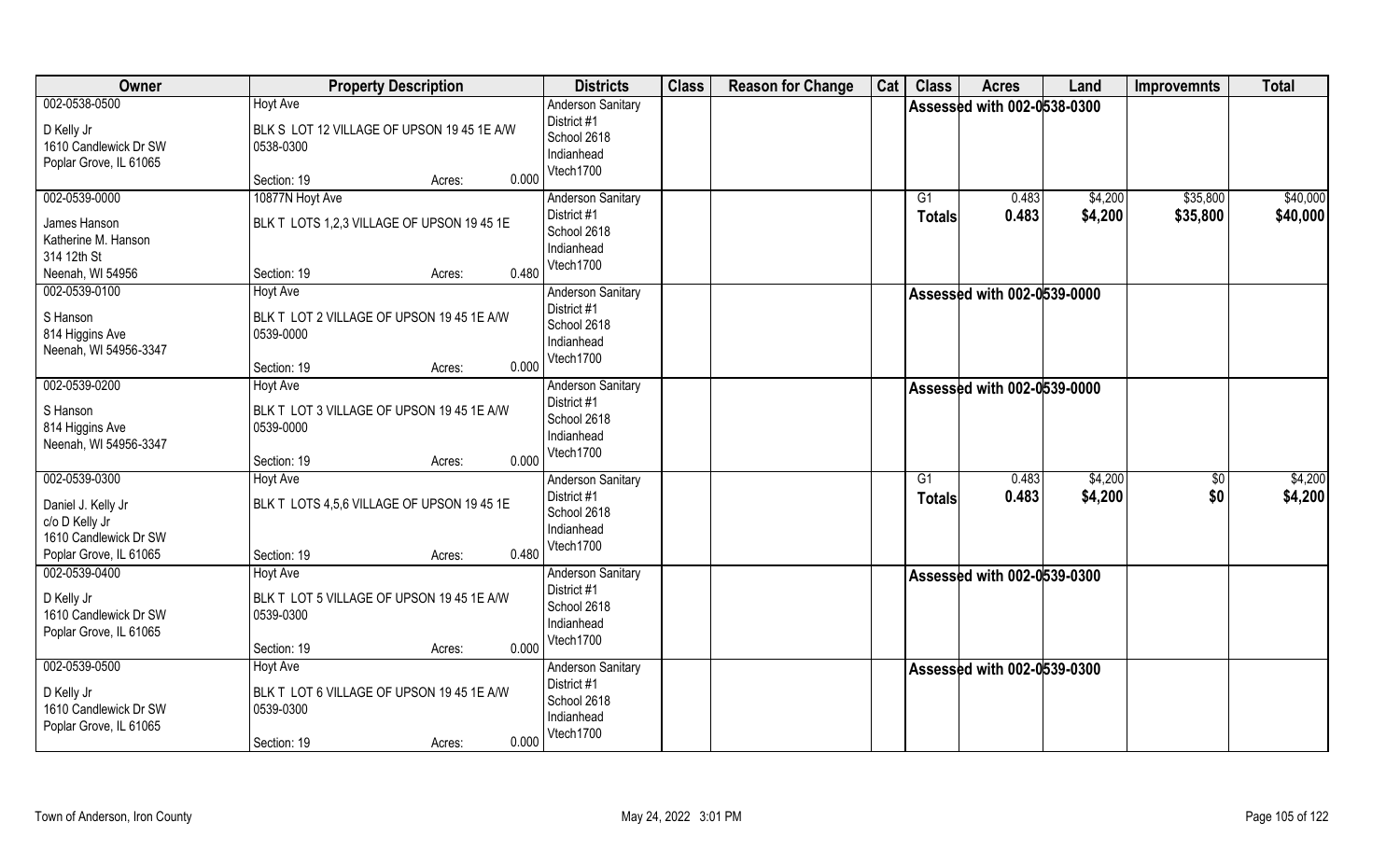| Owner                                                                 | <b>Property Description</b>                                         |        |       | <b>Districts</b>        | <b>Class</b> | <b>Reason for Change</b> | Cat | <b>Class</b>    | <b>Acres</b> | Land     | <b>Improvemnts</b> | <b>Total</b> |
|-----------------------------------------------------------------------|---------------------------------------------------------------------|--------|-------|-------------------------|--------------|--------------------------|-----|-----------------|--------------|----------|--------------------|--------------|
| 002-0540-0000                                                         | 9383W Highway 77                                                    |        |       | School 2618             |              |                          |     | G1              | 0.711        | \$5,300  | \$20,200           | \$25,500     |
| Amanda E. Geary<br>9383W State Highway 77<br>Upson, WI 54565-9207     | PT S1/2 OF NE1/4 VILLAGE OF UPSON METES &<br><b>BOUNDS 19 45 1E</b> |        |       | Indianhead<br>Vtech1700 |              |                          |     | <b>Totals</b>   | 0.711        | \$5,300  | \$20,200           | \$25,500     |
|                                                                       | Section: 19                                                         | Acres: | 0.711 |                         |              |                          |     |                 |              |          |                    |              |
| 002-0541-0000                                                         | 9123W Weber Rd                                                      |        |       | School 2618             |              |                          |     | G1              | 0.000        | \$28,500 | \$21,100           | \$49,600     |
| John W. Gottwald III<br>1220 Noel Ct<br>So Milwaukee, WI 53172-3730   | LOT 1 RANGE CO-OP SHORE LOTS 05 45 1E                               |        |       | Indianhead<br>Vtech1700 |              |                          |     | Totals          | 0.000        | \$28,500 | \$21,100           | \$49,600     |
|                                                                       | Section: 5                                                          | Acres: | 0.000 |                         |              |                          |     |                 |              |          |                    |              |
| 002-0542-0000                                                         | 9131W Weber Rd                                                      |        |       | School 2618             |              |                          |     | G1              | 0.000        | \$29,500 | \$17,300           | \$46,800     |
| Daniel J. Soine et al<br>c/o Daniel J. Soine<br>11435N Island Lake Rd | LOT 2 RANGE CO-OP SHORE LOTS 05 45 1E                               |        |       | Indianhead<br>Vtech1700 |              |                          |     | <b>Totals</b>   | 0.000        | \$29,500 | \$17,300           | \$46,800     |
| Iron Belt, WI 54536                                                   | Section: 5                                                          | Acres: | 0.000 |                         |              |                          |     |                 |              |          |                    |              |
| 002-0542-0100                                                         | Weber Lake Rd                                                       |        |       | School 2618             |              |                          |     | G1              | 0.000        | \$29,000 | $\sqrt{50}$        | \$29,000     |
| Daniel J. Soine et al<br>c/o Daniel J. Soine<br>11435N Island Lake Rd | LOT 3 RANGE CO-OP SHORE LOTS 05 45 1E                               |        |       | Indianhead<br>Vtech1700 |              |                          |     | Totals          | 0.000        | \$29,000 | \$0                | \$29,000     |
| Iron Belt, WI 54536                                                   | Section: 5                                                          | Acres: | 0.000 |                         |              |                          |     |                 |              |          |                    |              |
| 002-0543-0000                                                         | Weber Lake Rd                                                       |        |       | School 2618             |              |                          |     | $\overline{G1}$ | 0.000        | \$28,500 | $\overline{50}$    | \$28,500     |
| Allen J. Dickenson et al<br>PO Box 9<br>Saxon, WI 54559               | LOT 4 RANGE CO-OP SHORE LOTS 05 45 1E                               |        |       | Indianhead<br>Vtech1700 |              |                          |     | <b>Totals</b>   | 0.000        | \$28,500 | \$0                | \$28,500     |
|                                                                       | Section: 5                                                          | Acres: | 0.000 |                         |              |                          |     |                 |              |          |                    |              |
| 002-0544-0000                                                         | 9143W Weber Rd                                                      |        |       | School 2618             |              |                          |     | G1              | 0.000        | \$29,000 | $\overline{50}$    | \$29,000     |
| Peter Garro<br>Yvonne Garro<br>PO Box 153                             | LOT 5 RANGE CO-OP SHORE LOTS 05 45 1E                               |        |       | Indianhead<br>Vtech1700 |              |                          |     | <b>Totals</b>   | 0.000        | \$29,000 | \$0                | \$29,000     |
| Iron Belt, WI 54536                                                   | Section: 5                                                          | Acres: | 0.000 |                         |              |                          |     |                 |              |          |                    |              |
| 002-0545-0000                                                         | Weber Lake Rd                                                       |        |       | School 2618             |              |                          |     | $\overline{G1}$ | 0.000        | \$28,500 | $\overline{50}$    | \$28,500     |
| Christopher P. Raymond<br>13722N Cty Rd D<br>Hurley, WI 54534         | LOT 6 RANGE CO-OP SHORE LOTS 05 45 1E                               |        |       | Indianhead<br>Vtech1700 |              |                          |     | <b>Totals</b>   | 0.000        | \$28,500 | \$0                | \$28,500     |
|                                                                       | Section: 5                                                          | Acres: | 0.000 |                         |              |                          |     |                 |              |          |                    |              |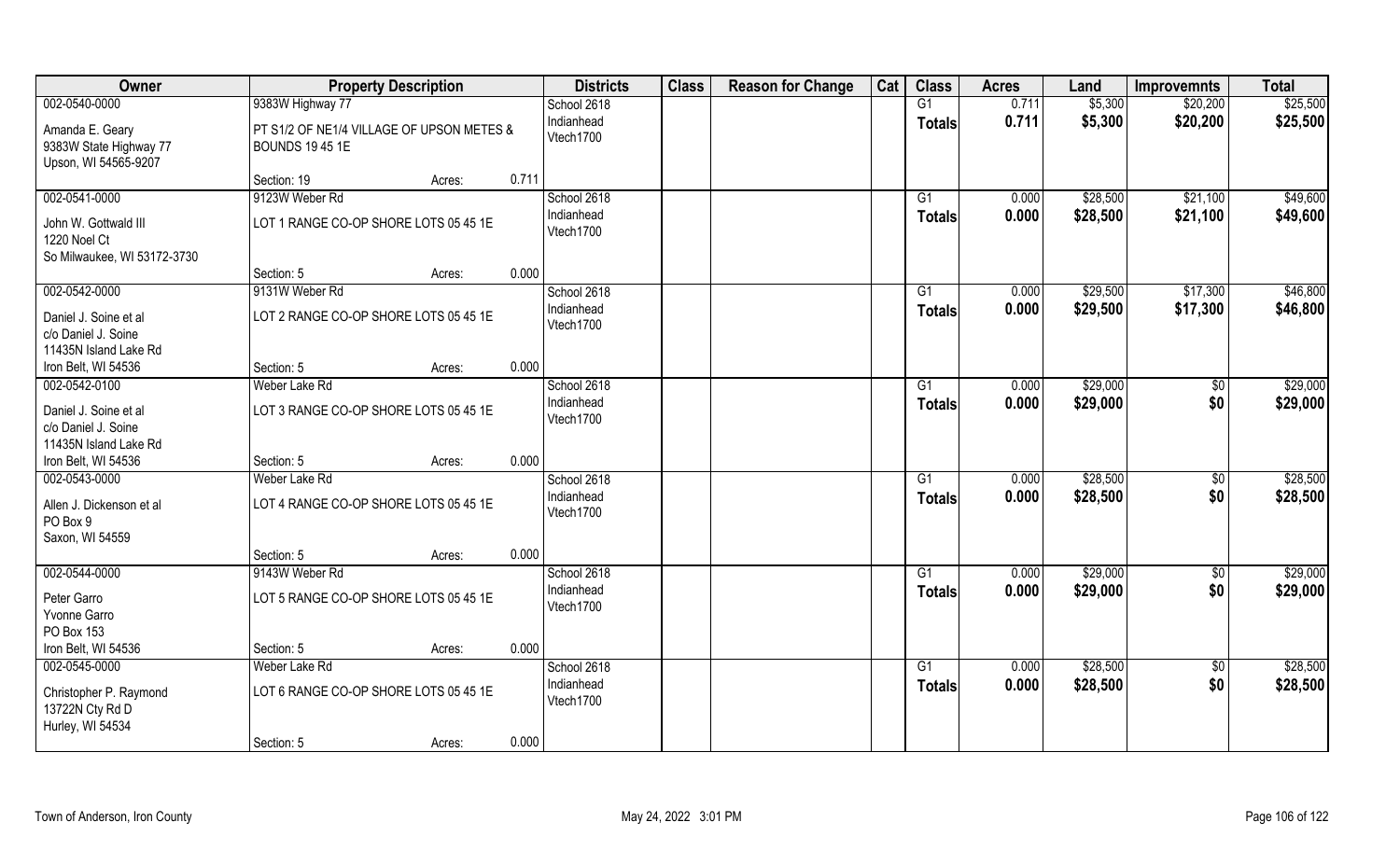| \$28,500<br>002-0546-0000<br>9149W Weber Rd<br>G1<br>0.000<br>\$90,400<br>School 2618<br>Indianhead<br>0.000<br>\$28,500<br>\$90,400<br><b>Totals</b><br>LOT 7 RANGE CO-OP SHORE LOTS 05 45 1E<br><b>Philip Salzieder</b><br>Vtech1700 | \$118,900<br>\$118,900 |
|----------------------------------------------------------------------------------------------------------------------------------------------------------------------------------------------------------------------------------------|------------------------|
|                                                                                                                                                                                                                                        |                        |
|                                                                                                                                                                                                                                        |                        |
| Darlene Countryman-Salzieder                                                                                                                                                                                                           |                        |
| 9401 Grenvile Ave                                                                                                                                                                                                                      |                        |
| Las Vegas, NV 89134<br>0.000<br>Section: 5<br>Acres:                                                                                                                                                                                   |                        |
| 002-0547-0000<br>9153W Weber Rd<br>School 2618<br>0.000<br>\$31,400<br>\$15,300<br>G1                                                                                                                                                  | \$46,700               |
| Indianhead<br>0.000<br>\$31,400<br>\$15,300<br>Totals                                                                                                                                                                                  | \$46,700               |
| LOT 8 RANGE CO-OP SHORE LOTS 05 45 1E<br>Peter L. Garro<br>Vtech1700                                                                                                                                                                   |                        |
| Amy J. Sivula                                                                                                                                                                                                                          |                        |
| 7699W Hwy 77                                                                                                                                                                                                                           |                        |
| 0.000<br>Iron Belt, WI 54536<br>Section: 5<br>Acres:                                                                                                                                                                                   |                        |
| 002-0548-0000<br>School 2618<br>0.000<br>\$28,500<br>\$0<br>Weber Lake Rd<br>G1                                                                                                                                                        | \$28,500               |
| \$0<br>Indianhead<br>\$28,500<br>0.000<br><b>Totals</b><br>LOT 9 RANGE CO-OP SHORE LOTS 05 45 1E<br>Krankkala 2020 Revocable Trust                                                                                                     | \$28,500               |
| Vtech1700<br>123 Second Ave N                                                                                                                                                                                                          |                        |
| Hailey, ID 83333                                                                                                                                                                                                                       |                        |
| 0.000<br>Section: 5<br>Acres:                                                                                                                                                                                                          |                        |
| 002-0548-0100<br>9159W Weber Rd<br>School 2618<br>\$28,500<br>\$27,900<br>G1<br>0.000                                                                                                                                                  | \$56,400               |
| Indianhead<br>0.000<br>\$28,500<br>\$27,900<br><b>Totals</b><br>LOT 10 RANGE CO-OP SHORE LOTS 05 45 1E<br>Krankkala 2020 Revocable Trust                                                                                               | \$56,400               |
| Vtech1700<br>123 Second Ave N                                                                                                                                                                                                          |                        |
| Hailey, ID 83333                                                                                                                                                                                                                       |                        |
| 0.000<br>Section: 5<br>Acres:                                                                                                                                                                                                          |                        |
| 002-0549-0000<br>9163W Weber Rd<br>$\overline{G1}$<br>0.000<br>\$29,500<br>\$59,600<br>School 2618                                                                                                                                     | \$89,100               |
| Indianhead<br>\$29,500<br>0.000<br>\$59,600<br><b>Totals</b>                                                                                                                                                                           | \$89,100               |
| LOT 11 RANGE CO-OP SHORE LOTS 05 45 1E<br>Kooping Family Trust Dtd 11/21/2019<br>Vtech1700                                                                                                                                             |                        |
| Joseph D. Kooping                                                                                                                                                                                                                      |                        |
| 10007 S 76th St                                                                                                                                                                                                                        |                        |
| Franklin, WI 53132<br>0.000<br>Section: 5<br>Acres:                                                                                                                                                                                    |                        |
| \$28,500<br>002-0550-0000<br>9167W Weber Rd<br>School 2618<br>0.000<br>\$16,900<br>G1                                                                                                                                                  | \$45,400               |
| Indianhead<br>0.000<br>\$28,500<br>\$16,900<br><b>Totals</b><br>LOT 12 RANGE CO-OP SHORE LOTS 05 45 1E<br>Kooping Family Trust Dtd 11/21/2019                                                                                          | \$45,400               |
| Vtech1700<br>Joseph D. Kooping                                                                                                                                                                                                         |                        |
| 10007 S 76th St                                                                                                                                                                                                                        |                        |
| Franklin, WI 53132<br>0.000<br>Section: 5<br>Acres:                                                                                                                                                                                    |                        |
| \$29,900<br>002-0551-0000<br>9171W Weber Rd<br>School 2618<br>$\overline{G1}$<br>0.000<br>\$3,700                                                                                                                                      | \$33,600               |
| Indianhead<br>0.000<br>\$29,900<br>\$3,700<br><b>Totals</b><br>LOT 13 RANGE CO-OP SHORE LOTS 05 45 1E                                                                                                                                  | \$33,600               |
| Paul Lemmons<br>Vtech1700<br>Allison Lemmons                                                                                                                                                                                           |                        |
| 100 E Harding                                                                                                                                                                                                                          |                        |
| 0.000<br>Ironwood, MI 49938<br>Section: 5<br>Acres:                                                                                                                                                                                    |                        |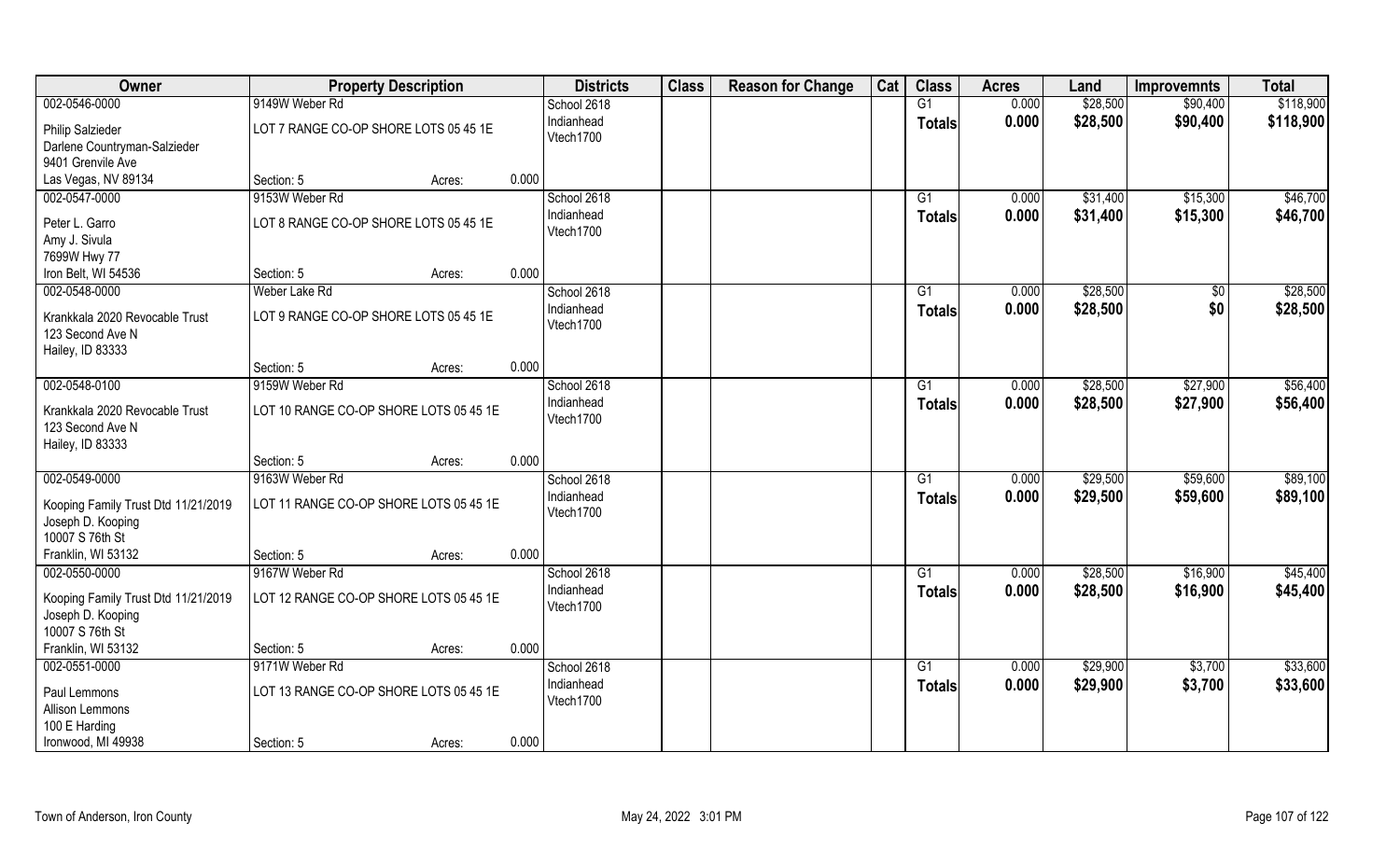| 002-0552-0000<br>9175W Weber Rd<br>\$28,500<br>G1<br>0.000<br>\$128,600<br>School 2618                                         | \$157,100 |
|--------------------------------------------------------------------------------------------------------------------------------|-----------|
| Indianhead<br>0.000<br>\$28,500<br>\$128,600<br><b>Totals</b><br>LOT 14 RANGE CO-OP SHORE LOTS 05 45 1E<br>Norma Kipp          | \$157,100 |
| Vtech1700<br>700 Maple Ridge Rd #3                                                                                             |           |
| Mosinee, WI 54455-0000                                                                                                         |           |
| 0.000<br>Section: 5<br>Acres:                                                                                                  |           |
| 002-0553-0000<br>Weber Lake Rd<br>\$28,500<br>School 2618<br>G1<br>0.000<br>$\frac{1}{30}$                                     | \$28,500  |
| Indianhead<br>0.000<br>\$28,500<br>\$0<br>Totals<br>LOT 15 RANGE CO-OP SHORE LOTS 05 45 1E<br><b>Martin Lipske</b>             | \$28,500  |
| Vtech1700<br>Laureen Kutz                                                                                                      |           |
| 13591N County Rd D                                                                                                             |           |
| 0.000<br>Hurley, WI 54534-0000<br>Section: 5<br>Acres:                                                                         |           |
| 002-0553-0100<br>9179W Weber Rd<br>School 2618<br>0.000<br>\$28,500<br>\$25,200<br>G1                                          | \$53,700  |
| Indianhead<br>0.000<br>\$28,500<br>\$25,200<br><b>Totals</b><br>LOT 16 RANGE CO-OP SHORE LOTS 05 45 1E<br>Martin Lipske        | \$53,700  |
| Vtech1700<br>Laureen Kutz                                                                                                      |           |
| 13591N County Rd D                                                                                                             |           |
| 0.000<br>Hurley, WI 54534-0000<br>Section: 5<br>Acres:                                                                         |           |
| 002-0554-0000<br>\$29,000<br>\$26,600<br>9185W Weber Rd<br>School 2618<br>0.000<br>G1                                          | \$55,600  |
| Indianhead<br>0.000<br>\$29,000<br>\$26,600<br><b>Totals</b><br><b>Richard Grasso</b><br>LOT 17 RANGE CO-OP SHORES LOTS FAMILY | \$55,600  |
| Vtech1700<br>Barbara Grasso<br>TRUST 05 45 1E                                                                                  |           |
| 2415 15th Ave                                                                                                                  |           |
| So Milwaukee, WI 53172-0000<br>0.000<br>Section: 5<br>Acres:                                                                   |           |
| 002-0554-0100<br>0.000<br>\$28,500<br>Weber Lake Rd<br>G1<br>\$600<br>School 2618                                              | \$29,100  |
| \$28,500<br>Indianhead<br>0.000<br>\$600<br>Totals<br><b>Richard Grasso</b><br>LOT 18 RANGE CO-OP SHORE LOTS FAMILY TRUST      | \$29,100  |
| Vtech1700<br>Barbara Grasso<br>05 45 1E                                                                                        |           |
| 2415 15th Ave                                                                                                                  |           |
| So Milwaukee, WI 53172-0000<br>0.000<br>Section: 5<br>Acres:                                                                   |           |
| \$20,000<br>002-0555-0000<br>Weber Lake Rd<br>School 2618<br>G1<br>0.000<br>$\frac{6}{5}$                                      | \$20,000  |
| \$0<br>Indianhead<br>0.000<br>\$20,000<br><b>Totals</b><br>Brian A. Maxinoski<br>LOT 19 RANGE CO-OP SHORES LOTS 05 45 1E       | \$20,000  |
| Vtech1700<br>PO Box 432                                                                                                        |           |
| Montreal, WI 54550-0000                                                                                                        |           |
| 0.000<br>Section: 5<br>Acres:                                                                                                  |           |
| 002-0556-0000<br>\$18,300<br>Weber Lake Rd<br>School 2618<br>$\overline{G1}$<br>0.000<br>\$0                                   | \$18,300  |
| \$0<br>Indianhead<br>0.000<br>\$18,300<br><b>Totals</b>                                                                        | \$18,300  |
| LOT 20 RANGE CO-OP SHORES LOTS 05 45 1E<br>Anthony Garro<br>Vtech1700<br>4205 E Ullan Rd                                       |           |
| Superior, WI 54880                                                                                                             |           |
| 0.000<br>Section: 5<br>Acres:                                                                                                  |           |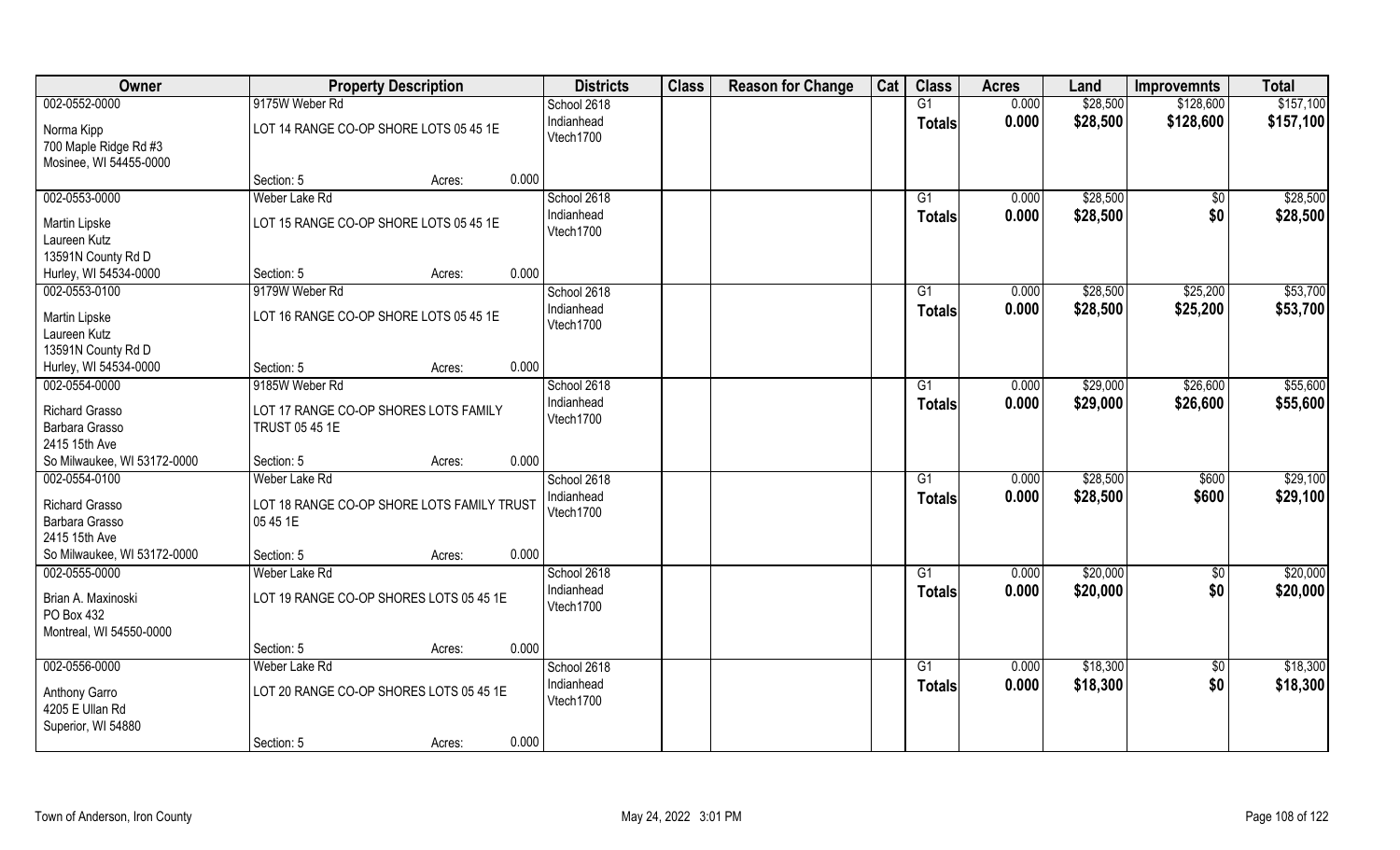| Owner                                                                             | <b>Property Description</b>             | <b>Districts</b>                       | <b>Class</b> | <b>Reason for Change</b> | Cat | <b>Class</b>                     | <b>Acres</b>   | Land           | <b>Improvemnts</b>     | <b>Total</b>   |
|-----------------------------------------------------------------------------------|-----------------------------------------|----------------------------------------|--------------|--------------------------|-----|----------------------------------|----------------|----------------|------------------------|----------------|
| 002-0557-0000                                                                     | 11344W Moore Park Rd                    | School 2618                            |              |                          |     | G1                               | 0.091          | \$800          | \$17,900               | \$18,700       |
| Shaun H. Smee<br>1010 Hwy 77<br>Pence, WI 54550-0000                              | BLK C LOT 1 VILLAGE OF PLUMMER 29 45 1W | Indianhead<br>Vtech1700                |              |                          |     | <b>Totals</b>                    | 0.091          | \$800          | \$17,900               | \$18,700       |
|                                                                                   | Section: 29<br>Acres:                   | 0.090                                  |              |                          |     |                                  |                |                |                        |                |
| 002-0557-0100<br>Shaun H. Smee<br>1010 Hwy 77<br>Pence, WI 54550-0000             | BLK C LOT 2 VILLAGE OF PLUMMER 29 45 1W | School 2618<br>Indianhead<br>Vtech1700 |              |                          |     | G1<br>Totals                     | 0.111<br>0.111 | \$400<br>\$400 | $\overline{50}$<br>\$0 | \$400<br>\$400 |
|                                                                                   | Section: 29<br>Acres:                   | 0.110                                  |              |                          |     |                                  |                |                |                        |                |
| 002-0557-0200<br>Shaun H. Smee<br>1010 Hwy 77<br>Pence, WI 54550-0000             | BLK C LOT 3 VILLAGE OF PLUMMER 29 45 1W | School 2618<br>Indianhead<br>Vtech1700 |              |                          |     | G1<br><b>Totals</b>              | 0.157<br>0.157 | \$500<br>\$500 | \$0<br>\$0             | \$500<br>\$500 |
|                                                                                   | Section: 29<br>Acres:                   | 0.160                                  |              |                          |     |                                  |                |                |                        |                |
| 002-0557-0300<br>Shaun H. Smee<br>1010 Hwy 77<br>Pence, WI 54550-0000             | BLK C LOT 4 VILLAGE OF PLUMMER 29 45 1W | School 2618<br>Indianhead<br>Vtech1700 |              |                          |     | G1<br><b>Totals</b>              | 0.201<br>0.201 | \$700<br>\$700 | \$0<br>\$0             | \$700<br>\$700 |
|                                                                                   | Section: 29<br>Acres:                   | 0.200                                  |              |                          |     |                                  |                |                |                        |                |
| 002-0557-0400<br>Shaun H. Smee<br>1010 Hwy 77<br>Pence, WI 54550-0000             | BLK C LOT 5 VILLAGE OF PLUMMER 29 45 1W | School 2618<br>Indianhead<br>Vtech1700 |              |                          |     | $\overline{G1}$<br><b>Totals</b> | 0.245<br>0.245 | \$900<br>\$900 | $\overline{50}$<br>\$0 | \$900<br>\$900 |
|                                                                                   | Section: 29<br>Acres:                   | 0.250                                  |              |                          |     |                                  |                |                |                        |                |
| 002-0558-0000<br>Dennis J. Maxinoski<br><b>Box 384</b><br>Montreal, WI 54550-0000 | BLK E LOT 1 VILLAGE OF PLUMMER 29 45 1W | School 2618<br>Indianhead<br>Vtech1700 |              |                          |     | G1<br><b>Totals</b>              | 0.155<br>0.155 | \$500<br>\$500 | \$0<br>\$0             | \$500<br>\$500 |
|                                                                                   | Section: 29<br>Acres:                   | 0.160                                  |              |                          |     |                                  |                |                |                        |                |
| 002-0558-0100<br>Dennis J. Maxinoski<br><b>Box 384</b><br>Montreal, WI 54550-0000 | BLK E LOT 2 VILLAGE OF PLUMMER 29 45 1W | School 2618<br>Indianhead<br>Vtech1700 |              |                          |     | $\overline{G1}$<br><b>Totals</b> | 0.161<br>0.161 | \$600<br>\$600 | \$0<br>\$0             | \$600<br>\$600 |
|                                                                                   | Section: 29<br>Acres:                   | 0.160                                  |              |                          |     |                                  |                |                |                        |                |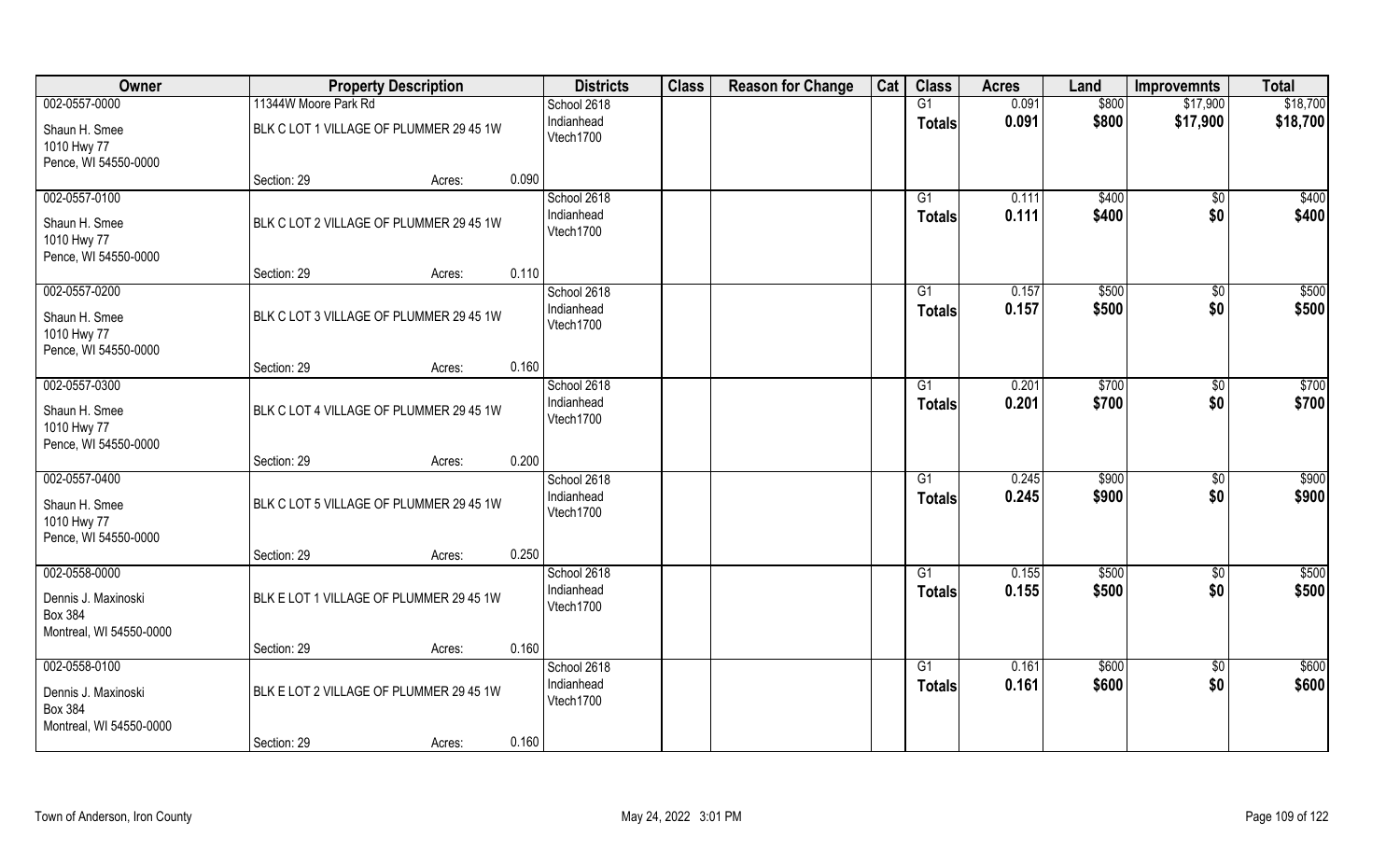| <b>Owner</b>                                                                                 | <b>Property Description</b>                                                                                                       | <b>Districts</b>                                                                  | <b>Class</b> | <b>Reason for Change</b> | Cat | <b>Class</b>                     | <b>Acres</b>   | Land                 | <b>Improvemnts</b>   | <b>Total</b>           |
|----------------------------------------------------------------------------------------------|-----------------------------------------------------------------------------------------------------------------------------------|-----------------------------------------------------------------------------------|--------------|--------------------------|-----|----------------------------------|----------------|----------------------|----------------------|------------------------|
| 002-0559-0000<br>Mountain Meadow Condo Owners<br>Association                                 | LOT 1 PLAT OF WHITECAP 05 45 1E                                                                                                   | <b>Whitecap Sanitary</b><br>District #2<br>School 2618<br>Indianhead<br>Vtech1700 |              |                          |     | <b>Totals</b>                    |                |                      |                      |                        |
|                                                                                              | 0.000<br>Section: 5<br>Acres:                                                                                                     |                                                                                   |              |                          |     |                                  |                |                      |                      |                        |
| 002-0560-0000<br>Triple L Properties, LLC<br>C/O Gordon Bye<br>PO Box 1059                   | 11937N Meadow Ln<br>R251/30 A 11.375 INT IN COMMON AREA 05 45 1E                                                                  | <b>Whitecap Sanitary</b><br>District #2<br>School 2618<br>Indianhead<br>Vtech1700 |              |                          |     | G2<br>Totals                     | 0.000<br>0.000 | \$25,000<br>\$25,000 | \$98,100<br>\$98,100 | \$123,100<br>\$123,100 |
| Stanley, ND 58784                                                                            | 0.000<br>Section:<br>Acres:                                                                                                       |                                                                                   |              |                          |     |                                  |                |                      |                      |                        |
| 002-0561-0000<br>Alex J. Schmidt<br>229 Briar Ct<br>Island Lake, IL 60042-0000               | 11935N Meadow Ln<br>A 11.375 INT IN COMMON AREA R136/594, 204/793<br>TRUST 05 45 1E                                               | <b>Whitecap Sanitary</b><br>District #2<br>School 2618<br>Indianhead<br>Vtech1700 |              |                          |     | G1<br><b>Totals</b>              | 0.000<br>0.000 | \$25,000<br>\$25,000 | \$98,100<br>\$98,100 | \$123,100<br>\$123,100 |
|                                                                                              | 0.000<br>Section:<br>Acres:                                                                                                       |                                                                                   |              |                          |     |                                  |                |                      |                      |                        |
| 002-0562-0000<br>Dennis A. Schmidt<br>4821 Goodland Park Rd<br>Oregon, WI 53575-2103         | 11933N Meadow Ln<br>MTN MEADOW CONDOS & 11.375% INT IN COMMON<br>AREA 05 45 1E                                                    | <b>Whitecap Sanitary</b><br>District #2<br>School 2618<br>Indianhead<br>Vtech1700 |              |                          |     | G1<br><b>Totals</b>              | 0.000<br>0.000 | \$25,000<br>\$25,000 | \$98,100<br>\$98,100 | \$123,100<br>\$123,100 |
|                                                                                              | 0.000<br>Section:<br>Acres:                                                                                                       |                                                                                   |              |                          |     |                                  |                |                      |                      |                        |
| 002-0563-0000<br>Gary L. Kaefer<br>Jane M. Kaefer<br>5067 Kent Lake Rd<br>Frederic, WI 54837 | 11931N Meadow Ln<br>UNIT 4 MTN MEADOW CONDOS AND A 11.375% INT<br>IN COMMON AREA R196/771 05 45 1E<br>0.000<br>Section:<br>Acres: | <b>Whitecap Sanitary</b><br>District #2<br>School 2618<br>Indianhead<br>Vtech1700 |              |                          |     | $\overline{G1}$<br><b>Totals</b> | 0.000<br>0.000 | \$25,000<br>\$25,000 | \$98,100<br>\$98,100 | \$123,100<br>\$123,100 |
| 002-0564-0000                                                                                | 11929N Meadow Ln                                                                                                                  | <b>Whitecap Sanitary</b>                                                          |              |                          |     | G1                               | 0.000          | \$25,000             | \$103,100            | \$128,100              |
| David F. Hataj<br>Tracy D. Hataj<br>9812 N Casey Rd<br>Edgerton, WI 53534                    | UNIT 5 MTN MEADOW CONDO A 11.375% INT IN<br>COMMON AREA 05 45 1E<br>0.000<br>Section:<br>Acres:                                   | District #2<br>School 2618<br>Indianhead<br>Vtech1700                             |              |                          |     | <b>Totals</b>                    | 0.000          | \$25,000             | \$103,100            | \$128,100              |
| 002-0565-0000                                                                                | 11927N Meadow Ln                                                                                                                  | <b>Whitecap Sanitary</b>                                                          |              |                          |     | G1                               | 0.000          | \$25,000             | \$98,100             | \$123,100              |
| Chad T. Trembley et al<br>655 158th Nw<br>Andover, MN 55304                                  | UNIT 6 MTN MEADOW CONDO A 11.375% INT IN<br>COMMON AREA R136/596 05 45 1E<br>0.000<br>Section:<br>Acres:                          | District #2<br>School 2618<br>Indianhead<br>Vtech1700                             |              |                          |     | Totals                           | 0.000          | \$25,000             | \$98,100             | \$123,100              |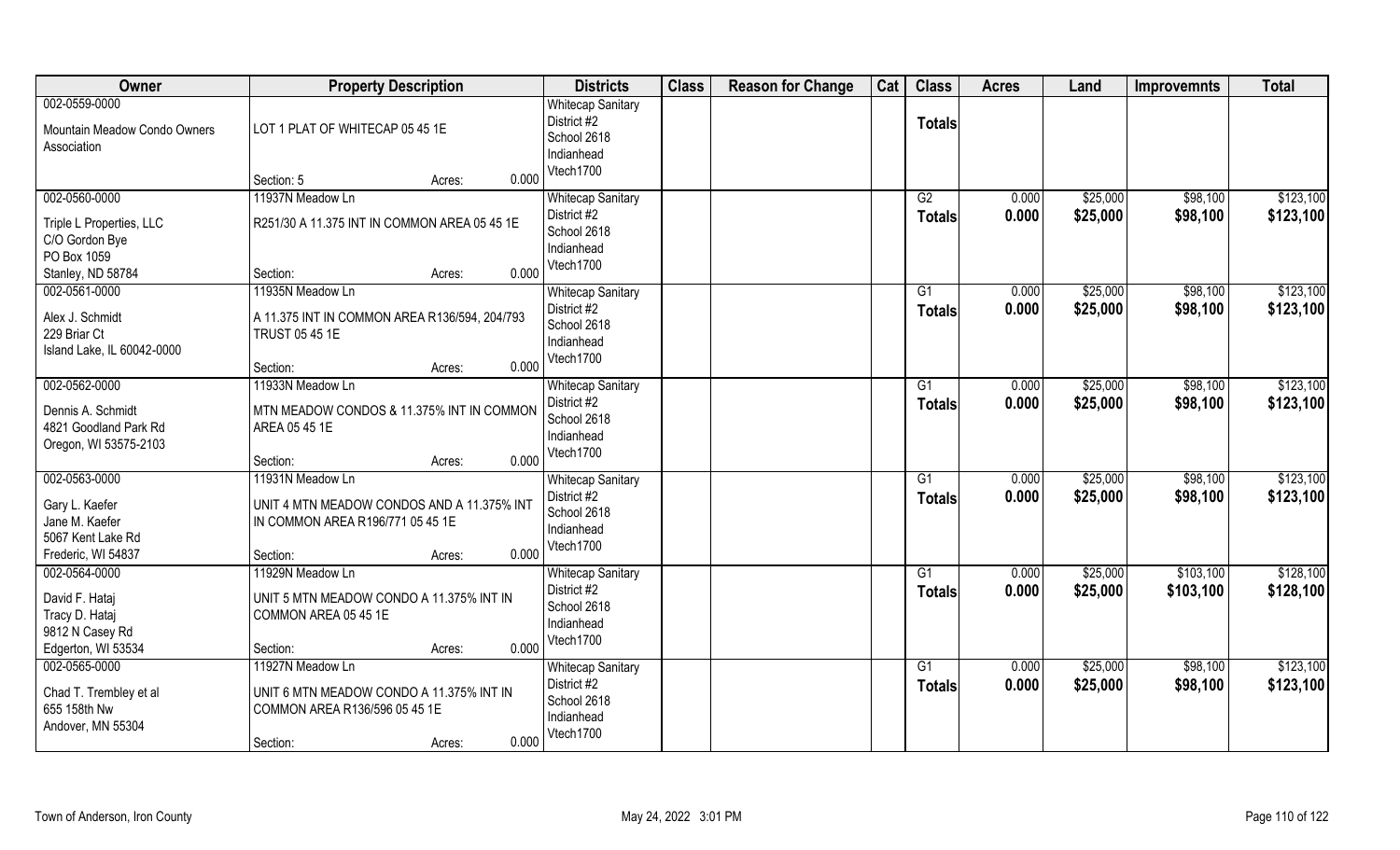| Owner                                                                               | <b>Property Description</b>                                                                                            | <b>Districts</b>                                                                  | <b>Class</b> | <b>Reason for Change</b> | Cat | <b>Class</b>                     | <b>Acres</b>   | Land                 | <b>Improvemnts</b>     | <b>Total</b>           |
|-------------------------------------------------------------------------------------|------------------------------------------------------------------------------------------------------------------------|-----------------------------------------------------------------------------------|--------------|--------------------------|-----|----------------------------------|----------------|----------------------|------------------------|------------------------|
| 002-0566-0000<br>Winifred Kilb<br>769 S Prospect Ave<br>Elmhurst, IL 60126-4816     | 11925N Meadow Ln<br>A 11.375% INT IN COMMON AREA R136/597, 186/508<br>05 45 1E                                         | <b>Whitecap Sanitary</b><br>District #2<br>School 2618<br>Indianhead<br>Vtech1700 |              |                          |     | G1<br><b>Totals</b>              | 0.000<br>0.000 | \$25,000<br>\$25,000 | \$98,100<br>\$98,100   | \$123,100<br>\$123,100 |
|                                                                                     | 0.000<br>Section:<br>Acres:                                                                                            |                                                                                   |              |                          |     |                                  |                |                      |                        |                        |
| 002-0567-0000<br>Scott Arlandson<br>1563 140th St W<br>Rosemount, MN 55068          | 11923N Meadow Ln<br>MTN MEADOW CONDOS A 11.375% INT IN COMMON<br>AREA R136/576 05 45 1E<br>0.000<br>Section:<br>Acres: | <b>Whitecap Sanitary</b><br>District #2<br>School 2618<br>Indianhead<br>Vtech1700 |              |                          |     | G1<br>Totals                     | 0.000<br>0.000 | \$25,000<br>\$25,000 | \$98,100<br>\$98,100   | \$123,100<br>\$123,100 |
| 002-0568-0000                                                                       |                                                                                                                        | <b>Whitecap Sanitary</b>                                                          |              |                          |     | G2                               | 0.000          | \$25,000             | \$37,500               | \$62,500               |
| Penokee Land Management Company<br>9106W County Rd E<br>Upson, WI 54565             | OFFICE & A 9% INT IN COMMON AREA R136/678,<br>169/104 174/317 05 45 1E                                                 | District #2<br>School 2618<br>Indianhead<br>Vtech1700                             |              |                          |     | <b>Totals</b>                    | 0.000          | \$25,000             | \$37,500               | \$62,500               |
|                                                                                     | 0.000<br>Section:<br>Acres:                                                                                            |                                                                                   |              |                          |     |                                  |                |                      |                        |                        |
| 002-0568-0100<br>Mountain Meadow Condo Owners<br>Association                        | LOT 2 PLAT OF WHITECAP 05 45 1E                                                                                        | <b>Whitecap Sanitary</b><br>District #2<br>School 2618<br>Indianhead              |              |                          |     | Assessed with                    |                |                      |                        |                        |
|                                                                                     | 0.000<br>Section: 5<br>Acres:                                                                                          | Vtech1700                                                                         |              |                          |     |                                  |                |                      |                        |                        |
| 002-0569-0000<br>Rissman Family Trust et al<br>22 Parkway Dr<br>Yorkville, IL 60560 | LOT 3 PLAT OF WHITECAP 05 45 1E<br>0.470<br>Section: 5<br>Acres:                                                       | <b>Whitecap Sanitary</b><br>District #2<br>School 2618<br>Indianhead<br>Vtech1700 |              |                          |     | $\overline{G1}$<br><b>Totals</b> | 0.472<br>0.472 | \$16,500<br>\$16,500 | $\overline{50}$<br>\$0 | \$16,500<br>\$16,500   |
| 002-0570-0000                                                                       | 9142W Skye Dr                                                                                                          | <b>Whitecap Sanitary</b>                                                          |              |                          |     | G1                               | 0.288          | \$16,900             | \$183,900              | \$200,800              |
| Gerald L. Rissman<br>16300 So George Ct<br>Plainfield, IL 60544-0000                | LOT 4 PLAT OF WHITECAP TRUST 05 45 1E<br>0.290<br>Section: 5<br>Acres:                                                 | District #2<br>School 2618<br>Indianhead<br>Vtech1700                             |              |                          |     | <b>Totals</b>                    | 0.288          | \$16,900             | \$183,900              | \$200,800              |
| 002-0571-0000                                                                       | 9160 Skye Dr                                                                                                           | <b>Whitecap Sanitary</b>                                                          |              |                          |     | $\overline{G1}$                  | 0.233          | \$16,400             | \$219,400              | \$235,800              |
| Overlook Chalet, LLC<br>1482 Red Oak Ct<br>Rockford, IL 61107                       | LOT 5 PLAT OF WHITECAP 05 45 1E<br>0.230<br>Section: 5<br>Acres:                                                       | District #2<br>School 2618<br>Indianhead<br>Vtech1700                             |              |                          |     | <b>Totals</b>                    | 0.233          | \$16,400             | \$219,400              | \$235,800              |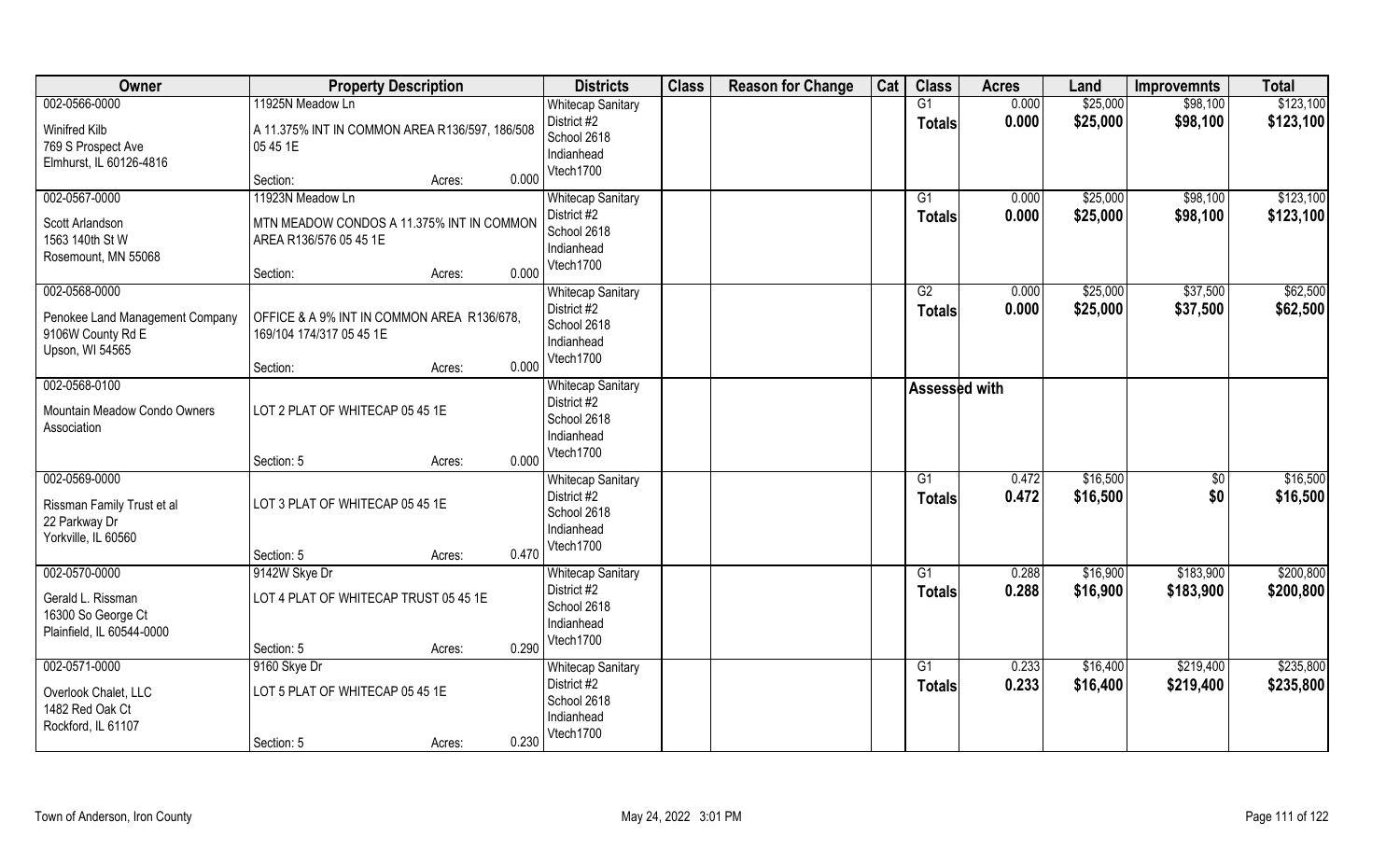| Owner                                                                  | <b>Property Description</b>                                   |        |       | <b>Districts</b>                                                                  | <b>Class</b> | <b>Reason for Change</b> | Cat | <b>Class</b>                     | <b>Acres</b>   | Land                 | <b>Improvemnts</b>     | <b>Total</b>           |
|------------------------------------------------------------------------|---------------------------------------------------------------|--------|-------|-----------------------------------------------------------------------------------|--------------|--------------------------|-----|----------------------------------|----------------|----------------------|------------------------|------------------------|
| 002-0571-0100<br>John R. Cantin et al                                  | 9168W Skye Dr<br>LOT 6 PLAT OF WHITECAP 05 45 1ELOIS A CANTIN |        |       | <b>Whitecap Sanitary</b><br>District #2<br>School 2618                            |              |                          |     | G1<br><b>Totals</b>              | 0.358<br>0.358 | \$21,100<br>\$21,100 | \$80,200<br>\$80,200   | \$101,300<br>\$101,300 |
| c/o Mark & Jeri Ann Reichl                                             | <b>LIFE ESTATE</b>                                            |        |       | Indianhead                                                                        |              |                          |     |                                  |                |                      |                        |                        |
| 1361 S Biron Dr<br>Wisconsin Rapids, WI 54494                          | Section: 5                                                    | Acres: | 0.360 | Vtech1700                                                                         |              |                          |     |                                  |                |                      |                        |                        |
| 002-0572-0000                                                          | 9161W Skye Dr                                                 |        |       | <b>Whitecap Sanitary</b>                                                          |              |                          |     | G1                               | 0.839          | \$28,800             | \$166,200              | \$195,000              |
| Michael E. Baer<br>9161W Skye Dr                                       | LOT 7 PLAT OF WHITECAP 05 45 1E                               |        |       | District #2<br>School 2618<br>Indianhead                                          |              |                          |     | Totals                           | 0.839          | \$28,800             | \$166,200              | \$195,000              |
| Upson, WI 54565-9224                                                   | Section: 5                                                    | Acres: | 0.840 | Vtech1700                                                                         |              |                          |     |                                  |                |                      |                        |                        |
| 002-0573-0000                                                          | 11871 Zugspitz Dr                                             |        |       | <b>Whitecap Sanitary</b>                                                          |              |                          |     | G1                               | 0.375          | \$22,100             | \$98,600               | \$120,700              |
| Cody Prudoehl<br>Allyssa V. Prudoehl<br>1711 Tecumseh River Rd         | LOT 8 PLAT OF WHITECAP 05 45 1E                               |        |       | District #2<br>School 2618<br>Indianhead                                          |              |                          |     | <b>Totals</b>                    | 0.375          | \$22,100             | \$98,600               | \$120,700              |
| Lansing, MI 48906                                                      | Section: 5                                                    | Acres: | 0.380 | Vtech1700                                                                         |              |                          |     |                                  |                |                      |                        |                        |
| 002-0574-0000                                                          | 11867N Zugspitz Dr                                            |        |       | <b>Whitecap Sanitary</b>                                                          |              |                          |     | G1                               | 0.287          | \$16,900             | \$74,400               | \$91,300               |
| William L. Purdy<br>2602 Harbor Dr<br>Joliet, IL 60431                 | LOT 9 PLAT OF WHITECAP 05 45 1E                               |        |       | District #2<br>School 2618<br>Indianhead                                          |              |                          |     | <b>Totals</b>                    | 0.287          | \$16,900             | \$74,400               | \$91,300               |
|                                                                        | Section: 5                                                    | Acres: | 0.290 | Vtech1700                                                                         |              |                          |     |                                  |                |                      |                        |                        |
| 002-0575-0000                                                          | 11861 Zugspitz Dr                                             |        |       | <b>Whitecap Sanitary</b>                                                          |              |                          |     | $\overline{G1}$                  | 0.271          | \$15,900             | \$146,400              | \$162,300              |
| Hansen Land, LLC<br>223687 Magnolia Ave<br>Wausau, WI 54401-0000       | PART LOTS 10 & 11 PARCEL B PLAT OF WHITECAP<br>.28A 05 45 1E  |        |       | District #2<br>School 2618<br>Indianhead<br>Vtech1700                             |              |                          |     | <b>Totals</b>                    | 0.271          | \$15,900             | \$146,400              | \$162,300              |
| 002-0576-0000                                                          | Section: 5<br>11855 Zugspitz Dr                               | Acres: | 0.280 | <b>Whitecap Sanitary</b>                                                          |              |                          |     | G1                               | 0.277          | \$16,300             | \$70,300               | \$86,600               |
| Jeffrey J. Lucas<br>Lynn B. Lucas<br>20290 Orluck Way                  | PART LOTS 10 & 11 PARCEL A PLAT OF WHITECAP<br>.27A 05 45 1E  |        |       | District #2<br>School 2618<br>Indianhead                                          |              |                          |     | <b>Totals</b>                    | 0.277          | \$16,300             | \$70,300               | \$86,600               |
| Hastings, MN 55033                                                     | Section: 5                                                    | Acres: | 0.270 | Vtech1700                                                                         |              |                          |     |                                  |                |                      |                        |                        |
| 002-0577-0000<br>Jeffrey J. Lucas<br>Lynn B. Lucas<br>20290 Orluck Way | LOT 12 PLAT OF WHITECAP 05 45 1E                              |        |       | <b>Whitecap Sanitary</b><br>District #2<br>School 2618<br>Indianhead<br>Vtech1700 |              |                          |     | $\overline{G1}$<br><b>Totals</b> | 0.584<br>0.584 | \$19,000<br>\$19,000 | $\overline{50}$<br>\$0 | \$19,000<br>\$19,000   |
| Hastings, MN 55033                                                     | Section: 5                                                    | Acres: | 0.580 |                                                                                   |              |                          |     |                                  |                |                      |                        |                        |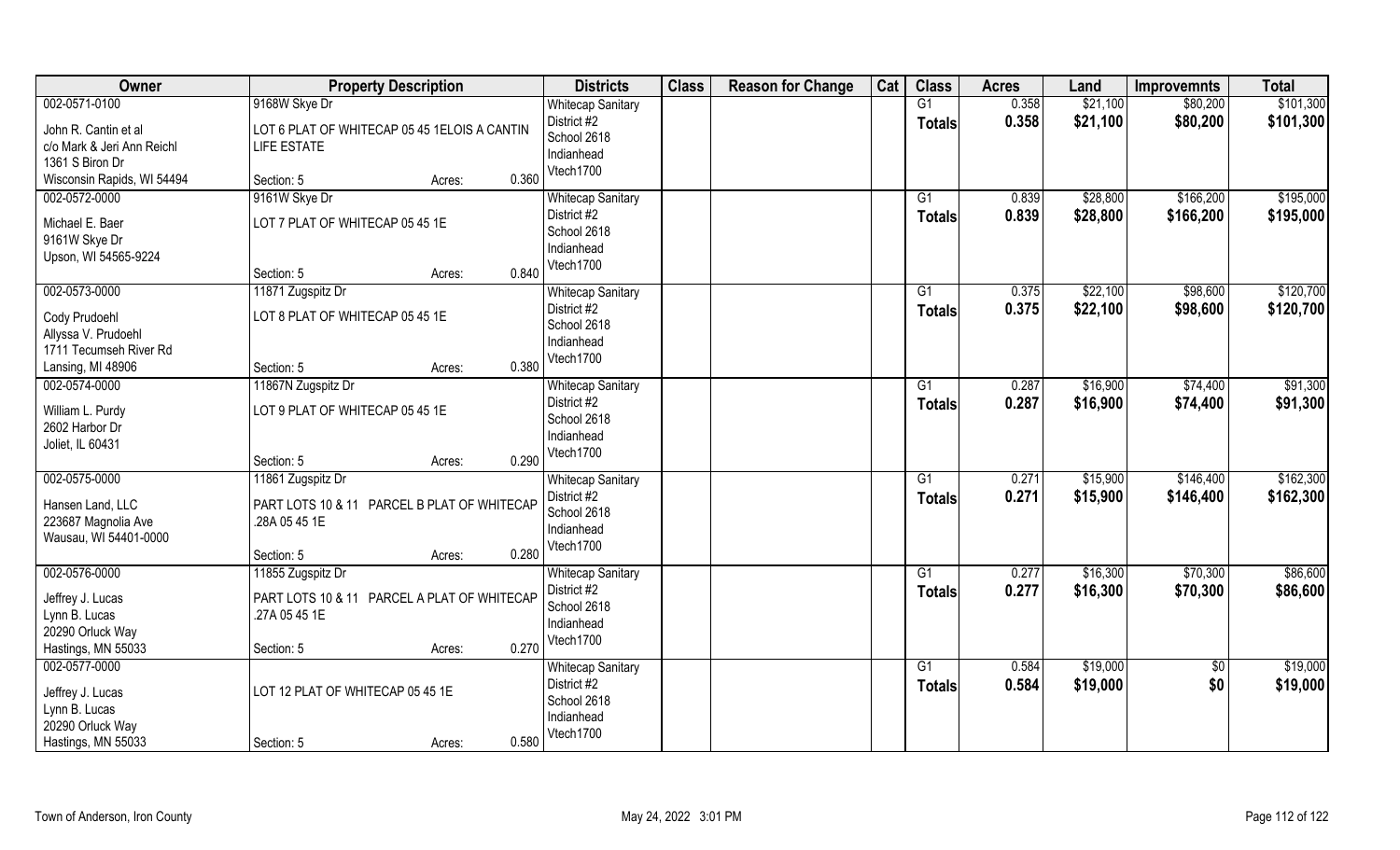| Owner                                                                                         | <b>Property Description</b>                                       |                 | <b>Districts</b>                                                                  | <b>Class</b> | <b>Reason for Change</b> | Cat | <b>Class</b>        | <b>Acres</b>   | Land                 | <b>Improvemnts</b>     | <b>Total</b>           |
|-----------------------------------------------------------------------------------------------|-------------------------------------------------------------------|-----------------|-----------------------------------------------------------------------------------|--------------|--------------------------|-----|---------------------|----------------|----------------------|------------------------|------------------------|
| 002-0578-0000<br>Iron County-Tax Deeded<br>300 Taconite St<br>Suite 100                       | LOT 13 PLAT OF WHITECAP 05 45 1E                                  |                 | <b>Whitecap Sanitary</b><br>District #2<br>School 2618<br>Indianhead              |              |                          |     | X3<br><b>Totals</b> | 0.292<br>0.292 | \$0<br>\$0           | $\sqrt{6}$<br>\$0      | \$0<br>\$0             |
| Hurley, WI 54534                                                                              | Section: 5                                                        | 0.290<br>Acres: | Vtech1700                                                                         |              |                          |     |                     |                |                      |                        |                        |
| 002-0579-0000<br>Penokee Land Management Company<br>9106W County Rd E<br>Upson, WI 54565      | LOT 14 PLAT OF WHITECAP 05 45 1E<br>Section: 5                    | 0.230<br>Acres: | <b>Whitecap Sanitary</b><br>District #2<br>School 2618<br>Indianhead<br>Vtech1700 |              |                          |     | G1<br><b>Totals</b> | 0.231<br>0.231 | \$9,100<br>\$9,100   | \$0<br>\$0             | \$9,100<br>\$9,100     |
| 002-0580-0000                                                                                 |                                                                   |                 | <b>Whitecap Sanitary</b>                                                          |              |                          |     | G1                  | 0.241          | \$9,400              | \$0                    | \$9,400                |
| Penokee Land Management Company<br>9106W County Rd E<br>Upson, WI 54565                       | LOT 15 PLAT OF WHITECAP 05 45 1E                                  |                 | District #2<br>School 2618<br>Indianhead                                          |              |                          |     | <b>Totals</b>       | 0.241          | \$9,400              | \$0                    | \$9,400                |
|                                                                                               | Section: 5                                                        | 0.240<br>Acres: | Vtech1700                                                                         |              |                          |     |                     |                |                      |                        |                        |
| 002-0581-0000<br>Penokee Land Management Company<br>9106W County Rd E<br>Upson, WI 54565      | LOT 16 PLAT OF WHITECAP 05 45 1E                                  |                 | <b>Whitecap Sanitary</b><br>District #2<br>School 2618<br>Indianhead              |              |                          |     | G1<br><b>Totals</b> | 0.239<br>0.239 | \$9,400<br>\$9,400   | $\sqrt[6]{}$<br>\$0    | \$9,400<br>\$9,400     |
|                                                                                               | Section: 5                                                        | 0.240<br>Acres: | Vtech1700                                                                         |              |                          |     |                     |                |                      |                        |                        |
| 002-0582-0000<br>North Alpine Lane, LLC<br>2028 Moonlight Bay Dr<br>Altoona, WI 54720         | 11821 Alpine Dr<br>LOT 17 PLAT OF WHITECAP 05 45 1E<br>Section: 5 | 0.240<br>Acres: | <b>Whitecap Sanitary</b><br>District #2<br>School 2618<br>Indianhead<br>Vtech1700 |              |                          |     | G1<br><b>Totals</b> | 0.237<br>0.237 | \$13,900<br>\$13,900 | \$144,100<br>\$144,100 | \$158,000<br>\$158,000 |
| 002-0583-0000                                                                                 | 11831 Zugspitz Dr                                                 |                 | <b>Whitecap Sanitary</b>                                                          |              |                          |     | G1                  | 0.234          | \$13,800             | \$119,000              | \$132,800              |
| Mountain Retreat, LLC<br>JI Rendezvous, LLC<br>1007 Oak St<br>Delafield, WI 53018             | LOT 18 PLAT OF WHITECAP 05 45 1E<br>Section: 5                    | 0.230<br>Acres: | District #2<br>School 2618<br>Indianhead<br>Vtech1700                             |              |                          |     | <b>Totals</b>       | 0.234          | \$13,800             | \$119,000              | \$132,800              |
| 002-0584-0000<br>William J & Iris M Bestow Trst<br>19251 Riegel Rd<br>Homewood, IL 60430-4435 | 11845N Zugspitz Dr<br>LOT 19 PLAT OF WHITECAP 05 45 1E            |                 | <b>Whitecap Sanitary</b><br>District #2<br>School 2618<br>Indianhead<br>Vtech1700 |              |                          |     | G1<br><b>Totals</b> | 0.264<br>0.264 | \$15,500<br>\$15,500 | \$92,400<br>\$92,400   | \$107,900<br>\$107,900 |
|                                                                                               | Section: 5                                                        | 0.260<br>Acres: |                                                                                   |              |                          |     |                     |                |                      |                        |                        |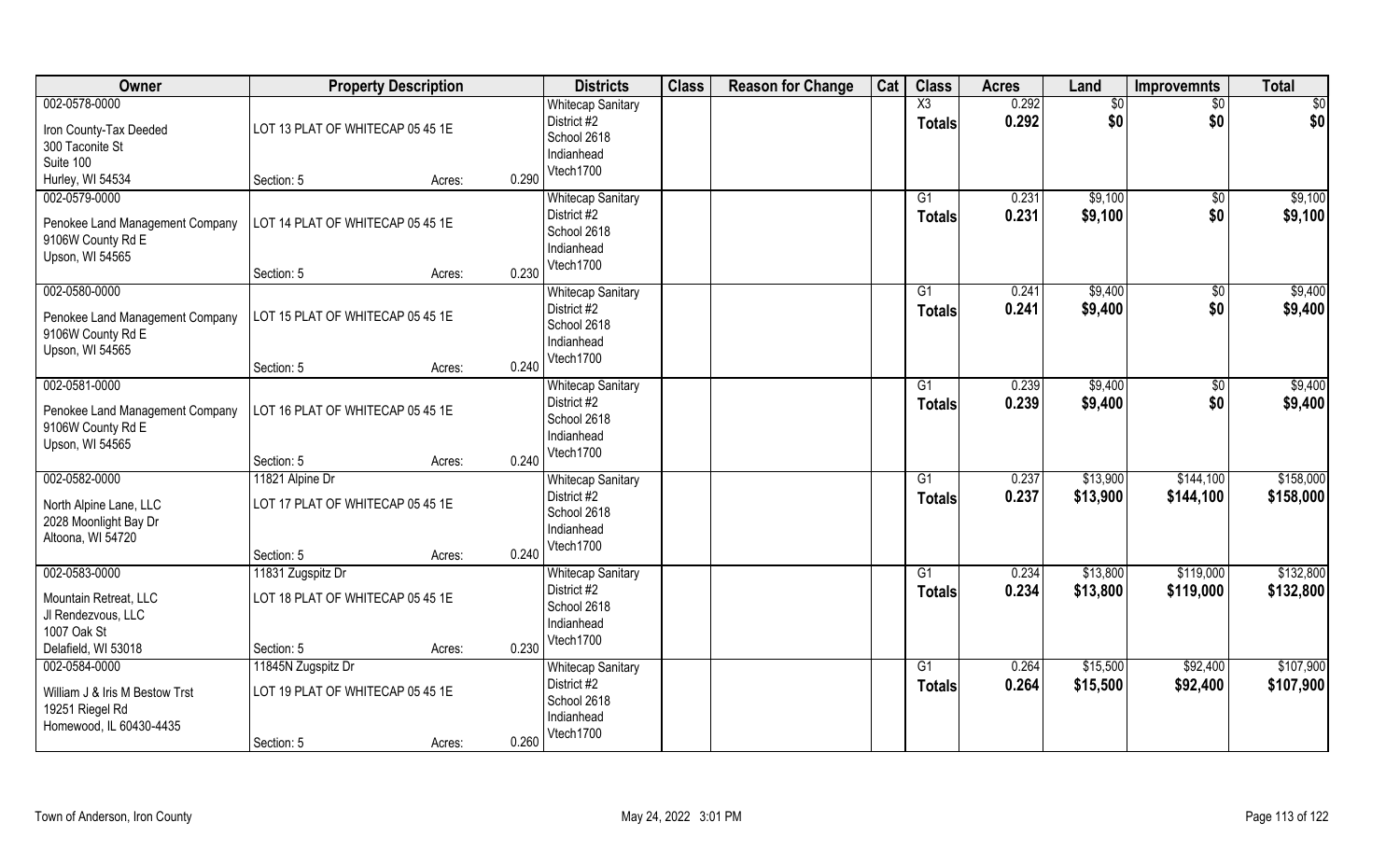| Owner                                | <b>Property Description</b>                 |        |       | <b>Districts</b>          | <b>Class</b> | <b>Reason for Change</b> | Cat | <b>Class</b>    | <b>Acres</b> | Land     | <b>Improvemnts</b> | <b>Total</b> |
|--------------------------------------|---------------------------------------------|--------|-------|---------------------------|--------------|--------------------------|-----|-----------------|--------------|----------|--------------------|--------------|
| 002-0585-0000                        | 11859N Zugspitz Dr                          |        |       | <b>Whitecap Sanitary</b>  |              |                          |     | G1              | 0.144        | \$8,500  | \$80,100           | \$88,600     |
| Sedlacekdahmen, LLC                  | LOT 20 PLAT OF WHITECAP 05 45 1E            |        |       | District #2               |              |                          |     | <b>Totals</b>   | 0.144        | \$8,500  | \$80,100           | \$88,600     |
| PO Box 548                           |                                             |        |       | School 2618               |              |                          |     |                 |              |          |                    |              |
| Cable, WI 54843                      |                                             |        |       | Indianhead<br>Vtech1700   |              |                          |     |                 |              |          |                    |              |
|                                      | Section: 5                                  | Acres: | 0.140 |                           |              |                          |     |                 |              |          |                    |              |
| 002-0586-0000                        | 9133 Woodland Dr                            |        |       | <b>Whitecap Sanitary</b>  | G1           | Shed                     |     | G1              | 0.239        | \$14,100 | \$103,900          | \$118,000    |
| Erik A Minton Revoc Trust Dtd 2/7/19 | LOT 21 PLAT OF WHITECAP 05 45 1E            |        |       | District #2               |              |                          |     | Totals          | 0.239        | \$14,100 | \$103,900          | \$118,000    |
| 21 N Butler St Apt 604               |                                             |        |       | School 2618<br>Indianhead |              |                          |     |                 |              |          |                    |              |
| Madison, WI 53703                    |                                             |        |       | Vtech1700                 |              |                          |     |                 |              |          |                    |              |
|                                      | Section: 5                                  | Acres: | 0.240 |                           |              |                          |     |                 |              |          |                    |              |
| 002-0587-0000                        |                                             |        |       | <b>Whitecap Sanitary</b>  |              |                          |     | G1              | 0.522        | \$23,900 | \$99,700           | \$123,600    |
| Kelvin Wagner                        | LOT 22 PLAT OF WHITECAP 05 45 1E            |        |       | District #2               |              |                          |     | <b>Totals</b>   | 0.522        | \$23,900 | \$99,700           | \$123,600    |
| W10176 Forman Rd                     |                                             |        |       | School 2618<br>Indianhead |              |                          |     |                 |              |          |                    |              |
| Deerbrook, WI 54424                  |                                             |        |       | Vtech1700                 |              |                          |     |                 |              |          |                    |              |
|                                      | Section: 5                                  | Acres: | 0.520 |                           |              |                          |     |                 |              |          |                    |              |
| 002-0588-0000                        |                                             |        |       | <b>Whitecap Sanitary</b>  |              |                          |     | G1              | 0.232        | \$9,100  | \$0                | \$9,100      |
| Steven T. Spencer                    | LOT 23 PLAT OF WHITECAP 05 45 1E            |        |       | District #2               |              |                          |     | <b>Totals</b>   | 0.232        | \$9,100  | \$0                | \$9,100      |
| 2450 Buckhorn Ln                     |                                             |        |       | School 2618<br>Indianhead |              |                          |     |                 |              |          |                    |              |
| Rhinelander, WI 54501                |                                             |        |       | Vtech1700                 |              |                          |     |                 |              |          |                    |              |
|                                      | Section: 5                                  | Acres: | 0.230 |                           |              |                          |     |                 |              |          |                    |              |
| 002-0589-0000                        |                                             |        |       | <b>Whitecap Sanitary</b>  |              |                          |     | $\overline{G1}$ | 0.281        | \$11,000 | $\overline{50}$    | \$11,000     |
| Jason P. Shanda                      | LOT 24 PLAT OF WHITECAP 05 45 1E            |        |       | District #2               |              |                          |     | <b>Totals</b>   | 0.281        | \$11,000 | \$0                | \$11,000     |
| 4087 Three Penny Ct                  |                                             |        |       | School 2618<br>Indianhead |              |                          |     |                 |              |          |                    |              |
| De Pere, WI 54115                    |                                             |        |       | Vtech1700                 |              |                          |     |                 |              |          |                    |              |
|                                      | Section: 5                                  | Acres: | 0.280 |                           |              |                          |     |                 |              |          |                    |              |
| 002-0590-0000                        | 9115 Woodland Dr                            |        |       | <b>Whitecap Sanitary</b>  |              |                          |     | G1              | 0.305        | \$12,000 | \$114,000          | \$126,000    |
| Jeffrey S. Skarbalus                 | LOT 25 PLAT OF WHITECAP 6411 GIANT OAK ROAD |        |       | District #2               |              |                          |     | <b>Totals</b>   | 0.305        | \$12,000 | \$114,000          | \$126,000    |
| 6411 Giant Oaks Rd                   | WONDER LAKE, IL 60097 05 45 1E              |        |       | School 2618<br>Indianhead |              |                          |     |                 |              |          |                    |              |
| Wonder Lake, IL 60097-8126           |                                             |        |       | Vtech1700                 |              |                          |     |                 |              |          |                    |              |
|                                      | Section: 5                                  | Acres: | 0.300 |                           |              |                          |     |                 |              |          |                    |              |
| 002-0591-0000                        |                                             |        |       | <b>Whitecap Sanitary</b>  |              |                          |     | G1              | 0.255        | \$10,000 | $\overline{50}$    | \$10,000     |
| Sam S. Lucido                        | LOT 26 PLAT OF WHITECAP 05 45 1E            |        |       | District #2               |              |                          |     | <b>Totals</b>   | 0.255        | \$10,000 | \$0                | \$10,000     |
| Paul W. Lucido                       |                                             |        |       | School 2618<br>Indianhead |              |                          |     |                 |              |          |                    |              |
| 3943 Lakeview Ct                     |                                             |        |       | Vtech1700                 |              |                          |     |                 |              |          |                    |              |
| Long Grove, IL 60047                 | Section: 5                                  | Acres: | 0.260 |                           |              |                          |     |                 |              |          |                    |              |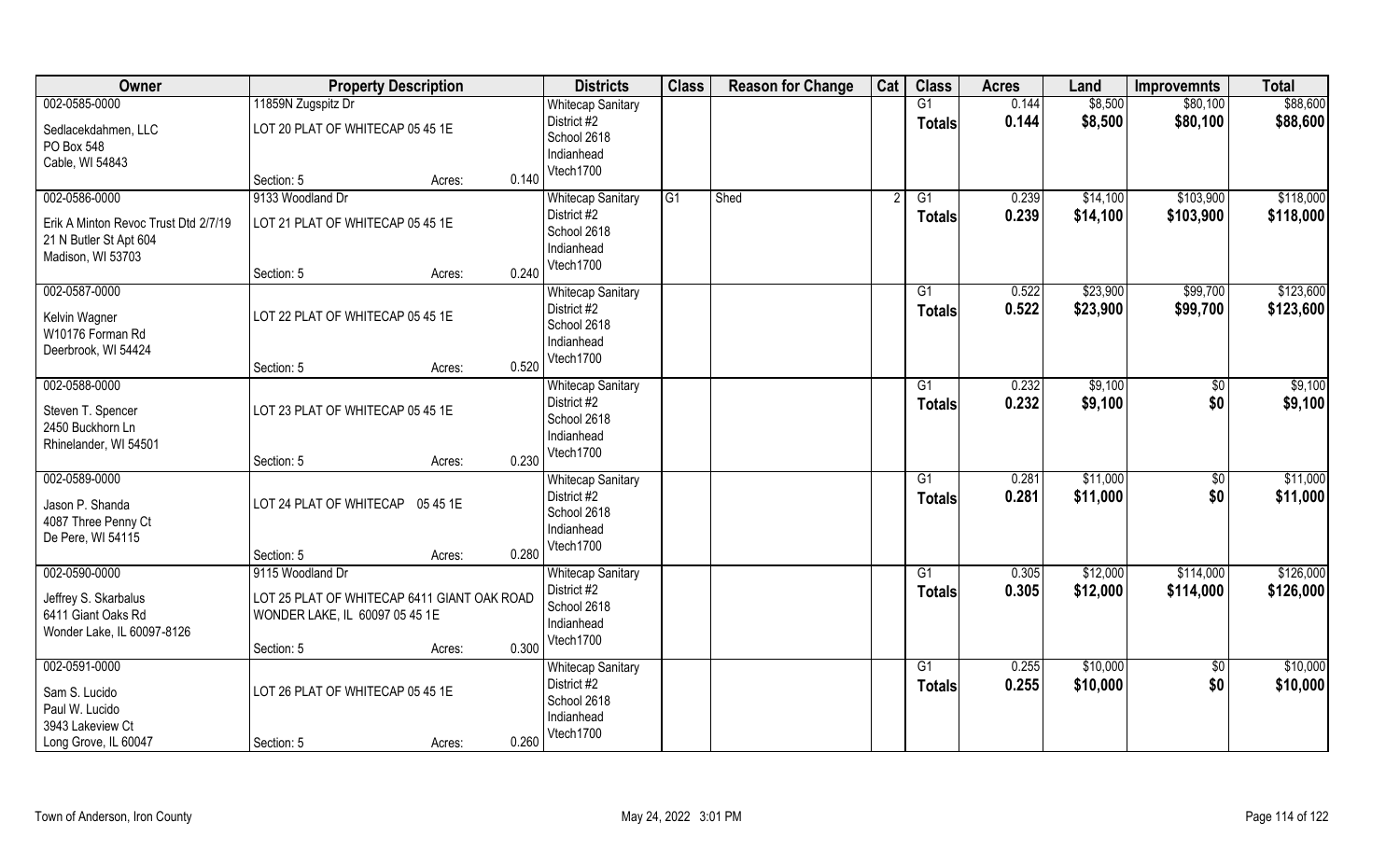| Owner                           | <b>Property Description</b>      |        |       | <b>Districts</b>                        | <b>Class</b>    | <b>Reason for Change</b> | Cat | <b>Class</b>    | <b>Acres</b> | Land     | <b>Improvemnts</b> | <b>Total</b> |
|---------------------------------|----------------------------------|--------|-------|-----------------------------------------|-----------------|--------------------------|-----|-----------------|--------------|----------|--------------------|--------------|
| 002-0592-0000                   | 11835 Alpine Dr                  |        |       | <b>Whitecap Sanitary</b>                |                 |                          |     | G1              | 0.338        | \$19,900 | \$96,200           | \$116,100    |
| <b>Kerry Sparks</b>             | LOT 27 PLAT OF WHITECAP 05 45 1E |        |       | District #2                             |                 |                          |     | <b>Totals</b>   | 0.338        | \$19,900 | \$96,200           | \$116,100    |
| Kimberly Kinsey                 |                                  |        |       | School 2618                             |                 |                          |     |                 |              |          |                    |              |
| 1710 Riverwood Ln               |                                  |        |       | Indianhead                              |                 |                          |     |                 |              |          |                    |              |
| Wisconsin Rapids, WI 54494-0000 | Section: 5                       | Acres: | 0.340 | Vtech1700                               |                 |                          |     |                 |              |          |                    |              |
| 002-0593-0000                   | 11843N Alpine Rd                 |        |       | <b>Whitecap Sanitary</b>                |                 |                          |     | G1              | 0.278        | \$10,900 | $\overline{50}$    | \$10,900     |
| Nicholas Pietruszka             | LOT 28 PLAT OF WHITECAP 05 45 1E |        |       | District #2                             |                 |                          |     | <b>Totals</b>   | 0.278        | \$10,900 | \$0                | \$10,900     |
| 2801 Buttrfield Stage Rd        |                                  |        |       | School 2618                             |                 |                          |     |                 |              |          |                    |              |
| Highland Village, TX 75077-0000 |                                  |        |       | Indianhead                              |                 |                          |     |                 |              |          |                    |              |
|                                 | Section: 5                       | Acres: | 0.280 | Vtech1700                               |                 |                          |     |                 |              |          |                    |              |
| 002-0594-0000                   |                                  |        |       | <b>Whitecap Sanitary</b>                |                 |                          |     | G1              | 0.264        | \$10,400 | \$0                | \$10,400     |
| Robert W. Minnick               | LOT 29 PLAT OF WHITECAP 05 45 1E |        |       | District #2                             |                 |                          |     | <b>Totals</b>   | 0.264        | \$10,400 | \$0                | \$10,400     |
| 24210 S Indian Trl              |                                  |        |       | School 2618                             |                 |                          |     |                 |              |          |                    |              |
| Manhattan, IL 60442-1008        |                                  |        |       | Indianhead                              |                 |                          |     |                 |              |          |                    |              |
|                                 | Section: 5                       | Acres: | 0.260 | Vtech1700                               |                 |                          |     |                 |              |          |                    |              |
| 002-0595-0000                   |                                  |        |       | <b>Whitecap Sanitary</b>                |                 |                          |     | G1              | 0.261        | \$10,200 | \$0                | \$10,200     |
| Robert W. Minnick               | LOT 30 PLAT OF WHITECAP 05 45 1E |        |       | District #2                             |                 |                          |     | <b>Totals</b>   | 0.261        | \$10,200 | \$0                | \$10,200     |
| 24210 S Indian Trl              |                                  |        |       | School 2618                             |                 |                          |     |                 |              |          |                    |              |
| Manhattan, IL 60442-1008        |                                  |        |       | Indianhead                              |                 |                          |     |                 |              |          |                    |              |
|                                 | Section: 5                       | Acres: | 0.260 | Vtech1700                               |                 |                          |     |                 |              |          |                    |              |
| 002-0596-0000                   | 11863N Alpine Dr                 |        |       | <b>Whitecap Sanitary</b>                | $\overline{G1}$ | Revalue                  |     | $\overline{G1}$ | 0.295        | \$11,600 | \$255,800          | \$267,400    |
|                                 |                                  |        |       | District #2                             |                 |                          |     | <b>Totals</b>   | 0.295        | \$11,600 | \$255,800          | \$267,400    |
| Lee D. Duchac                   | LOT 31 PLAT OF WHITECAP 05 45 1E |        |       | School 2618                             |                 |                          |     |                 |              |          |                    |              |
| Bonnie J. Duchac                |                                  |        |       | Indianhead                              |                 |                          |     |                 |              |          |                    |              |
| 1210 23rd St N                  |                                  |        | 0.300 | Vtech1700                               |                 |                          |     |                 |              |          |                    |              |
| Wisconsin Rapids, WI 54494      | Section: 5                       | Acres: |       |                                         |                 |                          |     |                 |              |          |                    |              |
| 002-0597-0000                   | 11873N Alpine Dr                 |        |       | <b>Whitecap Sanitary</b><br>District #2 |                 |                          |     | G1              | 0.160        | \$6,300  | $\overline{50}$    | \$6,300      |
| <b>Edward Omeara</b>            | LOT 32 PLAT OF WHITECAP 05 45 1E |        |       | School 2618                             |                 |                          |     | <b>Totals</b>   | 0.160        | \$6,300  | \$0                | \$6,300      |
| 889 Division St                 |                                  |        |       | Indianhead                              |                 |                          |     |                 |              |          |                    |              |
| Park Falls, WI 54552            |                                  |        |       | Vtech1700                               |                 |                          |     |                 |              |          |                    |              |
|                                 | Section: 5                       | Acres: | 0.160 |                                         |                 |                          |     |                 |              |          |                    |              |
| 002-0598-0000                   |                                  |        |       | <b>Whitecap Sanitary</b>                |                 |                          |     | G1              | 0.273        | \$10,700 | $\overline{50}$    | \$10,700     |
| Mark Hanenberger                | LOT 33 PLAT OF WHITECAP 05 45 1E |        |       | District #2                             |                 |                          |     | <b>Totals</b>   | 0.273        | \$10,700 | \$0                | \$10,700     |
| Rachelle Hanenberger            |                                  |        |       | School 2618                             |                 |                          |     |                 |              |          |                    |              |
| 2056 N Prominent Pt             |                                  |        |       | Indianhead                              |                 |                          |     |                 |              |          |                    |              |
| Hernando, FL 34442              | Section: 5                       | Acres: | 0.270 | Vtech1700                               |                 |                          |     |                 |              |          |                    |              |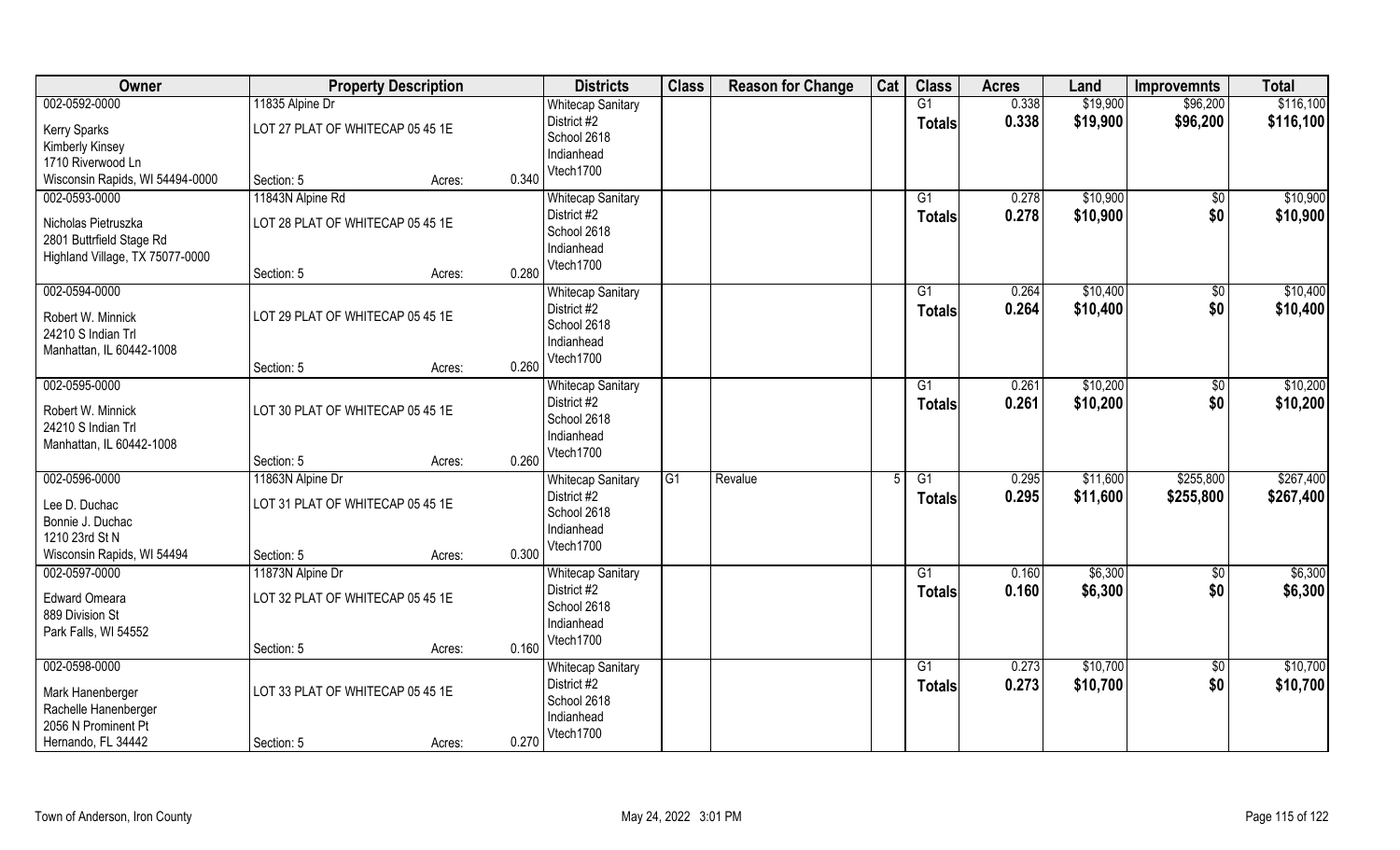| Owner                                                                                        | <b>Property Description</b>                                                 |       | <b>Districts</b>                                                                  | <b>Class</b> | <b>Reason for Change</b> | Cat | <b>Class</b>        | <b>Acres</b>   | Land                 | <b>Improvemnts</b>     | <b>Total</b>           |
|----------------------------------------------------------------------------------------------|-----------------------------------------------------------------------------|-------|-----------------------------------------------------------------------------------|--------------|--------------------------|-----|---------------------|----------------|----------------------|------------------------|------------------------|
| 002-0599-0000<br>Mark Hanenberger<br>Rachelle Hanenberger<br>2056 N Prominent Pt             | LOT 34 PLAT OF WHITECAP 05 45 1E                                            |       | <b>Whitecap Sanitary</b><br>District #2<br>School 2618<br>Indianhead              |              |                          |     | G1<br><b>Totals</b> | 0.366<br>0.366 | \$14,300<br>\$14,300 | $\sqrt{50}$<br>\$0     | \$14,300<br>\$14,300   |
| Hernando, FL 34442                                                                           | Section: 5<br>Acres:                                                        | 0.370 | Vtech1700                                                                         |              |                          |     |                     |                |                      |                        |                        |
| 002-0600-0000<br>Penokee Land Management Company<br>9106W County Rd E<br>Upson, WI 54565     | LOT 35 PLAT OF WHITECAP 05 45 1E<br>Section: 5<br>Acres:                    | 0.450 | <b>Whitecap Sanitary</b><br>District #2<br>School 2618<br>Indianhead<br>Vtech1700 |              |                          |     | G1<br>Totals        | 0.451<br>0.451 | \$17,700<br>\$17,700 | $\overline{50}$<br>\$0 | \$17,700<br>\$17,700   |
| 002-0601-0000                                                                                |                                                                             |       | <b>Whitecap Sanitary</b>                                                          |              |                          |     | G1                  | 0.432          | \$15,000             | \$0                    | \$15,000               |
| Kenneth Challis<br><b>Mary Challis</b><br>28 Illinos Ave                                     | LOT 36 PLAT OF WHITECAP 05 45 1E                                            |       | District #2<br>School 2618<br>Indianhead                                          |              |                          |     | <b>Totals</b>       | 0.432          | \$15,000             | \$0                    | \$15,000               |
| Montreal, WI 54550-0000                                                                      | Section: 5<br>Acres:                                                        | 0.430 | Vtech1700                                                                         |              |                          |     |                     |                |                      |                        |                        |
| 002-0602-0000<br>Penokee Land Management Company<br>9106W County Rd E<br>Upson, WI 54565     | LOT 37 PLAT OF WHITECAP 05 45 1E                                            |       | <b>Whitecap Sanitary</b><br>District #2<br>School 2618<br>Indianhead<br>Vtech1700 |              |                          |     | G1<br><b>Totals</b> | 0.417<br>0.417 | \$16,300<br>\$16,300 | \$0<br>\$0             | \$16,300<br>\$16,300   |
|                                                                                              | Section: 5<br>Acres:                                                        | 0.420 |                                                                                   |              |                          |     |                     |                |                      |                        |                        |
| 002-0603-0000<br><b>Brian Bremer</b><br>Jamie Bremer<br>11860 N Alpine Dr<br>Upson, WI 54565 | 11860 Alpine Dr<br>LOT 38 PLAT OF WHITECAP 05 45 1E<br>Section: 5<br>Acres: | 0.390 | <b>Whitecap Sanitary</b><br>District #2<br>School 2618<br>Indianhead<br>Vtech1700 |              |                          |     | G1<br><b>Totals</b> | 0.387<br>0.387 | \$15,200<br>\$15,200 | \$140,700<br>\$140,700 | \$155,900<br>\$155,900 |
| 002-0604-0000<br>Penokee Land Management Company<br>9106W County Rd E<br>Upson, WI 54565     | LOT 39 PLAT OF WHITECAP 05 45 1E<br>Section: 5<br>Acres:                    | 0.380 | <b>Whitecap Sanitary</b><br>District #2<br>School 2618<br>Indianhead<br>Vtech1700 |              |                          |     | G1<br><b>Totals</b> | 0.380<br>0.380 | \$14,900<br>\$14,900 | $\sqrt{50}$<br>\$0     | \$14,900<br>\$14,900   |
| 002-0605-0000                                                                                |                                                                             |       | <b>Whitecap Sanitary</b>                                                          |              |                          |     | G1                  | 0.380          | \$14,900             | $\overline{50}$        | \$14,900               |
| Penokee Land Management Company<br>9106W County Rd E<br>Upson, WI 54565                      | LOT 40 PLAT OF WHITECAP 05 45 1E<br>Section: 5<br>Acres:                    | 0.380 | District #2<br>School 2618<br>Indianhead<br>Vtech1700                             |              |                          |     | <b>Totals</b>       | 0.380          | \$14,900             | \$0                    | \$14,900               |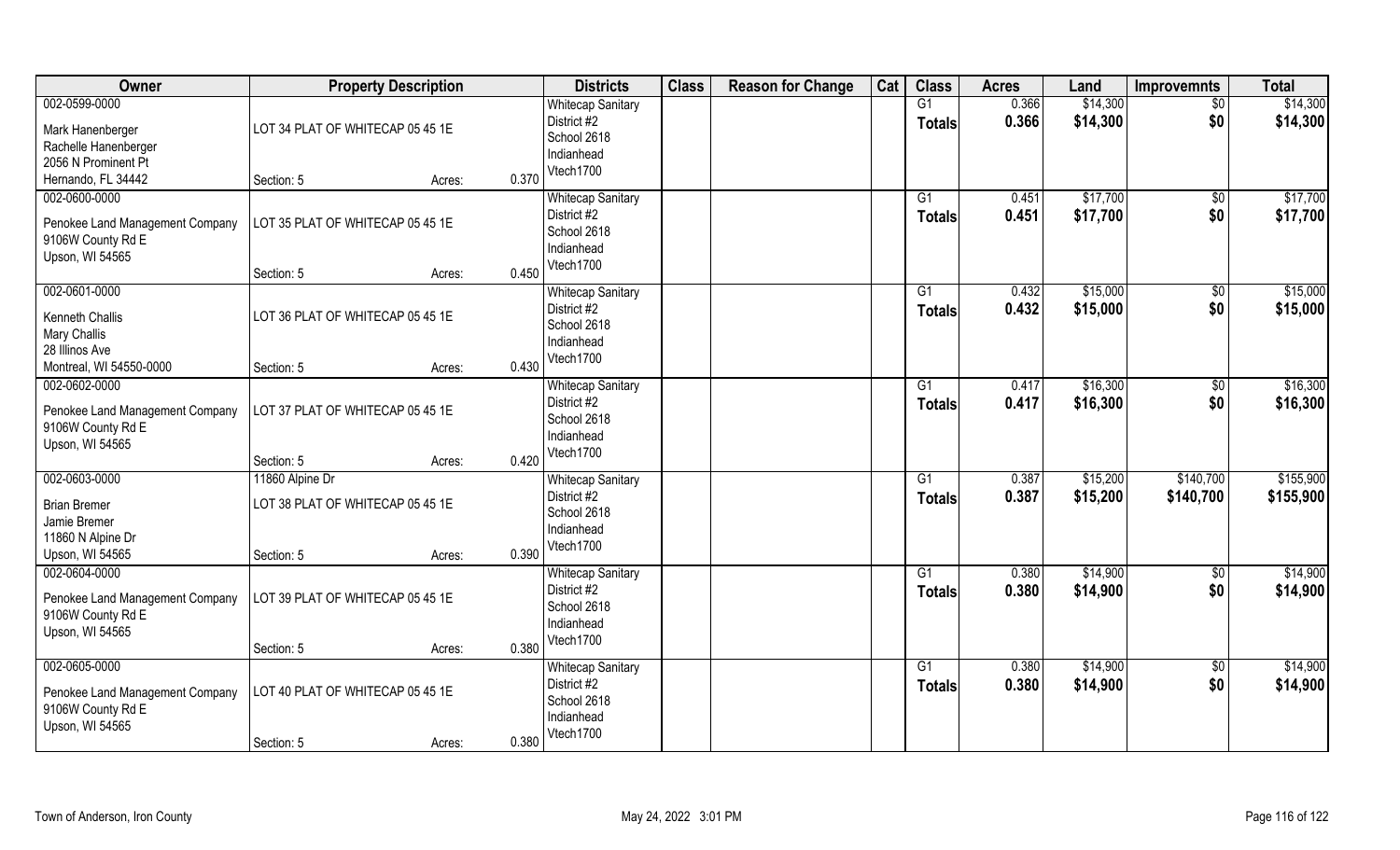| Owner                                          | <b>Property Description</b>      |        |       | <b>Districts</b>                        | <b>Class</b> | <b>Reason for Change</b> | Cat | <b>Class</b>        | <b>Acres</b>   | Land                 | <b>Improvemnts</b> | <b>Total</b>         |
|------------------------------------------------|----------------------------------|--------|-------|-----------------------------------------|--------------|--------------------------|-----|---------------------|----------------|----------------------|--------------------|----------------------|
| 002-0606-0000                                  |                                  |        |       | <b>Whitecap Sanitary</b><br>District #2 |              |                          |     | G1<br><b>Totals</b> | 0.363<br>0.363 | \$14,200<br>\$14,200 | $\sqrt{6}$<br>\$0  | \$14,200<br>\$14,200 |
| Alex J Schmidt Revocable Trust<br>229 Briar Ct | LOT 41 PLAT OF WHITECAP 05 45 1E |        |       | School 2618                             |              |                          |     |                     |                |                      |                    |                      |
| Island Lake, IL 60042-0000                     |                                  |        |       | Indianhead                              |              |                          |     |                     |                |                      |                    |                      |
|                                                | Section: 5                       | Acres: | 0.360 | Vtech1700                               |              |                          |     |                     |                |                      |                    |                      |
| 002-0607-0000                                  |                                  |        |       | <b>Whitecap Sanitary</b><br>District #2 |              |                          |     | $\overline{G1}$     | 0.315          | \$12,300             | \$0                | \$12,300             |
| Penokee Land Management Company                | LOT 42 PLAT OF WHITECAP 05 45 1E |        |       | School 2618                             |              |                          |     | <b>Totals</b>       | 0.315          | \$12,300             | \$0                | \$12,300             |
| 9106W County Rd E<br>Upson, WI 54565           |                                  |        |       | Indianhead                              |              |                          |     |                     |                |                      |                    |                      |
|                                                | Section: 5                       | Acres: | 0.320 | Vtech1700                               |              |                          |     |                     |                |                      |                    |                      |
| 002-0608-0000                                  |                                  |        |       | <b>Whitecap Sanitary</b>                |              |                          |     | G1                  | 0.318          | \$12,500             | \$0                | \$12,500             |
| Penokee Land Management Company                | LOT 43 PLAT OF WHITECAP 05 45 1E |        |       | District #2<br>School 2618              |              |                          |     | <b>Totals</b>       | 0.318          | \$12,500             | \$0                | \$12,500             |
| 9106W County Rd E                              |                                  |        |       | Indianhead                              |              |                          |     |                     |                |                      |                    |                      |
| Upson, WI 54565                                | Section: 5                       | Acres: | 0.320 | Vtech1700                               |              |                          |     |                     |                |                      |                    |                      |
| 002-0609-0000                                  |                                  |        |       | <b>Whitecap Sanitary</b>                |              |                          |     | G1                  | 0.325          | \$12,700             | \$0                | \$12,700             |
| Penokee Land Management Company                | LOT 44 PLAT OF WHITECAP 05 45 1E |        |       | District #2                             |              |                          |     | <b>Totals</b>       | 0.325          | \$12,700             | \$0                | \$12,700             |
| 9106W County Rd E                              |                                  |        |       | School 2618                             |              |                          |     |                     |                |                      |                    |                      |
| Upson, WI 54565                                |                                  |        |       | Indianhead<br>Vtech1700                 |              |                          |     |                     |                |                      |                    |                      |
|                                                | Section: 5                       | Acres: | 0.330 |                                         |              |                          |     |                     |                |                      |                    |                      |
| 002-0610-0000                                  |                                  |        |       | <b>Whitecap Sanitary</b><br>District #2 |              |                          |     | G1<br><b>Totals</b> | 0.331<br>0.331 | \$10,000<br>\$10,000 | \$0<br>\$0         | \$10,000<br>\$10,000 |
| Robert Alexander                               | LOT 45 PLAT OF WHITECAP 05 45 1E |        |       | School 2618                             |              |                          |     |                     |                |                      |                    |                      |
| Mary Alexander<br>11808 Alpine Dr              |                                  |        |       | Indianhead                              |              |                          |     |                     |                |                      |                    |                      |
| Upson, WI 54565                                | Section: 5                       | Acres: | 0.330 | Vtech1700                               |              |                          |     |                     |                |                      |                    |                      |
| 002-0611-0000                                  | 11808N Alpine Dr                 |        |       | <b>Whitecap Sanitary</b>                |              |                          |     | G1                  | 0.282          | \$11,100             | \$237,700          | \$248,800            |
| Robert Alexander                               | PLAT OF WHITECAP LOT 46 05 45 1E |        |       | District #2<br>School 2618              |              |                          |     | <b>Totals</b>       | 0.282          | \$11,100             | \$237,700          | \$248,800            |
| Mary Alexander                                 |                                  |        |       | Indianhead                              |              |                          |     |                     |                |                      |                    |                      |
| 11808 Alpine Dr<br>Upson, WI 54565             | Section: 5                       | Acres: | 0.280 | Vtech1700                               |              |                          |     |                     |                |                      |                    |                      |
| 002-0612-0000                                  |                                  |        |       | <b>Whitecap Sanitary</b>                |              |                          |     | G1                  | 0.295          | \$4,600              | $\sqrt{6}$         | \$4,600              |
| Robert Alexander                               | PLAT OF WHITECAP LOT 47 05 45 1E |        |       | District #2                             |              |                          |     | <b>Totals</b>       | 0.295          | \$4,600              | \$0                | \$4,600              |
| Mary Alexander                                 |                                  |        |       | School 2618                             |              |                          |     |                     |                |                      |                    |                      |
| 11808 Alpine Dr                                |                                  |        |       | Indianhead<br>Vtech1700                 |              |                          |     |                     |                |                      |                    |                      |
| Upson, WI 54565                                | Section: 5                       | Acres: | 0.300 |                                         |              |                          |     |                     |                |                      |                    |                      |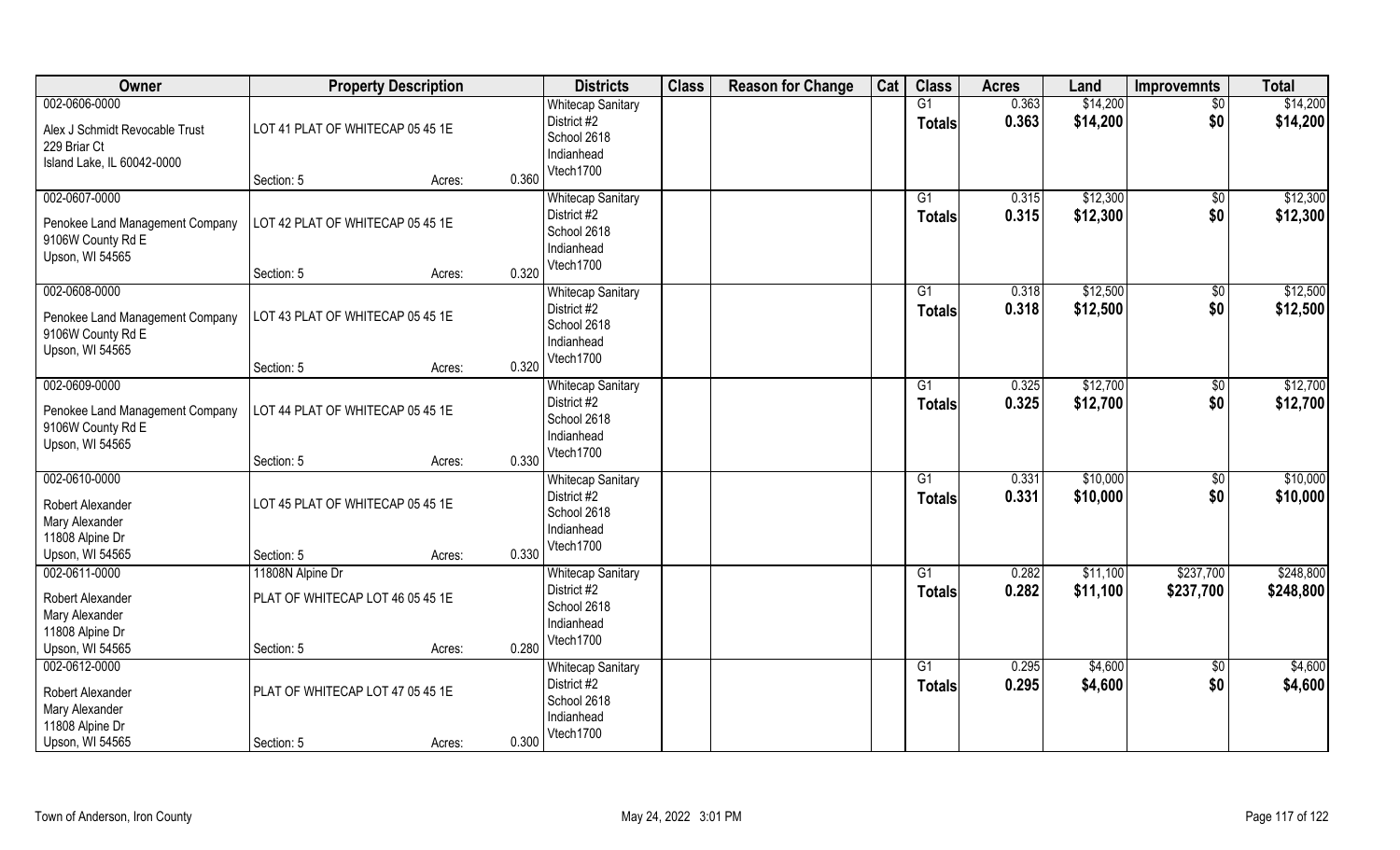| Owner                                                                                             | <b>Property Description</b>                                                                                                                                | <b>Districts</b>                                                                  | <b>Class</b> | <b>Reason for Change</b> | Cat | <b>Class</b>                            | <b>Acres</b>   | Land                 | <b>Improvemnts</b>     | <b>Total</b>           |
|---------------------------------------------------------------------------------------------------|------------------------------------------------------------------------------------------------------------------------------------------------------------|-----------------------------------------------------------------------------------|--------------|--------------------------|-----|-----------------------------------------|----------------|----------------------|------------------------|------------------------|
| 002-0613-0000<br>Penokee Land Management Company<br>9106W County Rd E<br>Upson, WI 54565          | PLAT OF WHITECAP OUTLOTS 1-2-3-5-6 & OUTLOT 4<br>STREETS WITHIN THE PLAT 05 45 1E<br>0.000<br>Section: 5<br>Acres:                                         | <b>Whitecap Sanitary</b><br>District #2<br>School 2618<br>Indianhead<br>Vtech1700 |              |                          |     | G1<br><b>Totals</b>                     | 0.000<br>0.000 | \$10,000<br>\$10,000 | $\sqrt{50}$<br>\$0     | \$10,000<br>\$10,000   |
| 002-0614-0000<br>Mary Capek Trust<br>9219W Lake Dr<br>Upson, WI 54565-0000                        | 9219 Lake Dr<br>LOT <sub>1</sub><br>.50A PLAT OF ALPINE SHORES 05 45 1E<br>0.500<br>Section: 5<br>Acres:                                                   | <b>Whitecap Sanitary</b><br>District #2<br>School 2618<br>Indianhead<br>Vtech1700 |              |                          |     | G2<br>Totals                            | 0.500<br>0.500 | \$19,600<br>\$19,600 | \$274,800<br>\$274,800 | \$294,400<br>\$294,400 |
| 002-0615-0000<br>Kelvin Wagner<br>W10176 Foreman Rd<br>Deerbrook, WI 54424                        | LOT <sub>2</sub><br>.44A PLAT OF ALPINE SHORES 05 45 1E<br>0.440<br>Section: 5<br>Acres:                                                                   | <b>Whitecap Sanitary</b><br>District #2<br>School 2618<br>Indianhead<br>Vtech1700 |              |                          |     | G1<br><b>Totals</b>                     | 0.440<br>0.440 | \$9,600<br>\$9,600   | \$0<br>\$0             | \$9,600<br>\$9,600     |
| 002-0616-0000<br>Daniel M. Lucas<br>2452 Biron Dr E<br>Wisconsin Rapids, WI 54494                 | LOT <sub>3</sub><br>.37A PLAT OF ALPINE SHORES 05 45 1E<br>0.370<br>Section: 5<br>Acres:                                                                   | <b>Whitecap Sanitary</b><br>District #2<br>School 2618<br>Indianhead<br>Vtech1700 |              |                          |     | G1<br><b>Totals</b>                     | 0.370<br>0.370 | \$8,100<br>\$8,100   | $\sqrt[6]{3}$<br>\$0   | \$8,100<br>\$8,100     |
| 002-0617-0000<br>Daniel M. Lucas<br>2452 Biron Dr E<br>Wisconsin Rapids, WI 54494                 | .40A PLAT OF ALPINE SHORES 05 45 1E<br>LOT <sub>4</sub><br>0.480<br>Section: 5<br>Acres:                                                                   | <b>Whitecap Sanitary</b><br>District #2<br>School 2618<br>Indianhead<br>Vtech1700 |              |                          |     | G1<br>Totals                            | 0.480<br>0.480 | \$10,500<br>\$10,500 | \$0<br>\$0             | \$10,500<br>\$10,500   |
| 002-0618-0000<br>Oak Grove Investments, LLC<br>719 Hawthorne Ave<br>South Milwaukee, WI 53172     | .55A PLAT OF ALPINE SHORES 05 45 1E<br>LOT <sub>5</sub><br>0.550<br>Section: 5<br>Acres:                                                                   | <b>Whitecap Sanitary</b><br>District #2<br>School 2618<br>Indianhead<br>Vtech1700 |              |                          |     | G1<br><b>Totals</b>                     | 0.550<br>0.550 | \$11,300<br>\$11,300 | $\sqrt{50}$<br>\$0     | \$11,300<br>\$11,300   |
| 002-0619-0000<br>James F. Lavelle<br>Elizabeth J. Lavelle<br>6506 Freedom Way<br>Sparta, WI 54656 | LOT <sub>6</sub><br>.47A PLAT OF ALPINE SHORES 05 45<br>1EWILL BE ASSESSED AND TAXED IN 2023 WAS<br>COUNTY OWNED 1/1/2022<br>0.470<br>Section: 5<br>Acres: | <b>Whitecap Sanitary</b><br>District #2<br>School 2618<br>Indianhead<br>Vtech1700 |              |                          |     | $\overline{\text{X3}}$<br><b>Totals</b> | 0.470<br>0.470 | $\frac{6}{3}$<br>\$0 | $\overline{50}$<br>\$0 | $\frac{1}{2}$<br>\$0   |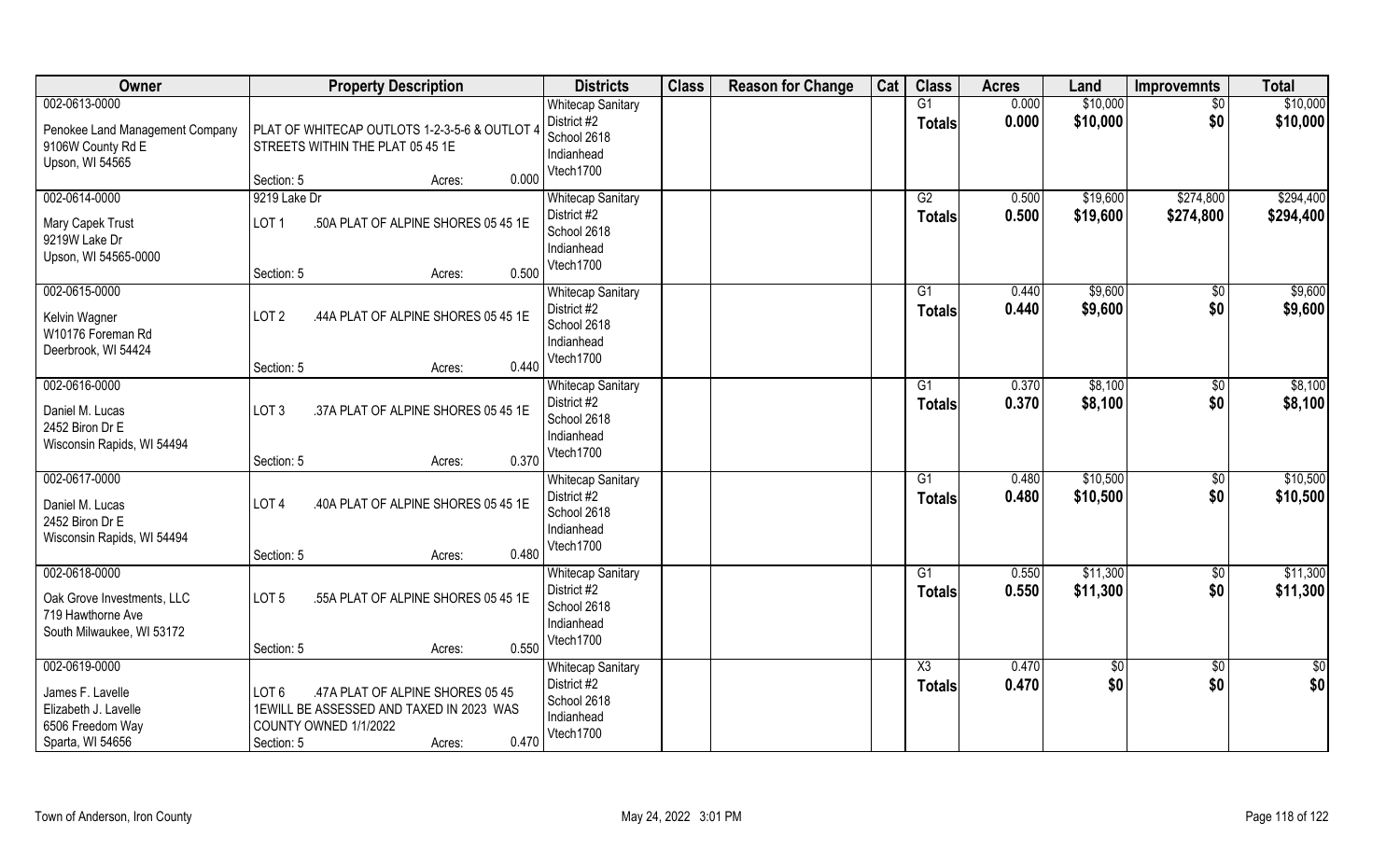| Owner                                                                                              | <b>Property Description</b>                                                                                                   | <b>Districts</b>                                                                  | <b>Class</b> | <b>Reason for Change</b> | Cat | <b>Class</b>        | <b>Acres</b>   | Land                 | <b>Improvemnts</b>     | <b>Total</b>           |
|----------------------------------------------------------------------------------------------------|-------------------------------------------------------------------------------------------------------------------------------|-----------------------------------------------------------------------------------|--------------|--------------------------|-----|---------------------|----------------|----------------------|------------------------|------------------------|
| 002-0620-0000<br>Mark P. Herbst et al<br>3258 Brooklyn Dr<br>Stoughton, WI 53589                   | LOT <sub>7</sub><br>.48A PLAT OF ALPINE SHORES 05 45 1E<br>0.480<br>Section: 5<br>Acres:                                      | <b>Whitecap Sanitary</b><br>District #2<br>School 2618<br>Indianhead<br>Vtech1700 |              |                          |     | G1<br><b>Totals</b> | 0.480<br>0.480 | \$10,500<br>\$10,500 | $\overline{50}$<br>\$0 | \$10,500<br>\$10,500   |
| 002-0621-0000<br>Pat Neubauer<br>Kathryn Neubauer<br>W350 S6684 Ulrikson Rd<br>Eagle, WI 53119     | LOT <sub>8</sub><br>.54A PLAT OF ALPINE SHORES 05 45 1E<br>0.540<br>Section: 5<br>Acres:                                      | <b>Whitecap Sanitary</b><br>District #2<br>School 2618<br>Indianhead<br>Vtech1700 |              |                          |     | G1<br>Totals        | 0.540<br>0.540 | \$11,200<br>\$11,200 | \$0<br>\$0             | \$11,200<br>\$11,200   |
| 002-0622-0000<br>Gordon P. Gohr<br>Kimberly A. Gohr<br>2745N Brookfield Rd<br>Brookfield, WI 53045 | 05 45 1E PT OF SW-NW PT OF LOT 9 PLAT OF<br>ALPINE SHORESLOT 1 AND OUTLOT 1, CSM 517<br>.81A<br>0.810<br>Section: 5<br>Acres: | <b>Whitecap Sanitary</b><br>District #2<br>School 2618<br>Indianhead<br>Vtech1700 |              |                          |     | G1<br><b>Totals</b> | 0.810<br>0.810 | \$13,600<br>\$13,600 | $\sqrt[6]{30}$<br>\$0  | \$13,600<br>\$13,600   |
| 002-0623-0000<br>Mark P. Herbst et al<br>3258 Brooklyn Dr<br>Stoughton, WI 53589                   | Alpine Shores Dr<br><b>LOT 10</b><br>.47A PLAT OF ALPINE SHORES 05 45 1E<br>0.470<br>Section: 5<br>Acres:                     | <b>Whitecap Sanitary</b><br>District #2<br>School 2618<br>Indianhead<br>Vtech1700 |              |                          |     | G1<br><b>Totals</b> | 0.470<br>0.470 | \$15,400<br>\$15,400 | \$123,600<br>\$123,600 | \$139,000<br>\$139,000 |
| 002-0624-0000<br>Penokee Land Management Company<br>9106W County Rd E<br>Upson, WI 54565           | <b>LOT 11</b><br>.44A PLAT OF ALPINE SHORES 05 45 1E<br>0.440<br>Section: 5<br>Acres:                                         | <b>Whitecap Sanitary</b><br>District #2<br>School 2618<br>Indianhead<br>Vtech1700 |              |                          |     | G1<br><b>Totals</b> | 0.440<br>0.440 | \$9,600<br>\$9,600   | \$0<br>\$0             | \$9,600<br>\$9,600     |
| 002-0625-0000<br>Daniel M. Lucas<br>2452 Biron Dr E<br>Wisconsin Rapids, WI 54494                  | .43A PLAT OF ALPINE SHORES 05 45 1E<br><b>LOT 12</b><br>0.430<br>Section: 5<br>Acres:                                         | <b>Whitecap Sanitary</b><br>District #2<br>School 2618<br>Indianhead<br>Vtech1700 |              |                          |     | G1<br><b>Totals</b> | 0.430<br>0.430 | \$9,400<br>\$9,400   | \$0<br>\$0             | \$9,400<br>\$9,400     |
| 002-0626-0000<br>Daniel M. Lucas<br>2452 Biron Dr E<br>Wisconsin Rapids, WI 54494                  | <b>LOT 13</b><br>.43A PLAT OF ALPINE SHORES 05 45 1E<br>0.430<br>Section: 5<br>Acres:                                         | <b>Whitecap Sanitary</b><br>District #2<br>School 2618<br>Indianhead<br>Vtech1700 |              |                          |     | G1<br><b>Totals</b> | 0.430<br>0.430 | \$9,400<br>\$9,400   | $\sqrt{$0}$<br>\$0     | \$9,400<br>\$9,400     |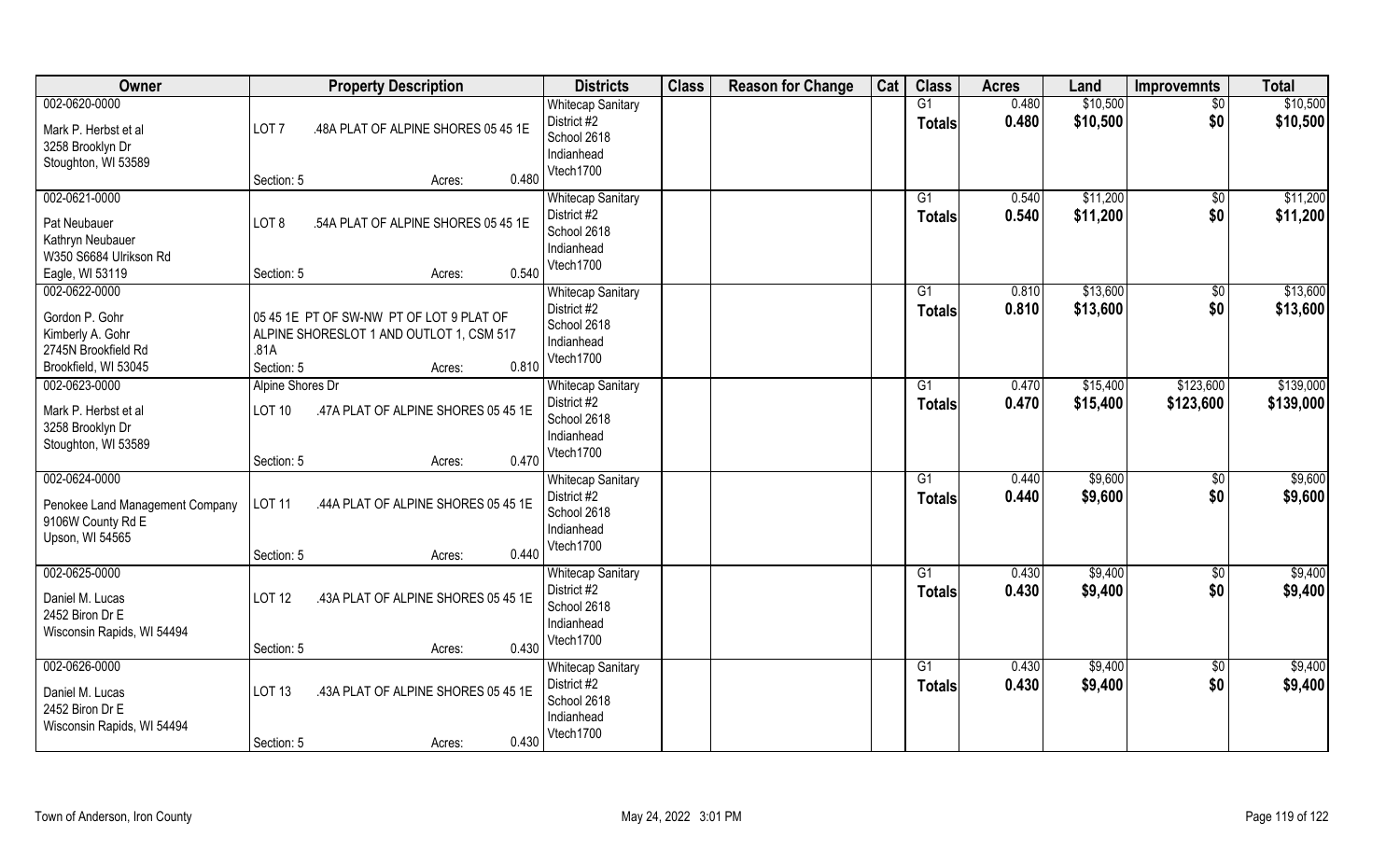| Owner                                                                                               | <b>Property Description</b>                                                                               | <b>Districts</b>                                                                  | <b>Class</b> | <b>Reason for Change</b> | Cat | <b>Class</b>                     | <b>Acres</b>   | Land                 | <b>Improvemnts</b>     | <b>Total</b>           |
|-----------------------------------------------------------------------------------------------------|-----------------------------------------------------------------------------------------------------------|-----------------------------------------------------------------------------------|--------------|--------------------------|-----|----------------------------------|----------------|----------------------|------------------------|------------------------|
| 002-0627-0000<br>Kelvin Wagner<br>W10176 Foreman Rd<br>Deerbrook, WI 54424                          | <b>LOT 14</b><br>.43A PLAT OF ALPINE SHORES 05 45 1E<br>0.430<br>Section: 5<br>Acres:                     | <b>Whitecap Sanitary</b><br>District #2<br>School 2618<br>Indianhead<br>Vtech1700 |              |                          |     | $\overline{G1}$<br><b>Totals</b> | 0.430<br>0.430 | \$9,400<br>\$9,400   | $\sqrt{$0}$<br>\$0     | \$9,400<br>\$9,400     |
| 002-0628-0000<br>Kelvin Wagner<br>W10176 Foreman Rd<br>Deerbrook, WI 54424                          | <b>LOT 15</b><br>.50A PLAT OF ALPINE SHORES 05 45 1E<br>0.500<br>Section: 5<br>Acres:                     | <b>Whitecap Sanitary</b><br>District #2<br>School 2618<br>Indianhead<br>Vtech1700 |              |                          |     | G1<br><b>Totals</b>              | 0.500<br>0.500 | \$10,900<br>\$10,900 | $\sqrt{$0}$<br>\$0     | \$10,900<br>\$10,900   |
| 002-0629-0000<br>Iron County-Tax Deeded<br>300 Taconite St<br>Hurley, WI 54534                      | <b>LOT 16</b><br>.44A PLAT OF ALPINE SHORES 05 45 1E<br>0.440<br>Section: 5<br>Acres:                     | <b>Whitecap Sanitary</b><br>District #2<br>School 2618<br>Indianhead<br>Vtech1700 |              |                          |     | X4<br><b>Totals</b>              | 0.440<br>0.440 | \$<br>\$0            | $\sqrt[6]{30}$<br>\$0  | \$0<br>\$0             |
| 002-0630-0000<br>Gary Bevilacqua<br>Megan Bevilacqua<br>6215 Plum Dr<br>Williamsburg, MI 49690-0000 | Alpine Shores Dr<br>.54A PLAT OF ALPINE SHORES 05 45 1E<br><b>LOT 17</b><br>0.540<br>Section: 5<br>Acres: | <b>Whitecap Sanitary</b><br>District #2<br>School 2618<br>Indianhead<br>Vtech1700 |              |                          |     | G1<br><b>Totals</b>              | 0.540<br>0.540 | \$20,200<br>\$20,200 | \$221,300<br>\$221,300 | \$241,500<br>\$241,500 |
| 002-0631-0000<br>Gary Bevilacqua<br>Megan Bevilacqua<br>6215 Plum Dr<br>Williamsburg, MI 49690-0000 | .48A PLAT OF ALPINE SHORES 05 45 1E<br><b>LOT 18</b><br>0.480<br>Section: 5<br>Acres:                     | <b>Whitecap Sanitary</b><br>District #2<br>School 2618<br>Indianhead<br>Vtech1700 |              |                          |     | G1<br>Totals                     | 0.480<br>0.480 | \$10,500<br>\$10,500 | \$0<br>\$0             | \$10,500<br>\$10,500   |
| 002-0632-0000<br>Gary Bevilacqua<br>Megan Bevilacqua<br>6215 Plum Dr<br>Williamsburg, MI 49690-0000 | .56A PLAT OF ALPINE SHORES 05 45 1E<br><b>LOT 19</b><br>0.560<br>Section: 5<br>Acres:                     | <b>Whitecap Sanitary</b><br>District #2<br>School 2618<br>Indianhead<br>Vtech1700 |              |                          |     | G1<br><b>Totals</b>              | 0.560<br>0.560 | \$11,400<br>\$11,400 | $\overline{30}$<br>\$0 | \$11,400<br>\$11,400   |
| 002-0633-0000<br>Daniel M. Lucas<br>2452 Biron Dr E<br>Wisconsin Rapids, WI 54494                   | <b>LOT 20</b><br>.51A PLAT OF ALPINE SHORES 05 45 1E<br>0.510<br>Section: 5<br>Acres:                     | <b>Whitecap Sanitary</b><br>District #2<br>School 2618<br>Indianhead<br>Vtech1700 |              |                          |     | G1<br>Totals                     | 0.510<br>0.510 | \$11,000<br>\$11,000 | $\sqrt{$0}$<br>\$0     | \$11,000<br>\$11,000   |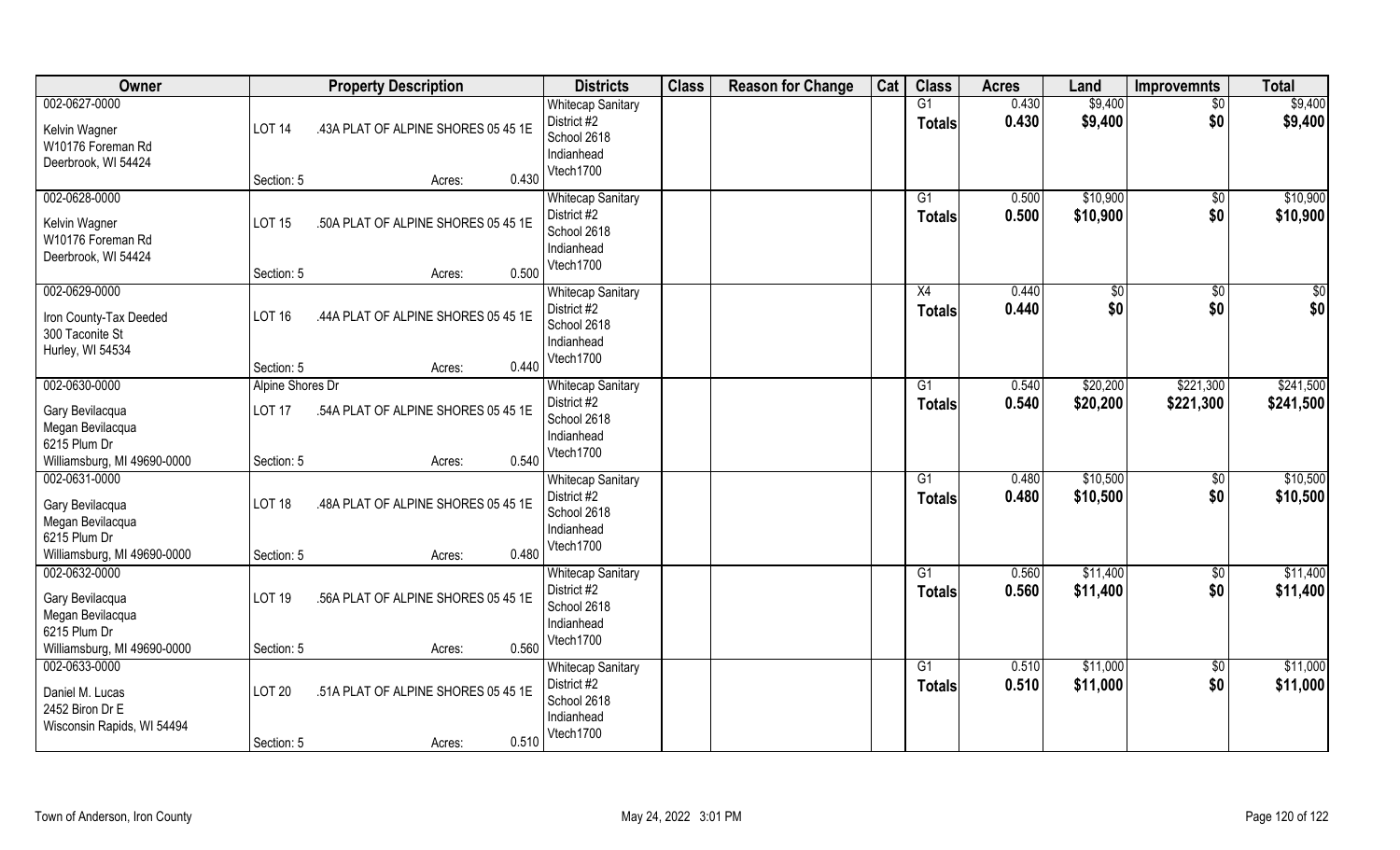| Owner                                                                                    |               | <b>Property Description</b>         | <b>Districts</b>                                                                  | <b>Class</b> | <b>Reason for Change</b> | Cat | <b>Class</b>                    | <b>Acres</b>   | Land                 | <b>Improvemnts</b>   | <b>Total</b>         |
|------------------------------------------------------------------------------------------|---------------|-------------------------------------|-----------------------------------------------------------------------------------|--------------|--------------------------|-----|---------------------------------|----------------|----------------------|----------------------|----------------------|
| 002-0634-0000<br>Daniel M. Lucas<br>2452 Biron Dr E<br>Wisconsin Rapids, WI 54494        | LOT 21        | .44A PLAT OF ALPINE SHORES 05 45 1E | <b>Whitecap Sanitary</b><br>District #2<br>School 2618<br>Indianhead<br>Vtech1700 |              |                          |     | G1<br><b>Totals</b>             | 0.440<br>0.440 | \$9,600<br>\$9,600   | \$0<br>\$0           | \$9,600<br>\$9,600   |
|                                                                                          | Section: 5    | 0.440<br>Acres:                     |                                                                                   |              |                          |     |                                 |                |                      |                      |                      |
| 002-0635-0000<br>Daniel M. Lucas<br>2452 Biron Dr E<br>Wisconsin Rapids, WI 54494        | <b>LOT 22</b> | .44A PLAT OF ALPINE SHORES 05 45 1E | <b>Whitecap Sanitary</b><br>District #2<br>School 2618<br>Indianhead              |              |                          |     | G <sub>1</sub><br><b>Totals</b> | 0.440<br>0.440 | \$9,600<br>\$9,600   | \$0<br>\$0           | \$9,600<br>\$9,600   |
|                                                                                          | Section: 5    | 0.440<br>Acres:                     | Vtech1700                                                                         |              |                          |     |                                 |                |                      |                      |                      |
| 002-0636-0000<br>Daniel M. Lucas<br>2452 Biron Dr E<br>Wisconsin Rapids, WI 54494        | LOT 23        | .64A PLAT OF ALPINE SHORES 05 45 1E | <b>Whitecap Sanitary</b><br>District #2<br>School 2618<br>Indianhead              |              |                          |     | G1<br><b>Totals</b>             | 0.640<br>0.640 | \$12,100<br>\$12,100 | \$0<br>\$0           | \$12,100<br>\$12,100 |
|                                                                                          | Section: 5    | 0.640<br>Acres:                     | Vtech1700                                                                         |              |                          |     |                                 |                |                      |                      |                      |
| 002-0637-0000<br>Penokee Land Management Company<br>9106W County Rd E<br>Upson, WI 54565 | <b>LOT 24</b> | .64A PLAT OF ALPINE SHORES 05 45 1E | <b>Whitecap Sanitary</b><br>District #2<br>School 2618<br>Indianhead              |              |                          |     | G1<br><b>Totals</b>             | 0.640<br>0.640 | \$12,100<br>\$12,100 | \$0<br>\$0           | \$12,100<br>\$12,100 |
|                                                                                          | Section: 5    | 0.640<br>Acres:                     | Vtech1700                                                                         |              |                          |     |                                 |                |                      |                      |                      |
| 002-0638-0000<br>Penokee Land Management Company<br>9106W County Rd E<br>Upson, WI 54565 | <b>LOT 25</b> | .55A PLAT OF ALPINE SHORES 05 45 1E | <b>Whitecap Sanitary</b><br>District #2<br>School 2618<br>Indianhead              |              |                          |     | G1<br><b>Totals</b>             | 0.550<br>0.550 | \$11,300<br>\$11,300 | $\sqrt[6]{3}$<br>\$0 | \$11,300<br>\$11,300 |
|                                                                                          | Section: 5    | 0.550<br>Acres:                     | Vtech1700                                                                         |              |                          |     |                                 |                |                      |                      |                      |